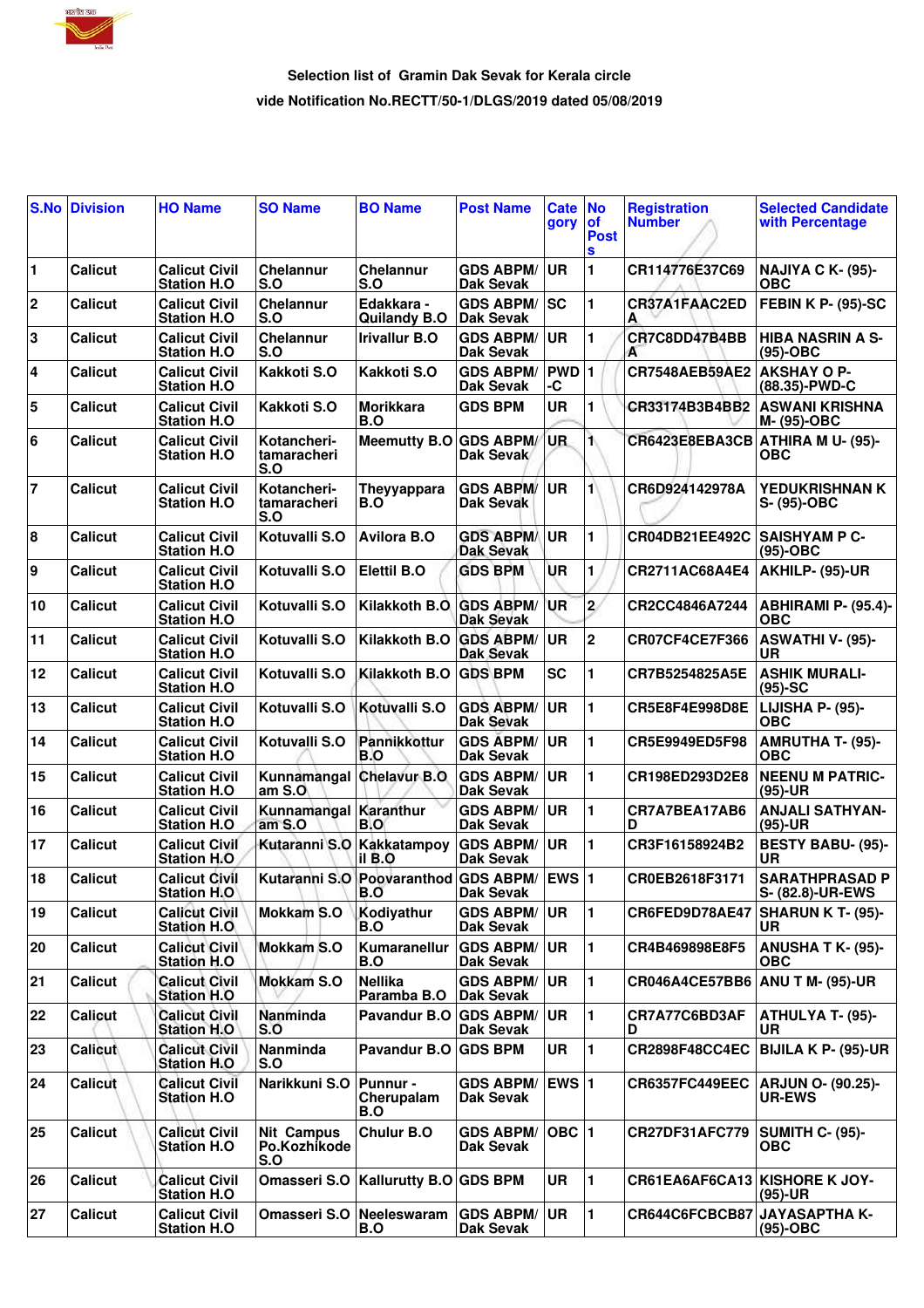| 28 | <b>Calicut</b> | <b>Calicut Civil</b><br><b>Station H.O.</b> |                                                       | Omasseri S.O   Omasseri S.O                         | <b>GDS ABPM/</b><br><b>Dak Sevak</b>    | <b>UR</b>    | $\mathbf{2}$   | CR1BB664489FB4                   | <b>SACHIN LUKOSE-</b><br>(95)-UR                               |
|----|----------------|---------------------------------------------|-------------------------------------------------------|-----------------------------------------------------|-----------------------------------------|--------------|----------------|----------------------------------|----------------------------------------------------------------|
| 29 | <b>Calicut</b> | <b>Calicut Civil</b><br><b>Station H.O</b>  | Omasseri S.O   Omasseri S.O                           |                                                     | <b>GDS ABPM/</b><br>Dak Sevak           | <b>UR</b>    | $\mathbf 2$    | CR0E4484A2F774                   | <b>LAKSHMI</b><br><b>SASEENDRAN-</b><br>(95)-UR                |
| 30 | <b>Calicut</b> | <b>Calicut Civil</b><br><b>Station H.O</b>  | Omasseri S.O   Puthur-                                | Kotuvalli B.O                                       | <b>GDS ABPM/</b><br><b>Dak Sevak</b>    | <b>UR</b>    | 1              | <b>CR8BC7DADFE5D</b><br>8        | <b>UNNI KRISHNAN C-</b><br>$(95)-OBC$                          |
| 31 | <b>Calicut</b> | <b>Calicut Civil</b><br><b>Station H.O.</b> | Puduppadi<br>S.O                                      | <b>Adivaram</b><br>Pudupadi B.O                     | <b>GDS ABPM/</b><br><b>Dak Sevak</b>    | <b>UR</b>    | 1              | CR38C3B47A324F                   | <b>HARI SANKAR M-</b><br>(95)-UR                               |
| 32 | <b>Calicut</b> | <b>Calicut Civil</b><br><b>Station H.O.</b> | <b>Tamaracheri</b><br>S.O                             | <b>Chamal B.O</b>                                   | <b>GDS BPM</b>                          | OBC  1       |                | CR3A912489E171                   | <b>FATHIMA</b><br>RAFEEQUE- (95)-<br><b>OBC</b>                |
| 33 | Calicut        | <b>Calicut Civil</b><br><b>Station H.O</b>  | Tamaracheri<br>S.O                                    | <b>Maikavu B.O</b>                                  | <b>GDS ABPM/</b><br><b>Dak Sevak</b>    | <b>UR</b>    | 1              | CR5B5142373381                   | <b>KEERTHANA M-</b><br>(95)-OBC                                |
| 34 | <b>Calicut</b> | <b>Calicut Civil</b><br><b>Station H.O.</b> | <b>Tamaracheri</b><br>S.O                             | Parappanpoyi<br>I B.O                               | <b>GDS BPM</b>                          | <b>UR</b>    | 1              | CR136F62675951                   | <b>ANJALY PEIUS-</b><br>(95)-UR                                |
| 35 | <b>Calicut</b> | <b>Calicut Civil</b><br><b>Station H.O.</b> | Tamaracheri<br>S.O                                    | <b>Tamaracheri</b><br>S.O                           | <b>GDS ABPM/</b><br><b>Dak Sevak</b>    | <b>UR</b>    | 1              | CR6B594A7645E6                   | <b>CHITHRA DEVI M-</b><br>$(96)-OBC$                           |
| 36 | <b>Calicut</b> | <b>Calicut Civil</b><br><b>Station H.O</b>  | <b>Tamaracheri</b><br>S.O                             | Thachampoyil GDS BPM<br>B.O                         |                                         | OBC ∣1       |                | CR167FD244A49C                   | <b>JIFNA K K- (95)-</b><br>ОВС                                 |
| 37 | <b>Calicut</b> | <b>Calicut Civil</b><br><b>Station H.O.</b> | Tiruvambadi<br>S.O                                    | <b>Pulluram</b><br>Para B.O                         | <b>GDS BPM</b>                          | EWS $ 1$     |                | CR6C82A19AE5E6                   | ARUNIMA V- (95)-<br><b>UR-EWS</b>                              |
| 38 | <b>Calicut</b> | <b>Calicut H.O</b>                          | <b>Calicut Beach Calicut</b><br>S.O                   | <b>Courts S.O.</b>                                  | <b>GDS ABPM/</b><br>Dak Sevak           | <b>UR</b>    | 1.             | CR4D46DC323B4C                   | <b>DANY VARGHESE-</b><br>(95)-UR                               |
| 39 | <b>Calicut</b> | <b>Calicut H.O.</b>                         | <b>Calicut H.O</b>                                    | <b>Calicut H.O</b>                                  | <b>GDS ABPM/</b><br><b>Dak Sevak</b>    | UR           | 3              | CR799949A6763F                   | LAMIYA N- (97.2)-<br>UR                                        |
| 40 | <b>Calicut</b> | <b>Calicut H.O.</b>                         | Calicut H.O                                           | <b>Calicut H.O</b>                                  | <b>GDS ABPM/</b><br>Dak Sevak           | UR           | 3              | CR7854D4B2B74D                   | <b>INDU MOHAN-</b><br>(96.9737)-UR                             |
| 41 | <b>Calicut</b> | <b>Calicut H.O</b>                          | <b>Calicut H.O</b>                                    | <b>Calicut H.O</b>                                  | <b>GDS ABPM/</b><br><b>Dak Sevak</b>    | <b>UR</b>    | 3              | CR54BC1837CE64                   | <b>HARIKRISHNAN B-</b><br>(95)-OBC                             |
| 42 | <b>Calicut</b> | <b>Calicut H.O.</b>                         | <b>Calicut</b><br><b>Medical</b><br>College S.O       | Kottamparam<br>ba B.O                               | <b>GDS ABPM/</b><br><b>Dak Sevak</b>    | <b>OBC</b>   |                | CR286574D92F88                   | HUDHA C- (95)-OBC                                              |
| 43 | <b>Calicut</b> | <b>Calicut H.O</b>                          | <b>Calicut</b><br><b>Medical</b><br>College S.O       | <b>Mayanad B.O</b>                                  | <b>GDS BPM</b>                          | UR-          | 1              | CR5FF597DC2562                   | <b>BINSHA VV- (95)-</b><br><b>OBC</b>                          |
| 44 | <b>Calicut</b> | <b>Calicut H.O</b>                          | <b>Elathur S.O</b><br>(Kozhikode)                     | <b>Elathur S.O</b><br>(Kozhikode)                   | <b>GDS ABPM/</b><br><b>Dak Sevak</b>    | <b>UR</b>    | 1              | CR16747333A5B2                   | <b>SREELAKSHMI K-</b><br>$(95)-UR$                             |
| 45 | <b>Calicut</b> | <b>Calicut H.O.</b>                         | Farook<br>College S.O                                 | Azhinjilam<br>B.O                                   | <b>GDS BPM</b>                          | OBC $ 1$     |                | CR0ED6EE441B2C                   | <b>JASIN MUHAMMED</b><br>M P- (95.5263)-OBC                    |
| 46 | <b>Calicut</b> | <b>Calicut H.O</b>                          | Farook<br>College S.O                                 | Karad<br>Paramba B.O Dak Sevak                      | <b>GDS ABPM/</b>                        | <b>UR</b>    | 1              | CR3FD446E6D284                   | <b>ASHEEKA K P- (95)-</b><br><b>OBC</b>                        |
| 47 | <b>Calicut</b> | <b>Calicut H.O.</b>                         | Feroke S.O                                            | Karuvanthuru GDS ABPM/<br>thy B.O                   | <b>Dak Sevak</b>                        | <b>UR</b>    | $\blacksquare$ | CR0D613B446A48                   | NUSEERAH K- (95)-  <br><b>OBC</b>                              |
| 48 | <b>Calicut</b> | <b>Calicut H.O</b>                          | Guruvayurap<br>pan College<br>$\mathsf{S}.\mathsf{O}$ | <b>Iringallur B.O</b>                               | <b>GDS ABPM/</b><br>Dak Sevak           | ∣UR.         | 1              | CR4444E435832E                   | RADHIKA P- (95)-<br>UR                                         |
| 49 | <b>Calicut</b> | <b>Calicut H.O</b>                          | kozhikode                                             | kozhikode<br><b>Parcel Centre   Parcel Centre</b>   | <b>GDS ABPM/ UR</b><br><b>Dak Sevak</b> |              | $\overline{2}$ | CR4497C78DC2DE DHILNA K K- (95)- | <b>OBC</b>                                                     |
| 50 | <b>Calicut</b> | Calicut H.O                                 | kozhikode                                             | kozhikode<br><b>Parcel Centre   Parcel Centre  </b> | <b>GDS ABPM/</b><br>Dak Sevak           | <b>IUR</b>   | $\mathbf 2$    | CR75544C124BF6                   | ARUN K C- (95)-UR                                              |
| 51 | <b>Calicut</b> | <b>Calicut H.O.</b>                         | Kuthiravatto<br>m S.O                                 | Govinda<br>Puram B.O                                | <b>GDS ABPM/</b><br>Dak Sevak           | ∣UR.         | 1              |                                  | CR3AE16FD267CA NEENU N- (95)-UR                                |
| 52 | <b>Calicut</b> | <b>Calicut H.O</b>                          | Kuthiravatto<br>$m$ S.O                               | Kottuli B.O                                         | <b>GDS ABPM/ UR</b><br><b>Dak Sevak</b> |              | $\overline{2}$ | CR5872DB249E9C                   | <b>LAKSHMI MOHAN</b><br>K- (95)-UR                             |
| 53 | <b>Calicut</b> | <b>Calicut H.O</b>                          | Kuthiravatto<br>$m S.$ O                              | Kottuli B.O                                         | <b>GDS ABPM/ UR</b><br>Dak Sevak        |              | $\overline{2}$ | CR3425223C2D2B                   | <b>ANUGRAHA PAUL-</b><br>(95)-UR                               |
| 54 | <b>Calicut</b> | <b>Calicut H.O</b>                          | Kuthiravatto<br>$m$ S.O                               | Kuthiravatto<br>$m$ S.O                             | <b>GDS ABPM/</b><br>Dak Sevak           | OBC  1       |                | CR4BF7451F6528                   | <b>NEETHU P S- (95)-</b><br><b>OBC</b>                         |
| 55 | Calicut        | <b>Calicut H.O</b>                          | Kuthiravatto<br>$m$ S.O                               | Nellicode B.O                                       | <b>GDS ABPM/</b><br><b>Dak Sevak</b>    | ∣UR.         | 1              | CR1D713E44CEBD ANIRUDH P- (95)-  | UR.                                                            |
| 56 | Calicut        | <b>Calicut H.O</b>                          | <b>Mankavu S.O</b>                                    | Mankavu S.O                                         | <b>GDS ABPM/</b><br>Dak Sevak           | <b>EWS 1</b> |                | CR6E6F771E154A                   | <b>AMRUTHA</b><br>KIZHAKKEPATTU-<br>(95)-UR-EWS                |
| 57 | <b>Calicut</b> | <b>Calicut H.O</b>                          | Mankavu S.O                                           | <b>Pokkunnu</b><br>B.O                              | <b>GDS BPM</b>                          | <b>UR</b>    | 1              | CR84B497171B7F                   | <b>UMA</b><br><b>SARASWATHY S-</b><br>(95)-UR                  |
| 58 | <b>Calicut</b> | <b>Calicut H.O</b>                          | <b>Mannur S.O</b><br>(Kozhikode)                      | <b>Mannur S.O</b><br>(Kozhikode)                    | <b>GDS ABPM/</b><br><b>Dak Sevak</b>    | PWD 1<br>-A  |                | CR181272916FB4                   | <b>DHILDHAR BIN</b><br><b>ASHRAF- (92.15)-</b><br><b>PWD-A</b> |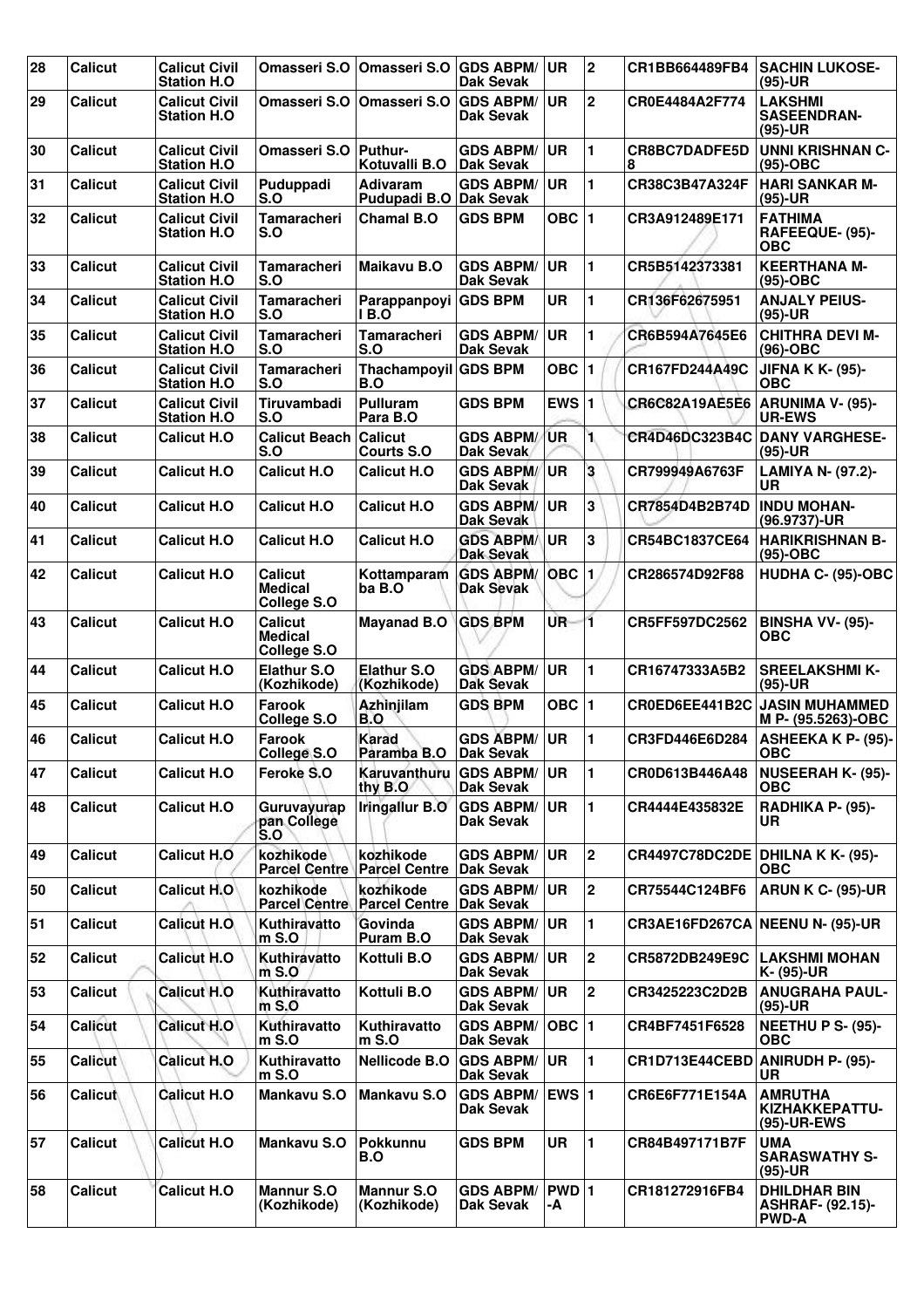| 59 | <b>Calicut</b> | <b>Calicut H.O</b> | <b>Mayoor S.O</b><br>(Kozhikode) | Cherooppa<br>B.O                  | <b>GDS ABPM/</b><br><b>Dak Sevak</b>   | <b>UR</b>   | 1            | CR64E21D4F8A2C        | <b>SILPADAS V S-</b><br>$(95)-UR$                     |
|----|----------------|--------------------|----------------------------------|-----------------------------------|----------------------------------------|-------------|--------------|-----------------------|-------------------------------------------------------|
| 60 | <b>Calicut</b> | <b>Calicut H.O</b> | <b>Mayoor S.O</b><br>(Kozhikode) | Cheruvadi<br>B.O                  | <b>GDS ABPM/</b><br><b>Dak Sevak</b>   | OBC $ 1$    |              | CR88F4BB971A4F        | <b>ANUSHA V A- (95)-</b><br><b>OBC</b>                |
| 61 | <b>Calicut</b> | <b>Calicut H.O</b> | <b>Mayoor S.O</b><br>(Kozhikode) | Cheruvadi<br>B.O                  | <b>GDS BPM</b>                         | OBC $ 1$    |              | CR694357F5A115        | <b>JILNA</b><br>RAGHUNATH- (95)-<br>ОВС               |
| 62 | <b>Calicut</b> | <b>Calicut H.O</b> | <b>Mavoor S.O</b><br>(Kozhikode) | Pazhur B.O                        | <b>GDS ABPM/</b><br><b>Dak Sevak</b>   | <b>UR</b>   | 1            | CR56C1C4ADD33<br>C    | DEEPTHI V T- (95)-<br>UR                              |
| 63 | <b>Calicut</b> | <b>Calicut H.O</b> | Pantheeranka<br>vu S.O           | Olavanna B.O                      | <b>GDS ABPM/</b><br>Dak Sevak          | OBC $ 1$    |              | <b>CR1593D22AEEF5</b> | <b>KIRAN</b><br><b>SETHUNATH A S-</b><br>$(95)-OBC$   |
| 64 | <b>Calicut</b> | <b>Calicut H.O</b> | Pantheeranka<br>vu S.O           | Perumanna<br>B.O                  | <b>GDS ABPM/</b><br>Dak Sevak          | <b>UR</b>   | 1            | CR587D6CD7484A        | <b>KAVYASREE M-</b><br>$(95)-OBC$                     |
| 65 | Calicut        | <b>Calicut H.O</b> | Pantheeranka<br>vu S.O           | Vellayikkode<br>B.O               | <b>GDS BPM</b>                         | PWD 1<br>-C |              | CR7793B2734291        | <b>NOBLE</b><br><b>VARGHESE-</b><br>(90.25)-PWD-C     |
| 66 | <b>Calicut</b> | <b>Calicut H.O</b> | Puthiyangadi<br>S.O              | Puthiyangadi<br>S.O               | <b>GDS ABPM/</b><br>Dak Sevak          | <b>UR</b>   | 1            | CR34743BD159B9        | DILEEP K- (95)-OBC                                    |
| 67 | Calicut        | <b>Calicut H.O</b> | Ramanattukar<br>a S.O            | Vaidyarangad<br>i B.O             | <b>GDS BPM</b>                         | <b>UR</b>   | 1            | CR15D327E6E484        | <b>NIKITHA SREE K-</b><br>$(95)-OBC$                  |
| 68 | Calicut        | Kalpetta H.O       | Ambalavayal<br><b>S.O</b>        | Ambalavayal<br>S.O                | <b>GDS ABPM/</b><br><b>Dak Sevak</b>   | UR.         | 1            | <b>CR892B36CB66EB</b> | ANU A- (95)-OBC                                       |
| 69 | <b>Calicut</b> | Kalpetta H.O       | Ambalavayal<br>S.O               | Kalathu Vayal<br>B.O              | <b>GDS ABPM/</b><br>Dak Sevak          | sc          | 1            | CR8314B4844E4F        | <b>ASWIN</b><br><b>VISWANATHAN-</b><br>$(95)-SC$      |
| 70 | <b>Calicut</b> | Kalpetta H.O       | Ambalavayal<br>S.O               | <b>Nallara Chal</b><br>B.O        | <b>GDS ABPM/</b><br>Dak Sevak          | OBC  1      |              | CR27D349891441        | <b>MANEESHAK M-</b><br>$(97.2) - OBC$                 |
| 71 | Calicut        | Kalpetta H.O       | Ambalavayal<br>S.O               | <b>Nallara Chal</b><br>B.O        | <b>GDS BPM</b>                         | <b>UR</b>   | 1            | CR2B8563C6BD13        | <b>AMAYA</b><br><b>VARGHESE- (97.2)-</b><br><b>UR</b> |
| 72 | <b>Calicut</b> | Kalpetta H.O       | <b>Cheeral S.O</b>               | <b>Nambiar</b><br>Kunnu B.O       | <b>GDS ABPM/</b><br>Dak Sevak          | lsc         | 1/           | CR84ECB368B4B5        | <b>SARATH K S- (95)-</b><br>SC                        |
| 73 | <b>Calicut</b> | Kalpetta H.O       | <b>Chundale S.O</b>              | Kunnambetta<br>B.O                | <b>GDS BPM</b>                         | ŨR.         | ď            | CR064A444687F3        | <b>ANSA HONEY</b><br>JOSEPH- (95)-UR                  |
| 74 | Calicut        | Kalpetta H.O       | Kalpetta<br>North S.O            | Chennalode<br>B.O                 | <b>GDS ABPM/</b><br><b>Dak Sevak</b>   | <b>UR</b>   | 1            | <b>CR66F255CFDE75</b> | <b>AGATHA CHRISTY</b><br><b>JOINER- (95)-UR</b>       |
| 75 | <b>Calicut</b> | Kalpetta H.O       | Kalpetta<br>North S.O            | Maniyangode<br>B.O                | <b>GDS ABPM/</b><br><b>Dak Sevak</b>   | <b>UR</b>   | 1            | CR29C7E944F67F        | <b>ARUN M ANTONY-</b><br>$(95)-UR$                    |
| 76 | Calicut        | Kalpetta H.O       | Kalpetta<br>North S.O            | Maniyangode<br>B.O                | <b>GDS BPM</b>                         | UR          | 1            | CR8D31AA1A49C7        | <b>SIJO P JOY- (95)-</b><br>UR                        |
| 77 | Calicut        | Kalpetta H.O       | Kalpetta<br>North S.O            | Puzhamutti<br>B.O                 | <b>GDS ABPM/UR</b><br><b>Dak Sevak</b> |             | 1            | CR2E16FE399A82        | <b>SHIJIN P BABY-</b><br>$(95)-UR$                    |
| 78 | <b>Calicut</b> | Kalpetta H.O       | Kambalakkad<br>S.O               | Kambalakkad<br>S.O                | <b>GDS ABPM/</b><br>Dak Sevak          | ∣UR.        | 1            | CR69F46C6E2B7E        | <b>JASEEM K P- (95)-</b><br><b>OBC</b>                |
| 79 | Calicut        | Kalpetta H.O.      | Kambalakkad<br>S.O               | Pallikunnu-<br><b>Wayanad B.O</b> | <b>GDS ABPM/</b><br><b>Dak Sevak</b>   | $EWS$ 1     |              | CR5A1BEDCA245<br>6    | <b>ATHUL MANI- (95)-</b><br><b>UR-EWS</b>             |
| 80 | <b>Calicut</b> | Kalpetta H.O       | <b>Kambalakkad</b><br>S.O        | <b>Thekkumthar</b><br>a B.O       | <b>GDS BPM</b>                         | EWS $ 1$    |              | CR448B4CA113E2        | <b>AKHIL JACOB-</b><br>(92.15)-UR-EWS                 |
| 81 | <b>Calicut</b> | Kalpetta H.O       | Kenichira S.O                    | <b>Athirattu</b><br>Kunnu B.O     | <b>GDS BPM</b>                         | EWS $ 1$    |              | CR64D21D4244BA        | <b>STEENA JOSE-</b><br>(95)-UR-EWS                    |
| 82 | Calicut        | Kalpetta H.O       | Meenangadi<br>S.O                | Karachal B.O                      | <b>GDS ABPM/</b><br>Dak Sevak          | <b>UR</b>   | 1            | CR342D16ACDF49        | MRIDULA V- (95)-<br>UR                                |
| 83 | <b>Calicut</b> | Kalpetta H.O       | Meenangadi<br>S.O                | Mylambadi<br>B.O                  | <b>GDS ABPM/</b><br>Dak Sevak          | ∣UR         | $\mathbf{1}$ | CR3BDF88C345F7        | <b>BEON M M- (95)-UR</b>                              |
| 84 | <b>Calicut</b> | Kalpetta H.O       | <b>Meppadi S.O</b>               | Meppadi S.O                       | <b>GDS ABPM/</b><br>Dak Sevak          | PWD 1<br>-В |              | <b>CR425898CFEEF4</b> | <b>SUHAILA NASRIN</b><br>ES- (86.45)-PWD-B            |
| 85 | <b>Calicut</b> | Kalpetta H.O       | <b>Meppadi S.O</b>               | <b>Puthur Vayal</b><br>B.O        | <b>GDS BPM</b>                         | $OBC$  1    |              | CR4544EA921E43        | <b>SHALIMA ALI-</b><br>(96.2)-OBC                     |
| 86 | <b>Calicut</b> | Kalpetta H.O       | Pozhuthana<br>S.O                | <b>Padinhara</b><br>Thara B.O     | <b>GDS ABPM/</b><br>Dak Sevak          | <b>ST</b>   | 1            | CR21DC3B344672        | <b>ANUSMITHA K M-</b><br>$(95)-ST$                    |
| 87 | Calicut        | Kalpetta H.O       | Pozhuthana<br>S.O                | <b>Thariote</b><br>North B.O      | <b>GDS ABPM/</b><br>Dak Sevak          | SC          | 1.           | CR37A65348635E        | <b>VIPUL BABU C S-</b><br>$(95)$ -SC                  |
| 88 | <b>Calicut</b> | Kalpetta H.O       | Pozhuthana<br>S.O                | Varambetta<br>B.O                 | <b>GDS ABPM/</b><br>Dak Sevak          | <b>UR</b>   | 1            | CR2F69D3E54349        | <b>RASNA RAMESH-</b><br>(95)-UR                       |
| 89 | <b>Calicut</b> | Kalpetta H.O       | <b>Pulpalli S.O</b>              | Kabanigiri<br>B.O                 | <b>GDS BPM</b>                         | <b>UR</b>   | 1            | <b>CR4D4849667FEB</b> | <b>SWATHIKRISHNA P</b><br>K- (95)-OBC                 |
| 90 | Calicut        | Kalpetta H.O       | <b>Pulpalli S.O</b>              | Mullankolli<br>B.O                | <b>GDS BPM</b>                         | UR          | 1            | CR49AABDC4F159        | <b>HARIKRISHNA MK-</b><br>(95.2632)-OBC               |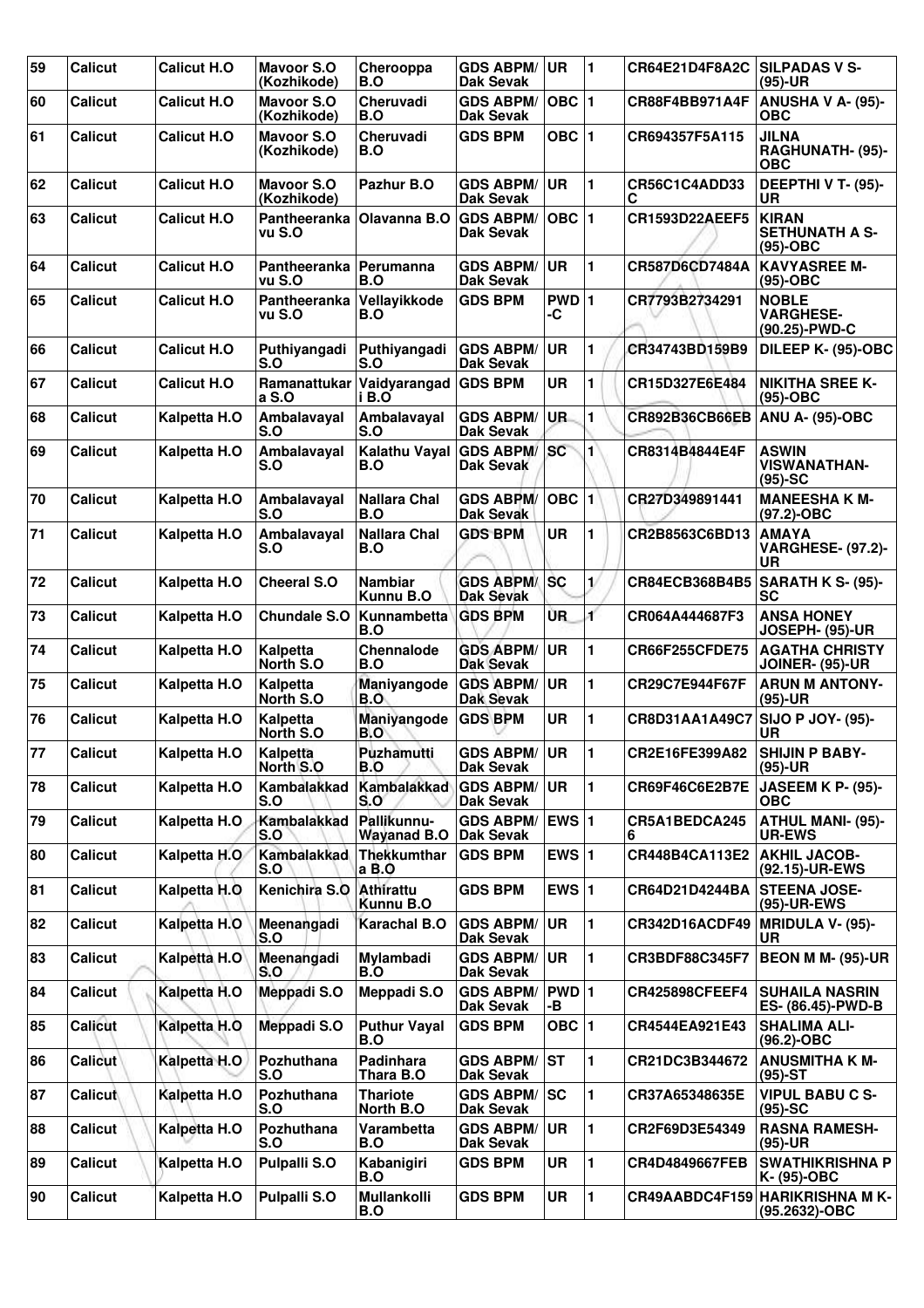| 91  | <b>Calicut</b>   | Kalpetta H.O | <b>Pulpalli S.O</b>                  | Padichira B.O                           | <b>GDS ABPM/</b><br>Dak Sevak        | <b>UR</b>                | 11             | CR8189E9CBBD9E ABHIJITH | VARGHESE- (95)-<br>UR                                   |
|-----|------------------|--------------|--------------------------------------|-----------------------------------------|--------------------------------------|--------------------------|----------------|-------------------------|---------------------------------------------------------|
| 92  | Calicut          | Kalpetta H.O | <b>Pulpalli S.O</b>                  | Pakkom B.O                              | <b>GDS ABPM/</b><br><b>Dak Sevak</b> | lst                      | 1              | CR0D63F8E5CEF1          | <b>NIMISHA P M-</b><br>$(91.2)$ -ST                     |
| 93  | <b>Calicut</b>   | Kalpetta H.O | <b>Pulpalli S.O</b>                  | Pulpalli S.O                            | <b>GDS ABPM/</b><br>Dak Sevak        | PWD 1<br>-В              |                | CR8A77D4192E6A          | <b>RAHNA BASHEER-</b><br>(82.65)-PWD-B                  |
| 94  | <b>Calicut</b>   | Kalpetta H.O | <b>Pulpalli S.O</b>                  | Sasimala B.O                            | <b>GDS BPM</b>                       | UR                       | 1              | CR0431D4F1EA44          | <b>DONA JACOB K-</b><br>$(95)-UR$                       |
| 95  | <b>Calicut</b>   | Kalpetta H.O | <b>Sulthan</b><br><b>Bathery S.O</b> | <b>Moolan Kavu</b><br>B.O               | <b>GDS ABPM/</b><br>Dak Sevak        | <b>UR</b>                | 1              | CR15C17A926731          | <b>ARUNJITH</b><br><b>ABHISHEK E S-</b><br>$(95)-OBC$   |
| 96  | Calicut          | Kalpetta H.O | Vythiri S.O                          | Lakkidi B.O                             | <b>GDS ABPM/</b><br>Dak Sevak        | lst                      | 1              | CR4E9214CEEFA3          | <b>HARIKRISHNAN K-</b><br>$(95)-ST$                     |
| 97  | <b>Cannanore</b> | Kannur H.O   | <b>Alavil S.O</b>                    | <b>Alavil S.O</b>                       | <b>GDS ABPM/</b><br><b>Dak Sevak</b> | <b>UR</b>                | $\blacksquare$ | <b>CR42481DD4ECC2</b>   | ATHUL P V- (95)-UR                                      |
| 98  | <b>Cannanore</b> | Kannur H.O   | Anjarakandy<br>S.O                   | Muringeri B.O                           | <b>GDS ABPM/</b><br>Dak Sevak        | EWS $ 1$                 |                | CR47419354D43D          | <b>PREETHIMA-</b><br>(91.2)-UR-EWS                      |
| 99  | <b>Cannanore</b> | Kannur H.O   | Anjarakandy<br>S.O                   | Vengad B.O                              | <b>GDS ABPM/</b><br>Dak Sevak        | <b>UR</b>                | 1              | CR7A3F51B144EB          | <b>NIMITHA T- (95)-</b><br><b>OBC</b>                   |
| 100 | <b>Cannanore</b> | Kannur H.O   | Azhikode S.O                         | <b>Azhikkal B.O</b>                     | <b>GDS ABPM/</b><br><b>Dak Sevak</b> | <b>UR</b>                | 1              | CR39B7C5DFFE26          | <b>SREELIMA</b><br><b>CHANDRAN- (95)-</b><br><b>OBC</b> |
| 101 | <b>Cannanore</b> | Kannur H.O   | Azhikode S.O                         | <b>Azhikode</b><br>South B.O            | <b>GDS ABPM/</b><br>Dak Sevak        | UR                       | $\blacksquare$ | CR67827624C3DF          | <b>SANGEETHA K-</b><br>(95.1316)-OBC                    |
| 102 | Cannanore        | Kannur H.O   | Chirakkal S.O                        | Chirakkal S.O                           | <b>GDS ABPM/</b><br><b>Dak Sevak</b> | $PWD$ <sup>1</sup><br>-C |                | CR0451413AC843          | <b>REMISHA V-</b><br>(84.55)-PWD-C                      |
| 103 | Cannanore        | Kannur H.O   | Chirakkal S.O                        | Chirakkal S.O                           | <b>GDS ABPM/</b><br>Dak Sevak        | <b>UR</b>                | 1              | CR7E4C55C69236          | <b>MEGHA T V- (95)-</b><br>UR                           |
| 104 | <b>Cannanore</b> | Kannur H.O   | Chovya S.O                           | <b>Kappad B.O</b>                       | <b>GDS ABPM/</b><br><b>Dak Sevak</b> | UR                       | 1              | CR2A7AA1CDE41           | <b>GEETHU S- (95)-UR</b>                                |
| 105 | <b>Cannanore</b> | Kannur H.O   | Edayannur<br>S.O                     | Edayannur<br>S.O                        | <b>GDS ABPM</b><br><b>Dak Sevak</b>  | $OBC$ 1                  |                | <b>CR7D3CE53998DD</b>   | ARJUN T- (95)-OBC                                       |
| 106 | <b>Cannanore</b> | Kannur H.O   | Edayannur<br>S.O                     | Edayannur<br>S.O                        | <b>GDS ABPM/</b><br><b>Dak Sevak</b> | UR-                      | 11             | CR1345B9B62E75          | <b>ANILA K- (95)-UR</b>                                 |
| 107 | Cannanore        | Kannur H.O   | <b>Kadachira</b><br>S.O              | Poduvachery<br>B.O                      | <b>GDS BPM</b>                       | PWD 1<br>۰C              |                | CR643ABFF23A74          | <b>UBAIDULLA K K-</b><br>$(93.1)$ -PWD-C                |
| 108 | Cannanore        | Kannur H.O   | <b>Kannur City</b><br>S.O            | Katalayi B.O                            | <b>GDS ABPM/</b><br><b>Dak Sevak</b> | <b>SC</b>                | 1              | CR6FA518143411          | <b>ADARSH RAMESH-</b><br>$(95)-SC$                      |
| 109 | Cannanore        | Kannur H.O   | <b>Kannur City</b><br>S.O            | Katalayi B.O                            | <b>GDS BPM</b>                       | UR                       | 1              | CR713B2C1F1342          | <b>NIMYA RAMESH-</b><br>$(95)-OBC$                      |
| 110 | <b>Cannanore</b> | Kannur H.O   | Kannur H.O                           | Kannur<br>Railway<br><b>Station S.O</b> | <b>GDS ABPM/ UR</b><br>Dak Sevak     |                          | 11             | <b>CR1CA399D7E53F</b>   | <b>SHIKHA</b><br><b>RAVEENDRAN K-</b><br>$(95)-OBC$     |
| 111 | <b>Cannanore</b> | Kannur H.O   | Koodali S.O                          | Koodali S.O                             | <b>GDS ABPM/</b><br>Dak Sevak        | UR                       | $\mathbf{1}$   | CR85AC5C7ABC9<br>4      | VIJILESH K- (95)-<br>UR                                 |
| 112 | <b>Cannanore</b> | Kannur H.O   | <b>Madayi S.O</b>                    | Madayi S.O                              | <b>GDS ABPM/</b><br>Dak Sevak        | OBC $ 1$                 |                | CR424114B28474          | <b>SREEDHINA</b><br><b>SREEDHARAN-</b><br>$(95)-OBC$    |
| 113 | <b>Cannanore</b> | Kannur H.O   | Mamba S.O                            | <b>Muzhappala</b><br>B.O                | <b>GDS ABPM/</b><br>Dak Sevak        | $EWS$ 1                  |                | CR8BB53D1EAEC           | <b>SREEJISHA K-</b><br>(93.1)-UR-EWS                    |
| 114 | Cannanore        | Kannur H.O   | Mamba S.O                            | <b>Muzhappala</b><br>B.O                | <b>GDS ABPM/</b><br>Dak Sevak        | <b>UR</b>                | $\blacksquare$ | CR443B9AD1B3E1          | <b>ANIRUDH C- (95)-</b><br><b>UR</b>                    |
| 115 | Cannanore        | Kannur H.O   | Mattul S.O                           | <b>Mattul S.O</b>                       | <b>GDS ABPM/</b><br><b>Dak Sevak</b> | UR                       | 1              | CR4925FADD145F          | <b>ARUN K V- (95)-</b><br><b>OBC</b>                    |
| 116 | Cannanore        | Kannur H.O   | <b>Mayyil S.O</b>                    | Kuttivattur<br>B.O                      | <b>GDS ABPM/</b><br>Dak Sevak        | <b>UR</b>                | 1              | CR35F3EF56C5B3          | <b>ROHNA K P- (95)-</b><br>UR                           |
| 117 | Cannanore        | Kannur H.O   | <b>Mayyil S.O</b>                    | Pavanoormott GDS ABPM/<br>a B.O         | Dak Sevak                            | <b>UR</b>                | 1              | CR229188C2584C          | <b>ANJANA S</b><br>NAMBIAR- (95)-UR                     |
| 118 | <b>Cannanore</b> | Kannur H.O   | <b>Mottammal</b><br>S.O              | <b>Mottammal</b><br>S.O                 | <b>GDS ABPM/</b><br><b>Dak Sevak</b> | EWS $ 1$                 |                | CR31DF432F151A          | <b>SNEHA MURALI-</b><br>(95)-UR-EWS                     |
| 119 | Cannanore        | Kannur H.O   | <b>Mundalur S.O</b>                  | <b>Bavode B.O</b>                       | <b>GDS ABPM/</b><br><b>Dak Sevak</b> | <b>UR</b>                | 1              | CR38E154E74CE2          | <b>NIKHIL M K- (95)-</b><br><b>OBC</b>                  |
| 120 | <b>Cannanore</b> | Kannur H.O   | <b>Mundalur S.O</b>                  | Mavilayi B.O                            | <b>GDS ABPM/</b><br>Dak Sevak        | <b>UR</b>                | 1              | CR86514E447E62          | JILNA K- (95)-UR                                        |
| 121 | Cannanore        | Kannur H.O   | <b>Mundalur S.O</b>                  | <b>Mundalur S.O</b>                     | <b>GDS ABPM/</b><br>Dak Sevak        | UR                       | 1              | CR7E2C988CFF9D          | <b>SARIKA K R- (95)-</b><br>UR                          |
| 122 | Cannanore        | Kannur H.O   | Pallikunnu<br>S.O                    | Pallikunnu<br>S.O                       | <b>GDS ABPM/</b><br><b>Dak Sevak</b> | <b>UR</b>                | $\overline{2}$ | CR033CE81B61E9          | <b>SRUTHI K- (95)-</b><br><b>OBC</b>                    |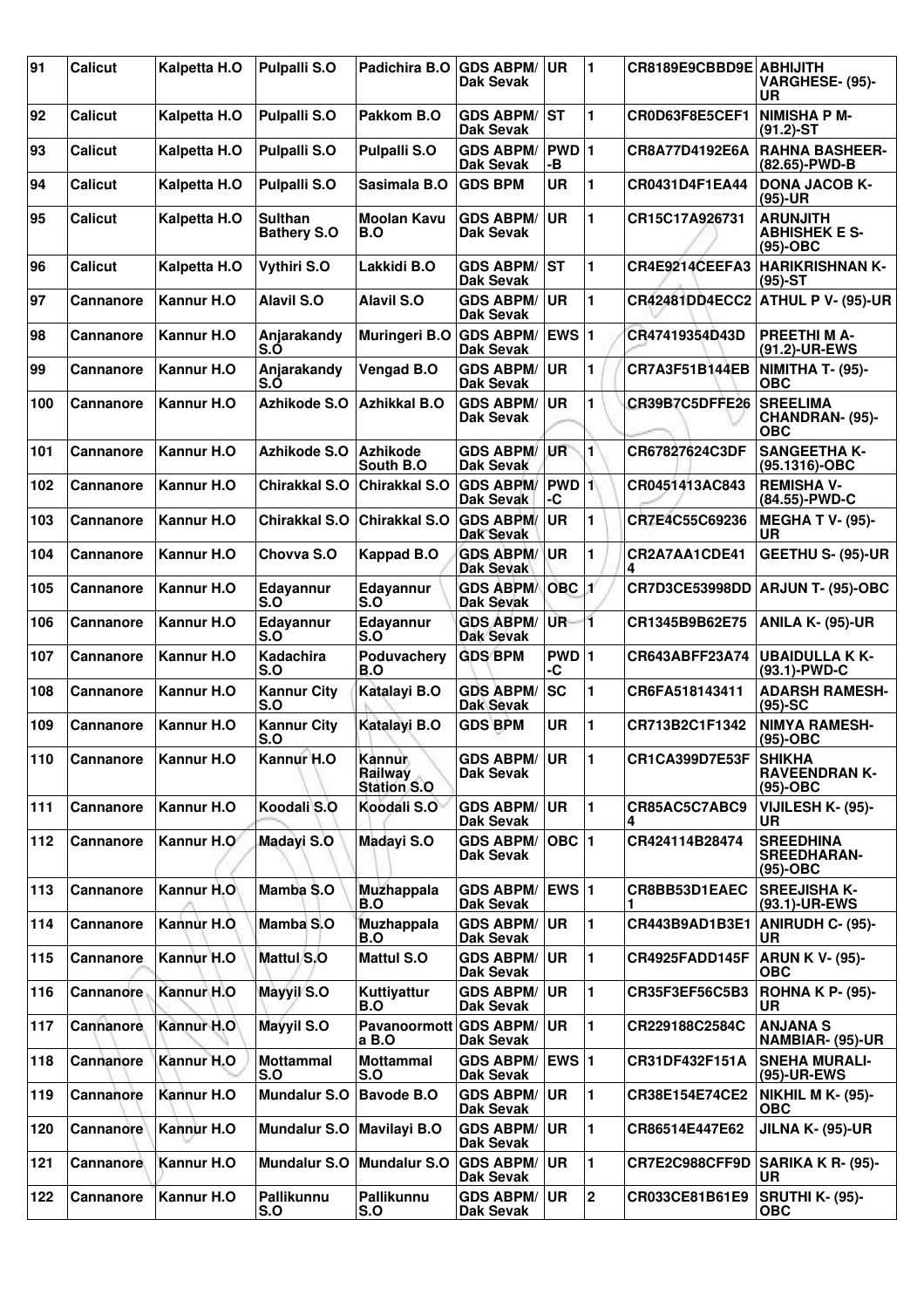| 123 | Cannanore        | Kannur H.O         | Pallikunnu<br>S.O                     | <b>Pallikunnu</b><br>S.O                | <b>GDS ABPM/</b><br><b>Dak Sevak</b> | UR                      | 2              | CR326FE63D9496                | <b>CLINT MATHEW-</b><br>$(95)-UR$         |
|-----|------------------|--------------------|---------------------------------------|-----------------------------------------|--------------------------------------|-------------------------|----------------|-------------------------------|-------------------------------------------|
| 124 | <b>Cannanore</b> | Kannur H.O         | Pappinisseri<br>S.Ò                   | Pappinisseri<br>West B.O                | <b>GDS ABPM/</b><br><b>Dak Sevak</b> | OBC $\vert$ 1           |                | CR646864DA4831                | <b>ARUN KUMAR PP-</b><br>(95)-OBC         |
| 125 | Cannanore        | Kannur H.O         | Pilathara S.O                         | Pilathara S.O                           | <b>GDS ABPM/</b><br>Dak Sevak        | UR                      | 1              | CR89428D9FDB14                | ANJALI T V- (95)-<br>UR                   |
| 126 | <b>Cannanore</b> | Kannur H.O         | Pilathara S.O                         | Vilayancode<br>B.O                      | <b>GDS ABPM/</b><br>Dak Sevak        | UR                      | $\overline{2}$ | CR0C257A588749                | <b>RUBY C R- (95)-</b><br><b>OBC</b>      |
| 127 | <b>Cannanore</b> | Kannur H.O         | Pilathara S.O                         | Vilayancode<br>B.O                      | <b>GDS ABPM/</b><br>Dak Sevak        | UR.                     | $\overline{2}$ | CR47637A74B332                | <b>SUVIN T- (95)-OBC</b>                  |
| 128 | <b>Cannanore</b> | Kannur H.O         | <b>Thazhe</b><br>Chovva S.O           | <b>Thazhe</b><br>Chovva S.O             | <b>GDS ABPM/</b><br>Dak Sevak        | UR                      | 1              | CR5262F151F15C                | <b>RAGIL K- (95)-OBC</b>                  |
| 129 | Cannanore        | Kannur H.O         | Thottada S.O                          | Kizhunna B.O                            | <b>GDS ABPM/</b><br>Dak Sevak        | UR                      | 1              | <b>CR0336FB8BCA98</b>         | <b>ASWINI K S- (95)-</b><br><b>OBC</b>    |
| 130 | <b>Cannanore</b> | Kannur H.O         | Valapattanam<br><b>S.O</b>            | Valapattanam<br>S.O                     | <b>GDS ABPM/</b><br>Dak Sevak        | UR.                     | 1              | <b>CR68AE77AA856B</b>         | SMRUTHI P- (95)-<br><b>OBC</b>            |
| 131 | <b>Cannanore</b> | Kannur H.O         | Varam S.O                             | Varam S.O                               | <b>GDS ABPM/</b><br><b>Dak Sevak</b> | UR                      | 1              | CR6BA9D3784141                | <b>AMRUTHA M V-</b><br>(95.3947)-UR       |
| 132 | <b>Cannanore</b> | Taliparamba<br>H.O | Alakode S.O                           | Karthikapura<br>m B.O                   | <b>GDS ABPM/</b><br>Dak Sevak        | UR                      | 1              | CR01F69E69263E                | <b>JUDY AUGUSTINE-</b><br>$(95)-UR$       |
| 133 | Cannanore        | Taliparamba<br>H.O | Alakode S.O                           | Ottathai B.O                            | <b>GDS ABPM/</b><br>Dak Sevak        | <b>UR</b>               | 1              | CR4591993F15FE                | <b>MERIN MATHEW-</b><br>(95)-UR           |
| 134 | <b>Cannanore</b> | Taliparamba<br>H.O | Alakode S.O                           | Ottathai B.O                            | <b>GDS BPM</b>                       | UR.                     | 1              | <b>CR0D85431CFDC5</b>         | <b>SUJAY C P- (95)-</b><br>ОВС            |
| 135 | <b>Cannanore</b> | Taliparamba<br>H.O | Alakode S.O                           | Pathampara<br>B.O                       | <b>GDS BPM</b>                       | OBC <sub>1</sub>        |                | CR8ED337176A4A                | <b>GOKULNATH P P-</b><br>$(95)-OBC$       |
| 136 | <b>Cannanore</b> | Taliparamba<br>H.O | Alakode S.O                           | <b>Vellad B.O</b>                       | <b>GDS ABPM/</b><br>Dak Sevak        | PWD 1 <br>-В            |                | CR8CA3927CDE38 NIDHIN JOSE P- | (81.7)-PWD-B                              |
| 137 | <b>Cannanore</b> | Taliparamba<br>H.O | <b>Chemperi S.O</b>                   | Chemperi S.O GDS ABPM/                  | <b>Dak Sevak</b>                     | $OBC$  1                |                | CR2EE641CFBA4<br>D            | <b>SREERAGPG-</b><br>$(95)-OBC$           |
| 138 | <b>Cannanore</b> | Taliparamba<br>H.O | Chemperi S.O                          | Chundakunnu<br>B.O                      | <b>GDS BPM</b>                       | <b>SC</b>               | 1/             | CR7A33C99554D9                | <b>AZAD T T K- (95)-</b><br><b>SC</b>     |
| 139 | Cannanore        | Taliparamba<br>H.O | Chepparapad<br>ava S.O                | <b>Chepparapad GDS ABPM/</b><br>ava S.O | <b>Dak Sevak</b>                     | <b>OBC</b>              | <b>X</b>       | CR354F471491AD                | MEETHU T V- (95)-<br><b>OBC</b>           |
| 140 | <b>Cannanore</b> | Taliparamba<br>H.O | Chepparapad<br>ava S.O                | Eruvatty-<br>chapparapad<br>ava B.O     | <b>GDS ABPM/</b><br><b>Dak Sevak</b> | UR                      | 1              | CR4B5EB138BA43                | <b>SHILBY JOSEPH-</b><br>$(95)-UR$        |
| 141 | <b>Cannanore</b> | Taliparamba<br>H.O | Chepparapad<br>ava S.O                | <b>Karippal B.O</b>                     | <b>GDS ABPM/</b><br><b>Dak Sevak</b> | $OBC$  1                |                | CR56D1E4399616                | <b>SANOOP K- (95)-</b><br><b>OBC</b>      |
| 142 | Cannanore        | Taliparamba<br>H.O | Chepparapad<br>ava S.O                | Thimiri-<br>chepparapad<br>ava B.O      | <b>GDS ABPM/</b><br><b>Dak Sevak</b> | <b>UR</b>               | 1              | CR6E3A117294AD                | <b>AKHILA ASHOKAN-</b><br>(95)-OBC        |
| 143 | <b>Cannanore</b> | Taliparamba<br>H.O | Cherupuzha<br>S.O                     | <b>Kamballur</b><br>B.O                 | <b>GDS ABPM/</b><br>Dak Sevak        | <b>UR</b>               | 1              | CR6C5DBAA92A5                 | <b>BLESSY V</b><br>THOMAS- (95)-UR        |
| 144 | <b>Cannanore</b> | Taliparamba<br>H.O | Cherupuzha<br>S.O                     | <b>Kozhichal</b><br>B.O                 | <b>GDS BPM</b>                       | <b>UR</b>               | 1              | CR6D224524FB44                | <b>SREERATHI K- (95)-</b><br>UR.          |
| 145 | <b>Cannanore</b> | Taliparamba<br>H.O | Cherupuzha<br>S.O                     | Prapoyil B.O                            | <b>GDS BPM</b>                       | EWS $ 1$                |                | CR0D3442AF5C4D                | <b>MANAS C O-</b><br>(90.25)-UR-EWS       |
| 146 | <b>Cannanore</b> | Taliparamba<br>H.O | Cherupuzha<br>S.O                     | <b>Thattummal</b><br>B.O                | <b>GDS BPM</b>                       | OBC $ 1$                |                | CR6C49713C27E9                | HARITHA K- (95)-<br><b>OBC</b>            |
| 147 | <b>Cannanore</b> | Taliparamba<br>H.O | Cherupuzha<br>S.O                     | Thirumeni<br>B.O                        | <b>GDS ABPM/</b><br>Dak Sevak        | <b>UR</b>               | 1              | CR1233189B977C                | <b>SABIN K S- (95)-UR</b>                 |
| 148 | <b>Cannanore</b> | Taliparamba<br>H.O | <b>CRPF Camp</b><br>Aravanchal<br>S.O | Padiotchal                              | <b>GDS ABPM/</b><br><b>Dak Sevak</b> | UR.                     | 2              | CR2F34CF1523F4                | <b>ADARSH D- (95)-UR</b>                  |
| 149 | Cannanore        | Taliparamba<br>H.O | <b>CRPF Camp</b><br>Aravanchal<br>S.O | <b>Padiotchal</b>                       | <b>GDS ABPM/</b><br>Dak Sevak        | UR                      | 2              | CR1F2223155897                | <b>AKHIL P D- (95)-UR</b>                 |
| 150 | Cannanore        | Taliparamba<br>H.O | <b>CRPF Camp</b><br>Aravanchal<br>S.O | Peringome                               | <b>GDS ABPM/</b><br>Dak Sevak        | UR                      | 1              | CR2DF865D44236                | REEJA E- (95)-UR                          |
| 151 | Cannanore        | Taliparamba<br>H.O | Edat S.O                              | Edat S.O                                | <b>GDS ABPM/</b><br>Dak Sevak        | <b>UR</b>               | 1              | CR46CB9232AE21                | <b>DEEPAM-</b><br>(95.6667)-OBC           |
| 152 | <b>Cannanore</b> | Taliparamba<br>H.O | Karimbam<br>S.O                       | Chuzhali B.O                            | <b>GDS ABPM/</b><br>Dak Sevak        | lsc                     | 1              | CR6E1416E2EB34                | NIGITHA T- (95)-SC                        |
| 153 | <b>Cannanore</b> | Taliparamba<br>H.O | Karimbam<br>S.O                       | Kurumathur<br>B.O                       | <b>GDS ABPM/</b><br><b>Dak Sevak</b> | <b>EWS</b> <sub>1</sub> |                | CR4141B7697513                | <b>EMMANUVEL K M-</b><br>(95)-UR-EWS      |
| 154 | <b>Cannanore</b> | Taliparamba<br>H.O | Karimbam<br>S.O                       | Kuttiyeri B.O                           | <b>GDS ABPM/</b><br>Dak Sevak        | <b>EWS</b> <sub>1</sub> |                | CR346F2DC52416                | <b>SRUTHI P V- (95)-</b><br><b>UR-EWS</b> |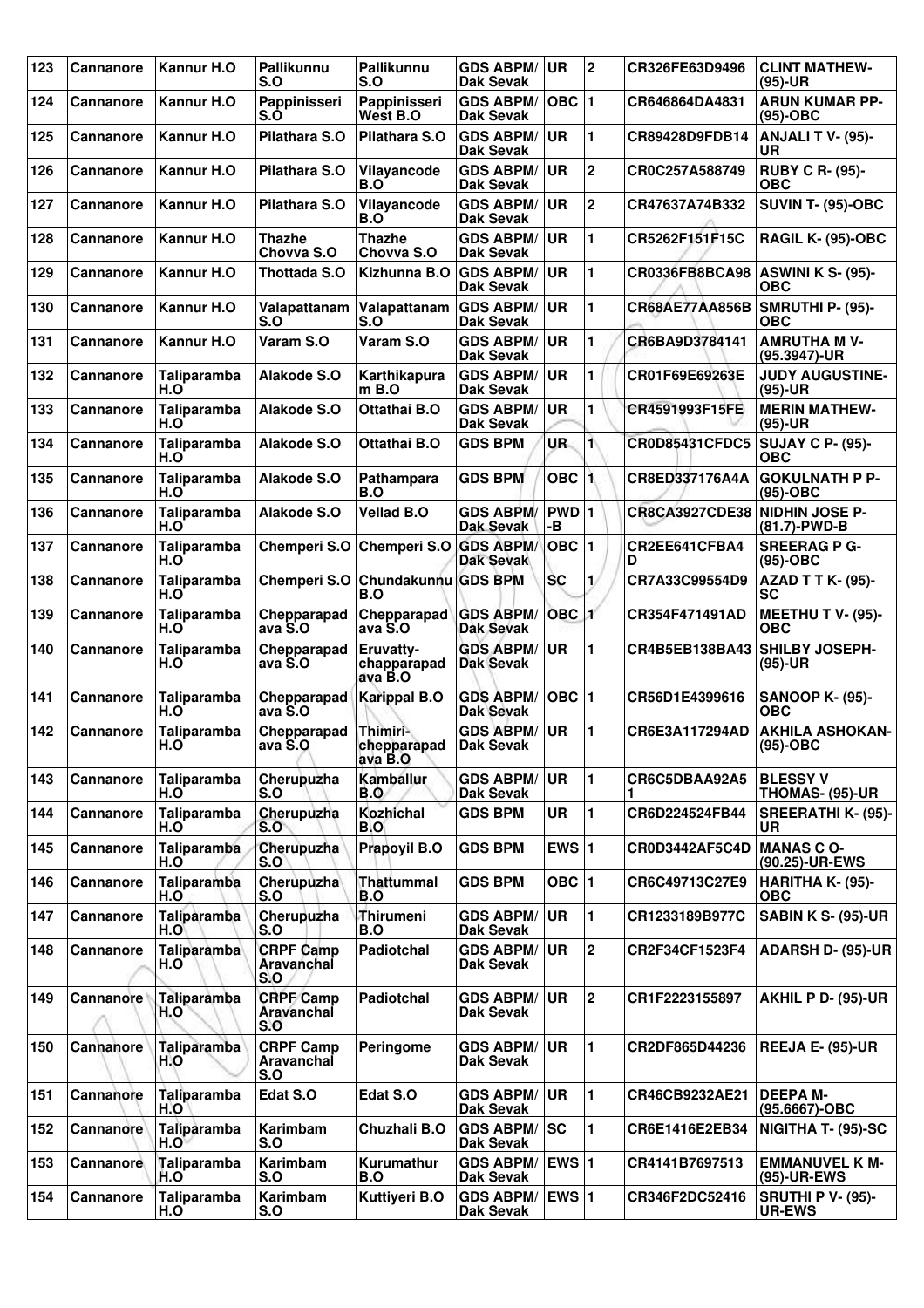| 155 | <b>Cannanore</b> | Taliparamba<br>H.O | Karimbam<br>S.O                            | Kuttiyeri B.O                                     | <b>GDS ABPM/</b><br>Dak Sevak        | <b>UR</b>    | $\blacksquare$ | <b>CR35721CA475CF</b>        | BHADRA K- (95)-UR                                            |
|-----|------------------|--------------------|--------------------------------------------|---------------------------------------------------|--------------------------------------|--------------|----------------|------------------------------|--------------------------------------------------------------|
| 156 | <b>Cannanore</b> | Taliparamba<br>H.O | Karivellur S.O Kuniyan B.O                 |                                                   | <b>GDS ABPM/</b><br><b>Dak Sevak</b> | <b>UR</b>    | 1              | CR01FBA75A8AE<br>Е           | NITHIN K S- (95)-UR                                          |
| 157 | <b>Cannanore</b> | Taliparamba<br>H.O | Mathamangal<br>am Bazar S.O                | Mathamangal<br>am B.O                             | <b>GDS ABPM/</b><br><b>Dak Sevak</b> | $OBC$ 1      |                | CR582D185DD6A2               | JYOTHISH P- (95)-<br>ОВС                                     |
| 158 | <b>Cannanore</b> | Taliparamba<br>H.O | <b>Naduvil S.O</b>                         | <b>Naduvil S.O</b>                                | <b>GDS ABPM/</b><br><b>Dak Sevak</b> | $OBC$ 1      |                | CR244A16CB33AD               | <b>ANILA T V- (95)-</b><br>ОВС                               |
| 159 | <b>Cannanore</b> | Taliparamba<br>H.O | <b>Naduvil S.O</b>                         | Pottampilavu<br>B.O                               | <b>GDS ABPM/</b><br><b>Dak Sevak</b> | ∣UR.         | 1              | CR548CDBEA316E JOICE MATHEW- | (95)-UR                                                      |
| 160 | <b>Cannanore</b> | Taliparamba<br>H.O | Parassinikad<br>avu S.O                    | Parassinikad<br>avu S.O                           | <b>GDS ABPM/</b><br><b>Dak Sevak</b> | <b>UR</b>    | 1              | CR54BD2C496E23               | <b>VARSHA P P- (95)-</b><br>UR                               |
| 161 | Cannanore        | Taliparamba<br>H.O | Pariyaram<br><b>Medical</b><br>College S.O | <b>Parivaram</b><br><b>Medical</b><br>College S.O | <b>GDS ABPM/</b><br>Dak Sevak        | UR           | 1              | CR3DDCAC2C2C5<br>А           | <b>SIJINA P K- (95)-</b><br>ОВС                              |
| 162 | <b>Cannanore</b> | Taliparamba<br>H.O | Pariyaram-<br>kannur S.O                   | Thiruvattoor<br>B.O                               | <b>GDS ABPM/</b><br><b>Dak Sevak</b> | $OBC$  1     |                | CR7B828198537C               | <b>SRUTHI K K- (95)-</b><br><b>OBC</b>                       |
| 163 | Cannanore        | Taliparamba<br>H.O | Pariyaram-<br>kannur S.O                   | <b>Thiruvattoor</b><br>B.O                        | <b>GDS BPM</b>                       | <b>UR</b>    | 1              | CR28738D4D4356               | <b>JITHIN</b><br><b>BALAKRISHNAN-</b><br>(95)-UR             |
| 164 | Cannanore        | Taliparamba<br>H.O | Payyanur S.O                               | Eramam<br>Desom B.O                               | <b>GDS ABPM/</b><br><b>Dak Sevak</b> | OBC  1       |                | CR752638F4A1E5               | SNEHA A- (95)-OBC                                            |
| 165 | <b>Cannanore</b> | Taliparamba<br>H.O | Payyanur S.O                               | Eramam<br>Desom B.O                               | <b>GDS ABPM/</b><br>Dak Sevak        | <b>UR</b>    | 1.             | CR54AA463964CC               | ASWATHI C C- (95)-<br>UR                                     |
| 166 | Cannanore        | Taliparamba<br>H.O | Payyanur S.O                               | Kankol B.O                                        | <b>GDS ABPM/</b><br><b>Dak Sevak</b> | UR           |                | CR24F3B4AEE679               | <b>SACHIN</b><br>CHANDRAN- (95)-<br>UR                       |
| 167 | <b>Cannanore</b> | Taliparamba<br>H.O | Payyanur S.O Korom B.O                     |                                                   | <b>GDS ABPM/</b><br><b>Dak Sevak</b> | <b>EWS 1</b> |                | CR74315A243EF3               | <b>SOURAV V M-</b><br>(91.2)-UR-EWS                          |
| 168 | <b>Cannanore</b> | Taliparamba<br>H.O | Payyanur S.O                               | <b>Vellur B.O</b>                                 | <b>GDS ABPM/</b><br><b>Dak Sevak</b> | <b>IUR</b>   | 1              | CR155457132A39               | KARTHIKA K- (95)-<br><b>OBC</b>                              |
| 169 | <b>Cannanore</b> | Taliparamba<br>H.O | Payyavur S.O                               | Kanjirakolly<br>B.O                               | <b>GDS ABPM</b><br><b>Dak Sevak</b>  | UR.          | ť              | CR8D6C9874712C               | ABIDA K- (95)-OBC                                            |
| 170 | Cannanore        | Taliparamba<br>H.O | Payyavur S.O                               | Payyavur S.O                                      | <b>GDS ABPM/</b><br><b>Dak Sevak</b> | UR-          | 1              |                              | CR1216B6D6DDFD RESHMA P V- (95)-<br><b>OBC</b>               |
| 171 | <b>Cannanore</b> | Taliparamba<br>H.O | Payyavur S.O                               | Pazhassikari<br>B.O                               | <b>GDS ABPM/</b><br><b>Dak Sevak</b> | UR           | 1              | CR0FA9C2B69717               | <b>SANGAMANAND K-</b><br>$(95)-OBC$                          |
| 172 | <b>Cannanore</b> | Taliparamba<br>H.O | Ramanthali<br>S.O                          | Ettikulam B.O                                     | <b>GDS ABPM/</b><br><b>Dak Sevak</b> | UR           | 1              | CR4337DA7FD4F6               | <b>NIKHIL T V- (95)-SC</b>                                   |
| 173 | Cannanore        | Taliparamba<br>H.O | Ramanthali<br>S.O                          | <b>Ettikulam B.O</b>                              | <b>GDS BPM</b>                       | <b>ST</b>    | 1              | CR2D1664C4E8DD               | <b>HEBIN HENTRY T-</b><br>$(95)-ST$                          |
| 174 | <b>Cannanore</b> | Taliparamba<br>H.O | Ramanthali<br>S.O                          | Ramanthali<br>S.O                                 | <b>GDS ABPM/ EWS 1</b><br>Dak Sevak  |              |                | CR8CF42C52F348               | <b>DIVYALAKSHMI M</b><br><b>V- (95)-UR-EWS</b>               |
| 175 | <b>Cannanore</b> | Taliparamba<br>H.O | Sreekandapur<br>am S.O                     | Chempanthot<br>ty B.O                             | <b>GDS ABPM/</b><br>Dak Sevak        | $OBC$  1     |                | CR6DEA6BA24418               | <b>BINISHA K- (95)-</b><br>ОВС                               |
| 176 | <b>Cannanore</b> | Taliparamba<br>H.O | Sreekandapur Malapattam<br>am S.O          | B.O                                               | <b>GDS ABPM/ SC</b><br>Dak Sevak     |              | 1              | CR247A69BBE234               | SHIJIN N- (95)-SC                                            |
| 177 | <b>Cannanore</b> | Taliparamba<br>H.O | Sreekandapur<br>am S.O                     | Nediyenga<br>B.O                                  | <b>GDS ABPM/</b><br>Dak Sevak        | <b>UR</b>    | 1              | CR58248E4AF7F4               | <b>SOORYAE K- (95)-</b><br>UR.                               |
| 178 | Cannanore        | Taliparamba<br>H.O | am S.O                                     | Sreekandapur Sreekandapur<br>am S.O               | <b>GDS ABPM/</b><br>Dak Sevak        | <b>UR</b>    | 1              | CR2485F93C2914               | <b>PRATHIBHA NK-</b><br>$(95)-UR$                            |
| 179 | Kasaragod        | Kanhangad<br>H.O   | Anandashram Achikanam<br>a S.O             | B.O                                               | <b>GDS ABPM/</b><br>Dak Sevak        | <b>SC</b>    | 1              | CR1344426D65F6               | <b>NEERAJ K V- (95)-</b><br><b>SC</b>                        |
| 180 | Kasaragod        | Kanhangad<br>H.O   | Anandashram<br>a S.O                       | Kanhangad<br>South B.O                            | <b>GDS ABPM/</b><br><b>Dak Sevak</b> | ∣UR.         | 1              | CR82445A874548               | AKHILA P- (95)-UR                                            |
| 181 | Kasaragod        | Kanhangad<br>H.O   | Anandashram<br>a S.0                       | Kodoth B.O                                        | <b>GDS ABPM/</b><br>Dak Sevak        | $OBC$ 1      |                | CR6143229CF297               | <b>SWAPNA V- (95)-</b><br><b>OBC</b>                         |
| 182 | Kasaragod        | Kanhangad<br>H.O   | <b>Bekal Fort</b><br>S.O                   | <b>Manikoth B.O</b>                               | <b>GDS ABPM/</b><br>Dak Sevak        | ∣UR.         | 1              | CR61F2C545E812               | <b>SWETHA C- (95)-UR</b>                                     |
| 183 | Kasaragod        | Kanhangad<br>H.O   | Chervathur<br>S.O                          | Chimeni B.O                                       | <b>GDS ABPM/</b><br>Dak Sevak        | UR.          | 1              | CR04C4487D34B4               | <b>JAWAHAR</b><br>PANKAJ- (95)-OBC                           |
| 184 | Kasaragod        | Kanhangad<br>H.O   | Chervathur<br>S.O                          | Perumbatta<br>B.O                                 | <b>GDS ABPM/</b><br>Dak Sevak        | $OBC$  1     |                | CR114462D8A72D               | <b>ATHIRAKUNHIRAM</b><br>AN- (95)-OBC                        |
| 185 | Kasaragod        | Kanhangad<br>H.O   | Chervathur<br>S.O                          | Podavur B.O                                       | <b>GDS BPM</b>                       | UR           | 1              | CR56E483B89E9F               | NIKHILA S R- (95)-<br><b>OBC</b>                             |
| 186 | Kasaragod        | Kanhangad<br>H.O   | <b>Chittarikkal</b><br>S.O                 | <b>Mandapam</b><br>B.O                            | <b>GDS ABPM/</b><br>Dak Sevak        | UR           | 1              | CR099459E61447               | <b>VARSHA P- (95)-UR</b>                                     |
| 187 | Kasaragod        | Kanhangad<br>H.O   | Elambachi<br>S.O                           | Elambachi<br>S.O                                  | <b>GDS ABPM/</b><br>Dak Sevak        | PWD 1<br>-в  |                | CR713EBCF78D95               | <b>FATHIMATH</b><br><b>MANSEENA- (81.7)-</b><br><b>PWD-B</b> |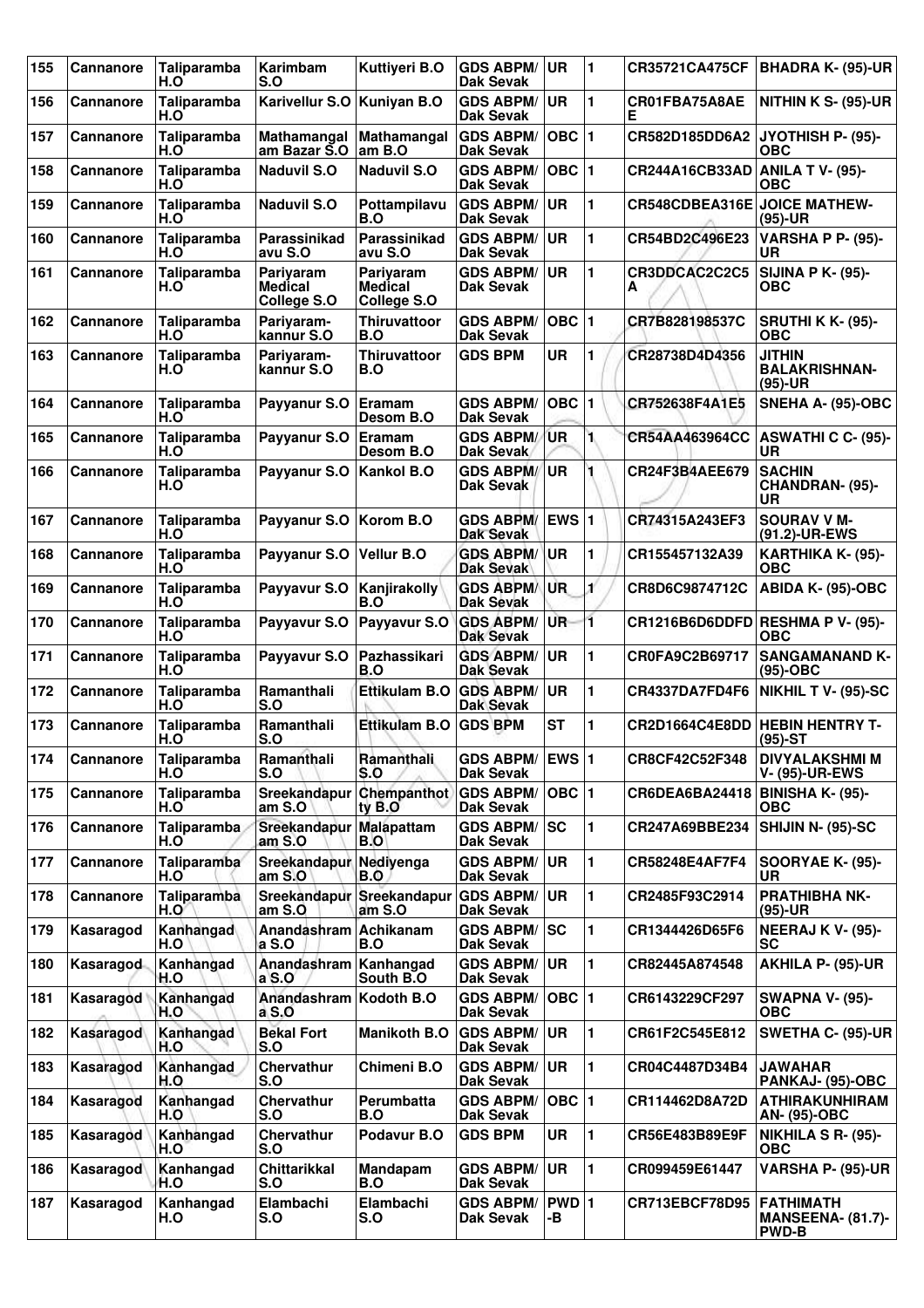| 188 | Kasaragod | Kanhangad<br>H.O | <b>Nileshwar</b><br>S.O | <b>Bheemanady</b><br>B.O | <b>GDS ABPM/</b><br>Dak Sevak        | <b>UR</b>              | 1            | CR38B968EE383F        | <b>ABHAY</b><br><b>CHANDRAN</b><br><b>VEERAMANA- (95)-</b><br>UR             |
|-----|-----------|------------------|-------------------------|--------------------------|--------------------------------------|------------------------|--------------|-----------------------|------------------------------------------------------------------------------|
| 189 | Kasaragod | Kanhangad<br>H.O | <b>Nileshwar</b><br>S.O | Chathamath<br>B.O        | <b>GDS ABPM/</b><br><b>Dak Sevak</b> | <b>UR</b>              | 1            | CR311B5A51AFE4        | <b>ARUNPRASAD K-</b><br>(95)-UR                                              |
| 190 | Kasaragod | Kanhangad<br>H.O | Nileshwar<br>S.O        | Erikulam B.O             | <b>GDS BPM</b>                       | <b>UR</b>              | 1            | CR1CFE71F26A21        | BIBIN BOSE- (95)-<br>UR                                                      |
| 191 | Kasaragod | Kanhangad<br>H.O | <b>Nileshwar</b><br>S.O | Kalichanaduk l<br>am B.O | <b>GDS ABPM/</b><br>Dak Sevak        | <b>EWS 1</b>           |              | <b>CR6C1A1F264E1E</b> | <b>HARIKRISHNAN M-</b><br><b>(95)-UR-EWS</b>                                 |
| 192 | Kasaragod | Kanhangad<br>H.O | <b>Nileshwar</b><br>S.O | Karindala B.O            | <b>GDS BPM</b>                       | UR                     | 1            | CR213665351598        | <b>SANGEETHA P V-</b><br>$(95)-OBC$                                          |
| 193 | Kasaragod | Kanhangad<br>H.O | <b>Nileshwar</b><br>S.O | Kottapuram<br>B.O        | <b>GDS ABPM/</b><br><b>Dak Sevak</b> | UR                     | 1            | CR6EB2E834F59B        | <b>SHINOJ B- (95)-</b><br>ОВС                                                |
| 194 | Kasaragod | Kanhangad<br>H.O | <b>Nileshwar</b><br>S.O | <b>Padnekkad</b><br>B.O  | <b>GDS ABPM/</b><br><b>Dak Sevak</b> | $OBC$  1               |              | CR81AF64417398        | <b>LAYANA K- (95)-</b><br>OBC                                                |
| 195 | Kasaragod | Kanhangad<br>H.O | <b>Nileshwar</b><br>S.O | Periyangana<br>$m$ B.O   | <b>GDS ABPM/</b><br><b>Dak Sevak</b> | $OBC$  1               |              | CR34D764CCA367        | <b>THUSHARA TV-</b><br>(95)-OBC                                              |
| 196 | Kasaragod | Kanhangad<br>H.O | <b>Nileshwar</b><br>S.O | Pudukai B.O              | <b>GDS ABPM/</b><br><b>Dak Sevak</b> | <b>UR</b>              | 1            | CR8F5584D72178        | KEERTHI V- (95)-<br><b>OBC</b>                                               |
| 197 | Kasaragod | Kanhangad<br>H.O | Parappa S.O             | <b>Kinanur B.O</b>       | <b>GDS ABPM/</b><br><b>Dak Sevak</b> | <b>OBC</b>             | 1            | CR4FC54623BA83        | DEEPIKA P V- (95)-<br>ОВС                                                    |
| 198 | Kasaragod | Kanhangad<br>H.O | Periye S.O              | Periye S.O               | <b>GDS ABPM/</b><br>Dak Sevak        | PWD <sub>1</sub><br>-C |              | CR09D4FAF7A98B        | <b>ARSHITHA</b><br><b>ALPHONSA</b><br><b>BENNY- (90.25)-</b><br><b>PWD-C</b> |
| 199 | Kasaragod | Kanhangad<br>H.O | Rajapuram<br>S.Ó        | <b>Kolichal B.O</b>      | <b>GDS BPM</b>                       | <b>SC</b>              | 1            | CR3A6D4C16BB9<br>Е    | AKHIL E- (95)-SC                                                             |
| 200 | Kasaragod | Kanhangad<br>H.O | Rajapuram<br>S.O        | Malakallu B.O            | <b>GDS ABPM/</b><br><b>Dak Sevak</b> | <b>UR</b>              | 1            | CR7FB26719679A        | AKHILRAJ T M-<br>(95)-UR                                                     |
| 201 | Kasaragod | Kanhangad<br>H.O | Rajapuram<br>S.Ó        | Panathady<br>B.O         | <b>GDS BPM</b>                       | UR                     | 1            | <b>CR5AEEE94828F7</b> | <b>RAJALAKSHMI M-</b><br>(95)-UR                                             |
| 202 | Kasaragod | Kanhangad<br>H.O | Rajapuram<br>S.O        | Rajapuram<br>S.O         | <b>GDS ABPM/</b><br><b>Dak Sevak</b> | <b>OBC</b>             | 1            | CR23D5F643ADAB        | ANJALI M- (95)-<br>ОВС                                                       |
| 203 | Kasaragod | Kanhangad<br>H.O | Rajapuram<br>S.O        | Rajapuram<br>S.O         | <b>GDS ABPM/</b><br><b>Dak Sevak</b> | UR                     |              | CR3259BC9BF17A        | VINU WILSON- (95)-<br>UR                                                     |
| 204 | Kasaragod | Kanhangad<br>H.O | Rajapuram<br>S.Ó        | Ranipuram<br>B.O         | <b>GDS ABPM/</b><br>Dak Sevak        | <b>EWS 1</b>           |              | <b>CR293FDC496CF3</b> | <b>ATHIRA M- (93.1)-</b><br><b>UR-EWS</b>                                    |
| 205 | Kasaragod | Kanhangad<br>H.O | Rajapuram<br>S.O        | Ranipuram<br>B.O         | <b>GDS BPM</b>                       | <b>UR</b>              | 1            | CR09568F9A7DD5        | <b>ADARSH BABU-</b><br>(95)-UR                                               |
| 206 | Kasaragod | Kanhangad<br>H.O | Thuruthi S.O            | Achanthuruth<br>$i$ B.O  | <b>GDS ABPM/</b><br><b>Dak Sevak</b> | <b>UR</b>              | 1            | CR742EF58E8AFB        | <b>SUKIL KUMAR C-</b><br>(95)-OBC                                            |
| 207 | Kasaragod | Kanhangad<br>H.O | <b>Trikarpur S.O</b>    | Kotakkat B.O             | <b>GDS ABPM/</b><br><b>Dak Sevak</b> | <b>EWS 1</b>           |              | CR83B75BB473E9        | <b>ARUN PRAKASH M-</b><br>(89.3)-UR-EWS                                      |
| 208 | Kasaragod | Kanhangad<br>H.O | <b>Trikarpur S.O</b>    | <b>Maniyat B.O</b>       | <b>GDS ABPM/</b><br><b>Dak Sevak</b> | OBC  1                 |              | CR78B6FC4A4F94        | <b>ROOPESH K P-</b><br>(95)-OBC                                              |
| 209 | Kasaragod | Kanhangad<br>H.O | <b>Trikarpur S.O</b>    | Pilicode B.O             | <b>GDS ABPM/</b><br>Dak Sevak        | ∣UR.                   | 1            | CR0ABA14AF4917        | <b>SRUTHI V V- (95)-</b><br>UR                                               |
| 210 | Kasaragod | Kanhangad<br>H.O | Udma S.O                | <b>Mylatti B.O</b>       | <b>GDS ABPM/</b><br><b>Dak Sevak</b> | $OBC$  1               |              | CR3B8B431B8FC5        | <b>SRUTHILAYA K-</b><br>(95)-OBC                                             |
| 211 | Kasaragod | Kanhangad<br>H.O | Vellarikundu<br>S.O     | Darkas B.O               | <b>GDS ABPM/</b><br><b>Dak Sevak</b> | <b>UR</b>              | 1            | CR1293421B18E8        | <b>SHERIN SABU-</b><br>(95)-UR                                               |
| 212 | Kasaragod | Kanhangad<br>H.O | Vellarikundu<br>S.O     | Paramba B.O              | <b>GDS ABPM/</b><br><b>Dak Sevak</b> | <b>SC</b>              | 1            | CR45C4BAF4E26F        | <b>GOPIKA RAJAN-</b><br>(94.05)-SC                                           |
| 213 | Kasaragod | Kanhangad<br>H.O | Vellarikundu<br>S.O     | Punnakkunnu<br>B.O       | <b>GDS ABPM/</b><br>Dak Sevak        | ∣UR.                   | 1            | CR368975BA4C3C        | <b>DEEPA C K- (95)-</b><br><b>OBC</b>                                        |
| 214 | Kasaragod | Kanhangad<br>H.O | Vellarikundu<br>S.O     | Vellarikundu<br>S.O      | <b>GDS ABPM/</b><br><b>Dak Sevak</b> | ∣UR                    | $\mathbf{2}$ | CR047298D571BA        | <b>RASNA P RAJAN-</b><br>(95)-OBC                                            |
| 215 | Kasaragod | Kanhangad<br>H.O | Vellarikundu<br>S.O     | Vellarikundu<br>S.O      | <b>GDS ABPM/</b><br>Dak Sevak        | ∣UR                    | $\mathbf 2$  | CR05FC1A512D2C        | <b>BHAVYA P P- (95)-</b><br>ОВС                                              |
| 216 | Kasaragod | Kasaragod<br>H.O | Chengala S.O            | Karivedakam<br>B.O       | <b>GDS ABPM/</b><br>Dak Sevak        | UR                     | 1            | CR031A4AA822E8        | <b>SHILPA NAIR- (95)-</b><br>UR                                              |
| 217 | Kasaragod | Kasaragod<br>H.O | Chengala S.O            | Karivedakam<br>B.O       | <b>GDS BPM</b>                       | UR                     | 1            | CR44A819C9252C        | <b>DIVYASREE NAIR-</b><br>(97)-UR                                            |
| 218 | Kasaragod | Kasaragod<br>H.O | Kalnad S.O              | Perumbala<br>B.O         | <b>GDS ABPM/</b><br>Dak Sevak        | UR.                    | 1            | CR44E1AE4661EC        | <b>AZMINA S A- (95)-</b><br>ОВС                                              |
| 219 | Kasaragod | Kasaragod<br>H.O | Kudlu S.O               | Mogral<br>Puthur B.O     | <b>GDS ABPM/</b><br><b>Dak Sevak</b> | UR.                    | 1            | CR41B4AA4FBF5<br>В    | <b>SANGEETHA</b><br>GEORGE- (95)-UR                                          |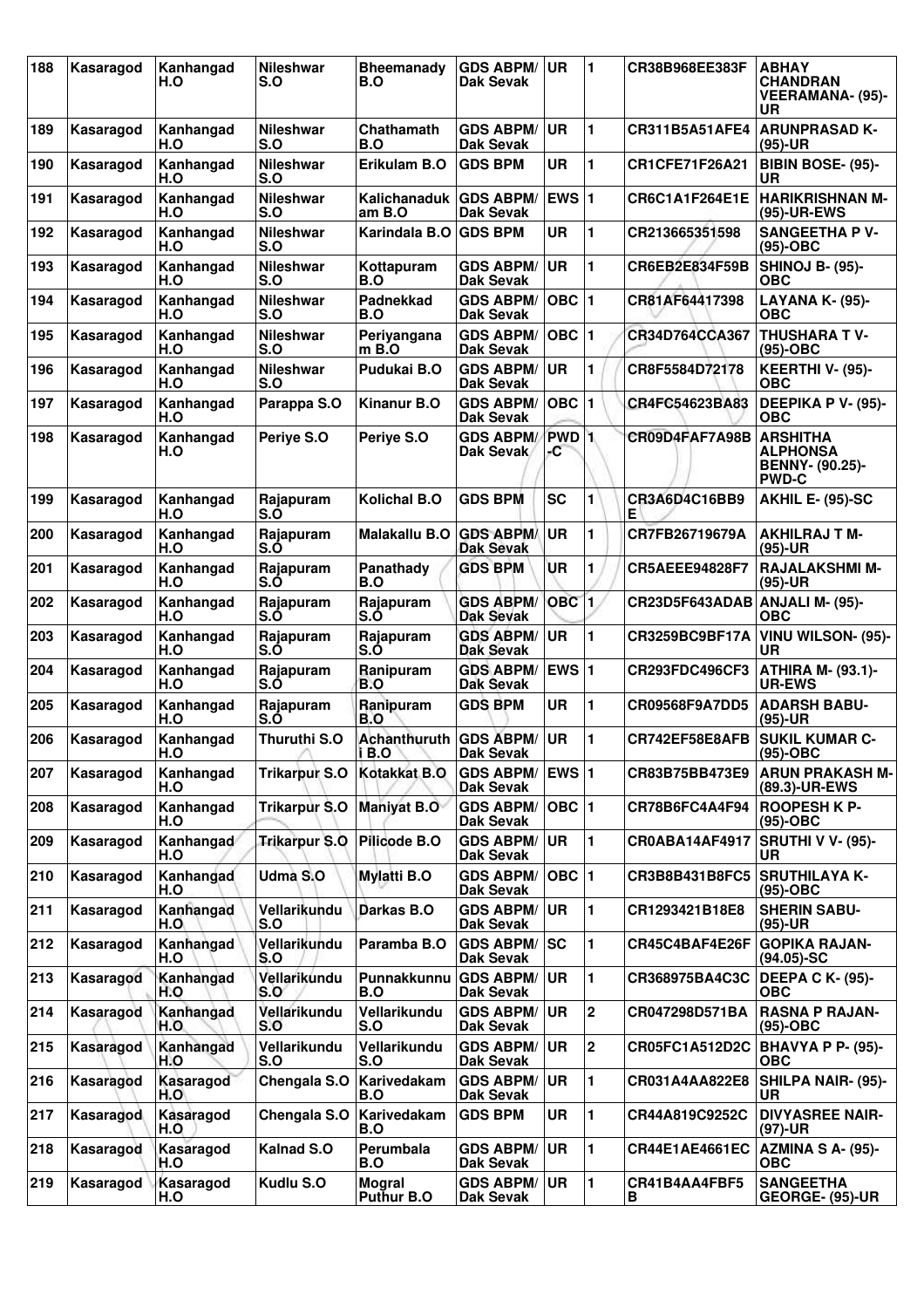| 220 | Kasaragod | Kasaragod<br>H.O         | Kumbla S.O                          | Bombrana<br>B.O             | <b>GDS BPM</b>                       | PWD 1<br>-DE            |                | CR046293835C76                   | <b>HARIKRISHNAN</b><br><b>POTTI- (77.9)-PWD-</b><br>DE     |
|-----|-----------|--------------------------|-------------------------------------|-----------------------------|--------------------------------------|-------------------------|----------------|----------------------------------|------------------------------------------------------------|
| 221 | Kasaragod | Kasaragod<br>H.O         | Kumbla S.O                          | Mugu B.O                    | <b>GDS ABPM/</b><br><b>Dak Sevak</b> | $OBC$  1                |                | CR48A1C7A25C79                   | <b>VISHAL S P- (95)-</b><br>ОВС                            |
| 222 | Kasaragod | Kasaragod<br>H.O         | Kumbla S.O                          | Shiriya B.O                 | <b>GDS ABPM/</b><br><b>Dak Sevak</b> | $OBC$  1                |                | CR0D6D124BE43D                   | ATHIRA A- (95)-<br><b>OBC</b>                              |
| 223 | Kasaragod | Kasaragod<br>H.O         | Mangalpady<br>S.O                   | Ichlangodu<br>B.O           | <b>GDS BPM</b>                       | <b>SC</b>               | 1              | CR3D3855CBCA78 ATHUL E- (94.05)- | SC                                                         |
| 224 | Kasaragod | Kasaragod<br>H.O         | Mangalpady<br>S.O                   | <b>Mangalpady</b><br>S.O    | <b>GDS ABPM/</b><br><b>Dak Sevak</b> | UR                      | 1              | CR574A9143C2D6                   | RASNA P- (95)-OBC                                          |
| 225 | Kasaragod | Kasaragod<br>H.O         | Manjeshwar<br>S.O                   | <b>Badaje B.O</b>           | <b>GDS ABPM/</b><br><b>Dak Sevak</b> | lsc                     | 1              | CR5CFEF2AAC66<br>D               | <b>SIVAKUMAR R-</b><br>$(92.15)$ -SC                       |
| 226 | Kasaragod | Kasaragod<br>H.O         | Manjeshwar<br>S.O                   | Kunjathur<br>B.O            | <b>GDS ABPM/</b><br><b>Dak Sevak</b> | <b>UR</b>               | 1              | CR42A383752652                   | <b>MUHAMMED</b><br>FEROZ SHA- (95)-<br>UR                  |
| 227 | Kasaragod | Kasaragod<br>H.O         | <b>Muliyar S.O</b>                  | Iriyanni B.O                | <b>GDS ABPM/</b><br><b>Dak Sevak</b> | lsc                     | 1              | CR54413D4885DD                   | <b>ARJUN A V- (94.05)-</b><br><b>SC</b>                    |
| 228 | Kasaragod | Kasaragod<br>H.O         | <b>Muliyar S.O</b>                  | <b>Kanathur B.O</b>         | <b>GDS ABPM/</b><br><b>Dak Sevak</b> | SC                      | 1              | CR0B47F54EDB39                   | <b>BHAGYA LAKSHMI</b><br>B- (93.1)-SC                      |
| 229 | Kasaragod | Kasaragod<br>H.O         | <b>Muliyar S.O</b>                  | Vattamthatta<br>B.O         | <b>GDS ABPM/</b><br><b>Dak Sevak</b> | <b>EWS</b> <sub>1</sub> |                | CR7E96FB9A5483                   | SHARATH A- (95)-<br><b>UR-EWS</b>                          |
| 230 | Kasaragod | Kasaragod<br>H.O         | <b>Mulleria S.O</b>                 | <b>Kakkebettu</b><br>B.O    | <b>GDS BPM</b>                       | <b>EWS 1</b>            |                | CR2D7F62AF79DF                   | <b>ANILA K- (90.25)-</b><br><b>UR-EWS</b>                  |
| 231 | Kasaragod | Kasaragod<br>H.O         | Perdala S.O                         | Kuntikana<br>B.O            | <b>GDS ABPM/</b><br><b>Dak Sevak</b> | <b>EWS</b> <sup>1</sup> |                | CR84AF8BBC494B                   | <b>ABHAYA JOSEPH-</b><br>(91.2)-UR-EWS                     |
| 232 | Kasaragod | Kasaragod<br>H.O         | Talangara<br>S.O                    | <b>Talangara</b><br>S.O     | <b>GDS ABPM/</b><br><b>Dak Sevak</b> | PWD 1<br>-A             |                | CR4285363AA215                   | <b>SREEHARI M- (95)-</b><br><b>PWD-A</b>                   |
| 233 | Kasaragod | Kasaragod<br>H.O         | Uppala S.O                          | Kurudapadav<br>u B.O        | <b>GDS ABPM/</b><br><b>Dak Sevak</b> | UR                      | 1              | CR482E9485979C                   | <b>VIDHYA V G-</b><br>(94.05)-OBC                          |
| 234 | Manjeri   | Malappuram<br>H.O        | Anamangad<br>S.O                    | Anamangad<br>S.O            | <b>GDS ABPM/</b><br><b>Dak Sevak</b> | OBC                     | $\blacksquare$ | CR1827324E239D                   | <b>SHAREENA A- (95)-</b><br><b>OBC</b>                     |
| 235 | Manjeri   | Malappuram<br>H.O        | Anamangad<br>S.O                    | Manalaya B.O                | <b>GDS ABPM/</b><br><b>Dak Sevak</b> | <b>EWS</b>              | 1,             | CR62B4C526A327                   | <b>DRISHYARAJ K-</b><br>(95)-UR-EWS                        |
| 236 | Manjeri   | Malappuram<br>H.O        | Angadipuram<br>$S.\overline{O}$     | Ramapuram<br>B.O            | <b>GDS BPM</b>                       | EWS $ 1$                |                | CR1A46FB9D614F                   | SARANYA P- (95)-<br><b>UR-EWS</b>                          |
| 237 | Manjeri   | Malappuram<br>H.O        | Angadipuram<br>$S.\overline{O}$     | <b>Tirurkad B.O</b>         | <b>GDS ABPM/</b><br><b>Dak Sevak</b> | $OBC$  1                |                | CR7AF4C397B69A                   | <b>NASLEENA C H-</b><br>(95)-OBC                           |
| 238 | Manjeri   | <b>Malappuram</b><br>H.O | <b>Downhill S.O</b>                 | Oorakam<br>Kizhumuri<br>B.O | <b>GDS ABPM/</b><br>Dak Sevak        | OBC $ 1$                |                | CR6A8E13D5B122                   | <b>ATHIRA</b><br>KONDARAM<br>KADAVATH- (95)-<br><b>OBC</b> |
| 239 | Manjeri   | <b>Malappuram</b><br>H.O | Kolathur-MLP<br>S.O                 | <b>Kolathur-MLP</b><br>S.O  | <b>GDS ABPM/</b><br>Dak Sevak        | UR                      | 1              | <b>CR3DA28EEE1724</b>            | NAMITHA S- (95)-<br><b>UR</b>                              |
| 240 | Manjeri   | Malappuram<br>H.O        | Kolathur-MLP<br>S.O                 | Panga<br><b>Chendy B.O</b>  | <b>GDS ABPM/</b><br><b>Dak Sevak</b> | EWS 1                   |                | <b>CRODACADB1BFB</b><br>С        | AMAL V- (84.7083)-<br><b>UR-EWS</b>                        |
| 241 | Manjeri   | Malappuram<br>H.O        | <b>Makkarapara</b><br>mba S.O       | Perinthattiri<br>B.O        | <b>GDS ABPM/</b><br>Dak Sevak        | <b>IST</b>              | 1              | CR8AD81485D4CD                   | <b>BINEESH K P-</b><br>$(85.5)$ -ST                        |
| 242 | Manjeri   | <b>Malappuram</b><br>H.O | <b>Makkarapara</b><br>mba S.O       | Perinthattiri<br>B.O        | <b>GDS ABPM/</b><br><b>Dak Sevak</b> | UR                      | 1              | CROCB72786DA4B SAMEERA KT-       | (95)-OBC                                                   |
| 243 | Manjeri   | <b>Malappuram</b><br>H.O | <b>Makkarapara</b><br>mba S.O       | Perinthattiri<br>B.O        | <b>GDS BPM</b>                       | UR                      | 1              |                                  | CR551FA9B44CAB RABIYA MUMTHAS<br>K- (95)-OBC               |
| 244 | Manjeri   | <b>Malappuram</b><br>H.O | <b>Melattur S.O</b><br>(Malappuram) | Edapatta B.O                | <b>GDS ABPM/</b><br>Dak Sevak        | <b>UR</b>               | 1              | CR315566299498                   | CHIPPY- (95)-UR                                            |
| 245 | Manjeri   | Malappuram<br>H.O        | Mongam S.O                          | <b>Olamathil B.O</b>        | <b>GDS ABPM/</b><br>Dak Sevak        | UR                      | 1              | CR2FD332D8F88B                   | SUHAILA V- (95)-<br><b>OBC</b>                             |
| 246 | Manjeri   | <b>Malappuram</b><br>H.O | <b>Munduparmb</b><br>a S.O          | Irumbuzhi<br>B.O            | <b>GDS ABPM/</b><br>Dak Sevak        | OBC  1                  |                | CR6D656F834848                   | <b>MOHAMED AKBAR</b><br>V- (95)-OBC                        |
| 247 | Manjeri   | <b>Malappuram</b><br>H.O | <b>Munduparmb</b><br>a S.O          | Munduparmb<br>a S.O         | <b>GDS ABPM/</b><br>Dak Sevak        | <b>UR</b>               | 1              | CR6D8B68E5B2C9                   | <b>ALEENA GEORGE-</b><br>(95)-UR                           |
| 248 | Manjeri   | <b>Malappuram</b><br>H.O | Munduparmb<br>a S.O                 | Perimbalam<br>B.O           | <b>GDS BPM</b>                       | <b>UR</b>               | 1              | CR133E4B74B774                   | SHEEBA P- (95)-UR                                          |
| 249 | Manjeri   | <b>Malappuram</b><br>H.O | Pattikkad S.O                       | <b>Mannarmala</b><br>B.O    | <b>GDS ABPM/</b><br><b>Dak Sevak</b> | UR                      | 1              | CR0642C5EE58AB                   | <b>JAHNAVI</b><br><b>SUBRAMANIAN-</b><br>(95)-UR           |
| 250 | Manjeri   | <b>Malappuram</b><br>H.O | Pattikkad S.O                       | Poonthavana<br>m B.O        | <b>GDS BPM</b>                       | <b>UR</b>               | 1              | CR42C4D45A7551                   | <b>MOHAMMED JABIR</b><br>C P- (95)-OBC                     |
| 251 | Manjeri   | <b>Malappuram</b><br>H.O | Perintalmann<br>a S.O               | Amminikkad<br>B.O           | <b>GDS ABPM/</b><br><b>Dak Sevak</b> | UR                      | 1              | CR48C3443E4A69                   | <b>MATHEW THOMAS-</b><br>(95)-UR                           |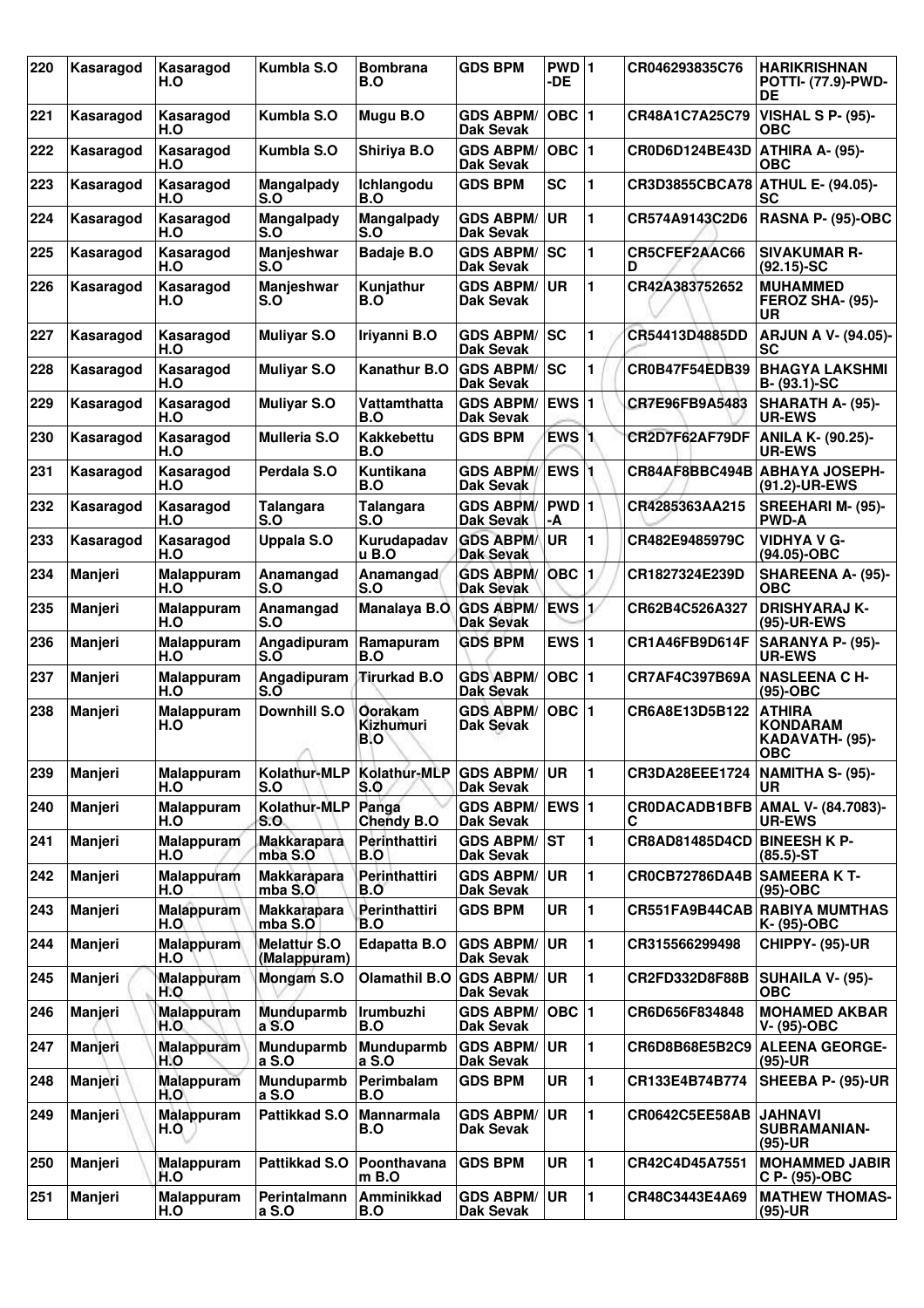| 252 | Manjeri        | <b>Malappuram</b><br>H.O | <b>Perintalmann</b><br>a S.O            | Pathaikara<br>B.O                         | <b>GDS BPM</b>                           | EWS $ 1$      |                | CR213537517A38                    | <b>ROHINI M- (93.1)-</b><br><b>UR-EWS</b>      |
|-----|----------------|--------------------------|-----------------------------------------|-------------------------------------------|------------------------------------------|---------------|----------------|-----------------------------------|------------------------------------------------|
| 253 | <b>Manjeri</b> | <b>Malappuram</b><br>H.O | <b>Perintalmann</b><br>a S.O            | <b>Perintalmann</b><br>a S.O              | <b>GDS ABPM/</b><br><b>Dak Sevak</b>     | <b>UR</b>     | 1              | <b>CR546A427513DD</b>             | <b>VISHNU M- (95)-UR</b>                       |
| 254 | <b>Manjeri</b> | Malappuram<br>H.O        | Pulamanthole<br>S.O                     | <b>Chemmalass</b><br>eri B.O              | <b>GDS ABPM/</b><br>Dak Sevak            | $OBC$  1      |                | CR225AE2754A4B                    | <b>ARSHARA K- (95)-</b><br>ОВС                 |
| 255 | <b>Manieri</b> | Malappuram<br>H.O        | Pulamanthole<br>S.O                     | Valapuram<br>B.O                          | <b>GDS ABPM/</b><br>Dak Sevak            | UR            | 1              | <b>CR15CB76776EBC</b>             | SUMISHA P M- (95)-<br>UR                       |
| 256 | Manjeri        | <b>Malappuram</b><br>H.O | <b>Talekode</b>                         | <b>Mattarakkal</b><br>B.O                 | <b>GDS ABPM/</b><br>Dak Sevak            | <b>UR</b>     | 1              | CR3D7E38E457A5                    | AKASH K- (95)-OBC                              |
| 257 | Manjeri        | Malappuram<br>H.O        | Talekode                                | <b>Talekode</b>                           | <b>GDS ABPM/</b><br>Dak Sevak            | <b>UR</b>     | 1              | CR8343877E8F4C                    | <b>FATHIMA SANA V</b><br>P- (95)-OBC           |
| 258 | Manjeri        | Manjeri-kla<br>H.O       | Areacode S.O                            | Poovathikkal<br>B.O                       | <b>GDS ABPM/</b><br>Dak Sevak            | <b>UR</b>     | 1              | CR3F136E9434FB                    | <b>ABDUL QADIR K-</b><br>$(95)-OBC$            |
| 259 | Manjeri        | Manjeri-kla<br>H.O       | Areacode S.O                            | Valillapuzha<br>B.O                       | <b>GDS ABPM/</b><br><b>Dak Sevak</b>     | EWS $ 1$      |                | <b>CR2257A2425C44</b>             | <b>DEVADAS P T-</b><br>(83.1579)-UR-EWS        |
| 260 | Manjeri        | Manjeri-kla<br>H.O       | <b>Chelembra</b><br>S.O                 | Chelembra<br>S.O                          | <b>GDS ABPM/</b><br>Dak Sevak            | <b>UR</b>     | $\mathbf{2}$   | <b>CR1A6AB4FABBE</b><br>9         | <b>SAJINA P S- (95)-</b><br>UR                 |
| 261 | <b>Manjeri</b> | Manjeri-kla<br>H.O       | <b>Chelembra</b><br>S.O                 | <b>Chelembra</b><br>S.O                   | <b>GDS ABPM/</b><br>Dak Sevak            | <b>UR</b>     | 2              | CR1FA9448DFD1A                    | <b>ANJU K- (95)-OBC</b>                        |
| 262 | <b>Manjeri</b> | Manjeri-kla<br>H.O       | <b>Chelembra</b><br>S.O                 | Kolakkattuch<br>ali B.O                   | <b>GDS ABPM/</b><br>Dak Sevak            | <b>SC</b>     | 1              | CR53446EDA5A13                    | HIMA T P- (95)-SC                              |
| 263 | <b>Manjeri</b> | Manjeri-kla<br>H.O       | <b>Chelembra</b><br>S.O                 | Pulliparamba<br>B.O                       | <b>GDS ABPM/</b><br>Dak Sevak            | $OBC$ 1       |                | CR8A173424FA3D                    | <b>LURIA MARY</b><br><b>BABU- (95)-OBC</b>     |
| 264 | Manjeri        | Manjeri-kla<br>H.O       | Cheruvayur<br>S.O                       | <b>Cheruvavur</b><br>S.O                  | <b>GDS ABPM/</b><br>Dak Sevak            | $OBC$ 1       |                | CR41A21A85EC74                    | <b>HIBA A SAMAD-</b><br>$(95)-OBC$             |
| 265 | Manjeri        | Manjeri-kla<br>H.O       | Cheruvayur<br>S.O                       | Cheruvayur<br>S.O                         | <b>GDS ABPM/</b><br><b>Dak Sevak</b>     | $PWD$ 1<br>-C |                | CR551B453B1EA9                    | <b>REVATHY VG-</b><br>(89.3)-PWD-C             |
| 266 | Manjeri        | Manjeri-kla<br>H.O       | Cheruvayur<br>S.O                       | <b>Mundakkal</b><br>B.O                   | <b>GDS ABPM/</b><br><b>Dak Sevak</b>     | <b>SC</b>     | 1              | CR4D674266E478                    | <b>SANITH P K- (95)-</b><br>SС                 |
| 267 | Manjeri        | Manjeri-kla<br>H.O       | Chungathara<br>S.O                      | Kurumbalang<br>ode B.O                    | <b>GDS ABPM/</b><br>Dak Sevak            | <b>OBC</b>    | $\mathbf{1}$   | CR43C1923DE89D                    | NIDHIN P- (95)-OBC                             |
| 268 | <b>Manjeri</b> | Manjeri-kla<br>H.O       | Chungathara<br>S.O                      | Munderi B.O                               | <b>GDS ABPM/</b><br><b>Dak Sevak</b>     | OBC 1         |                | CR6C39C7C47BA8   AJAY N- (95)-OBC |                                                |
| 269 | Manjeri        | Manjeri-kla<br>H.O       | Chungathara<br>S.O                      | Pathar B.O                                | <b>GDS BPM</b>                           | <b>ST</b>     | 1              | <b>CR5E2F25CE4247</b>             | <b>NITHIN LAL C K-</b><br>$(86.45)$ -ST        |
| 270 | Manjeri        | Manjeri-kla<br>H.O       | Chungathara<br>S.O                      | Pookottuman<br>na B.O                     | <b>GDS ABPM/</b><br><b>Dak Sevak</b>     | $OBC$  1      |                | CR024BCC6D849F                    | <b>SAINUL ABIDEEN-</b><br>$(95)-OBC$           |
| 271 | Manjeri        | Manjeri-kla<br>H.O       | Chungathara<br>S.O                      | Uppada B.O                                | <b>GDS ABPM/</b><br><b>Dak Sevak</b>     | <b>UR</b>     | 1              | CR52213FBA5417                    | <b>SACHIN MATHEW</b><br><b>ANIL M- (95)-UR</b> |
| 272 | <b>Manjeri</b> | Manjeri-kla<br>H.O       | Edakkara-<br>nilambur S.O               | Moothedam<br>B.O                          | <b>GDS ABPM/ OBC</b><br><b>Dak Sevak</b> |               | 1              | CR1DBBEC2459C<br>5                | <b>NISHITHA P A- (95)-</b><br><b>OBC</b>       |
| 273 | Manjeri        | Manjeri-kla<br>H.O       | Edakkara-<br>nilambur S.O               | Munda B.O                                 | <b>GDS ABPM/</b><br><b>Dak Sevak</b>     | <b>UR</b>     | 1.             | CR244E51F45634                    | <b>SHAMNA A- (95)-</b><br><b>OBC</b>           |
| 274 | Manjeri        | Manjeri-kla<br>H.O       | Edavanna<br>S.O                         | <b>Chathallur</b><br>B.O                  | <b>GDS ABPM/</b><br><b>Dak Sevak</b>     | <b>UR</b>     | $\mathbf{1}$   | CR7F854164F443                    | <b>ANITTA CYRIL-</b><br>$(95)-UR$              |
| 275 | Manjeri        | Manjeri-kla<br>H.O       | Kalikavu S.O                            | <b>Arimanal B.O</b>                       | <b>GDS ABPM/</b><br>Dak Sevak            | <b>UR</b>     | $\mathbf{1}$   | <b>CR72A9CDD4267D</b>             | <b>ANAGHA A A- (95)-</b><br>UR.                |
| 276 | Manjeri        | Manjeri-kla<br>H.O.      | Kalikavu S.O                            | <b>Ezhupathekka</b><br>$r$ <sub>B.O</sub> | <b>GDS BPM</b>                           | PWD 1<br>-C   |                | CR4529FC29A2E6                    | <b>ABDUL MUNEER P-</b><br>(82.65)-PWD-C        |
| 277 | Manjeri        | Manjeri-kla<br>H.O       | Karuvambram Karakkunnu<br>S.O           | B.O                                       | <b>GDS ABPM/</b><br>Dak Sevak            | <b>UR</b>     | $\blacksquare$ | CR5CB4A158E828                    | AMRUTHA M- (95)-<br><b>SC</b>                  |
| 278 | Manjeri        | Manjeri-kla<br>H.O       | <b>Karuvambram</b><br>S.O               | Karuvambram<br>S.O                        | <b>GDS ABPM/</b><br>Dak Sevak            | <b>UR</b>     | $\mathbf{1}$   | CR574ED29C3DC<br>в                | <b>MUBASHIRA AK-</b><br>(95)-UR                |
| 279 | Manjeri        | Manjeri-kla<br>H.O       | Karuvambram<br>S.O                      | Trikkalangod<br>e B.O                     | <b>GDS ABPM/</b><br>Dak Sevak            | UR            | 1              | CR7E36259E7534                    | <b>GOKUL KRISHNA P</b><br>K- (95)-UR           |
| 280 | Manjeri        | Manjeri-kla<br>H.O       | Karuvarakund Tharis B.O<br><b>u S.O</b> |                                           | <b>GDS ABPM/</b><br>Dak Sevak            | OBC $ 1$      |                | CR854B8DE4F37D                    | <b>MUHSINA C A- (95)-</b><br><b>OBC</b>        |
| 281 | Manjeri        | Manjeri-kla<br>H.O       | Kolaparamba<br>S.O                      | Kolaparamba<br>S.O                        | <b>GDS ABPM/</b><br>Dak Sevak            | <b>UR</b>     | $\mathbf{1}$   | CR5FB6584A1A6A                    | <b>RAMEES K- (95)-</b><br><b>OBC</b>           |
| 282 | Manjeri        | Manjeri-kla<br>H.O       | Kondotti S.O                            | Arimbra B.O                               | <b>GDS ABPM/</b><br>Dak Sevak            | OBC 1         |                | CR7577BF9EBA1F                    | <b>MUFEEDA P K-</b><br>(95)-OBC                |
| 283 | Manjeri        | Manjeri-kla<br>H.O       | Kondotti S.O                            | Arimbra B.O                               | <b>GDS ABPM/</b><br><b>Dak Sevak</b>     | lst           | 1              | CR5564C2E6D17E                    | <b>SHYJI AUGUSTINE-</b><br>$(91.2) - ST$       |
| 284 | Manjeri        | Manjeri-kla<br>H.O       | Kondotti S.O                            | <b>Karippur B.O</b>                       | <b>GDS ABPM/</b><br>Dak Sevak            | OBC  1        |                | CR6B9147435994                    | <b>VISHNU M- (95)-</b><br>ОВС                  |
| 285 | Manjeri        | Manjeri-kla<br>H.O       | Kondotti S.O                            | Kumminipara<br>mba B.O                    | <b>GDS ABPM/</b><br>Dak Sevak            | UR            | 1              |                                   | CR25D5B4CDF3B4 MUBARISH P- (95)-<br><b>OBC</b> |
| 286 | Manjeri        | Manjeri-kla<br>H.O       | Kondotti S.O                            | <b>Muthuparamb</b><br>a B.O               | <b>GDS ABPM/</b><br>Dak Sevak            | $OBC$  1      |                | CR593C944144BE                    | <b>FABITHA P P- (95)-</b><br><b>OBC</b>        |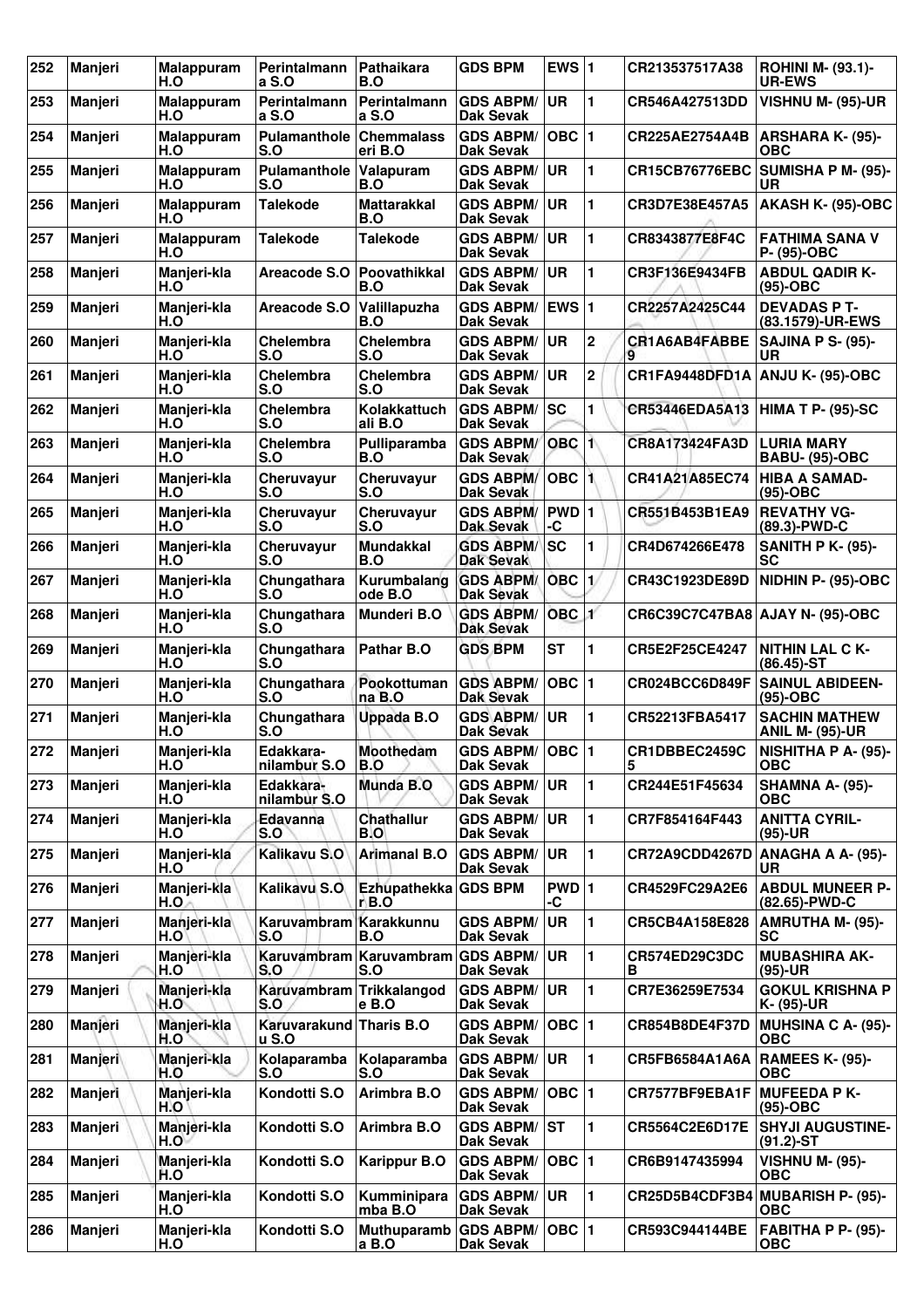| 287 | Manjeri          | Manjeri-kla<br>H.O      | Kondotti S.O                  | <b>Peruvallur</b><br>B.O          | <b>GDS ABPM/</b><br>Dak Sevak        | SC               | 1              | <b>CR42E8E86BF641</b>          | <b>SURYA V- (95)-SC</b>                         |
|-----|------------------|-------------------------|-------------------------------|-----------------------------------|--------------------------------------|------------------|----------------|--------------------------------|-------------------------------------------------|
| 288 | <b>Manjeri</b>   | Manjeri-kla<br>H.O      | <b>Kuzhimanna</b><br>S.O      | <b>Kuzhimanna</b><br>S.O          | <b>GDS ABPM/</b><br><b>Dak Sevak</b> | $OBC$  1         |                | CR0ACC9246B9C<br>А             | <b>SHAMEEMA M C-</b><br>$(95)-OBC$              |
| 289 | <b>Manjeri</b>   | Manjeri-kla<br>H.O      | Kuzhimanna<br>S.O             | Tavanur-<br>feroke B.O            | <b>GDS ABPM/</b><br><b>Dak Sevak</b> | <b>UR</b>        | 1              | CR83E9B6C2D5B<br>С             | <b>AMRUTHA</b><br>RAMACHANDRAN-<br>(95.7895)-UR |
| 290 | <b>Manjeri</b>   | Manjeri-kla<br>H.O      | <b>Kuzhimanna</b><br>S.O      | Trippanachi<br>B.O                | <b>GDS ABPM/</b><br><b>Dak Sevak</b> | $OBC$  1         |                | CR4DDC244B1553                 | SHAMLA AT- (95)-<br>ОВС                         |
| 291 | <b>Manjeri</b>   | Manjeri-kla<br>H.O      | Kuzhimanna<br>S.O             | <b>Vilayil B.O</b>                | <b>GDS ABPM/</b><br><b>Dak Sevak</b> | <b>UR</b>        | 1              | CR04B2239FE532                 | <b>SHEENA V- (95)-</b><br>ОВС                   |
| 292 | Manjeri          | Manjeri-kla<br>H.O      | <b>Mampad S.O</b>             | <b>Mampad</b><br>College B.O      | <b>GDS BPM</b>                       | UR               | 1              | <b>CR73778734CCAF</b>          | SHAKKIRA M- (95)-<br><b>OBC</b>                 |
| 293 | Manjeri          | Manjeri-kla<br>H.O      | <b>Mampad S.O</b>             | <b>Mampad S.O</b>                 | <b>GDS ABPM/</b><br><b>Dak Sevak</b> | $OBC$  1         |                | <b>CR366412F2D78E</b>          | SALEELA C H- (95)-<br><b>OBC</b>                |
| 294 | Manjeri          | Manjeri-kla<br>H.O      | <b>Manimooly</b><br>S.O       | Kambalakallu<br>B.O               | <b>GDS ABPM/</b><br>Dak Sevak        | EWS $ 1$         |                | CR5344DDD25E16                 | HARSHA K H- (95)-<br><b>UR-EWS</b>              |
| 295 | <b>Manjeri</b>   | Manjeri-kla<br>H.O      | Manimooly<br>S.O              | Karakkode<br>B.O                  | <b>GDS ABPM/</b><br><b>Dak Sevak</b> | <b>UR</b>        | 1              | CR871481262841                 | <b>REJISH RM- (97.8)-</b><br><b>OBC</b>         |
| 296 | <b>Manjeri</b>   | Manjeri-kla<br>H.O      | Manjeri<br>College S.O        | Narukara B.O                      | <b>GDS ABPM/</b><br>Dak Sevak        | <b>UR</b>        | 1              | CR3593F544EE4E                 | <b>KAVYA</b><br><b>MANOHARAN- (95)-</b><br>UR   |
| 297 | Manjeri          | Manjeri-kla<br>H.O      | <b>Manjeri</b><br>College S.O | Payyanad<br>B.Ó                   | <b>GDS ABPM/</b><br>Dak Sevak        | OBC <sub>1</sub> |                | CR542D714C9966                 | <b>SARANYA K- (95)-</b><br><b>OBC</b>           |
| 298 | Manjeri          | Manjeri-kla<br>H.O      | <b>Nilambur RS</b><br>S.O     | Palengara<br>B.O                  | <b>GDS ABPM/</b><br><b>Dak Sevak</b> | UR               | 1              | CR0EFF412CABA6                 | <b>ANJANA P</b><br>KURIAN- (95)-UR              |
| 299 | Manjeri          | Manjeri-kla<br>H.O      | <b>Nilambur RS</b><br>S.O     | Ramankuth<br>B.O                  | <b>GDS ABPM/</b><br>Dak Sevak        | OBC              | 1              | CR1277BA978148                 | <b>ADHIL</b><br>MOHAMMED- (95)-<br><b>OBC</b>   |
| 300 | <b>Manjeri</b>   | Manjeri-kla<br>H.O      | Nilambur S.O                  | Eranhimanga<br>d B.O              | <b>GDS ABPM/</b><br><b>Dak Sevak</b> | <b>UR</b>        | 1              | <b>CR24829AEF5AC5</b>          | HARITHA N- (95)-<br>UR                          |
| 301 | Manjeri          | Manjeri-kla<br>H.O      | Nilambur S.O                  | Nilambur S.O                      | <b>GDS ABPM</b><br><b>Dak Sevak</b>  | <b>UR</b>        | Ľ              | CR6F84CAA6E13A                 | ∣ASHALAKSHMI V<br>M- (95)-UR                    |
| 302 | <b>Manjeri</b>   | Manjeri-kla<br>H.O      | Pandikkad<br>S.O              | Pandallur B.O                     | <b>GDS ABPM/</b><br><b>Dak Sevak</b> | UR.              | 1              | CR7589D4B1C772                 | <b>SAJEESH O M- (95)-</b><br>UR                 |
| 303 | Manjeri          | Manjeri-kla<br>H.O      | Pandikkad<br>S.O              | <b>Pandikkad</b><br>S.O           | <b>GDS ABPM/</b><br><b>Dak Sevak</b> | <b>UR</b>        | 1              | <b>CR77C8DC93BB47</b>          | VIJITHA OP- (95)-<br>UR                         |
| 304 | Manjeri          | Manjeri-kla<br>H.O      | Pookkottump<br>adam S.O       | Amarambala<br>$m$ B.O             | <b>GDS ABPM/</b><br><b>Dak Sevak</b> | <b>UR</b>        | 1              | CR4CCB64B62BB<br>4             | <b>APARNA V- (96.6)-</b><br><b>UR</b>           |
| 305 | <b>Manjeri</b>   | Manjeri-kla<br>H.O      | Pookkottump<br>adam S.O       | Mannathipoyil<br>B.O              | <b>GDS BPM</b>                       | <b>UR</b>        | $\blacksquare$ | <b>CR1EEE4C4BDBC</b>           | <b>VISHNU K- (95)-UR</b>                        |
| 306 | <b>Manjeri</b>   | Manjeri-kla<br>H.O      | <b>Tenhipalam</b><br>S.O      | Chenakkalan<br>gadi B.O           | <b>GDS ABPM/</b><br>Dak Sevak        | ∣UR              | 11             | CR16ECDCEE9CE<br>4             | <b>MANINDRA P- (95)-</b><br>ОВС                 |
| 307 | Manjeri          | Manjeri-kla<br>H.O      | Tuvvur S.O                    | Palakkalvetta<br>B.O              | <b>GDS ABPM/</b><br>Dak Sevak        | UR               | 1              | CR5189AAF53EA5                 | <b>MUNEEB A- (95)-</b><br><b>OBC</b>            |
| 308 | Manjeri          | Manjeri-kla<br>H.O      | <b>Tuvvur S.O</b>             | Poongode<br>B.O                   | <b>GDS ABPM/</b><br>Dak Sevak        | <b>UR</b>        | $\mathbf{1}$   | CR0CBB26C12FD5 NAMITHA BABU-   | $(95)-UR$                                       |
| 309 | Manjeri          | Manjeri-kla<br>H.O      | Vaniyambala<br>$m$ S.O        | Amarambala<br>m South B.O         | <b>GDS ABPM/</b><br>Dak Sevak        | OBC  1           |                | <b>CR65F9F413F32E</b>          | <b>BEEGUM K</b><br>SITHARA- (95)-OBC            |
| 310 | Manjeri          | Manjeri-kla<br>H.O      | Vaniyambala<br>$m$ S.O        | <b>Amarambala</b><br>m South B.O. | <b>GDS ABPM/</b><br>Dak Sevak        | <b>UR</b>        | 1              | CR64985B47A946                 | <b>KARTHIKA KV-</b><br>$(95)-UR$                |
| 311 | Manjeri          | Manjeri-kla<br>H.O      | <b>Wandoor S.O</b>            | <b>Wandoor S.O</b>                | <b>GDS ABPM/</b><br>Dak Sevak        | <b>UR</b>        | $\mathbf{1}$   | CR4D9DBB432A32 RAMEES K- (95)- | <b>OBC</b>                                      |
| 312 | Ottapalam        | Ottapalam<br>H.O        | Agali S.O<br>(Palakkad)       | Agali S.O<br>(Palakkad)           | <b>GDS ABPM/</b><br>Dak Sevak        | EWS $ 1$         |                | <b>CR6EF69A67D5CE</b>          | <b>ASWATHY R-</b><br>(86.45)-UR-EWS             |
| 313 | Ottapalam        | Ottapalam<br>H.O        | Agali S.O<br>(Palakkad)       | Agali S.O<br>(Palakkad)           | <b>GDS ABPM/</b><br>Dak Sevak        | <b>UR</b>        | $\overline{2}$ | CR2B96C415F334                 | <b>SHAHANA C K-</b><br>$(95)-OBC$               |
| 314 | <b>Ottapalam</b> | Ottapalam<br>H.O        | Agali S.O<br>(Palakkad)       | Agali S.O<br>(Palakkad)           | <b>GDS ABPM/</b><br><b>Dak Sevak</b> | <b>UR</b>        | $\overline{2}$ | CR6CA2873C2F6A                 | <b>SACHIN V- (95)-UR</b>                        |
| 315 | Ottapalam        | <b>Ottapalam</b><br>H.O | Agali S.O<br>(Palakkad)       | Chavadiyur<br>B.O                 | <b>GDS ABPM/</b><br>Dak Sevak        | $EWS$ 1          |                | CR6ABBB6B9A3E<br>4             | <b>AISWARYA P O-</b><br>(73.15)-UR-EWS          |
| 316 | Ottapalam        | Ottapalam<br>H.O        | Agali S.O<br>(Palakkad)       | Chittur-agali<br>B.O              | <b>GDS BPM</b>                       | UR               | 1              | CR3114F2A3D3F9                 | <b>HARIKRISHNAN P</b><br>R- (95)-UR             |
| 317 | Ottapalam        | <b>Ottapalam</b><br>H.O | Agali S.O<br>(Palakkad)       | Kavundikkal<br>B.O                | <b>GDS ABPM/</b><br>Dak Sevak        | <b>UR</b>        | $\mathbf{1}$   | CR074CFB54A723                 | <b>FARSANA V P- (95)-</b><br><b>OBC</b>         |
| 318 | <b>Ottapalam</b> | Ottapalam<br>H.O        | Agali S.O<br>(Palakkad)       | <b>Mattathukad</b><br>B.O         | <b>GDS ABPM/</b><br>Dak Sevak        | EWS $ 1$         |                | <b>CR1B292E8E3695</b>          | <b>RAKESH T R-</b><br>(85.5)-UR-EWS             |
| 319 | Ottapalam        | Ottapalam<br>H.O        | Agali S.O<br>(Palakkad)       | Sholayur-PKD<br>B.O               | <b>GDS ABPM/</b><br><b>Dak Sevak</b> | UR               | 1.             | CR83F484DF7E99                 | <b>MAHESH A- (95)-UR</b>                        |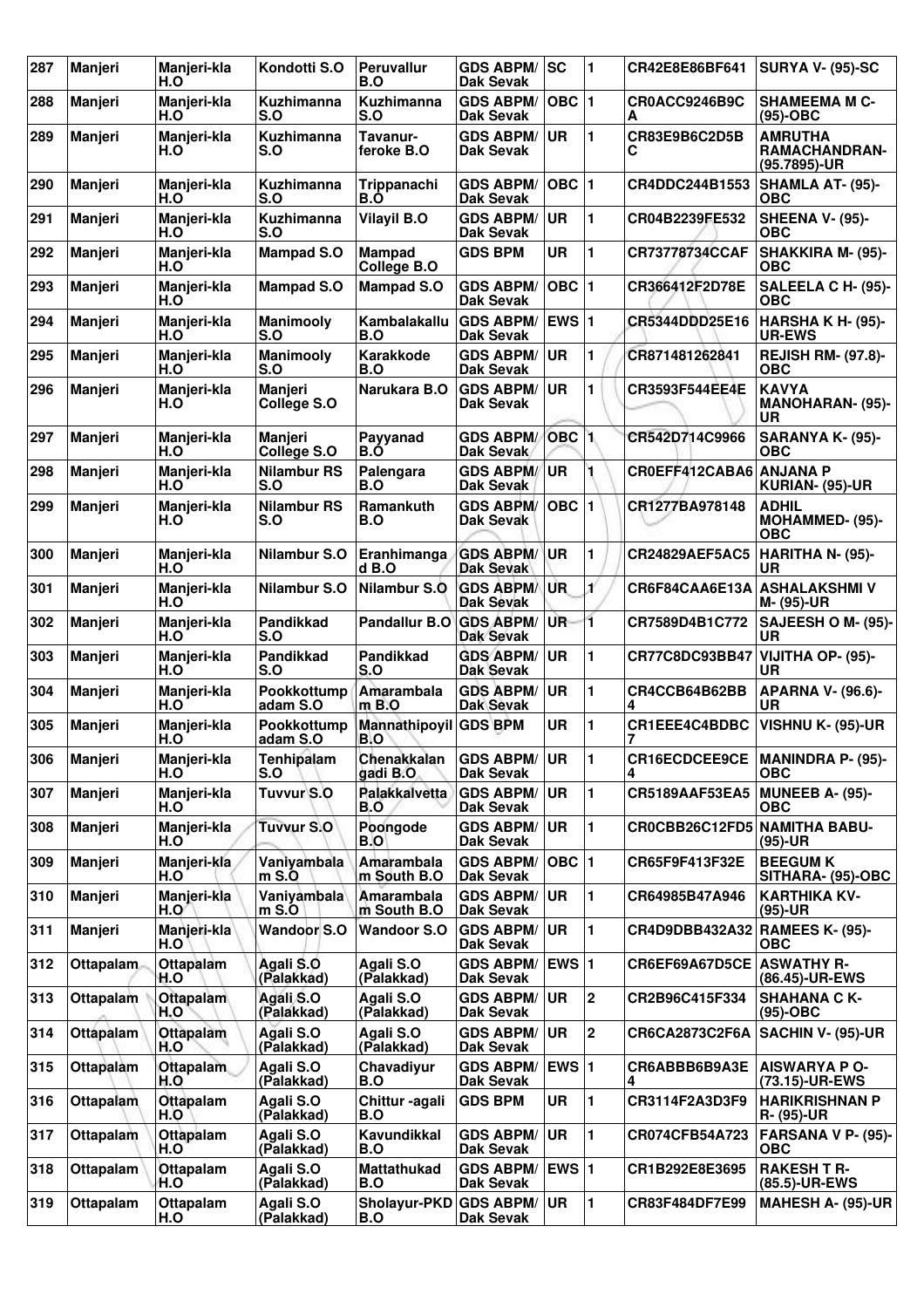| 320 | Ottapalam        | <b>Ottapalam</b><br>H.O | <b>Alanallur S.O</b>                   | Edathanttukar GDS BPM<br>a B.O |                                      | <b>UR</b>        | 1              | <b>CR8B215744AB4B</b>            | RAHUL PG- (95)-UR                                 |
|-----|------------------|-------------------------|----------------------------------------|--------------------------------|--------------------------------------|------------------|----------------|----------------------------------|---------------------------------------------------|
| 321 | Ottapalam        | Ottapalam<br>H.O        | Anakkara S.O<br>(Palakkad)             | Anakkara S.O<br>(Palakkad)     | <b>GDS ABPM/</b><br>Dak Sevak        | <b>UR</b>        | 1              | CR74C5492B2444                   | <b>FARSEENA P- (95)-</b><br>OBC                   |
| 322 | Ottapalam        | Ottapalam<br>H.O        | <b>Chalisseri</b><br>S.O               | <b>Chalisseri</b><br>S.O       | <b>GDS ABPM/</b><br>Dak Sevak        | UR               | $\overline{2}$ | CR864C9F9B9493                   | KEERTHY P- (95)-<br>UR                            |
| 323 | <b>Ottapalam</b> | Ottapalam<br>H.O        | <b>Chalisseri</b><br>S.O               | <b>Chalisseri</b><br>S.O       | <b>GDS ABPM/</b><br>Dak Sevak        | UR               | $\mathbf 2$    | CR8FDBA4BB6712                   | <b>SHAHANAS</b><br><b>KAREEM CV- (95)-</b><br>OBC |
| 324 | <b>Ottapalam</b> | <b>Ottapalam</b><br>H.O | <b>Chalisseri</b><br>S.O               | Thanneercod<br>e B.O           | <b>GDS ABPM/</b><br><b>Dak Sevak</b> | OBC $ 1$         |                | CR71374FEADC36                   | <b>RESHMA RAJ R-</b><br>(95)-OBC                  |
| 325 | Ottapalam        | Ottapalam<br>H.O        | Chunangad<br>S.O                       | <b>Mulanhur B.O</b>            | <b>GDS BPM</b>                       | <b>UR</b>        | 1              | CR64E74A2CA742                   | AKHIL DAS- (95)-<br>UR                            |
| 326 | Ottapalam        | Ottapalam<br>H.O        | Kalladikode<br>S.O                     | Kalladikode<br>S.O             | <b>GDS ABPM/</b><br>Dak Sevak        | EWS $ 1$         |                | CR0447EF48E468                   | SREEJITH P U- (95)-<br><b>UR-EWS</b>              |
| 327 | Ottapalam        | Ottapalam<br>H.O        | Kalladikode<br>S.O                     | Kalladikode<br>S.O             | <b>GDS ABPM/</b><br>Dak Sevak        | PWD 1<br>-A      |                | CR014254A46FC4                   | <b>ASHIL K M- (95)-</b><br><b>PWD-A</b>           |
| 328 | Ottapalam        | Ottapalam<br>H.O        | Kanniampura<br>$m$ S.O                 | Kanniampura<br>m S.O           | <b>GDS ABPM/</b><br>Dak Sevak        | <b>UR</b>        | 1              | CR74E429BA3787                   | <b>ARCHANA S</b><br><b>MENON- (95)-UR</b>         |
| 329 | Ottapalam        | Ottapalam<br>H.O        | Karimba S.O                            | Karimba S.O                    | <b>GDS ABPM/</b><br>Dak Sevak        | <b>EWS 1</b>     |                | CR22AEC5CD6D8                    | <b>SYAM SARMA K R-</b><br>(93.1)-UR-EWS           |
| 330 | Ottapalam        | Ottapalam<br>H.O        | Karimba S.O                            | Karimba S.O                    | <b>GDS ABPM/</b><br>Dak Sevak        | OBC 1            |                | CR6EC672518E24                   | LIJITHA V P- (95)-<br>OBC                         |
| 331 | Ottapalam        | Ottapalam<br>H.O        | Katambazhip<br>uram S.O                | Katambazhip<br>uram S.O        | <b>GDS ABPM/</b><br>Dak Sevak        | EWS <sup>1</sup> |                | CR391444D2D7A5                   | PRASANTH M- (95)-<br><b>UR-EWS</b>                |
| 332 | Ottapalam        | Ottapalam<br>H.O        | Katambazhip<br>uram S.O                | Mannampatta<br>B.O             | <b>GDS ABPM/</b><br>Dak Sevak        | UR.              | 1              | CR14861E3252EA                   | AMBILI C B- (95)-<br><b>UR</b>                    |
| 333 | Ottapalam        | Ottapalam<br>H.O        | Katambazhip<br>uram S.O                | Punchapada<br>m B.O            | <b>GDS ABPM/</b><br><b>Dak Sevak</b> | <b>UR</b>        | 1              | CR8744B3644633                   | <b>ANUSHA CM- (95)-</b><br><b>UR</b>              |
| 334 | Ottapalam        | Ottapalam<br>H.O        | Kavalappara<br>S.O                     | Kavalappara<br>S.O             | <b>GDS ABPM/</b><br>Dak Sevak        | UR               | 1              | CR734F66185837                   | SUPRIYA S- (95)-UR                                |
| 335 | Ottapalam        | Ottapalam<br>H.O        | Kumaranellur<br>S.O                    | Kalladathur<br>B.O             | <b>GDS ABPM/</b><br><b>Dak Sevak</b> | UR-              | 1              | CR02C8B2841A6D                   | <b>SANDRA K- (95)-UR</b>                          |
| 336 | Ottapalam        | Ottapalam<br>H.O        | Kumbidi S.O                            | Kumbidi S.O                    | <b>GDS ABPM/</b><br><b>Dak Sevak</b> | <b>EWS 1</b>     |                | CR4E241C9A5DF7                   | <b>GOPIKA SURESH-</b><br>(95)-UR-EWS              |
| 337 | Ottapalam        | Ottapalam<br>H.O        | Kumbidi S.O                            | Kumbidi S.O                    | <b>GDS ABPM/</b><br>Dak Sevak        | UR.              | 1              | CR55A1EBF3BEF8 SALINI K S- (95)- | <b>OBC</b>                                        |
| 338 | Ottapalam        | Ottapalam<br>H.O        | Lakkidi S.O                            | Lakkidi S.O                    | <b>GDS ABPM/</b><br><b>Dak Sevak</b> | EWS $ 1$         |                | CR466D49AAD61E SANOOP K K-       | (91.2)-UR-EWS                                     |
| 339 | Ottapalam        | Ottapalam<br>H.O        | Lakkidi S.O                            | Mangalam(OP<br><b>M) B.O</b>   | <b>GDS ABPM/</b><br>Dak Sevak        | <b>UR</b>        | 1              | CR6864A43D81A9                   | <b>APARNA RAJ- (95)-</b><br>UR                    |
| 340 | Ottapalam        | Ottapalam<br>H.O        | Manisseri S.O                          | Manisseri S.O GDS ABPM/        | Dak Sevak                            | UR               | $\mathbf 1$    | CR6C6322248B6D                   | <b>APOORVADAS O-</b><br>$(95)-UR$                 |
| 341 | Ottapalam        | Ottapalam<br>H.O        | <b>Mannarkad</b><br><b>College S.O</b> | Ariyur B.O                     | <b>GDS ABPM/</b><br><b>Dak Sevak</b> | <b>UR</b>        | 1              | <b>CR5BA7B97427DF</b>            | <b>NAJEEBA A- (95)-</b><br><b>OBC</b>             |
| 342 | Ottapalam        | Ottapalam<br>H.O        | <b>Mannarkkad</b><br>S.O               | <b>Pullisseri B.O</b>          | <b>GDS ABPM/</b><br>Dak Sevak        | <b>UR</b>        | 1              | CR01474BD77B88                   | KAVITHA K- (95)-<br>UR                            |
| 343 | Ottapalam        | <b>Ottapalam</b><br>H.O | Melepattambi<br>S.O                    | Melepattambi<br>S.O            | <b>GDS ABPM/</b><br>Dak Sevak        | EWS $ 1$         |                | CR59A992E36611                   | <b>SARANYA K- (91.2)-</b><br><b>UR-EWS</b>        |
| 344 | Ottapalam        | Ottapalam<br>H.O        | <b>Nellaya S.O</b>                     | <b>Marayamanga</b><br>lam B.O  | <b>GDS ABPM/</b><br>Dak Sevak        | OBC $ 1$         |                | CR5B714841C4B3                   | <b>SHAHANAS K- (95)-</b><br><b>OBC</b>            |
| 345 | Ottapalam        | Ottapalam<br>H.O        | Pallipuram<br>S.O<br>(Palakkad)        | Parudur B.O                    | <b>GDS ABPM/</b><br>Dak Sevak        | UR               | 1              | CR28A6B3F3A34A                   | DEVIKA T S- (95)-<br>UR                           |
| 346 | Ottapalam        | Ottapalam<br>H.O        | Panamanna<br>S.O                       | Ambalavatto<br>$m$ B.O         | <b>GDS BPM</b>                       | OBC $ 1$         |                | CR45B944911AAF                   | <b>SUVARNA C- (95)-</b><br><b>OBC</b>             |
| 347 | Ottapalam        | Ottapalam<br>H.O        | Panamanna<br>S.O                       | Kizhur B.O                     | <b>GDS ABPM/</b><br>Dak Sevak        | PWD 1<br>-DE     |                | CR0D83AF7584BA                   | <b>MUHAMMED FAHIS</b><br>O- (81.7)-PWD-DE         |
| 348 | Ottapalam        | <b>Ottapalam</b><br>H.O | Pattambi S.O                           | <b>Kizhayur B.O</b>            | <b>GDS ABPM/</b><br>Dak Sevak        | OBC $ 1$         |                | CR1B18B5BF4D36                   | <b>DHANYA K- (95)-</b><br><b>OBC</b>              |
| 349 | Ottapalam        | Ottapalam<br>H.O        | Pattambi S.O                           | <b>Kizhayur B.O</b>            | <b>GDS BPM</b>                       | UR               | 1              | CR1DDF5E95642F                   | <b>ARCHANA M- (95)-</b><br>UR                     |
| 350 | Ottapalam        | Ottapalam<br>H.O        | Pattambi S.O                           | Nhangattiri<br>B.O             | <b>GDS ABPM/</b><br>Dak Sevak        | <b>UR</b>        | 1              | CR8A85BE4D1F43                   | SOUMYA K- (95)-UR                                 |
| 351 | Ottapalam        | Ottapalam<br>H.O        | Perimbadari<br>S.O                     | Changileri<br>B.O              | <b>GDS ABPM/</b><br>Dak Sevak        | <b>UR</b>        | 1              | CR57CA4A4425E3                   | AKSHAYA V S- (95)-<br><b>UR</b>                   |
| 352 | Ottapalam        | Ottapalam<br>H.O        | Peringode<br>S.O                       | Chaliyattiri<br>B.O            | <b>GDS ABPM/</b><br>Dak Sevak        | $OBC$  1         |                | CR843318DC9D42                   | RESHMA P- (95)-<br><b>OBC</b>                     |
| 353 | Ottapalam        | Ottapalam<br>H.O        | Perur-OPM<br>S.O                       | <b>Akalur B.O</b>              | <b>GDS ABPM/</b><br>Dak Sevak        | EWS $ 1$         |                | CR476376B3A7A2                   | <b>KARTHIKA D-</b><br>(91.2)-UR-EWS               |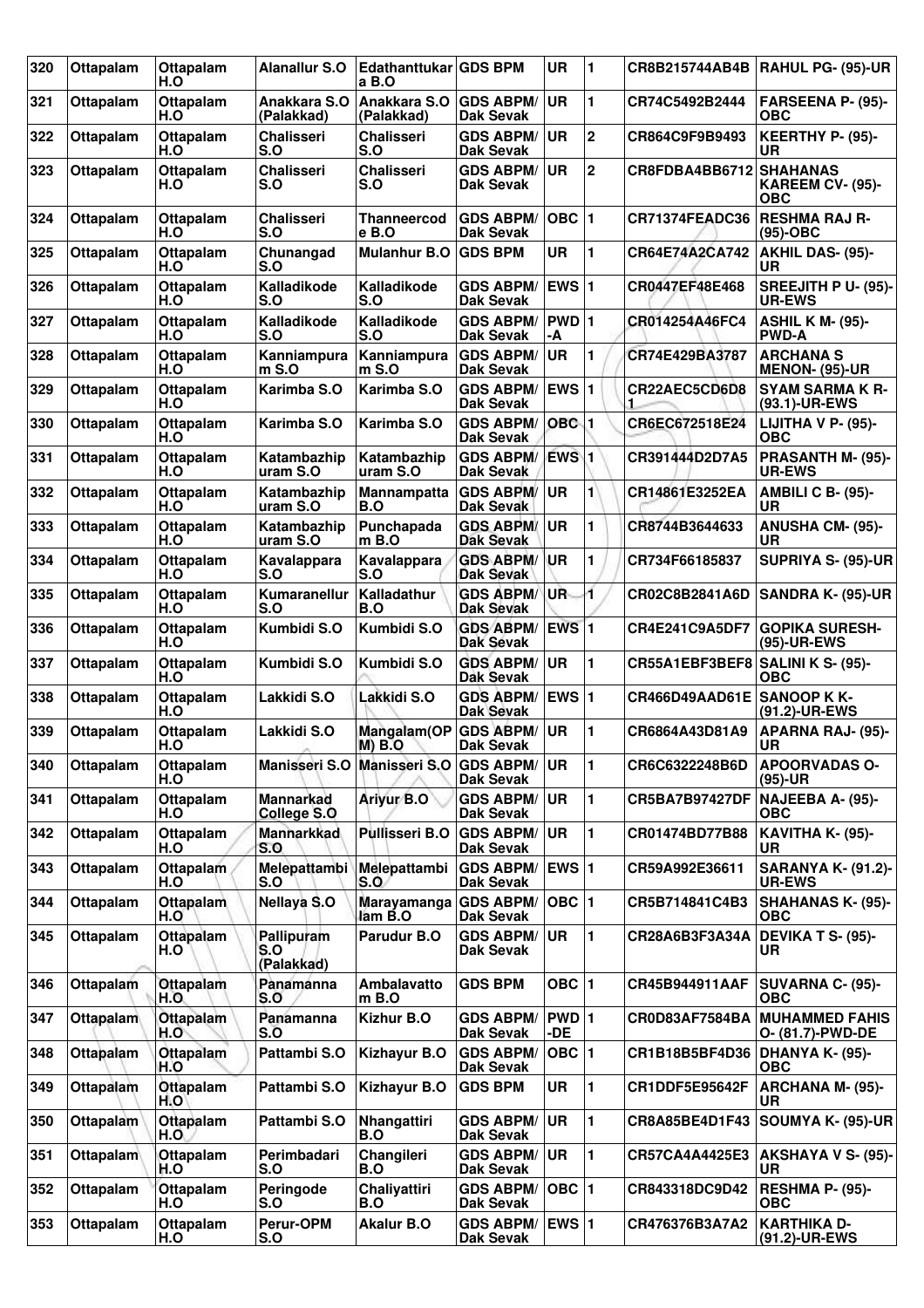| 354 | Ottapalam        | Ottapalam<br>H.O          | Perur-OPM<br>S.O               | Gandhi Seva<br>Sadan B.O                | <b>GDS ABPM/</b><br><b>Dak Sevak</b>    | ∣UR                     | 1  | CR0EE767464497            | ASWATHI P- (95)-<br>UR                                   |
|-----|------------------|---------------------------|--------------------------------|-----------------------------------------|-----------------------------------------|-------------------------|----|---------------------------|----------------------------------------------------------|
| 355 | Ottapalam        | Ottapalam<br>H.O          | Perur-OPM<br>S.O               | <b>Perur-OPM</b><br>S.O                 | <b>GDS ABPM/</b><br>Dak Sevak           | <b>EWS 1</b>            |    | <b>CR1E377B2ACB45</b>     | <b>RESHMA S- (83.6)-</b><br><b>UR-EWS</b>                |
| 356 | <b>Ottapalam</b> | Ottapalam<br>H.O          | Perur-OPM<br>S.O               | Perur-OPM<br>S.O                        | <b>GDS ABPM/</b><br><b>Dak Sevak</b>    | <b>UR</b>               | 1  | CR3C468BAB9699            | RAJITHA R- (95)-<br>ОВС                                  |
| 357 | Ottapalam        | Ottapalam<br>H.O          | <b>Pottasseri</b><br>S.O       | Poonchola<br>B.O                        | <b>GDS ABPM/</b><br>Dak Sevak           | EWS 1                   |    | CR29EF5D54A173            | <b>ALAN TOM- (94.05)-</b><br><b>UR-EWS</b>               |
| 358 | Ottapalam        | Ottapalam<br>H.O          | <b>Pulasseri S.O</b>           | Kilmuri B.O                             | <b>GDS ABPM/</b><br>Dak Sevak           | <b>EWS 1</b>            |    | CR88A31892246F            | <b>KEERTHANA R-</b><br>(95)-UR-EWS                       |
| 359 | Ottapalam        | Ottapalam<br>H.O          | <b>Pulasseri S.O</b>           | Melmuri B.O                             | <b>GDS BPM</b>                          | PWD 1<br>-C             |    | CR4C3CB8AEA5C<br>з        | <b>KANNAN K V-</b><br>(84.6667)-PWD-C                    |
| 360 | Ottapalam        | <b>Ottapalam</b><br>H.O   | <b>Pulasseri S.O</b>           | Pulasseri S.O                           | <b>GDS ABPM/</b><br><b>Dak Sevak</b>    | PWD 1<br>-В             |    | CR078EB26364D2            | <b>SHUHAIB P- (87.4)-</b><br><b>PWD-B</b>                |
| 361 | Ottapalam        | Ottapalam<br>H.O          | <b>Srikrishnapur</b><br>am S.O | Kottappuram<br>B.O                      | <b>GDS ABPM/</b><br>Dak Sevak           | UR                      | 1  | CR86D89543E482            | <b>SYAM PRAKASH K</b><br>S- (95)-UR                      |
| 362 | Ottapalam        | Ottapalam<br>H.O          | <b>Srikrishnapur</b><br>am S.O | Valambillima<br>ngalam B.O              | <b>GDS ABPM/</b><br>Dak Sevak           | UR                      | 1  | <b>CR6CEEADA1ABA</b><br>2 | AMBILY N- (95)-UR                                        |
| 363 | <b>Ottapalam</b> | Ottapalam<br>H.O          | <b>Tachampara</b><br>S.O       | <b>Thrikallur B.O</b>                   | <b>GDS ABPM/</b><br><b>Dak Sevak</b>    | <b>OBC</b>              |    | CR8BB4B576A123            | <b>AKHILA A K- (95)-</b><br>ОВС                          |
| 364 | Ottapalam        | Ottapalam<br>H.O          | Thiruvazhiyo<br>de S.O         | Kalluvazhi<br>B.O                       | <b>GDS ABPM/</b><br><b>Dak Sevak</b>    | <b>EWS1</b>             |    | CR44F53B558259            | <b>VISHNU KUMAR P-</b><br>(95)-UR-EWS                    |
| 365 | <b>Ottapalam</b> | Ottapalam<br>H.O          | Thiruvazhiyo<br>de S.O         | Thirunayanap<br>uram B.O                | <b>GDS ABPM/</b><br>Dak Sevak           | EWS <sub>1</sub>        |    | CR24E433EA7934            | <b>MRUDULA P-</b><br>(76.95)-UR-EWS                      |
| 366 | Ottapalam        | Ottapalam<br>H.O          | Thiruvegapur<br>a S.O          | Thiruvegapur<br>a S.O                   | <b>GDS ABPM/</b><br>Dak Sevak           | <b>UR</b>               |    | <b>CR7FF5A95D744D</b>     | SHUHAIB P- (95)-<br>ОВС                                  |
| 367 | Ottapalam        | Ottapalam<br>H.O          | <b>Thottakkara</b><br>S.O      | <b>Thottakkara</b><br>S.O               | <b>GDS ABPM/</b><br>Dak Sevak           | UR                      | 1  | CR828FAE7EB51D            | <b>NOUFIRA C P- (95)-</b><br><b>OBC</b>                  |
| 368 | Ottapalam        | Ottapalam<br>H.O          | Trikkatiri S.O                 | Trikkatiri S.O                          | <b>GDS ABPM/</b><br><b>Dak Sevak</b>    | UR                      | 1  | <b>CR825B7DAF74C4</b>     | AISWARYA A- (95)-<br><b>OBC</b>                          |
| 369 | Ottapalam        | Ottapalam<br>H.O          | <b>Trithala S.O</b>            | Mezhathur<br>B.O                        | <b>GDS ABPM/</b><br>Dak Sevak           | UR                      | 1/ | CR3B2FE3F342C2            | SAMEERA K- (95)-<br>ОВС                                  |
| 370 | Ottapalam        | Ottapalam<br>H.O          | <b>Trithala S.O</b>            | <b>Mezhathur</b><br>B.O                 | <b>GDS BPM</b>                          | ÜR                      | ¥  | CR1F14C4E3241A            | <b>ARUN LAWRENCE-</b><br>(95)-UR                         |
| 371 | Ottapalam        | Ottapalam<br>H.O          | Vallapuzha<br>S.O              | Kuruvattur<br>B.O                       | <b>GDS BPM</b>                          | EWS $ 1$                |    | CR45754E411736            | <b>RESHMA P- (95)-</b><br><b>UR-EWS</b>                  |
| 372 | <b>Ottapalam</b> | Ottapalam<br>H.O          | Vallapuzha<br>S.O              | Vallapuzha<br>S.O                       | <b>GDS ABPM/</b><br><b>Dak Sevak</b>    | <b>EWS 1</b>            |    | CR699C4C8845D4            | NIVYA K- (94.05)-<br><b>UR-EWS</b>                       |
| 373 | Ottapalam        | Ottapalam<br>H.O          | Vallapuzha<br>S.O              | Vallapuzha<br>S.O                       | <b>GDS ABPM/</b><br><b>Dak Sevak</b>    | <b>UR</b>               | 1  | CR77833E4D31AB            | <b>FAJISHA K T- (95)-</b><br>ОВС                         |
| 374 | Ottapalam        | Ottapalam<br>H.O          | S.O                            | Vaniamkulam Edakode(Pav<br>ukonam) B.O  | GDS ABPM/ EWS 1<br><b>Dak Sevak</b>     |                         |    | CR1D19548BFBF9            | <b>RAJITHA R- (77.9)-</b><br><b>UR-EWS</b>               |
| 375 | Ottapalam        | Ottapalam<br>H.O          | Vaniamkulam<br>S.O             | Panayur B.O                             | GDS ABPM/ EWS 1<br>Dak Sevak            |                         |    | CR8E362142AFB4            | <b>KASTHOORIPRIYA</b><br>V- (86.45)-UR-EWS               |
| 376 | Ottapalam        | Ottapalam<br>H.O          |                                | Vellinezhi S.O Karumanamk<br>urissi B.O | <b>GDS BPM</b>                          | <b>SC</b>               | 1  | CR117CF4E639E9            | <b>HAREESH S- (95)-</b><br><b>SC</b>                     |
| 377 | Ottapalam        | Ottapalam<br>H.O          | Vengasseri<br>S.O              | Vengasseri<br>S.O                       | <b>GDS ABPM/</b><br><b>Dak Sevak</b>    | ∣UR.                    | 1  | CR4A5FCAB4A7D<br>А        | <b>THASLEEMA</b><br><b>NASRIN K- (95)-</b><br><b>OBC</b> |
| 378 | Ottapalam        | <b>Ottapalam</b><br>H.O   | Vilayur S.O                    | Vilayur S.O                             | <b>GDS ABPM/</b><br>Dak Sevak           | ∣UR.                    | 1  | CR7D6AD9C2F723            | <b>SRUTHI P- (95)-SC</b>                                 |
| 379 | Palghat          | <b>Alathur Mbr</b><br>H.O | Anjumoorthy<br>S.O             | Erattakulam<br><b>Alathur B.O</b>       | <b>GDS ABPM/</b><br>Dak Sevak           | ∣UR.                    | 1  |                           | CR6E32CC8B2D4F   PADMITHA K- (95)-<br>UR.                |
| 380 | Palghat          | <b>Alathur Mbr</b><br>H.O | <b>Ayalur S.O</b>              | <b>Thiruvaliad</b><br>B.O               | <b>GDS ABPM/ ST</b><br><b>Dak Sevak</b> |                         | 1  | CR541E7BCF485F            | <b>VIJIMOL VIJAYAN-</b><br>$(91.2) - ST$                 |
| 381 | Palghat          | <b>Alathur Mbr</b><br>H.O | <b>Chittilancheri</b><br>S.O   | Chittilancheri<br>S.O                   | <b>GDS ABPM/</b><br>Dak Sevak           | $OBC$  1                |    | CR69CE45B6BF29            | <b>NASEERA T- (95)-</b><br><b>OBC</b>                    |
| 382 | Palghat          | <b>Alathur Mbr</b><br>H.O | Coyalmanna<br>S.O              | <b>Chithali B.O</b>                     | <b>GDS BPM</b>                          | UR                      | 1  | <b>CR35AF34344EDB</b>     | ARUN K P- (95)-UR                                        |
| 383 | Palghat          | <b>Alathur Mbr</b><br>H.O | Coyalmanna<br>S.O              | Coyalmanna<br>S.O                       | <b>GDS ABPM/ SC</b><br><b>Dak Sevak</b> |                         | 1  | CR343C4A39735B            | <b>BIJITHLAL RK-</b><br>$(95)-SC$                        |
| 384 | Palghat          | <b>Alathur Mbr</b><br>H.O | Coyalmanna<br>S.O              | Coyalmanna<br>S.O                       | <b>GDS ABPM/</b><br>Dak Sevak           | ∣UR                     | 1  | CR04D6D49B3452            | <b>ANUGRAHA G-</b><br>$(95)-UR$                          |
| 385 | Palghat          | <b>Alathur Mbr</b><br>H.O | Coyalmanna<br>S.O              | <b>Olivemount</b><br>B.O                | <b>GDS BPM</b>                          | UR                      | 1  | CR5C1B5B164B2D            | <b>SRUTHY B- (95)-UR</b>                                 |
| 386 | Palghat          | <b>Alathur Mbr</b><br>H.O | Kannambra<br>S.O               | Paruvasseri<br>B.O                      | <b>GDS ABPM/</b><br><b>Dak Sevak</b>    | UR                      | 1  |                           | CR2FAE4FC24E7D MADHUSOODANAN<br>S- (95)-UR               |
| 387 | Palghat          | <b>Alathur Mbr</b><br>H.O | Kavasseri<br>S.O               | Kavasseri<br>S.O                        | <b>GDS ABPM/</b><br><b>Dak Sevak</b>    | <b>EWS</b> <sub>1</sub> |    | CR2917FD438E99            | VINDHUJA N- (95)-<br><b>UR-EWS</b>                       |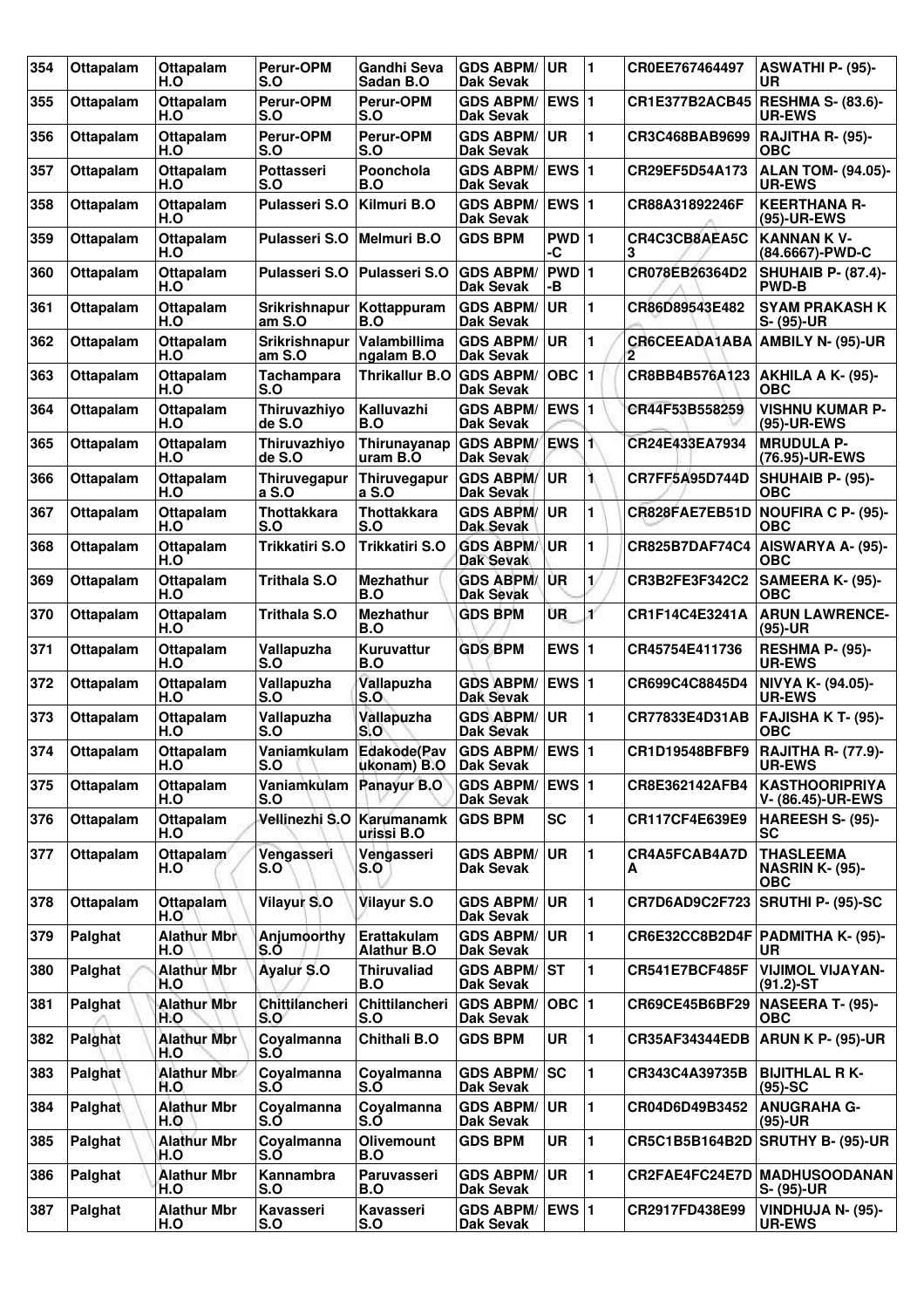| 388 | Palghat        | <b>Alathur Mbr</b><br>H.O | Kollengode<br>S.O                | Alampallam<br>B.O                  | <b>GDS BPM</b>                          | <b>UR</b>        | $\mathbf{1}$ | CR67A45431A8EB             | VISHNU A- (95)-<br><b>OBC</b>                          |
|-----|----------------|---------------------------|----------------------------------|------------------------------------|-----------------------------------------|------------------|--------------|----------------------------|--------------------------------------------------------|
| 389 | Palghat        | <b>Alathur Mbr</b><br>H.O | Kottayi S.O                      | Kariyamkode<br>B.O                 | <b>GDS BPM</b>                          | EWS $ 1$         |              | CR6AFA4D75B946             | <b>P PRAVEENA NAIR-</b><br>(95)-UR-EWS                 |
| 390 | Palghat        | <b>Alathur Mbr</b><br>H.O | Kunisseri S.O                    | Koottala B.O                       | <b>GDS ABPM/</b><br><b>Dak Sevak</b>    | UR               | 1            | <b>CR7277BE73551F</b>      | <b>SUVARNA S- (95)-</b><br>ОВС                         |
| 391 | Palghat        | <b>Alathur Mbr</b><br>H.O | <b>Kuttanur S.O</b>              | <b>Kuttanur S.O</b>                | <b>GDS ABPM/</b><br><b>Dak Sevak</b>    | <b>UR</b>        | $\mathbf 2$  | CR7E1C41BE9A46             | <b>SNEHA B- (95)-OBC</b>                               |
| 392 | Palghat        | <b>Alathur Mbr</b><br>H.O | <b>Kuttanur S.O</b>              | <b>Kuttanur S.O</b>                | <b>GDS ABPM/</b><br><b>Dak Sevak</b>    | <b>UR</b>        | $\mathbf 2$  | CR166543DE73EA             | AMIRTHA N R- (95)-<br>ОВС                              |
| 393 | Palghat        | <b>Alathur Mbr</b><br>H.O | <b>Mathur PG</b><br>S.O          | <b>Mathur PG</b><br>S.O            | <b>GDS ABPM/</b><br><b>Dak Sevak</b>    | OBC  1           |              | CR2749DDDEB8C              | JITHA T- (95)-OBC                                      |
| 394 | Palghat        | <b>Alathur Mbr</b><br>H.O | <b>Muthalamada</b><br>S.O        | Govindapura<br>m B.O               | <b>GDS ABPM/</b><br><b>Dak Sevak</b>    | UR               | 1            | CR411C991FC895             | <b>V DHANALAKSHMI-</b><br>(98)-OBC                     |
| 395 | Palghat        | <b>Alathur Mbr</b><br>H.O | <b>Muthalamada</b><br>S.O        | Govindapura<br>m B.O               | <b>GDS BPM</b>                          | EWS $ 1$         |              | CR8D251AA1F99D             | <b>ASWATHY M V-</b><br>(94.05)-UR-EWS                  |
| 396 | Palghat        | <b>Alathur Mbr</b><br>H.O | Nemmara S.O                      | Elavancheri<br>B.O                 | <b>GDS ABPM/</b><br><b>Dak Sevak</b>    | UR               | 1            | <b>CR47DCA532B25A</b>      | ANJALI S- (95)-SC                                      |
| 397 | Palghat        | <b>Alathur Mbr</b><br>H.O | Paruthipulli<br>S.O              | Chennangad<br>B.O                  | <b>GDS BPM</b>                          | <b>UR</b>        | 1            | CR5C2D24A7DF3A RAMASWARY P | <b>BALIGA- (95)-UR</b>                                 |
| 398 | Palghat        | <b>Alathur Mbr</b><br>H.O | Peringottukur<br>ussi S.O        | Naduvathupar<br>a B.O              | <b>GDS ABPM/</b><br><b>Dak Sevak</b>    | <b>UR</b>        | 1            | CR41D2F4FFB28D             | <b>PRIYADARSHINI V-</b><br>$(95)-UR$                   |
| 399 | Palghat        | <b>Alathur Mbr</b><br>H.O | <b>Perinkulam</b><br>S.O         | Perinkulam<br>S.O                  | <b>GDS ABPM/</b><br>Dak Sevak           | <b>PWD</b><br>ÆΒ | $\mathbf{1}$ | CR7ADA455DC2A<br>D         | <b>KARUN K S- (83.6)-</b><br><b>PWD-B</b>              |
| 400 | Palghat        | <b>Alathur Mbr</b><br>H.O | Pudiyankam<br>S.O                | <b>Pullode B.O</b>                 | <b>GDS ABPM/</b><br>Dak Sevak           |                  |              |                            | CR81C4AEA6FC78 ATHUL C- (95)-OBC                       |
| 401 | Palghat        | <b>Alathur Mbr</b><br>H.O | Pudiyankam<br>S.O                | <b>Pullode B.O</b>                 | <b>GDS ABPM/</b><br><b>Dak Sevak</b>    | OBC  2           |              | <b>CR49F9343E4FBD</b>      | <b>DRISYA V- (95)-</b><br><b>OBC</b>                   |
| 402 | Palghat        | <b>Alathur Mbr</b><br>H.O | <b>Puthucode</b><br>S.O          | <b>Puthucode</b><br>S.O            | <b>GDS ABPM/</b><br><b>Dak Sevak</b>    | UR               | 1            | <b>CR5C444C46E1CE</b>      | <b>INZAMAMULHAQ M</b><br>S- (95)-OBC                   |
| 403 | Palghat        | <b>Olavakkot</b><br>H.O   | Chokkanatha<br>puram S.O         | Kallepulli B.O GDS BPM             |                                         | PWD 1<br>-C      |              | CR211A377346DE             | <b>KALAIARASI M-</b><br>(91.4)-PWD-C                   |
| 404 | Palghat        | Olavakkot<br>H.O          | <b>Edathara S.O</b>              | <b>Chandrasekh</b><br>arapuram B.O | <b>GDS BPM</b>                          | OBC 1            |              | CR3459CE417444             | <b>THARA K R- (95)-</b><br>ОВС                         |
| 405 | Palghat        | Olavakkot<br>H.O          | <b>Edathara S.O</b>              | <b>Edathara S.O</b>                | <b>GDS ABPM/</b><br><b>Dak Sevak</b>    | UR               | 1            | <b>CR8E7448DC6E9E</b>      | <b>JITHIN PRASAD</b><br><b>NP- (95)-UR</b>             |
| 406 | Palghat        | <b>Olavakkot</b><br>H.O   | Kallekulangar Dhoni B.O<br>a S.O |                                    | <b>GDS ABPM/</b><br><b>Dak Sevak</b>    | $OBC$  1         |              | CR868BC7CE5B91             | <b>RINCY M RAFI- (95)-</b><br><b>OBC</b>               |
| 407 | Palghat        | <b>Olavakkot</b><br>H.O   | Kallekulangar Dhoni B.O<br>a S.O |                                    | <b>GDS ABPM/</b><br><b>Dak Sevak</b>    | <b>UR</b>        | 1            | CR07E49EAEF24F             | <b>ASWATHY V- (95)-</b><br>UR                          |
| 408 | Palghat        | Olavakkot<br>H.O          | Kongad S.O                       | Cheraya B.O                        | <b>GDS ABPM/ UR</b><br><b>Dak Sevak</b> |                  |              | CR35EB444ADAA<br>9         | <b>VINEETHA V- (95)-</b><br><b>UR</b>                  |
| 409 | Palghat        | Olavakkot<br>H.O          | Kongad S.O                       | <b>Mucheeri B.O</b>                | <b>GDS ABPM/</b><br><b>Dak Sevak</b>    | UR.              | 1            | CR716E454C1926             | <b>MEGHA P V- (95)-</b><br><b>OBC</b>                  |
| 410 | Palghat        | Olavakkot<br>H.O          | Malampuzha<br>Dam S.O.           | <b>Anakkal B.O</b>                 | <b>GDS ABPM/</b><br>Dak Sevak           | <b>UR</b>        | 1            | CR8D23D4744B3A             | DEEPAK PM- (95)-<br>UR.                                |
| 411 | Palghat        | Olavakkot<br>H.O          | <b>Malampuzha</b><br>Dam S.O     | <b>Kadukkamku</b><br>nnu B.O       | <b>GDS ABPM/</b><br>Dak Sevak           | ∣UR.             | 1            | CR144741AA48C7             | YADHU MADHAV C-<br>(95)-OBC                            |
| 412 | Palghat        | <b>Olavakkot</b><br>H.O.  | Mankarai S.O                     | Mankarai R.S.<br>B.O               | <b>GDS ABPM/</b><br>Dak Sevak           | $OBC$ 1          |              | CR8255699F7B63             | ATHIRA A- (95)-<br><b>OBC</b>                          |
| 413 | Palghat        | Olavakkot<br>H.O          | Mankarai S.O                     | Mankarai R.S.<br>B.O               | <b>GDS BPM</b>                          | EWS $ 1$         |              | CR8EFF1344FD86             | <b>HARIKRISHNAN V-</b><br>(93.1)-UR-EWS                |
| 414 | Palghat        | Olavakkot<br>H.O          | Mankarai S.O                     | Mankarai S.O                       | <b>GDS ABPM/</b><br><b>Dak Sevak</b>    | EWS 1            |              | CR2D1C82A694C5             | <b>SREELAKSHMI A-</b><br>(92.15)-UR-EWS                |
| 415 | Palghat        | <b>Olavakkot</b><br>H.O   | <b>Mannur S.O</b><br>(Palakkad)  | Kilakkumbra<br>$m$ B.O             | <b>GDS ABPM/</b><br><b>Dak Sevak</b>    | UR.              | 1            | CR5D929A97C4B5             | <b>APSARA P- (95)-</b><br><b>OBC</b>                   |
| 416 | Palghat        | Olavakkot<br>H.O          | <b>Mannur S.O</b><br>(Palakkad)  | Nagaripuram<br>B.O                 | <b>GDS ABPM/</b><br>Dak Sevak           | <b>UR</b>        | 1            | CR349A71C4513F             | <b>GREESHMATC-</b><br>$(95)-UR$                        |
| 417 | Palghat        | <b>Olavakkot</b><br>H.O   | Muttikulangar<br>a S.O           | Muttikulangar<br>a S.O             | <b>GDS ABPM/</b><br>Dak Sevak           | <b>EWS 1</b>     |              | CR0C4573E49A94             | <b>SOORAJ G NAIR-</b><br>(92.15)-UR-EWS                |
| 418 | Palghat        | Olavakkot<br>H.O          | Muttikulangar<br>a S.O           | Vallikkode<br>B.O                  | <b>GDS BPM</b>                          | $OBC$  1         |              | CR748CB785494A             | SIBINA K- (95)-OBC                                     |
| 419 | <b>Palghat</b> | <b>Olavakkot</b><br>H.O   | Nurani S.O                       | Pirayiri B.O                       | <b>GDS ABPM/</b><br>Dak Sevak           | OBC   1          |              | CR1AAA9215D564             | <b>REVATHI V- (95)-</b><br><b>OBC</b>                  |
| 420 | Palghat        | Olavakkot<br>H.O          | Parli PG S.O                     | Kinavallur<br>B.O                  | <b>GDS ABPM/</b><br>Dak Sevak           | UR               | 1            | CR777DD8C994FE             | <b>ARJUN P- (95)-UR</b>                                |
| 421 | Palghat        | Olavakkot<br>H.O          | Parli PG S.O                     | Kinavallur<br>B.O                  | <b>GDS BPM</b>                          | EWS $ 1$         |              | CR2CD8BE5A1D6<br>З         | <b>VIDHYA</b><br><b>MURALIDHARAN-</b><br>(93.1)-UR-EWS |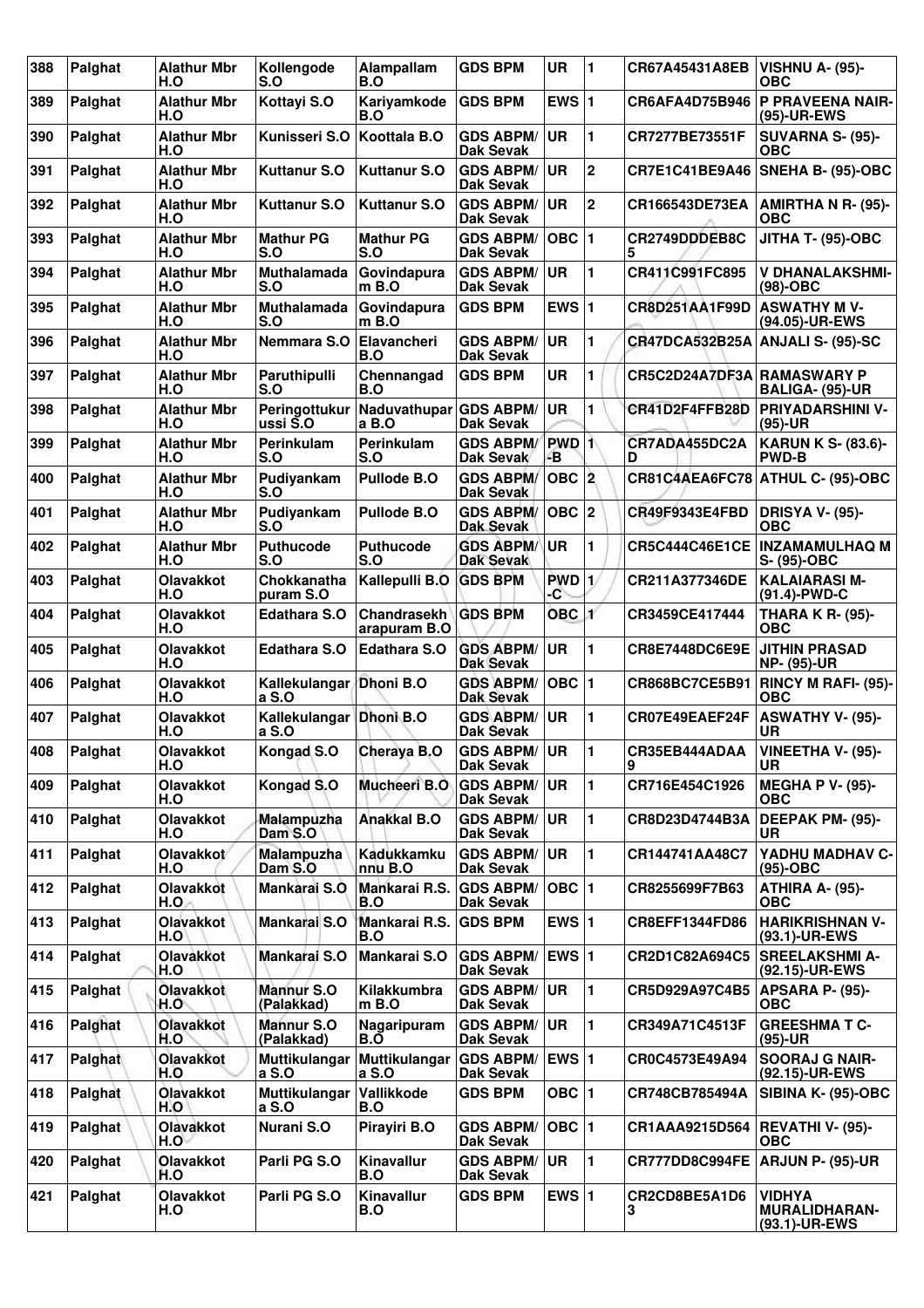| 422 | Palghat           | Palakkad H.O             | <b>Chittur PG</b><br>S.O  | Kunnamkattu<br>pathy B.O              | <b>GDS ABPM/</b><br>Dak Sevak        | SC               | 1  | CR0DB8E82ECEE<br>8                   | DHANYA C- (95)-SC                                      |
|-----|-------------------|--------------------------|---------------------------|---------------------------------------|--------------------------------------|------------------|----|--------------------------------------|--------------------------------------------------------|
| 423 | Palghat           | Palakkad H.O             | Elapulli S.O              | Erattakulam<br>B.O                    | <b>GDS ABPM/</b><br>Dak Sevak        | UR.              | 1  | CR0CF94B847128                       | CHASHMA R- (95)-<br><b>OBC</b>                         |
| 424 | Palghat           | Palakkad H.O             | Ettanur S.O               | <b>Ettanur S.O</b>                    | <b>GDS ABPM/</b><br><b>Dak Sevak</b> | OBC $ 1$         |    | CR2F14664C642E                       | <b>FATHIMA BEEGAM</b><br>S- (95)-OBC                   |
| 425 | Palghat           | Palakkad H.O             | Kanjikode<br>S.O          | Kanjikode<br>S.O                      | <b>GDS ABPM/</b><br><b>Dak Sevak</b> | PWD 1<br>-В      |    | CR0213D49C3737                       | <b>HASEENA S-</b><br>(88.35)-PWD-B                     |
| 426 | Palghat           | Palakkad H.O             | Kanjikode<br>S.O          | Pampampalla<br>$m$ B.O                | <b>GDS ABPM/</b><br>Dak Sevak        | UR.              | 1  | CR0BA3C99E77A8                       | <b>LEELA</b><br><b>KODIESWARI N-</b><br>$(96.2)$ -UR   |
| 427 | Palghat           | Palakkad H.O             | Kanjikode<br>S.O          | Pampampalla GDS BPM<br>$m$ B.O        |                                      | <b>UR</b>        | 1  | CR5595EF8F4D66                       | NAZEEMA N- (95)-<br><b>OBC</b>                         |
| 428 | Palghat           | Palakkad H.O             | Kannadi S.O               | Yakkara B.O                           | <b>GDS ABPM/</b><br>Dak Sevak        | UR               | 1  | CR8AAD744E7FFF                       | <b>VIPANJIKA S-</b><br>$(96.4) - OBC$                  |
| 429 | Palghat           | Palakkad H.O             | Koduvayur<br>S.O          | <b>Thannisseri</b><br>B.O             | <b>GDS ABPM/</b><br>Dak Sevak        | <b>UR</b>        | 1  | CR88112A17FD36                       | CINVI VINSON- (95)-<br>UR                              |
| 430 | Palghat           | Palakkad H.O             | Kotambu S.O               | Karingarapull<br>$v$ B.O              | <b>GDS BPM</b>                       | EWS $ 1$         |    | CR6F4CE77A87C7                       | <b>HRUDHYA H-</b><br>(94.05)-UR-EWS                    |
| 431 | Palghat           | Palakkad H.O             | Kotambu S.O               | Olasseri B.O                          | <b>GDS ABPM/</b><br><b>Dak Sevak</b> | <b>EWS 1</b>     |    | CR07E215164AFF                       | <b>SANDHYA DEVI B-</b><br>(94.05)-UR-EWS               |
| 432 | Palghat           | Palakkad H.O             | Kozhipara<br>S.O          | Velanthavala<br>m B.O                 | <b>GDS ABPM/</b><br>Dak Sevak        | UR <sup>-</sup>  | 1  | CR79C5AAB8C6E<br>8                   | ANISHA P- (95)-UR                                      |
| 433 | Palghat           | Palakkad H.O             | Menonpara<br>S.O          | Parassikkal<br>B.O                    | <b>GDS ABPM/</b><br>Dak Sevak        | OBC <sub>1</sub> |    | CR4E9E2284FE9D                       | SOBIKA G- (95)-<br><b>OBC</b>                          |
| 434 | Palghat           | Palakkad H.O             | Nattukal S.O              | <b>Nattukal S.O</b>                   | <b>GDS ABPM/</b><br>Dak Sevak        | <b>SC</b>        | 1  | CR1C4AABD77B4<br>4                   | <b>SRUTHY S-</b><br>$(96.0526) - SC$                   |
| 435 | Palghat           | Palakkad H.O             | <b>Nattukal S.O</b>       | <b>Nattukal S.O</b>                   | <b>GDS ABPM/</b><br><b>Dak Sevak</b> | <b>UR</b>        | 1  | CR59962F1561EC                       | <b>JANCY S- (96.2)-</b><br>ОВС                         |
| 436 | Palghat           | Palakkad H.O             | Pattancheri<br>S.O        | Pattancheri<br>S.O                    | <b>GDS ABPM/</b><br>Dak Sevak        | OBC 1            |    | CR35F446CD3EB6                       | <b>ASWATHY S- (95)-</b><br>ОВС                         |
| 437 | Palghat           | Palakkad H.O             | <b>Peruvemba</b><br>S.O   | Peruvemba<br>S.O                      | <b>GDS ABPM/</b><br><b>Dak Sevak</b> | OBC-1            |    | CR7AAF7893EA8F                       | <b>DEEPA V- (96.2)-</b><br>ОВС                         |
| 438 | Palghat           | Palakkad H.O             | Peruvemba<br>S.O          | Peruvemba<br>S.O                      | <b>GDS ABPM/</b><br>Dak Sevak        | UR               | 1  | CR5D2948394478                       | <b>LAKSHMY C R-</b><br>$(95)-UR$                       |
| 439 | Palghat           | Palakkad H.O             | Pudunagaram<br>S.O        | Karippode<br>B.O                      | <b>GDS BPM</b>                       | <b>UR</b>        | 1  | CR376F936142D8                       | <b>SHEEMA MOL K N-</b><br>$(95)-OBC$                   |
| 440 | Palghat           | Palakkad H.O             | Tattamangala<br>m S.O     | <b>Tattamangala</b><br>m South S.O    | <b>GDS ABPM/</b><br><b>Dak Sevak</b> | PWD 1<br>-A      |    | CR14BC9F46CD24                       | <b>MOHAMMED</b><br>YASAR B-<br>(90.9211)-PWD-A         |
| 441 | Palghat           | Palakkad H.O             | <b>Thenkurussi</b><br>S.O | <b>Thenkurussi</b><br>S.O             | <b>GDS ABPM/</b><br>Dak Sevak        | <b>UR</b>        | 11 | CR53D394A94A35                       | <b>SUKANYA K V-</b><br>(95)-OBC                        |
| 442 | Palghat           | Palakkad H.O             | <b>Thenkurussi</b><br>S.O | Vilayannur<br>B.O                     | <b>GDS BPM</b>                       | <b>UR</b>        | 1  | CR8E7A3A312658                       | <b>REVATHY S- (95)-</b><br><b>OBC</b>                  |
| 443 | Palghat           | Palakkad H.O             | Vandithavala<br>$m$ S.O   | Nanniode B.O                          | <b>GDS ABPM/</b><br>Dak Sevak        | <b>UR</b>        | 1  | CR3773BC32744B                       | <b>NANDAKUMAR P-</b><br>$(95)-UR$                      |
| 444 | <b>Thalassery</b> | Thalassery<br>H.O        | Champad                   | Champad                               | <b>GDS ABPM/</b><br>Dak Sevak        | <b>UR</b>        | 1  | CR783D4553AB9B                       | HARIKRISHNAN A<br>K- (95)-UR                           |
| 445 | <b>Thalassery</b> | Thalassery<br>H.O        | Champad                   | Koorara B.O                           | <b>GDS ABPM/</b><br>Dak Sevak        | <b>UR</b>        | 1  | CR8BEB4264D23F                       | <b>ATHUL MOHAN V</b><br>K- (95)-OBC                    |
| 446 | <b>Thalassery</b> | <b>Thalassery</b><br>H.O | Chittariparam<br>ba S.O   | <b>Alacherry B.O</b>                  | <b>GDS ABPM/</b><br>Dak Sevak        | EWS $ 1$         |    | CR34C77841A149                       | <b>PARVATHI</b><br><b>KRISHNAN B-</b><br>(91.2)-UR-EWS |
| 447 | <b>Thalassery</b> | <b>Thalassery</b><br>H.O | Eranholi S.O              | <b>Perundattil</b><br>B.O             | <b>GDS BPM</b>                       | <b>UR</b>        | 1  | CR2EE4854AE567                       | <b>SRUTHI E- (95)-UR</b>                               |
| 448 | <b>Thalassery</b> | Thalassery<br>H.O        | <b>Iritty S.O</b>         | <b>Iritty S.O</b>                     | <b>GDS ABPM/</b><br>Dak Sevak        | $OBC$ 1          |    | <b>CR15431DEABBE4 RESHMISREE V P</b> | M- (95)-OBC                                            |
| 449 | <b>Thalassery</b> | <b>Thalassery</b><br>H.O | <b>Iritty S.O</b>         | Keezhur-iritty<br>B.O                 | <b>GDS BPM</b>                       | UR               | 1  | CR678C44941427                       | <b>TOMSON JOSE-</b><br>$(95)-UR$                       |
| 450 | <b>Thalassery</b> | <b>Thalassery</b><br>H.O | Iritty S.O                | Vilakkode<br>B.O                      | <b>GDS ABPM/</b><br>Dak Sevak        | $EWS$ 1          |    | CR3996FE3DAEE2                       | <b>CHANDANA P-</b><br>(91.2)-UR-EWS                    |
| 451 | <b>Thalassery</b> | <b>Thalassery</b><br>H.O | Kadirur-tly<br>S.O        | <b>Eruvatty B.O</b>                   | <b>GDS BPM</b>                       | <b>UR</b>        | 1  | CR8111717246FA                       | MANJU K- (95)-UR                                       |
| 452 | <b>Thalassery</b> | <b>Thalassery</b><br>H.O | Kadirur-tly<br>S.O        | <b>Kizhakke</b><br><b>Kadirur B.O</b> | <b>GDS ABPM/</b><br><b>Dak Sevak</b> | <b>UR</b>        | 1  | CR24F898A2A9FA                       | <b>SHWETHA</b><br><b>SATHEENDRAN-</b><br>$(95)-SC$     |
| 453 | <b>Thalassery</b> | Thalassery<br>H.O        | Kadirur-tly<br>S.O        | <b>Kizhakke</b><br>Kadirur B.O        | <b>GDS BPM</b>                       | OBC $ 1$         |    | CR7D68529CA49C                       | <b>VINIL V K- (95)-OBC</b>                             |
| 454 | <b>Thalassery</b> | <b>Thalassery</b><br>H.O | Kartikulam<br><b>SO</b>   | Kartikulam<br>SO                      | <b>GDS ABPM/</b><br>Dak Sevak        | OBC  1           |    | CR0561779AA529                       | <b>ATHIRA M T- (95)-</b><br><b>OBC</b>                 |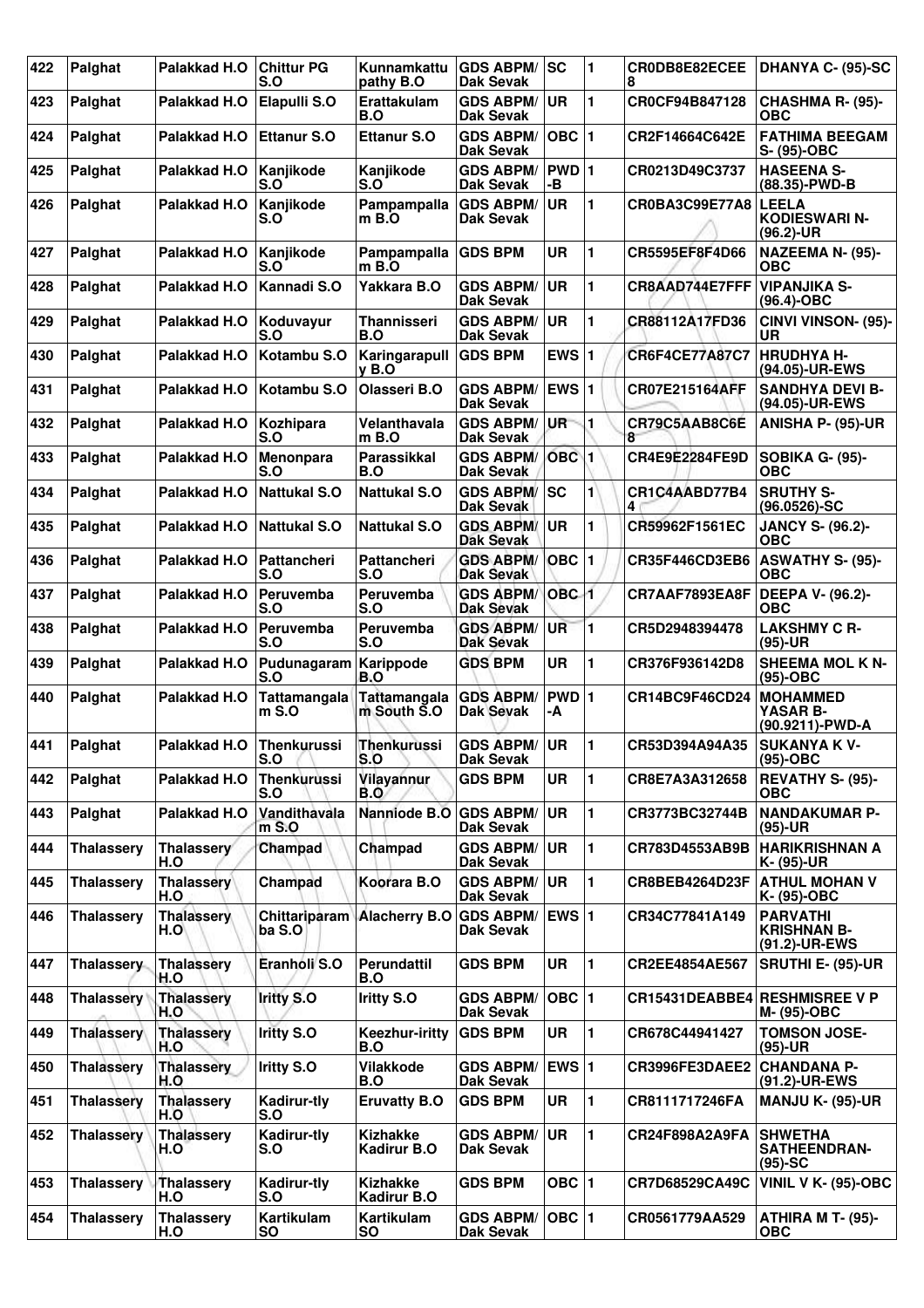| 455 | <b>Thalassery</b> | <b>Thalassery</b><br>H.O | Kartikulam<br><b>SO</b>         | Payyampalli<br>B.Ő        | <b>GDS ABPM/</b><br><b>Dak Sevak</b> | SC                      | $\blacksquare$ | CR1545245632B1               | <b>ANJU M- (93.1)-SC</b>                            |
|-----|-------------------|--------------------------|---------------------------------|---------------------------|--------------------------------------|-------------------------|----------------|------------------------------|-----------------------------------------------------|
| 456 | <b>Thalassery</b> | <b>Thalassery</b><br>H.O | Kartikulam<br>SΟ                | Payyampalli<br>B.O        | <b>GDS ABPM/</b><br>Dak Sevak        | UR.                     | 1              | CR54B5E27AE5BB AMAL WILSON-  | $(95)-UR$                                           |
| 457 | <b>Thalassery</b> | <b>Thalassery</b><br>H.O | Kartikulam<br><b>SO</b>         | <b>Tholpetty B.O</b>      | <b>GDS ABPM/</b><br>Dak Sevak        | <b>UR</b>               | 1              | CR55DF34E2CA38               | <b>PRATHEEKSHA</b><br><b>PAULOSE- (95)-UR</b>       |
| 458 | <b>Thalassery</b> | <b>Thalassery</b><br>H.O | Kartikulam<br><b>SO</b>         | <b>Thrissileri</b><br>B.O | <b>GDS ABPM/</b><br><b>Dak Sevak</b> | <b>UR</b>               | 1              | CR51E2BAC79B25               | <b>ANU MOHAN- (95)-</b><br><b>OBC</b>               |
| 459 | <b>Thalassery</b> | <b>Thalassery</b><br>H.O | Kelakam S.O                     | <b>Kanichar B.O</b>       | <b>GDS ABPM/</b><br>Dak Sevak        | <b>UR</b>               | 1              |                              | <b>CR57469F7ACDDA RAHUL REMESH A</b><br>K- (95)-OBC |
| 460 | <b>Thalassery</b> | <b>Thalassery</b><br>H.O | Kelakam S.O                     | <b>Manathana</b><br>B.O   | <b>GDS ABPM/</b><br>Dak Sevak        | <b>OBC</b>              | 1              | CR064FEE524554               | <b>SACHIN K S- (95)-</b><br>ОВС                     |
| 461 | <b>Thalassery</b> | <b>Thalassery</b><br>H.O | Kiliyanthara<br>S.O             | <b>Charal B.O</b>         | <b>GDS ABPM/</b><br><b>Dak Sevak</b> | <b>SC</b>               | 1              | CR727CF4ABED75               | ∣ANAGHA M<br><b>RAVEENDRAN-</b><br>$(94.05)$ -SC    |
| 462 | <b>Thalassery</b> | <b>Thalassery</b><br>H.O | Kiliyanthara<br>S.O             | Kacherikadav<br>u B.O     | <b>GDS ABPM/</b><br>Dak Sevak        | <b>UR</b>               | 1              | CR8AF4214B373E               | JISHA A- (95)-OBC                                   |
| 463 | <b>Thalassery</b> | Thalassery<br>H.O        | Kiliyanthara<br>S.O             | Kiliyanthara<br>S.O       | <b>GDS ABPM/</b><br><b>Dak Sevak</b> | <b>UR</b>               | 1              | CR7D2CF9217A5B DESLY KURIAN- | $(95)-UR$                                           |
| 464 | <b>Thalassery</b> | Thalassery<br>H.O        | Kuthuparamb<br>a S.O            | Manantheri<br>B.O         | <b>GDS ABPM/</b><br><b>Dak Sevak</b> | <b>EWS</b> <sub>1</sub> |                | CR5FA48122BDF8               | <b>VAISHNAV K-</b><br>(87.4)-UR-EWS                 |
| 465 | <b>Thalassery</b> | <b>Thalassery</b><br>H.O | Kuthuparamb<br>a S.O            | Pachapoika<br>B.O         | <b>GDS ABPM/</b><br>Dak Sevak        | UR <sup>-</sup>         | 1              | CR1A49FB2B14EB               | ASWATHI I V- (95)-<br>OBC                           |
| 466 | <b>Thalassery</b> | <b>Thalassery</b><br>H.O | <b>Mananthavad</b><br>$v S.$ O  | Arattuthara<br>B.O        | <b>GDS ABPM/</b><br><b>Dak Sevak</b> | <b>ST</b>               | 1              | CR12673429A228               | <b>ROOPESH K-</b><br>(89.0789)-ST                   |
| 467 | <b>Thalassery</b> | Thalassery<br>H.O        | Mananthavad<br>$V$ S.O          | Edavaka B.O               | <b>GDS ABPM/</b><br><b>Dak Sevak</b> | $OBC$ <sup>1</sup>      |                | CR7F4B7AD5B69B               | <b>HAFIZ SALEEM-</b><br>$(95.2)$ -OBC               |
| 468 | <b>Thalassery</b> | <b>Thalassery</b><br>H.O | <b>Mananthavad</b><br>$y S.$ O  | <b>Kammana</b><br>B.O     | <b>GDS ABPM/</b><br><b>Dak Sevak</b> | <b>UR</b>               | 1              | <b>CR4B4CA49654DA</b>        | ATHIRA P T- (95)-<br>UR                             |
| 469 | <b>Thalassery</b> | <b>Thalassery</b><br>H.O | Mananthavad<br>$V$ S.O          | Nallurnad B.O             | <b>GDS ABPM/</b><br>Dak Sevak        | EWS 1                   |                | CR4EE4AF814E48               | <b>AKHIL G- (92.15)-</b><br><b>UR-EWS</b>           |
| 470 | <b>Thalassery</b> | Thalassery<br>H.O        | Mananthavad<br>$\mathsf{v}$ S.O | <b>Tharuvana</b><br>B.O   | <b>GDS ABPM/</b><br><b>Dak Sevak</b> | UR-                     | 4              | CR39AB447EB973               | <b>SANJUKUMAR</b><br>VINDHYA- (95)-UR               |
| 471 | <b>Thalassery</b> | <b>Thalassery</b><br>H.O | Mananthavad<br>$\mathsf{v}$ S.O | Vemom B.O                 | <b>GDS ABPM/</b><br><b>Dak Sevak</b> | <b>SC</b>               | 1              | CR776FC621B41C               | <b>ATHUL M- (92.15)-</b><br>SC                      |
| 472 | <b>Thalassery</b> | <b>Thalassery</b><br>H.O | <b>Mattanur S.O</b>             | Kolari B.O                | <b>GDS ABPM/</b><br><b>Dak Sevak</b> | <b>UR</b>               | 1              | CR69377A345AB5               | <b>ANUSHA N- (95)-</b><br><b>OBC</b>                |
| 473 | <b>Thalassery</b> | Thalassery<br>H.O        | <b>Mattanur S.O</b>             | <b>Malur B.O</b>          | <b>GDS ABPM/</b><br><b>Dak Sevak</b> | UR                      | 1              | CR456DFD855977               | NIVYA A- (95)-OBC                                   |
| 474 | <b>Thalassery</b> | Thalassery<br>H.O        | <b>Mattanur S.O</b>             | <b>Mattanur S.O</b>       | <b>GDS ABPM/</b><br>Dak Sevak        | UR                      | 1              | CR225AF5BCA5C<br>Е           | <b>ASWIN P- (95)-UR</b>                             |
| 475 | <b>Thalassery</b> | <b>Thalassery</b><br>H.O | <b>Mattanur S.O</b>             | Porora B.O                | <b>GDS ABPM/</b><br>Dak Sevak        | UR                      | 11             | CR87229AB449F7               | <b>ASWATHI U P- (95)-</b><br>ОВС                    |
| 476 | <b>Thalassery</b> | <b>Thalassery</b><br>H.O | <b>Mattanur S.O</b>             | <b>Thillenkeri</b><br>B.O | <b>GDS ABPM/</b><br>Dak Sevak        | UR.                     | 1              | CR17F2324D34AA               | VARSHA CV- (95)-<br>UR                              |
| 477 | <b>Thalassery</b> | <b>Thalassery</b><br>H.O | <b>New Mahe</b><br>S.O          | <b>New Mahe</b><br>S.O    | <b>GDS ABPM/</b><br>Dak Sevak        | UR                      | 1              | CR83ECEE14D414               | <b>GANGA PRIYA K K</b><br><b>SON- (95)-OBC</b>      |
| 478 | <b>Thalassery</b> | Thalassery<br>H.O        | Nirmalagiri<br>S.O              | Neerveli B.O              | <b>GDS ABPM/</b><br>Dak Sevak        | <b>UR</b>               | 1              | CR0DB443169647               | SIJINA M- (95)-OBC                                  |
| 479 | <b>Thalassery</b> | <b>Thalassery</b><br>H.O | Nirmalagiri<br>S.O              | Neerveli B.O              | <b>GDS BPM</b>                       | UR                      | 1              | CR3218C27459B6               | <b>AISWARYA P V-</b><br>$(95)-OBC$                  |
| 480 | <b>Thalassery</b> | <b>Thalassery</b><br>H.O | Panamaram<br><b>SO</b>          | Nadavayal<br>B.O          | <b>GDS ABPM/</b><br>Dak Sevak        | <b>UR</b>               | 1              | CR7E742BA15113               | <b>ATHULYA JAMES-</b><br>$(95)-UR$                  |
| 481 | <b>Thalassery</b> | <b>Thalassery</b><br>H.O | Panoor S.O                      | Chendayad<br>B.O          | <b>GDS ABPM/</b><br>Dak Sevak        | <b>UR</b>               | 1              | CR81BC46AC3FE6 AMITHA        | KUTTIKANDI- (95)-<br><b>OBC</b>                     |
| 482 | <b>Thalassery</b> | <b>Thalassery</b><br>H.O | Paral S.O                       | Panniyannur<br>B.O        | <b>GDS ABPM/</b><br>Dak Sevak        | OBC  1                  |                | CR63791A542A91               | <b>NITHYA P- (95)-</b><br><b>OBC</b>                |
| 483 | <b>Thalassery</b> | <b>Thalassery</b><br>H.O | Payam S.O                       | Mundayampa<br>ramba B.O   | <b>GDS ABPM/</b><br>Dak Sevak        | PWD 1<br>-В             |                | CR874CD94B5AD6 MUHAMMED      | <b>HASHIF S- (86.45)-</b><br><b>PWD-B</b>           |
| 484 | <b>Thalassery</b> | <b>Thalassery</b><br>H.O | Payam S.O                       | Payam East<br>B.Ó         | <b>GDS ABPM/</b><br>Dak Sevak        | OBC $ 1$                |                | CR43B6DBA6DF71               | <b>ARSHA C VANAJ-</b><br>$(95)-OBC$                 |
| 485 | <b>Thalassery</b> | Thalassery<br>H.O        | Peravoor S.O                    | <b>Aralam Farm</b><br>B.O | <b>GDS ABPM/</b><br>Dak Sevak        | lst                     | 1              | CR0744F452AD4F               | <b>NITHIN CHANDRAN</b><br> K- (88.35)-ST            |
| 486 | <b>Thalassery</b> | <b>Thalassery</b><br>H.O | Peravoor S.O                    | Kakkengad<br>B.O          | <b>GDS ABPM/</b><br><b>Dak Sevak</b> | <b>UR</b>               | 1              | CR82322B41C6F8               | <b>SHAMILA SHAJI-</b><br>$(95)-OBC$                 |
| 487 | <b>Thalassery</b> | <b>Thalassery</b><br>H.O | Peravoor S.O                    | Kolakkad B.O              | <b>GDS ABPM/</b><br>Dak Sevak        | $EWS$ 1                 |                | CR515299249AC9               | <b>NEETHUMOL</b><br>JOHN- (81.7)-UR-<br><b>EWS</b>  |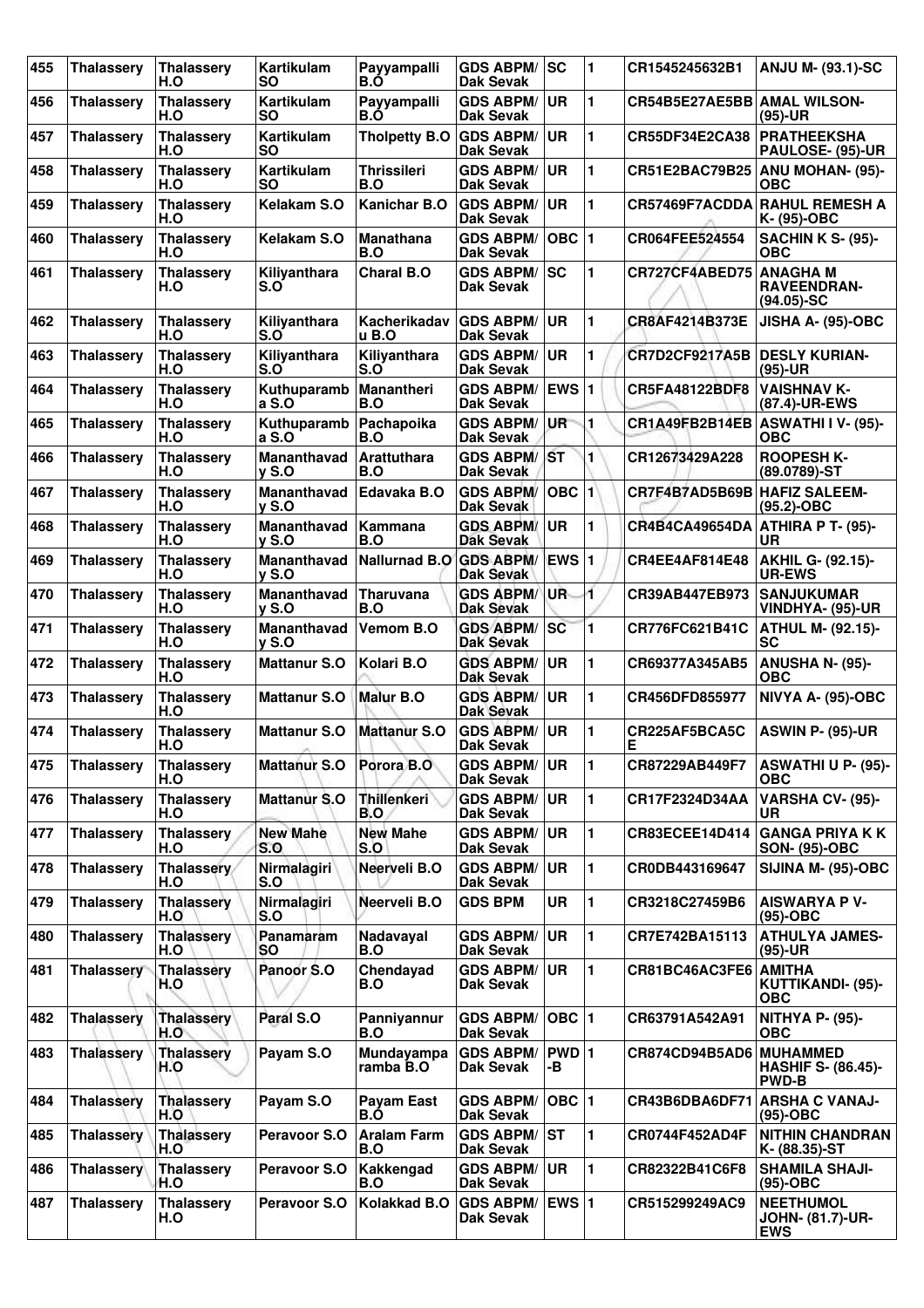| 488 | <b>Thalassery</b> | <b>Thalassery</b><br>H.O | Peravoor S.O              | <b>Peravoor S.O</b>               | <b>GDS ABPM/</b><br>Dak Sevak        | UR                      | 1              | CR892744347948                   | <b>ARJUN MOHAN-</b><br>(95)-UR                     |
|-----|-------------------|--------------------------|---------------------------|-----------------------------------|--------------------------------------|-------------------------|----------------|----------------------------------|----------------------------------------------------|
| 489 | <b>Thalassery</b> | <b>Thalassery</b><br>H.O | Peravoor S.O              | Perumpunna<br>B.O                 | <b>GDS ABPM/</b><br><b>Dak Sevak</b> | <b>UR</b>               | 1              | CR2A648B646122                   | <b>JIJIN K V- (95)-UR</b>                          |
| 490 | <b>Thalassery</b> | <b>Thalassery</b><br>H.O | Peringathur<br>S.O        | Peringathur<br>S.O                | <b>GDS ABPM/</b><br><b>Dak Sevak</b> | <b>SC</b>               | 1              | CR7574B19C5946                   | <b>AKHIL K- (95)-SC</b>                            |
| 491 | <b>Thalassery</b> | <b>Thalassery</b><br>H.O | Peringathur<br>S.O        | Peringathur<br>S.O                | <b>GDS ABPM/</b><br><b>Dak Sevak</b> | UR                      | 1              | CR21A1CC6D7C22                   | JIJI E- (95)-UR                                    |
| 492 | <b>Thalassery</b> | <b>Thalassery</b><br>H.O | Pinarayi S.O              | <b>Mambram</b><br>B.O             | <b>GDS ABPM/</b><br><b>Dak Sevak</b> | OBC  1                  |                | CR6B9BE443ED51                   | LINTA PAVITHRAN-<br>$(95)-OBC$                     |
| 493 | <b>Thalassery</b> | <b>Thalassery</b><br>H.O | Ponniam<br>West S.O       | Ponniam<br>West S.O               | <b>GDS ABPM/</b><br><b>Dak Sevak</b> | <b>UR</b>               | 1              | CR8613A483414C                   | <b>APARNNA M S-</b><br>(95)-UR                     |
| 494 | <b>Thalassery</b> | <b>Thalassery</b><br>H.O | <b>Temple Gate</b><br>S.O | <b>Temple Gate</b><br>S.O         | <b>GDS ABPM/</b><br><b>Dak Sevak</b> | <b>ST</b>               | 1              | CR07E8CF72B4DE                   | <b>AMRUTHA M-</b><br>$(91.2)$ -ST                  |
| 495 | <b>Thalassery</b> | <b>Thalassery</b><br>H.O | Thalappuzha<br>S.O        | Cherakkara(w<br>ayanad) B.O       | <b>GDS BPM</b>                       | <b>ST</b>               | 1              | CR1873422B8D31                   | <b>KICHU</b><br><b>RAJENDRAN-</b><br>$(89.3) - ST$ |
| 496 | <b>Thalassery</b> | <b>Thalassery</b><br>H.O | Thalappuzha<br>S.O        | Periya B.O                        | <b>GDS ABPM/</b><br><b>Dak Sevak</b> | <b>UR</b>               | 1              | CR7498E826B744                   | ATHIRA P- (95)-UR                                  |
| 497 | <b>Thalassery</b> | <b>Thalassery</b><br>H.O | Thalappuzha<br>S.O        | Periya B.O                        | <b>GDS BPM</b>                       | <b>UR</b>               | 1              | CR049879C94423                   | JISHNA P<br>RAVINDRAN- (95)-<br>ОВС                |
| 498 | <b>Thalassery</b> | <b>Thalassery</b><br>H.O | Thalappuzha<br>S.O        | Porur(wayana<br>$d)$ $B.$ O       | <b>GDS ABPM/</b><br>Dak Sevak        | UR                      | 1.             | CR32A6AA9629BD SABITH P K- (95)- | <b>OBC</b>                                         |
| 499 | <b>Thalassery</b> | <b>Thalassery</b><br>H.O | Thalappuzha<br>S.O        | Thalappuzha<br>S.O                | <b>GDS ABPM/</b><br>Dak Sevak        | <b>PWD</b><br>-В        |                | CR1CB1A2F67C95                   | <b>RILSA ROJES-</b><br>(93.1)-PWD-B                |
| 500 | <b>Thalassery</b> | <b>Thalassery</b><br>H.O | <b>Thuvakunnu</b><br>S.O  | Cheruparamb<br>a B.O              | <b>GDS ABPM/</b><br><b>Dak Sevak</b> | <b>OBC</b>              | $\blacksquare$ | CR17DA6B14E244                   | KRISHNA K C- (95)-<br>ОВС                          |
| 501 | <b>Thalassery</b> | <b>Thalassery</b><br>H.O | Thuvakunnu<br>S.O         | Kallikandy<br>B.O                 | <b>GDS ABPM/</b><br><b>Dak Sevak</b> | <b>ST</b>               | 1              | CR2E3273425F58                   | <b>HARIKRISHNAN M</b><br>R- (86.45)-ST             |
| 502 | <b>Thalassery</b> | <b>Thalassery</b><br>H.O | Thuvakunnu<br>S.O         | Kallikandy<br>B.O                 | <b>GDS ABPM/</b><br><b>Dak Sevak</b> | <b>UR</b>               | 1              | CR1B66D7ABE14F                   | AFARA P- (95)-OBC                                  |
| 503 | <b>Thalassery</b> | <b>Thalassery</b><br>H.O | Tiruvangad<br>S.O         | Tiruvangad<br>S.O                 | <b>GDS ABPM/</b><br><b>Dak Sevak</b> | OBC                     | 17             | CR5149D6249442                   | <b>ASWIN KRISHNA K-</b><br>(95)-OBC                |
| 504 | <b>Thalassery</b> | <b>Thalassery</b><br>H.O | <b>Ulikkal S.O</b>        | Arabi B.O                         | <b>GDS BPM</b>                       | EWS $ 1$                |                | CR0A4F6C2CF84E                   | <b>AMAL ANTO-</b><br>(84.55)-UR-EWS                |
| 505 | <b>Thalassery</b> | <b>Thalassery</b><br>H.O | <b>Ulikkal S.O</b>        | Ulikkal S.O                       | <b>GDS ABPM/</b><br><b>Dak Sevak</b> | UR                      | 1              | CR0D454D99B193                   | <b>ASHA MARIA</b><br><b>JOSE- (95)-UR</b>          |
| 506 | <b>Thalassery</b> | <b>Thalassery</b><br>H.O | Vellamunda<br>S.O         | Kottarakunnu<br>B.O               | <b>GDS ABPM/</b><br>Dak Sevak        | $OBC$  1                |                | CR014133B82C87                   | <b>RESHMA N- (95)-</b><br>OBC                      |
| 507 | Thalasserv        | <b>Thalassery</b><br>H.O | Vellamunda<br>S.O         | <b>Makkiad B.O</b>                | <b>GDS ABPM/</b><br><b>Dak Sevak</b> | ∣UR                     | 1              | CR74D47444A114                   | LINTA P G- (95)-UR                                 |
| 508 | <b>Thalassery</b> | <b>Thalassery</b><br>H.O | Vellamunda<br>S.O         | Vanhode B.O                       | <b>GDS BPM</b>                       | <b>SC</b>               | 1              | CR126584D4BC77                   | <b>SREENATH E S-</b><br>$(94.05)$ -SC              |
| 509 | <b>Thalassery</b> | <b>Thalassery</b><br>H.O | Vellamunda<br>S.O         | Vellamunda<br>S.O                 | <b>GDS ABPM/</b><br>Dak Sevak        | <b>EWS</b> <sub>1</sub> |                | CR1D4152F48C68                   | <b>SUBIN K BABY-</b><br>(95)-UR-EWS                |
| 510 | <b>Tirur</b>      | Ponani H.O               | Alankode S.O              | Alankode S.O                      | <b>GDS ABPM/</b><br>Dak Sevak        | <b>UR</b>               | 1              | CR758D3EE96DE4                   | <b>GREESHMA A P-</b><br>(95)-UR                    |
| 511 | <b>Tirur</b>      | Ponani H.O.              | Kaladi-MLP<br>S.O         | <b>Trikkanapura</b><br>m South BO | <b>GDS ABPM/</b><br><b>Dak Sevak</b> | UR                      | 1              | CR14CE99625948                   | <b>SARIKA P V- (95)-</b><br>UR                     |
| 512 | <b>Tirur</b>      | Ponani H.O               | Kaladi-MLP<br>S.O         | Trikkanapura<br>m South BO        | <b>GDS BPM</b>                       | <b>UR</b>               | 1              | CR35D329F71DAF                   | RESHMA K R- (95)-<br>ОВС                           |
| 513 | <b>Tirur</b>      | Ponani H.O               | Kanhiramukk<br>$u$ S.O    | Puranga B.O                       | <b>GDS ABPM/</b><br><b>Dak Sevak</b> | UR                      | 1              | CR1AB14CA64AD<br>1               | <b>SHYAM NATH A R-</b><br>$(95)-SC$                |
| 514 | <b>Tirur</b>      | Ponani H.O               | <b>Kokkur S.O</b>         | Kokkur S.O                        | <b>GDS ABPM/</b><br><b>Dak Sevak</b> | UR                      | 1              | CR8BC5EC334A7<br>А               | CHANDNI A P- (95)-<br>UR                           |
| 515 | <b>Tirur</b>      | Ponani H.O               | Kuttippuram<br>S.O        | Payinkanniyu<br>r B.O             | <b>GDS ABPM/</b><br>Dak Sevak        | <b>UR</b>               | 1              | CR63452983C5EB                   | <b>NEETHU N S- (95)-</b><br>ОВС                    |
| 516 | <b>Tirur</b>      | Ponani H.O               | Kuttippuram<br>S.O        | Payinkanniyu<br>rB.0              | <b>GDS BPM</b>                       | <b>UR</b>               | 1              | CR3616C74BBF6D                   | <b>SRUTHI K- (95)-UR</b>                           |
| 517 | <b>Tirur</b>      | Ponani H.O               | Kuttippuram<br>S.O        | Pazhur B.O                        | <b>GDS ABPM/</b><br><b>Dak Sevak</b> | UR                      | $\mathbf 2$    | CR843E5AE37FE9                   | <b>ARATHI M C- (95)-</b><br>UR                     |
| 518 | <b>Tirur</b>      | Ponani H.O               | Kuttippuram<br>S.O        | Pazhur B.O                        | <b>GDS ABPM/</b><br>Dak Sevak        | <b>UR</b>               | $\mathbf 2$    | CR5DBEDFA93CC<br>5               | <b>AKHILA SEKHAR-</b><br>(95)-UR                   |
| 519 | <b>Tirur</b>      | Ponani H.O               | Kuttippuram<br>S.O        | Pazhur B.O                        | <b>GDS BPM</b>                       | <b>UR</b>               | 1              | CR2964E62974B9                   | SIJI V- (95.2632)-UR                               |
| 520 | <b>Tirur</b>      | Ponani H.O               | Mookkuthala<br>S.O        | <b>Pidavannur</b><br>B.O          | <b>GDS ABPM/</b><br><b>Dak Sevak</b> | <b>ST</b>               | 1              | CR0C4433E394F1                   | <b>RAVI M- (91.2)-ST</b>                           |
| 521 | <b>Tirur</b>      | Ponani H.O               | <b>Nannamukku</b><br>S.O  | <b>Cheruvallur</b><br>B.O         | <b>GDS ABPM/</b><br><b>Dak Sevak</b> | UR.                     | 1              |                                  | CR02A5DDEC7362 SRUTHY K P- (95)-<br><b>SC</b>      |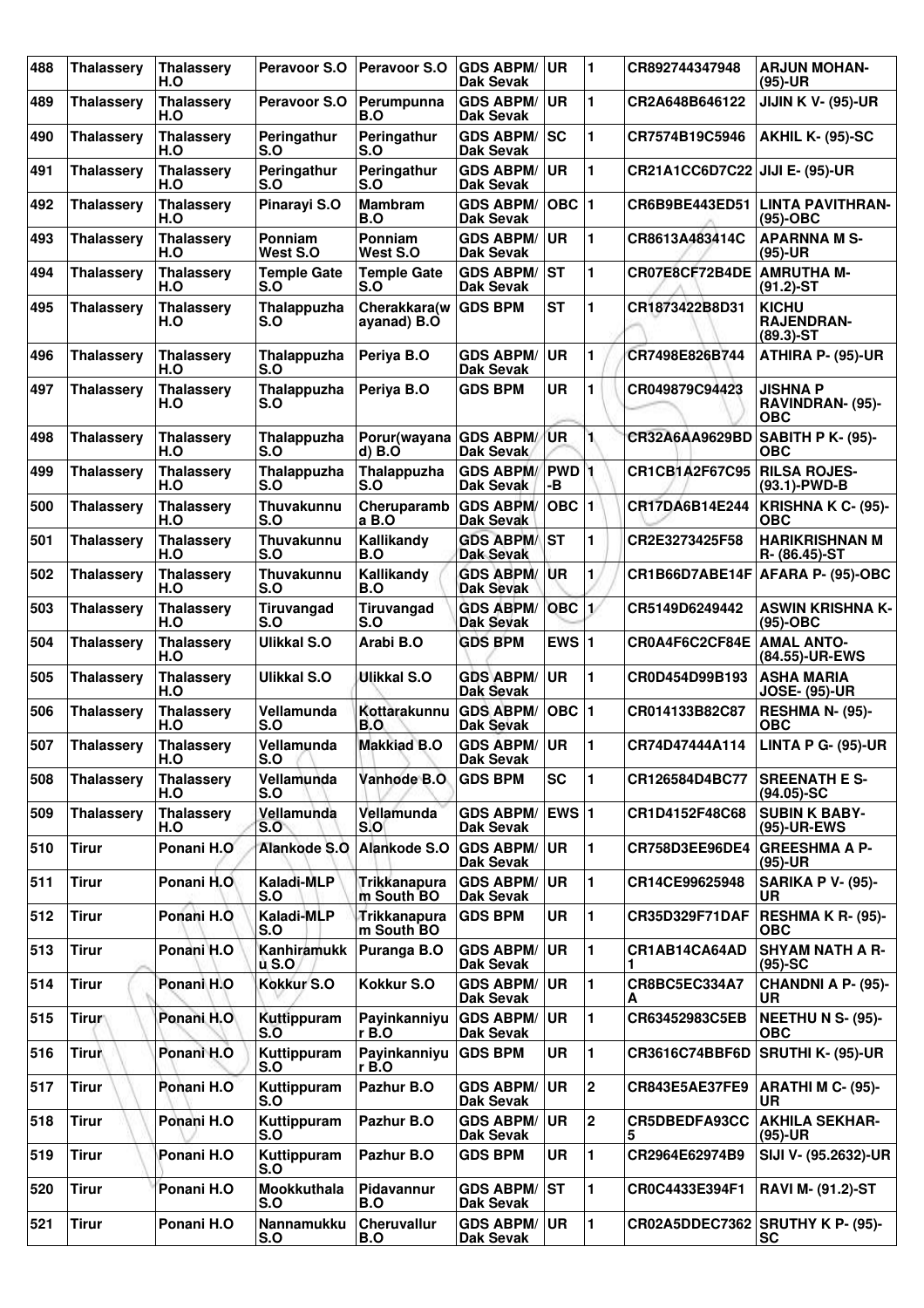| 522 | <b>Tirur</b> | Ponani H.O           | Nannamukku<br>S.O                   | Nannamukku<br>South B.O           | <b>GDS ABPM/</b><br><b>Dak Sevak</b> | UR                     | 2                       | CR741EEC43B9FF        | <b>CLEMENCY T A-</b><br>$(95)-UR$                      |
|-----|--------------|----------------------|-------------------------------------|-----------------------------------|--------------------------------------|------------------------|-------------------------|-----------------------|--------------------------------------------------------|
| 523 | <b>Tirur</b> | Ponani H.O           | <b>Nannamukku</b><br>S.O            | Nannamukku<br>South B.O           | <b>GDS ABPM/</b><br><b>Dak Sevak</b> | UR.                    | $\mathbf 2$             | CR88BF4CC132A1        | <b>FAHMITHA E A-</b><br>$(95)-UR$                      |
| 524 | <b>Tirur</b> | Ponani H.O           | Perumbadapp<br>u S.O                | Perumbadapp<br>u S.O              | <b>GDS ABPM/</b><br><b>Dak Sevak</b> | <b>UR</b>              | $\mathbf{2}$            | Cr27453eadd4cb        | <b>KIRAN BABU RAJ</b><br>T- (95)-UR                    |
| 525 | <b>Tirur</b> | Ponani H.O           | Perumbadapp<br><b>u</b> S.O         | Perumbadapp<br><b>u S.O</b>       | <b>GDS ABPM/</b><br>Dak Sevak        | <b>UR</b>              | $\overline{\mathbf{2}}$ | CR124F41E8F441        | <b>MANEESHA</b><br><b>MOHAN N- (95)-</b><br><b>OBC</b> |
| 526 | <b>Tirur</b> | Ponani H.O           | Ponani South<br>S.O                 | Ponani South<br>S.O               | <b>GDS ABPM/</b><br>Dak Sevak        | <b>UR</b>              | $\mathbf 2$             | <b>CR343825ED836C</b> | <b>RAHNA ASHRAF K-</b><br>$(95)-OBC$                   |
| 527 | <b>Tirur</b> | Ponani H.O           | <b>Ponani South</b><br>S.O          | Ponani South<br>S.O               | <b>GDS ABPM/</b><br><b>Dak Sevak</b> | <b>UR</b>              | $\mathbf 2$             | CR116651A21648        | <b>SURAYYA CP- (95)-</b><br><b>OBC</b>                 |
| 528 | <b>Tirur</b> | Ponani H.O           | <b>Tavanur S.O</b>                  | Iswaramangal<br>amB.0             | <b>GDS ABPM/</b><br><b>Dak Sevak</b> | <b>UR</b>              | 1                       | CR87F642323BEE        | NIMISHA K- (95)-UR                                     |
| 529 | <b>Tirur</b> | Ponani H.O           | <b>Tavanur S.O</b>                  | Iswaramangal<br>am B.O            | <b>GDS BPM</b>                       | <b>UR</b>              | 1                       | CR6F7EBB3334A7        | <b>MAGNA A- (95)-</b><br>ОВС                           |
| 530 | <b>Tirur</b> | Ponani H.O           | <b>Tavanur S.O</b>                  | Nariparamba<br>B.O                | <b>GDS BPM</b>                       | <b>UR</b>              | 1                       |                       | CR6A5C7B1254AB SANJITH KUMAR P<br>H- (95)-UR           |
| 531 | <b>Tirur</b> | Ponani H.O           | Vattamkulam<br>S.O                  | Mudur B.O                         | <b>GDS ABPM/</b><br><b>Dak Sevak</b> | <b>UR</b>              | 1                       | CR89E9EB4AB97A        | <b>RESHMA SURESH-</b><br>$(95)-OBC$                    |
| 532 | <b>Tirur</b> | Ponani H.O           | Vattamkulam<br>S.O                  | Vattamkulam<br>S.O                | <b>GDS ABPM/</b><br>Dak Sevak        | UR <sup>-</sup>        | 1                       | CR772DC2543443        | <b>NIMA N K- (95)-OBC</b>                              |
| 533 | <b>Tirur</b> | Tirur(kerala)<br>H.O | Abdurahiman<br>Nagar S.O            | <b>Kuttur North</b><br><b>B.O</b> | <b>GDS BPM</b>                       | UR.                    | 1                       | CR696CB6697886        | <b>SREEKANTH P-</b><br>$(95)-UR$                       |
| 534 | <b>Tirur</b> | Tirur(kerala)<br>H.O | <b>Ariyallur S.O</b>                | <b>Ariyallur S.O</b>              | <b>GDS ABPM/</b><br><b>Dak Sevak</b> | <b>UR</b>              | 1                       | <b>CR36939AF635C5</b> | <b>NEETHU M- (95)-</b><br><b>OBC</b>                   |
| 535 | Tirur        | Tirur(kerala)<br>H.O | <b>Bettath</b><br>Pudiangadi<br>S.O | Poyilisseri<br>B.O                | <b>GDS ABPM/</b><br><b>Dak Sevak</b> | <b>UR</b>              | 1                       | CR0EE818118173        | <b>LINSON JOHN P L-</b><br>$(95)-UR$                   |
| 536 | <b>Tirur</b> | Tirur(kerala)<br>H.O | <b>Bettath</b><br>Pudiangadi<br>S.O | <b>Purathur B.O</b>               | <b>GDS ABPM/</b><br><b>Dak Sevak</b> | UR                     | 1                       | CR8C52134FEE22        | <b>ATHUL RAJ S P-</b><br>$(95)-OBC$                    |
| 537 | <b>Tirur</b> | Tirur(kerala)<br>H.O | <b>Bettath</b><br>Pudiangadi<br>S.O | Vettom-<br>pallippuram<br>B.O     | <b>GDS BPM</b>                       | PWD <sup>1</sup><br>-в |                         | CR446D21C46A88        | LAYESH P- (88.35)-<br><b>PWD-B</b>                     |
| 538 | <b>Tirur</b> | Tirur(kerala)<br>H.O | Edarikode<br>S.O                    | Edarikode<br>S.O                  | <b>GDS ABPM/</b><br><b>Dak Sevak</b> | <b>UR</b>              | $\blacksquare$          | CR1879F33F1FD2        | <b>SREELAKSHMI M</b><br>K- (95)-OBC                    |
| 539 | <b>Tirur</b> | Tirur(kerala)<br>H.O | Kadalundinag<br>aram S.O            | Kadalundinag<br>aram S.O          | <b>GDS ABPM/</b><br><b>Dak Sevak</b> | <b>UR</b>              | 1                       | CR83211B32E541        | <b>ANAND SUJAYMON</b><br>T P- (95)-OBC                 |
| 540 | <b>Tirur</b> | Tirur(kerala)<br>H.O | Kadampuzha<br>S.O                   | Kadampuzha<br>$SO^{\sim}$         | <b>GDS ABPM/</b><br><b>Dak Sevak</b> | UR                     | 1                       | CR7E7B417565A6        | <b>ARYASREE V V-</b><br>$(95)-UR$                      |
| 541 | Tirur        | Tirur(kerala)<br>H.O | Kalpakancher Kanmanam<br>i S.O      | B.O                               | <b>GDS ABPM/</b><br>Dak Sevak        | <b>UR</b>              | $\blacksquare$          | CR834AE285567C        | <b>BABY SHAIFIYA K-</b><br>$(95)-OBC$                  |
| 542 | <b>Tirur</b> | Tirur(kerala)<br>H.O | Kalpakancher<br>i S.O               | Kanmanam-<br>thekkummuri<br>B.O   | <b>GDS ABPM/</b><br>Dak Sevak        | UR                     | 1                       | CR21DCA5819F88        | <b>MOHAMED RISHAD</b><br>P- (95)-OBC                   |
| 543 | <b>Tirur</b> | Tirur(kerala)<br>H.O | Kalpakancher<br>i S.O               | Parammalang<br>adi B.O            | <b>GDS ABPM/</b><br><b>Dak Sevak</b> | UR                     | $\mathbf{1}$            | CR3738E1EC72AD        | <b>VIPIL PRABHU K-</b><br>$(95)-OBC$                   |
| 544 | <b>Tirur</b> | Tirur(kerala)<br>H.O | Kodinhi S.O                         | Kodinhi S.O                       | <b>GDS ABPM/</b><br>Dak Sevak        | <b>UR</b>              | $\overline{2}$          | CR0D4B46ECE8F2        | <b>MOHAMMED</b><br><b>AMEEN M- (95)-</b><br><b>OBC</b> |
| 545 | <b>Tirur</b> | Tirur(kerala)<br>H.O | Kodinhi S.O                         | Kodinhi S.O                       | <b>GDS ABPM/</b><br>Dak Sevak        | <b>UR</b>              | $\mathbf 2$             | CR383B7541739A        | ATHUL P- (95)-OBC                                      |
| 546 | <b>Tirur</b> | Tirur(kerala)<br>H.O | Kottakkal S.O                       | Chappananga<br>di B.O             | <b>GDS BPM</b>                       | UR                     | 1                       |                       | CR3AB73DC2599C AFEEFA C- (95)-UR                       |
| 547 | <b>Tirur</b> | Tirur(kerala)<br>H.O | Kottakkal S.O                       | Chengottur<br>B.O                 | <b>GDS ABPM/</b><br>Dak Sevak        | <b>UR</b>              | $\blacksquare$          | CR6ABAA34E3EF<br>2    | RESIKA N M- (95)-<br><b>OBC</b>                        |
| 548 | <b>Tirur</b> | Tirur(kerala)<br>H.O | Kottakkal S.O                       | Parappur B.O                      | <b>GDS ABPM/</b><br>Dak Sevak        | OBC $ 1$               |                         | <b>CR41FDF93F7493</b> | HANNATH O- (95)-<br>ОВС                                |
| 549 | <b>Tirur</b> | Tirur(kerala)<br>H.O | Kottakkal S.O                       | Puthur -<br>kottakkal B.O         | <b>GDS ABPM/</b><br><b>Dak Sevak</b> | <b>UR</b>              | 1                       | <b>CR8C4D17E5E47E</b> | <b>AKHILA B PILLAI-</b><br>$(95)-UR$                   |
| 550 | <b>Tirur</b> | Tirur(kerala)<br>H.O | Mangalam-<br>MLP S.O                | Mangalam-<br><b>MLP S.O</b>       | <b>GDS ABPM/</b><br>Dak Sevak        | <b>UR</b>              | $\overline{2}$          | CR1C5215ED997B        | SILPA K- (95)-OBC                                      |
| 551 | <b>Tirur</b> | Tirur(kerala)<br>H.O | Mangalam-<br><b>MLP S.O</b>         | Mangalam-<br><b>MLP S.O</b>       | <b>GDS ABPM/</b><br>Dak Sevak        | <b>UR</b>              | $\mathbf 2$             | CR28B4873E1119        | <b>BHAMA C S- (95)-</b><br>UR.                         |
| 552 | <b>Tirur</b> | Tirur(kerala)<br>H.O | <b>Mooniyur S.O</b>                 | <b>Moonnivur</b><br>South B.O     | <b>GDS ABPM/</b><br>Dak Sevak        | SC                     | 1                       | CR39E62EE68E4B        | <b>DEEPTHI A R- (95)-</b><br><b>SC</b>                 |
| 553 | <b>Tirur</b> | Tirur(kerala)<br>H.O | <b>Mooniyur S.O</b>                 | <b>Moonniyur</b><br>South B.O     | <b>GDS BPM</b>                       | UR                     | $\blacksquare$          | <b>CR8343AB41DFE7</b> | <b>SARATH K- (95)-</b><br><b>OBC</b>                   |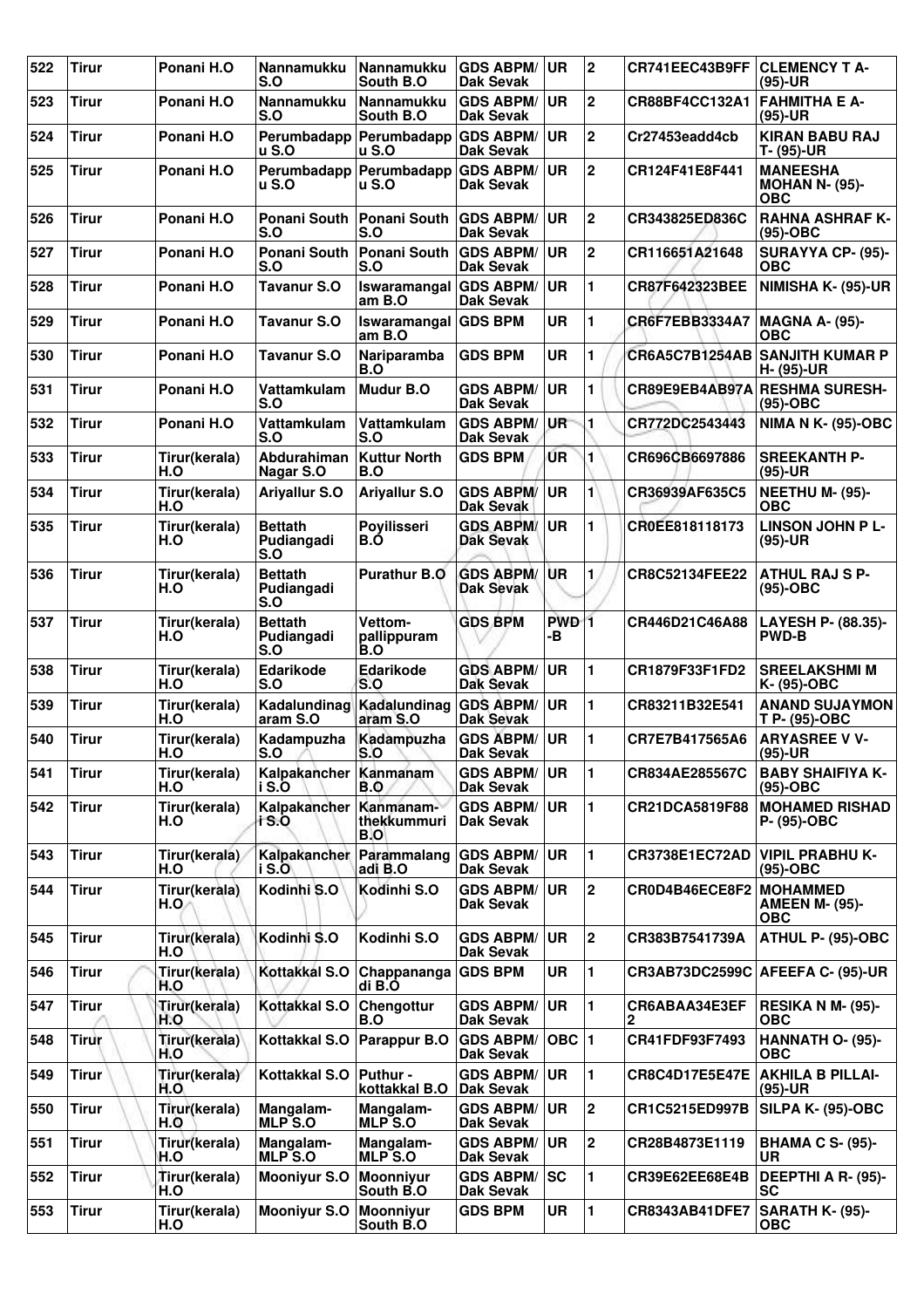| 554 | <b>Tirur</b> | Tirur(kerala)<br>H.O | Parpanangadi Neduva B.O<br>S.O |                                        | <b>GDS ABPM/</b><br>Dak Sevak        | <b>UR</b>          | $\boldsymbol{2}$        | CR1F1785C41651                     | <b>ARYA P- (95)-OBC</b>                                  |
|-----|--------------|----------------------|--------------------------------|----------------------------------------|--------------------------------------|--------------------|-------------------------|------------------------------------|----------------------------------------------------------|
| 555 | <b>Tirur</b> | Tirur(kerala)<br>H.O | Parpanangadi Neduva B.O<br>S.O |                                        | <b>GDS ABPM/</b><br><b>Dak Sevak</b> | <b>UR</b>          | $\overline{\mathbf{2}}$ | CR33449E45C6A8                     | <b>SWATHI C- (95)-</b><br><b>OBC</b>                     |
| 556 | <b>Tirur</b> | Tirur(kerala)<br>H.O | Ponmundam<br>S.O               | Athrisseri B.O                         | <b>GDS BPM</b>                       | <b>UR</b>          | 1                       | CR8F3FDF4B17F9                     | <b>NASNAP</b><br>MOHAMED- (95)-<br><b>OBC</b>            |
| 557 | Tirur        | Tirur(kerala)<br>H.O | <b>Ponmundam</b><br>S.O        | Ponmundam<br>S.O                       | <b>GDS ABPM/</b><br><b>Dak Sevak</b> | <b>UR</b>          | $\blacksquare$          | CR599382FBE6D4                     | SUDHEESH P- (95)-<br><b>OBC</b>                          |
| 558 | <b>Tirur</b> | Tirur(kerala)<br>H.O | Pookayil<br>Bazar S.O          | Pookayil<br>Bazar S.O                  | <b>GDS ABPM/</b><br>Dak Sevak        | <b>UR</b>          | 1                       | CR4F554D2CC4C6                     | <b>VRINDHA NANDAN</b><br>T- (95)-UR                      |
| 559 | <b>Tirur</b> | Tirur(kerala)<br>H.O | Randathani<br>S.O              | Cherushola<br>B.O                      | <b>GDS ABPM/</b><br>Dak Sevak        | <b>UR</b>          | 1                       | CR51584E3DD856                     | <b>ARCHANA ANIL-</b><br>$(95)-UR$                        |
| 560 | <b>Tirur</b> | Tirur(kerala)<br>H.O | <b>Tanalur S.O</b>             | <b>Keraladhees</b><br>warapuram<br>B.O | <b>GDS ABPM/</b><br>Dak Sevak        | <b>ST</b>          | 1                       | CR7644623E4C38                     | <b>VISAKH MANOJ-</b><br>$(85.5)$ -ST                     |
| 561 | <b>Tirur</b> | Tirur(kerala)<br>H.O | <b>Tanalur S.O</b>             | Keraladhees<br>warapuram<br>B.O        | <b>GDS ABPM/</b><br>Dak Sevak        | <b>UR</b>          | 1                       | CR5DB3C7C7C34<br>D                 | <b>ANJALI A V- (95)-</b><br>UR.                          |
| 562 | <b>Tirur</b> | Tirur(kerala)<br>H.O | <b>Tanalur S.O</b>             | Meenadathur<br>B.O                     | <b>GDS ABPM/</b><br><b>Dak Sevak</b> | <b>UR</b>          | 1                       | CR6EDE9695672C                     | <b>GOPI KRISHNA N-</b><br>$(95)-OBC$                     |
| 563 | <b>Tirur</b> | Tirur(kerala)<br>H.O | <b>Tanalur S.O</b>             | Ozhur B.O                              | <b>GDS ABPM/</b><br><b>Dak Sevak</b> | <b>PWD</b> 1<br>٠A |                         | <b>CR7B3F82BF7BEE ASHIK SALIM-</b> | (88.35)-PWD-A                                            |
| 564 | <b>Tirur</b> | Tirur(kerala)<br>H.O | <b>Tanur-MBR</b><br>S.O        | Panangattur<br>B.O                     | <b>GDS BPM</b>                       | UR                 | $\mathbf{1}$            | CR5B772C35E4F4                     | <b>MAQSOOD</b><br>RASHEED PK- (95)-<br><b>UR</b>         |
| 565 | <b>Tirur</b> | Tirur(kerala)<br>H.O | <b>Tanur-MBR</b><br>S.O        | Pariyapuram<br>B.O                     | <b>GDS ABPM/</b><br>Dak Sevak        | UR                 | 1                       | CR3E9AFD3FCA49                     | <b>AMRUTHA A P-</b><br>(95)-OBC                          |
| 566 | <b>Tirur</b> | Tirur(kerala)<br>H.O | <b>Tanur-MBR</b><br>S.O        | Tanur<br>Nagaram B.O                   | <b>GDS BPM</b>                       | $OBC$  1           |                         | CR4DA67BF19D39                     | <b>VARNA K V- (95)-</b><br>OBC                           |
| 567 | <b>Tirur</b> | Tirur(kerala)<br>H.O | Tayyalingal<br>S.Ó             | Omachapuzh<br>a B.O                    | <b>GDS ABPM/</b><br><b>Dak Sevak</b> | UR                 | 1                       | CR559453EC9727                     | <b>SALMANUL FARIS</b><br>C K- (95)-OBC                   |
| 568 | <b>Tirur</b> | Tirur(kerala)<br>H.O | Tayyalingal<br>S.O             | Omachapuzh<br>a B.O                    | <b>GDS BPM</b>                       | <b>UR</b>          | 1.                      | CR4D111762A684                     | <b>SHANA T- (95)-OBC</b>                                 |
| 569 | <b>Tirur</b> | Tirur(kerala)<br>H.O | Thalakkadath<br>ur S.O         | <b>Thalakkadath</b><br>ur S.O          | <b>GDS ABPM/</b><br><b>Dak Sevak</b> | <b>EWS 1</b>       |                         | CR3B3D496AC122                     | <b>VIGNESH P- (94.05)-</b><br><b>UR-EWS</b>              |
| 570 | <b>Tirur</b> | Tirur(kerala)<br>H.O | Thekkummuri  <br>S.O           | Pachattiri B.O                         | <b>GDS BPM</b>                       | <b>ST</b>          | 1                       | CR369B784AD2DE NISHAMOL K S-       | $(92.15)$ -ST                                            |
| 571 | <b>Tirur</b> | Tirur(kerala)<br>H.O | Tirunavaya<br>S.O              | Athavanad<br>B.O                       | <b>GDS ABPM/</b><br><b>Dak Sevak</b> | UR                 | 1                       | CR72A4CB4C6942                     | <b>ATHIRA V V- (95)-</b><br>UR                           |
| 572 | <b>Tirur</b> | Tirur(kerala)<br>H.O | Tirunavaya<br>S.O              | Kurumbathur<br>B.O                     | <b>GDS ABPM/</b><br><b>Dak Sevak</b> | <b>UR</b>          | 1                       |                                    | CR812CBE96C95D ABDUL SAMAD PC-<br>(95)-OBC               |
| 573 | <b>Tirur</b> | Tirur(kerala)<br>H.O | Tirunavaya<br>S.O              | Vyrancode<br>B.O                       | <b>GDS ABPM/</b><br><b>Dak Sevak</b> | <b>UR</b>          | 1                       | CR1B18F67D4D41                     | AFSAL T- (95)-OBC                                        |
| 574 | <b>Tirur</b> | Tirur(kerala)<br>H.O | Tirur(kerala)<br>H.O           | Tirur(kerala)<br>H.O                   | <b>GDS ABPM/</b><br><b>Dak Sevak</b> | <b>UR</b>          | $\overline{2}$          | CR2E27A929D141                     | <b>MUNAVAR JASIM</b><br>K- (95)-OBC                      |
| 575 | <b>Tirur</b> | Tirur(kerala)<br>H.O | Tirur(kerala)<br>H.O           | Tirur(kerala)<br>H.O                   | <b>GDS ABPM/</b><br>Dak Sevak        | <b>UR</b>          | $\overline{2}$          | <b>CR46481CFDE33E</b>              | <b>SREEVAS P M- (95)-</b><br>UR.                         |
| 576 | <b>Tirur</b> | Tirur(kerala)<br>H.O | Tirurangadi<br>S.O             | <b>Mampuram</b><br>B.O                 | <b>GDS BPM</b>                       | <b>UR</b>          | $\mathbf{1}$            | CR08C59ECDBD6<br>Е                 | <b>FAHMIDHA BANU</b><br>THIRUNILATH- (95)-<br><b>OBC</b> |
| 577 | <b>Tirur</b> | Tirur(kerala)<br>H.O | Tirurangadi<br>S.O             | Tirurangadi<br>S.O                     | <b>GDS ABPM/</b><br><b>Dak Sevak</b> | UR                 | 1                       | CR33234B66CE33                     | <b>SHYAMASREE C M-</b><br>$(96.0526)$ -UR                |
| 578 | <b>Tirur</b> | Tirur(kerala)<br>H.O | Valakolam<br>S.O               | Chullippara<br>B.O                     | <b>GDS ABPM/</b><br>Dak Sevak        | <b>UR</b>          | $\mathbf{1}$            | CR7F737FF154EE                     | LEKSHMI A S- (95)-<br>UR                                 |
| 579 | <b>Tirur</b> | Tirur(kerala)<br>H.O | Valancheri<br>S.O              | Edayur B.O                             | <b>GDS ABPM/</b><br>Dak Sevak        | UR                 | 1                       | CR1A4A42BEF6A4                     | ANJU FATHIMA T<br>A- (95)-OBC                            |
| 580 | <b>Tirur</b> | Tirur(kerala)<br>H.O | Valancheri<br>S.O              | Punnathala<br>B.O                      | <b>GDS ABPM/</b><br><b>Dak Sevak</b> | EWS $ 1$           |                         |                                    | CR0A34A9EF6DC4 SOPHIYA GEORGE-<br>(85.5)-UR-EWS          |
| 581 | <b>Tirur</b> | Tirur(kerala)<br>H.O | Valancheri<br>S.O              | Punnathala<br>B.O                      | <b>GDS ABPM/</b><br><b>Dak Sevak</b> | <b>UR</b>          | $\blacksquare$          | CR672A47332427                     | <b>JUMANA SIRAJA</b><br>AV- (95)-OBC                     |
| 582 | <b>Tirur</b> | Tirur(kerala)<br>H.O | Valancheri<br>S.O              | Vadakkumbra<br>$m$ B.O                 | <b>GDS ABPM/</b><br>Dak Sevak        | <b>UR</b>          | 1                       | CR7953228FB78D                     | <b>ABHIJITH K- (95)-</b><br><b>OBC</b>                   |
| 583 | <b>Tirur</b> | Tirur(kerala)<br>H.O | Valancheri<br>S.O              | Valancheri<br>S.O                      | <b>GDS ABPM/</b><br>Dak Sevak        | <b>UR</b>          | 1                       | CR361494C6448C                     | <b>SHAHANA</b><br>MUMTHAZ- (95)-<br><b>OBC</b>           |
| 584 | <b>Tirur</b> | Tirur(kerala)<br>H.O | Valancheri<br>S.O              | Valiyakunnu<br>B.O                     | <b>GDS ABPM/</b><br><b>Dak Sevak</b> | OBC  1             |                         |                                    | CR336F7BA2AC4D SILPA P- (95)-OBC                         |
| 585 | <b>Tirur</b> | Tirur(kerala)<br>H.O | Valancheri<br>S.O              | Valiyakunnu<br>B.O                     | <b>GDS ABPM/</b><br><b>Dak Sevak</b> | <b>UR</b>          | $\mathbf{1}$            |                                    | CR58EDEFC836A3 LAJITHA K G- (95)-<br>UR                  |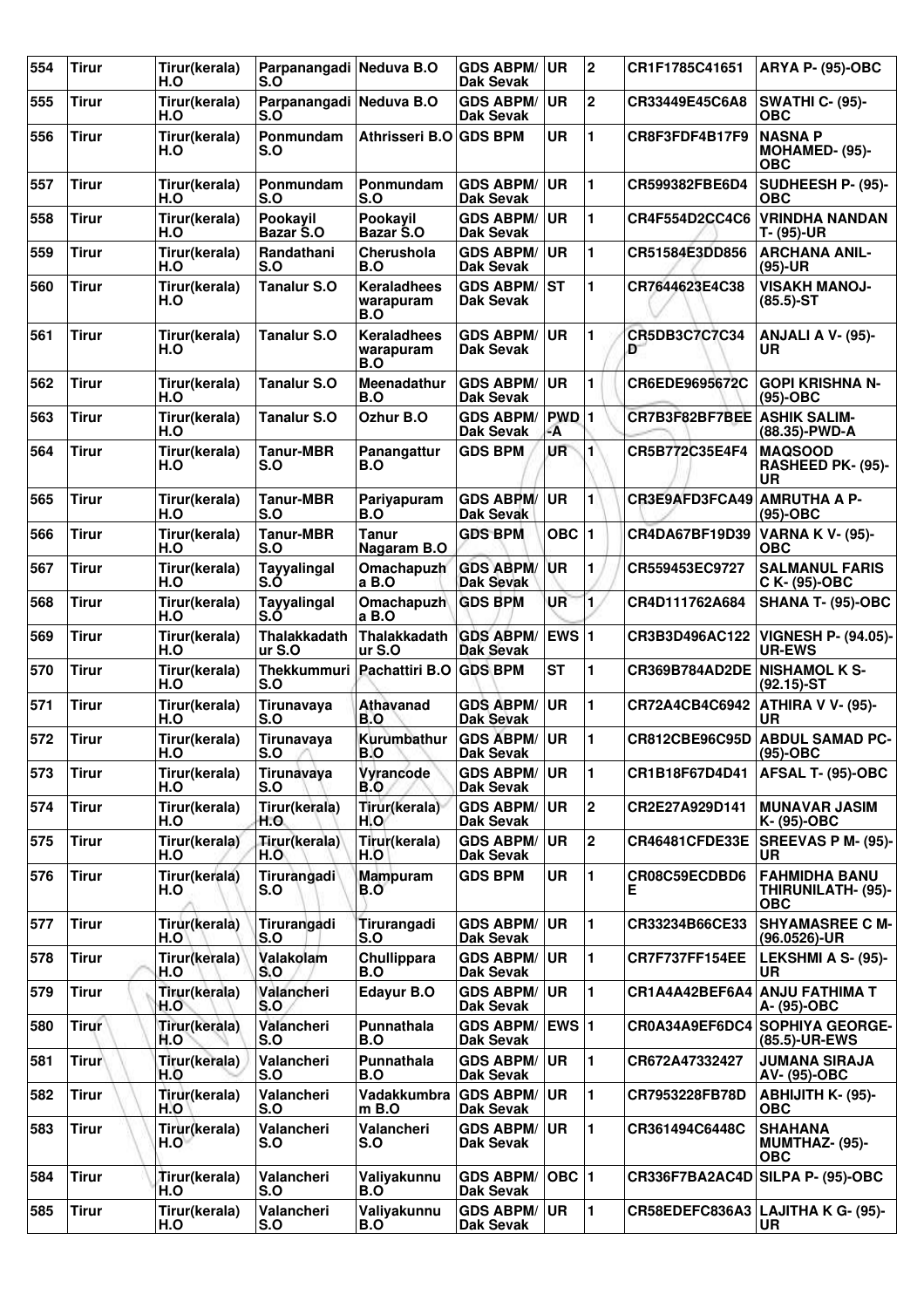| 586 | <b>Tirur</b>    | Tirur(kerala)<br>H.O     | Velimukku<br>S.O                         | <b>Velimukku</b><br>S.O       | <b>GDS ABPM/</b><br>Dak Sevak        | <b>UR</b>     | 2                       | CR55F4E3C29AFF                       | LIZA A P- (95)-OBC                                       |
|-----|-----------------|--------------------------|------------------------------------------|-------------------------------|--------------------------------------|---------------|-------------------------|--------------------------------------|----------------------------------------------------------|
| 587 | <b>Tirur</b>    | Tirur(kerala)<br>H.O     | <b>Velimukku</b><br>S.O                  | Velimukku<br>S.O              | <b>GDS ABPM/</b><br>Dak Sevak        | UR.           | $\overline{2}$          | CR63E8E432A5F9                       | <b>PUNNYA K- (95)-</b><br><b>OBC</b>                     |
| 588 | <b>Tirur</b>    | Tirur(kerala)<br>H.O     | <b>Velimukku</b><br>S.O                  | <b>Velimukku</b><br>South B.O | <b>GDS BPM</b>                       | <b>UR</b>     | 1                       | CR2E27815432D8                       | <b>REHNAS NAZAR-</b><br>(95)-OBC                         |
| 589 | <b>Tirur</b>    | Tirur(kerala)<br>H.O     | Vengara MLP<br>S.O                       | Iringallur B.O                | <b>GDS BPM</b>                       | EWS $ 1$      |                         | CR0F44B9141DBB                       | <b>VISHNU P V-</b><br>(92.15)-UR-EWS                     |
| 590 | <b>Tirur</b>    | Tirur(kerala)<br>H.O     | <b>Vengara MLP</b><br>S.O                | Kannamangal<br>am B.O         | <b>GDS BPM</b>                       | EWS $\vert$ 1 |                         | CR13A838E9FD8D                       | <b>ABHISHEK P NAIR-</b><br>(94.05)-UR-EWS                |
| 591 | Tirur           | Tirur(kerala)<br>H.O     | <b>Vengara MLP</b><br>S.O                | Valiyora B.O                  | <b>GDS ABPM/</b><br>Dak Sevak        | <b>SC</b>     | 1                       | CR68C9959E64C9                       | GAYATHRI C- (95)-<br>SC                                  |
| 592 | <b>Tirur</b>    | Tirur(kerala)<br>H.O     | <b>Vengara MLP</b><br>S.O                | Vengara MLP<br>S.O            | <b>GDS ABPM/</b><br>Dak Sevak        | <b>UR</b>     | 1                       | CR0FE4F632B3D6                       | ANEESA V P- (95)-<br>OBC                                 |
| 593 | Vadakara        | Koyilandi H.O            | <b>Balusseri S.O</b>                     | Karumala B.O                  | <b>GDS ABPM/</b><br>Dak Sevak        | OBC $ 1$      |                         |                                      | CR58E4BBF4BEFF RAFNA P- (95)-OBC                         |
| 594 | <b>Vadakara</b> | Koyilandi H.O            | <b>Balusseri S.O</b>                     | <b>Kinalur B.O</b>            | <b>GDS ABPM/</b><br>Dak Sevak        | <b>UR</b>     | 1                       | <b>CR0CF8F341DE75</b>                | NIRMAL M- (95)-UR                                        |
| 595 | Vadakara        | Koyilandi H.O            | <b>Balusseri S.O</b>                     | Kokkallur B.O                 | <b>GDS ABPM/</b><br>Dak Sevak        | UR            | $\overline{\mathbf{c}}$ | <b>CR24D84CC72BB6 DILNA DAS T D-</b> | $(95)-UR$                                                |
| 596 | Vadakara        | Koyilandi H.O            | <b>Balusseri S.O</b>                     | Kokkallur B.O                 | <b>GDS ABPM/</b><br><b>Dak Sevak</b> | <b>UR</b>     | $\overline{\mathbf{2}}$ | <b>CR2B1C377A17BD</b>                | <b>ANJALI K V- (95)-</b><br><b>UR</b>                    |
| 597 | Vadakara        | Koyilandi H.O            | <b>Balusseri S.O</b>                     | Thuruthiyad<br>B.O            | <b>GDS ABPM/</b><br>Dak Sevak        | UR.           | 1                       | CR12D6149A94A9                       | <b>ATHIRA RAJ E-</b><br>$(95)-OBC$                       |
| 598 | Vadakara        | Koyilandi H.O            | Chemancheri<br>S.O                       | Chemancheri<br>S.O            | <b>GDS ABPM/</b><br>Dak Sevak        | lsc           |                         | CR153E843219A5                       | <b>RAHUL</b><br><b>ATHIKKOTTIL- (95)-</b><br><b>SC</b>   |
| 599 | Vadakara        | Koyilandi H.O            | Chemancheri<br>S.O                       | Chemancheri<br>S.O            | <b>GDS ABPM/</b><br><b>Dak Sevak</b> | <b>UR</b>     | 1                       | CR61B22677AFF2                       | <b>AISWARYA SV-</b><br>$(95)-OBC$                        |
| 600 | Vadakara        | Koyilandi H.O            | Chemancheri<br>S.O                       | Tiruvangoor<br>B.O            | <b>GDS ABPM/</b><br>Dak Sevak        | <b>UR</b>     | 1                       | CR2E1BF42D3E9F                       | <b>ARCHANA</b><br><b>ASHOKAN P K-</b><br>$(95)-OBC$      |
| 601 | <b>Vadakara</b> | Koyilandi H.O            | <b>Edakulam</b><br>Koyilandi S.O         | Cheliya B.O                   | <b>GDS ABPM/</b><br><b>Dak Sevak</b> | OBC           | 1/                      | CR3479BF18578B                       | ANAGHA S- (95)-<br><b>OBC</b>                            |
| 602 | Vadakara        | Koyilandi H.O            | Edakulam<br>Koyilandi S.O                | Melur B.O                     | <b>GDS ABPM/</b><br><b>Dak Sevak</b> | OBC $ 1$      |                         | CR681E4445F693                       | NIMYA K P- (95)-<br><b>OBC</b>                           |
| 603 | Vadakara        | Koyilandi H.O            | Kayanna S.O                              | Chakkittapara<br>B.O          | <b>GDS ABPM/</b><br>Dak Sevak        | <b>UR</b>     | 1                       | CR1E55E93699FE                       | <b>ANISHA THOMAS-</b><br>$(95)-UR$                       |
| 604 | Vadakara        | Koyilandi H.O            | Kollam S.O                               | <b>Muchukunnu</b><br>B.O      | <b>GDS ABPM/</b><br><b>Dak Sevak</b> | UR            | 1                       | CR2DA44DE3F5C8                       | <b>ANUSREE K R-</b><br>$(95)-UR$                         |
| 605 | Vadakara        | Koyilandi H.O Kollam S.O |                                          | Mudadi North<br>B.O           | <b>GDS ABPM/</b><br>Dak Sevak        | <b>UR</b>     | $\blacksquare$          | CR3E4444BEFB5C SNEHA S- (95)-UR      |                                                          |
| 606 | Vadakara        | Koyilandi H.O            | Kollam S.O                               | <b>Mudadi North</b><br>B.O    | <b>GDS BPM</b>                       | UR.           | 1                       | CR6698FAA1824E                       | <b>SREELEKHA</b><br><b>SANKAR MENON-</b><br>(96.1667)-UR |
| 607 | Vadakara        |                          | Koyilandi H.O Meppayur S.O Kalpathur B.O |                               | <b>GDS ABPM/</b><br>Dak Sevak        | $OBC$   1     |                         | CR5FE699AE1E47                       | ANJANA K- (95)-<br>ОВС                                   |
| 608 | Vadakara        | Kovilandi H.O            | Meppayur S.O Kizhpayur                   | B.O                           | <b>GDS ABPM/</b><br>Dak Sevak        | <b>UR</b>     | 1                       | CR263EE4445D29                       | <b>MUHAMMED SIDAN</b><br>M- (95)-OBC                     |
| 609 | Vadakara        |                          | Koyilandi H.O Meppayur S.O Kozhukkallur  | B.O                           | <b>GDS BPM</b>                       | <b>UR</b>     | 1                       | CR074CCEF53E51                       | <b>DHANANJAYN G S-</b><br>$(95)-UR$                      |
| 610 | Vadakara        |                          | Koyilandi H.O Meppayur S.O Meppayur S.O  |                               | <b>GDS ABPM/</b><br><b>Dak Sevak</b> | EWS $ 1$      |                         | CR4E37415244E1                       | <b>KAVYA PM-</b><br>(89.7222)-UR-EWS                     |
| 611 | Vadakara        | Koyilandi H.O            | Naduvannur<br>S.O                        | <b>Avitanallur</b><br>B.O     | <b>GDS ABPM/</b><br>Dak Sevak        | $OBC$  1      |                         | CR292E2A51FFE1                       | <b>AKSHAYA K K-</b><br>$(95)-OBC$                        |
| 612 | Vadakara        | Koyilandi H.O            | Naduvannur<br>S.O                        | Kavil B.O                     | <b>GDS BPM</b>                       | <b>UR</b>     | 1                       | CR4F1F2BA1C64D                       | <b>ARUNJITH A R-</b><br>(95)-UR                          |
| 613 | Vadakara        | Koyilandi H.O            | Naduvannur<br>S.O                        | <b>Moolad B.O</b>             | <b>GDS ABPM/</b><br>Dak Sevak        | lsc           | 1                       | CR3B4CE91EF446                       | <b>ASWANTH P T-</b><br>$(95)-SC$                         |
| 614 | Vadakara        | Koyilandi H.O            | Naduvannur<br>S.O                        | <b>Moolad B.O</b>             | <b>GDS BPM</b>                       | UR            | 1                       | CR436B977C8162                       | <b>THARA THOMAS-</b><br>$(95)-UR$                        |
| 615 | Vadakara        | Koyilandi H.O            | Naduvannur<br>S.O                        | <b>Nochat B.O</b>             | <b>GDS BPM</b>                       | OBC $ 1$      |                         | CR244FEC199263                       | <b>SHAHANA P M-</b><br>$(95)-OBC$                        |
| 616 | Vadakara        | Koyilandi H.O            | Payyoli<br>Angadi S.O                    | <b>Maniyur B.O</b>            | <b>GDS BPM</b>                       | OBC $ 1$      |                         | CR645D231C2FCA                       | <b>SULFI M- (95)-OBC</b>                                 |
| 617 | Vadakara        | Koyilandi H.O            | Payyoli<br>Angadi S.O                    | Payyoli<br>Angadi S.O         | <b>GDS ABPM/</b><br>Dak Sevak        | UR.           | 2                       | CR21425E8AD388                       | <b>ANJU THOMAS-</b><br>$(95)-UR$                         |
| 618 | Vadakara        | Koyilandi H.O            | Payyoli<br>Angadi S.O                    | Payyoli<br>Angadi S.O         | <b>GDS ABPM/</b><br>Dak Sevak        | UR            | 2                       | CR4D6BC714A4A<br>В                   | <b>ANJALI S- (95)-OBC</b>                                |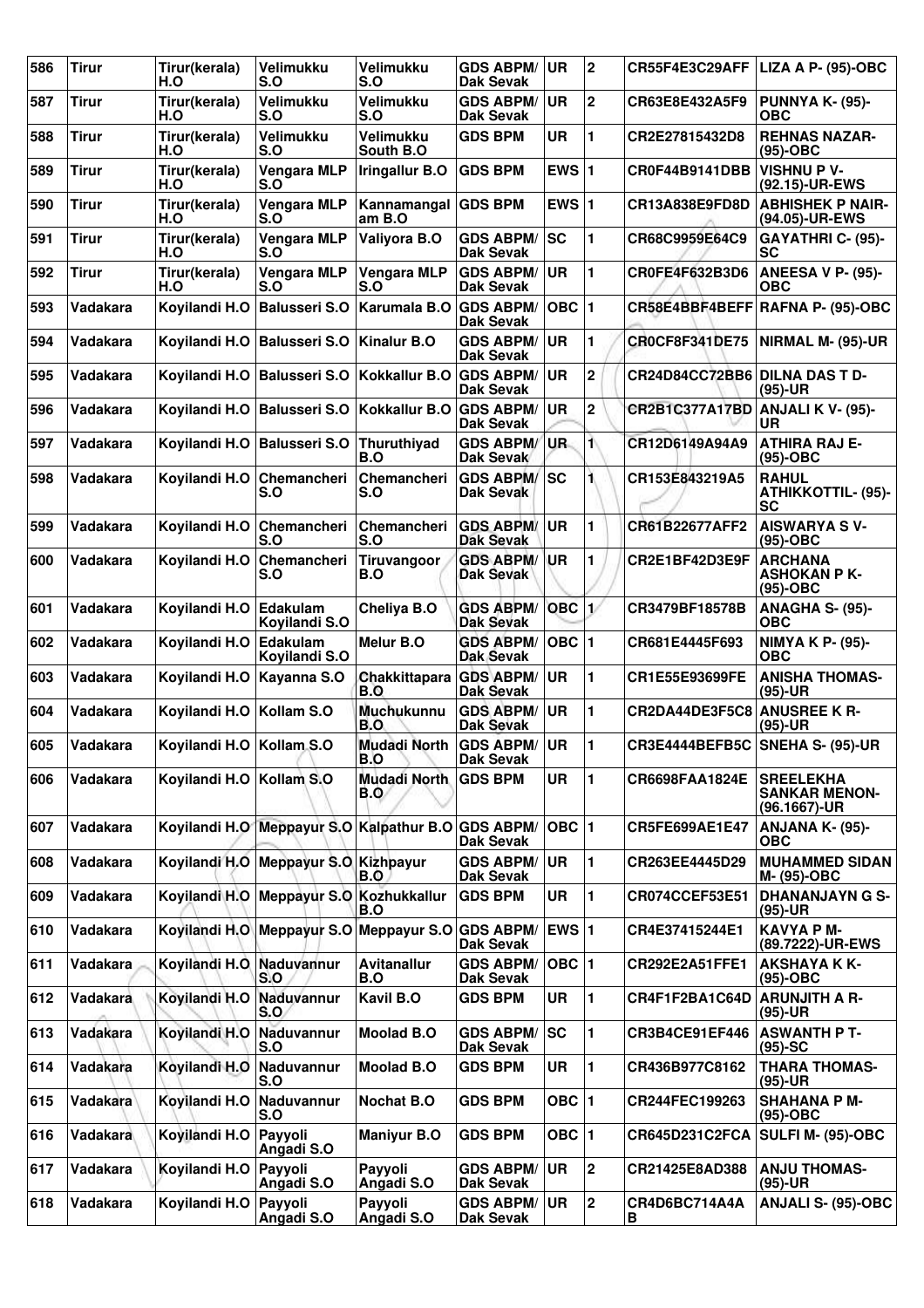| 619 | Vadakara        | Kovilandi H.O              | Perampra S.O                         | Kayanna<br>Bazar B.O                 | <b>GDS ABPM/</b><br>Dak Sevak        | $OBC$  1         |                | CR063E6B7B18F1        | <b>SARANYA P K-</b><br>(95)-OBC                              |
|-----|-----------------|----------------------------|--------------------------------------|--------------------------------------|--------------------------------------|------------------|----------------|-----------------------|--------------------------------------------------------------|
| 620 | Vadakara        |                            | Koyilandi H.O Peruvannamu<br>zhi S.O | Avadukka<br>B.O                      | <b>GDS ABPM/</b><br><b>Dak Sevak</b> | <b>UR</b>        | 1              | CR25B2C5414716        | <b>ASWATHI E P- (95)-</b><br>UR                              |
| 621 | <b>Vadakara</b> | Koyilandi H.O              | Peruvannamu<br>zhi S.O               | <b>Avadukka</b><br>B.O               | <b>GDS BPM</b>                       | <b>UR</b>        | 1              | CR12B436FFF31D        | <b>ANASWARA RK-</b><br>(95)-UR                               |
| 622 | <b>Vadakara</b> | Kovilandi H.O              | Peruvannamu<br>zhi S.O               | Chempanoda<br>B.O                    | <b>GDS ABPM/</b><br><b>Dak Sevak</b> | UR.              | 1              | CR7F5844D277B3        | <b>DELNA JOSEPH-</b><br>(95)-UR                              |
| 623 | Vadakara        | Koyilandi H.O              | Quilandibazar<br>S.O                 | Kuruvangad<br>B.O                    | <b>GDS ABPM/</b><br><b>Dak Sevak</b> | <b>EWS 1</b>     |                | CR82DDF9667C39        | <b>NANDANA S- (95)-</b><br><b>UR-EWS</b>                     |
| 624 | Vadakara        | Koyilandi H.O              | Quilandibazar<br>S.O                 | Naderi B.O                           | <b>GDS ABPM/</b><br><b>Dak Sevak</b> | <b>UR</b>        | 1              | CR1A58C4D2C6A8        | <b>SAHANA SAJ- (95)-</b><br>UR                               |
| 625 | Vadakara        | Kovilandi H.O              | Quilandibazar<br>S.O                 | <b>Urallur B.O</b>                   | <b>GDS BPM</b>                       | EWS $ 1$         |                | CR7351674EC23C        | AKSHAY P- (95)-<br><b>UR-EWS</b>                             |
| 626 | Vadakara        | Koyilandi H.O              | Thalakolathur<br>S.O                 | Annasseri<br>B.O                     | <b>GDS ABPM/</b><br><b>Dak Sevak</b> | <b>UR</b>        | 1              | CR2DE36E56D36F        | <b>ANKITHA H- (95)-</b><br><b>UR</b>                         |
| 627 | Vadakara        | Koyilandi H.O              | <b>Tikkoti S.O</b>                   | Chingapuram<br>B.O                   | <b>GDS ABPM/</b><br><b>Dak Sevak</b> | $OBC$  1         |                | <b>CR3C486A5E97DC</b> | ANJU G- (95)-OBC                                             |
| 628 | Vadakara        | Koyilandi H.O              | <b>Tikkoti S.O</b>                   | <b>Tikkoti S.O</b>                   | <b>GDS ABPM/</b><br>Dak Sevak        | PWD 1<br>-В      |                | CR14BC4D4529C4        | <b>JIBIN JOHN</b><br><b>THOPPIL- (87.4)-</b><br><b>PWD-B</b> |
| 629 | Vadakara        | Kovilandi H.O              | <b>Ulliveri S.O</b>                  | <b>Ulliyeri S.O</b>                  | <b>GDS ABPM/</b><br><b>Dak Sevak</b> | EWS <sub>1</sub> |                | CR3CA5E35D3F43        | <b>AATHIRA R-</b><br>(92.15)-UR-EWS                          |
| 630 | Vadakara        | Koyilandi H.O              | Unnikulam<br>S.O                     | Emmampara<br>mba B.O                 | <b>GDS ABPM/</b><br><b>Dak Sevak</b> | <b>UR</b>        | 1              |                       | CR84C61CA95C6B AMRUTHA S- (95)-<br><b>UR</b>                 |
| 631 | <b>Vadakara</b> | Koyilandi H.O              | Unnikulam<br>S.O                     | <b>Unnikulam</b><br>S.O              | <b>GDS ABPM/</b><br>Dak Sevak        | UR               | 1              | CR52FD1131446C        | <b>ANUPRIYA P S-</b><br>$(95)-UR$                            |
| 632 | Vadakara        | Koyilandi H.O              | <b>Unnikulam</b><br>S.O              | Vayalada B.O                         | <b>GDS BPM</b>                       | <b>OBC</b>       | 1              | CR7494EEB75D82        | <b>NIDHI HARIDAS-</b><br>(95)-OBC                            |
| 633 | <b>Vadakara</b> | Vadakara H.O               | Chombala<br>S.O                      | Chombala<br>S.O                      | <b>GDS ABPM/</b><br>Dak Sevak        | $OBC$ 1          |                | CR1A6DD59BC4A<br>5    | <b>JINCY K P- (95)-</b><br>ОВС                               |
| 634 | <b>Vadakara</b> | Vadakara H.O               | Chombala<br>S.O                      | Chombala<br>S.O                      | <b>GDS ABPM/</b><br><b>Dak Sevak</b> | UR-              | 4              |                       | <b>CR617B3EA2DFFB RAHUL KRISHNAN</b><br>T- (95)-UR           |
| 635 | Vadakara        | Vadakara H.O               | Chombala<br>S.O                      | Onchiyam<br>B.O                      | <b>GDS ABPM/</b><br><b>Dak Sevak</b> | <b>OBC</b> 1     |                | <b>CR75F2D4136AEC</b> | <b>SOMA V- (95)-OBC</b>                                      |
| 636 | Vadakara        | Vadakara H.O               | <b>Chorode S.O</b>                   | <b>Chorode East</b><br>B.O           | <b>GDS ABPM/</b><br><b>Dak Sevak</b> | UR               | 1              | CR1568447D4B44        | REVATHI T M- (95)-<br><b>UR</b>                              |
| 637 | <b>Vadakara</b> | Vadakara H.O               | Chorode S.O                          | <b>Chorode East</b><br>B.O           | <b>GDS BPM</b>                       | OBC $ 1$         |                | CR81D54E84C42D        | ANAGHA A K- (95)-<br><b>OBC</b>                              |
| 638 | Vadakara        | Vadakara H.O               | <b>Edacheri S.O</b>                  | <b>Edacheri</b><br>North B.O         | <b>GDS ABPM/</b><br><b>Dak Sevak</b> | $OBC$  1         |                | CR577C234E4598        | <b>VIVEK N- (95)-OBC</b>                                     |
| 639 | Vadakara        | Vadakara H.O   Iringal S.O |                                      | Ayanikkad<br>B.O                     | <b>GDS ABPM/</b><br>Dak Sevak        | ∣UR              | $\blacksquare$ | CR7868BC144943        | <b>ANASWARA</b><br><b>CHANDRAN- (95)-</b><br><b>OBC</b>      |
| 640 | Vadakara        | Vadakara H.O               | Iringal S.O                          | Ayanikkad<br>B.O                     | <b>GDS BPM</b>                       | <b>UR</b>        | 1              | CR158DAB6B5566        | <b>AMRUTHA N S-</b><br>(95)-UR                               |
| 641 | Vadakara        | Vadakara H.O Tringal S.O   |                                      | Iringal S.O                          | <b>GDS ABPM/</b><br>Dak Sevak        | <b>UR</b>        | 1              | CR362BC2BB8E89        | <b>VYSAKH</b><br><b>CHANDRAN K C-</b><br>(95)-UR             |
| 642 | Vadakara        | Vadakara H.O               | Iringal S.O                          | Kottakkal-igl<br>B.O                 | <b>GDS ABPM/</b><br>Dak Sevak        | <b>UR</b>        | $\mathbf 2$    | CR7FAAA29DC9D<br>3    | <b>CHANDINI</b><br>RAMESH- (95)-UR                           |
| 643 | Vadakara        | Vadakara H.O Iringal S.O   |                                      | Kottakkal-igl<br>B.O                 | <b>GDS ABPM/</b><br>Dak Sevak        | <b>UR</b>        | $\overline{2}$ | CR3248D543125F        | <b>CHAITHANYA C-</b><br>$(95)-OBC$                           |
| 644 | Vadakara        | Vadakara H.O               | Iringal S.O                          | <b>Palayad Nada</b><br>B.O           | <b>GDS ABPM/</b><br>Dak Sevak        | $OBC$  1         |                | CR61A6111CC99C        | <b>JITHIN S ANAND-</b><br>(95)-OBC                           |
| 645 | Vadakara        | Vadakara H.O               | <b>Kakkattil S.O</b>                 | Cheekkonnu<br>mmal B.O               | <b>GDS ABPM/</b><br>Dak Sevak        | UR               | 1              | CR5A1A2847B5AD        | <b>NEETHU Y K- (95)-</b><br><b>OBC</b>                       |
| 646 | Vadakara        | Vadakara H.O               | <b>Kakkattil S.O</b>                 | Cheekonnum<br>mal West B.O Dak Sevak | GDS ABPM/ EWS 1                      |                  |                | CR5F2254396469        | <b>ASWANI KRISHNA</b><br><b>T V- (87.4)-UR-EWS</b>           |
| 647 | Vadakara        | Vadakara H.O               | <b>Kakkattil S.O</b>                 | Cherapuram<br>B.O                    | <b>GDS ABPM/</b><br><b>Dak Sevak</b> | OBC  1           |                | CR837129183BF1        | <b>DILSHA C V- (95)-</b><br><b>OBC</b>                       |
| 648 | Vadakara        | Vadakara H.O               | Kakkattil S.O                        | <b>Nittur B.O</b>                    | <b>GDS ABPM/</b><br>Dak Sevak        | PWD 1<br>-в      |                | CR0332BDBCE946        | <b>ASWANI A M-</b><br>(94.05)-PWD-B                          |
| 649 | Vadakara        | Vadakara H.O               | Kakkattil S.O                        | Poolakkul<br>B.O                     | <b>GDS BPM</b>                       | UR               | 1              | CR4C6A19F65E2C        | <b>AISWARYA N P-</b><br>(95)-OBC                             |
| 650 | Vadakara        | Vadakara H.O               | Kakkattil S.O                        | Vatayam B.O                          | <b>GDS ABPM/</b><br>Dak Sevak        | UR               | 1              | CR468B2231B429        | <b>BHAGYENDU B-</b><br>(95)-UR                               |
| 651 | Vadakara        | Vadakara H.O               | <b>Kakkattil S.O</b>                 | Vattoli B.O                          | <b>GDS ABPM/</b><br>Dak Sevak        | <b>UR</b>        | 1              | CR883B9BB3AF93        | <b>ASHITHA</b><br><b>ASHOKAN P- (95)-</b><br>OBC             |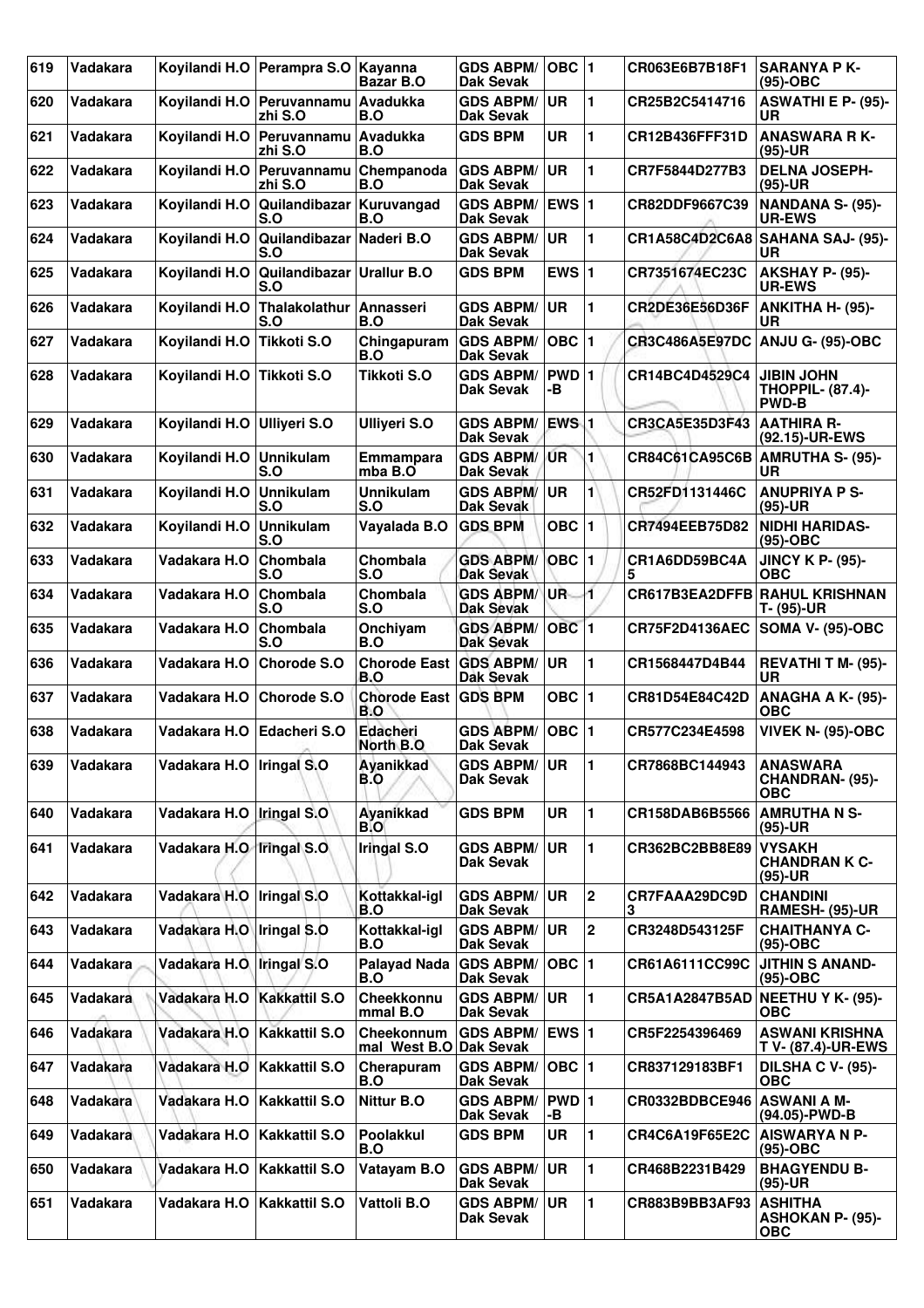| 652 | Vadakara        | Vadakara H.O             | <b>Kallachi S.O</b>       | <b>Chelakkad</b><br>B.O            | <b>GDS BPM</b>                       | <b>UR</b>   | 1                       | CR0F6F3FF4AA94                  | ANAGHA K T- (95)-<br>UR                           |
|-----|-----------------|--------------------------|---------------------------|------------------------------------|--------------------------------------|-------------|-------------------------|---------------------------------|---------------------------------------------------|
| 653 | Vadakara        | Vadakara H.O             | Kavilampara<br>S.O        | Chathangottu GDS ABPM/<br>nada B.O | <b>Dak Sevak</b>                     | OBC $ 1$    |                         | CR864FB1B41CA1                  | ARYAMANASA S-<br>$(95)-OBC$                       |
| 654 | <b>Vadakara</b> | Vadakara H.O             | Kavilampara<br>S.O        | Chathangottu<br>nada B.O           | <b>GDS ABPM/</b><br>Dak Sevak        | <b>UR</b>   | 1                       | CR8F9C989C41B2                  | <b>VAISHNA M</b><br><b>SREEDHARAN-</b><br>(95)-UR |
| 655 | <b>Vadakara</b> | Vadakara H.O             | Kavilampara<br>S.O        | Chathangottu<br>nada B.O           | <b>GDS BPM</b>                       | $OBC$   1   |                         | CR6174211B45E9                  | <b>RASNA P K- (95)-</b><br>ОВС                    |
| 656 | Vadakara        | Vadakara H.O             | Kavilampara<br>S.O        | <b>Karingad B.O</b>                | <b>GDS BPM</b>                       | <b>UR</b>   | 1                       | <b>CR888263FBA39E</b>           | <b>NIDHIN</b><br>CHANDRAN- (95)-<br><b>OBC</b>    |
| 657 | Vadakara        | Vadakara H.O             | Kavilampara<br>S.O        | Kavilampara<br>S.O                 | <b>GDS ABPM/</b><br>Dak Sevak        | <b>UR</b>   | 1                       | CR8722327334FF                  | <b>ANAND P- (95)-UR</b>                           |
| 658 | <b>Vadakara</b> | Vadakara H.O             | Kavilampara<br>S.O        | Marudonkara<br>B.O                 | <b>GDS ABPM/</b><br>Dak Sevak        | UR          | 1                       | CR16249DBCD5B7                  | NIMITHA RAJ- (95)-<br>ОВС                         |
| 659 | Vadakara        | Vadakara H.O             | Kavilampara<br>S.O        | Moilothara<br><b>B.O</b>           | <b>GDS ABPM/</b><br><b>Dak Sevak</b> | UR.         | 1                       | CR44DAE3A3FA59 ARJUN K K- (95)- | ОВС                                               |
| 660 | <b>Vadakara</b> | Vadakara H.O             | Kavilampara<br>S.O        | Pasukkadavu<br>B.O                 | <b>GDS ABPM/</b><br>Dak Sevak        | <b>EWS1</b> |                         | CR5B8CBCFC749<br>C              | <b>ROSHAN JAMES-</b><br>(95)-UR-EWS               |
| 661 | Vadakara        | Vadakara H.O             | Kuttiadi S.O              | Kurichagam<br>B.O                  | <b>GDS BPM</b>                       | <b>SC</b>   | 1                       | CR2CBB93298FC3                  | ATHIRA M K- (95)-<br>SC                           |
| 662 | Vadakara        | Vadakara H.O             | Kuttiadi S.O              | <b>Kuttiadi S.O</b>                | <b>GDS ABPM/</b><br>Dak Sevak        | <b>SC</b>   | 1.                      | CR444A53DCD996                  | <b>VYSHAKH M C-</b><br>$(95)-SC$                  |
| 663 | <b>Vadakara</b> | Vadakara H.O             | Kuttiadi S.O              | <b>Kuttiadi S.O</b>                | <b>GDS ABPM/</b><br>Dak Sevak        | UR          |                         | CR6F155AAD74A3                  | <b>ANUSREE P M-</b><br>$(95)-UR$                  |
| 664 | Vadakara        | Vadakara H.O             | Kuttiadi S.O              | <b>Talivil B.O</b>                 | <b>GDS BPM</b>                       | <b>SC</b>   | 1                       | CR0164A133ED7D                  | <b>JITHIN C P- (95)-SC</b>                        |
| 665 | Vadakara        | Vadakara H.O             | <b>Nut Street</b><br>S.O  | Chemmarathu<br>r B.O               | <b>GDS BPM</b>                       | <b>UR</b>   | 1                       | CR6BBFE37EF3E7                  | <b>ASWATHI K- (95)-</b><br><b>UR</b>              |
| 666 | <b>Vadakara</b> | Vadakara H.O             | <b>Nut Street</b><br>S.O  | Keezhil B.O                        | <b>GDS ABPM/</b><br>Dak Sevak        | UR          | 1                       | CR723FF4432931                  | <b>SOORYA T M- (95)-</b><br><b>OBC</b>            |
| 667 | <b>Vadakara</b> | Vadakara H.O             | <b>Nut Street</b><br>S.O  | Memunda B.O GDS ABPM/              | <b>Dak Sevak</b>                     | <b>UR</b>   | 2                       | CR52D3F5499251                  | <b>HARIPRASAD C K-</b><br>(95)-OBC                |
| 668 | Vadakara        | Vadakara H.O             | <b>Nut Street</b><br>S.O  | Memunda B.O GDS ABPM/              | <b>Dak Sevak</b>                     | UR          | $\overline{\mathbf{2}}$ | CR769425C9D833                  | <b>DIVYASREE C- (95)-</b><br><b>UR</b>            |
| 669 | Vadakara        | Vadakara H.O             | <b>Nut Street</b><br>S.O  | Memunda B.O GDS BPM                |                                      | <b>UR</b>   | 1                       | CR835BF2FDD427                  | <b>HARSHA S- (95)-UR</b>                          |
| 670 | Vadakara        | Vadakara H.O             | <b>Nut Street</b><br>S.O  | <b>Nut Street</b><br>S.O           | <b>GDS ABPM/</b><br><b>Dak Sevak</b> | UR          | 1                       | CR1866D8552EE2                  | <b>INDUJA S- (95)-UR</b>                          |
| 671 | Vadakara        | Vadakara H.O             | <b>Nut Street</b><br>IS.O | Puthur B.O                         | <b>GDS ABPM/</b><br>Dak Sevak        | <b>UR</b>   | $\mathbf 2$             | CR5464BEEFE131                  | <b>SHIBILA FARZANA-</b><br>$(95)-OBC$             |
| 672 | Vadakara        | Vadakara H.O Nut Street  | S.O                       | Puthur B.O                         | <b>GDS ABPM/</b><br>Dak Sevak        | UR          | 2                       | CR2CCB476B2344                  | VANDANA T K-<br>$(95)-UR$                         |
| 673 | Vadakara        | Vadakara H.O             | <b>Nut Street</b><br>S.O  | Puthur B.O                         | <b>GDS BPM</b>                       | PWD 1<br>-C |                         | CR7728211658F1                  | <b>ABDUL VASITH K</b><br>K- (92.15)-PWD-C         |
| 674 | Vadakara        | Vadakara H.O             | <b>Nut Street</b><br> S.O | Siddhasamaj<br>B.O                 | <b>GDS ABPM/</b><br>Dak Sevak        | <b>UR</b>   | 1                       | CR27833BD894D4                  | <b>ARUN KUMAR P P-</b><br>(95)-OBC                |
| 675 | Vadakara        | Vadakara H.O             | <b>Nut Street</b><br>S.O  | Vayikkilasser<br>$y$ B.O           | <b>GDS ABPM/</b><br>Dak Sevak        | <b>UR</b>   | 1                       | CR811CD2666835                  | LIBIN LAL K- (95)-<br><b>OBC</b>                  |
| 676 | Vadakara        | Vadakara H.O             | Orkatteri S.O             | Eramala B.O                        | <b>GDS ABPM/</b><br><b>Dak Sevak</b> | OBC $ 1$    |                         | CR3FE2F2D67BDF                  | <b>SIDHARTH T- (95)-</b><br>ОВС                   |
| 677 | Vadakara        | Vadakara H.O             | <b>Orkatteri S.O</b>      | Orkatteri S.O                      | <b>GDS ABPM/</b><br>Dak Sevak        | $OBC$  1    |                         | CR6992356A7749                  | <b>APARNA C I- (95)-</b><br><b>OBC</b>            |
| 678 | Vadakara        | Vadakara H.O Payyoli S.O |                           | Pallikara B.O                      | <b>GDS ABPM/</b><br><b>Dak Sevak</b> | <b>UR</b>   | 1                       |                                 | CR6C64CDB2EF16 JISHNU K- (95)-UR                  |
| 679 | Vadakara        | Vadakara H.O             | Payyoli S.O               | Purakkad B.O                       | <b>GDS BPM</b>                       | OBC $ 1$    |                         | CR8E179C8697B6                  | ADARSH P- (95)-<br><b>OBC</b>                     |
| 680 | Vadakara        | Vadakara H.O             | Puduppanam<br>S.O         | Pathiyarakkar<br>a B.O             | <b>GDS ABPM/</b><br>Dak Sevak        | OBC $ 1$    |                         | CR4B51E2D244F4                  | JEESHMA N K- (95)-<br><b>OBC</b>                  |
| 681 | Vadakara        | Vadakara H.O             | Puduppanam<br>S.O         | Puduppanam<br>S.O                  | <b>GDS ABPM/</b><br>Dak Sevak        | <b>UR</b>   | 2                       | CR47B44516BE14                  | <b>ANJU KRISHNAN-</b><br>(95)-UR                  |
| 682 | Vadakara        | Vadakara H.O             | Puduppanam<br>S.O         | Puduppanam<br>S.O                  | <b>GDS ABPM/</b><br>Dak Sevak        | UR.         | 2                       | CR8DCCE2A93983                  | <b>ARSHA</b><br>CHANDRAN- (95)-<br>UR.            |
| 683 | Vadakara        | Vadakara H.O             | <b>Purameri S.O</b>       | Kuningad B.O GDS BPM               |                                      | UR          | 1                       | CR7BF8F18FD582                  | <b>ANJANA K- (95)-UR</b>                          |
| 684 | Vadakara        | Vadakara H.O             | Purameri S.O              | Muthuvadath<br>ur B.O              | <b>GDS ABPM/</b><br>Dak Sevak        | <b>UR</b>   | 1                       | CR1B886F37DB36                  | <b>SREESHNA S- (95)-</b><br><b>UR</b>             |
| 685 | Vadakara        | Vadakara H.O             | Thiruvallur<br>S.O        | Ayancheri<br>B.O                   | <b>GDS ABPM/</b><br>Dak Sevak        | UR.         | $\mathbf{1}$            | CR74493C77C266                  | SARIKA P P- (95)-<br><b>OBC</b>                   |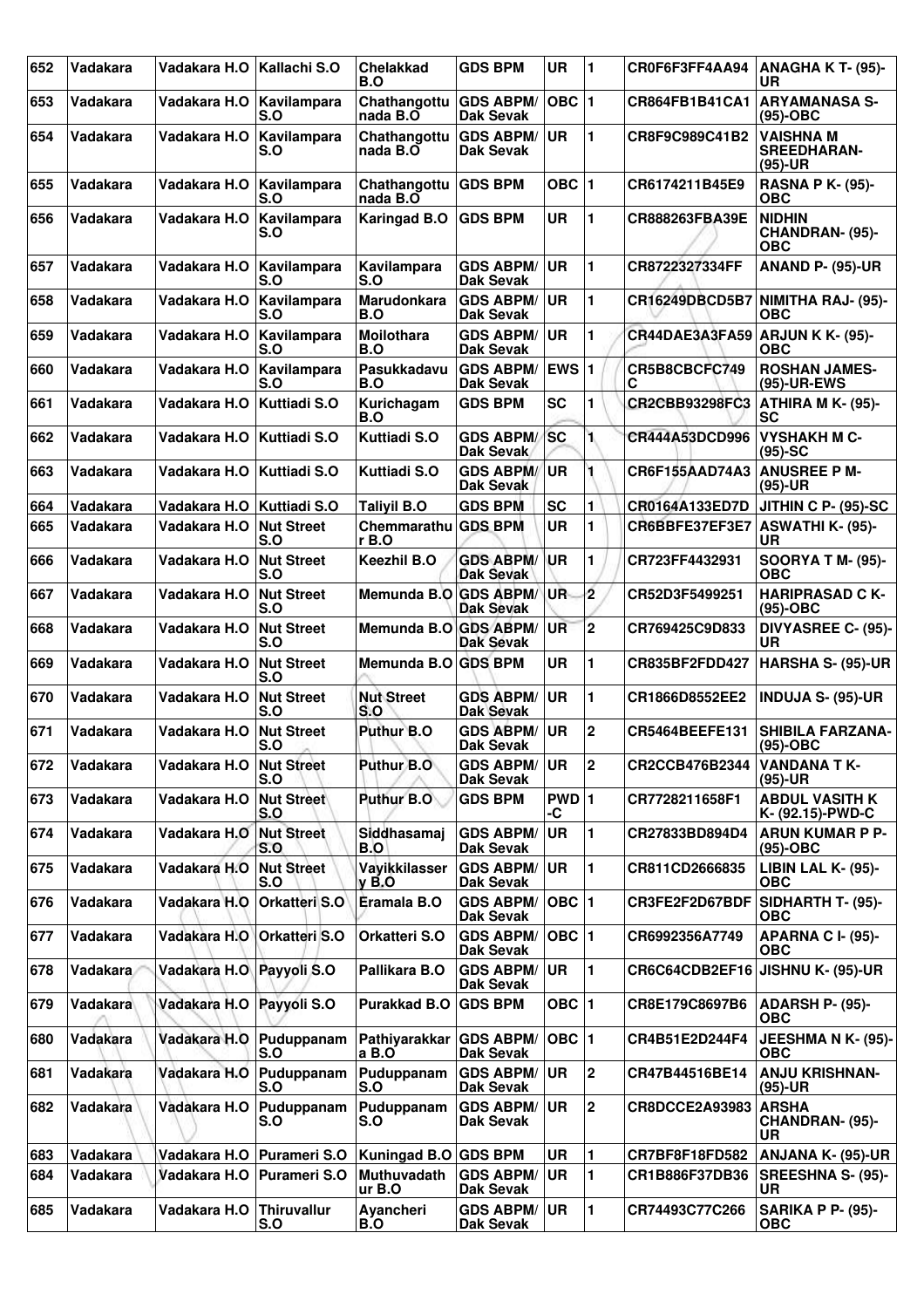| 686 | Vadakara        | Vadakara H.O     | <b>Thiruvallur</b><br>S.O                   | Chaniyankad<br>avu B.O                      | <b>GDS BPM</b>                       | <b>UR</b>   | 1            | CR3815447741BC                  | NEETHU V P- (95)-<br><b>UR</b>                      |
|-----|-----------------|------------------|---------------------------------------------|---------------------------------------------|--------------------------------------|-------------|--------------|---------------------------------|-----------------------------------------------------|
| 687 | Vadakara        | Vadakara H.O     | Thiruvallur<br>S.O                          | Cherandathur<br>B.O                         | <b>GDS ABPM/</b><br>Dak Sevak        | <b>UR</b>   | 1            | CR86322CB4884D                  | <b>MANEESHA C- (95)-</b><br><b>UR</b>               |
| 688 | Vadakara        | Vadakara H.O     | <b>Thiruvallur</b><br>S.O                   | <b>Thiruvallur</b><br>S.O                   | <b>GDS ABPM/</b><br><b>Dak Sevak</b> | PWD 1<br>-В |              | CR045314CE8B31                  | <b>MUHAMMAD JASIM</b><br>K K- (93.1)-PWD-B          |
| 689 | Vadakara        | Vadakara H.O     | Tuneri S.O                                  | Tuneri S.O                                  | <b>GDS ABPM/</b><br><b>Dak Sevak</b> | <b>UR</b>   | 1            | CR6C3537A747D6                  | SOUMYA K- (95)-<br><b>OBC</b>                       |
| 690 | Vadakara        | Vadakara H.O     | Valayam S.O                                 | <b>Bhumivathuk</b><br>kal B.O               | <b>GDS ABPM/</b><br><b>Dak Sevak</b> | <b>ST</b>   | 1            | CR7DB93844DEA<br>в              | <b>AKSHAY PRAKASH</b><br> P P- (87.4)-ST            |
| 691 | Vadakara        | Vadakara H.O     | Villyappalli<br>S.O                         | Kottappalli<br>B.O                          | <b>GDS BPM</b>                       | OBC $ 1$    |              | CR1BD47D27F231                  | <b>PRAJISHA P- (95)-</b><br>OBC                     |
| 692 | Vadakara        | Vadakara H.O     | Villyappalli<br>S.O                         | Ponmeri<br>Parambil B.O                     | <b>GDS BPM</b>                       | EWS $ 1$    |              | CR8723C6CB268C                  | <b>SAVITHA M P-</b><br>(86.45)-UR-EWS               |
| 693 | Vadakara        | Vadakara H.O     | Villyappalli<br>S.O                         | <b>Valliyad B.O</b>                         | <b>GDS ABPM/</b><br><b>Dak Sevak</b> | <b>SC</b>   | 1            | CR2D9478C1C3FA                  | ANAGHA M E- (95)-<br>SC                             |
| 694 | <b>Alleppey</b> | Alappuzha<br>H.O | Alappuzha<br>Iron Bridge<br>S.O             | Chungom B.O                                 | <b>GDS BPM</b>                       | <b>UR</b>   | 1            | CR2BFD98DEB365                  | <b>ATHIRA</b><br><b>RAVEENDRANATH-</b><br>$(95)-UR$ |
| 695 | <b>Alleppey</b> | Alappuzha<br>H.O | Alappuzha<br><b>Iron Bridge</b><br>S.O      | Kuppappura<br>$m$ B.O                       | <b>GDS BPM</b>                       | OBC         | 11           | CR1B41E6341F2B                  | <b>KANNAN</b><br>DHANESAN- (95)-<br><b>OBC</b>      |
| 696 | <b>Alleppey</b> | Alappuzha<br>H.O | Alappuzha<br><b>Medical</b><br>College S.O  | Kanjipadom<br>B.O                           | <b>GDS BPM</b>                       | UR          | 1.           | CR66E1284D4D16                  | <b>ALAKANANDA K R-</b><br>$(95)-OBC$                |
| 697 | <b>Alleppey</b> | Alappuzha<br>H.O | Alappuzha<br>North S.O                      | Alappuzha<br>North S.O                      | <b>GDS ABPM/</b><br><b>Dak Sevak</b> | <b>UR</b>   | 1            | CR3BD267916C8F                  | ANJALI A KINI-<br>$(95)-UR$                         |
| 698 | <b>Alleppey</b> | Alappuzha<br>H.O | Ambalapuzha<br>S.O                          | <b>Illichira B.O</b>                        | <b>GDS BPM</b>                       | <b>UR</b>   | 1            | CR7ED9B338D7EC                  | <b>LAVANYANATH J</b><br>R- (95)-UR                  |
| 699 | <b>Alleppey</b> | Alappuzha<br>H.O | Ambalapuzha<br>S.O                          | Karumady<br>EDB.O                           | <b>GDS BPM</b>                       | UR          | 1            | CR6E29ACF6BE14 NEELIJA P- (95)- | OBC                                                 |
| 700 | <b>Alleppey</b> | Alappuzha<br>H.O | Ambalapuzha<br>S.O                          | <b>Purakad</b><br>EDB.O                     | <b>GDS ABPM/</b><br><b>Dak Sevak</b> | UR.         | Ľ            | CR35535B7D9F68                  | <b>SOUMYA</b><br>SATHEESH- (95)-<br><b>OBC</b>      |
| 701 | <b>Alleppey</b> | Alappuzha<br>H.O | Champakula<br>$m$ S.O                       | Champakula<br>$m$ S.O                       | <b>GDS ABPM/</b><br><b>Dak Sevak</b> | <b>UR</b>   | 1            | CR143F3477F919                  | PARVATHY A- (95)-<br><b>UR</b>                      |
| 702 | <b>Alleppey</b> | Alappuzha<br>H.O | Champakula<br>$m S.$ O                      | Chempumpur<br>am B.O                        | <b>GDS BPM</b>                       | <b>UR</b>   | 1            | CR77EEE1CE6415                  | <b>ARATHY S</b><br><b>PRASAD- (95)-UR</b>           |
| 703 | <b>Alleppey</b> | Alappuzha<br>H.O | Champakula<br>$m$ S.O                       | Pullangadi<br>B.O                           | <b>GDS ABPM/</b><br><b>Dak Sevak</b> | <b>UR</b>   | 1            | CR81DF2792B689                  | <b>CHAKKAPPAN T K-</b><br>$(95)-UR$                 |
| 704 | <b>Alleppey</b> | Alappuzha<br>H.O | Kainakary<br>$S.O \wedge$                   | Kainakary<br>East B.O                       | <b>GDS ABPM/</b><br><b>Dak Sevak</b> | ∣UR         | 1            | CR3F4C6C89BAD<br>B              | <b>NEENA JOY- (95)-</b><br>UR                       |
| 705 | <b>Alleppey</b> | Alappuzha<br>H.O | Kainakary<br>S.O                            | Kuttamangala GDS ABPM/<br>$m$ B.O           | <b>Dak Sevak</b>                     | OBC  1      |              | CR8D2227457346                  | ANIL K S- (95)-OBC                                  |
| 706 | <b>Alleppey</b> | Alappuzha<br>H.O | Kainakary<br>S.O                            | Thottuvathala<br>B.O                        | <b>GDS BPM</b>                       | UR          | 1            | CR17C47552316D                  | <b>SEENUKUTTY S</b><br>JOSEPH- (95)-UR              |
| 707 | <b>Alleppey</b> | Alappuzha<br>H.O | <b>Kalavoor S.O</b>                         | Kattoor<br>Kalavoor<br>EDB.O                | <b>GDS ABPM/</b><br><b>Dak Sevak</b> | $OBC$  1    |              | CR4248483F6D19                  | <b>ELSYMOL</b><br>GEORGE- (95)-OBC                  |
| 708 | <b>Alleppey</b> | Alappuzha<br>H.O | <b>Kalavoor S.O.</b>                        | Kattoor<br>Kalavoor<br>EDB.O                | <b>GDS ABPM/</b><br>Dak Sevak        | <b>UR</b>   | 1            | CR1948F27648DD                  | <b>UNNIKRISHNAN M-</b><br>$(95)-UR$                 |
| 709 | <b>Alleppey</b> | Alappuzha<br>H.O | Kavalam S.O                                 | <b>Cherukara</b><br><b>Kuttanad B.O</b>     | <b>GDS BPM</b>                       | UR          | 1            | CR2ACBFC7DE24<br>2              | PARVATHY S- (95)-<br>UR                             |
| 710 | <b>Alleppey</b> | Alappuzha<br>H.O | Kavalam S.O                                 | Narakathara<br>B.O                          | <b>GDS ABPM/</b><br><b>Dak Sevak</b> | UR          | 1            | CR1614FCC9CD8E LAKSHMI V- (95)- | <b>UR</b>                                           |
| 711 | <b>Alleppey</b> | Alappuzha<br>H.O | Kavalam S.O                                 | Narakathara<br>B.O                          | <b>GDS BPM</b>                       | OBC $ 1$    |              | CR0D6C8F8778E2                  | <b>SARANYA SIVAN-</b><br>$(95)-OBC$                 |
| 712 | <b>Alleppey</b> | Alappuzha<br>H.O | <b>Mannancherr</b><br>y S.O                 | <b>Aryad North</b><br>EDB.O                 | <b>GDS ABPM/</b><br><b>Dak Sevak</b> | lsc         | 1            | CR84679DBA66E7                  | <b>MONISHA M- (95)-</b><br><b>SC</b>                |
| 713 | <b>Alleppey</b> | Alappuzha<br>H.O | <b>Mannancherr</b><br><b>y S.O</b>          | <b>Mannancherr</b><br>y S.O                 | <b>GDS ABPM/</b><br><b>Dak Sevak</b> | <b>UR</b>   | 1            | CR874D94EDB1E7                  | NIRMAL K- (95)-<br><b>OBC</b>                       |
| 714 | <b>Alleppey</b> | Alappuzha<br>H.O | <b>Moncombu</b><br>S.O                      | Chathurthiaka GDS ABPM/<br>ry B.O           | <b>Dak Sevak</b>                     | OBC  1      |              | CR34C6352E8DB3                  | <b>SHYNA R- (95)-OBC</b>                            |
| 715 | <b>Alleppey</b> | Alappuzha<br>H.O | <b>Moncombu</b><br><b>Thekkekara</b><br>S.O | <b>Moncombu</b><br><b>Thekkekara</b><br>S.O | <b>GDS ABPM/</b><br><b>Dak Sevak</b> | OBC  1      |              | CR2149FE69211D                  | <b>RAJANEESH S-</b><br>$(95)-OBC$                   |
| 716 | Alleppey        | Alappuzha<br>H.O | Moncombu<br><b>Thekkekara</b><br>S.O        | Moncombu<br>Thekkekara<br>S.O               | <b>GDS ABPM/</b><br><b>Dak Sevak</b> | ∣UR         | $\mathbf{1}$ | CR4A83B8F23F81                  | <b>ATHIRAMOL A-</b><br>(95)-OBC                     |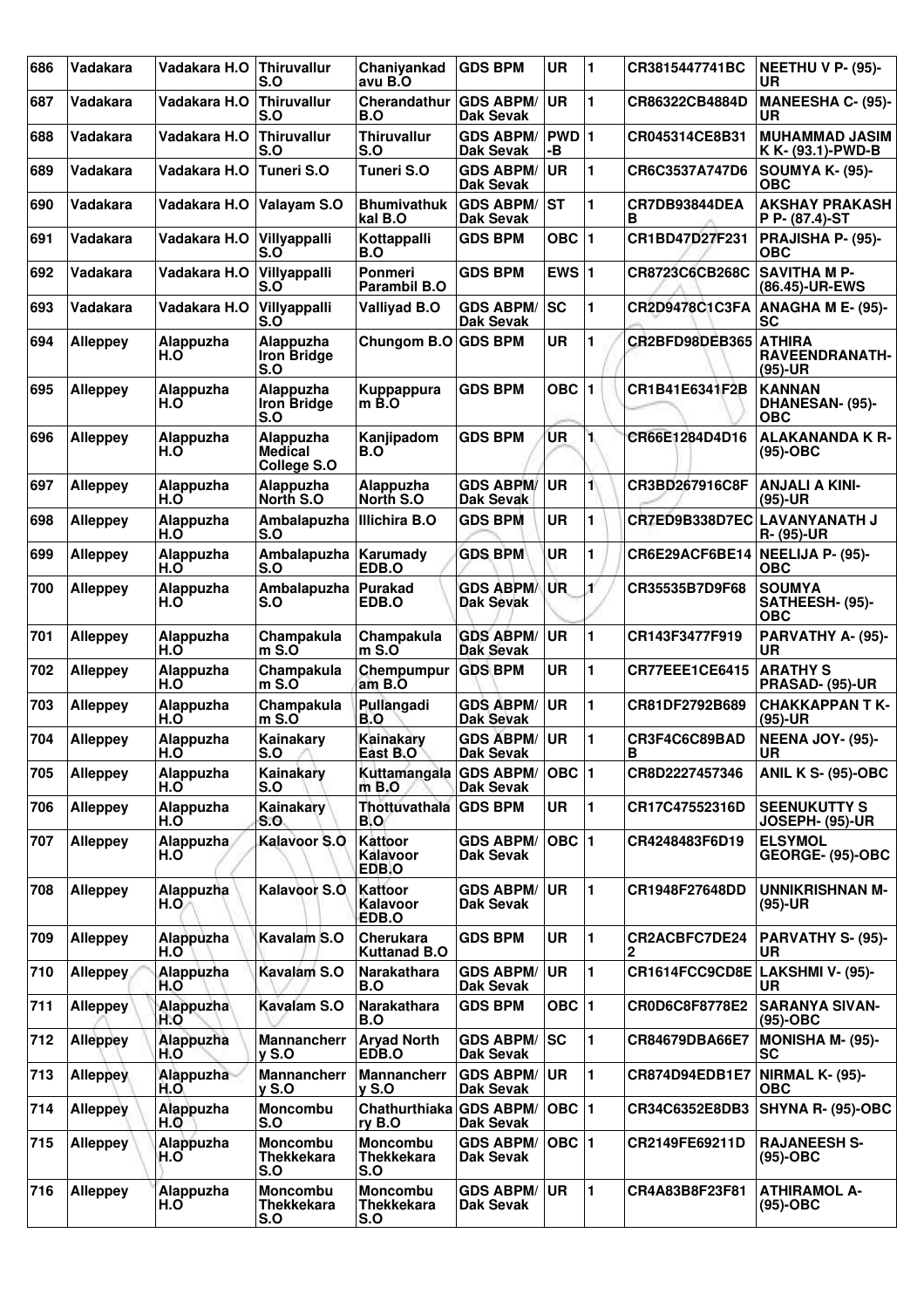| 717 | <b>Alleppey</b> | Alappuzha<br>H.O              | <b>Moncombu</b><br><b>Thekkekara</b><br>S.O                     | Ponga B.O                             | <b>GDS BPM</b>                       | <b>SC</b>        | 1           | CR711794A875E2        | <b>ANJU BABU- (95)-</b><br>SC                            |
|-----|-----------------|-------------------------------|-----------------------------------------------------------------|---------------------------------------|--------------------------------------|------------------|-------------|-----------------------|----------------------------------------------------------|
| 718 | <b>Alleppey</b> | Alappuzha<br>H.O              | Pathirappally<br>S.O                                            | Pathirappally<br>S.O                  | <b>GDS ABPM/</b><br><b>Dak Sevak</b> | <b>UR</b>        | 1           | CR0491616EB264        | <b>BINOY FRANCIS-</b><br>$(95)-OBC$                      |
| 719 | <b>Alleppey</b> | Alappuzha<br>H.O              | Pazhaveedu<br>S.O                                               | Pazhaveedu<br>S.O                     | <b>GDS ABPM/</b><br>Dak Sevak        | <b>UR</b>        | 1           | CR79998EE31993        | <b>NEETHU N- (95)-</b><br>ОВС                            |
| 720 | <b>Alleppey</b> | Alappuzha<br>H.O              | Pulincunnu<br>S.O                                               | Kayalpuram<br>B.O                     | <b>GDS BPM</b>                       | EWS $ 1$         |             | CR8B4EDCE45EA<br>A    | <b>JOHN N K- (93.1)-</b><br><b>UR-EWS</b>                |
| 721 | <b>Alleppey</b> | Alappuzha<br>H.O              | Punnapra<br>North S.O                                           | Punnapra<br>North S.O                 | <b>GDS ABPM/</b><br>Dak Sevak        | lsc              | 1           | CR1C271357A6D4        | <b>POOJA PUSHPAN-</b><br>$(95)-SC$                       |
| 722 | <b>Alleppey</b> | Alappuzha<br>H.O              | Sanathanapur<br>am S.O                                          | Sanathanapur<br>am S.O                | <b>GDS ABPM/</b><br>Dak Sevak        | <b>UR</b>        | 1           | CR1DB1A1E49A84        | AKHIL KRISHNA A-<br>$(95)-UR$                            |
| 723 | <b>Alleppey</b> | Alappuzha<br>$H.\overline{O}$ | Sanathanapur<br>am S.O                                          | Vadackal B.O                          | <b>GDS BPM</b>                       | OBC $ 1$         |             | CR1663F5D587DB        | <b>MAMTA BINOY-</b><br>$(95)-OBC$                        |
| 724 | Alleppey        | Alappuzha<br>H.O              | <b>Thathampally</b><br>S.O                                      | Thathampally<br>S.O                   | <b>GDS ABPM/</b><br><b>Dak Sevak</b> | OBC $ 1$         |             | CR71444F668F61        | <b>SHABNA A- (95)-</b><br><b>OBC</b>                     |
| 725 | <b>Alleppey</b> | Alappuzha<br>H.O              | Thiruvampad<br>y Junction<br>S.O                                | Thiruvampad<br>y Junction<br>S.O      | <b>GDS ABPM/</b><br><b>Dak Sevak</b> | <b>UR</b>        | 1           | CR278F95667A45        | SRUTHI N- (95)-UR                                        |
| 726 | <b>Alleppey</b> | Alappuzha<br>H.O              | Thiruvampad<br>y Junction<br>$\overline{\mathsf{S}}.\mathsf{O}$ | Vattayal Ward GDS BPM<br>B.O          |                                      | <b>UR</b>        | 1           | CR4FAB88FD4F76        | <b>NEENU SOMAN-</b><br>$(95)-OBC$                        |
| 727 | <b>Alleppey</b> | Cherthala H.O                 | Arthingal S.O                                                   | <b>Arthingal S.O</b>                  | <b>GDS ABPM/</b><br><b>Dak Sevak</b> | OBC <sub>1</sub> |             | CR3C9F9DDA1DC<br>в    | <b>SHAMNA KHADER-</b><br>$(95)-OBC$                      |
| 728 | <b>Alleppey</b> | Cherthala H.O   Arthingal S.O |                                                                 | <b>Arthingal S.O</b>                  | <b>GDS ABPM/</b><br>Dak Sevak        | UR               | 1           | CR048ED58CC3E3        | <b>ANJU MOHAN- (95)-</b><br>ОВС                          |
| 729 | <b>Alleppey</b> |                               | Cherthala H.O   Arthingal S.O                                   | <b>Thaickal</b><br>EDB.O              | <b>GDS ABPM/</b><br><b>Dak Sevak</b> | <b>UR</b>        | 1           | CR35E341D84526        | <b>REKHA RAJU- (95)-</b><br><b>OBC</b>                   |
| 730 | <b>Alleppey</b> |                               | Cherthala H.O Eramallur S.O                                     | Eramallur S.O.                        | <b>GDS ABPM/</b><br>Dak Sevak        | <b>UR</b>        | 1           | CR149A87483FD3        | <b>ARJUN P D- (95)-</b><br>OBC                           |
| 731 | <b>Alleppey</b> |                               | Cherthala H.O Eramallur S.O                                     | Ezhupunna<br>EDB.O                    | <b>GDS ABPM/</b><br>Dak Sevak        | $EWS$ 1          |             | CR0446456ABDA6        | HARIKRISHNAN A<br><b>V- (95)-UR-EWS</b>                  |
| 732 | <b>Alleppey</b> |                               | Cherthala H.O   Kadakkarapal<br>ly S.O                          | Kadakkarapal<br>ly S.O                | <b>GDS ABPM/</b><br><b>Dak Sevak</b> | UR-              | n           | CR88B672BDC454        | PREETHU P- (95)-<br><b>OBC</b>                           |
| 733 | Alleppey        | Cherthala H.O Kuthiathode     | S.O                                                             | Kuthiathode<br>S.O                    | <b>GDS ABPM/</b><br><b>Dak Sevak</b> | <b>UR</b>        | 1           | CR3EF8FC546CE1        | <b>ASWATHY K-</b><br>$(95.2)$ -UR                        |
| 734 | <b>Alleppey</b> | Cherthala H.O Mayithara       | <b>Market S.O</b>                                               | Cherthala<br>South EDB.O              | <b>GDS ABPM/</b><br><b>Dak Sevak</b> | <b>UR</b>        | 1           | CR16AB4A655CE4        | <b>ASWATHY V NAIR-</b><br>$(95)-UR$                      |
| 735 | <b>Alleppey</b> | Cherthala H.O Mayithara       | <b>Market S.O</b>                                               | <b>Maruthorvatto</b><br>m EDB.O       | <b>GDS ABPM/</b><br><b>Dak Sevak</b> | <b>UR</b>        | $\mathbf 2$ | CR2B4946CDFEA7        | <b>REKHA RAVI- (95)-</b><br><b>OBC</b>                   |
| 736 | <b>Alleppey</b> | Cherthala H.O Mayithara       | <b>Market S.O</b>                                               | Maruthorvatto GDS ABPM/<br>m EDB.O    | Dak Sevak                            | ∣UR.             | 2           | CR54F6F4DAF4D9        | <b>KAVYA S- (95)-UR</b>                                  |
| 737 | <b>Alleppey</b> | Cherthala H.O Mayithara       | <b>Market S.O.</b>                                              | <b>Mayithara</b><br><b>Market S.O</b> | <b>GDS ABPM/</b><br>Dak Sevak        | OBC $ 1$         |             | CR057973639C4A        | <b>RAHUL P R- (95)-</b><br><b>OBC</b>                    |
| 738 | <b>Alleppey</b> | Cherthala H.O Mayithara       | <b>Market S.O</b>                                               | Varanadu<br>EDB.O                     | <b>GDS ABPM/</b><br>Dak Sevak        | UR               | 1           | CR8A5D65FB2DB<br>А    | <b>MEERA NAIR N-</b><br>$(95)-UR$                        |
| 739 | <b>Alleppey</b> | Cherthala H.O Muhamma         | S.O                                                             | <b>Muhamma</b><br>S.O                 | <b>GDS ABPM/</b><br>Dak Sevak        | <b>EWS 1</b>     |             | CR2F33D7FB67C4        | <b>HELOIS F- (95)-UR-</b><br><b>EWS</b>                  |
| 740 | <b>Alleppey</b> | Cherthala H.O Pallippuram     | S.O                                                             | Pallippuram<br>S.O                    | <b>GDS ABPM/</b><br>Dak Sevak        | UR.              | 1           | CR4A6D4B243F6D        | <b>AMBILY K J- (95)-</b><br><b>OBC</b>                   |
| 741 | <b>Alleppey</b> | Cherthala H.O Pallippuram     | S.O                                                             | <b>Thirunallur</b><br>EDB.O           | <b>GDS ABPM/</b><br>Dak Sevak        | UR               | 1           | CR8A833E823FE4        | <b>ANJU SATHEESH-</b><br>(95)-UR                         |
| 742 | <b>Alleppey</b> | Cherthala H.O Pattanacaud     | S.O                                                             | Pattanacaud<br>S.O                    | <b>GDS ABPM/</b><br>Dak Sevak        | OBC $ 1$         |             | CR3396A81A4B71        | <b>VEENA V L- (95)-</b><br><b>OBC</b>                    |
| 743 | Alleppey        | Cherthala H.O Poochackal      | S.O                                                             | Naduvathnag<br>ar EDB.O               | <b>GDS ABPM/</b><br>Dak Sevak        | <b>EWS 1</b>     |             | CR04DC8497B849        | <b>KRISHNACHAITHA</b><br>NYA I- (85.5)-UR-<br><b>EWS</b> |
| 744 | <b>Alleppey</b> | Cherthala H.O Poochackal      | S.O                                                             | Panavally<br>EDB.O                    | <b>GDS ABPM/</b><br>Dak Sevak        | OBC  1           |             | <b>CR45448DDEA4C2</b> | <b>PREEJA P- (95)-</b><br>ОВС                            |
| 745 | <b>Alleppey</b> | Cherthala H.O                 | Sethulekshmi<br>puram S.O                                       | <b>Mararikulam</b><br>North EDB.O     | <b>GDS ABPM/</b><br>Dak Sevak        | <b>UR</b>        | 2           | CR3225286DA251        | <b>ABHIL K SHAJI-</b><br>$(95)-OBC$                      |
| 746 | <b>Alleppey</b> |                               | Cherthala H.O Sethulekshmi<br>puram S.O                         | Mararikulam<br><b>North EDB.O</b>     | <b>GDS ABPM/</b><br>Dak Sevak        | UR               | 2           | CR423F95F4CD14        | <b>AJITH S NAIR- (95)-</b><br><b>UR</b>                  |
| 747 | Alleppey        |                               | Cherthala H.O Sethulekshmi<br>puram S.O                         | Sethulekshmi<br>puram S.O             | <b>GDS ABPM/</b><br>Dak Sevak        | <b>UR</b>        | 1           | CR58458EAD38A4        | <b>VIDHYA V- (95)-UR</b>                                 |
| 748 | <b>Alleppey</b> |                               | Cherthala H.O Sreenarayana<br>puram S.O                         | Kanichukulan<br>gara EDB.O            | <b>GDS ABPM/</b><br>Dak Sevak        | OBC $\vert$ 1    |             | <b>CR04D5D51FC37B</b> | <b>BIJILI C BAIJU-</b><br>$(95)-OBC$                     |
| 749 | <b>Alleppey</b> |                               | Cherthala H.O Thanneermuk<br>kom S.O                            | Kannankara<br>B.O                     | <b>GDS BPM</b>                       | UR               | 1           | CR53FB5421A73B        | <b>MALINI S- (95)-UR</b>                                 |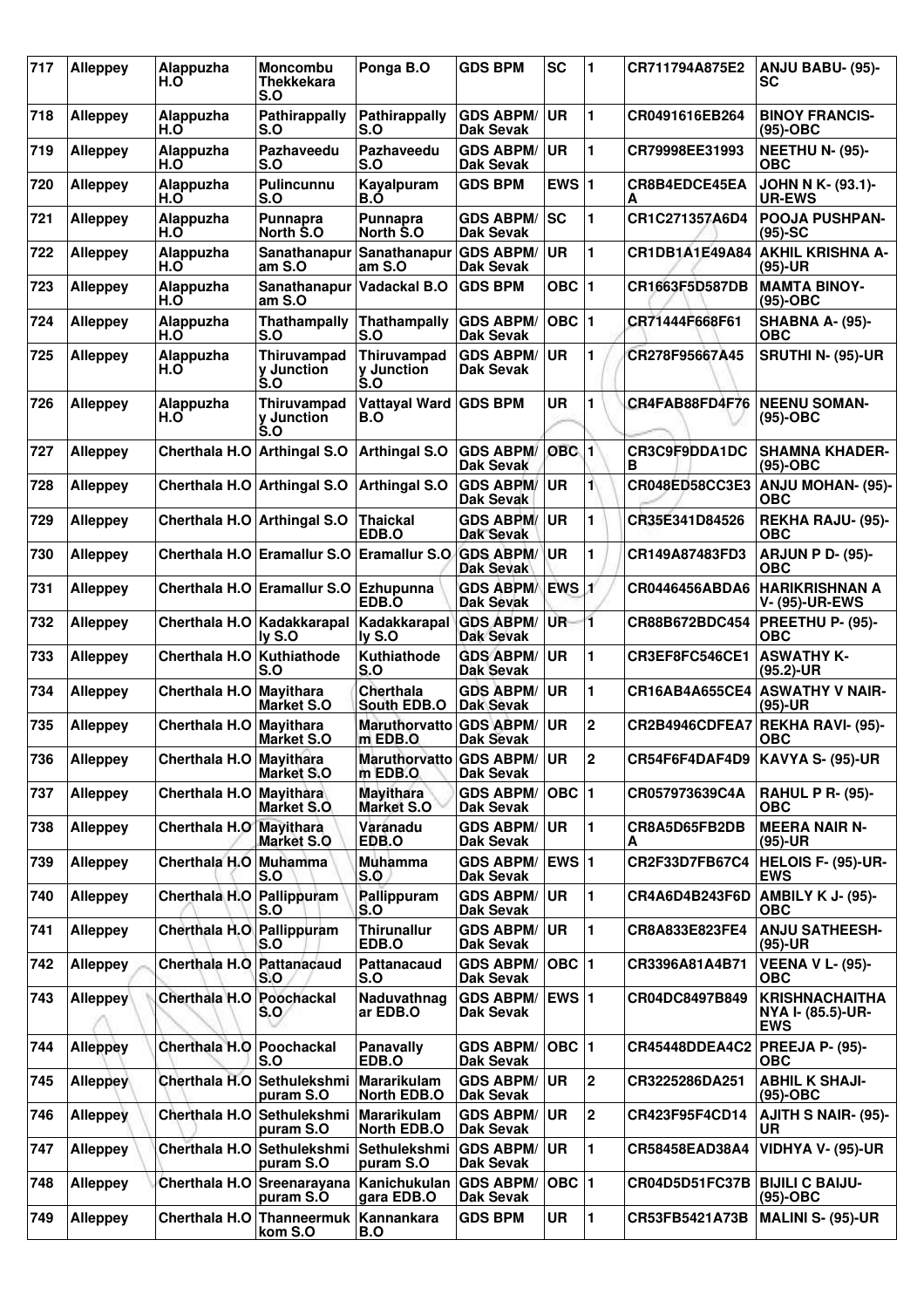| 750 | <b>Alleppey</b> | Cherthala H.O        | Thanneermuk<br>kom S.O                | <b>Muttathipara</b><br>mbu B.O        | <b>GDS ABPM/</b><br><b>Dak Sevak</b> | $OBC$  1    |                | CR31C5B2344D63              | <b>ARYA R- (95)-OBC</b>                                |
|-----|-----------------|----------------------|---------------------------------------|---------------------------------------|--------------------------------------|-------------|----------------|-----------------------------|--------------------------------------------------------|
| 751 | <b>Alleppey</b> | <b>Cherthala H.O</b> | <b>Thirumalabha</b><br>aom S.O        | Pallithode<br>B.O                     | <b>GDS ABPM/</b><br><b>Dak Sevak</b> | <b>SC</b>   | 1              | CR2D2743E14934              | <b>POURNAMI P K-</b><br>$(95)-SC$                      |
| 752 | <b>Alleppey</b> | <b>Cherthala H.O</b> | Thycattusser<br><b>v</b> S.O          | Thycattusser<br>v S.O                 | <b>GDS ABPM/</b><br><b>Dak Sevak</b> | EWS $ 1$    |                | CR285893EE2F76              | <b>VILASINI R-</b><br>(93.9444)-UR-EWS                 |
| 753 | <b>Alleppey</b> | <b>Cherthala H.O</b> | <b>Thycattusser</b><br>$v S.$ O       | <b>Thycattusser</b><br>v S.O          | <b>GDS ABPM/</b><br><b>Dak Sevak</b> | <b>ST</b>   | 1              | CR4F7E47C85B59              | <b>PONNUSAMY-</b><br>$(87.8)$ -ST                      |
| 754 | Alwaye          | Aluva H.O            | <b>Alangad S.O</b>                    | Karumalloor<br>B.O                    | <b>GDS ABPM/</b><br>Dak Sevak        | $OBC$  1    |                | CR817DEB5F3945              | <b>RAFIYA</b><br><b>MUHAMMED- (95)-</b><br><b>OBC</b>  |
| 755 | <b>Alwaye</b>   | Aluva H.O            | Aluva H.O                             | Aluva Town<br><b>Bus Stand</b><br>S.O | <b>GDS ABPM/</b><br><b>Dak Sevak</b> | <b>UR</b>   | 1              | CR1F8D1745DF4C              | ANN MARIA- (95)-<br><b>OBC</b>                         |
| 756 | <b>Alwaye</b>   | Aluva H.O            | Aluva H.O                             | Aluva-<br>asokapuram<br>B.O           | <b>GDS BPM</b>                       | OBC $ 1$    |                | CR6AD56D561F24              | <b>SAJNA K M- (95)-</b><br>ОВС                         |
| 757 | <b>Alwaye</b>   | Aluva H.O            | Angamally<br>S.O                      | Angamally<br>S.O                      | GDS ABPM/<br>Dak Sevak               | <b>UR</b>   | 1              | CR14A4E684676F              | <b>ANSAT</b><br>VARGHESE- (95)-<br><b>UR</b>           |
| 758 | Alwaye          | Aluva H.O            | Angamally<br>S.O                      | <b>Elavoor B.O</b>                    | <b>GDS ABPM/</b><br><b>Dak Sevak</b> | PWD 1<br>-В |                | CR2CFDC443DB59              | <b>JUNIA BIJU-</b><br>(90.25)-PWD-B                    |
| 759 | <b>Alwaye</b>   | Aluva H.O            | Angamally<br>S.O                      | <b>Navathode</b><br>B.Ó               | <b>GDS ABPM/</b><br><b>Dak Sevak</b> | <b>UR</b>   | 1              | CR1E43591F6238              | <b>LIJITHA PETER-</b><br>$(95)-UR$                     |
| 760 | Alwaye          | Aluva H.O            | Angamally<br>S.O                      | Puliyanam<br>B.O                      | <b>GDS ABPM/</b><br><b>Dak Sevak</b> | <b>UR</b>   | 1              | CR4587928ED154              | <b>RAMYA RAVI- (95)-</b><br>UR                         |
| 761 | <b>Alwaye</b>   | Aluva H.O            | Angamally<br>South S.O                | Angamally<br>South S.O                | <b>GDS ABPM/</b><br>Dak Sevak        | EWS 1       |                | CR87264F953518              | <b>ANASWARA</b><br>RAMAKRISHNAN-<br>(94.05)-UR-EWS     |
| 762 | <b>Alwaye</b>   | Aluva H.O            | Athani S.O<br>(Ernakulam)             | Athani S.O<br>(Ernakulam)             | <b>GDS ABPM/</b><br><b>Dak Sevak</b> | <b>UR</b>   | 1              | CR3F4219A82498              | TONY PAUL- (95)-<br><b>UR</b>                          |
| 763 | Alwaye          | Aluva H.O            | Athani S.O<br>(Ernakulam)             | Nedumbasser<br>$v$ B.O                | <b>GDS ABPM/</b><br>Dak Sevak        | <b>UR</b>   | 1/             | CR21714162884B              | <b>ASWATHY</b><br><b>REVINDRAN- (95)-</b><br>UR        |
| 764 | <b>Alwaye</b>   | Aluva H.O            | Athani S.O<br>(Ernakulam)             | <b>Nedumbasser</b><br>$v$ B.O         | <b>GDS BPM</b>                       | $OBC$ 1     |                | CR2A3328F999CA              | <b>SOUMYA SIVAN-</b><br>(95)-OBC                       |
| 765 | Alwaye          | Aluva H.O            | Chendamang<br>alam S.O                | Chendamang<br>alam S.O                | <b>GDS ABPM/</b><br>Dak Sevak        | <b>UR</b>   | 1              | CR67CE3FB18E92              | <b>ANJU P G- (95)-</b><br>ОВС                          |
| 766 | Alwaye          | Aluva H.O            | Chengamana<br>$d$ S.O                 | <b>Kunnukara</b><br>B.O               | <b>GDS BPM</b>                       | <b>UR</b>   | $\blacksquare$ | CR7A1738D7244E              | <b>ANTONY</b><br>LONAPPAN- (95)-<br><b>UR</b>          |
| 767 | <b>Alwaye</b>   | Aluva H.O            | Chowara S.O                           | Chowara S.O                           | <b>GDS ABPM/</b><br><b>Dak Sevak</b> | <b>UR</b>   | $\blacksquare$ | CR89E4D9627C49              | <b>RISWANA</b><br>RASHEED- (95)-<br>ОВС                |
| 768 | Alwaye          | Aluva H.O            | Edathala S.O                          | <b>Edathala S.O</b>                   | <b>GDS ABPM/</b><br>Dak Sevak        | <b>UR</b>   | 1              | CR6A379F9CD1D4              | <b>GREESHMA N K-</b><br>$(95)-UR$                      |
| 769 | Alwaye          | Aluva H.O            | <b>Edathala S.O</b>                   | Malayidumthu<br>ruth B.O              | <b>GDS ABPM/</b><br>Dak Sevak        | PWD 1<br>-В |                | CR0FFF42A49D75              | <b>ANU MOHAN C H-</b><br>(79.8)-PWD-B                  |
| 770 | Alwaye          | Aluva H.O            | Edathala S.O                          | Vilangu B.O                           | <b>GDS ABPM/</b><br>Dak Sevak        | <b>UR</b>   | 1              | CR3F49B4A849AC              | <b>ARJUN R</b><br><b>KRISHANAN- (95)-</b><br><b>UR</b> |
| 771 | Alwaye          | Aluva H.O            | Erumathala<br>S.O                     | Erumathala<br>S.O                     | <b>GDS ABPM/</b><br>Dak Sevak        | <b>UR</b>   | $\mathbf{1}$   | CR22D4575E3234              | ANJALI K S- (95)-<br>UR.                               |
| 772 | Alwaye          | Aluva H.O            | <b>Karukutty S.O</b>                  | <b>Karukutty S.O</b>                  | <b>GDS ABPM/</b><br>Dak Sevak        | <b>UR</b>   | 1              | CR6D3F5F616152              | ALOSH ROY- (95)-<br>UR.                                |
| 773 | Alwaye          | Aluva H.O            | <b>Karukutty S.O</b>                  | Paduvapuram<br>B.O                    | <b>GDS BPM</b>                       | <b>UR</b>   | 1              | CR678958EFD444              | <b>ANN MARY</b><br>SEBASTIAN- (95)-<br>UR              |
| 774 | Alwaye          | Aluva H.O            | Koonammavu<br>S.O                     | Koonammavu<br>S.O                     | <b>GDS ABPM/</b><br>Dak Sevak        | <b>UR</b>   | 1              | CR0BEA3629E344              | <b>GOPIKA LAKSHMY</b><br>K M- (95)-UR                  |
| 775 | Alwaye          | Aluva H.O            | Kumarapura<br>$m$ S.O<br>(Ernakulam)  | <b>Pazhamthotta</b><br>$m$ B.O        | <b>GDS ABPM/</b><br><b>Dak Sevak</b> | <b>UR</b>   | $\mathbf{1}$   | CR3FB24FCA5A68 AMAL VISWAM- | $(95)-UR$                                              |
| 776 | Alwaye          | Aluva H.O            | Kumarapura<br>$m S.$ O<br>(Ernakulam) | <b>Vempilly B.O</b>                   | <b>GDS ABPM/</b><br>Dak Sevak        | <b>UR</b>   | 1              | CR034B93C47828              | <b>REVATHY</b><br><b>PUSHKARAN- (95)-</b><br>UR        |
| 777 | Alwaye          | Aluva H.O            | Kurumassery<br>S.O                    | Kurumassery<br>S.O                    | <b>GDS ABPM/</b><br>Dak Sevak        | <b>UR</b>   | 1              | <b>CR283AE8374D45</b>       | <b>ASHNA</b><br><b>PRASANNAN K-</b><br>$(95)-OBC$      |
| 778 | Alwaye          | Aluva H.O            | Kurumassery<br>S.O                    | Vattaparambu<br>B.O                   | <b>GDS ABPM/</b><br>Dak Sevak        | <b>UR</b>   | 1              | CR6BA3C86F11CF              | <b>SHELLY MERIN T-</b><br>$(96.8)$ -UR                 |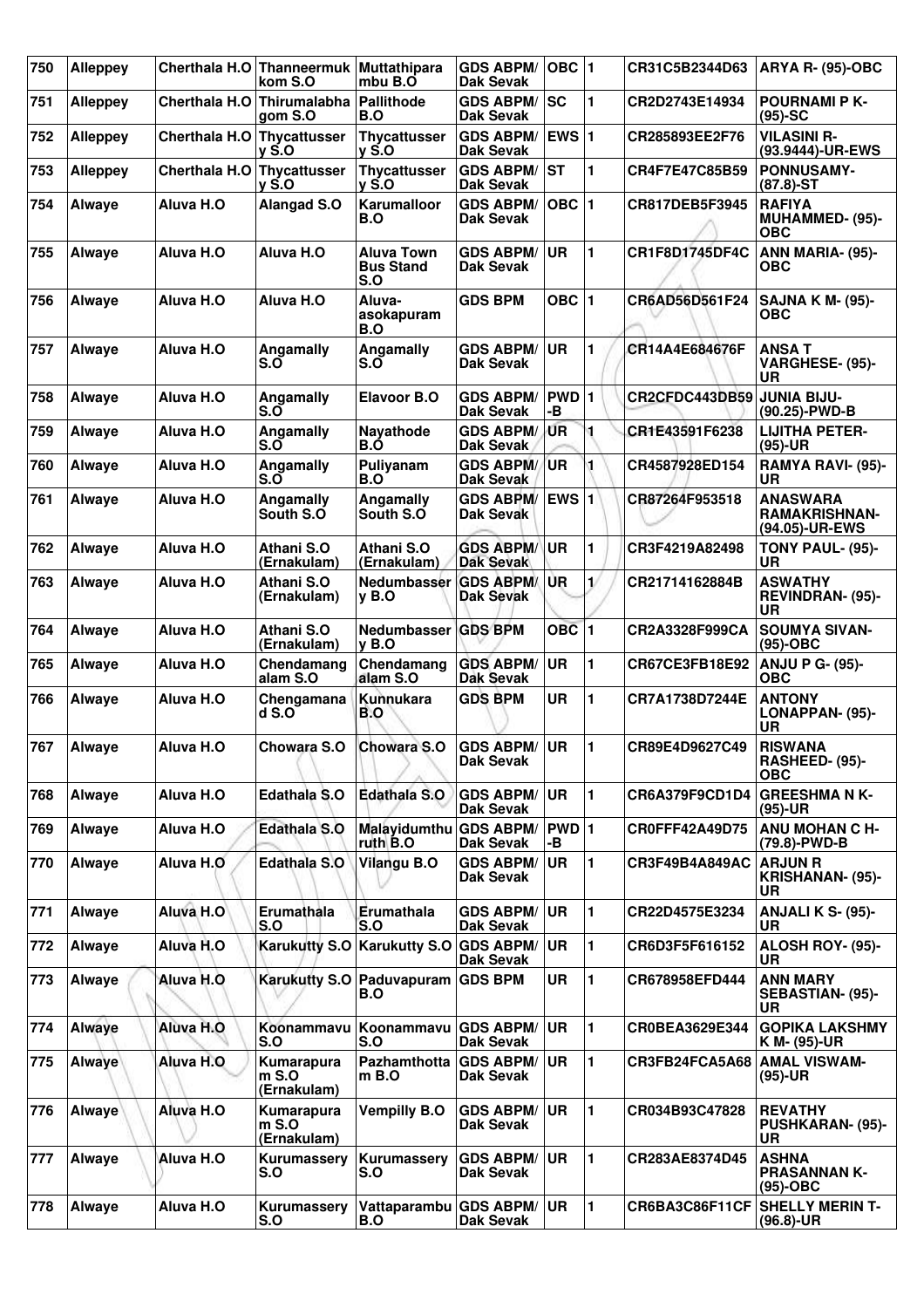| 779 | Alwaye        | Aluva H.O                        | <b>Malayattoor</b><br>S.O                       | <b>Malayattoor</b><br>S.O         | <b>GDS ABPM/</b><br><b>Dak Sevak</b> | <b>UR</b>          | $\blacksquare$ | CR088A69A2C64E        | <b>VYSAKH G- (95)-UR</b>                             |
|-----|---------------|----------------------------------|-------------------------------------------------|-----------------------------------|--------------------------------------|--------------------|----------------|-----------------------|------------------------------------------------------|
| 780 | Alwaye        | Aluva H.O                        | Manjapra S.O                                    | Ayyampuzha<br>B.O                 | <b>GDS ABPM/</b><br><b>Dak Sevak</b> | UR                 | 1              | <b>CR8FA2A579A57C</b> | <b>SHERIN</b><br>VARGHESE- (95)-<br><b>UR</b>        |
| 781 | Alwaye        | Aluva H.O                        | Manjapra S.O                                    | Chully B.O                        | <b>GDS ABPM/</b><br><b>Dak Sevak</b> | <b>UR</b>          | 1              | CR3F49DC22DC84        | <b>GEORGE M JOY-</b><br>$(95)-UR$                    |
| 782 | Alwaye        | Aluva H.O                        | Mookkannur<br>S.O                               | Azhakam B.O                       | <b>GDS ABPM/</b><br><b>Dak Sevak</b> | <b>EWS 1</b>       |                | CR09286E2444FF        | <b>SNEHA THOMAS-</b><br>(95)-UR-EWS                  |
| 783 | Alwaye        | Aluva H.O                        | Moothakunna<br>$m$ S.O                          | Gothuruthy<br>B.O                 | <b>GDS ABPM/</b><br>Dak Sevak        | <b>UR</b>          | 1              | CR82977DF8CB94        | <b>ASHA T S- (95)-</b><br><b>OBC</b>                 |
| 784 | Alwaye        | Aluva H.O                        | Muppathada<br>$m \dot{S}$ .O                    | Muppathada<br>m S.O               | <b>GDS ABPM/</b><br><b>Dak Sevak</b> | <b>UR</b>          | 1              | CR1B465959744D        | <b>SRUTHY</b><br>SIVASANKARAN-<br>$(95)-UR$          |
| 785 | <b>Alwaye</b> | Aluva H.O                        | <b>Muppathada</b><br>$m$ S.O                    | West<br>Kadungalloor<br>B.O       | <b>GDS ABPM/</b><br><b>Dak Sevak</b> | <b>UR</b>          | 1              | CR54F8ABBF54A9        | <b>GOPIKA R NAIR-</b><br>$(95)-UR$                   |
| 786 | Alwaye        | Aluva H.O                        | <b>Palliport S.O</b>                            | <b>Palliport S.O</b>              | <b>GDS ABPM/</b><br>Dak Sevak        | $OBC$  1           |                | CR114568B468AB        | <b>THERESA</b><br><b>PRIYANKA A C-</b><br>$(95)-OBC$ |
| 787 | Alwaye        | Aluva H.O                        | <b>Palliport S.O</b>                            | <b>Palliport S.O</b>              | <b>GDS ABPM/</b><br><b>Dak Sevak</b> | <b>UR</b>          | 1              | CR49E9B8AE474C        | <b>ANJU</b><br><b>BALACHANDRAN-</b><br>(95)-UR       |
| 788 | <b>Alwaye</b> | Aluva H.O                        | Paravur S.O<br>(Ernakulam)                      | <b>Paravur Town</b><br>S.O        | <b>GDS ABPM/</b><br>Dak Sevak        | UR-                | $\blacksquare$ | CR1EBDA7CE6951        | <b>ANN ROSE JOSE-</b><br>$(95)-UR$                   |
| 789 | Alwaye        | Aluva H.O                        | <b>Puthenvelikk</b><br>ara S.O                  | Elanthikara<br>B.O                | <b>GDS BPM</b>                       | $OBC$ <sup>1</sup> |                | <b>CR8352C7EFA6F2</b> | <b>NITHEESH P M-</b><br>(95)-OBC                     |
| 790 | Alwaye        | Aluva H.O                        | <b>Puthenvelikk</b><br>ara S.O                  | <b>Puthenvelikk</b><br>ara S.O    | <b>GDS ABPM/</b><br><b>Dak Sevak</b> | <b>SC</b>          | 1              | CR45FA63F36DFE        | <b>ANAGHA B</b><br>CHANDRAN- (95)-<br><b>SC</b>      |
| 791 | Alwaye        | Aluva H.O                        | <b>Puthenvelikk</b><br>ara S.O                  | <b>Puthenvelikk</b><br>ara S.O    | <b>GDS ABPM/</b><br>Dak Sevak        | UR                 | $\mathbf 2$    | CR0696DB443884        | <b>AMRUTHA V</b><br>RAMESH- (95)-OBC                 |
| 792 | Alwaye        | Aluva H.O                        | <b>Puthenvelikk</b><br>ara S.O                  | <b>Puthenvelikk</b><br>ara S.O    | <b>GDS ABPM/</b><br><b>Dak Sevak</b> | UR                 | $\overline{2}$ | CR7BDB7789E6A6        | <b>ROSE S- (95)-OBC</b>                              |
| 793 | Alwaye        | Aluva H.O                        | <b>Thaikkattukar</b><br>a S.O                   | <b>Thaikkattukar</b><br>a S.O     | <b>GDS ABPM/</b><br><b>Dak Sevak</b> | <b>UR</b>          | 1              | CR17141487D7B6        | <b>SETHULAKSHMI S-</b><br>$(95)-UR$                  |
| 794 | Alwaye        | Aluva H.O                        | Thottumugho<br>$m S.$ O                         | South<br>Vazhakulam<br>B.O        | <b>GDS ABPM/</b><br><b>Dak Sevak</b> | EWS $ 1$           |                | <b>CR28D722FEE3D9</b> | <b>AMRUTHA E K-</b><br>(93.1)-UR-EWS                 |
| 795 | Alwaye        | Aluva H.O                        | Thottumugho<br>$m$ S.O                          | <b>South</b><br>Vazhakulam<br>B.O | <b>GDS ABPM/</b><br><b>Dak Sevak</b> | <b>UR</b>          | 1              | CR1E6F5CB6AC78        | <b>ANUSREE K G-</b><br>(95)-OBC                      |
| 796 | Alwaye        | Aluva H.O                        | <b>Union</b><br><b>Christian</b><br>College S.O | Desom B.O                         | <b>GDS BPM</b>                       | OBC 1              |                | CR5972B4214444        | <b>BINUJA MAJEED-</b><br>$(95)-OBC$                  |
| 797 | Alwaye        | Aluva H.O                        | Vadakkekara<br>S.O                              | Vadakkekara<br>S.O                | <b>GDS ABPM/</b><br>Dak Sevak        | <b>UR</b>          | $\mathbf{1}$   | CR7D45652457AE        | <b>GANESH K S- (95)-</b><br>ОВС                      |
| 798 | Alwaye        | Aluva H.O                        | Vadakkumpur<br>am S.0                           | Vadakkumpur<br>am S.O             | <b>GDS ABPM/</b><br>Dak Sevak        | OBC 1              |                | CR2DBA52CB875<br>А    | <b>SARITHAMOL K S-</b><br>(95)-OBC                   |
| 799 | Alwaye        | Aluva H.O                        | Varapuzha<br>S.O                                | Varapuzha<br>S.O                  | <b>GDS ABPM/</b><br><b>Dak Sevak</b> | <b>UR</b>          | 1              | CR4B9143DD6476        | <b>AJITH ANTONY-</b><br>$(95)-OBC$                   |
| 800 | Alwaye        | H.O                              | Muvattupuzha Arakuzha S.O                       | Arakuzha S.O                      | <b>GDS ABPM/</b><br><b>Dak Sevak</b> | <b>UR</b>          | $\mathbf{1}$   | CR4CDA19D1F31A        | SIMI M SALIM- (95)-<br><b>OBC</b>                    |
| 801 | Alwaye        | Muvattupuzha Arakuzha S.O<br>H.O |                                                 | Pandappily<br>B.O                 | <b>GDS ABPM/</b><br>Dak Sevak        | <b>UR</b>          | 1              | CR2554BA9384A9        | <b>GRACE MARIA</b><br><b>JOSE- (95)-UR</b>           |
| 802 | Alwaye        | Muvattupuzha Elanji S.O<br>H.O   |                                                 | Elanji S.O                        | <b>GDS ABPM/</b><br>Dak Sevak        | <b>UR</b>          | 1              | CR7578FDB46474        | <b>ARJUN N VIJAI-</b><br>(95)-UR                     |
| 803 | Alwaye        | Muvattupuzha Elanji S.O<br>H.O   |                                                 | <b>Mutholapura</b><br>m B.O       | <b>GDS ABPM/</b><br>Dak Sevak        | <b>UR</b>          | 1              | CR851916C9B242        | <b>AKHILA RAJ- (95)-</b><br><b>OBC</b>               |
| 804 | Alwaye        | Muvattupuzha Elanji S.O<br>H.O   |                                                 | Perumbadava<br>m B.O              | <b>GDS ABPM/</b><br>Dak Sevak        | <b>UR</b>          | 1              | CR246CB6252344        | <b>RESHMA</b><br><b>PRAKASH- (95)-UR</b>             |
| 805 | Alwaye        | Muvattupuzha Elanji S.O<br>H.O   |                                                 | Perumbadava GDS BPM<br>m B.O      |                                      | <b>UR</b>          | 1              | CR425F32AB2C43        | RESHMA I V- (95)-<br><b>OBC</b>                      |
| 806 | Alwaye        | Muvattupuzha Kalloorkkad<br>H.O  | S.O                                             | Ayavana B.O                       | <b>GDS ABPM/</b><br><b>Dak Sevak</b> | <b>UR</b>          | 1              | CR72883AA8EE4A        | <b>DEEPAM</b><br><b>ELIZEBETH BABU-</b><br>$(95)-UR$ |
| 807 | Alwaye        | Muvattupuzha Kalloorkkad<br>H.O  | S.O                                             | Kaloor B.O                        | <b>GDS ABPM/</b><br>Dak Sevak        | <b>UR</b>          | 1              | CR6FD4A452D8B2        | <b>NISMA HUSSAIN-</b><br>$(95)-OBC$                  |
| 808 | Alwaye        | Muvattupuzha Kalloorkkad<br>H.O  | S.O                                             | Kaloor B.O                        | <b>GDS BPM</b>                       | <b>UR</b>          | 1              | <b>CR482538EF4EF7</b> | <b>GREESHMA G</b><br><b>NATH- (95)-UR</b>            |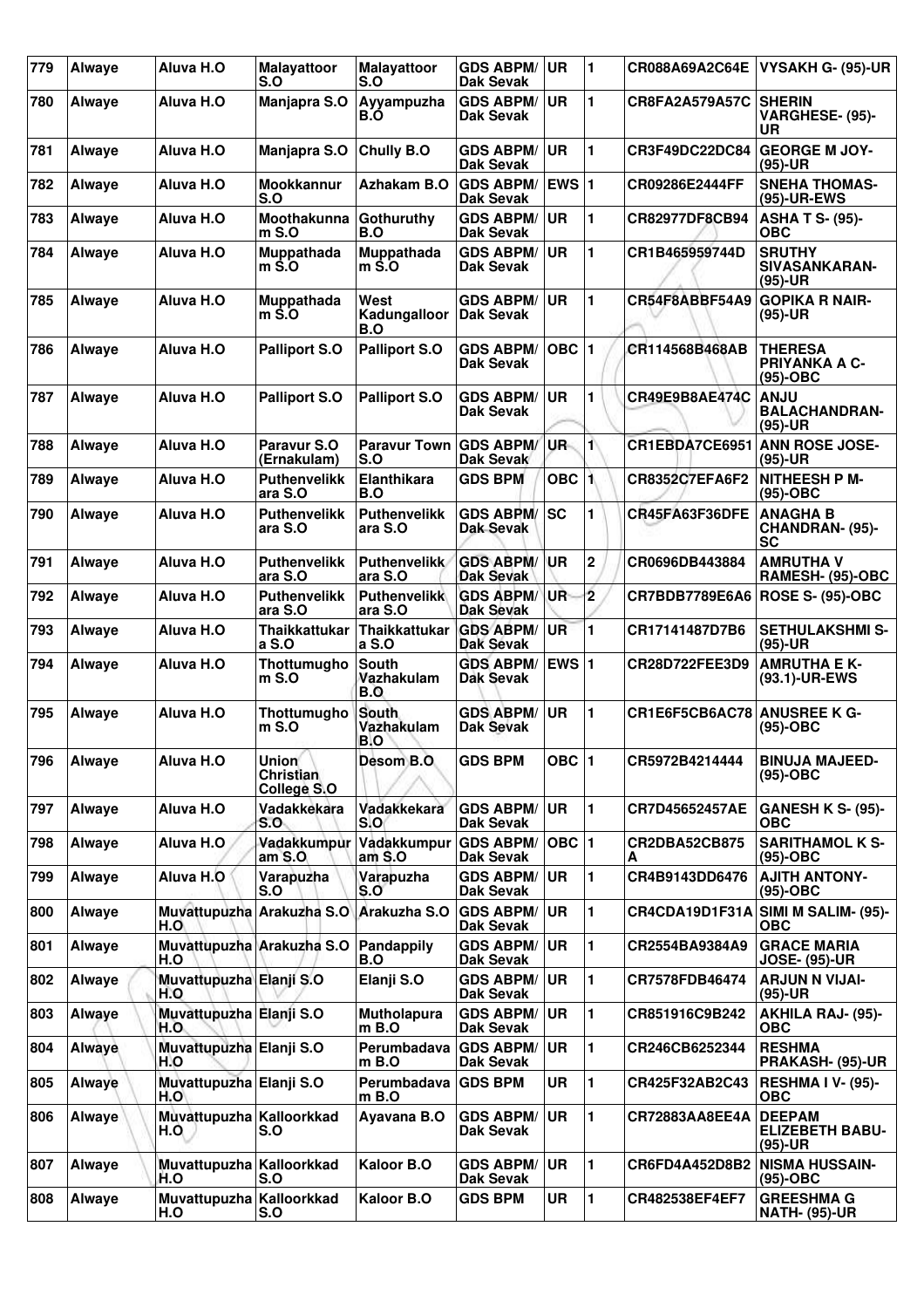| 809 | Alwaye | Muvattupuzha Kalloorkkad<br>H.O | S.O                                                  | <b>Kavakkad</b><br>B.O                  | <b>GDS BPM</b>                       | EWS $ 1$    |                | CR481F7B462941              | <b>GEETHU</b><br><b>GAGANAN- (94.05)-</b><br><b>UR-EWS</b> |
|-----|--------|---------------------------------|------------------------------------------------------|-----------------------------------------|--------------------------------------|-------------|----------------|-----------------------------|------------------------------------------------------------|
| 810 | Alwaye | Muvattupuzha Kolenchery<br>H.O  | S.O                                                  | Kadakkanad<br>B.O                       | <b>GDS ABPM/</b><br><b>Dak Sevak</b> | <b>UR</b>   | 1              | CR0B4C824D16AB              | SHYMA T F- (95)-<br>ОВС                                    |
| 811 | Alwaye | Muvattupuzha Kolenchery<br>H.O  | S.O                                                  | Kadamattam<br>B.O                       | <b>GDS ABPM/</b><br><b>Dak Sevak</b> | <b>UR</b>   | 1              | CR3944AA4EDAE4 JANET P      | VARGHESE- (95)-<br>UR                                      |
| 812 | Alwaye | Muvattupuzha Kolenchery<br>H.O  | S.O                                                  | Karukappilli<br>B.O                     | <b>GDS ABPM/</b><br>Dak Sevak        | UR          | $\mathbf 2$    | <b>CR56F64C389CDC</b>       | <b>MERLY ELDHOSE-</b><br>(95)-UR                           |
| 813 | Alwaye | Muvattupuzha Kolenchery<br>H.O  | S.O                                                  | Karukappilli<br>B.O                     | <b>GDS ABPM/</b><br><b>Dak Sevak</b> | <b>UR</b>   | $\mathbf{2}$   | CR61CFA437DCA<br>F          | NAYANTHARA-<br>$(95)-UR$                                   |
| 814 | Alwaye | Muvattupuzha Kolenchery<br>H.O  | S.O                                                  | Kinginimatto<br>$m\overline{B}$ .O      | <b>GDS ABPM/</b><br><b>Dak Sevak</b> | <b>UR</b>   | 1              | <b>CR344ABBD5834C</b>       | <b>R NANDITHA- (95)-</b><br>UR                             |
| 815 | Alwaye | H.O                             | Muvattupuzha Koothattukula Edayar B.O<br>$m$ S.O     |                                         | <b>GDS BPM</b>                       | $OBC$  1    |                | CR18F5F9AD2A63              | <b>ARJUN A</b><br>PONCHALIL- (95)-<br><b>OBC</b>           |
| 816 | Alwaye | H.O                             | Muvattupuzha Koothattukula Kakkoor B.O<br>$m S.$ O   |                                         | <b>GDS ABPM/</b><br><b>Dak Sevak</b> | <b>UR</b>   | 1              | CR8FDA717E2FF9              | <b>ALEENA JACOB-</b><br>$(95)-UR$                          |
| 817 | Alwaye | H.O                             | Muvattupuzha Koothattukula Karamala B.O<br>$mS.$ O   |                                         | <b>GDS ABPM/</b><br><b>Dak Sevak</b> | <b>UR</b>   | 1              | CR734682B92D3D              | <b>CHANDHINI P C-</b><br>$(95)-OBC$                        |
| 818 | Alwaye | H.O                             | Muvattupuzha Koothattukula Karimpana<br>$m$ S.O      | B.O                                     | <b>GDS ABPM/</b><br><b>Dak Sevak</b> | <b>UR</b>   | 1              | CR2A924447E471              | AKSHAYA S- (95)-<br><b>OBC</b>                             |
| 819 | Alwaye | H.O                             | Muvattupuzha Koothattukula Koothattukula<br>$m$ S.O  | $m S.$ O                                | <b>GDS ABPM/</b><br><b>Dak Sevak</b> | UR          | $\blacksquare$ | CR2154B27D99B1              | <b>NITHIYA</b><br>SAJEEVAN- (95)-<br><b>OBC</b>            |
| 820 | Alwaye | H.O                             | Muvattupuzha Koothattukula Marika B.O<br>$m S.$ O    |                                         | <b>GDS ABPM/</b><br><b>Dak Sevak</b> | <b>UR</b>   | 1              | CR72F4664464F1              | <b>ANUPAMA B- (95)-</b><br>UR                              |
| 821 | Alwaye | H.O                             | Muvattupuzha Koothattukula Palakuzha<br>$m S.$ O     | B.O                                     | <b>GDS ABPM/</b><br><b>Dak Sevak</b> | $OBC$  1    |                | CR7B8E7B428657              | <b>SHILPA</b><br>SUDHAKAR- (95)-<br><b>OBC</b>             |
| 822 | Alwaye | H.O                             | Muvattupuzha Koothattukula Thirumarady<br>$m$ S.O    | B.O                                     | <b>GDS ABPM/</b><br><b>Dak Sevak</b> | EWS 1       |                | CR52C2566BB772              | <b>LINTO CHERIAN-</b><br>(82.65)-UR-EWS                    |
| 823 | Alwaye | H.O                             | Muvattupuzha Koothattukula<br>$m$ S.O                | Thirumarady<br>B.O                      | <b>GDS BPM</b>                       | ŨR.         | ď              | CR7E22DA4D8612              | <b>VISHNU</b><br><b>PURUSHOTHAMAN</b><br>- (95)-UR         |
| 824 | Alwaye | Muvattupuzha Kunnackal<br>H.O   | S.O                                                  | <b>Mekkadambu</b><br>B.O                | <b>GDS BPM</b>                       | PWD 1<br>-C |                | CR35E4F185458A              | <b>SUSAN K E- (95)-</b><br><b>PWD-C</b>                    |
| 825 | Alwaye | Muvattupuzha Mudavoor<br>H.O    | <b>S.O</b>                                           | <b>Mazhuvannoo</b><br>$r$ B.O           | <b>GDS ABPM/</b><br><b>Dak Sevak</b> | UR          | 1              | CR0F77B44CB1A9              | <b>ARYA RAJU- (95)-</b><br><b>OBC</b>                      |
| 826 | Alwaye | Muvattupuzha Mudavoor<br>H.O    | IS.O                                                 | <b>Mazhuvannoo</b><br>r South B.O       | <b>GDS ABPM/</b><br><b>Dak Sevak</b> | <b>UR</b>   | 1              | <b>CR47C4B87F71AB</b>       | JITHIN S- (95)-UR                                          |
| 827 | Alwaye | Muvattupuzha Mudavoor<br>H.O    | S.O                                                  | <b>Mazhuvannoo</b><br>r South B.O       | <b>GDS BPM</b>                       | <b>UR</b>   | 1              | CR636ED31C66D8              | <b>HISANA</b><br><b>THASNEEM K A-</b><br>$(95)-OBC$        |
| 828 | Alwaye | Muvattupuzha Mudavoor<br>H.O    | S.O                                                  | <b>Mudavoor</b><br>S.O                  | <b>GDS ABPM/</b><br><b>Dak Sevak</b> | SC          | 1              | CR816718E16E46              | <b>AKHIL BABU P B-</b><br>$(95)-SC$                        |
| 829 | Alwaye | Muvattupuzha Mudavoor<br>H.O    | S.O                                                  | <b>Nellad B.O</b>                       | <b>GDS ABPM/</b><br><b>Dak Sevak</b> | <b>UR</b>   | 1              | CR77F95729DA77              | <b>NAICY P E- (95)-</b><br><b>OBC</b>                      |
| 830 | Alwaye | Muvattupuzha Mudavoor<br>H.O    | S.O                                                  | <b>Nellad B.O</b>                       | <b>GDS BPM</b>                       | <b>UR</b>   | $\mathbf{1}$   | CR631F21F1B24B              | <b>MEETHU</b><br><b>MOHANAN- (95)-</b><br><b>OBC</b>       |
| 831 | Alwaye | H.O                             | Muvattupuzha Muvattupuzha Muvattupuzha<br>H.O        | H.O                                     | <b>GDS ABPM/</b><br><b>Dak Sevak</b> | <b>UR</b>   | 1              | CR48C56976286C              | <b>THASNI YOUSEF-</b><br>(96)-OBC                          |
| 832 | Alwaye | H.O                             | Muvattupuzha Muvattupuzha<br><b>Market S.O</b>       | Enanalloor<br>B.O                       | <b>GDS ABPM/</b><br><b>Dak Sevak</b> | <b>UR</b>   | 1              | CR29CA4C48E185              | <b>PEARL</b><br>VARGHESE- (95)-<br><b>UR</b>               |
| 833 | Alwaye | H.O                             | Muvattupuzha Muvattupuzha Mulavoor B.O<br>Market S.O |                                         | <b>GDS ABPM/</b><br><b>Dak Sevak</b> | <b>UR</b>   | $\blacksquare$ | CR841697A66282              | <b>AMNAS BASHEER-</b><br>$(95)-OBC$                        |
| 834 | Alwaye | H.O                             | Muvattupuzha Muvattupuzha<br><b>Market S.O</b>       | Perumballoor<br>B.O                     | <b>GDS ABPM/</b><br>Dak Sevak        | <b>UR</b>   | 1              | CR8F25D44D85E6              | <b>JINU SEBASTIAN-</b><br>$(95)-UR$                        |
| 835 | Alwaye | Muvattupuzha Pampakuda<br>H.O   | S.O                                                  | <b>Mannathur</b><br>B.O                 | <b>GDS ABPM/</b><br>Dak Sevak        | $EWS$ 1     |                | CR812B2756587A              | <b>NEENA K JOSE-</b><br>(83.9167)-UR-EWS                   |
| 836 | Alwaye | Muvattupuzha Pampakuda<br>H.O   | S.O                                                  | <b>North</b><br><b>Piramadom</b><br>B.O | <b>GDS BPM</b>                       | <b>UR</b>   | 1              | CR666D9B3C7DFB AKHILA BABY- | $(95)-UR$                                                  |
| 837 | Alwaye | Muvattupuzha Pampakuda<br>H.O   | S.O                                                  | Onakkoor B.O GDS ABPM/                  | Dak Sevak                            | UR          | 1              | CR5A686A5A6D87              | <b>ELDHOSE RAJU-</b><br>$(95)-UR$                          |
| 838 | Alwaye | Muvattupuzha Pampakuda<br>H.O   | S.O                                                  | Periapuram<br>B.O                       | <b>GDS ABPM/</b><br><b>Dak Sevak</b> | <b>UR</b>   | 1              | CR1F1F5337A24B              | <b>ELDHOSE RAJU-</b><br>(95)-UR                            |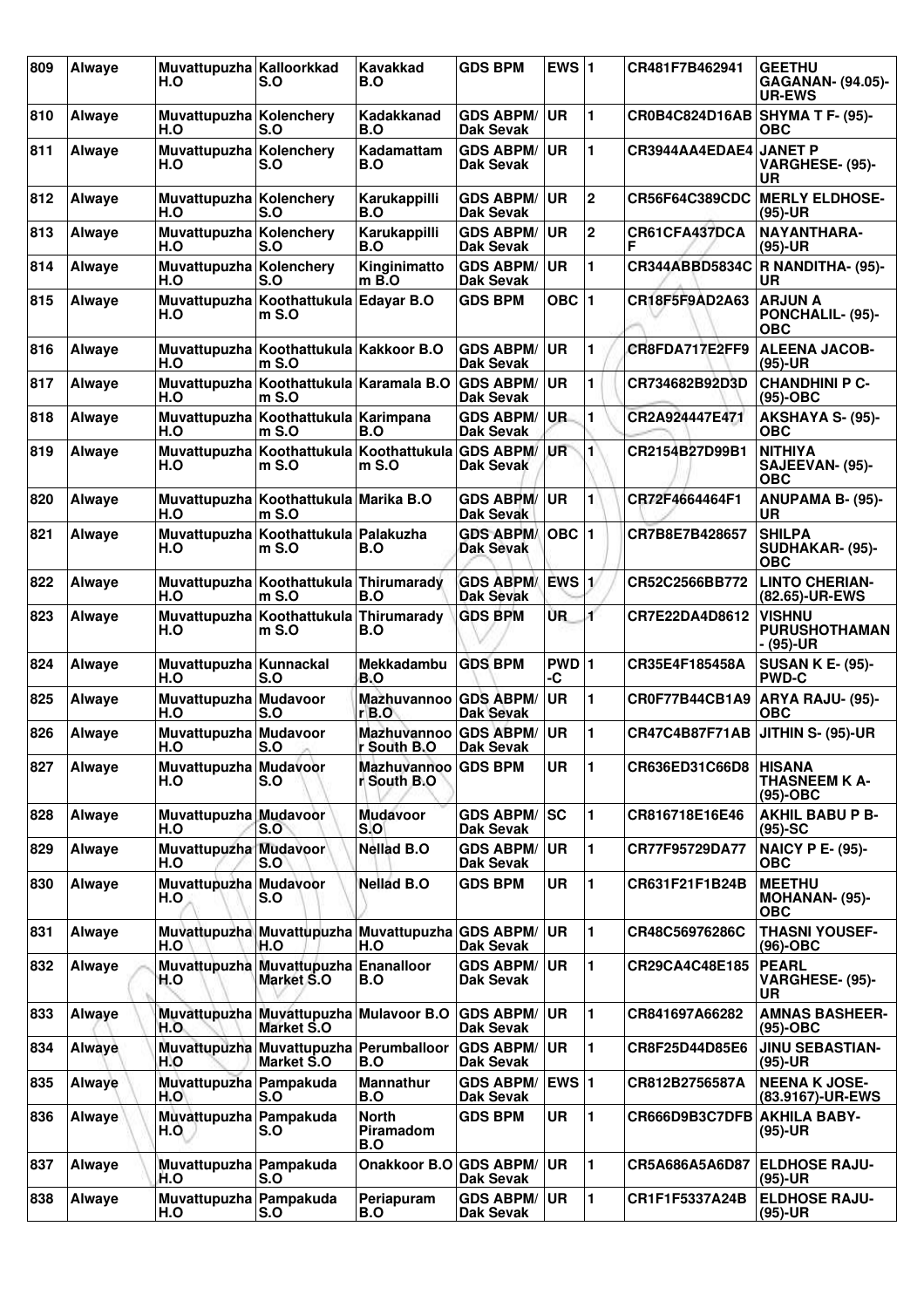| 839 | Alwaye | Muvattupuzha Pampakuda<br>H.O   | S.O                                  | Periapuram<br>B.O           | <b>GDS BPM</b>                       | <b>UR</b>          | $\blacksquare$ | CR0264DA138541                   | <b>ARYAMOL M M-</b><br>$(95)-SC$                |
|-----|--------|---------------------------------|--------------------------------------|-----------------------------|--------------------------------------|--------------------|----------------|----------------------------------|-------------------------------------------------|
| 840 | Alwaye | Muvattupuzha Piravom S.O<br>H.O |                                      | <b>Kakkad B.O</b>           | <b>GDS BPM</b>                       | <b>UR</b>          | 1              | CR6441867C143B                   | <b>SHIRIN SALIM- (95)-</b><br>ОВС               |
| 841 | Alwave | Muvattupuzha Piravom S.O<br>H.O |                                      | Kalampoor<br>B.O            | <b>GDS ABPM/</b><br>Dak Sevak        | <b>UR</b>          | 1              | CR8D254368F9F4                   | <b>AFNA K RAHMAN-</b><br>$(95)-OBC$             |
| 842 | Alwaye | Muvattupuzha Piravom S.O<br>H.O |                                      | <b>Mulakulam</b><br>B.O     | <b>GDS ABPM/</b><br>Dak Sevak        | <b>UR</b>          | 1              | CR3BF59F2D711E                   | <b>JAIN MARY JOSE-</b><br>$(95)-UR$             |
| 843 | Alwaye | Muvattupuzha Piravom S.O<br>H.O |                                      | <b>Mulakulam</b><br>B.O     | <b>GDS BPM</b>                       | <b>UR</b>          | 1              | CR6D44389DC8B2                   | <b>BASIL SALIM- (95)-</b><br>UR                 |
| 844 | Alwaye | Muvattupuzha Piravom S.O<br>H.O |                                      | <b>Nechoor B.O</b>          | <b>GDS ABPM/</b><br><b>Dak Sevak</b> | UR                 | 1              | CR52ABCA4CF9A<br>Е               | <b>AISWARYA</b><br><b>VASUDEV- (95)-UR</b>      |
| 845 | Alwaye | Muvattupuzha Piravom S.O<br>H.O |                                      | Pazhoor B.O                 | <b>GDS BPM</b>                       | UR                 | 1              | CR2BFFEF9E7965                   | <b>ADITHYA K M- (95)-</b><br><b>UR</b>          |
| 846 | Alwaye | Muvattupuzha Piravom S.O<br>H.O |                                      | <b>Piravom S.O</b>          | <b>GDS ABPM/</b><br><b>Dak Sevak</b> | <b>UR</b>          | 1              | CR0A241734A97C                   | <b>ANJANA ANNA</b><br><b>JOHNCY- (95)-UR</b>    |
| 847 | Alwaye | Muvattupuzha Pothanicaud<br>H.O | S.O                                  | Koovalloor<br>B.O           | <b>GDS ABPM/</b><br>Dak Sevak        | <b>UR</b>          | 1              | CR561B52D4E765                   | <b>AKHILA M R- (95.6)-</b><br>ОВС               |
| 848 | Alwaye | Muvattupuzha Pothanicaud<br>H.O | S.O                                  | Pulinthanam<br>B.O          | <b>GDS ABPM/</b><br><b>Dak Sevak</b> | <b>UR</b>          | 1              | CR63A19B1C493F                   | <b>AMALKRISHNA A</b><br>R- (95)-OBC             |
| 849 | Alwaye | Muvattupuzha Ramamangal<br>H.O  | am S.O                               | Ramamangal<br>am S.O        | <b>GDS ABPM/</b><br>Dak Sevak        | <b>UR</b>          | 1              | CR8F787173C6CE                   | <b>ATHISH VALSAN-</b><br>$(95)-OBC$             |
| 850 | Alwaye | Muvattupuzha Vazhakulam<br>H.O  | S.O                                  | Madakkathan<br>am B.O       | <b>GDS ABPM/</b><br>Dak Sevak        | UR.                | 1              | CR74EE5F948B9C                   | <b>AMALCHITHRA</b><br><b>STANLY- (95)-UR</b>    |
| 851 | Alwaye | Muvattupuzha Vazhakulam<br>H.O  | S.O                                  | Vazhakulam<br>S.O           | <b>GDS ABPM/</b><br>Dak Sevak        | <b>UR</b>          | 1.             | CR06C5322995EB                   | <b>REVATHY B R- (95)-</b><br>UR                 |
| 852 | Alwaye | Perumbavoor<br>H.O              | <b>Asamannoor</b><br>S.O             | Asamannoor<br>S.O           | <b>GDS ABPM/</b><br><b>Dak Sevak</b> | <b>UR</b>          | 1              | CR57F26BA461C3                   | <b>BRITTO J PULLAN-</b><br>$(95)-UR$            |
| 853 | Alwaye | Perumbavoor<br>H.O              | Asamannoor<br>S.O                    | Vaikkara B.O                | <b>GDS ABPM/</b><br><b>Dak Sevak</b> | <b>UR</b>          | 1              | CR449CEBA59A77                   | <b>MARIA RAJU- (95)-</b><br>UR                  |
| 854 | Alwaye | Perumbavoor<br>H.O              | <b>Chelad</b><br><b>Junction S.O</b> | Chelad<br>Junction S.O.     | <b>GDS ABPM/</b><br><b>Dak Sevak</b> | <b>UR</b>          | 1/             | CR1C5499661614                   | <b>MONICA</b><br><b>AUGUSTINE- (95)-</b><br>UR  |
| 855 | Alwaye | Perumbayoor<br>H.O              | <b>Chelad</b><br><b>Junction S.O</b> | Inchathotty<br>B.O          | <b>GDS ABPM/</b><br><b>Dak Sevak</b> | $EWS$ <sub>1</sub> |                | CR3B891B44465B                   | <b>TISSY GEORGE-</b><br>(85.1316)-UR-EWS        |
| 856 | Alwaye | Perumbavoor<br>H.O              | <b>Chelad</b><br><b>Junction S.O</b> | Inchathotty<br>B.O          | <b>GDS BPM</b>                       | OBC $ 1$           |                | CR1B73E1814E21                   | <b>SIJI P S- (95)-OBC</b>                       |
| 857 | Alwaye | Perumbavoor<br>H.O              | <b>Chelad</b><br><b>Junction S.O</b> | Keerampara<br>B.O           | <b>GDS ABPM/</b><br><b>Dak Sevak</b> | <b>UR</b>          | 1              | CR5D5921B54E84                   | <b>MINU MARIYA</b><br><b>ISSAC- (95)-UR</b>     |
| 858 | Alwaye | Perumbayoor<br>H.O              | Chelad<br>Junction S.O               | Urulanthanni<br>B.O         | <b>GDS BPM</b>                       | <b>SC</b>          | 1              | CR2F9A7ABF27B3                   | <b>BINDHU K T-</b><br>$(94.05)$ -SC             |
| 859 | Alwaye | Perumbavoor<br>H.O              | <b>Chelad</b><br><b>Junction S.O</b> | Vettampara<br>B.O           | <b>GDS ABPM/</b><br><b>Dak Sevak</b> | OBC  1             |                | CR4BA84DBB6F3<br>Е               | SHILPA C J- (95)-<br><b>OBC</b>                 |
| 860 | Alwaye | Perumbavoor<br>H.O              | Keezhillam<br>S.O                    | Airapuram<br>B.O            | <b>GDS ABPM/</b><br>Dak Sevak        | UR                 | $\blacksquare$ | CR09A56957F1AA                   | HASEENA P A- (95)-<br><b>OBC</b>                |
| 861 | Alwaye | Perumbayoor<br>H.O              | Keezhillam<br>S.O                    | Keezhillam<br>S.O           | <b>GDS ABPM/</b><br>Dak Sevak        | EWS $ 1$           |                | CR4B4A76DF2E31                   | <b>AMAL JOSE- (85.5)-</b><br><b>UR-EWS</b>      |
| 862 | Alwaye | Perumbavoor<br>H.O              | Keezhillam<br>S.O                    | Thrikkalathoo<br>r B.O      | <b>GDS ABPM/</b><br>Dak Sevak        | <b>UR</b>          | 1              | CR1E3F437F3339                   | <b>LISMY K</b><br>MUHAMMED- (95)-<br><b>OBC</b> |
| 863 | Alwaye | Perumbavoor<br>H.O              | Koovappady<br>S.O                    | Alattuchira<br>B.O          | <b>GDS ABPM/</b><br>Dak Sevak        | <b>UR</b>          | $\blacksquare$ | CR33444A114CC5                   | <b>VISHNU NV- (95)-</b><br><b>OBC</b>           |
| 864 | Alwaye | Perumbavoor<br>H.O              | Koovappady<br>S.O                    | Alattuchira<br>B.O          | <b>GDS BPM</b>                       | <b>SC</b>          | $\mathbf{1}$   | CR06DA788C3774                   | <b>BHASITH</b><br><b>BHASKARAN- (95)-</b><br>SC |
| 865 | Alwaye | Perumbavoor<br>H.O              | Koovappady<br>S.O                    | Cheranalloor(<br>PBR) B.O   | <b>GDS ABPM/</b><br>Dak Sevak        | <b>UR</b>          | 1              | CR2B48CFC5B4B8 GOPIKA P K- (95)- | UR                                              |
| 866 | Alwaye | Perumbavoor<br>H.O              | Koovappady<br>S.O                    | <b>Edavoor B.O</b>          | <b>GDS ABPM/</b><br>Dak Sevak        | <b>UR</b>          | 1              | CR543711A7B93D                   | <b>ANUPAMA BHASI-</b><br>(95)-OBC               |
| 867 | Alwaye | Perumbavoor<br>H.O              | Kothamangal<br>am S.O<br>(Ernakulam) | <b>Iramalloor</b><br>B.O    | <b>GDS ABPM/</b><br>Dak Sevak        | <b>UR</b>          | 1              | CR714553DB42E3                   | <b>FATHIMATHUL</b><br>SHAIBAN- (95)-OBC         |
| 868 | Alwaye | Perumbavoor<br>H.O              | Kothamangal<br>am S.O<br>(Ernakulam) | <b>Iramalloor</b><br>B.O    | <b>GDS BPM</b>                       | UR                 | 1              | <b>CR7D4CFFDBC2A</b><br>5        | <b>BASIL BABU-</b><br>$(96.6)$ -UR              |
| 869 | Alwaye | Perumbavoor<br>H.O              | Kothamangal<br>am S.O<br>(Ernakulam) | Kothamangal<br>am Bazar B.O | <b>GDS BPM</b>                       | <b>UR</b>          | 1              | CR62B3FBAAA322                   | AMBILY PS- (95.6)-<br>ОВС                       |
| 870 | Alwaye | Perumbavoor<br>H.O              | Kothamangal<br>am S.O<br>(Ernakulam) | <b>Nellikuzhy</b><br>B.O    | <b>GDS ABPM/</b><br>Dak Sevak        | <b>UR</b>          | 11.            | CR8B6F84DEC553                   | <b>ARIYA</b><br><b>SURENDRAN- (95)-</b><br>UR   |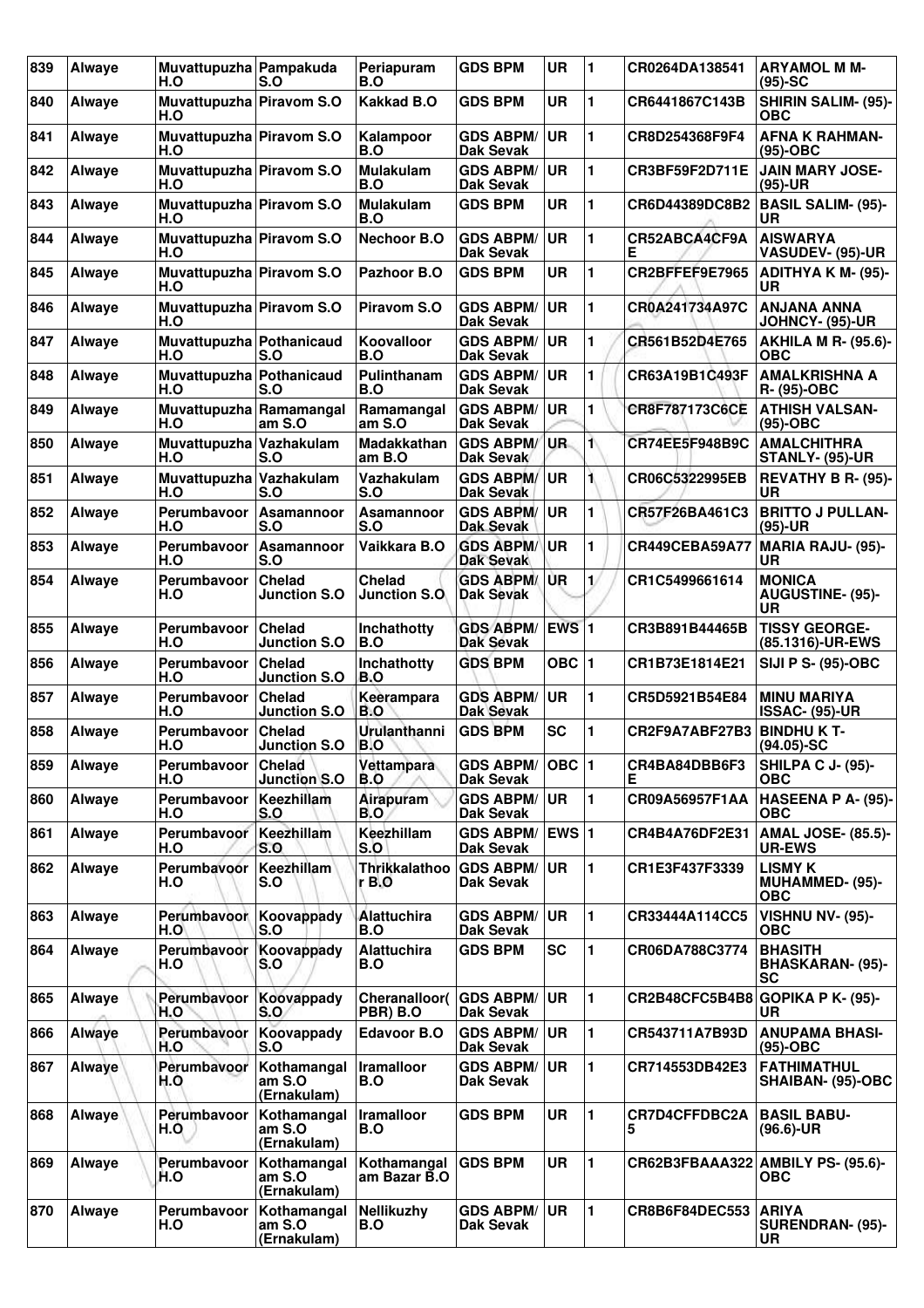| 871 | <b>Alwaye</b>      | Perumbayoor<br>H.O                   | Kuruppampa<br>dyS.O                                                                    | <b>Methala B.O</b>          | <b>GDS BPM</b>                       | OBC ∣1          |                | CR3FF5C9D4D673            | <b>NEETHU VENU-</b><br>$(95)-OBC$                     |
|-----|--------------------|--------------------------------------|----------------------------------------------------------------------------------------|-----------------------------|--------------------------------------|-----------------|----------------|---------------------------|-------------------------------------------------------|
| 872 | Alwaye             | Perumbayoor<br>H.O                   | Mudikkal S.O                                                                           | <b>Mudikkal S.O</b>         | <b>GDS ABPM/</b><br><b>Dak Sevak</b> | <b>UR</b>       | 1              | CR2E44A7DBABA             | <b>MIDHUN MOHAN-</b><br>$(95)-OBC$                    |
| 873 | Alwaye             | Perumbavoor<br>H.O                   | Nellimattam<br>S.O                                                                     | <b>Nellimattam</b><br>S.O   | <b>GDS ABPM/</b><br><b>Dak Sevak</b> | $OBC$  1        |                | CR4D4CAEBDC72<br>5        | <b>ANILA ANIL- (95)-</b><br>ОВС                       |
| 874 | Alwaye             | Perumbavoor<br>H.O                   | Nellimattam<br>S.O                                                                     | Neriamangala<br>m B.O       | <b>GDS BPM</b>                       | OBC ∣1          |                | <b>CR5EAFEEFD4EF</b><br>в | <b>VISHNUPRIYA S S-</b><br>(95)-OBC                   |
| 875 | Alwaye             | Perumbavoor<br>H.O                   | Nellimattam<br>S.O                                                                     | Pareekanni<br>B.O           | <b>GDS ABPM/</b><br><b>Dak Sevak</b> | OBC  1          |                | CR415891BB6EE2            | <b>AFSAL C</b><br><b>MOIDEEN- (95)-</b><br><b>OBC</b> |
| 876 | Alwaye             | Perumbayoor<br>H.O                   | Nellimattam<br>S.O                                                                     | Perumannoor<br>(KGM) B.O    | <b>GDS ABPM/</b><br><b>Dak Sevak</b> | <b>SC</b>       | 1              | CR1E4295449A7F            | <b>SREEKUTTY P B-</b><br>$(94.05)$ -SC                |
| 877 | Alwaye             | Perumbavoor<br>H.O                   | <b>Okkal S.O</b>                                                                       | Okkal S.O                   | <b>GDS ABPM/</b><br><b>Dak Sevak</b> | EWS 1           |                | CR329317DD1EA1            | <b>AGINA MI- (93.1)-</b><br><b>UR-EWS</b>             |
| 878 | Alwaye             | Perumbayoor<br>H.O                   | Perumbavoor<br>H.O                                                                     | Perumbavoor<br>H.O          | <b>GDS ABPM/</b><br><b>Dak Sevak</b> | <b>UR</b>       | 1              | CR32CFEA27FFA8            | <b>SONIA SUNNY-</b><br>(95)-UR                        |
| 879 | Alwaye             | Perumbayoor<br>H.O                   | Rayonpuram<br>S.O                                                                      | Rayonpuram<br>S.O           | <b>GDS ABPM/</b><br><b>Dak Sevak</b> | PWD 1<br>-В     |                | CR7F48E54AA3FA            | <b>ARCHANA T S-</b><br>(86.45)-PWD-B                  |
| 880 | Alwaye             | Perumbavoor<br>H.O                   | Thrikkariyoor<br>S.O                                                                   | Pindimana<br>B.O            | <b>GDS ABPM/</b><br><b>Dak Sevak</b> | OBC  1          |                | CR42915C4F3FB1            | ANILA RAJ- (95)-<br>ОВС                               |
| 881 | Alwaye             | Perumbavoor<br>H.O                   | Valayanchira<br>ngara S.O                                                              | Allapra B.O                 | <b>GDS ABPM/</b><br><b>Dak Sevak</b> | UR <sup>-</sup> | 1              | CR251D9471D2E7            | <b>JEREENA</b><br>JAWAHAR- (95)-<br><b>OBC</b>        |
| 882 | Alwaye             | Perumbavoor<br>H.O                   | Valayanchira<br>ngara S.O                                                              | Vengola B.O                 | <b>GDS ABPM/</b><br>Dak Sevak        | <b>UR</b>       |                | CR81F28E9E4DA2            | <b>ARYA T P- (95)-</b><br><b>OBC</b>                  |
| 883 | Alwaye             | Perumbayoor<br>H.O                   | Valayanchira<br>ngara S.O                                                              | <b>Vengola West</b><br>B.O  | <b>GDS BPM</b>                       | <b>SC</b>       | 1              | CR64B587E44482            | AMAL GOPI K- (95)-<br><b>SC</b>                       |
| 884 | Alwaye             | Perumbavoor<br>H.O                   | Vengoor S.O                                                                            | Choondakuzh<br>$v$ B.O      | <b>GDS ABPM/</b><br><b>Dak Sevak</b> | <b>UR</b>       | 1              | CR4FE4A3FF37D8            | <b>JISHA</b><br><b>CHAKKAPPAN-</b><br>(95)-UR         |
| 885 | Alwaye             | Perumbavoor<br>H.O                   | Vengoor S.O                                                                            | Kombanad<br>B.O             | <b>GDS ABPM</b><br><b>Dak Sevak</b>  | UR              | ¥              | CR8475A522A4D8            | <b>ANUPAMA P</b><br><b>RADHAKRISHNAN-</b><br>(95)-UR  |
| 886 | Alwaye             | Perumbayoor<br>H.O                   | Vengoor S.O                                                                            | <b>Mudakuzha</b><br>B.O     | <b>GDS ABPM/</b><br><b>Dak Sevak</b> | UR              | 1              | CR44A59AEA2168            | <b>ATHIRA BABU N-</b><br>(95)-OBC                     |
| 887 | Alwaye             | Perumbavoor<br>H.O                   | Vengoor S.O                                                                            | Paniely B.O                 | <b>GDS BPM</b>                       | <b>SC</b>       | 1              | CR1D4BE61CA447            | <b>AKSHAYA SIVAN-</b><br>$(95)$ -SC                   |
| 888 | Changanac<br>herry | Changanache<br>rry H.O               | Changanache<br>rry H.O                                                                 | Changanache<br>rry H.O      | <b>GDS ABPM/</b><br><b>Dak Sevak</b> | <b>UR</b>       | 1              | CR582224842A9A            | <b>ATHIRA M NAIR-</b><br>(95)-UR                      |
| 889 | Changanac<br>herry | rry H.O                              | Changanache Changanache Cheeranchira<br>rry<br>Industrialnag<br>$\vert$ ar S.O $\vert$ | B.O                         | <b>GDS BPM</b>                       | <b>UR</b>       | 1              | CR5B5F55332A5A            | <b>ANOOP K ANIL-</b><br>(95)-SC                       |
| 890 | Changanac<br>herry | Changanache<br>rry H.O               | Chingavanam Chingavanam<br>S.O                                                         | S.O                         | <b>GDS ABPM/</b><br><b>Dak Sevak</b> | <b>EWS 1</b>    |                | CR25F51A84BEF9            | <b>REVATHY M B-</b><br>(95)-UR-EWS                    |
| 891 | Changanac<br>herry | rry H.O                              | Changanache Chingavanam<br>S.O                                                         | Chingavanam<br>S.O          | <b>GDS ABPM/</b><br><b>Dak Sevak</b> | UR              | 1              | CR62E2BB67F451            | <b>NAMITHA JOHN-</b><br>(95)-UR                       |
| 892 | Changanac<br>herry | rry H.O                              | Changanache   Kangazha S.O   Kulathoorpra                                              | var B.O                     | <b>GDS ABPM/</b><br>Dak Sevak        | <b>ST</b>       | 1              | CR1A16386839B4            | <b>VISHAKH V V-</b><br>$(88.35)$ -ST                  |
| 893 | Changanac<br>herry | rry H.O.                             | Changanache Kangazha S.O Kulathoorpra                                                  | yar B.O                     | <b>GDS BPM</b>                       | <b>UR</b>       | 1              | CR13BE611C5349            | <b>DEEPA M P- (95)-</b><br><b>UR</b>                  |
| 894 | Changanac<br>herry | rry H.O                              | Changanache Kangazha S.O Thazhathuvad GDS ABPM/                                        | akara B.O                   | <b>Dak Sevak</b>                     | <b>UR</b>       | 1              | <b>CR7426236F7AEA</b>     | <b>KARTHIKA BIJU-</b><br>(95)-UR                      |
| 895 | Changanac<br>herry | rry H.O.                             | Changanache Kangazha S.O Thazhathuvad                                                  | akara B.O                   | <b>GDS BPM</b>                       | PWD 1<br>-C     |                | CR4164EEA53E65            | <b>STEJI VARGHESE-</b><br>(92.15)-PWD-C               |
| 896 | Changanac<br>herry | rry H.O.                             | Changanache   Kangazha S.O   Vellavoor B.O                                             |                             | <b>GDS ABPM/</b><br><b>Dak Sevak</b> | <b>SC</b>       | 1              | CR5914512D1E2A            | <b>VISHAKH</b><br><b>VISWANATH-</b><br>$(91.2) - SC$  |
| 897 | Changanac<br>herry | Changanache Karikkattoor<br>rry H.O  | S.O                                                                                    | Poovatholi<br>B.O           | <b>GDS ABPM/</b><br><b>Dak Sevak</b> | <b>EWS 1</b>    |                |                           | CR71AB4C8EE24D THOMAS JOSEPH-<br>(88.35)-UR-EWS       |
| 898 | Changanac<br>herry | Changanache   Karukachal<br>rry H.O  | S.O                                                                                    | Champakara<br>B.O           | <b>GDS ABPM/</b><br>Dak Sevak        | ∣UR.            | $\overline{2}$ | CR86958F4A4133            | <b>SREEDEVI N V-</b><br>$(95)-UR$                     |
| 899 | Changanac<br>herry | Changanache   Karukachal<br>rry H.O  | S.O                                                                                    | Champakara<br>B.O           | <b>GDS ABPM/</b><br>Dak Sevak        | ∣UR.            | $\overline{2}$ | CR0B8684C6766B            | <b>ARYA SURESH-</b><br>(95)-UR                        |
| 900 | Changanac<br>herry | Changanache   Karukachal<br>rry H.O  | S.O                                                                                    | Karukachal<br>S.O           | <b>GDS ABPM/</b><br><b>Dak Sevak</b> | $EWS$ 1         |                | CR82AB3A21C542            | <b>MERIN VARGHESE-</b><br>(95)-UR-EWS                 |
| 901 | Changanac<br>herry | Changanache   Kuzhimattom<br>rry H.O | S.O                                                                                    | Channanikad<br>u B.O        | <b>GDS ABPM/</b><br>Dak Sevak        | $OBC$   1       |                |                           | CR1EF4B9DFAA64 ANANDU VINAYAN-<br>(95)-OBC            |
| 902 | Changanac<br>herry | Changanache   Kuzhimattom<br>rry H.O | S.O                                                                                    | Channanikad<br><b>u</b> B.O | <b>GDS BPM</b>                       | OBC $ 1$        |                | CR5932FA1FED8B            | <b>ANJU VENU- (95)-</b><br><b>OBC</b>                 |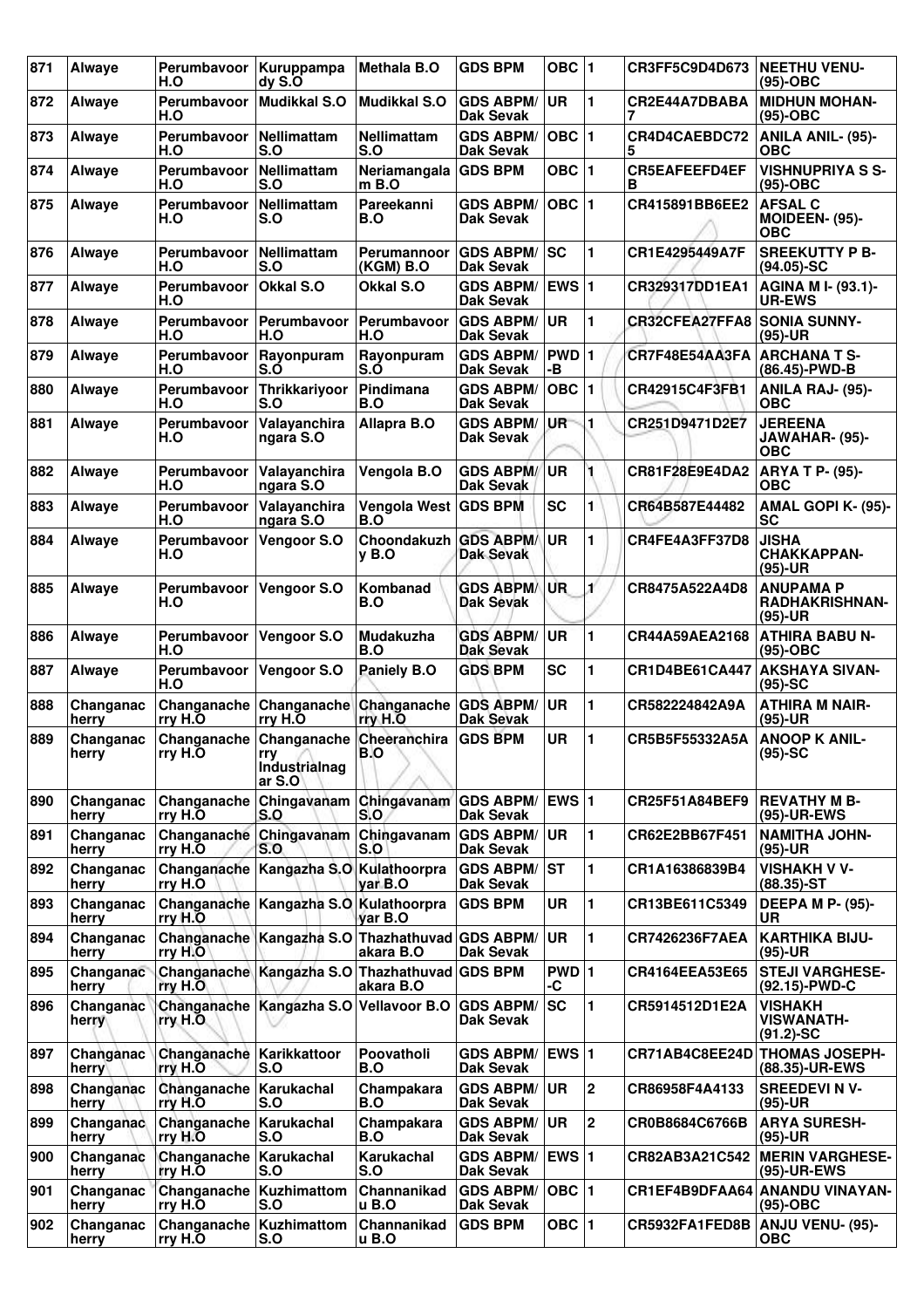| 903 | Changanac<br>herry | Changanache<br>rry H.O              | Kuzhimattom<br>S.O                                                | <b>Kuzhimattom</b><br>S.O         | <b>GDS ABPM/</b><br>Dak Sevak        | SC               | 1                     | CR6E9EB4958A44          | <b>NANDANAKRISHN</b><br>A K C- (95)-SC                   |
|-----|--------------------|-------------------------------------|-------------------------------------------------------------------|-----------------------------------|--------------------------------------|------------------|-----------------------|-------------------------|----------------------------------------------------------|
| 904 | Changanac<br>herry | Changanache<br>rry H.O              | Kuzhimattom<br>S.O                                                | Kuzhimattom<br>S.O                | <b>GDS ABPM/</b><br>Dak Sevak        | <b>ST</b>        | 1                     | CR0284548DC47C          | <b>ABHIJITH</b><br><b>SUSEELAN- (89.3)-</b><br><b>ST</b> |
| 905 | Changanac<br>herry | Changanache<br>rry H.O              | <b>Madappally</b><br>S.O                                          | <b>Madappally</b><br>S.O          | <b>GDS ABPM/</b><br>Dak Sevak        | <b>UR</b>        | 1                     | CR792EE14C354F          | <b>ANJALI ARAVIND-</b><br>(95)-UR                        |
| 906 | Changanac<br>herry | rry H.O                             | Changanache Manimala S.O                                          | Cheruvally<br>B.O                 | <b>GDS ABPM/</b><br><b>Dak Sevak</b> | <b>EWS 1</b>     |                       | CR875DC129B62D          | <b>NITHIN TOM-</b><br>(92.15)-UR-EWS                     |
| 907 | Changanac<br>herry | Changanache<br>rry H.O              | Manimala S.O                                                      | Cheruvally<br>B.O                 | <b>GDS ABPM/</b><br>Dak Sevak        | <b>UR</b>        | 1                     | CR84CC462D3181          | LEKSHMI V R- (95)-<br>UR                                 |
| 908 | Changanac<br>herry | Changanache<br>rry H.O              | Manimala S.O                                                      | Erathuvadaka<br>ra B.O            | <b>GDS BPM</b>                       | UR               | 1                     | CR2CCA46235474          | <b>SUNUMOL</b><br>APHREM- (95)-UR                        |
| 909 | Changanac<br>herry | rry H.O                             | Changanache Nalukody S.O                                          | Nalukody S.O                      | <b>GDS ABPM/</b><br><b>Dak Sevak</b> | <b>SC</b>        | 1                     | CR249CDCBF676D SUKRUTHA | <b>SUNDARAN- (93.1)-</b><br><b>SC</b>                    |
| 910 | Changanac<br>herry | rry H.O                             | Changanache Nalukody S.O                                          | Nalukody S.O                      | <b>GDS ABPM/</b><br>Dak Sevak        | <b>ST</b>        | 1                     | CR04B45E31431E          | <b>SIVARANJINI M-</b><br>$(83.6)$ -ST                    |
| 911 | Changanac<br>herry | Changanache<br>rry H.O              | Nedumkunna<br>m S.O                                               | Nedumanny<br>B.O                  | <b>GDS ABPM/</b><br><b>Dak Sevak</b> | <b>UR</b>        | 1                     | CR11B6D9E5B15E          | <b>HONEY ELSA</b><br><b>SUNNY- (95)-UR</b>               |
| 912 | Changanac<br>herry | Changanache<br>rry H.O              | Nedungadapp<br>ally S.O                                           | Nedungadapp<br>ally S.O           | <b>GDS ABPM/</b><br>Dak Sevak        | <b>UR</b>        | 1                     | CR0F2427F979C3          | <b>SUSMITHA SISY</b><br><b>JOB- (95)-UR</b>              |
| 913 | Changanac<br>herry | Changanache<br>rry H.O              | Perumpanach   Kurumpanad<br>$V$ S.O                               | om B.O                            | <b>GDS ABPM/</b><br>Dak Sevak        | OBC <sub>1</sub> |                       | CR41AB449DB4D<br>D      | <b>KARTHIKA RAJU-</b><br>$(95)-OBC$                      |
| 914 | Changanac<br>herry | Changanache<br>rry H.O              | Perumpanach<br><b>v</b> S.O                                       | Kurumpanad<br>om B.O              | <b>GDS ABPM/</b><br>Dak Sevak        | SC               |                       | CR8231994A7BD1          | <b>SHRUTHIS</b><br><b>KUMAR- (92.15)-SC</b>              |
| 915 | Changanac<br>herry | Changanache<br>rry H.O              | Perumpanach<br><b>v</b> S.O                                       | <b>Mammoodu</b><br>B.O            | <b>GDS ABPM/</b><br>Dak Sevak        | SC               | 1                     | CR225D4DC5D8E<br>A      | <b>MANUKUTTAN K S-</b><br>$(93.1)$ -SC                   |
| 916 | Changanac<br>herry | rry H.O                             | Changanache Perumpanach<br>$V$ S.O                                | Perumpanach GDS ABPM/<br>$V$ S.O  | <b>Dak Sevak</b>                     | OBC  1           |                       | CR8143B6AE4DB<br>С      | <b>BASITH IRSHAD-</b><br>$(95)-OBC$                      |
| 917 | Changanac<br>herry | Changanache<br>rry H.O              | Perunna S.O                                                       | Kidangara<br>B.O                  | <b>GDS ABPM/</b><br><b>Dak Sevak</b> | OBC 1            |                       | CR3CF79227361C          | <b>FIMI C HAMZA-</b><br>(95)-OBC                         |
| 918 | Changanac<br>herry | Changanache Perunna S.O<br>rry H.O  |                                                                   | Panachikavu<br>B.O                | <b>GDS ABPM/</b><br><b>Dak Sevak</b> | UR               | $\mathbf{1}^{\prime}$ | CR08494DEAF4BA          | KARTHIK SREENI-<br>$(95)-OBC$                            |
| 919 | Changanac<br>herry | Changanache Thottakadu<br>rry H.O   | S.O                                                               | Eravuchira<br>B.O                 | <b>GDS ABPM/</b><br><b>Dak Sevak</b> | <b>UR</b>        | 1                     | CR7C459834194D          | <b>REVATHY G NAIR-</b><br>$(95)-UR$                      |
| 920 | Changanac<br>herry | Changanache<br>rry H.O              | Thottakadu<br>S.O                                                 | Thottackad<br>West B.O            | <b>GDS BPM</b>                       | PWD 1<br>-C      |                       | CR6CCEBB733FB<br>8      | <b>JITHU GEORGE-</b><br>(81.7)-PWD-C                     |
| 921 | Changanac<br>herry | Changanache<br>rry H.O              | Thrickodithan<br>am S.O                                           | Kottamurickal<br>B.O              | <b>GDS ABPM/</b><br><b>Dak Sevak</b> | <b>UR</b>        | 1                     | CR2D4591846CE9          | ASWATHY C- (95)-<br>UR                                   |
| 922 | Changanac<br>herry | rry H.O                             | Changanache Thrickodithan Thrickodithan GDS ABPM/ EWS 1<br>am S.O | am S.                             | <b>Dak Sevak</b>                     |                  |                       | CR644F3B1AC863          | <b>ADARSH KUMAR S-</b><br>(90.25)-UR-EWS                 |
| 923 | Changanac<br>herry | Changanache<br>rry H.O              | Thrickodithan<br>am $S.O$                                         | <b>Thrickodithan</b><br>am S.O    | <b>GDS ABPM/</b><br>Dak Sevak        | lsc              | 1                     | CR03C946FC5ACC SUBIN    | <b>SURENDRAN-</b><br>$(93.1)$ -SC                        |
| 924 | Changanac<br>herry | rry H.O                             | Changanache Thrickodithan<br>am S.O                               | Thrickodithan GDS ABPM/<br>aṁ S.O | Dak Sevak                            | <b>UR</b>        | 1                     | CR7C49C159C8F6          | DANI DIAS- (95)-UR                                       |
| 925 | Changanac<br>herry | Changanache Thuruthy S.O<br>rry H.O |                                                                   | <b>Thuruthy S.O</b>               | <b>GDS ABPM/</b><br>Dak Sevak        | UR               | 1                     | CR82B4CEDB246<br>В      | <b>BRITTY ROSE</b><br>THOMAS- (95)-UR                    |
| 926 | Changanac<br>herry | Changanache<br>rry H.O              | Vakathanam<br>S.O                                                 | Ponganthana<br>$m$ B.O            | <b>GDS ABPM/</b><br>Dak Sevak        | <b>UR</b>        | 1                     | CR7AF5BAEA37E<br>5      | <b>LIDA THOMAS-</b><br>$(94.05)$ -UR                     |
| 927 | Changanac<br>herry | Changanache Vakathanam<br>rry $H.O$ | S.O                                                               | Ponganthana<br>m B.O              | <b>GDS BPM</b>                       | OBC 1            |                       | CR7B7639C89548          | <b>NAYANA</b><br><b>PRASANNAN P-</b><br>(95)-OBC         |
| 928 | Changanac<br>herry | Changanache<br>rry H.O              | Vakathanam<br>S.O                                                 | Vakathanam<br>South B.O           | <b>GDS BPM</b>                       | EWS $ 1$         |                       | CR87344EAF7797          | <b>ANJALY S NAIR-</b><br>(91.2)-UR-EWS                   |
| 929 | Changanac<br>herry | Changanache<br>rry H.O              | Vazhappally<br>West S.O                                           | Kumarankary<br>B.O                | <b>GDS ABPM/</b><br>Dak Sevak        | OBC $ 1$         |                       | CR8AB14C233C9E          | <b>DEVIKA</b><br>SASINDRAN- (95)-<br><b>OBC</b>          |
| 930 | Changanac<br>herry | Kanjirapally<br>H.O                 | Anikad S.O                                                        | <b>Anikad West</b><br>B.O         | <b>GDS ABPM/</b><br>Dak Sevak        | UR               | $\blacksquare$        | CR6B38E49D949D          | <b>NASEEHABEEVII</b><br>K- (95)-OBC                      |
| 931 | Changanac<br>herry | Kanjirapally<br>H.O                 | Anikad S.O                                                        | <b>Anikad West</b><br>B.O         | <b>GDS BPM</b>                       | OBC 1            |                       | CR56DD28C4326D          | <b>NEETHU J- (95)-</b><br><b>OBC</b>                     |
| 932 | Changanac<br>herry | Kanjirapally<br>H.O                 | Anikad S.O                                                        | Aruvikuzhy<br>B.O                 | <b>GDS ABPM/</b><br>Dak Sevak        | OBC $ 1$         |                       | CR84747BF9C882          | <b>MIDHUN M</b><br>SANTHOSH- (95)-<br><b>OBC</b>         |
| 933 | Changanac<br>herry | Kanjirapally<br>H.O                 | Anikad S.O                                                        | <b>Elampally</b><br>B.O           | <b>GDS ABPM/</b><br>Dak Sevak        | $OBC$  1         |                       | CR732FB54C9347          | <b>ANUPRIYA R- (95)-</b><br><b>OBC</b>                   |
| 934 | Changanac<br>herry | Kanjirapally<br>H.O                 | Anikad S.O                                                        | <b>Elampally</b><br>B.O           | <b>GDS BPM</b>                       | PWD 1<br>-C      |                       | CR3FE5A4C24565          | <b>JISHNURAJ T-</b><br>(88.35)-PWD-C                     |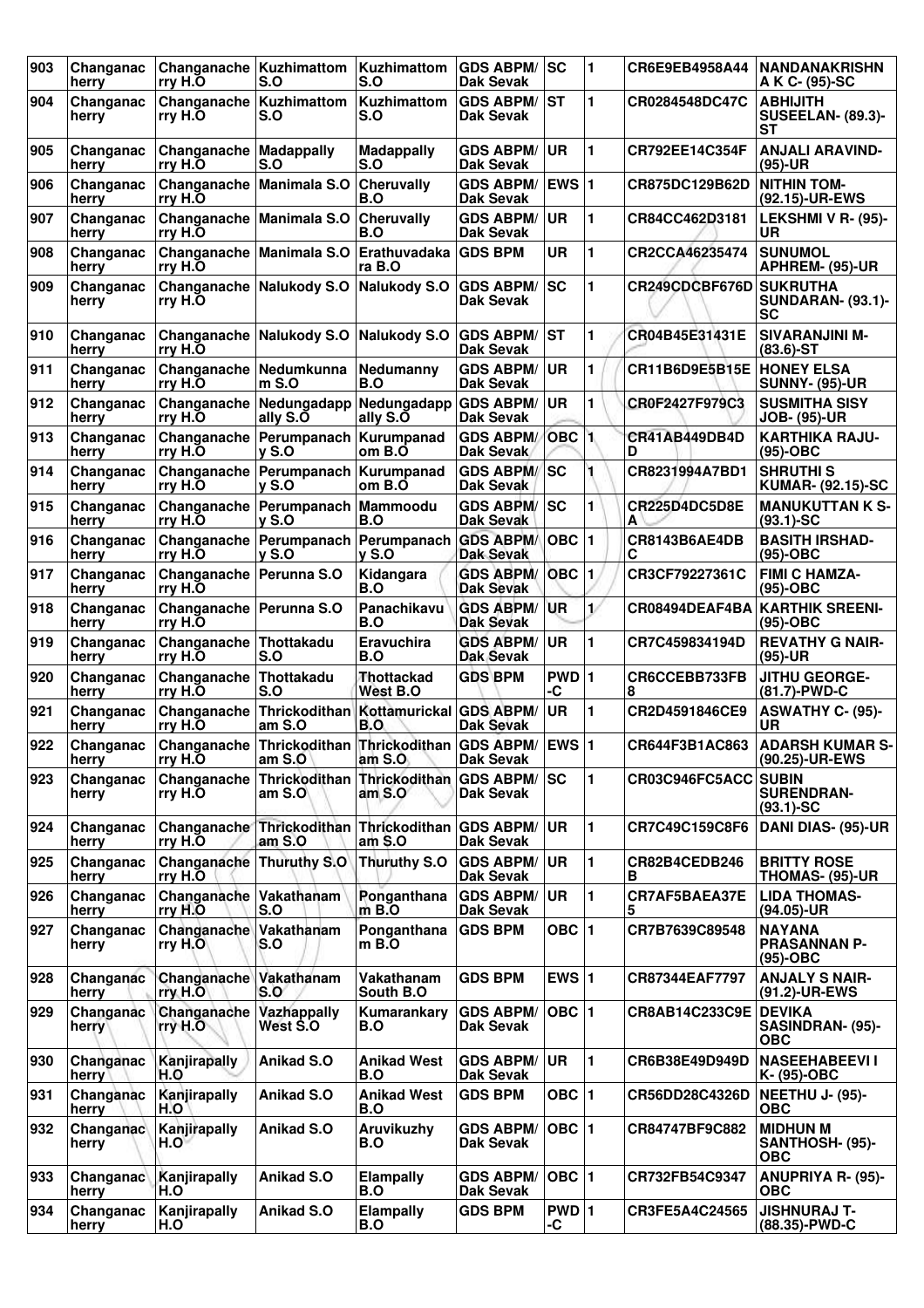| 935 | Changanac<br>herry | Kanjirapally<br>H.O | <b>Anikad S.O</b>                   | Manalunkal<br>B.O                    | <b>GDS ABPM/</b><br>Dak Sevak        | <b>EWS 1</b> |                       | CR62FEF58D9C4D                  | <b>JISHNU PRASAD-</b><br>(88.35)-UR-EWS                      |
|-----|--------------------|---------------------|-------------------------------------|--------------------------------------|--------------------------------------|--------------|-----------------------|---------------------------------|--------------------------------------------------------------|
| 936 | Changanac<br>herry | Kanjirapally<br>H.O | Chakompatha<br><b>IS.O</b>          | Chakompatha GDS ABPM/<br><b>IS.O</b> | <b>Dak Sevak</b>                     | EWS 1        |                       | CR74378E9E949B                  | <b>AMRUTHA M T-</b><br>(94.05)-UR-EWS                        |
| 937 | Changanac<br>herry | Kanjirapally<br>H.O | Chengalam<br>S.O                    | Chengalam<br>S.O                     | <b>GDS ABPM/</b><br><b>Dak Sevak</b> | <b>SC</b>    | 1                     | CR1A38448E4B77                  | <b>SANDRA T SABU-</b><br>$(94.05)$ -SC                       |
| 938 | Changanac<br>herry | Kanjirapally<br>H.O | Chengalam<br>S.O                    | Kanjiramatto<br>m B.O                | <b>GDS ABPM/</b><br>Dak Sevak        | lsc          | 1                     | CR637DAB3CF82F                  | <b>GOPIKAMOL</b><br><b>RAJESH- (93.1)-SC</b>                 |
| 939 | Changanac<br>herry | Kanjirapally<br>H.O | Chengalam<br>S.O                    | Kanjiramatto<br>$m$ B.O              | <b>GDS BPM</b>                       | <b>SC</b>    | 1                     | CR6ED96144242A                  | <b>RESHMARAJ-</b><br>$(92.8889) - SC$                        |
| 940 | Changanac<br>herry | Kanjirapally<br>H.O | Chirakadavu<br>S.O                  | Chirakadavu<br>S.O                   | <b>GDS ABPM/</b><br><b>Dak Sevak</b> | UR           | 1                     | CR8EB9F7E248DB                  | <b>RESHMA R NAIR-</b><br>$(95)-UR$                           |
| 941 | Changanac<br>herry | Kanjirapally<br>H.O | Devagiri S.O                        | Devagiri S.O                         | <b>GDS ABPM/</b><br>Dak Sevak        | <b>UR</b>    | 1                     | CR3D6595686543                  | <b>JAYALAKSHMI P-</b><br>$(95)-UR$                           |
| 942 | Changanac<br>herry | Kanjirapally<br>H.O | <b>Erumely S.O</b>                  | <b>Erumely S.O</b>                   | <b>GDS ABPM/</b><br><b>Dak Sevak</b> | $OBC$  1     |                       | CR2C44C757EBF3                  | <b>SUVIN V SEKHAR-</b><br>$(95)-OBC$                         |
| 943 | Changanac<br>herry | Kanjirapally<br>H.O | <b>Erumely S.O</b>                  | Kannimala<br>B.O                     | <b>GDS ABPM/</b><br><b>Dak Sevak</b> | $OBC$  1     |                       | CR2B4EBA3585E4                  | <b>AYSHA FAISY- (95)-</b><br>OBC                             |
| 944 | Changanac<br>herry | Kanjirapally<br>H.O | <b>Erumely S.O</b>                  | Kuruvammoo<br>zhy B.O                | <b>GDS ABPM/</b><br>Dak Sevak        | <b>OBC</b>   |                       | <b>CR71538A2DEE1D</b>           | <b>ISHA MAJEED- (95)-</b><br><b>OBC</b>                      |
| 945 | Changanac<br>herry | Kanjirapally<br>H.O | <b>Kalaketty S.O</b>                | <b>Kalaketty S.O</b>                 | <b>GDS ABPM/</b><br>Dak Sevak        | <b>OBC</b>   | $\blacksquare$        | CR4C578E34227C                  | <b>ALMARIA THOMAS</b><br>K- (95)-OBC                         |
| 946 | Changanac<br>herry | Kanjirapally<br>H.O | <b>Kalaketty S.O</b>                | <b>Kalaketty S.O</b>                 | <b>GDS ABPM/</b><br>Dak Sevak        | <b>OBC</b>   | $\blacksquare$        | CR4B6446DAF2B4                  | <b>ANJU VINOD- (95)-</b><br><b>OBC</b>                       |
| 947 | Changanac<br>herry | Kanjirapally<br>H.O | <b>Kalaketty S.O</b>                | Kappadu B.O                          | <b>GDS ABPM/</b><br>Dak Sevak        | <b>OBC</b>   |                       | CR0B732315B45E                  | ADARSH S- (95)-<br>OBC                                       |
| 948 | Changanac<br>herry | Kanjirapally<br>H.O | <b>Kalaketty S.O</b>                | Vanchimala<br>B.O                    | <b>GDS BPM</b>                       | <b>UR</b>    | 1                     | CR1D78C266ABD2 HARITHA P- (95)- | UR                                                           |
| 949 | Changanac<br>herry | Kanjirapally<br>H.O | Koottickal<br>S.O                   | <b>Mukkulam</b><br><b>B.O</b>        | <b>GDS ABPM/</b><br><b>Dak Sevak</b> | UR           | 1                     | <b>CR15B76CAE49E1</b>           | <b>DIMAL JOY- (95)-</b><br>UR                                |
| 950 | Changanac<br>herry | Kanjirapally<br>H.O | Koottickal<br>S.O                   | Parathanam<br>B.O                    | <b>GDS ABPM/</b><br><b>Dak Sevak</b> | UR           | $\mathbf{2}^{\prime}$ | CR0E5F45788637                  | <b>BAIBIN XAVIER-</b><br>$(95)-UR$                           |
| 951 | Changanac<br>herry | Kanjirapally<br>H.O | Koottickal<br>S.O                   | Parathanam<br>B.O                    | <b>GDS ABPM/</b><br><b>Dak Sevak</b> | UR           | $\mathbf{z}$          | CR3E159988D81A                  | <b>EMIL BINNY- (95)-</b><br>UR                               |
| 952 | Changanac<br>herry | Kanjirapally<br>H.O | Koottickal<br>S.O                   | Velanilam<br>B.O                     | <b>GDS ABPM/</b><br><b>Dak Sevak</b> | $OBC$ 1      |                       | CR75A17B6EDD7<br>A              | <b>BHAVYASENA J S-</b><br>$(95)-OBC$                         |
| 953 | Changanac<br>herry | Kanjirapally<br>H.O | Koottickal<br>S.O                   | <b>Wembly B.O</b>                    | <b>GDS BPM</b>                       | UR           | 1                     | CR544C7D944B8B                  | <b>HARITHA T- (95)-UR</b>                                    |
| 954 | Changanac<br>herry | Kanjirapally<br>H.O | Koovapally<br>S.O                   | Panachepally<br>B.O                  | <b>GDS BPM</b>                       | <b>SC</b>    | 1                     | CR26D6DD58F653                  | <b>PRANAVEP-</b><br>$(92.15)$ -SC                            |
| 955 | Changanac<br>herry | Kanjirapally<br>H.O | Koovapally<br>S.O                   | Vizhikithode<br>B.O                  | <b>GDS BPM</b>                       | UR           |                       | CR2DBE44C262A4                  | <b>MARIA SONNY-</b><br>$(95)-UR$                             |
| 956 | Changanac<br>herry | Kanjirapally<br>H.O | <b>Kunnam</b><br>Vechoochira<br>S.O | <b>Mannadisala</b><br>B.O            | <b>GDS BPM</b>                       | EWS $ 1$     |                       | CR3FAD8B75D93B                  | <b>SHEALTIEAL</b><br><b>SACHARIA KOSHY-</b><br>(87.4)-UR-EWS |
| 957 | Changanac<br>herry | Kanjirapally<br>H.O | <b>Mukkoottutha</b><br>ra S.O       | Chathenthara<br>B.O                  | <b>GDS ABPM/</b><br>Dak Sevak        | <b>ST</b>    | 1                     | CR7BC24A17A745                  | <b>CHANDINI</b><br><b>CHANDRASEKARA</b><br>N- (89.3)-ST      |
| 958 | Changanac<br>herry | Kanjirapally<br>H.O | <b>Mukkoottutha</b><br>ra S.O       | <b>Thulappally</b><br>B.O            | <b>GDS ABPM/</b><br>Dak Sevak        | lsc:         | 1                     | CR3235A1E2AA41                  | <b>NIDHIYA</b><br><b>BALACHANDRAN-</b><br>$(94.05)$ -SC      |
| 959 | Changanac<br>herry | Kanjirapally<br>H.O | Mukkoottutha<br>ra S.O              | <b>Thulappally</b><br>B.O            | <b>GDS BPM</b>                       | OBC ∣1       |                       | CR7F3A32E53791                  | <b>KRISHNAPRIYA S-</b><br>$(95)-OBC$                         |
| 960 | Changanac<br>herry | Kanjirapally<br>H.O | Mundakayam<br>S.O                   | Karinilam B.O                        | <b>GDS ABPM/</b><br>Dak Sevak        | <b>UR</b>    | 1                     | CR831AD788DEB4 SHALOM CLARE     | GEORGE- (95)-UR                                              |
| 961 | Changanac<br>herry | Kanjirapally<br>H.O | Mundakayam<br>S.O                   | Madukka B.O                          | <b>GDS ABPM/</b><br><b>Dak Sevak</b> | lsc          | 1                     | CR74594631B697                  | <b>SABITHA</b><br><b>CHANDRAN-</b><br>$(92.15)$ -SC          |
| 962 | Changanac<br>herry | Kanjirapally<br>H.O | Pampady S.O                         | Kothala B.O                          | <b>GDS ABPM/</b><br><b>Dak Sevak</b> | OBC  1       |                       | CR6A8196F21AE7                  | <b>ASNA NAZAR- (95)-</b><br>ОВС                              |
| 963 | Changanac<br>herry | Kanjirapally<br>H.O | Pampady S.O                         | Lakkattoor<br>B.O                    | <b>GDS ABPM/</b><br><b>Dak Sevak</b> | UR           | 1                     | CR45DB1EBE2B58 JASNA MAJEED-    | $(95)-OBC$                                                   |
| 964 | Changanac<br>herry | Kanjirapally<br>H.O | Pampady S.O                         | Pangada B.O                          | <b>GDS ABPM/</b><br><b>Dak Sevak</b> | <b>EWS 1</b> |                       | CR76D4784B17A3                  | <b>JISHNU VIJAY-</b><br>(90.25)-UR-EWS                       |
| 965 | Changanac<br>herry | Kanjirapally<br>H.O | Pampady S.O                         | Pothenpuram<br>B.O                   | <b>GDS ABPM/</b><br>Dak Sevak        | <b>UR</b>    | 1                     | CR7643379DB489                  | JITHIN ALEX- (95)-<br>UR.                                    |
| 966 | Changanac<br>herry | Kanjirapally<br>H.O | Pampady<br>South S.O                | Poothakuzhy<br>B.O                   | <b>GDS ABPM/</b><br>Dak Sevak        | OBC  1       |                       | CR5B9D433236FC                  | <b>ARATHI KRISHNA-</b><br>$(95)-OBC$                         |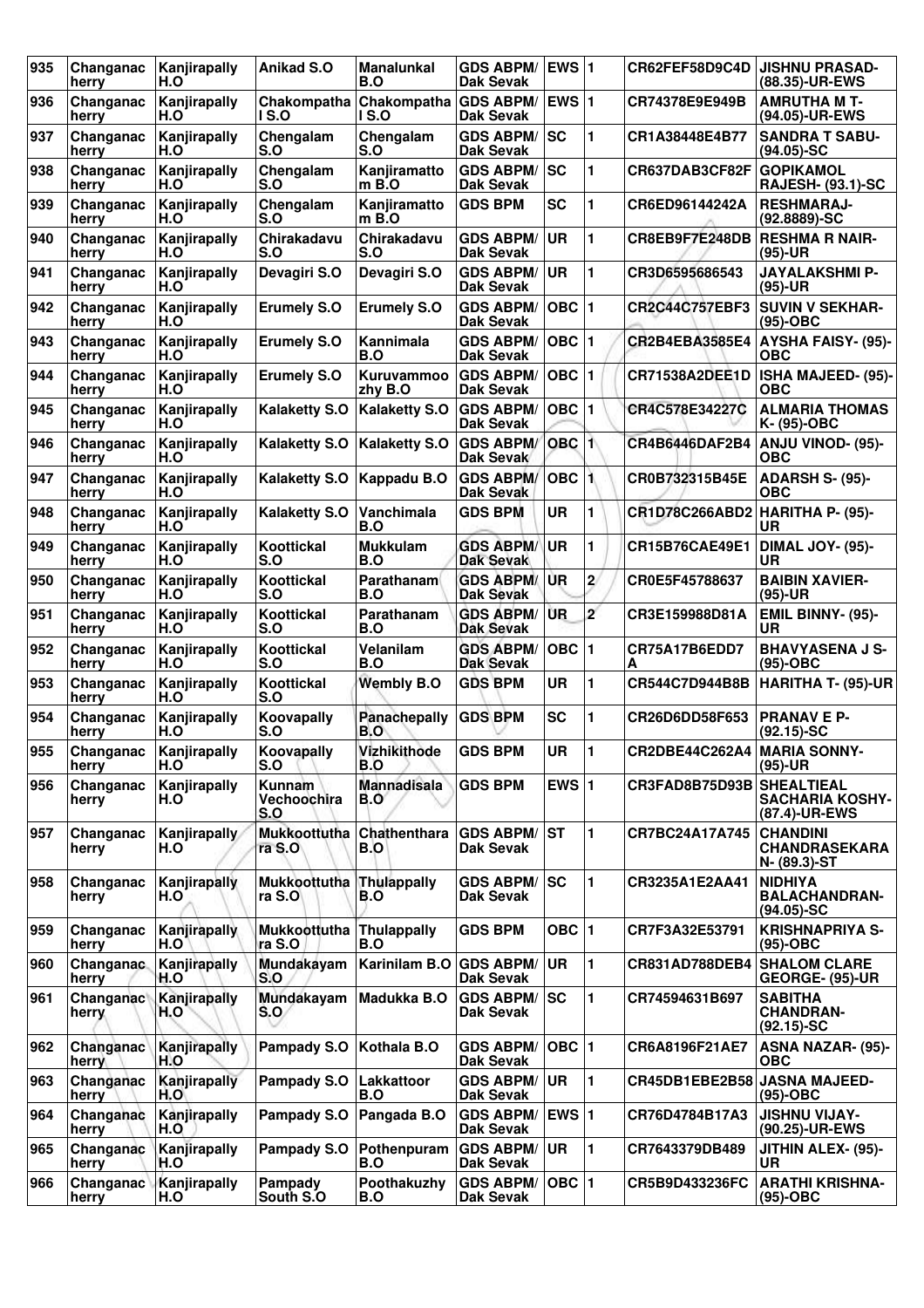| 967 | Changanac<br>herry | Kanjirapally<br>H.O     | Parathode<br>S.O<br>(Kottayam)                   | <b>Chittadi B.O</b>                              | <b>GDS ABPM/</b><br>Dak Sevak        | $OBC$  1     |                | CR1C3948756629          | <b>RAZEEM T</b><br>HALEEL- (95)-OBC                      |
|-----|--------------------|-------------------------|--------------------------------------------------|--------------------------------------------------|--------------------------------------|--------------|----------------|-------------------------|----------------------------------------------------------|
| 968 | Changanac<br>herry | Kanjirapally<br>H.O     | Ponkunnam<br>S.O                                 | Thampalakka<br>$d$ B.O                           | <b>GDS ABPM/</b><br><b>Dak Sevak</b> | <b>UR</b>    | 1              | CR84BB1FB4EBB<br>8      | <b>ANJU JOSEPH-</b><br>(95)-UR                           |
| 969 | Changanac<br>herry | Kanjirapally<br>H.O     | Pulickakavala<br>S.O                             | Kanam B.O                                        | <b>GDS ABPM/</b><br><b>Dak Sevak</b> | <b>UR</b>    | 1              | CR22F8A573EBEE          | <b>SANJUNA P SUNIL-</b><br>(95)-UR                       |
| 970 | Changanac<br>herry | Kanjirapally<br>H.O     | S.O                                              | Pulickakavala   Pulickakavala<br>S.O             | <b>GDS ABPM/</b><br><b>Dak Sevak</b> | <b>EWS 1</b> |                | CR5688F648B353          | <b>DILEN ANTO</b><br>ZACHARIAS- (85.5)-<br><b>UR-EWS</b> |
| 971 | Changanac<br>herry | Kanjirapally<br>H.O     | puram S.O                                        | Theerthapada Theerthapada<br>puram S.O           | <b>GDS ABPM/</b><br><b>Dak Sevak</b> | <b>UR</b>    | $\mathbf 2$    | CR2BB62437ECD4          | <b>SREEDEVI</b><br>VIJAYAN- (95)-UR                      |
| 972 | Changanac<br>herry | Kanjirapally<br>H.O     | Theerthapada<br>puram S.O                        | Theerthapada<br>puram S.O                        | <b>GDS ABPM/</b><br><b>Dak Sevak</b> | <b>UR</b>    | $\mathbf 2$    | CR1F1179951EA1          | <b>ANNS THOMAS-</b><br>$(95)-UR$                         |
| 973 | Changanac<br>herry | Kanjirapally<br>H.O     | <b>Vazhoor S.O</b>                               | <b>Vazhoor East</b><br>B.O                       | <b>GDS ABPM/</b><br><b>Dak Sevak</b> | <b>UR</b>    | 1              | CROCBE517BBBE<br>Е      | <b>AMALA THOMAS-</b><br>(95)-UR                          |
| 974 | Changanac<br>herry | Kanjirapally<br>H.O     | <b>Velloor S.O</b>                               | <b>Velloor S.O</b>                               | <b>GDS ABPM/</b><br><b>Dak Sevak</b> | <b>UR</b>    | 2              | CR4BB4366E9D74          | <b>BINSHA THOMAS-</b><br>(95)-UR                         |
| 975 | Changanac<br>herry | Kanjirapally<br>H.O     | <b>Velloor S.O</b>                               | <b>Velloor S.O</b>                               | <b>GDS ABPM/</b><br><b>Dak Sevak</b> | UR           | $\mathbf 2$    | CR13875D71CA79          | JITHU U- (95)-UR                                         |
| 976 | <b>Ernakulam</b>   | <b>Ernakulam</b><br>H.O | <b>AIMS</b><br>Ponekkara<br>S.O                  | <b>AIMS</b><br>Ponekkara<br>S.O                  | <b>GDS ABPM/</b><br><b>Dak Sevak</b> | UR           | 1              | CR38974D6BB3A4          | <b>ANJALI NANDAN-</b><br>(95)-UR                         |
| 977 | Ernakulam          | <b>Ernakulam</b><br>H.O | Ambalamedu<br>S.O                                | Ambalamedu<br>S.O                                | <b>GDS ABPM/</b><br><b>Dak Sevak</b> | UR           | $\blacksquare$ | CR47B242A1FF42          | UTHARA U- (95)-UR                                        |
| 978 | <b>Ernakulam</b>   | <b>Ernakulam</b><br>H.O | Ambalamedu<br>S.O                                | <b>Brahmapura</b><br>m B.O                       | <b>GDS BPM</b>                       | <b>UR</b>    | 1              | CR79B4B5E1BB2<br>D      | <b>MADHAV</b><br>PREMNATH- (95)-<br>UR                   |
| 979 | <b>Ernakulam</b>   | <b>Ernakulam</b><br>H.O | Ambalamedu<br>S.O                                | Karimugal<br>B.O                                 | <b>GDS BPM</b>                       | $OBC$  1     |                | CR82D9A3C74B6C          | <b>SREERAJ NS- (95)-</b><br>ОВС                          |
| 980 | Ernakulam          | Ernakulam<br>H.O        | Arakunnam<br>S.O                                 | Arakunnam<br>S.O                                 | <b>GDS ABPM/</b><br><b>Dak Sevak</b> | <b>UR</b>    | 2              | <b>CR8E588FFA544E</b>   | ANU BABY- (95)-UR                                        |
| 981 | <b>Ernakulam</b>   | Ernakulam<br>H.O        | Arakunnam<br>S.O                                 | Arakunnam<br>S.O                                 | <b>GDS ABPM/</b><br><b>Dak Sevak</b> | UR           | $\overline{2}$ | CR1F77D45B9237          | JINU JOHNY- (95)-<br>UR                                  |
| 982 | <b>Ernakulam</b>   | Ernakulam<br>H.O        | Arakunnam<br>S.O                                 | Kaipatoor B.O GDS ABPM/                          | <b>Dak Sevak</b>                     | UR           | 1              | CR89B3D7C26444          | <b>ROSMY PAULOSE-</b><br>(95)-UR                         |
| 983 | Ernakulam          | Ernakulam<br>H.O        | Arakunnam<br>S.O                                 | Kaipatoor B.O GDS BPM                            |                                      | $OBC$  1     |                | CR569A7B6715E8          | <b>APARNA A- (95)-</b><br><b>OBC</b>                     |
| 984 | Ernakulam          | Ernakulam<br>H.O        | Arakunnam<br>S.O                                 | Thirumarayoo GDS BPM<br>r B.O                    |                                      | <b>SC</b>    | 1              | CR4A2D8152F673          | <b>KIRAN DEVADAS</b><br>K- (95)-SC                       |
| 985 | <b>Ernakulam</b>   | Ernakulam<br>H.O        | Arakunnam<br>S.O                                 | Veliyanad<br>B.U                                 | <b>GDS ABPM/</b><br><b>Dak Sevak</b> | <b>SC</b>    | 1              | CR1FB8D373A6FF          | <b>AKHIL P</b><br><b>ASHOKAN- (94.05)-</b><br><b>SC</b>  |
| 986 | Ernakulam          | Ernakulam<br>H.O        | Arakunnam<br>S.O                                 | Veliyanad<br>B.O                                 | <b>GDS BPM</b>                       | EWS $ 1$     |                | CR12F9F4153C3D          | <b>MALAVIKA</b><br><b>MENON- (95)-UR-</b><br><b>EWS</b>  |
| 987 | <b>Ernakulam</b>   | Ernakulam<br>H.O        | S.O                                              | Chottanikkara Chottanikkara<br>S.O               | <b>GDS ABPM/</b><br><b>Dak Sevak</b> | OBC  1       |                | <b>CR08755894DCFD</b>   | <b>JINJU L STUVART-</b><br>(95)-OBC                      |
| 988 | <b>Ernakulam</b>   | <b>Ernakulam</b><br>H.O | S.O                                              | Chottanikkara Chottanikkara<br>S.O               | <b>GDS ABPM/</b><br>Dak Sevak        | UR.          | $\overline{2}$ | CR397E7A6854F9          | <b>ARDRA MADHU-</b><br>(95)-UR                           |
| 989 | Ernakulam          | Ernakulam<br>H.O        | S.O                                              | Chottanikkara Chottanikkara GDS ABPM/<br>S.O     | <b>Dak Sevak</b>                     | <b>UR</b>    | $\mathbf 2$    | CR6D744D6B45CB          | <b>VIMAL K</b><br><b>VENUGOPALAN-</b><br>(95)-UR         |
| 990 | Ernakulam          | Ernakulam<br>H.O        | Chottanikkara<br>S.O                             | Kanayannoor<br>B.O                               | <b>GDS BPM</b>                       | <b>UR</b>    | 1              | CR18B42D3716B1          | <b>ANN SANDRA</b><br>ABRAHAM- (95)-UR                    |
| 991 | Ernakulam          | <b>Ernakulam</b><br>H.O | Chottanikkara Kuzhiyara<br>S.O                   | B.O                                              | <b>GDS BPM</b>                       | $OBC$  1     |                | CR6B4C1343DCB1          | <b>SIMI P S- (95)-OBC</b>                                |
| 992 | <b>Ernakulam</b>   | Ernakulam<br>H.O        | Cochin<br><b>Special</b><br>Economic<br>Zone S.O | Cochin<br><b>Special</b><br>Economic<br>Zone S.O | <b>GDS ABPM/</b><br><b>Dak Sevak</b> | UR           | 1              | CR14F9A9BAB54E PARVATHY | SOMASUNDARAM-<br>(98)-OBC                                |
| 993 | Ernakulam          | Ernakulam<br>H.O        | Eroor S.O<br>(Ernakulam)                         | Eroor S.O<br>(Ernakulam)                         | <b>GDS ABPM/</b><br><b>Dak Sevak</b> | OBC  1       |                | CR02991DDDE492          | ALKA RAJ- (95)-<br>ОВС                                   |
| 994 | Ernakulam          | Ernakulam<br>H.O        | <b>Hmt Colony</b><br>S.O                         | <b>Hmt Colony</b><br>S.O                         | <b>GDS ABPM/</b><br><b>Dak Sevak</b> | <b>UR</b>    | 1              | CR6AAC2ED2FFC<br>D      | <b>RAHMATH P A-</b><br>$(95)-OBC$                        |
| 995 | Ernakulam          | Ernakulam<br>H.O        | Infopark-<br>Kochi S.O                           | Infopark-<br>Kochi S.O                           | <b>GDS ABPM/</b><br><b>Dak Sevak</b> | UR           | 1              | CR591872295423          | <b>ARDHANA S- (95)-</b><br>UR                            |
| 996 | <b>Ernakulam</b>   | Ernakulam<br>H.O        | Irimbanam<br>S.O                                 | <b>Irimbanam</b><br>S.O                          | <b>GDS ABPM/</b><br>Dak Sevak        | OBC  1       |                | CR2E74628CF166          | <b>SRUTHY S- (95)-</b><br><b>OBC</b>                     |
| 997 | Ernakulam          | Ernakulam<br>H.O        | Irimbanam<br>S.O                                 | <b>Irimbanam</b><br>S.O                          | <b>GDS ABPM/</b><br>Dak Sevak        | UR.          | 1              | CR6B1EFC41D542          | <b>ARATHI</b><br>KRISHNAN- (95)-UR                       |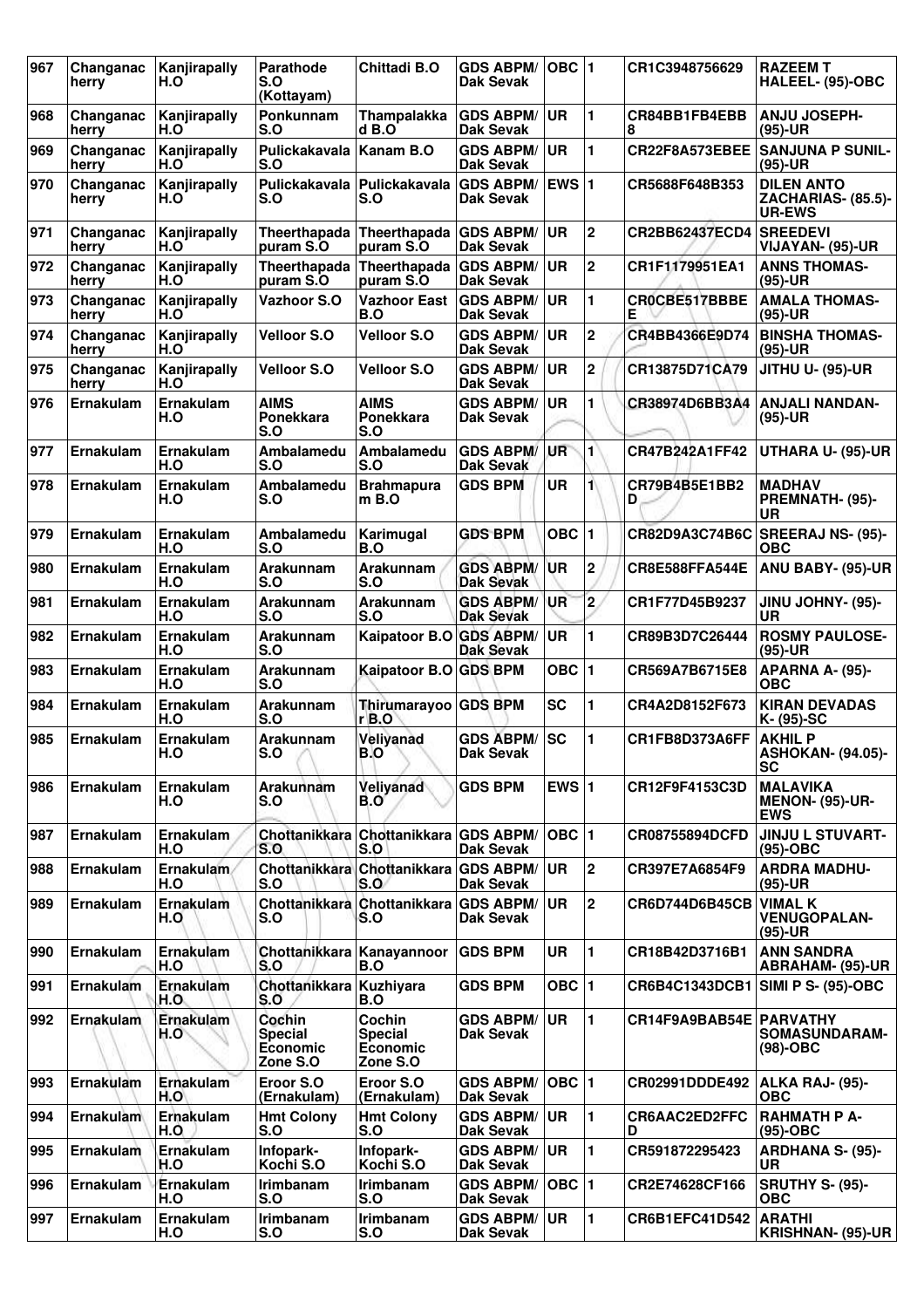| 998  | <b>Ernakulam</b> | Ernakulam<br>H.O        | <b>Kakkanad</b><br>S.O              | Kakkanad<br>S.O                               | <b>GDS ABPM/</b><br>Dak Sevak        | <b>UR</b>  | 3              | <b>CR5D74C7C5CF68</b>  | ∣LAKSHMI B<br><b>MENON- (95)-UR</b>                 |
|------|------------------|-------------------------|-------------------------------------|-----------------------------------------------|--------------------------------------|------------|----------------|------------------------|-----------------------------------------------------|
| 999  | Ernakulam        | Ernakulam<br>H.O        | <b>Kakkanad</b><br>S.O              | <b>Kakkanad</b><br>S.O                        | <b>GDS ABPM/</b><br>Dak Sevak        | <b>UR</b>  | 3              | CR18488E32F661         | <b>ANU JOY- (95)-UR</b>                             |
| 1000 | Ernakulam        | <b>Ernakulam</b><br>H.O | <b>Kakkanad</b><br>S.O              | <b>Kakkanad</b><br>S.O                        | <b>GDS ABPM/</b><br><b>Dak Sevak</b> | <b>UR</b>  | 3              | CR6FFA99AF7494         | <b>JINU SEBASTIAN-</b><br>$(95)-UR$                 |
| 1001 | <b>Ernakulam</b> | <b>Ernakulam</b><br>H.O | <b>Kakkanad</b><br>S.O              | <b>Kakkanad</b><br>West B.O                   | <b>GDS ABPM/</b><br>Dak Sevak        | <b>UR</b>  | $\mathbf 2$    | CR54BEAE6F44D2         | <b>ANU NARAYANAN-</b><br>(95.2632)-UR               |
|      | 1002 Ernakulam   | Ernakulam<br>H.O        | <b>Kakkanad</b><br>S.O              | <b>Kakkanad</b><br>West B.O                   | <b>GDS ABPM/</b><br>Dak Sevak        | <b>UR</b>  | $\overline{2}$ | CR89E745F956E4         | <b>NAYANA</b><br><b>RAVINDRAN- (95)-</b><br>UR      |
| 1003 | Ernakulam        | Ernakulam<br>H.O        | <b>Kakkanad</b><br>S.O              | Thengod B.O                                   | <b>GDS ABPM/</b><br><b>Dak Sevak</b> | UR         | $\overline{2}$ | CR284E4B144AAB         | JIKCY JOSE E- (95)-<br>UR                           |
| 1004 | Ernakulam        | Ernakulam<br>H.O        | <b>Kakkanad</b><br>S.O              | Thengod B.O                                   | <b>GDS ABPM/</b><br>Dak Sevak        | <b>UR</b>  | $\mathbf 2$    | CR319F2C18BC28         | <b>AMAL VARGHESE-</b><br>$(95)-UR$                  |
| 1005 | Ernakulam        | Ernakulam<br>H.O        | <b>Kakkanad</b><br>S.O              | Thengod B.O                                   | <b>GDS BPM</b>                       | <b>UR</b>  | 1              | CR57A5DAEE5CC          | <b>RABEENA T M-</b><br>$(96)-UR$                    |
| 1006 | Ernakulam        | Ernakulam<br>H.O        | Kalamassery<br>S.O                  | Kalamassery<br><b>Development</b><br>Plot B.O | <b>GDS ABPM/</b><br><b>Dak Sevak</b> | UR         | 1              | CR6128933F84E1         | <b>RESMI M- (95)-UR</b>                             |
| 1007 | Ernakulam        | Ernakulam<br>H.O        | Kalamassery<br>S.O                  | Rajagiri B.O                                  | <b>GDS ABPM/</b><br><b>Dak Sevak</b> | <b>UR</b>  | 1              | CR74F321F7BE99         | <b>SIVAPRIYA S NAIR-</b><br>$(95)-UR$               |
| 1008 | Ernakulam        | Ernakulam<br>H.O        | Kanjiramatto<br>$m$ S.O             | Kanjiramatto<br>$m$ S.O                       | <b>GDS ABPM/</b><br><b>Dak Sevak</b> | UR         | 1.             | CR13162D312AF7         | TINTU TOM- (95)-<br>UR                              |
| 1009 | Ernakulam        | Ernakulam<br>H.O        | <b>Maradu S.O</b>                   | Maradu S.O                                    | <b>GDS ABPM/</b><br><b>Dak Sevak</b> | <b>OBC</b> | 1              | CR4F2F27577933         | <b>HUSNA PARVEEN</b><br>K A- (95)-OBC               |
| 1010 | Ernakulam        | <b>Ernakulam</b><br>H.O | Mulanthuruth<br><b>v</b> S.O        | <b>Perumpilly</b><br>B.O                      | <b>GDS ABPM/</b><br>Dak Sevak        | <b>UR</b>  | 1.             | <b>CR03ECBAACFE2</b>   | ANAGHA A- (95)-<br><b>OBC</b>                       |
| 1011 | Ernakulam        | Ernakulam<br>H.O        | <b>Mulanthuruth</b><br><b>y S.O</b> | Pulickamaly<br>B.O                            | <b>GDS ABPM/</b><br><b>Dak Sevak</b> | UR         | 1              | CR56D66367D91A         | <b>AMMU</b><br>UNNIKRISHNAN-<br>$(95)-UR$           |
|      | 1012 Ernakulam   | Ernakulam<br>H.O        | <b>Mulanthuruth</b><br>$y S.$ O     | <b>Vettickal B.O.</b>                         | <b>GDS BPM</b>                       | <b>UR</b>  | Ľ              | CR527CAC2F1928         | <b>ATHIRA</b><br><b>RADHAKRISHNAN-</b><br>$(95)-UR$ |
| 1013 | Ernakulam        | Ernakulam<br>H.O        | <b>Mulavukad</b><br>S.O             | <b>Mulavukad</b><br>S.O                       | <b>GDS ABPM/</b><br><b>Dak Sevak</b> | $OBC$ 1    |                | CR4BADA9144CA<br>2     | <b>SUSAN PETER-</b><br>$(95)-OBC$                   |
| 1014 | Ernakulam        | Ernakulam<br>H.O        | <b>Mulavukad</b><br>S.O             | <b>Mulavukad</b><br>S.O                       | <b>GDS ABPM/</b><br><b>Dak Sevak</b> | <b>UR</b>  | 1              | CR817253354D85         | <b>VISAKH P V- (95)-</b><br><b>SC</b>               |
| 1015 | Ernakulam        | Ernakulam<br>H.O        | <b>Mulavukad</b><br>S.O             | Vallarpadam<br>B.O                            | <b>GDS ABPM/</b><br><b>Dak Sevak</b> | <b>UR</b>  | 1              | CR025AE5D73CB<br>D     | <b>ABHIRAMI K M-</b><br>$(95)-OBC$                  |
|      | 1016 Ernakulam   | Ernakulam<br>H.O        | Panangad<br>S.O<br>(Ernakulam)      | Kumbalam<br>B.O                               | <b>GDS ABPM/</b><br><b>Dak Sevak</b> | UR         | 1              | CR5895F542581E         | <b>MANJUSHA J- (95)-</b><br>UR                      |
|      | 1017 Ernakulam   | Ernakulam<br>H.O        | Panangad<br>S.O<br>(Ernakulam)      | <b>Kumbalam</b><br>B.O                        | <b>GDS BPM</b>                       | <b>SC</b>  | 1              | <b>CR168214DD4CFE</b>  | <b>ANHJALI</b><br><b>MALAVIKA- (95)-SC</b>          |
|      | 1018 Ernakulam   | Ernakulam<br>H.O        | Poonithura<br>S.O                   | Poonithura<br>S.O                             | <b>GDS ABPM/</b><br>Dak Sevak        | UR.        | $\mathbf{1}$   | CR2B447EF4857B         | <b>CHRISTEENA</b><br>THAMPY- (95)-UR                |
| 1019 | Ernakulam        | Ernakulam.<br>H.O       | <b>Puthencruz</b><br>S.O            | <b>Bhaktananda</b><br>puram B.O               | <b>GDS BPM</b>                       | OBC 1      |                | CR284711424445         | <b>CHITHIRA</b><br>SATHYAN- (95)-<br>ОВС            |
|      | 1020 Ernakulam   | <b>Ernakulam</b><br>H.O | <b>Puthencruz</b><br>S.O            | <b>Meempara</b><br>B.O                        | <b>GDS ABPM/</b><br><b>Dak Sevak</b> | OBC  1     |                | CR8334BE1935FE         | <b>ANJANA KRISHNA-</b><br>(95)-OBC                  |
| 1021 | Ernakulam        | Ernakulam<br>H.O        | <b>Puthencruz</b><br>S.O            | Poothrikka<br>B.O                             | <b>GDS ABPM/</b><br><b>Dak Sevak</b> | <b>UR</b>  | $\mathbf{1}$   | CR856296A96867         | <b>NEETHU P E- (95)-</b><br><b>UR</b>               |
| 1022 | Ernakulam        | Ernakulam<br>H.O        | <b>Puthencruz</b><br>S.O            | Thiruvaniyoor GDS ABPM/<br>B.O                | Dak Sevak                            | OBC $ 1$   |                | CR43F347D29C2C         | <b>RAHUL R- (95)-OBC</b>                            |
| 1023 | <b>Ernakulam</b> | Ernakulam<br>H.O        | Puthencruz<br>S.O                   | Thiruvaniyoor<br>B.O                          | <b>GDS ABPM/</b><br>Dak Sevak        | lsc        | 1              | CR8DDC46243224         | <b>ANJALY RAVI- (95)-</b><br><b>SC</b>              |
| 1024 | <b>Ernakulam</b> | <b>Ernakulam</b><br>H.O | Shanmugham<br>Road S.O              | Ernakulam<br><b>High Court</b><br>S.Õ         | <b>GDS ABPM/</b><br>Dak Sevak        | <b>UR</b>  | 1              | CR3C32A4428B84         | KALAISELVI- (95.6)-<br><b>SC</b>                    |
| 1025 | Ernakulam        | Ernakulam<br>H.O        | Thevara S.O                         | Thevara S.O                                   | <b>GDS ABPM/</b><br>Dak Sevak        | sc         | 1.             | CR5615B1685254         | AAVANI S- (95)-SC                                   |
|      | 1026 Ernakulam   | Ernakulam<br>H.O        | Thiruvamkula<br>$m$ S.O             | <b>Mamala B.O</b>                             | <b>GDS ABPM/</b><br><b>Dak Sevak</b> | OBC $ 1$   |                |                        | CR69879E74ABBC   HARITHA K S- (95)-<br><b>OBC</b>   |
| 1027 | Ernakulam        | Ernakulam<br>H.O        | Thiruvamkula<br>$m$ S.O             | <b>Mamala B.O</b>                             | <b>GDS BPM</b>                       | UR         | 1              | CR17CDFD731BC9         | <b>DEEPA JOHNSON-</b><br>(98.2895)-UR               |
| 1028 | Ernakulam        | Ernakulam<br>H.O        | Thiruvamkula<br>$m$ S.O             | Thiruvamkula<br>$m S.$ O                      | <b>GDS ABPM/</b><br>Dak Sevak        | <b>UR</b>  | $\mathbf{1}$   | CR8BC97CFD52B4 ATHULYA | RAVINDRAN- (95)-<br>UR                              |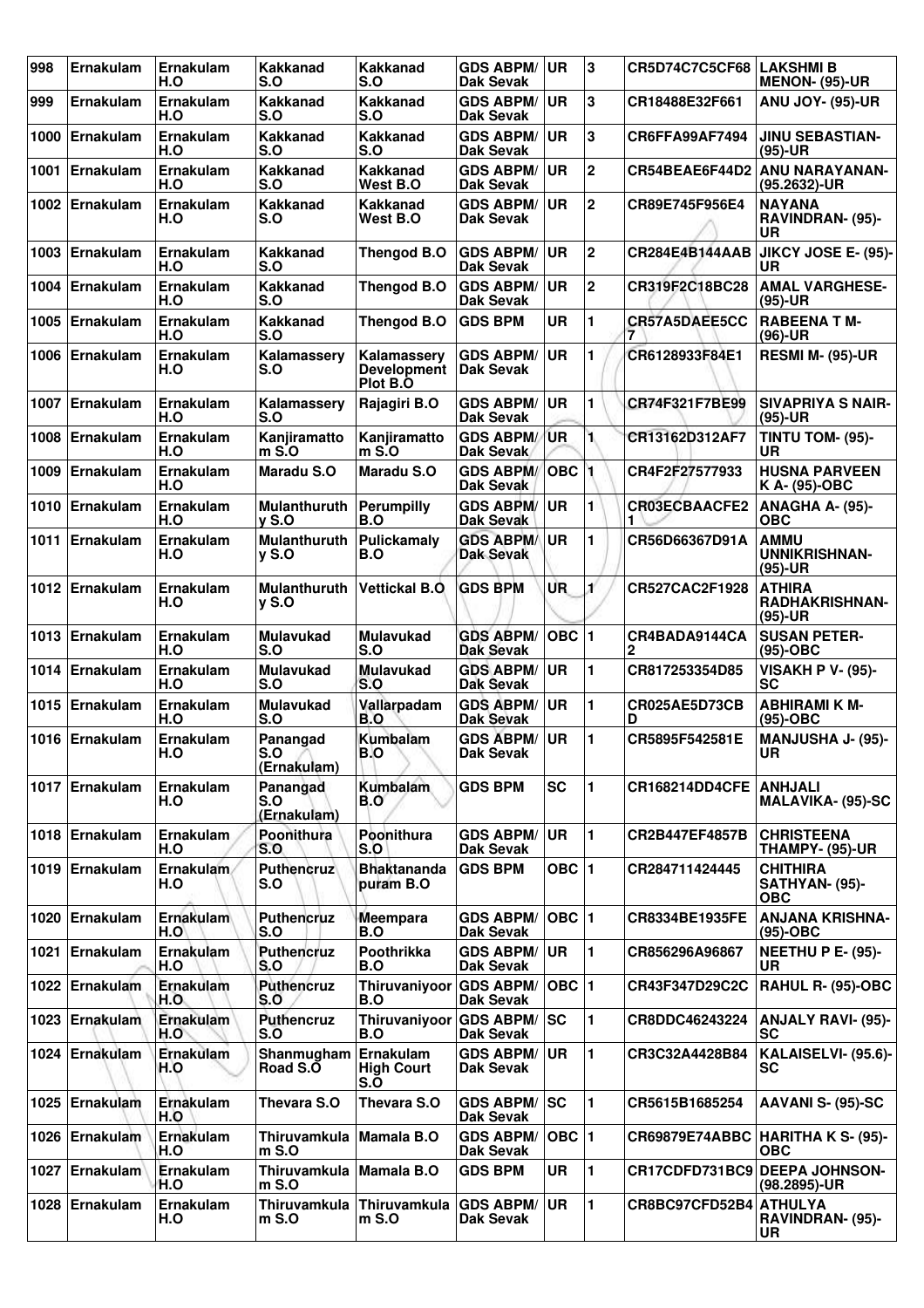| 1029 | <b>Ernakulam</b> | <b>Ernakulam</b><br>H.O | <b>Thrikkakara</b><br>S.O      | Vadacode<br>B.O                      | <b>GDS BPM</b>                          | <b>UR</b>    | 1                     | CR22E7675A9CE4        | <b>ASWIN HARIDAS T</b><br>P- (95)-OBC            |
|------|------------------|-------------------------|--------------------------------|--------------------------------------|-----------------------------------------|--------------|-----------------------|-----------------------|--------------------------------------------------|
| 1030 | Ernakulam        | Ernakulam<br>H.O        | <b>Tripunithura</b><br>S.Ò     | <b>Thekkumbha</b><br>gom B.O         | <b>GDS BPM</b>                          | <b>UR</b>    | 1                     | CR06F8E64D5B7A        | ARYA K S- (95)-<br><b>OBC</b>                    |
| 1031 | <b>Ernakulam</b> | <b>Ernakulam</b><br>H.O | <b>Tripunithura</b><br>S.Ó     | <b>Tripunithura</b><br>Fort S.O      | <b>GDS ABPM/</b><br><b>Dak Sevak</b>    | <b>UR</b>    | 1                     | CR29619FFBFD11        | <b>ANJALI S VIJAY-</b><br>(95)-OBC               |
| 1032 | Ernakulam        | Ernakulam<br>H.O        | <b>Tripunithura</b><br>S.O     | <b>Tripunithura</b><br>S.Ó           | <b>GDS ABPM/</b><br><b>Dak Sevak</b>    | UR           | 1                     | CR46FD165D6483        | <b>CHIPPY K SANU-</b><br>$(95)-OBC$              |
| 1033 | Ernakulam        | Ernakulam<br>H.O        | Udayamperoo Nadakkavu<br>r S.Ó | B.O                                  | <b>GDS ABPM/</b><br><b>Dak Sevak</b>    | OBC  1       |                       | CR712E295586CB        | <b>SREETHU THAMPI-</b><br>$(95)-OBC$             |
| 1034 | Ernakulam        | Ernakulam<br>H.O        | Udayamperoo<br>r S.Ó           | Nadakkavu<br>B.O                     | <b>GDS ABPM/</b><br><b>Dak Sevak</b>    | <b>UR</b>    | 1                     | CR011F732F3F64        | CHINCHU K R- (95)-<br>ОВС                        |
| 1035 | Ernakulam        | Ernakulam<br>H.O        | <b>Udayamperoo</b><br>r S.Ó    | Nadakkavu<br>B.O                     | <b>GDS BPM</b>                          | PWD 1<br>-DE |                       | CR5194F3CF3B84        | <b>JUNAID K K V-</b><br>(89.3)-PWD-DE            |
| 1036 | Ernakulam        | Ernakulam<br>H.O        | Udayamperoo South<br>r S.Ó     | Paravoor B.O                         | <b>GDS ABPM/</b><br><b>Dak Sevak</b>    | <b>SC</b>    | 1                     | CR47A4422A474A        | <b>VANI</b><br><b>SUBRAHMANIAN-</b><br>$(95)-SC$ |
| 1037 | Ernakulam        | <b>Ernakulam</b><br>H.O | Udayamperoo South<br>r S.Ó     | Paravoor B.O                         | <b>GDS ABPM/</b><br><b>Dak Sevak</b>    | <b>UR</b>    | 1                     | CR4AAD56E4F29E        | <b>NEERAJA</b><br>VISWANATH- (95)-<br><b>OBC</b> |
| 1038 | Ernakulam        | Ernakulam<br>H.O        | r S.Ó                          | Udayamperoo   Udayamperoo  <br>r S.O | <b>GDS ABPM/</b><br>Dak Sevak           | <b>SC</b>    | 1                     | CR8DAC6D427524        | NAYANA VIJAYAN-<br>$(95)-SC$                     |
| 1039 | Ernakulam        | Ernakulam<br>H.O        | r S.Ó                          | Udayamperoo   Udayamperoo  <br>r S.Ó | <b>GDS ABPM/</b><br><b>Dak Sevak</b>    | UR           | 3                     | CR1DEA5DB949D<br>2    | <b>N SREELAKSHMY-</b><br>$(95)-UR$               |
| 1040 | Ernakulam        | Ernakulam<br>H.O        | r S.Ó                          | Udayamperoo Udayamperoo<br>r S.Ó     | <b>GDS ABPM/</b><br><b>Dak Sevak</b>    | <b>UR</b>    | 3                     | <b>CR44F4A6F839FC</b> | <b>MANU S- (95)-UR</b>                           |
| 1041 | <b>Ernakulam</b> | Ernakulam<br>H.O        | Udayamperoo<br>r S.O           | <b>Udavamperoo</b><br>r S.O          | <b>GDS ABPM/</b><br><b>Dak Sevak</b>    | <b>UR</b>    | 3                     | CR353E44AA7482        | <b>AARABHI</b><br>SHARMA- (95)-UR                |
| 1042 | Ernakulam        | Ernakulam<br>H.O        | Udyogamand<br>al S.O           | <b>Manjummel</b><br>B.O              | <b>GDS ABPM/</b><br><b>Dak Sevak</b>    | <b>UR</b>    | 1                     | CR62484469AD8E        | <b>ANTONY RAJU-</b><br>$(95)-OBC$                |
| 1043 | <b>Ernakulam</b> | Ernakulam<br>H.O        | Udyogamand<br>al S.O           | <b>Manjummel</b><br>B.O              | <b>GDS BPM</b>                          | OBC          | 1                     | CR56EC2DFAD1F<br>Е    | <b>PREETHU P-</b><br>(95.8333)-OBC               |
| 1044 | Ernakulam        | Ernakulam<br>H.O        | Udyogamand<br>al S.O           | Udyogamand<br>al S.O                 | <b>GDS ABPM/</b><br><b>Dak Sevak</b>    | <b>OBC</b>   | $\mathbf{1}^{\prime}$ | CR55EC775F9254        | DEEPAK J R- (95)-<br>OBC                         |
| 1045 | Ernakulam        | Ernakulam<br>H.O        | Vadavucode<br>S.O              | Pancode B.O                          | <b>GDS ABPM/</b><br><b>Dak Sevak</b>    | OBC  1       |                       | CR3C374FBC5E44        | <b>ATHIRA T N- (95)-</b><br><b>OBC</b>           |
| 1046 | Ernakulam        | Ernakulam<br>H.O        | Vadavucode<br>S.O              | Vadavucode<br>S.O                    | <b>GDS ABPM/</b><br><b>Dak Sevak</b>    | UR           | 1                     | CR826928D9C756        | <b>CHRISTINA</b><br>JOSEPH- (95)-UR              |
| 1047 | <b>Ernakulam</b> | Ernakulam<br>H.O        | Vaduthala<br>S.O               | Vaduthala<br>S.O                     | <b>GDS ABPM/</b><br><b>Dak Sevak</b>    | <b>UR</b>    | 1                     | CR2752D2643499        | <b>LENFINA THOMAS-</b><br>(95)-OBC               |
|      | 1048 Ernakulam   | Ernakulam<br>H.O        | Vennala S.O                    | Vennala S.O                          | <b>GDS ABPM/ UR</b><br><b>Dak Sevak</b> |              | 1                     | CR355865859A8D        | <b>IMARYMOL M S-</b><br>(95)-UR                  |
|      | 1049 Ernakulam   | Kochi H.O               | Edakochi S.O                   | Edakochi S.O                         | <b>GDS ABPM/</b><br><b>Dak Sevak</b>    | lsc          | 1                     | CR3C1AC457AB3<br>в    | <b>ANAKHA RAJU-</b><br>$(95)-SC$                 |
| 1050 | Ernakulam        | Kochi H.O               | Kannamali<br>S.O               | Andikkadavu<br>B.O                   | <b>GDS BPM</b>                          | <b>UR</b>    | 1                     | CR7ED4A2D229A9        | <b>MARY NEENA</b><br><b>PETER- (95)-OBC</b>      |
| 1051 | Ernakulam        | Kochi H.O               | Kannamali<br>S.O               | Kannamali<br>S.O                     | <b>GDS ABPM/</b><br><b>Dak Sevak</b>    | <b>SC</b>    | 1                     | CR2FFFC837FE9D        | <b>SREERAJ C S- (95)-</b><br>SC                  |
|      | 1052 Ernakulam   | Kochi H.O               | Kannamali<br>S.O               | S.Chellanam<br>B.O                   | <b>GDS BPM</b>                          | OBC ∣1       |                       | CR8491D4839A3E        | <b>ANUSHA M R- (95)-</b><br>ОВС                  |
| 1053 | Ernakulam        | Kochi H.O               | Kumbalangi<br>S.O              | Kumbalangi<br>South B.O.             | <b>GDS BPM</b>                          | <b>UR</b>    | 1                     | CR8B4B18A46386        | <b>ATHIRA M V- (95)-</b><br>ОВС                  |
| 1054 | Ernakulam        | Kochi H.O               | <b>Matsyapuri</b><br>S.O       | <b>Matsyapuri</b><br>S.O             | <b>GDS ABPM/</b><br><b>Dak Sevak</b>    | $OBC$  1     |                       | CR0ADCB5B477D<br>D    | <b>MARY ANN NICY K</b><br>J- (95)-OBC            |
|      | 1055 Ernakulam   | Kochi H.O               | <b>Mattancherry</b><br>S.O     | <b>Mattancherry</b><br>Jetty S.O     | <b>GDS ABPM/</b><br><b>Dak Sevak</b>    | $OBC$  1     |                       | CR34A4DE12DB1<br>С    | <b>SINI A S- (95)-OBC</b>                        |
| 1056 | Ernakulam        | Kochi H.O               | <b>Mattancherry</b><br>S.O     | <b>Mattancherry</b><br>S.O           | <b>GDS ABPM/</b><br>Dak Sevak           | <b>UR</b>    | $\mathbf 2$           | CR136BA1356CD3        | <b>PRAVEEN M- (95)-</b><br>UR.                   |
| 1057 | <b>Ernakulam</b> | Kochi H.O               | <b>Mattancherry</b><br>S.O     | <b>Mattancherry</b><br>S.O           | <b>GDS ABPM/</b><br>Dak Sevak           | <b>UR</b>    | $\mathbf 2$           | CR5629A264E559        | <b>ATHIRA D V- (95)-</b><br>UR                   |
| 1058 | Ernakulam        | Kochi H.O               | Mundamveli<br>S.O              | Mundamveli<br>S.O                    | <b>GDS ABPM/</b><br><b>Dak Sevak</b>    | <b>UR</b>    | 1                     | CR1BD245849D32        | <b>ROSHNI CELIN-</b><br>(95)-OBC                 |
| 1059 | <b>Ernakulam</b> | Kochi H.O               | <b>North End</b><br>S.O        | <b>North End</b><br>S.O              | <b>GDS ABPM/ ST</b><br>Dak Sevak        |              | 1                     | CR07EB9736F78A        | <b>ROHIT KUMAR-</b><br>$(89.8) - ST$             |
| 1060 | <b>Ernakulam</b> | Kochi H.O               | <b>North End</b><br>S.O        | <b>North End</b><br>S.O              | <b>GDS ABPM/</b><br><b>Dak Sevak</b>    | <b>UR</b>    | 1                     | CR55A9D9CCF6F4        | <b>ABIN PETER K J-</b><br>(95)-OBC               |
| 1061 | Idukki           | Kattappana<br>H.O       | Ayyappancoil<br>S.O            | Ayyappancoil<br>S.O                  | <b>GDS ABPM/</b><br><b>Dak Sevak</b>    | UR           | 1                     | CR322F3533F897        | JAIS JOSEPH- (95)-<br>UR                         |
|      | 1062 Idukki      | Kattappana<br>H.O       | <b>Elappara S.O</b>            | Fair Field B.O                       | <b>GDS ABPM/</b><br><b>Dak Sevak</b>    | OBC  1       |                       | CR4F7F4144CB93        | <b>ANANDHU</b><br>VIJAYAN- (95)-OBC              |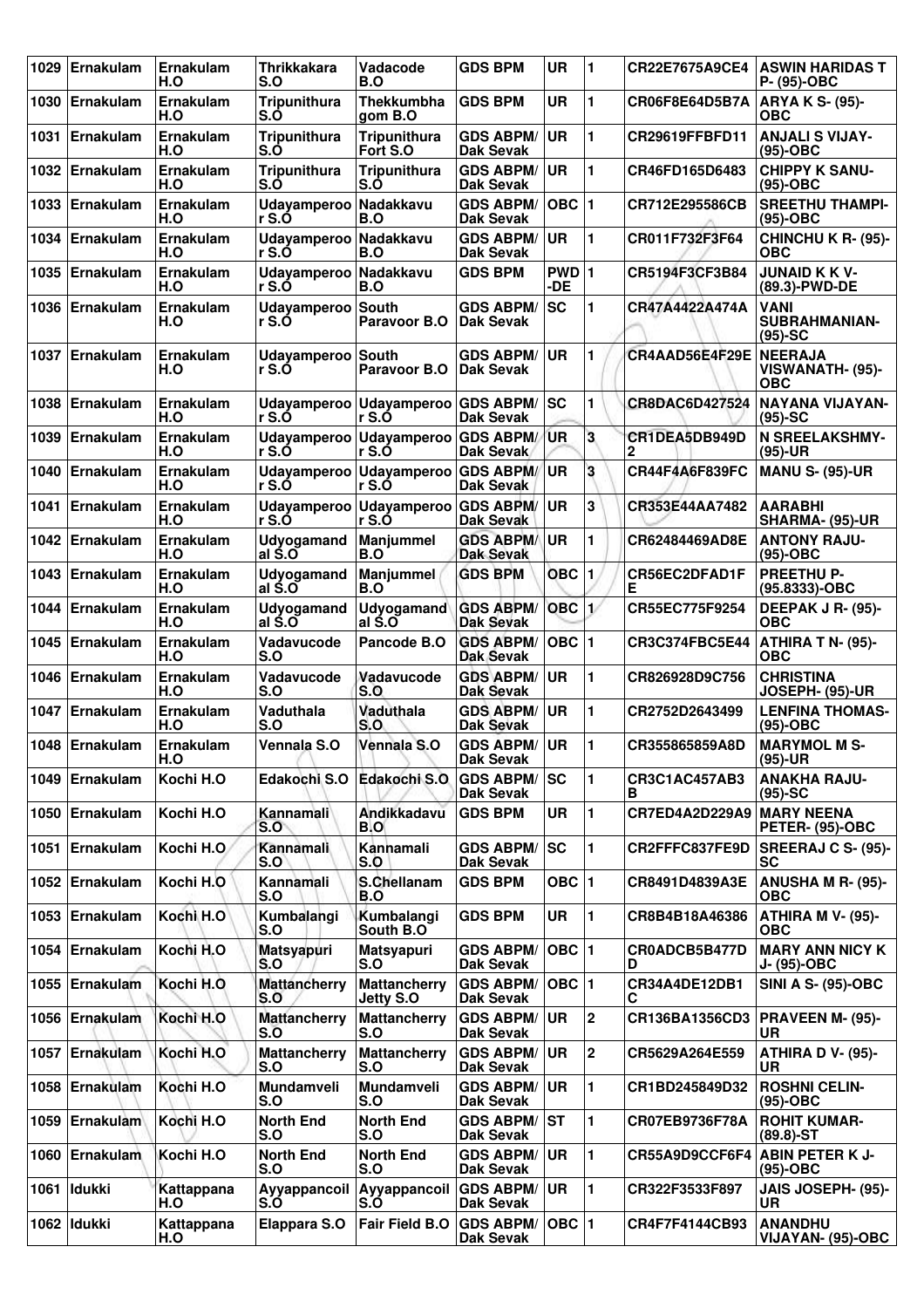| 1063 | <b>Idukki</b> | Kattappana<br>H.O   | Elappara S.O                            | Kochukarimth GDS BPM<br>aruvi B.O            |                                      | OBC $ 1$           |    | CR09B66ED7483F              | <b>ANJALY</b><br>DIVAKARAN- (95)-<br><b>OBC</b>        |
|------|---------------|---------------------|-----------------------------------------|----------------------------------------------|--------------------------------------|--------------------|----|-----------------------------|--------------------------------------------------------|
| 1064 | Idukki        | Kattappana<br>H.O   | Elappara S.O                            | Kolahalamed<br>u B.O                         | <b>GDS BPM</b>                       | OBC $ 1$           |    | CR7E25CFB141ED              | AZIMUTH R B- (95)-<br>ОВС                              |
| 1065 | <b>Idukki</b> | Kattappana<br>H.O   | <b>Elappara S.O</b>                     | Pasupara B.O                                 | <b>GDS ABPM/</b><br>Dak Sevak        | $OBC$  1           |    | CR8486F4DC61CD              | <b>KANNAN</b><br><b>REGHUNATHAN-</b><br>$(95)-OBC$     |
|      | 1066 Ildukki  | Kattappana<br>H.O   | <b>Erattayar S.O</b>                    | <b>Erattavar</b><br>North B.O                | <b>GDS ABPM/</b><br>Dak Sevak        | OBC $\vert$ 1      |    | CR37712BD6EC43              | <b>BISMI LATHEEF-</b><br>$(95)-OBC$                    |
|      | 1067 Ildukki  | Kattappana<br>H.O   | <b>Erattayar S.O</b>                    | <b>Ettithope B.O</b>                         | <b>GDS ABPM/</b><br><b>Dak Sevak</b> | <b>UR</b>          | 1  | CR6F132CF4A698              | <b>LIMYA MATHEW-</b><br>$(95)-UR$                      |
| 1068 | <b>Idukki</b> | Kattappana<br>H.O   | <b>Erattayar S.O</b>                    | <b>Ettithope B.O</b>                         | <b>GDS BPM</b>                       | EWS $ 1$           |    | CR86A6FBA848DF              | <b>JYOTHIS</b><br>ABRAHAM- (95)-<br><b>UR-EWS</b>      |
| 1069 | Idukki        | Kattappana<br>H.O   | <b>Erattayar S.O</b>                    | Melekuppach<br>ampady B.O                    | <b>GDS ABPM/</b><br><b>Dak Sevak</b> | <b>UR</b>          | 1  | CR0A8945556472              | <b>FEBIN P THOMAS-</b><br>$(94.05)$ -UR                |
|      | 1070   Idukki | Kattappana<br>H.O   | <b>Idukki Colony</b><br>S.O             | <b>Idukki Colony</b><br>S.O                  | <b>GDS ABPM/</b><br>Dak Sevak        | <b>UR</b>          | 1  | CR2D4FE9C9E8E4              | <b>ALEENA JOSEPH-</b><br>(95)-UR                       |
| 1071 | Idukki        | Kattappana<br>H.O   | <b>Idukki Colony</b><br>S.O             | <b>Mariyapuram</b><br>B.O                    | <b>GDS ABPM/</b><br>Dak Sevak        | UR                 | 1  | CR381AF9417567              | <b>AKSHARA K NAIR-</b><br>$(95)-UR$                    |
|      | 1072 Ildukki  | Kattappana<br>H.O   | Idukki Colony Mariyapuram<br><b>S.O</b> | B.O                                          | <b>GDS BPM</b>                       | UR.                | 1  | CR1919E5754AE4              | <b>ANU ELIZABETH</b><br>KURIAN- (95)-UR                |
| 1073 | l Idukki      | Kattappana<br>H.O   | <b>Idukki Colony</b><br>S.O             | <b>Mulakuvally</b><br>B.O                    | <b>GDS BPM</b>                       | $EWS$ <sub>1</sub> |    | CR758E2623D4D6              | <b>AMALA K BABU-</b><br>(94.05)-UR-EWS                 |
|      | 1074   Idukki | Kattappana<br>H.O   | <b>Idukki Colony</b><br>S.O             | Narakakanam<br>B.O                           | <b>GDS ABPM/</b><br>Dak Sevak        | UR.                | 1  | CR06CB5E6B32EE              | <b>NEETHU SABU-</b><br>(95)-OBC                        |
| 1075 | ldukki        | Kattappana<br>H.O   | Idukki<br>Painavu S.O                   | Idukki<br>Painavu S.O                        | <b>GDS ABPM/</b><br><b>Dak Sevak</b> | <b>UR</b>          | 1. | CR81BBC3F18EA9 HIMA GEORGE- | $(95)-UR$                                              |
|      | 1076   Idukki | Kattappana<br>H.O   | Kallar S.O                              | <b>Balagram B.O.</b>                         | <b>GDS ABPM/</b><br><b>Dak Sevak</b> | ST                 | 1  | CR136BA2BAC822              | <b>AMRUTHA</b><br>SHEEBA- (94.05)-ST                   |
|      | 1077   Idukki | Kattappana<br>H.O   | Kallar S.O                              | Combayar<br>B.O                              | <b>GDS ABPM/</b><br><b>Dak Sevak</b> | OBC <sub>1</sub>   |    | CR712B4E83B98C              | <b>RABIYA P</b><br>SULAIMAN- (95)-<br><b>OBC</b>       |
| 1078 | <b>Idukki</b> | Kattappana<br>H.O   | Kanchiyar<br>S.O                        | Kozhimala<br>B.O                             | <b>GDS ABPM/</b><br><b>Dak Sevak</b> | <b>ST</b>          | 1  | CR583A317864EF              | <b>ANN SIMI JOSEPH-</b><br>$(93.1)$ -ST                |
| 1079 | Idukki        | Kattappana<br>H.O   | Kanjikuzhi -<br>Idukki S.O              | Chelachuvad<br>u B.O                         | <b>GDS ABPM/</b><br>Dak Sevak        | $OBC$  1           |    | CR5ED37BA1CE4<br>С          | <b>SREEKUTTY P B-</b><br>$(95)-OBC$                    |
| 1080 | <b>Idukki</b> | Kattappana<br>H.O   | Kanjikuzhi -<br>Idukki S.O              | Kanjikuzhi -<br>Idukki S.O                   | <b>GDS ABPM/</b><br><b>Dak Sevak</b> | <b>UR</b>          | 1  | CR5221B4414B75              | JINIMOL BIJU- (95)-<br>UR                              |
|      | 1081   Idukki | Kattappana<br>H.O   | Kattappana<br>H.O                       | Kattappana<br>H.O                            | <b>GDS ABPM/</b><br>Dak Sevak        | OBC  1             |    | CR5D245FC333D1              | AMBILY A S- (95)-<br>ОВС                               |
|      | 1082 Idukki   | Kattappana<br>H.O   | Kattappana<br>South S.O.                | <b>Calvari Mount GDS ABPM/</b><br>B.O        | <b>Dak Sevak</b>                     | OBC $\vert$ 1      |    |                             | CR3AD2F4E5A4EE L LAVANYA- (97.4)-<br><b>OBC</b>        |
|      | 1083 Idukki   | Kattappana<br>H.O   | Kattappana<br>South S.O                 | Kadamakuzhy GDS ABPM/<br>B.O                 | Dak Sevak                            | <b>UR</b>          | 1. | CR4C3A8E23136F              | <b>NITHIN THOMAS-</b><br>$(95)-UR$                     |
|      | 1084 Idukki   | Kattappana<br>H.O   | Kattappana<br>South S.O                 | Kadamakuzhy GDS BPM<br>B.O                   |                                      | UR                 | 1  | CR5C2DDAADA26<br>6          | <b>MEREENA</b><br><b>AUGUSTINE- (95)-</b><br><b>UR</b> |
|      | 1085   Idukki | Kattappana<br>H.O.A | Kattappana<br>South S.O                 | <b>Nellipara B.O</b>                         | <b>GDS ABPM/</b><br>Dak Sevak        | <b>UR</b>          | 1  | CR689D44877626              | <b>TINKU- (95)-UR</b>                                  |
|      | 1086 Idukki   | Kattappana<br>H.O   | Kattappana<br>South S.O                 | Puliyanmala<br>B.O                           | <b>GDS BPM</b>                       | UR                 | 1  | CR02A2CEE2CDD<br>3          | <b>NISHI CHERIAN-</b><br>$(95)-UR$                     |
|      | 1087   Idukki | Kattappana<br>H.O   | Kattappana<br>South S.O.                | Vazhavara<br>B.O                             | <b>GDS ABPM/</b><br>Dak Sevak        | <b>UR</b>          | 1  | CR7C716C6E2853              | <b>EMIL ELSA JOSE-</b><br>$(95)-UR$                    |
|      | 1088 Idukki   | Kattappana<br>H.O   | Kulamavu<br>S.O                         | Kulamavu<br>S.O                              | <b>GDS ABPM/</b><br>Dak Sevak        | UR.                | 1  | CR3E42B4653698              | <b>BISMITHA K A- (95)-</b><br><b>OBC</b>               |
|      | 1089 Idukki   | Kattappana<br>H.O   | <b>Kumily S.O</b>                       | Chakkupalla<br>$m$ B.O                       | <b>GDS ABPM/</b><br>Dak Sevak        | OBC 2              |    | CR0458E1BD981C              | <b>ASWANTH S</b><br>VIJAYAN- (95)-OBC                  |
|      | 1090   Idukki | Kattappana<br>H.O   | <b>Kumily S.O</b>                       | Chakkupalla<br>$m$ B.O                       | <b>GDS ABPM/</b><br><b>Dak Sevak</b> | OBC $ 2 $          |    | CR0714DE7344A4              | <b>ASWIN S VINAYAN-</b><br>$(95)-OBC$                  |
| 1091 | <b>Idukki</b> | Kattappana<br>H.O   | <b>Kumily S.O</b>                       | <b>Springvalley</b><br>B.O                   | <b>GDS BPM</b>                       | OBC $ 1$           |    | CR0BFC74E65C5E              | <b>SAHANA NAZAR-</b><br>(95)-OBC                       |
|      | 1092   Idukki | Kattappana<br>H.O   | <b>Murickassery</b><br>S.O              | Perinchankutt GDS ABPM/<br>y B.O             | Dak Sevak                            | OBC $ 1$           |    | <b>CR18B5CAA4432A</b>       | <b>SREELAKSHMI</b><br>SALIMKUMAR- (95)-<br><b>OBC</b>  |
| 1093 | ldukki        | Kattappana<br>H.O   | <b>Murickassery</b><br>S.O              | Perinchankutt GDS BPM<br>$v$ B.O             |                                      | OBC $ 1$           |    | CR4B25F4AD38BF              | <b>APARNA MOHAN-</b><br>(95)-OBC                       |
|      | 1094   Idukki | Kattappana<br>H.O   |                                         | Murukady S.O Vellaramkunn GDS ABPM/<br>u B.O | <b>Dak Sevak</b>                     | <b>UR</b>          | 1  | CR434947667433              | <b>MUSHTHAQ PK-</b><br>$(95)-UR$                       |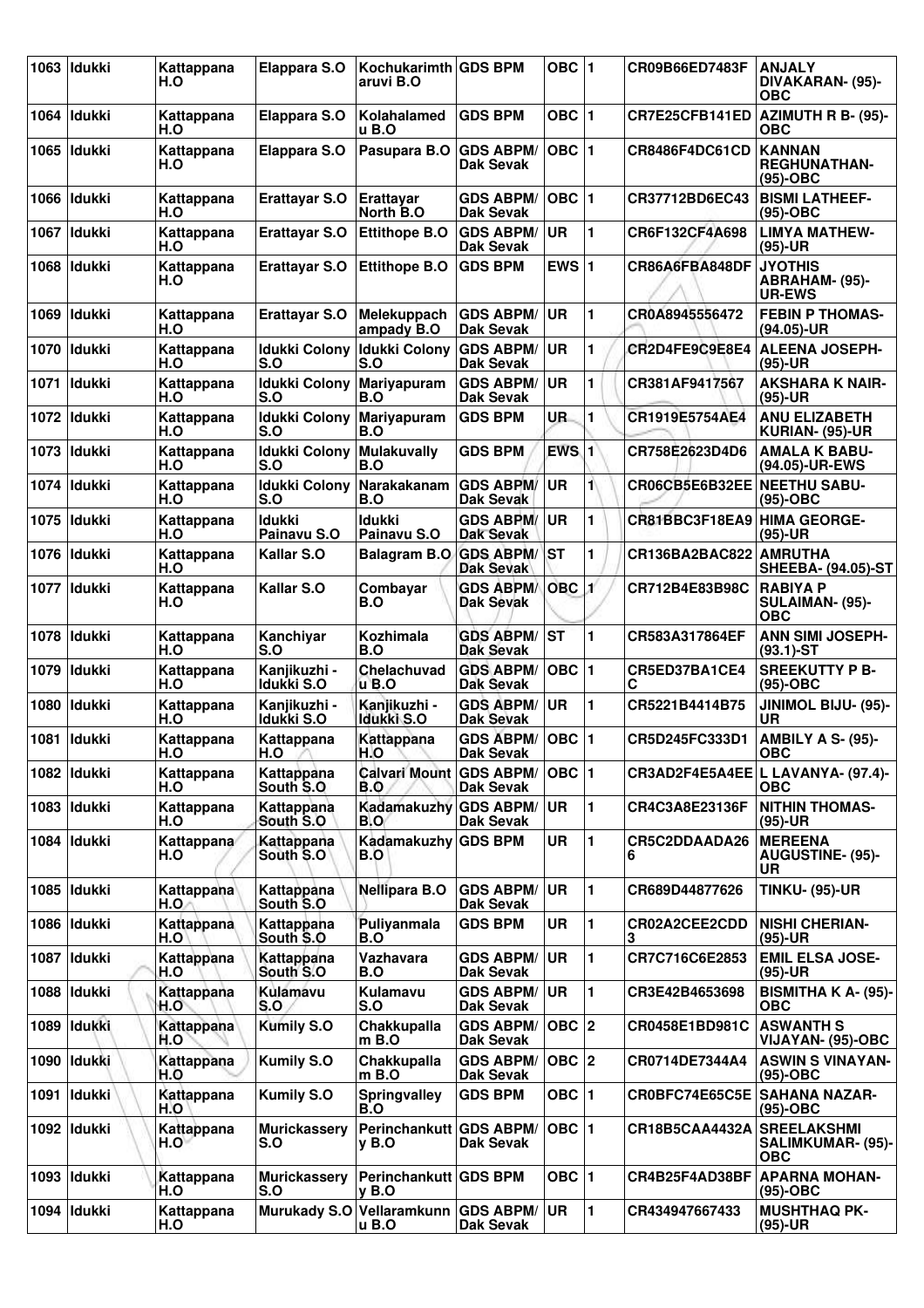|      | 1095   Idukki | Kattappana<br>H.O        | Nedumkanda<br>mS.0                   | Ezhukunvayal GDS ABPM/<br>B.O        | Dak Sevak                            | <b>EWS 1</b>       |                | CR747442FC48F4                 | <b>VIDHYAMOL T S-</b><br>(94.05)-UR-EWS                     |
|------|---------------|--------------------------|--------------------------------------|--------------------------------------|--------------------------------------|--------------------|----------------|--------------------------------|-------------------------------------------------------------|
|      | 1096   Idukki | Kattappana<br>H.O        | Peermade<br>S.O                      | Kuttikanam<br>B.O                    | <b>GDS ABPM/</b><br><b>Dak Sevak</b> | <b>UR</b>          | 1              | <b>CR729BCECF4E8E VISAKH M</b> | <b>PREMKUMAR- (95)-</b><br>UR                               |
|      | 1097 Ildukki  | Kattappana<br>H.O        | <b>Peermade</b><br>S.O               | Kuttikanam<br>B.O                    | <b>GDS BPM</b>                       | OBC $ 1$           |                | CR3B56E442394E                 | <b>FIONA RAMESH-</b><br>(96.4286)-OBC                       |
|      | 1098   Idukki | Kattappana<br>H.O        | Peermade<br>S.O                      | Pallikunnu<br>B.O                    | <b>GDS BPM</b>                       | <b>UR</b>          | 1              | CR65245F37AD8B                 | <b>SREENATH P- (95)-</b><br>UR                              |
| 1099 | ldukki        | Kattappana<br>H.O        | Peermade<br>S.O                      | Pambanar<br>B.O                      | <b>GDS ABPM/</b><br>Dak Sevak        | OBC  1             |                | CR25D42F48484d                 | <b>FARSANA</b><br>JABBAR- (95)-OBC                          |
|      | 1100   Idukki | Kattappana<br>H.O        | Peruvanthana<br>$m$ S.O              | Meloram B.O                          | <b>GDS BPM</b>                       | $OBC$  1           |                | CR4EFB9BFC73B<br>А             | <b>NIRLA R U- (95)-</b><br><b>OBC</b>                       |
|      | 1101 Ildukki  | Kattappana<br>H.O        | Peruvanthana   Paloorkavu<br>$mS.$ O | B.O                                  | <b>GDS ABPM/</b><br>Dak Sevak        | OBC  1             |                | CR2E226B484B9A                 | AMAL DAS- (95)-<br><b>OBC</b>                               |
|      | 1102   Idukki | Kattappana<br>H.O        | Thankamany<br>S.O                    | <b>Marigiri B.O</b>                  | <b>GDS ABPM/</b><br>Dak Sevak        | OBC  1             |                | CR778C363AF215                 | AJMAL B- (95)-OBC                                           |
|      | 1103   Idukki | Kattappana<br>H.O        | Thankamany<br>S.O                    | <b>Marigiri B.O</b>                  | <b>GDS BPM</b>                       | <b>UR</b>          | 1              | CR5129412B7238                 | <b>FLEMIN JOE</b><br>SEBASTIAN- (95)-<br>UR                 |
|      | 1104 Ildukki  | Kattappana<br>H.O        | Thankamany<br>S.O                    | Prakash B.O                          | <b>GDS ABPM/</b><br>Dak Sevak        | <b>UR</b>          | 1              | CR62C743767D8C                 | <b>ANPHAL GEORGE-</b><br>$(95)-UR$                          |
|      | 1105   Idukki | Kattappana<br>H.O        | Thankamany<br>S.O                    | Thankamany<br>S.O                    | <b>GDS ABPM/</b><br>Dak Sevak        | <b>UR</b>          | 1.             | CR59FBCD95ED6<br>в             | <b>MERIN THOMAS-</b><br>(95)-UR                             |
| 1106 | <b>Idukki</b> | Kattappana<br>H.O        | Thankamany<br>S.O                    | Thopramkduy GDS BPM<br>B.O           |                                      | <b>SC</b>          |                | CR27374528C253                 | <b>VISHNU R- (93.1)-</b><br><b>SC</b>                       |
|      | 1107   Idukki | Kattappana<br>H.O        | <b>Upputhara</b><br>S.O              | Karimkulam<br>Chappath B.O Dak Sevak | <b>GDS ABPM/</b>                     | <b>UR</b>          | 1              | CR687A3E4A127B                 | <b>JUSTIN J KAPPEN-</b><br>$(95)-UR$                        |
| 1108 | Idukki        | Kattappana<br>H.O        | <b>Upputhara</b><br>S.O              | <b>Mattuthavala</b><br>$m$ B.O       | <b>GDS ABPM/</b><br><b>Dak Sevak</b> | <b>UR</b>          | 1              | CR06374E4C52E7                 | <b>ISON GEO</b><br>JOSEPH- (95)-UR                          |
| 1109 | <b>Idukki</b> | Kattappana<br>H.O        | <b>Upputhara</b><br>S.O              | <b>Mattuthavala</b><br>$m$ B.O       | <b>GDS BPM</b>                       | UR.                | 1              | CR5EF92B872454                 | <b>BOBINA</b><br><b>ELIZABETH</b><br>JOSEPH- (95)-UR        |
|      | 1110 Ildukki  | Kattappana<br>H.O        | <b>Upputhara</b><br>S.O              | <b>Upputhara</b><br>S.O              | <b>GDS ABPM/</b><br><b>Dak Sevak</b> | $EWS$ <sub>1</sub> |                | CR63DE9871C9D4                 | <b>BLESSING</b><br><b>VINITHA- (93.1)-UR-</b><br><b>EWS</b> |
|      | 1111 Idukki   | Kattappana<br>H.O        | Vandanmettu<br>S.O                   | <b>Cumbumbett</b><br><b>u</b> B.O    | <b>GDS ABPM/</b><br>Dak Sevak        | <b>UR</b>          | 1              | CR51AA8DAD2322 RAHUL R KURUP-  | $(95)-UR$                                                   |
|      | 1112   Idukki | Kattappana<br>H.O        | Vandanmettu<br>S.O                   | Nettithozhu<br>B.O                   | <b>GDS ABPM/</b><br><b>Dak Sevak</b> | <b>UR</b>          | $\mathbf{2}$   | CR471931D4F441                 | <b>POOJA K SONY-</b><br>$(95)-UR$                           |
|      | 1113 Idukki   | Kattappana<br>H.O        | Vandanmettu<br>S.O                   | Nettithozhu<br>B.O                   | <b>GDS ABPM/</b><br>Dak Sevak        | <b>UR</b>          | $\mathbf 2$    | CR4651D24C1444                 | <b>SOORYA</b><br>DINAKARAN- (95)-<br><b>OBC</b>             |
|      | 1114 Idukki   | Kattappana<br>H.O        | Vandiperiyar<br>S.O                  | Chottupara<br>Periyar B.O            | <b>GDS ABPM/</b><br>Dak Sevak        | UR.                | 1              | CR6D947C14C9E1                 | <b>ELIZABETH PIOUS-</b><br>$(95)-UR$                        |
|      | 1115 Idukki   | Kattappana<br>H.O        | Vandiperiyar<br>S.O                  | Mount B.O                            | <b>GDS ABPM/</b><br><b>Dak Sevak</b> | $OBC$  1           |                | CR4F5C23C34CE7                 | ARJUN U- (95)-OBC                                           |
|      | 1116 Idukki   | Kattappana<br>H.O        | Vandiperiyar<br>S.O                  | Vallakadavu<br>Perivar B.O           | <b>GDS ABPM/</b><br>Dak Sevak        | <b>UR</b>          | 1.             | CR234941356E34                 | LIYA JOJO- (95)-UR                                          |
|      | 1117   Idukki | <b>Thodupuzha</b><br>H.O | Adimali S.O                          | Korangatti<br>B.O                    | <b>GDS ABPM/</b><br>Dak Sevak        | lsc                | 1              | CR23753CDE8AA<br>В             | <b>KEERTHY</b><br><b>VIJAYAN- (94.05)-</b><br><b>SC</b>     |
|      | 1118 Idukki   | <b>Thodupuzha</b><br>H.O | Adimali S.O                          | Mannamkand<br>am B.O                 | <b>GDS ABPM/</b><br>Dak Sevak        | <b>SC</b>          | 1              | CR01FAB35811E7                 | <b>ARUN</b><br><b>SANALKUMAR-</b><br>$(95)-SC$              |
|      | 1119 Idukki   | Thodupuzha<br>H.O.       | Chithirapura<br>$m$ S.O              | <b>Bisonvalley</b><br>B.O            | <b>GDS ABPM/</b><br>Dak Sevak        | OBC  1             |                | CR79F7E2CE1951                 | <b>AKHIL BABU- (95)-</b><br><b>OBC</b>                      |
|      | 1120   Idukki | Thodupuzha<br>H.O        | Chithirapura<br>$m$ S.O              | <b>Bisonvalley</b><br>B.O            | <b>GDS ABPM/</b><br>Dak Sevak        | <b>UR</b>          | 1              | CR024A4E4E6442                 | <b>GREESHMA B G-</b><br>(95)-UR                             |
| 1121 | <b>Idukki</b> | Thodupuzha<br>H.O        | Chithirapura<br>$m$ S.O              | <b>Mankulam</b><br>B.O               | <b>GDS ABPM/</b><br><b>Dak Sevak</b> | OBC  1             |                | CR0E4D5C62F959                 | ARYA DAS- (95)-<br><b>OBC</b>                               |
|      | 1122   Idukki | Thodupuzha<br>H.O        | Chithirapura<br>$m$ S.O              | <b>Meencut B.O</b>                   | <b>GDS BPM</b>                       | <b>SC</b>          | 1              | CR4BF5254F888C                 | <b>VIKHNESH C-</b><br>$(90.25)$ -SC                         |
|      | 1123 Idukki   | Thodupuzha<br>H.O        | Chithirapura<br>$m$ S.O              | <b>Thokkupara</b><br>B.O             | <b>GDS ABPM/</b><br>Dak Sevak        | <b>UR</b>          | $\overline{2}$ | CR3BEB212F1B96                 | VYSHAK B- (95)-UR                                           |
|      | 1124   Idukki | Thodupuzha<br>H.O        | Chithirapura<br>$m$ S.O              | <b>Thokkupara</b><br>B.O             | <b>GDS ABPM/</b><br>Dak Sevak        | UR                 | $\mathbf 2$    | CR02E5AD24AD12 BLESY HANNA     | <b>BABU- (95)-UR</b>                                        |
|      | 1125   Idukki | Thodupuzha<br>H.O        | Chithirapura<br>$m$ S.O              | <b>Vattiar B.O</b>                   | <b>GDS ABPM/</b><br>Dak Sevak        | <b>UR</b>          | 1.             | CR847E7448A6EF                 | <b>SREELAKSHMI M-</b><br>$(95)-UR$                          |
|      | 1126 Idukki   | Thodupuzha<br>H.O        | <b>Devikulam</b><br>S.O              | <b>Devikulam</b><br>S.O              | <b>GDS ABPM/</b><br>Dak Sevak        | OBC  1             |                | CR4E54A6466723                 | <b>KRISHNENDU P R-</b><br>(95)-OBC                          |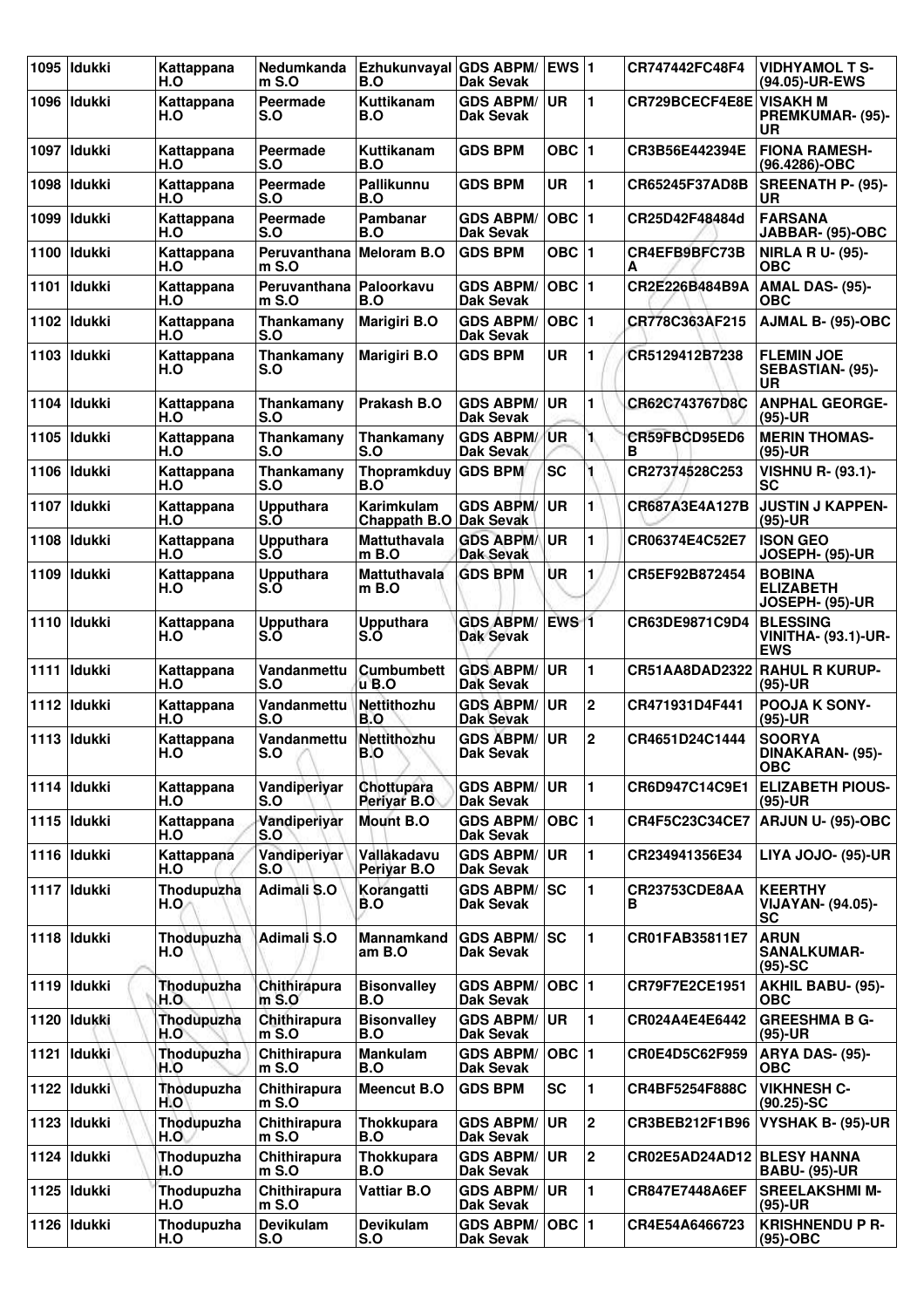|      | 1127 Idukki   | Thodupuzha<br>H.O          | <b>Ellapatti S.O</b>      | Kottakomboo<br>r B.O                    | <b>GDS BPM</b>                         | <b>SC</b>    | 1              | CR38E6A93DEC46        | <b>ATHULIYA</b><br><b>UDAYAKUMAR-</b><br>$(93.1)$ -SC |
|------|---------------|----------------------------|---------------------------|-----------------------------------------|----------------------------------------|--------------|----------------|-----------------------|-------------------------------------------------------|
| 1128 | Idukki        | Thodupuzha<br>H.O          | <b>Ellapatti S.O</b>      | <b>Koviloor B.O</b>                     | <b>GDS BPM</b>                         | OBC $ 1$     |                | CR5D29949AC2E6        | SREEBIN P S- (95)-<br>OBC                             |
| 1129 | <b>Idukki</b> | Thodupuzha<br>H.O          | Kalavanthani<br>S.O       | Pannimattom<br>B.O                      | <b>GDS ABPM/</b><br>Dak Sevak          | $OBC$  1     |                | CR087A741549D3        | <b>SURUMI SAKIR-</b><br>$(95)-OBC$                    |
| 1130 | <b>Idukki</b> | Thodupuzha<br>H.O          | Kalayanthani<br>S.O       | <b>Pannimattom</b><br>B.O               | <b>GDS ABPM/</b><br>Dak Sevak          | <b>UR</b>    | 1              | CR887E3B43F4F7        | AISWARYA R- (95)-<br>UR                               |
| 1131 | Idukki        | Thodupuzha<br>H.O          | Kallarkutty<br>S.O        | Kallarkutty<br>S.O                      | <b>GDS ABPM/</b><br>Dak Sevak          | <b>EWS 1</b> |                | CR79D9334FCA8E        | <b>ANNA S SOJAN-</b><br>(94.05)-UR-EWS                |
|      | 1132   Idukki | Thodupuzha<br>H.O          | Kallarkutty<br>S.O        | <b>Mukkudam</b><br>B.O                  | <b>GDS ABPM/</b><br><b>Dak Sevak</b>   | EWS $ 1$     |                | CR5D74239E6299        | <b>EMILIYA JOY-</b><br>(89.3)-UR-EWS                  |
| 1133 | Idukki        | Thodupuzha<br>H.O          | Kallarkutty<br>S.O        | Panamkutty<br>B.O                       | <b>GDS ABPM/</b><br><b>Dak Sevak</b>   | <b>UR</b>    | 1              | CR7A47F31F2513        | <b>NEELIMA CHACKO-</b><br>$(95)-UR$                   |
| 1134 | ldukki        | Thodupuzha<br>H.O          | Karimannoor<br>S.O        | Koduveli B.O                            | <b>GDS BPM</b>                         | <b>UR</b>    | 1              | CR519F14145BE4        | <b>ATHIRA</b><br>PONNAPPAN- (95)-<br><b>OBC</b>       |
| 1135 | <b>Idukki</b> | Thodupuzha<br>H.O          | Karimannoor<br>S.O        | <b>Mulappuram</b><br>B.O                | <b>GDS BPM</b>                         | OBC $ 1$     |                | CR82B9DF9175D4        | <b>ATHIRA</b><br>JANARDHANAN-<br>$(95)-OBC$           |
| 1136 | <b>Idukki</b> | Thodupuzha<br>H.O          | Karimannoor<br><b>S.O</b> | Pannoor B.O                             | <b>GDS BPM</b>                         | $OBC$   1    |                | <b>CR1447FA8457DD</b> | <b>THASNI T S- (95)-</b><br><b>OBC</b>                |
| 1137 | <b>Idukki</b> | Thodupuzha<br>H.O          | Karimannoor<br>S.O        | <b>Thattakuzha</b><br>B.O               | <b>GDS BPM</b>                         | UR           | $\mathbf{1}$   | CR695EDC4A5B4E        | HARINAND R- (95)-<br><b>UR</b>                        |
| 1138 | <b>Idukki</b> | Thodupuzha<br>H.O          | Karimkunnam<br>S.O        | Karimkunnam<br>S.O                      | <b>GDS ABPM/</b><br>Dak Sevak          | OBC 1        |                | CR5A4967E6F1C4        | <b>GAYATHRY P S-</b><br>$(95)-OBC$                    |
| 1139 | <b>Idukki</b> | Thodupuzha<br>H.O          | Kodikulam<br><b>S.O</b>   | Kodikulam<br>S.O                        | <b>GDS ABPM/</b><br><b>Dak Sevak</b>   | <b>UR</b>    | 1              | CR2D3A1589F491        | <b>ALISHA BASHEER-</b><br>$(95)-OBC$                  |
| 1140 | ldukki        | Thodupuzha<br>H.O          | Kodikulam<br>S.O          | Parapuzha<br>B.O                        | <b>GDS BPM</b>                         | UR           | 1              | CR039474567CD4        | <b>AMRUTHA</b><br>GEORGE- (95)-UR                     |
|      | 1141   Idukki | Thodupuzha<br>H.O          | Kodikulam<br>S.O          | West<br>Kodikulam<br>B.O                | <b>GDS ABPM</b><br><b>Dak Sevak</b>    | UR           | 1              | CR2B3F759D4EA9        | <b>JUSTINE P</b><br>VARGHESE- (95)-<br>UR             |
| 1142 | <b>Idukki</b> | Thodupuzha<br>H.O          | Kudayathur<br>S.O         | Kanjar B.O                              | <b>GDS ABPM/</b><br><b>Dak Sevak</b>   | SC           | 1              | CR86E9944A138C        | AKSHAY A- (95)-SC                                     |
| 1143 | <b>Idukki</b> | Thodupuzha<br>H.O          | Kudayathur<br>S.O         | Kanjar B.O                              | <b>GDS ABPM/</b><br><b>Dak Sevak</b>   | <b>UR</b>    | $\blacksquare$ | CR145F6B4AF433        | <b>ASHMY T JOHN-</b><br>$(95)-UR$                     |
| 1144 | <b>Idukki</b> | Thodupuzha<br>H.O          | Kudayathur<br>S.O         | Koovappally-<br>kudayathur<br>B.O       | <b>GDS BPM</b>                         | <b>SC</b>    | 1              | CR09D29F7EAE8F        | <b>JOISY KUMAR K G-</b><br>$(94.05)$ -SC              |
|      | 1145 Idukki   | Thodupuzha<br>H.O          | Kudayathur<br>S.O         | Kudayathur<br>S.O                       | <b>GDS ABPM/SC</b><br><b>Dak Sevak</b> |              | 1              | CR7A84C396938C        | SHILPAMOL T S-<br>$(95)-SC$                           |
|      | 1146 Idukki   | Thodupuzha<br>H.O          | <b>Maraiyur S.O</b>       | <b>Maraiyur S.O</b>                     | <b>GDS ABPM/ SC</b><br>Dak Sevak       |              | 1              | CR12F92A19CF72        | <b>AKSHAYKUMAR C</b><br>S- (93.1)-SC                  |
|      | 1147 Idukki   | Thodupuzha<br>H.O          | Mattuppatti<br>S.O        | <b>Mattupatty</b><br>ISP <sub>B.O</sub> | <b>GDS ABPM/</b><br>Dak Sevak          | UR           | 1              | CR5474D248A441        | <b>JAYA PREETHA P-</b><br>$(95)-SC$                   |
|      | 1148   Idukki | Thodupuzha<br>H.O          | <b>Moolamattom</b><br>S.O | <b>Pathippally</b><br>B.O               | <b>GDS BPM</b>                         | UR           | 1              | <b>CR1CBE98C4441B</b> | ALINTA BABY- (95)-<br>UR.                             |
|      | 1149   Idukki | <b>Thodupuzha</b><br>H.O.⁄ | <b>Munnar S.O</b>         | Edamalakudi<br>B.O                      | <b>GDS ABPM/</b><br>Dak Sevak          | <b>ST</b>    | 1              | CR7853A9C9F4AF        | <b>ANEESHA</b><br>SUDHAKARAN-<br>$(93.1)$ -ST         |
|      | 1150 Idukki   | Thodupuzha<br>H.O          | <b>Munnar S.O</b>         | <b>Munnar S.O</b>                       | <b>GDS ABPM/</b><br><b>Dak Sevak</b>   | OBC  1       |                | CR73D493E6D226        | DINURAJ V- (95)-<br><b>OBC</b>                        |
| 1151 | Idukki        | Thodupuzha<br>H.O          | <b>Munnar S.O</b>         | <b>Munnar S.O</b>                       | <b>GDS ABPM/</b><br>Dak Sevak          | UR.          | 1              | CR06853F941846        | <b>ARUN M P- (95)-UR</b>                              |
|      | 1152 Idukki   | Thodupuzha<br>H.O          | Muthalakoda<br>$m$ S.O    | <b>Ezhallur B.O</b>                     | <b>GDS BPM</b>                         | UR           | 1              | <b>CR7461DAB45B36</b> | SILPA SHAJU- (95)-<br><b>OBC</b>                      |
|      | 1153 Idukki   | Thodupuzha<br>H.O          | Muthalakoda<br>m S.O      | <b>Ezhumuttom</b><br>B.O                | <b>GDS ABPM/</b><br>Dak Sevak          | EWS $ 1$     |                | CR7A2E11C2A929        | <b>DEENA K JOSE-</b><br>(87.875)-UR-EWS               |
|      | 1154   Idukki | Thodupuzha<br>H.O          | Muthalakoda<br>$m$ S.O    | <b>Ezhumuttom</b><br>B.O                | <b>GDS BPM</b>                         | OBC $ 1$     |                | CR05CBA6315587        | SARANYA P P- (95)-<br><b>OBC</b>                      |
|      | 1155 Idukki   | Thodupuzha<br>H.O          | <b>Muttom EK</b><br>S.O   | Ellumpuram<br>B.O                       | <b>GDS BPM</b>                         | <b>UR</b>    | 1              | CR8BDE9D2CB4E<br>4    | <b>ABHIRAMI V S-</b><br>$(95)-OBC$                    |
|      | 1156 Idukki   | Thodupuzha<br>H.O          | <b>Muttom EK</b><br>S.O   | <b>Thudanganad</b><br>B.O               | <b>GDS BPM</b>                         | UR           | 1              | CR34EE67515CB4        | <b>SHERIN MARIYA K</b><br><b>B- (95)-UR</b>           |
|      | 1157 Idukki   | Thodupuzha<br>H.O          | Parathode<br>S.O (Idukki) | Panickankud<br><b>v</b> B.O             | <b>GDS ABPM/</b><br>Dak Sevak          | <b>UR</b>    | 1              | CR86C66DEE5B5A        | <b>ANNIE TERESSA</b><br><b>SHAJAN- (95)-UR</b>        |
|      | 1158 Idukki   | Thodupuzha<br>H.O          | Rajakad S.O               | N R City B.O                            | <b>GDS BPM</b>                         | UR           | 1              | CR354B55D5423C        | <b>SREEHARI SABU-</b><br>$(95)-UR$                    |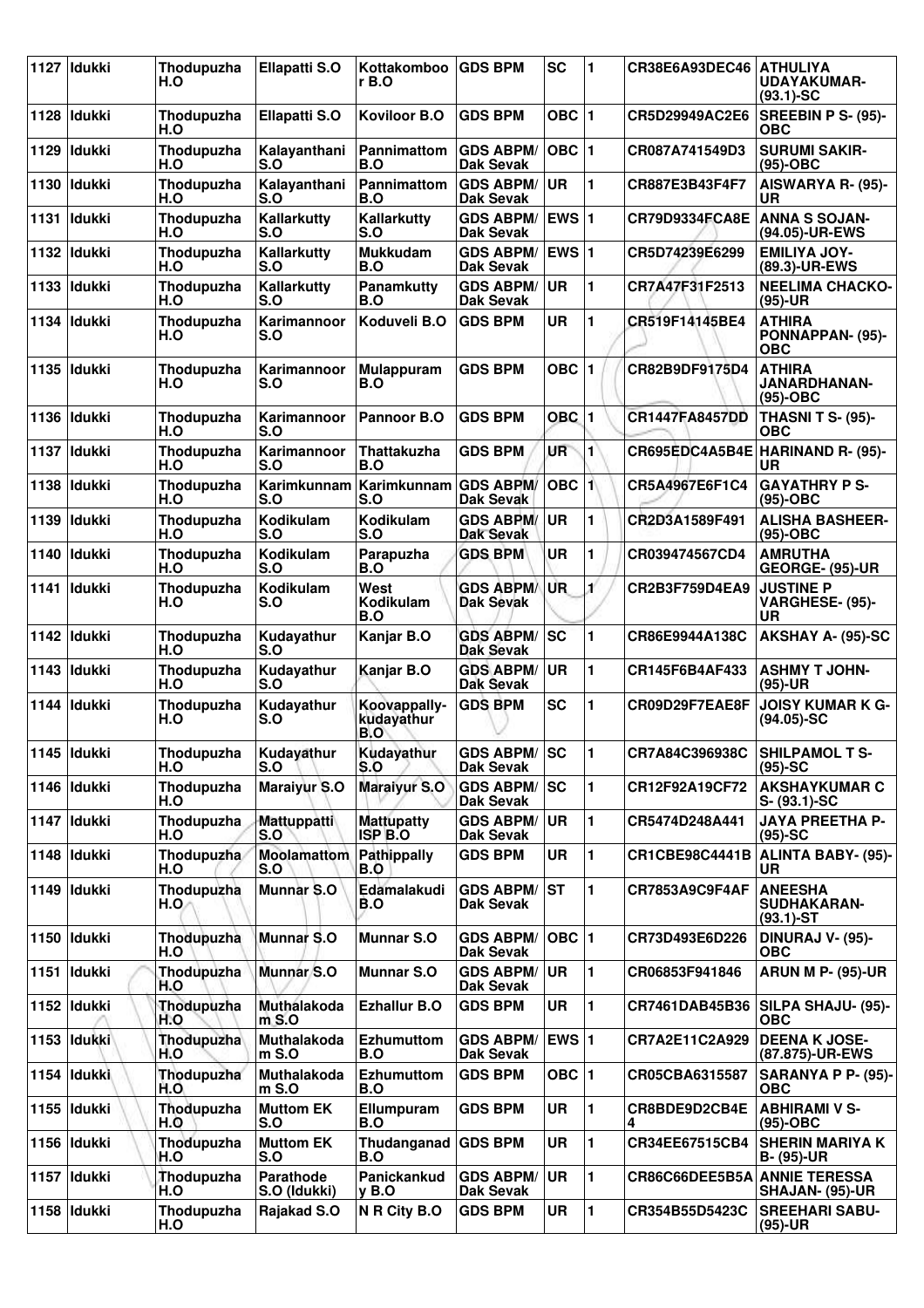| 1159 | <b>Idukki</b>       | Thodupuzha<br>H.O | Rajakad S.O                       | Rajakad S.O                              | <b>GDS ABPM/</b><br><b>Dak Sevak</b> | OBC  1           |             | CR0857964F4B19     | <b>AJITH P S- (95)-</b><br>ОВС                         |
|------|---------------------|-------------------|-----------------------------------|------------------------------------------|--------------------------------------|------------------|-------------|--------------------|--------------------------------------------------------|
| 1160 | <b>Idukki</b>       | Thodupuzha<br>H.O | Santhanpara<br>S.O                | Rajakumari<br>South B.O.                 | <b>GDS ABPM/</b><br><b>Dak Sevak</b> | UR               | $\mathbf 2$ | CR7B4B817A64B9     | <b>SNEHA</b><br>SEBASTIAN- (95)-<br><b>UR</b>          |
| 1161 | <b>ldukki</b>       | Thodupuzha<br>H.O | Santhanpara<br>S.O                | Rajakumari<br>South B.O.                 | <b>GDS ABPM/</b><br><b>Dak Sevak</b> | <b>UR</b>        | $\mathbf 2$ | CR54414282C379     | <b>NIKKIYA GEORGE-</b><br>(95)-UR                      |
|      | 1162 Idukki         | Thodupuzha<br>H.O | Santhanpara<br>S.O                | Senapathy<br>B.O                         | <b>GDS ABPM/</b><br><b>Dak Sevak</b> | ∣UR              | 1           | CR3A84FB21276A     | <b>HARIKRISHNAN R-</b><br>(95)-UR                      |
|      | 1163 Idukki         | Thodupuzha<br>H.O | <b>Talliar S.O</b>                | <b>Talliar S.O</b>                       | <b>GDS ABPM/</b><br><b>Dak Sevak</b> | <b>UR</b>        | 1           | CR5B9F2217A418     | <b>MANU B- (95)-UR</b>                                 |
| 1164 | ldukki              | Thodupuzha<br>H.O | Thodupuzha<br>East S.O            | <b>Thekkumbha</b><br>aam B.O             | <b>GDS BPM</b>                       | EWS $ 1$         |             | CR4DECAA24C14<br>2 | <b>PRIYA JOSEPH-</b><br>(90.25)-UR-EWS                 |
| 1165 | <b>l</b> ldukki     | Thodupuzha<br>H.O | Thodupuzha<br>H.O                 | Thodupuzha<br>H.O                        | <b>GDS ABPM/</b><br><b>Dak Sevak</b> | <b>UR</b>        | 1           | CR395D14D4ECFD     | HARITHA M S- (95)-<br>UR                               |
| 1166 | l Idukki            | Thodupuzha<br>H.O | <b>Udumbannur</b><br>S.O          | Amayapra<br>B.O                          | <b>GDS BPM</b>                       | <b>UR</b>        | 1           | CR589BB3363F83     | <b>ASHNA ALIYAR-</b><br>(95)-UR                        |
| 1167 | Idukki              | Thodupuzha<br>H.O | <b>Udumbannur</b><br>S.O          | Malayinchi<br>B.O                        | <b>GDS BPM</b>                       | <b>UR</b>        | 1           | CR23A4E6343525     | <b>BEEBI JENCY- (95)-</b><br><b>OBC</b>                |
| 1168 | <b>Idukki</b>       | Thodupuzha<br>H.O | Udumbannur<br>S.O                 | <b>Moolakad B.O</b>                      | <b>GDS ABPM/</b><br><b>Dak Sevak</b> | $OBC$  1         |             | CR74661E2EFC9B     | <b>VISHNU MADHU-</b><br>(95)-OBC                       |
| 1169 | ldukki              | Thodupuzha<br>H.O | Vannapuram<br>S.O                 | Pulickathotty<br>B.O                     | <b>GDS ABPM/</b><br><b>Dak Sevak</b> | OBC <sub>1</sub> |             | CR824BFBF53976     | <b>ABITHAK</b><br>ABHAYAN- (95)-<br><b>OBC</b>         |
| 1170 | Idukki              | Thodupuzha<br>H.O | Vannapuram<br>S.O                 | Vannapuram<br>S.O                        | <b>GDS ABPM/</b><br><b>Dak Sevak</b> | UR               |             | CR0B787A26EC27     | <b>ASWATHY RAJ-</b><br>(95)-UR                         |
| 1171 | Idukki              | Thodupuzha<br>H.O | Vellathooval<br>S.O               | Konnathady<br>B.O                        | <b>GDS ABPM/</b><br><b>Dak Sevak</b> | <b>OBC</b>       | 1           | CR28C4114F18FD     | <b>ANJU DEVADAS-</b><br>(95)-OBC                       |
| 1172 | <b>Idukki</b>       | Thodupuzha<br>H.O | Vellathooval<br>S.O               | Selliampara<br>B.O                       | <b>GDS ABPM/</b><br><b>Dak Sevak</b> | <b>UR</b>        | 1           | CR431749AC4F41     | <b>ABIYA THOMAS-</b><br>(95)-UR                        |
| 1173 | Idukki              | Thodupuzha<br>H.O | Vellathooval<br>S.O               | Vellathooval<br>S.O                      | <b>GDS ABPM/</b><br><b>Dak Sevak</b> | OBC 2            |             | CR28622E34FDFF     | AMAL T AJAI- (95)-<br><b>OBC</b>                       |
| 1174 | <b>l</b> ldukki     | Thodupuzha<br>H.O | Vellathooval<br>S.O               | Vellathooval<br>S.O                      | <b>GDS ABPM/</b><br><b>Dak Sevak</b> | $OBC$ 2          |             | CR3484D5748DC8     | <b>SANGEETHA S-</b><br>(95)-OBC                        |
| 1175 | Idukki              | Thodupuzha<br>H.O | Vellathooval<br>S.O               | Vellathooval<br>S.O                      | <b>GDS ABPM/</b><br><b>Dak Sevak</b> | <b>UR</b>        | 1           | CR175D9F9798C4     | <b>SONA MARIYA</b><br><b>NOBLE- (95)-UR</b>            |
|      | 1176 Idukki         | Thodupuzha<br>H.O | Vengallur S.O                     | Arikuzha B.O                             | <b>GDS BPM</b>                       | PWD 1<br>-C      |             | CR557A46482A87     | <b>JERIN JAMES-</b><br>(93.1)-PWD-C                    |
| 1177 | Idukki              | Thodupuzha<br>H.O | Vengallur S.O                     | Thodupuzha -<br>puthuperiyara<br>$m$ B.O | <b>GDS ABPM/</b><br><b>Dak Sevak</b> | UR               | 1           | CR0B388584B24F     | <b>ANJU JOSEPH-</b><br>(95)-UR                         |
|      | 1178   Irinjalakuda | Chalakudi<br>H.O  | Ashtamichira<br>S.O               | <b>Ashtamichira</b><br>S.O               | <b>GDS ABPM/</b><br>Dak Sevak        | OBC  1           |             |                    | CR323B4FBFCD19 SAFA T S- (95)-OBC                      |
|      | 1179   Irinjalakuda | Chalakudi<br>H.O  | Chengallur<br>S.O                 | <b>Mupliyam B.O</b>                      | <b>GDS ABPM/</b><br>Dak Sevak        | $OBC$  1         |             | CR28D44D12F64B     | <b>BINSIYA P I- (95)-</b><br><b>OBC</b>                |
|      | 1180   Irinjalakuda | Chalakudi<br>H.O  | Chengallur<br>S.O                 | Nandipulam<br>B.O                        | <b>GDS ABPM/</b><br><b>Dak Sevak</b> | ∣UR.             | 1           | CR56E7D9492EC1     | <b>SINI T J- (95)-UR</b>                               |
| 1181 | Irinjalakuda        | Chalakudi<br>H.O  | <b>Kinfra Park</b><br>Koratti S.O | <b>Kadukutty</b><br>B.O                  | <b>GDS BPM</b>                       | UR               | 1           | CR3BE574964224     | <b>SANOOP MV-</b><br>(96.0526)-OBC                     |
|      | 1182 Irinjalakuda   | Chalakudi<br>H.O  | <b>Kinfra Park</b><br>Koratti S.O | <b>Kinfra Park</b><br>Koratti S.O        | <b>GDS ABPM/</b><br><b>Dak Sevak</b> | UR               | 1           | CR65A4578DD7D8     | <b>DARWIN JOSEPH-</b><br>(95)-OBC                      |
|      | 1183   Irinjalakuda | Chalakudi<br>H.O  | Kodakara S.O                      | Chembuchira<br>B.O                       | <b>GDS BPM</b>                       | UR               | 1           | CR41CC441B559C     | <b>JESLIN JOSE A-</b><br>(95)-UR                       |
| 1184 | Irinjalakuda        | Chalakudi<br>H.O  | Kuttichira S.O                    | Kuttichira S.O                           | <b>GDS ABPM/</b><br>Dak Sevak        | UR               | 1           | CR3FDAB73ADBA<br>9 | <b>MOBINA BABY-</b><br>(95)-UR                         |
|      | 1185 Irinjalakuda   | Chalakudi<br>H.O  | <b>Kuttichira S.O</b>             | Mothirakkann<br>i B.O                    | <b>GDS ABPM/</b><br>Dak Sevak        | $OBC$  1         |             | CR3548B196C78E     | <b>VISHNU K P- (95)-</b><br><b>OBC</b>                 |
|      | 1186 Irinjalakuda   | Chalakudi<br>H.O  | Melur S.O<br>(Thrissur)           | Koovakkattuk<br>unnu B.O                 | <b>GDS ABPM/</b><br><b>Dak Sevak</b> | ∣UR.             | 1           | CR2D4A1A2E1632     | <b>SRUTHY SUNDER P</b><br>S- (95)-OBC                  |
| 1187 | Irinjalakuda        | Chalakudi<br>H.O  | Melur S.O<br>(Thrissur)           | <b>Kunnappilly</b><br>B.O                | <b>GDS ABPM/</b><br><b>Dak Sevak</b> | OBC  1           |             | CR29F4C8E49AF8     | <b>ABITHA P R- (95)-</b><br>ОВС                        |
| 1188 | Irinjalakuda        | Chalakudi<br>H.O  | Melur S.O<br>(Thrissur)           | Melur S.O<br>(Thrissur)                  | <b>GDS ABPM/</b><br><b>Dak Sevak</b> | UR.              | 1           | CR592FF3E446BB     | <b>SHITHA SHAJU-</b><br>(95)-OBC                       |
|      | 1189 Irinjalakuda   | Chalakudi<br>H.O  | Nellayi-<br>thrissur S.O          | Anandapuram<br>B.O                       | <b>GDS ABPM/</b><br>Dak Sevak        | <b>EWS 1</b>     |             | CR2A943AFA912D     | <b>AISWARYA</b><br><b>RAMAKRISHNAN-</b><br>(95)-UR-EWS |
|      | 1190   Irinjalakuda | Chalakudi<br>H.O  | Nellayi-<br>thrissur S.O          | Anandapuram GDS ABPM/<br>B.O             | Dak Sevak                            | UR               | 1           | CR77B644353615     | JITHIN B- (95)-UR                                      |
| 1191 | <b>Irinjalakuda</b> | Chalakudi<br>H.O  | <b>Palappilly S.O</b>             | Chimoni Dam<br>B.O                       | <b>GDS BPM</b>                       | OBC  1           |             | CR1C87448F732C     | <b>HARITHA M G- (95)-</b><br><b>OBC</b>                |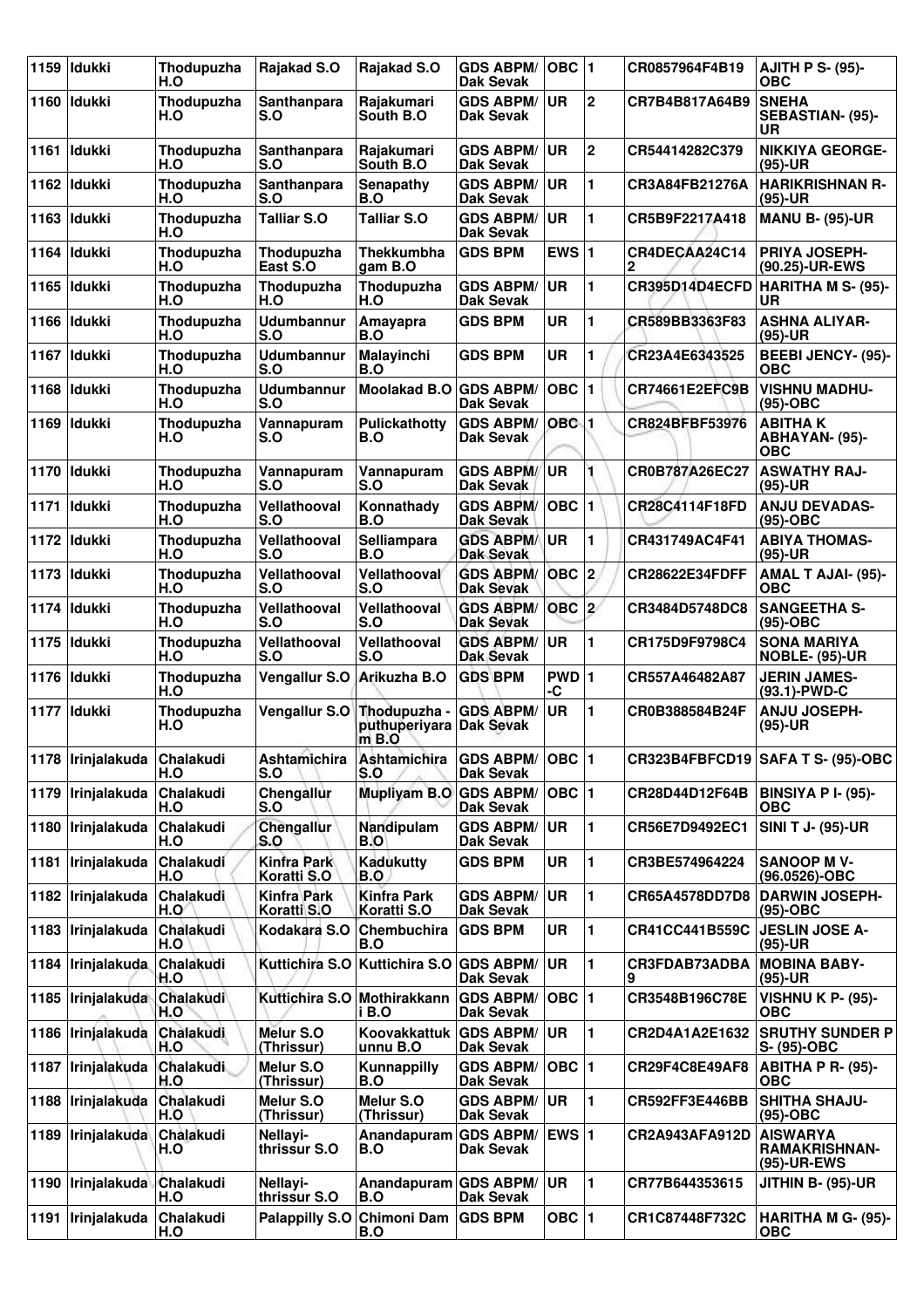| 1192 | Irinjalakuda                       | <b>Chalakudi</b><br>H.O |                                  | Palappilly S.O Palappilly S.O    | <b>GDS ABPM/</b><br>Dak Sevak        | <b>UR</b>    | 1            | CR6CA417D9A454        | <b>TWINKLE MARIYA</b><br>K P- (95)-UR                       |
|------|------------------------------------|-------------------------|----------------------------------|----------------------------------|--------------------------------------|--------------|--------------|-----------------------|-------------------------------------------------------------|
| 1193 | Irinjalakuda                       | Chalakudi<br>H.O        |                                  | Palappilly S.O Palappilly S.O    | <b>GDS ABPM/</b><br><b>Dak Sevak</b> | <b>UR</b>    | 1            | CR8BDF4BCC48B<br>2    | <b>FRANSO THOMAS-</b><br>(95)-UR                            |
| 1194 | Irinjalakuda                       | Chalakudi<br>H.O        | Pariyaram<br>S.O (Thrissur)      | Elinjipra B.O                    | <b>GDS ABPM/</b><br><b>Dak Sevak</b> | PWD 1<br>-В  |              | CR02DFF7FF55D6        | <b>JINTO K J- (88.35)-</b><br><b>PWD-B</b>                  |
| 1195 | Irinjalakuda                       | <b>Chalakudi</b><br>H.O | Pariyaram<br>S.O (Thrissur)      | <b>Elinjipra B.O</b>             | <b>GDS ABPM/</b><br><b>Dak Sevak</b> | <b>UR</b>    | 1            | CR818E74154714        | <b>DISNY DENNY T-</b><br>(95)-UR                            |
| 1196 | Irinjalakuda                       | Chalakudi<br>H.O        | Pariyaram<br>S.O (Thrissur)      | Kanjirappilly-<br><b>TCR B.O</b> | <b>GDS ABPM/</b><br><b>Dak Sevak</b> | <b>UR</b>    | 1            | CR6348E96DF2E4        | <b>PRAJISHA P P-</b><br>(95)-OBC                            |
| 1197 | Irinjalakuda                       | Chalakudi<br>H.O        | Pariyaram<br>S.O (Thrissur)      | Kodassery<br>B.O                 | <b>GDS ABPM/</b><br><b>Dak Sevak</b> | UR           | $\mathbf{2}$ | CR68CF78AC4374        | <b>HELDA K SAJEEV-</b><br>(95)-UR                           |
| 1198 | Irinjalakuda                       | Chalakudi<br>H.O        | Pariyaram<br>S.O (Thrissur)      | Kodasserv<br>B.O                 | <b>GDS ABPM/</b><br>Dak Sevak        | <b>UR</b>    | $\mathbf 2$  | CR0B4BAD81B63<br>А    | <b>BETSY K</b><br>VARGHESE- (95)-<br><b>UR</b>              |
| 1199 | Irinjalakuda                       | <b>Chalakudi</b><br>H.O | Pariyaram<br>S.O (Thrissur)      | Poringalkuthu GDS ABPM/<br>B.O   | <b>Dak Sevak</b>                     | <b>UR</b>    | 1            | CR0497F8E4CE2A        | HARITHA K S- (95)-<br>UR                                    |
| 1200 | Irinjalakuda                       | Chalakudi<br>H.O        | Pariyaram<br>S.O (Thrissur)      | Poringalkuthu<br>B.O             | <b>GDS BPM</b>                       | <b>UR</b>    | 1            | CR54477EBDD3C9        | <b>MOHAMMED</b><br><b>THASNEEM N A-</b><br>(95)-OBC         |
| 1201 | Irinjalakuda                       | Chalakudi<br>H.O        | Perambra-<br>thrissur S.O        | Perambra-<br>thrissur S.O        | <b>GDS ABPM/</b><br><b>Dak Sevak</b> | <b>UR</b>    | 1            | CR36777F4F9B17        | ALEX ANTO- (95)-<br>UR                                      |
| 1202 | ∣Irinjalakuda                      | Chalakudi<br>H.O        | Poyya S.O                        | Poyya S.O                        | <b>GDS ABPM/</b><br><b>Dak Sevak</b> | <b>OBC</b>   | 1            | CR79E44176D888        | <b>MEHABOOB M-</b><br>$(95)-OBC$                            |
| 1203 | Irinjalakuda                       | Chalakudi<br>H.O        | <b>Pudukad S.O</b>               | Nandikkara<br>B.O                | <b>GDS ABPM/</b><br><b>Dak Sevak</b> | UR           |              | CR029445EAB1B4        | <b>BHAGYALEKSHMI</b><br>V- (95)-UR                          |
| 1204 | Irinjalakuda                       | Chalakudi<br>H.O        | <b>Pudukad S.O</b>               | <b>Nandikkara</b><br>B.O         | <b>GDS BPM</b>                       | <b>UR</b>    | 1            | CR627E32E494D2        | <b>NEERAJA</b><br>CHACKO- (95)-UR                           |
| 1205 | Irinjalakuda                       | Chalakudi<br>H.O        | <b>Pudukad S.O</b>               | Nenmenikkar<br>a B.O             | <b>GDS BPM</b>                       | UR           | 1            | <b>CR1E45CF9D558D</b> | <b>VAISAKH WILSON-</b><br>(95)-OBC                          |
| 1206 | Irinjalakuda                       | Chalakudi<br>H.O        | <b>Pudukad S.O</b>               | <b>Pudukad S.O</b>               | <b>GDS ABPM/</b><br><b>Dak Sevak</b> | UR           | 1            | CR8A1DD13554B7        | <b>SHAICY P SHAJI-</b><br>(95)-UR                           |
| 1207 | Irinjalakuda                       | Irinjalakuda<br>H.O     | <b>Aripalam S.O</b>              | Aripalam S.O                     | <b>GDS ABPM/</b><br><b>Dak Sevak</b> | <b>UR</b>    | 1/           | CR65F8DBE4E8B1        | HITHA V NAIR- (95)-<br>UR                                   |
| 1208 | ∣Irinjalakuda                      | Irinjalakuda<br>H.O     | Aripalam S.O                     | Edakulam<br>B.O                  | <b>GDS ABPM/</b><br><b>Dak Sevak</b> | <b>UR</b>    | 1            | CR31294D62E7DE        | <b>VARSHA GANESH-</b><br>(95)-UR                            |
| 1209 | Irinjalakuda                       | Irinjalakuda<br>H.O     | <b>Aripalam S.O</b>              | Padiyur B.O                      | <b>GDS BPM</b>                       | UR           | 1            | CR3692D2768CD1        | <b>MERLIN B UKKEN-</b><br>(95)-UR                           |
| 1210 | Irinjalakuda                       | Irinjalakuda<br>H.O     | Edamuttam<br>S.O                 | Kalimbram<br>B.O                 | <b>GDS ABPM/</b><br><b>Dak Sevak</b> | $OBC$  1     |              | CR05D244BC93C4        | <b>ARCHANA KM-</b><br>(95)-OBC                              |
|      | 1211   Irinjalakuda   Irinjalakuda | H.O                     | Edavilangu<br>S.O                | Kara B.O                         | <b>GDS ABPM/</b><br><b>Dak Sevak</b> | ∣UR          | 1            | CR3444524CE376        | <b>RAJALAKSHMIT R-</b><br>(95)-OBC                          |
|      | 1212   Irinjalakuda                | Irinjalakuda<br>H.O     | Eriyad S.O                       | Azhikode-<br>Thrissur B.O        | <b>GDS ABPM/</b><br><b>Dak Sevak</b> | UR.          | 1            | CR54C516629238        | <b>SUJA K U- (95)-</b><br><b>OBC</b>                        |
|      | 1213 Irinjalakuda                  | Irinjalakuda<br>H.O     | Irinjalakuda<br>H.O              | <b>Irinjalakuda</b><br>Mkt S.O   | <b>GDS ABPM/</b><br>Dak Sevak        | ∣UR          | 1            | CR56E4365F9489        | <b>JUBY G</b><br>THARAKAN- (95)-<br>UR                      |
|      | 1214   Irinjalakuda                | Irinjalakuda<br>H.O     | Irinjalakuda<br>North S.O        | <b>Porathissery</b><br>B.O       | <b>GDS ABPM/</b><br><b>Dak Sevak</b> | <b>UR</b>    | 1            | CR41FD9E13C18D        | <b>CHARLS DAVIS-</b><br>(95)-UR                             |
|      | 1215 Irinjalakuda                  | Irinjalakuda<br>H.O     | Kaipamangal<br>amS.O             | Chalingad<br>B.O                 | <b>GDS ABPM/</b><br><b>Dak Sevak</b> | <b>UR</b>    | 1            | CR07435DC783C4        | HASEENA P H- (95)-<br><b>OBC</b>                            |
|      | 1216   Irinjalakuda                | Irinjalakuda<br>H.O     | Kaipamangal<br>am S.O            | Kaipamangal<br>amS.O             | <b>GDS ABPM/</b><br><b>Dak Sevak</b> | <b>UR</b>    | 1            | CR0F3542B56E97        | <b>NEETHU</b><br><b>NANDAKUMAR-</b><br>$(95)-UR$            |
|      | 1217 Irinjalakuda                  | Irinjalakuda<br>H.O     | Kallettumkara<br>S.O             | Alur-<br>Kalletumkara<br>B.O     | <b>GDS ABPM/</b><br><b>Dak Sevak</b> | <b>UR</b>    | 1            | <b>CR5FB413BCE184</b> | <b>SRUTHY ARAVIND-</b><br>$(95)-UR$                         |
|      | 1218 Irinjalakuda                  | Irinjalakuda<br>H.O     | Kallettumkara<br>S.O             | Kallettumkara<br>S.O             | <b>GDS ABPM/</b><br><b>Dak Sevak</b> | UR           | 1            | CR04F39E7443DA        | <b>SREEDEVI A V-</b><br>(95)-OBC                            |
|      | 1219   Irinjalakuda                | Irinjalakuda<br>H.O     | Kallettumkara Muriyad B.O<br>S.O |                                  | <b>GDS ABPM/</b><br><b>Dak Sevak</b> | <b>EWS 1</b> |              | CR7D39BA3F9939        | <b>JACQUILINE P</b><br><b>BENNY- (95)-UR-</b><br><b>EWS</b> |
| 1220 | Irinjalakuda                       | Irinjalakuda<br>H.O     | Kallettumkara<br>S.O             | <b>Muriyad B.O</b>               | <b>GDS ABPM/</b><br>Dak Sevak        | <b>UR</b>    | 1            | CR34EF4D686A29        | <b>GEETHU GOPAL M-</b><br>$(95)-OBC$                        |
| 1221 | Irinjalakuda                       | Irinjalakuda<br>H.O     | <b>Kattoor S.O</b>               | Ponjanam<br>B.O                  | <b>GDS BPM</b>                       | EWS $ 1$     |              | CR0BECCC12862<br>А    | <b>NEETHU SIMON-</b><br>(94.05)-UR-EWS                      |
| 1222 | Irinjalakuda                       | Irinjalakuda<br>H.O     | Konathukunn<br><b>u S.O</b>      | Karumathra<br>B.O                | <b>GDS ABPM/</b><br><b>Dak Sevak</b> | <b>UR</b>    | 1            | CR4B5AC3F3D84D        | <b>ATHUL NARAYAN</b><br>P U- (95)-OBC                       |
|      | 1223 Irinjalakuda                  | Irinjalakuda<br>H.O     | Kothaparamb<br>a S.O             | Kothaparamb<br>a S.O             | <b>GDS ABPM/</b><br><b>Dak Sevak</b> | <b>ISC</b>   | 1            | CR42EEC9599139        | SAJANA P S- (95)-<br><b>SC</b>                              |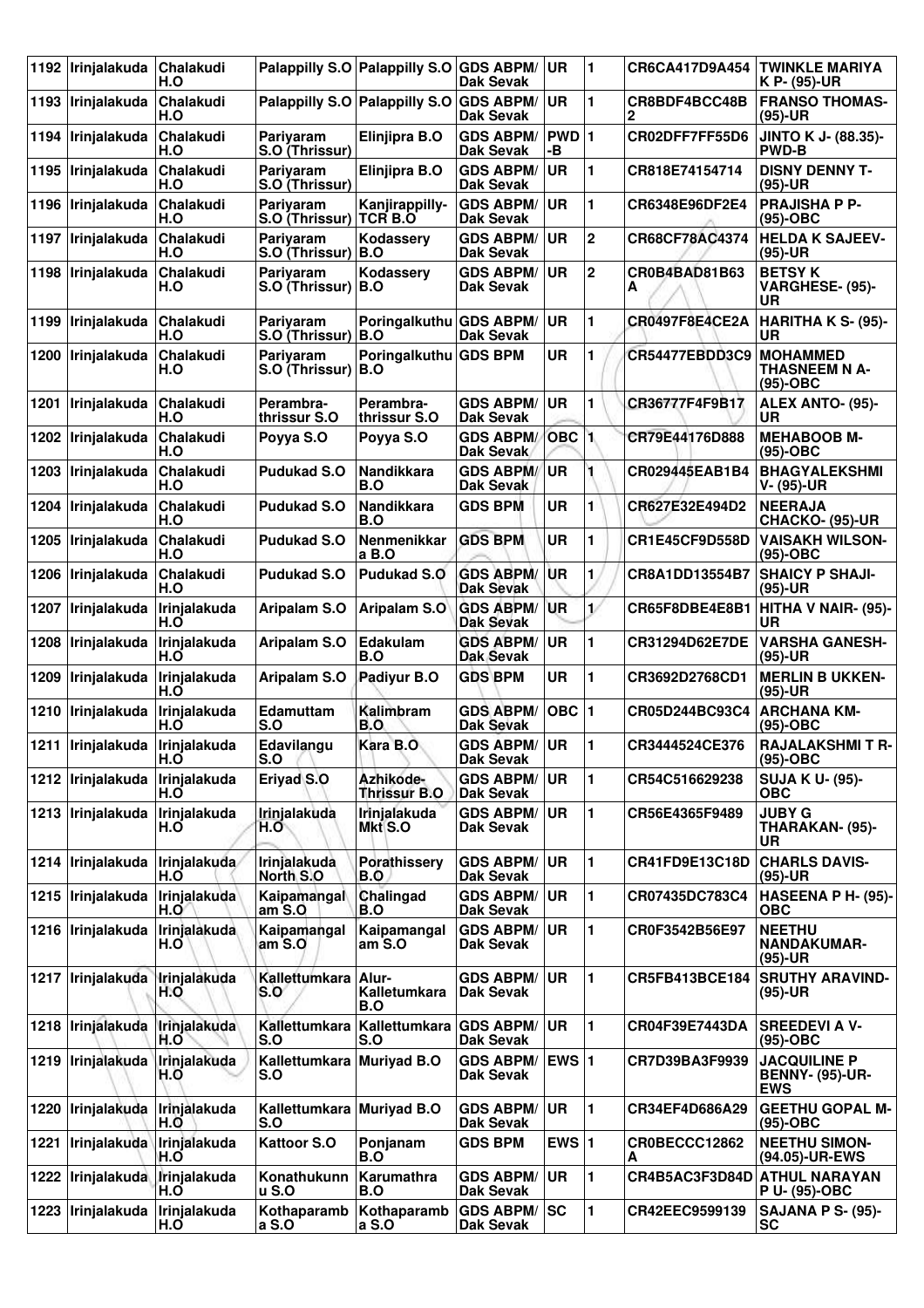| 1224 | Irinjalakuda  | Irinjalakuda<br>H.O       | <b>Methala S.O</b>                                       | <b>Methala S.O</b>                              | <b>GDS ABPM/</b><br><b>Dak Sevak</b> | ∣UR          | 1              | CR6EA37D1424B8     | AKHIL RAJ V N-<br>(95)-OBC                          |
|------|---------------|---------------------------|----------------------------------------------------------|-------------------------------------------------|--------------------------------------|--------------|----------------|--------------------|-----------------------------------------------------|
| 1225 | Irinjalakuda  | Irinjalakuda<br>H.O       | Nadavaramba<br>S.O                                       | <b>Nadavaramba</b><br>S.O                       | <b>GDS ABPM/</b><br><b>Dak Sevak</b> | <b>EWS 1</b> |                | CR1722E13F18A1     | <b>BITTEENA</b><br>CLARANCE- (95)-<br><b>UR-EWS</b> |
| 1226 | Irinjalakuda  | Irinjalakuda<br>H.O       | <b>Nadavaramba</b><br>S.O                                | Nadavaramba<br>S.O                              | <b>GDS ABPM/</b><br><b>Dak Sevak</b> | UR           | 1              | CR2A51AF66F566     | <b>JOICY JOSE- (95)-</b><br>UR                      |
| 1227 | ∣Irinjalakuda | Irinjalakuda<br>H.O       | Pazhuvil S.O                                             | Pazhuvil S.O                                    | <b>GDS ABPM/</b><br><b>Dak Sevak</b> | <b>UR</b>    | 1              | CR384751147CDA     | <b>SIVI M WILSON-</b><br>(95)-UR                    |
| 1228 | Irinjalakuda  | Irinjalakuda<br>H.O       | Pazhuvil S.O                                             | Pazhuvil West GDS ABPM/<br>B.O                  | <b>Dak Sevak</b>                     | <b>UR</b>    | 1              | CR71314E6C6143     | <b>VIDYAMOL TV-</b><br>(95)-OBC                     |
| 1229 | Irinjalakuda  | Irinjalakuda<br>H.O       | <b>Pullut S.O</b>                                        | <b>Pullut S.O</b>                               | <b>GDS ABPM/</b><br><b>Dak Sevak</b> | <b>UR</b>    | 1              | CR42CF17F691C7     | <b>JYOTHSNA O M-</b><br>(95)-UR                     |
| 1230 | Irinjalakuda  | Irinjalakuda<br>H.O       | <b>Puthenchira</b><br>S.O                                | Kannikulanga<br>ra B.O                          | <b>GDS ABPM/</b><br><b>Dak Sevak</b> | <b>UR</b>    | 1              | CR14787D42A344     | <b>BINU M- (95)-OBC</b>                             |
| 1231 | Irinjalakuda  | Irinjalakuda<br>H.O       | <b>Puthenchira</b><br>S.O                                | Kombathukad<br>avu B.O                          | <b>GDS BPM</b>                       | <b>UR</b>    | 1              | CR384DB9799B1B     | <b>JEENA JACOB-</b><br>(95)-UR                      |
| 1232 | Irinjalakuda  | Irinjalakuda<br>H.O       | Puthenchira<br>S.O                                       | Puthenchira<br>S.O                              | <b>GDS ABPM/</b><br><b>Dak Sevak</b> | UR           | 1              | CR5C3F9A69D2F8     | <b>ARATHY K- (95)-UR</b>                            |
| 1233 | Irinjalakuda  | Irinjalakuda<br>H.O       | Puthenchira<br>S.O                                       | <b>Puthenchira</b><br><b>Thekkummuri</b><br>B.O | <b>GDS BPM</b>                       | <b>UR</b>    | 1              | CR5DA9EA4E7994     | <b>JEENA THOMAS-</b><br>(95)-UR                     |
| 1234 | Irinjalakuda  | Irinjalakuda<br>H.O       | Vellangallur<br>S.O                                      | Kottanallur<br>B.O                              | <b>GDS ABPM/</b><br><b>Dak Sevak</b> | UR           | 1.             | CR595C64FD1E27     | <b>PRINCY GEORGE-</b><br>$(95)-UR$                  |
| 1235 | Irinjalakuda  | Irinjalakuda<br>H.O       | Vellangallur<br>S.O                                      | Vellangallur<br>S.O                             | <b>GDS ABPM/</b><br><b>Dak Sevak</b> | UR           |                | CR7327EFC71318     | <b>RESHMA P S- (95)-</b><br><b>OBC</b>              |
| 1236 | Kottayam      | Kottayam H.O              | Aymanam<br>S.O                                           | <b>Pulikkuttisser</b><br>$v$ B.O                | <b>GDS ABPM/</b><br><b>Dak Sevak</b> | <b>UR</b>    | 1              | CR544CBD918D7D     | <b>AISWARYA P A-</b><br>(95)-UR                     |
| 1237 | Kottayam      | Kottayam H.O Aymanam      | S.O                                                      | <b>Pulikkuttisser</b><br>$v$ B.O                | <b>GDS ABPM/</b><br><b>Dak Sevak</b> | <b>UR</b>    | 1              | CR03F464E97361     | <b>NANDAGOPAL N R-</b><br>(95)-UR                   |
| 1238 | Kottayam      | Kottayam H.O              | Ettumanur<br>S.O                                         | <b>Ettumanur</b><br>S.O                         | <b>GDS ABPM/</b><br><b>Dak Sevak</b> | <b>UR</b>    | $\overline{2}$ | CR74AA5D83785C     | <b>CHRIS GEORGE-</b><br>(95)-UR                     |
| 1239 | Kottayam      | Kottayam H.O              | Ettumanur<br>S.O                                         | <b>Ettumanur</b><br>S.O                         | <b>GDS ABPM/</b><br><b>Dak Sevak</b> | <b>UR</b>    | $\mathbf{z}$   | CR838F27F4461A     | <b>GLADIS C J- (95)-</b><br>ОВС                     |
| 1240 | Kottayam      | Kottayam H.O              | Ettumanur<br>S.O                                         | Punnathura<br>West B.O                          | <b>GDS BPM</b>                       | PWD 1<br>-C  |                | CR14BEE7F6F2E2     | <b>SUNITHA N S-</b><br>(94.05)-PWD-C                |
| 1241 | Kottayam      | Kottayam H.O              | Ettumanur<br>S.O                                         | Vettimukal<br>B.O                               | <b>GDS ABPM/</b><br><b>Dak Sevak</b> | UR           | 1              | CR5683A94A9783     | <b>JOSMY GEORGE-</b><br>(95)-UR                     |
| 1242 | Kottayam      | Kottayam H.O              | <b>Gandhi Nagar</b><br>S.O<br>(Kottayam)                 | Arpookara<br>East B.O                           | <b>GDS ABPM/</b><br>Dak Sevak        | <b>UR</b>    | 1              | CR643C7C53ABC9     | <b>AMRUTHA S- (95)-</b><br>UR                       |
|      | 1243 Kottayam |                           | Kottayam H.O Gandhi Nagar Arpookara<br>S.O<br>(Kottayam) | East B.O.                                       | <b>GDS BPM</b>                       | UR.          | 11             | CR3F4BDCA143D<br>в | <b>SARITHA</b><br>ELIZABETH- (95.5)-<br>UR          |
|      | 1244 Kottayam | Kottayam H.O              | Kaipuzha S.O                                             | Onamthuruth<br>u B.O                            | <b>GDS ABPM/</b><br><b>Dak Sevak</b> | OBC  1       |                | CR7D1351A93B58     | <b>JITHINA P P- (95)-</b><br><b>OBC</b>             |
| 1245 | Kottayam      | Kottayam H.O Kanakari S.O |                                                          | Kurumulloor<br>B.O                              | GDS ABPM/ EWS 1<br>Dak Sevak         |              |                | CR5B1F196D86B4     | <b>VEENA GIREESH-</b><br>(95)-UR-EWS                |
| 1246 | Kottayam      |                           | Kottayam H.O Kiliroor North Kanjiram B.O<br>S.O          |                                                 | <b>GDS ABPM/</b><br><b>Dak Sevak</b> | <b>UR</b>    | 1              | CR592E32EFF7EB     | <b>KAVYA J S- (95)-</b><br><b>OBC</b>               |
|      | 1247 Kottayam | Kottayam H.O              | <b>Kiliroor North</b><br>S.O                             | Kiliroor North<br>S.O                           | <b>GDS ABPM/</b><br><b>Dak Sevak</b> | <b>UR</b>    | 1              | CR4D3F444C6A52     | <b>ARJUN VS- (95)-UR</b>                            |
| 1248 | Kottayam      | Kottayam H.O              | Kottayam<br><b>Collectorate</b><br>S.O                   | Kottayam<br>Collectorate<br>S.O                 | <b>GDS ABPM/</b><br>Dak Sevak        | ∣UR          | 1              | CR392D67122B81     | <b>MINTU JOSEPH-</b><br>$(95)-UR$                   |
| 1249 | Kottayam      | Kottayam H.O              | Kottayam<br>Collectorate<br>S.O                          | Kottayam<br>Collectorate<br>S.O                 | <b>GDS ABPM/</b><br>Dak Sevak        | <b>UR</b>    | 1              | CR38BF6BADB4E<br>9 | <b>AISWARYA LAYI N</b><br>S- (95)-OBC               |
| 1250 | Kottayam      | Kottayam H.O              | Kudamaloor<br>S.O                                        | Kudamaloor<br>S.O                               | <b>GDS ABPM/</b><br><b>Dak Sevak</b> | UR.          | 1              | CR82C66E4B6D26     | <b>GOPIKA BABU-</b><br>(95)-UR                      |
| 1251 | Kottayam      | Kottayam H.O              | Kumaranalloo<br><b>r</b> S.O                             | Kumaranalloo<br>r S.O                           | <b>GDS ABPM/</b><br>Dak Sevak        | ∣UR          | 1              | CR7A359B9B1F91     | <b>VISHNU PRASAD-</b><br>(95)-UR                    |
| 1252 | Kottayam      | Kottayam H.O              | Malloossery<br>S.O                                       | <b>Malloossery</b><br>S.O                       | <b>GDS ABPM/</b><br>Dak Sevak        | <b>UR</b>    | 1              | CR02414389AC74     | RINU T BIJU- (95)-<br>UR                            |
| 1253 | Kottayam      | Kottayam H.O              | Manarcaudu<br>S.O                                        | <b>Manarcaudu</b><br>S.O                        | <b>GDS ABPM/</b><br><b>Dak Sevak</b> | UR.          | 1              | CR77996362AC25     | <b>GREESHMA RAJU-</b><br>(95)-UR                    |
| 1254 | Kottayam      | Kottayam H.O              | Manarcaudu<br>S.O                                        | Thiruvanchoo<br>r B.O                           | <b>GDS BPM</b>                       | UR           | 1              | CR6DF6F4181154     | <b>SWETHA S NAIR-</b><br>(96)-UR                    |
| 1255 | Kottayam      | Kottayam H.O              | Meenadom<br>S.O                                          | Meenadom<br>S.O                                 | <b>GDS ABPM/</b><br><b>Dak Sevak</b> | <b>OBC</b> 1 |                | CR6119CEE86CC5     | <b>AISWARYA</b><br><b>SOMAN- (95)-OBC</b>           |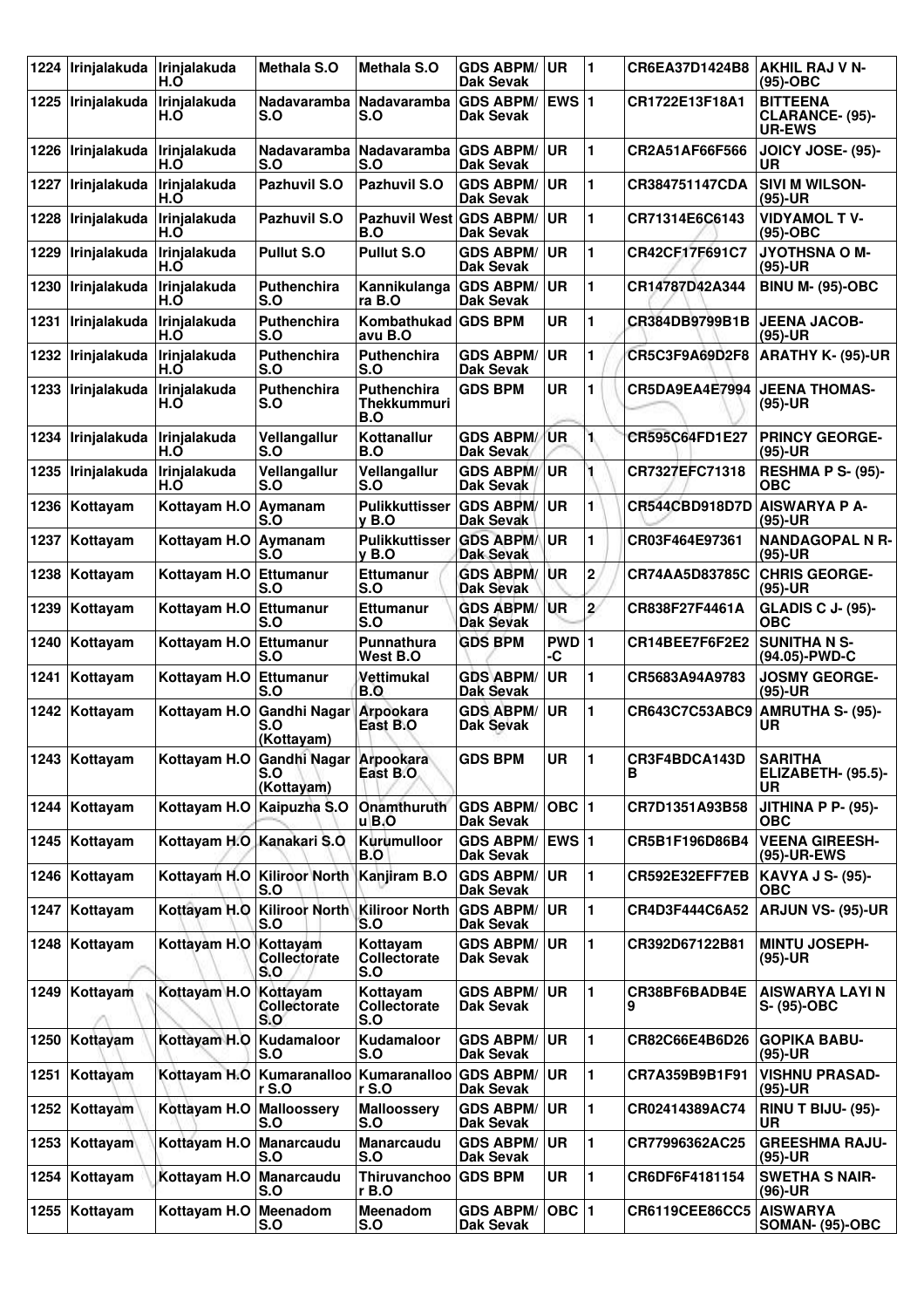| 1256 | Kottayam        | Kottayam H.O Meenadom     | S.O                                         | Vattakunnu<br>B.O                  | <b>GDS ABPM/</b><br><b>Dak Sevak</b> | UR        | 11 |                             | CR5B49BFE4CE89 ABIN K RAJU- (95)-<br><b>UR</b>                |
|------|-----------------|---------------------------|---------------------------------------------|------------------------------------|--------------------------------------|-----------|----|-----------------------------|---------------------------------------------------------------|
| 1257 | Kottayam        | Kottayam H.O              | Muttambalam<br>S.O                          | Devalokam<br>B.O                   | <b>GDS ABPM/</b><br>Dak Sevak        | UR.       | 1  | CR4CAA5AAA635<br>5          | <b>MINAL M JOSE-</b><br>$(95)-UR$                             |
| 1258 | Kottayam        | Kottayam H.O              | Muttambalam<br>S.O                          | Kollad B.O                         | <b>GDS ABPM/</b><br>Dak Sevak        | <b>UR</b> | 1  | CR4DAC66525899              | <b>ANITHA KURIAN-</b><br>$(95)-UR$                            |
| 1259 | Kottayam        | Kottayam H.O              | Muttambalam<br>S.O                          | Kollad B.O                         | <b>GDS BPM</b>                       | <b>UR</b> | 1  | <b>CR0FAF5D3529C5</b>       | <b>ANJU SUSAN</b><br><b>MOSES- (95)-UR</b>                    |
| 1260 | Kottayam        | Kottayam H.O              | Muttambalam<br>S.O                          | Muttambalam<br>S.O                 | <b>GDS ABPM/</b><br>Dak Sevak        | <b>UR</b> | 1  | CR27393B2DE4E7              | <b>ARDRA S NAIR-</b><br>$(95)-UR$                             |
| 1261 | Kottayam        | Kottayam H.O              | <b>Nattassery S</b><br>H Mount S.O          | <b>Nattassery S</b><br>H Mount S.O | <b>GDS ABPM/</b><br>Dak Sevak        | <b>UR</b> | 1  | CR08424F4EE9B4              | <b>ATHIRA SOMAN-</b><br>$(95)-UR$                             |
| 1262 | Kottayam        | Kottavam H.O              | Neendoor S.O                                | Moozhikulang<br>ara B.O            | <b>GDS ABPM/</b><br>Dak Sevak        | <b>UR</b> | 1  | CR6B7D94464485              | <b>AMRUTHA</b><br><b>PRATHAPAN-</b><br>$(92.15)$ -SC          |
| 1263 | Kottayam        | Kottayam H.O              | <b>Pakkil S.O</b>                           | <b>Moolavattom</b><br>B.O          | <b>GDS ABPM/</b><br>Dak Sevak        | OBC $ 1$  |    | CR0C32B65FEBFE              | <b>AMMUS BABU-</b><br>(95)-OBC                                |
| 1264 | Kottayam        | Kottayam H.O Pakkil S.O   |                                             | Pakkil S.O                         | <b>GDS ABPM/</b><br>Dak Sevak        | <b>SC</b> | 1  | CR553941D9D179              | <b>ATHIRAMOL C M-</b><br>$(95)-SC$                            |
| 1265 | Kottayam        | Kottayam H.O Pakkil S.O   |                                             | Poovanthurut<br>hu GDSB.O          | <b>GDS ABPM/</b><br>Dak Sevak        | $OBC$  1  |    | CR4BABFB39CCD<br>9          | <b>SARANYA P M-</b><br>$(95)-OBC$                             |
| 1266 | Kottayam        | Kottayam H.O   Pakkil S.O |                                             | Poovanthurut<br>hu GDSB.O          | <b>GDS ABPM/</b><br><b>Dak Sevak</b> | sc        | 1  | CR64E77BA47CB3              | <b>ARCHANA MOHAN-</b><br>$(95)-SC$                            |
| 1267 | Kottayam        | Kottayam H.O   Pariyaram  | S.O<br>(Kottayam)                           | Pariyaram<br>S.O<br>(Kottayam)     | <b>GDS ABPM/</b><br><b>Dak Sevak</b> | <b>UR</b> | 1  | CR1F3BD7DAE25<br>А          | <b>BALAKRISHNAN</b><br><b>NAIR S- (95)-UR</b>                 |
| 1268 | Kottayam        | Kottayam H.O              | Priyadarsini<br>Hills S.O                   | Priyadarsini<br>Hills S.O          | <b>GDS ABPM/</b><br>Dak Sevak        | OBC  1    |    | CR19E9948A2DA3              | <b>THASLIMA A P-</b><br>$(95)-OBC$                            |
| 1269 | Kottayam        | Kottayam H.O   Puthupalli | S.O                                         | Eravinalloor<br>B.O                | <b>GDS BPM</b>                       | OBC $ 1$  |    | <b>CR1F41244ACFA9</b>       | <b>SWATHY K SHAJI-</b><br>$(95)-OBC$                          |
| 1270 | Kottayam        | Kottayam H.O              | Puthupalli<br>S.O                           | Payyappady<br>B.O                  | <b>GDS ABPM/</b><br>Dak Sevak        | <b>UR</b> | 1  | CR87D6A3548788              | <b>SRUTHYSREE P S-</b><br>$(95)-OBC$                          |
| 1271 | Kottayam        | Kottayam H.O              | Puthupalli<br>S.O                           | Payyappady<br>B.O                  | <b>GDS ABPM/</b><br><b>Dak Sevak</b> | <b>UR</b> | 1/ | CR0BA3C3FDCA5<br>в          | <b>NANDAGOPAN S-</b><br>$(95)-UR$                             |
| 1272 | Kottayam        | Kottayam H.O Puthupalli   | S.O                                         | Puthupalli<br>S.O                  | <b>GDS ABPM/</b><br>Dak Sevak        | OBC $ 1$  |    | CR834E55D513FA              | <b>RAJALEKSHMI E S-</b><br>$(95)-OBC$                         |
| 1273 | Kottayam        | Kottayam H.O              | Puthupalli<br>S.O                           | Puthupalli<br>S.O                  | <b>GDS ABPM/</b><br>Dak Sevak        | <b>UR</b> | 1  | CR0B8F4557ABD2              | <b>JIJIN V S- (95)-UR</b>                                     |
| 1274 | Kottayam        | Kottayam H.O              | <b>Rubber Board</b><br>S.O                  | <b>Rubber Board</b><br>S.O         | <b>GDS ABPM/</b><br>Dak Sevak        | UR        | 1  | CR3B9C95DE44C4              | <b>RITHU MARIA</b><br><b>THOMAS- (95)-UR</b>                  |
|      | 1275   Kottayam |                           | Kottayam H.O Thazhathanga Kummanam<br>dyS.0 | B.O                                | <b>GDS ABPM/</b><br>Dak Sevak        | <b>UR</b> | 1  | CR2E18999EA432              | <b>SRUTHY DEVI P G-</b><br>$(95)-UR$                          |
|      | 1276 Kottayam   | Kottayam H.O              | Thazhathanga<br>$dy$ S.O                    | <b>Thazhathanga</b><br>dy S.O      | <b>GDS ABPM/</b><br>Dak Sevak        | <b>UR</b> | 1  | CR479F543C1B92              | <b>HAREESH M S-</b><br>(95)-OBC                               |
| 1277 | Kottayam        | Kottayam H.O              | Vadavathoor<br>S.O                          | Vadavathoor<br>S.O                 | <b>GDS ABPM/</b><br>Dak Sevak        | UR        | 1  | CR42EFCEA47F5C              | <b>VEENA P NAIR-</b><br>$(95)-UR$                             |
| 1278 | Kottayam        | Palai H.O                 | <b>Anthinad S.O</b>                         | Kurumannu<br>B.O                   | <b>GDS ABPM/</b><br>Dak Sevak        | <b>UR</b> | 1  | CR8691BF94AA9C              | <b>LAKSHMI PRIYA-</b><br>$(95)-UR$                            |
| 1279 | Kottayam        | Palai H.O                 | <b>Anthinad S.O</b>                         | Payyappar<br>B.O                   | <b>GDS BPM</b>                       | OBC $ 1$  |    | CR5A342872B794              | <b>CHINNU VIJAYAN-</b><br>(95)-OBC                            |
| 1280 | Kottayam        | Palai H.O                 | Anthinad S.O                                | Pizhaku B.O                        | <b>GDS ABPM/</b><br>Dak Sevak        | $OBC$ 1   |    | CR466A2311EFF2              | <b>BIBIN VIJAYAN-</b><br>$(95)-OBC$                           |
| 1281 | Kottayam        | Palai H.O                 | <b>Anthinad S.O</b>                         | Pravithanam<br>B.O                 | <b>GDS ABPM/</b><br>Dak Sevak        | EWS $ 1$  |    | CR3561BC4CE1E1              | <b>CHRISTINE</b><br><b>FRANCIS- (92.15)-</b><br><b>UR-EWS</b> |
| 1282 | Kottayam        | Palai H.O                 | <b>Aruvithura</b><br>S.O                    | Aruvithura<br>S.O                  | <b>GDS ABPM/</b><br>Dak Sevak        | $OBC$  1  |    | <b>CR8D4979F43AEC</b>       | <b>SHAMNA V H- (95)-</b><br><b>OBC</b>                        |
| 1283 | Kottayam        | Palai H.O.                | <b>Bharanangan</b><br>am S.O                | <b>Bharanangan</b><br>am S.O       | <b>GDS ABPM/</b><br>Dak Sevak        | <b>SC</b> | 1  | CR0B7563EC2E99              | BIBIN K S- (95)-SC                                            |
| 1284 | Kottayam        | Palai H.O                 | <b>Bharanangan</b><br>am S.O                | Kizhaparayar<br>B.O                | <b>GDS ABPM/</b><br>Dak Sevak        | <b>UR</b> | 1  |                             | CR37B93F44CDCF ARYA V B- (95)-UR                              |
| 1285 | Kottayam        | Palai H.O                 | Cherpunkal<br>S.O                           | Chempilavu<br>B.O                  | <b>GDS BPM</b>                       | <b>UR</b> | 1  | CR33A37F897ACC ANAND VIJAY- | $(96.4)$ -UR                                                  |
| 1286 | Kottayam        | Palai H.O                 | Cherpunkal<br>S.O                           | Kezhuvankula GDS ABPM/<br>$m$ B.O  | Dak Sevak                            | lsc       | 1  |                             | CR4F389E3EDCD2 SRUTHY VIJAYAN-<br>$(95)$ -SC                  |
| 1287 | Kottayam        | Palai H.O                 | Kadanad<br><b>Meenachil</b><br>S.O          | <b>Kadanad</b><br>Meenachil<br>S.O | <b>GDS ABPM/</b><br>Dak Sevak        | $OBC$  1  |    | CR8DECCCCBF61<br>8          | <b>ASLAMIYA ALI-</b><br>(95)-OBC                              |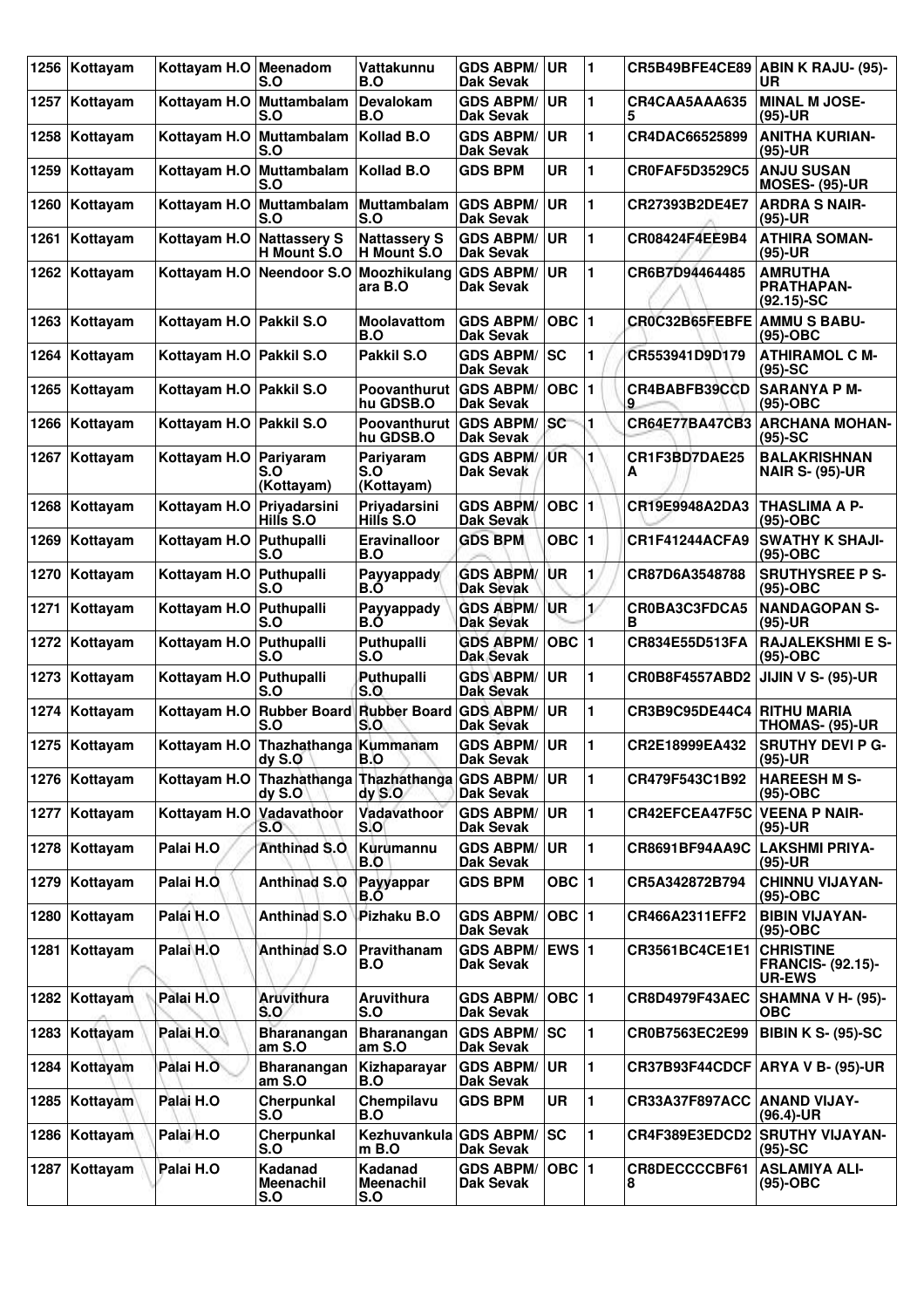| 1288 | Kottayam      | Palai H.O  | Kadaplamatto<br>m S.                              | Padinjattinkar<br>a B.O      | <b>GDS ABPM/</b><br>Dak Sevak        | SC                 | 1              | CR43ED57C3AFB<br>Е                 | <b>GARGY P</b><br>YASODHARAN-<br>$(94.05)$ -SC           |
|------|---------------|------------|---------------------------------------------------|------------------------------|--------------------------------------|--------------------|----------------|------------------------------------|----------------------------------------------------------|
| 1289 | Kottayam      | Palai H.O  | Kidangoor<br>S.O                                  | Kidangoor<br>S.O             | <b>GDS ABPM/</b><br>Dak Sevak        | EWS $ 1$           |                | CR4BFF84A7B11B                     | <b>SALINI GOPINATH-</b><br>(95)-UR-EWS                   |
| 1290 | Kottayam      | Palai H.O  | Kidangoor<br>S.O                                  | Kidangoor<br>S.O             | <b>GDS ABPM/</b><br><b>Dak Sevak</b> | <b>UR</b>          | 1              | CR5FBEB4414AC8                     | <b>JAYASANKAR-</b><br>$(95)-UR$                          |
| 1291 | Kottayam      | Palai H.O  | Kidangoor<br>South S.O                            | Kidangoor<br>South S.O       | <b>GDS ABPM/</b><br><b>Dak Sevak</b> | PWD 1<br>-В        |                | CR3F99495C8CDA                     | <b>RIYA JOY- (86.45)-</b><br><b>PWD-B</b>                |
| 1292 | Kottayam      | Palai H.O  | Kidangoor<br>South S.O                            | Punnathura<br>B.O            | <b>GDS ABPM/</b><br><b>Dak Sevak</b> | <b>UR</b>          | 1              | <b>CR47596CAAC3D6</b>              | ALPHONSA K J-<br>$(95)-UR$                               |
| 1293 | Kottayam      | Palai H.O  | Marangattupa<br>I <sub>IV</sub> S. O <sub>I</sub> | Kudakkachira<br>B.O          | <b>GDS ABPM/</b><br><b>Dak Sevak</b> | <b>SC</b>          | 1              | CR14544C6FE2A8                     | <b>RENJITH</b><br>RAMESHAN- (95)-<br><b>SC</b>           |
| 1294 | Kottayam      | Palai H.O  | Marangattupa<br><b>Ily S.O</b>                    | Marangattupa<br>lly S.O      | <b>GDS ABPM/</b><br>Dak Sevak        | <b>UR</b>          | $\mathbf 2$    | CR01D868E18BAA                     | JISHA JOSE- (95)-<br>UR                                  |
| 1295 | Kottayam      | Palai H.O  | Marangattupa<br>lly S.O                           | Marangattupa<br>lly S.O      | <b>GDS ABPM/</b><br>Dak Sevak        | <b>UR</b>          | $\mathbf{2}$   | CR6E3767A5A323                     | <b>MRUDUL MATHEW-</b><br>$(95)-UR$                       |
| 1296 | Kottayam      | Palai H.O  | Melukavumatt Konipad B.O<br>om S.O                |                              | <b>GDS ABPM/</b><br>Dak Sevak        | <b>UR</b>          | 1              | CR29434FD4651C                     | <b>CAROLYN</b><br>SEBASTIAN- (95)-<br><b>UR</b>          |
| 1297 | Kottayam      | Palai H.O  | Melukavumatt Mary Land<br>om S.O                  | B.O                          | <b>GDS BPM</b>                       | OBC 1              |                | CR4F11DEFA2D6A                     | <b>GEETHU</b><br><b>RADHAKRISHNAN-</b><br>$(95)-OBC$     |
| 1298 | Kottayam      | Palai H.O  | om S.O                                            | Melukavumatt Melukavu B.O    | <b>GDS BPM</b>                       | EWS 1              |                | CR4C5C4D245677                     | <b>TILSON EAPEN</b><br>PHILIPOSE- (95)-<br><b>UR-EWS</b> |
| 1299 | Kottayam      | Palai H.O  | Moonnilavu<br>S.O                                 | <b>Mechal B.O</b>            | <b>GDS ABPM/</b><br><b>Dak Sevak</b> | $OBC$ <sup>1</sup> |                | CR532E275DC36D                     | SULAJA JAIN- (95)-<br><b>OBC</b>                         |
| 1300 | Kottayam      | Palai H.O  | <b>Plassanal S.O</b>                              | Kalathukadav<br>u B.O        | <b>GDS ABPM/</b><br><b>Dak Sevak</b> | OBC $ 1$           |                | CR2AA3678DAD4<br>В                 | <b>SHAHANAMOL K P-</b><br>$(95)-OBC$                     |
| 1301 | Kottayam      | Palai H.O  | <b>Plassanal S.O</b>                              | <b>Plassanal S.O</b>         | <b>GDS ABPM/</b><br><b>Dak Sevak</b> | UR                 | $\mathbf{1}$   | CR72841CF2D7D2                     | <b>CHIPPY S</b><br>MATTAM- (95)-UR                       |
| 1302 | Kottayam      | Palai H.O  | Poonjar S.O                                       | <b>Chennad B.O</b>           | <b>GDS ABPM/</b><br><b>Dak Sevak</b> | ŨR.                | s,             | CR34D29B5645FD                     | <b>ANJU P DAS- (95)-</b><br><b>OBC</b>                   |
| 1303 | Kottayam      | Palai H.O  | Poonjar<br><b>Thekkekara</b><br>S.O               | Poonjar<br>Thekkekara<br>S.O | <b>GDS ABPM/</b><br><b>Dak Sevak</b> | OBC $ 1$           |                | CR4AB9D5AD9A9<br>6                 | <b>SUSMITHAK</b><br><b>BABU- (95)-OBC</b>                |
| 1304 | Kottayam      | Palai H.O  | Poovarani<br>S.O                                  | <b>Mallikasery</b><br>B.O    | <b>GDS ABPM/</b><br><b>Dak Sevak</b> | <b>UR</b>          | 1              | <b>CR34A4EB4FD4FA JIBY THERESA</b> | ABRAHAM- (95)-UR                                         |
|      | 1305 Kottayam | Palai H.O  | Poovarani<br>S.O                                  | Njandupara<br>B.O            | <b>GDS BPM</b>                       | OBC  1             |                | CR1FA94F561D44                     | JUDY J EVELEEN-<br>$(95)-OBC$                            |
|      | 1306 Kottayam | Palai H.O  | Puliyannoor<br>S.O                                | <b>Thodanal B.O</b>          | <b>GDS ABPM/</b><br>Dak Sevak        | lst                | $\blacksquare$ |                                    | CR54E693CF7BEF   NELSON SAM- (95)-<br>ST                 |
| 1307 | Kottayam      | Palai H.O  | Ramapuram<br>Bazar S.O                            | Koodapalam<br>B.O            | <b>GDS ABPM/</b><br><b>Dak Sevak</b> | <b>UR</b>          | 1              | CR044E88E9C421                     | <b>ELIZHABETH</b><br><b>JOEPH- (95)-UR</b>               |
| 1308 | Kottayam      | Palai H.O  | Ramapuram<br><b>Bazar S.O</b>                     | Kurinji B.O                  | <b>GDS BPM</b>                       | UR                 | 1              | CR3E492954A1C7                     | <b>CHANDINI ANAND-</b><br>$(95)-UR$                      |
| 1309 | Kottayam      | Palai H.O  | Ramapuram<br>Bazar S.O                            | Ramapuram<br><b>B.O</b>      | <b>GDS ABPM/</b><br><b>Dak Sevak</b> | <b>UR</b>          | 1              | CR6CFCD8D2693A                     | <b>AJAI THAMPY- (95)-</b><br>UR                          |
| 1310 | Kottayam      | Vaikom H.O | Kaduthuruthy<br>S.O                               | Kaduthuruthy<br>S.O          | <b>GDS ABPM/</b><br><b>Dak Sevak</b> | <b>UR</b>          | 1              | CR29B7B5B78315                     | <b>ANUPRIYA M A-</b><br>(97.1667)-OBC                    |
|      | 1311 Kottayam | Vaikom H.O | Kaduthuruthy<br>S.O                               | Poozhikole<br>B.O            | <b>GDS ABPM/</b><br>Dak Sevak        | <b>UR</b>          | 1              | CR0EA2B88A8B86                     | <b>ALPHA MARIA</b><br><b>EMMANUEL- (95)-</b><br>UR       |
|      | 1312 Kottayam | Vaikom H.O | Kallara S.O<br>(Kottayam)                         | Kallara S.O<br>(Kottayam)    | <b>GDS ABPM/</b><br>Dak Sevak        | lsc                | 1              | CR532393415ACB                     | <b>SRUTHY S- (95)-SC</b>                                 |
|      | 1313 Kottayam | Vaikom H.O | Kallara S.O<br>(Kottayam)                         | <b>Kallara South</b><br>B.O  | <b>GDS ABPM/</b><br>Dak Sevak        | lsc                | 1              | CR214F9CA7128A                     | <b>AJAY M ASHOK-</b><br>$(95)-SC$                        |
|      | 1314 Kottayam | Vaikom H.O | Kallara S.O<br>(Kottayam)                         | Memuri B.O                   | <b>GDS ABPM/</b><br>Dak Sevak        | lsc                | 1              | CR32FF2C14A49E                     | <b>ANJALY</b><br><b>NARAYANAN-</b><br>$(94.05)$ -SC      |
|      | 1315 Kottayam | Vaikom H.O | Kudavechoor<br>S.O                                | Ambika<br><b>Market B.O</b>  | <b>GDS ABPM/</b><br>Dak Sevak        | $OBC$  1           |                | CR01EF7D391E9F                     | <b>SREEKANTH</b><br>SOMAN- (95)-OBC                      |
|      | 1316 Kottayam | Vaikom H.O | Kudavechoor<br>S.O                                | Kudavechoor<br>S.O           | <b>GDS ABPM/</b><br><b>Dak Sevak</b> | UR                 | 1              | CR5C2AB8153F37                     | <b>SEMNA MATHEW-</b><br>$(95)-OBC$                       |
|      | 1317 Kottayam | Vaikom H.O | Kulasekhara<br>mangalam<br>S.O                    | Enadi B.O                    | <b>GDS ABPM/</b><br><b>Dak Sevak</b> | <b>UR</b>          | 1              | CR5A2489A3CDB9                     | <b>ABHIRAMI</b><br><b>VISWANADHAN-</b><br>(95)-UR        |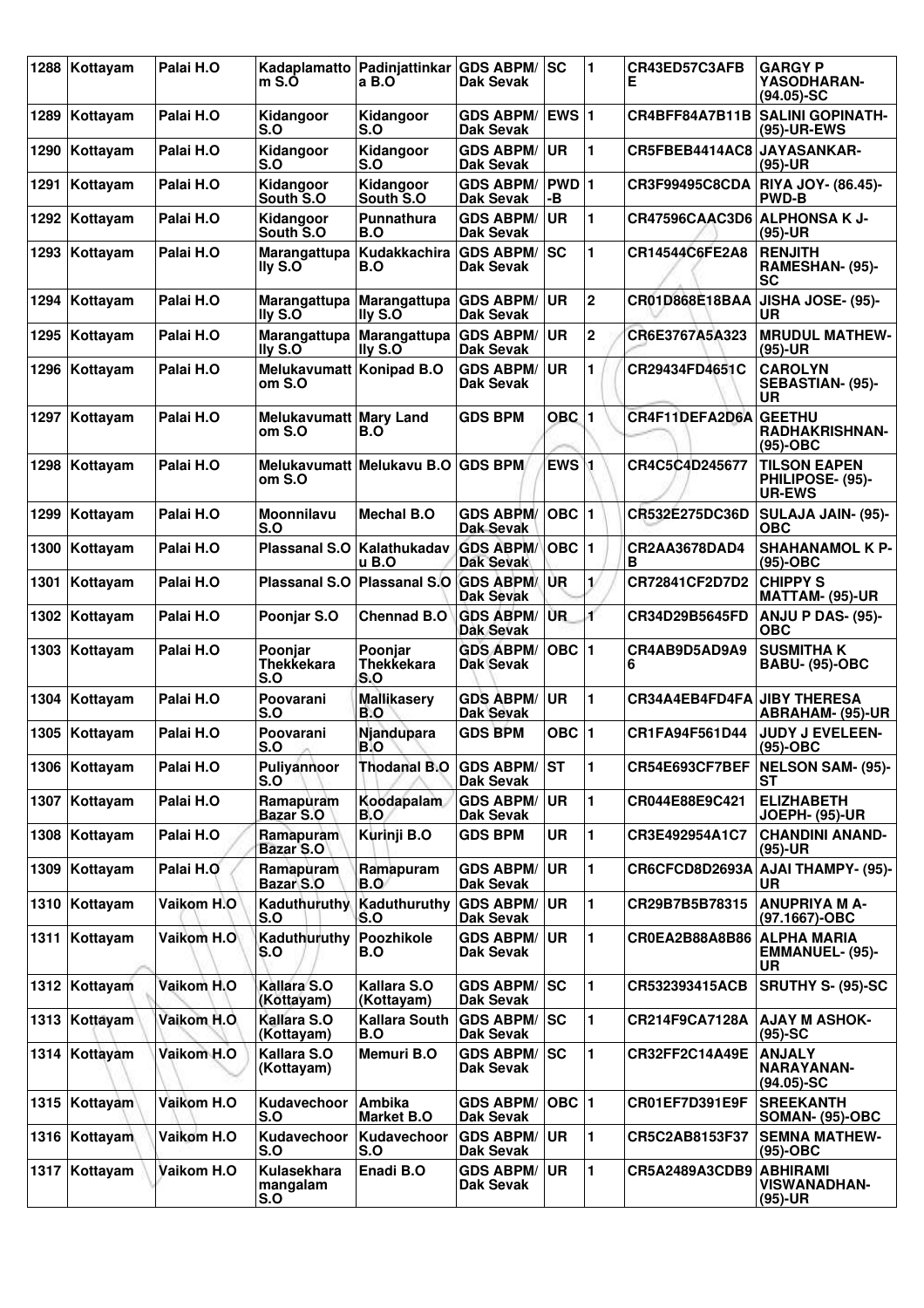| 1318 | Kottayam      | Vaikom H.O  | Kulasekhara<br>mangalam<br>S.O      | Kulasekhara<br>mangalam<br>S.O        | <b>GDS ABPM/</b><br>Dak Sevak        | $OBC$  1        |                | CR88D36C519146                | <b>ASHA MOHAN-</b><br>$(95)-OBC$                         |
|------|---------------|-------------|-------------------------------------|---------------------------------------|--------------------------------------|-----------------|----------------|-------------------------------|----------------------------------------------------------|
|      | 1319 Kottayam | Vaikom H.O  | Kulasekhara<br>mangalam<br>S.O      | <b>Maravanthuru</b><br>thu B.O        | <b>GDS ABPM/</b><br>Dak Sevak        | $OBC$  1        |                | CR8C1CB47119E3                | ATHIRA M- (95)-<br>ОВС                                   |
| 1320 | Kottayam      | Vaikom H.O  | Kuravilangad<br>u S.O               | Kalathoor B.O GDS BPM                 |                                      | <b>UR</b>       | 1              | CR2495284F19AE                | <b>ANCY K O- (95)-UR</b>                                 |
| 1321 | Kottayam      | Vaikom H.O  | Kuravilangad<br><b>u</b> S.O        | Kuravilangad<br>u S.O                 | <b>GDS ABPM/</b><br>Dak Sevak        | <b>UR</b>       | 1              | CR089E553BACD3 ALPHY MARIA    | THOMAS- (95)-UR                                          |
| 1322 | Kottayam      | Vaikom H.O  | Kuravilangad<br><b>u S.O</b>        | Mannackanad<br>B.O                    | <b>GDS ABPM/</b><br>Dak Sevak        | <b>UR</b>       | 1              | CR272BBD475412                | <b>SNEHA JAMES-</b><br>$(95)-UR$                         |
| 1323 | Kottayam      | Vaikom H.O  | Kuravilangad<br><b>u S.O</b>        | <b>Nazreth Hill</b><br>B.O            | <b>GDS ABPM/</b><br>Dak Sevak        | <b>UR</b>       | 1              | CR6EB8D54C2AD<br>8            | <b>MEGHA NAIR V-</b><br>$(95)-UR$                        |
| 1324 | Kottayam      | Vaikom H.O  | Kuravilangad<br>u S.O               | <b>Pakalomatto</b><br>m B.O           | <b>GDS BPM</b>                       | <b>UR</b>       | 1              | CR775BBDFFF8DF                | <b>DEEPA ABRAHAM-</b><br>(95.1667)-UR                    |
| 1325 | Kottayam      | Vaikom H.O  | Kuravilangad<br><b>u</b> S.O        | <b>Vempally B.O</b>                   | <b>GDS ABPM/</b><br>Dak Sevak        | OBC  1          |                | CR1B552F9486B6                | <b>ATHIRA M RAJ-</b><br>$(95)-OBC$                       |
| 1326 | Kottayam      | Vaikom H.O  | <b>Manjoor S.O</b>                  | <b>Manjoor S.O</b>                    | <b>GDS ABPM/</b><br><b>Dak Sevak</b> | UR              | 1              | CR4122B545421A                | <b>ROSEMIN P</b><br>JOSEPH- (95)-UR                      |
| 1327 | Kottayam      | Vaikom H.O  | <b>Manjoor S.O</b>                  | <b>Manjoor S.O</b>                    | <b>GDS ABPM/</b><br>Dak Sevak        | <b>UR</b>       | 1              | CR0DF21EA41CC2                | JOSNA T- (95)-UR                                         |
| 1328 | Kottayam      | Vaikom H.O  |                                     | Mevelloor S.O Mevelloor S.O           | <b>GDS ABPM/</b><br>Dak Sevak        | OBC             | 1.             | <b>CR2AA48A5A967F</b>         | <b>SHELJA</b><br>SADASIVAN- (95)-<br>ОВС                 |
| 1329 | Kottayam      | Vaikom H.O  |                                     | Mevelloor S.O Mevelloor S.O GDS ABPM/ | Dak Sevak                            | <b>UR</b>       | $\overline{2}$ | CR22A5883CAC41                | <b>SREELEKSHMY M</b><br><b>NAIR- (95)-UR</b>             |
| 1330 | Kottayam      | Vaikom H.O  |                                     | Mevelloor S.O Mevelloor S.O GDS ABPM/ | Dak Sevak                            | UR.             | $\overline{2}$ | <b>CR6D5CEE6AE798 NANDU S</b> | PALLATH- (95)-<br><b>OBC</b>                             |
| 1331 | Kottayam      | Vaikom H.O  | <b>Monippally</b><br>S.O            | <b>Kurianad B.O</b>                   | <b>GDS ABPM/</b><br><b>Dak Sevak</b> | UR              | 1              | CR481C724914C4                | <b>ABIYA LUKOSE-</b><br>$(95)-UR$                        |
|      | 1332 Kottayam | Vaikom H.O  | <b>Monippally</b><br>S.O            | <b>Pious Mount</b><br>B.O             | <b>GDS BPM</b>                       | UR <sup>1</sup> | 1.             | CR3ACEDC4B615<br>F            | <b>ANJANA MARY</b><br>JOSEPH- (95)-UR                    |
| 1333 | Kottayam      | Vaikom H.O  | <b>Monippally</b><br>S.O            | <b>Puthuvely</b><br>B.O               | <b>GDS ABPM/</b><br>Dak Sevak        | UR              | 1              | <b>CR0B951A4FB95E</b>         | NANDANA R- (95)-<br>UR                                   |
| 1334 | Kottayam      | Vaikom H.O  | <b>Monippally</b><br>S.O            | Vakad B.O                             | <b>GDS BPM</b>                       | OBC $ 1$        |                | CR4FFEFDC995A5                | <b>NAZIYA N</b><br>PADIPPURAYIL-<br>$(95)-OBC$           |
|      | 1335 Kottayam | Vaikom H.O  | <b>Muttuchira</b><br>S.O            | Eravimangala GDS BPM<br>$m$ B.O       |                                      | <b>UR</b>       | 1              | CR6AF5D4388841                | <b>JOHNY GEORGE-</b><br>$(95)-UR$                        |
|      | 1336 Kottayam | Vaikom H.O  | <b>Muttuchira</b><br>S.O            | Ezhumanthur GDS ABPM/ SC<br>uth B.O   | Dak Sevak                            |                 | 1              | CR629B9944B4E5                | <b>SOORAJ A M-</b><br>$(94.05)$ -SC                      |
|      | 1337 Kottayam | Vaikom H.O  | <b>Muttuchira</b><br>S.O            | <b>Muttuchira</b><br>S.O              | <b>GDS ABPM/</b><br>Dak Sevak        | <b>UR</b>       | 1              | CR1A9FAF4988C1                | <b>BHAGYA LEKSHMI</b><br>G- (95)-UR                      |
|      | 1338 Kottayam | Vaikom H.O. | <b>Njizhoor S.O</b>                 | Nizhoor S.O                           | <b>GDS ABPM/</b><br><b>Dak Sevak</b> | <b>UR</b>       | 1              | CR6D185A2AA287                | <b>SEBASTIAN</b><br><b>ANTONY- (95)-UR</b>               |
| 1339 | Kottayam      | Vaikom H.O  | <b>Njizhoor S.O</b>                 | Vadakkenirap<br>pu B.O                | <b>GDS ABPM/</b><br><b>Dak Sevak</b> | <b>UR</b>       | 1              | CR2EEB59935254                | <b>MINIKUTTY</b><br>JOSEPH- (95)-UR                      |
|      | 1340 Kottayam | Vaikom H.O. | Padinjarekkar<br>a S.O              | Padinjarekkar<br>a S.O                | <b>GDS ABPM/</b><br>Dak Sevak        | <b>UR</b>       | 1              | CR8F492DBC5461                | <b>ANJITHA MOHAN-</b><br>$(95)-OBC$                      |
|      | 1341 Kottayam | Vaikom H.O  | Peruva S.O                          | Karikode B.O                          | <b>GDS BPM</b>                       | <b>UR</b>       | 1              | CR5943E1C27534                | <b>JESSY SCARIA-</b><br>(95)-UR                          |
|      | 1342 Kottayam | Vaikom H.O  | Peruva S.O                          | <b>Mulakulam</b><br>South B.O         | <b>GDS ABPM/</b><br>Dak Sevak        | <b>UR</b>       | 2              | CR53AA8ACD878<br>в            | <b>AKHIL CHANDRAN-</b><br>$(95)-UR$                      |
|      | 1343 Kottayam | Vaikom H.O  | Peruva S.O                          | <b>Mulakulam</b><br>South B.O         | <b>GDS ABPM/</b><br>Dak Sevak        | UR.             | 2              | CR39EACC34356E                | <b>JEMIN P GEORGE-</b><br>$(95)-UR$                      |
|      | 1344 Kottayam | Vaikom H.O  | Peruva S.O                          | Peruva S.O                            | <b>GDS ABPM/</b><br>Dak Sevak        | EWS $ 1$        |                | CR3647611461A2                | <b>GREESHMA G</b><br>NAIR- (92.8889)-UR-<br><b>EWS</b>   |
|      | 1345 Kottayam | Vaikom H.O  | Thalayazham<br>S.O                  | Kothavara<br>B.O                      | <b>GDS ABPM/</b><br>Dak Sevak        | ∣UR.            | $\mathbf 1$    | CR6B35EC57DE44                | <b>PRIYANKA</b><br><b>SURENDRAN- (95)-</b><br><b>OBC</b> |
|      | 1346 Kottayam | Vaikom H.O  | Thalayazham<br>S.O                  | Thottakom<br>B.O                      | <b>GDS ABPM/</b><br><b>Dak Sevak</b> | <b>UR</b>       | 1              | CR85FE62439BC5                | JIJO JACOB- (95)-<br>UR                                  |
|      | 1347 Kottayam | Vaikom H.O  | Thalayolapar<br>ambu <sup>S.O</sup> | <b>Brahmamang</b><br>alam B.O         | <b>GDS ABPM/</b><br>Dak Sevak        | OBC $ 1$        |                | CR44B9478444B3                | <b>ASWATHY</b><br><b>THANKACHAN-</b><br>$(95)-OBC$       |
| 1348 | Kottayam      | Vaikom H.O  | <b>Thalayolapar</b><br>ambu S.O     | Edavattom<br>B.O                      | <b>GDS ABPM/</b><br>Dak Sevak        | UR.             | $\blacksquare$ | CR04644A2E6962                | <b>JEETHUMOL K S-</b><br>(95)-OBC                        |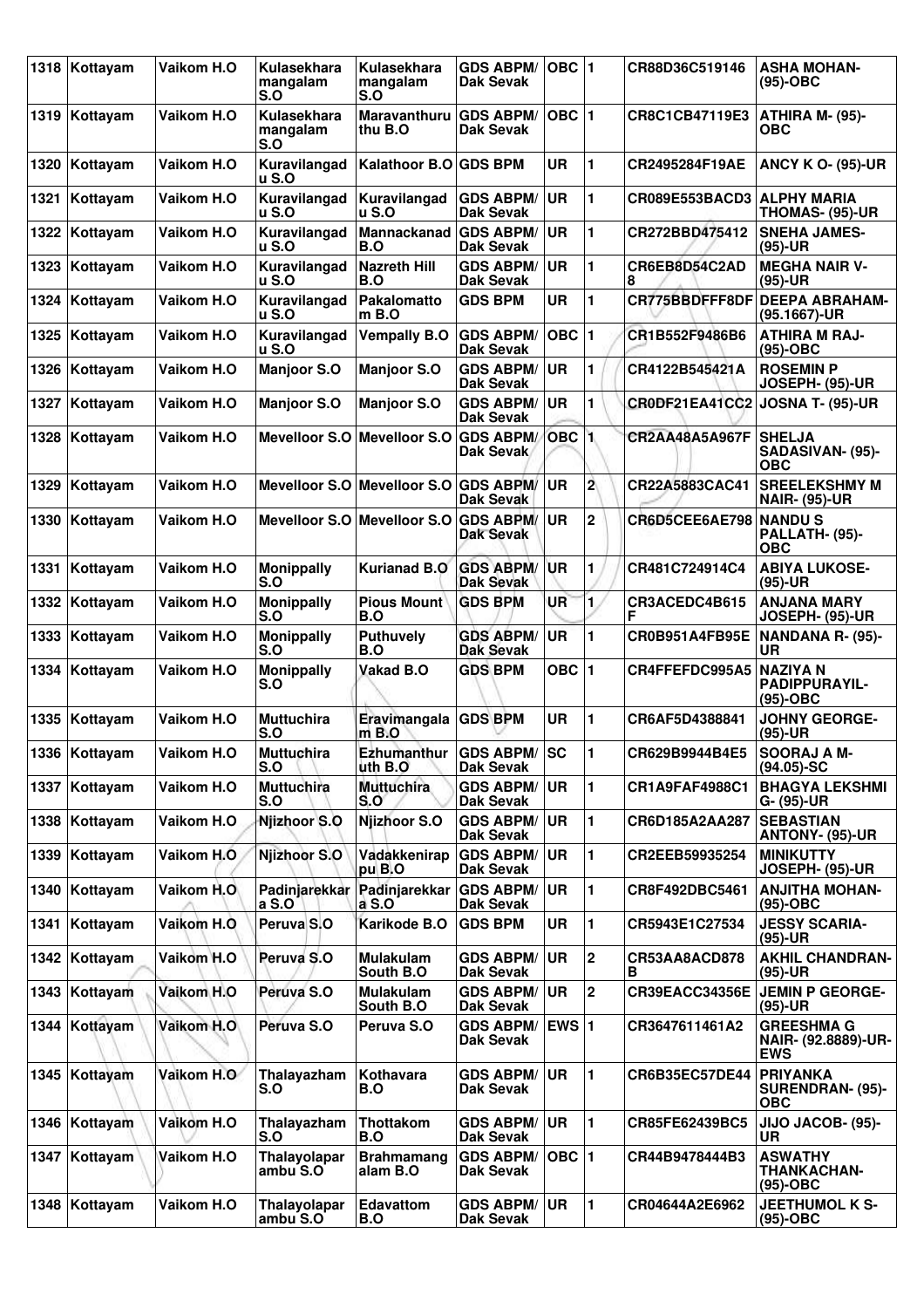| 1349 | Kottayam          | Vaikom H.O        | <b>Thalayolapar</b><br>ambu S.O                 | Karipadom<br>B.O                       | <b>GDS ABPM/</b><br>Dak Sevak        | OBC $ 1$      |                | CR751A881B9545                   | <b>MANJU MOHANAN-</b><br>$(95)-OBC$            |
|------|-------------------|-------------------|-------------------------------------------------|----------------------------------------|--------------------------------------|---------------|----------------|----------------------------------|------------------------------------------------|
| 1350 | Kottayam          | Vaikom H.O        | Thalayolapar<br>ambu S.O                        | <b>Keezhoor B.O</b>                    | <b>GDS ABPM/</b><br><b>Dak Sevak</b> | <b>UR</b>     | 1              | CR4354CF146FA3                   | <b>LIZA MARIA</b><br><b>SUNNY- (95)-UR</b>     |
| 1351 | Kottayam          | Vaikom H.O        | Thalayolapar<br>ambu S.O                        | Vadakara -<br>Thalayolapar<br>abu B.O  | <b>GDS ABPM/</b><br>Dak Sevak        | EWS $ 1$      |                | CR7A67CC83D7F3                   | <b>VIJITH V KUMAR-</b><br>(94.05)-UR-EWS       |
| 1352 | Kottayam          | Vaikom H.O        | <b>Thalayolapar</b><br>ambu S.O                 | Vadayar B.O                            | <b>GDS BPM</b>                       | $OBC$   1     |                | CR37B75A535911                   | <b>NIMISHA N KUTTY-</b><br>$(95)-OBC$          |
|      | 1353 Kottayam     | Vaikom H.O        | <b>Thirumani</b><br>Venkita<br>Puram S.O        | Pallippurathu<br>ssery B.O             | <b>GDS ABPM/</b><br>Dak Sevak        | <b>UR</b>     | 1              | CR144F6BA474E2                   | GOPIKA GOPI- (95)-<br>ОВС                      |
| 1354 | Kottayam          | Vaikom H.O        | <b>Thirumani</b><br><b>Venkita</b><br>Puram S.O | Thirumani<br>Venkita<br>Puram S.O      | <b>GDS ABPM/</b><br><b>Dak Sevak</b> | $OBC$  1      |                | CR7F55AC334953                   | PRAPHULRAJ- (95)-<br>ОВС                       |
| 1355 | Kottayam          | Vaikom H.O        | Udayanapura<br>$m$ S.O                          | Akkarapadom GDS BPM<br>B.O             |                                      | <b>SC</b>     | 1              | CR331D94528C45                   | <b>ARCHANA M- (95)-</b><br>SC                  |
| 1356 | Kottayam          | Vaikom H.O        | <b>Udayanapura</b><br>$m$ S.O                   | Udayanapura<br>m S.O                   | <b>GDS ABPM/</b><br>Dak Sevak        | <b>EWS1</b>   |                |                                  | CR7DBD2C4DF353 ROSEMARY PAUL-<br>(93.1)-UR-EWS |
| 1357 | Kottayam          | Vaikom H.O        | Vayala S.O                                      | <b>Elakad B.O</b>                      | <b>GDS ABPM/</b><br>Dak Sevak        | <b>SC</b>     | 1              | CR19D438BFADA3 SREELAKSHMI       | <b>THANKACHAN-</b><br>$(95)-SC$                |
| 1358 | Kottayam          | Vaikom H.O        | Vayala S.O                                      | <b>Elakad B.O</b>                      | <b>GDS BPM</b>                       | ŰR            | 1              | CR3322C76FDBFD                   | <b>AMALA SABU- (95)-</b><br><b>UR</b>          |
| 1359 | Kottayam          | Vaikom H.O        | Vayala S.O                                      | Vattukulam<br>B.O                      | <b>GDS BPM</b>                       | <b>SC</b>     | 1              | <b>CR22465DCAF35E</b>            | <b>DEVIKRISHNA R-</b><br>$(95)-SC$             |
| 1360 | <b>Mavelikara</b> | Kayangulam<br>H.O | Charumoodu<br>S.O                               | Charumoodu<br>S.O                      | <b>GDS ABPM/</b><br><b>Dak Sevak</b> | UR.           | $\overline{2}$ | CR01525AE5142A                   | <b>ASWATHY M P-</b><br>$(95.6)$ -UR            |
| 1361 | <b>Mavelikara</b> | Kayangulam<br>H.O | Charumoodu<br>S.O                               | Charumoodu<br>S.O                      | <b>GDS ABPM/</b><br>Dak Sevak        | <b>UR</b>     | $\mathbf 2$    | CR34AF4AB7547B                   | DIVYAMOL G- (95)-<br>UR                        |
| 1362 | Mavelikara        | Kayangulam<br>H.Ó | Charumoodu<br>S.O                               | Komallur B.O                           | <b>GDS ABPM/</b><br><b>Dak Sevak</b> | EWS 1         |                | CR26AC4E158943                   | <b>AGNES JOSEPH-</b><br>(90.25)-UR-EWS         |
| 1363 | <b>Mavelikara</b> | Kayangulam<br>H.O | Cheppaud<br>S.O                                 | Cheppaud<br>S.O                        | <b>GDS ABPM/</b><br><b>Dak Sevak</b> | <b>EWS 1</b>  |                | CR34A81B554462                   | <b>ANJANA R S- (95)-</b><br><b>UR-EWS</b>      |
| 1364 | Mavelikara        | Kayangulam<br>H.O | Cheppaud<br>S.O                                 | Cheppaud<br>S.O                        | <b>GDS ABPM/</b><br><b>Dak Sevak</b> | UR            | 1              | CR74D12A9DD54F                   | <b>PRATHEWSHA R I-</b><br>$(95)-UR$            |
| 1365 | <b>Mavelikara</b> | Kayangulam<br>H.O | Chingoli S.O                                    | Chingoli S.O                           | <b>GDS ABPM/</b><br>Dak Sevak        | <b>UR</b>     | $\overline{2}$ | CR149CB1ED174F                   | <b>SRUTHY ASHOK-</b><br>$(95)-UR$              |
| 1366 | <b>Mavelikara</b> | Kayangulam<br>H.O | Chingoli S.O                                    | <b>Chingoli S.O</b>                    | <b>GDS ABPM/</b><br><b>Dak Sevak</b> | <b>UR</b>     | 2              | CR27AD1829E59D                   | <b>AISWARYA NATH</b><br>P- (95)-UR             |
|      | 1367 Mavelikara   | Kayangulam<br>H.O | Chunakara<br>S.O                                | Chunakara<br>S.O                       | <b>GDS ABPM/</b><br><b>Dak Sevak</b> | <b>UR</b>     | 1              | CR382B3D47FE65                   | <b>ANJU SEKHAR-</b><br>$(95)-UR$               |
|      | 1368 Mavelikara   | Kayangulam<br>H.Ó | <b>Haripad S.O</b>                              | <b>Mannarasala</b><br>B.O              | <b>GDS ABPM/</b><br><b>Dak Sevak</b> | OBC $\vert$ 1 |                | CR82E817137464                   | SARANYA V- (95)-<br><b>OBC</b>                 |
|      | 1369 Mavelikara   | Kayangulam<br>H.O | Kandallur S.O                                   | Valiyazheekk<br>al B.O                 | <b>GDS ABPM/</b><br>Dak Sevak        | OBC  1        |                | CR6A8F413A4E12                   | SARATH S- (95)-<br>ОВС                         |
| 1370 | Mavelikara        | Kayangulam<br>H.O | Karthikappall<br><b>y S.O</b>                   | Erickavu B.O                           | <b>GDS ABPM/</b><br>Dak Sevak        | <b>UR</b>     | 1              | CR76294473E66A                   | <b>MATHANGI</b><br>SURESH- (95)-UR             |
| 1371 | Mavelikara        | Kayangulam<br>H.Ó | Karthikappall<br><b>y S.O</b>                   | Karthikappall<br>$v S.$ O              | <b>GDS ABPM/</b><br>Dak Sevak        | <b>UR</b>     | 1              | CR642964EF33D9                   | <b>ASHA T PILLAI-</b><br>$(95)-UR$             |
|      | 1372 Mavelikara   | Kayangulam<br>H.O | Kayangulam<br>H.O                               | Kayangulam<br>H.O                      | <b>GDS ABPM/</b><br>Dak Sevak        | UR.           | 1              | CR7B4A98F2F533                   | <b>SHILPA SUSAN</b><br><b>PETER- (96.4)-UR</b> |
| 1373 | <b>Mavelikara</b> | Kayangulam<br>H.O | Keerikad S.O                                    | <b>Keerikad S.O</b>                    | <b>GDS ABPM/</b><br>Dak Sevak        | $OBC$  1      |                | CR828AAFCC4C49 PRAYAGA I- (95)-  | <b>OBC</b>                                     |
| 1374 | Mavelikara        | Kayangulam<br>H.O | Krishnapura<br>m S. Q<br>(Alappuzha)            | Krishnapura<br>$m S.$ O<br>(Alappuzha) | <b>GDS ABPM/</b><br>Dak Sevak        | <b>UR</b>     | $\overline{2}$ | CR01537E471639                   | <b>NEETHU VIJAYAN-</b><br>$(95)$ -SC           |
|      | 1375 Mayelikara   | Kayangulam<br>H.O | <b>Krishnapura</b><br>$m$ S.O<br>(Alappuzha)    | Krishnapura<br>$m$ S.O<br>(Alappuzha)  | <b>GDS ABPM/</b><br>Dak Sevak        | <b>UR</b>     | $\overline{2}$ | CR65925C41F167                   | <b>ASWATHY</b><br>UNNIKRISHNAN-<br>(95)-UR     |
| 1376 | Mavelikara        | Kayangulam<br>H.O | Krishnapura<br>$m$ S.O<br>(Alappuzha)           | Njakkanal<br>B.O                       | <b>GDS ABPM/</b><br>Dak Sevak        | <b>UR</b>     | 1              | CR687F8223FA83                   | SARANYA S- (95)-<br><b>OBC</b>                 |
| 1377 | Mavelikara        | Kayangulam<br>H.O | Kumarapura<br>m S.O<br>(Alappuzha)              | <b>Thamallackal</b><br>B.O             | <b>GDS ABPM/</b><br>Dak Sevak        | <b>UR</b>     | 1              | CR8D312EF45F59                   | <b>AMRUTHA S- (95)-</b><br>UR                  |
|      | 1378 Mavelikara   | Kayangulam<br>H.O | Kumarapura<br>$m$ S.O<br>(Alappuzha)            | Thamallackal<br>North B.O              | <b>GDS ABPM/</b><br>Dak Sevak        | OBC $ 1$      |                | CR8DF5BCEF384E   HAROON H- (95)- | ОВС                                            |
| 1379 | Mavelikara        | Kayangulam<br>H.O | <b>Muthukulam</b><br>South S.O                  | <b>Muthukulam</b><br>B.O               | <b>GDS ABPM/</b><br><b>Dak Sevak</b> | OBC $ 1$      |                | CR44952C5C427D                   | <b>ANGEL R S- (95.2)-</b><br><b>OBC</b>        |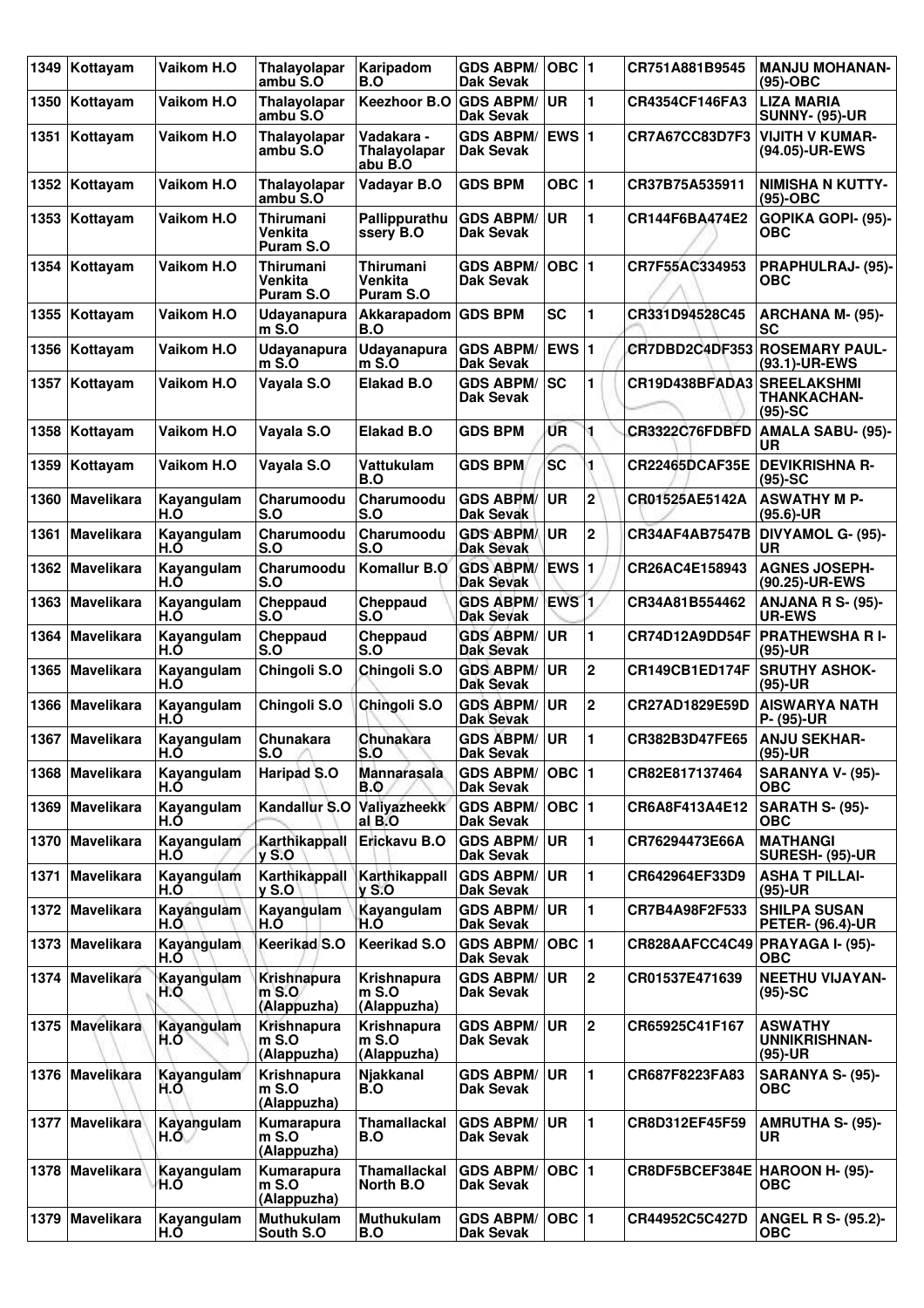| 1380 | <b>Mavelikara</b> | Kayangulam<br>H.O        | <b>Muthukulam</b><br>South S.O              | <b>Muthukulam</b><br>B.O                    | <b>GDS ABPM/</b><br>Dak Sevak        | UR                      | $\blacksquare$ | <b>CR77CD999D6B2B NARAYANAN P B-</b> | $(95)-UR$                                        |
|------|-------------------|--------------------------|---------------------------------------------|---------------------------------------------|--------------------------------------|-------------------------|----------------|--------------------------------------|--------------------------------------------------|
| 1381 | <b>Mavelikara</b> | Kayangulam<br>H.Ó        | Nangiarkulan<br>gara S.O                    | Nangiarkulan<br>gara S.O                    | <b>GDS ABPM/</b><br>Dak Sevak        | OBC $ 1$                |                |                                      | CR847DCAA62D53 NISHA S RANI- (95)-<br><b>OBC</b> |
| 1382 | Mavelikara        | Kayangulam<br>H.O        | Nangiarkulan<br>gara S.O                    | Nangiarkulan<br>gara S.O                    | <b>GDS ABPM/</b><br>Dak Sevak        | UR                      | 1              | CR22DEB838FD5A                       | <b>DEVIKA S SEKHAR-</b><br>$(95)-UR$             |
| 1383 | <b>Mavelikara</b> | Kayangulam<br>H.O        | <b>Nooranad S.O</b>                         | Nooranad S.O                                | <b>GDS ABPM/</b><br>Dak Sevak        | <b>UR</b>               | 1              | CR8A88B18BD91A                       | JULIE SAJU- (95)-<br>UR                          |
| 1384 | <b>Mavelikara</b> | Kayangulam<br>H.Ó        | Nooranad S.O   Panayil B.O                  |                                             | <b>GDS ABPM/</b><br>Dak Sevak        | OBC $ 1$                |                | CR07A13356B445                       | VANDHANA G- (95)-<br>ОВС                         |
| 1385 | <b>Mavelikara</b> | Kayangulam<br>H.O        | Nooranad S.O                                | Payyanallur<br>B.O                          | <b>GDS ABPM/</b><br><b>Dak Sevak</b> | OBC  1                  |                | CR5BCFC4EB743<br>С                   | <b>MALAVIKA C S-</b><br>$(95)-OBC$               |
| 1386 | <b>Mavelikara</b> | Kayangulam<br>H.O        | <b>Nooranad</b><br><b>Sanatorium</b><br>S.O | <b>Nooranad</b><br><b>Sanatorium</b><br>S.O | <b>GDS ABPM/</b><br>Dak Sevak        | OBC $ 1$                |                | CR88366BCF669D                       | <b>SREELEKSHMI M</b><br>S- (95)-OBC              |
| 1387 | <b>Mavelikara</b> | Kayangulam<br>H.O        | Padanilam<br>S.O                            | Pattoor B.O                                 | <b>GDS ABPM/</b><br>Dak Sevak        | SC                      | 1              | CR22228A85474B                       | PRIYANKA O- (95)-<br>SC                          |
| 1388 | <b>Mavelikara</b> | Kayangulam<br>H.O        | Pallickal S.O                               | <b>Bharanickavu</b><br>B.O                  | <b>GDS ABPM/</b><br>Dak Sevak        | UR                      | $\mathbf 2$    | CR7AC896249ED2                       | <b>AKHIL KRISHNAN-</b><br>$(95)-UR$              |
| 1389 | <b>Mavelikara</b> | Kayangulam<br>H.O        | <b>Pallickal S.O</b>                        | <b>Bharanickavu</b><br>B.O                  | <b>GDS ABPM/</b><br>Dak Sevak        | UR                      | $\overline{2}$ | CR85544DA691BC                       | <b>ARCHANA M J-</b><br>$(95)-OBC$                |
| 1390 | <b>Mavelikara</b> | Kayangulam<br>H.O        | <b>Pallickal S.O</b>                        | Illippakulam<br>B.O                         | <b>GDS ABPM/</b><br>Dak Sevak        | EWS 1                   |                | CR834479C41AA3                       | <b>CHITHRA S- (91.2)-</b><br><b>UR-EWS</b>       |
| 1391 | <b>Mavelikara</b> | Kayangulam<br>H.O        | Pallickal S.O                               | <b>Vetticode B.O</b>                        | <b>GDS ABPM/</b><br>Dak Sevak        | OBC <sub>1</sub>        |                | CR1614F9652FEF                       | <b>SHEHANA S</b><br>BASHEER- (95)-<br><b>OBC</b> |
| 1392 | <b>Mavelikara</b> | Kayangulam<br>H.O        | Perungala<br>S.O                            | Perungala<br>S.O                            | <b>GDS ABPM/</b><br>Dak Sevak        | <b>SC</b>               | 1              | CR59691C4F114A                       | <b>VIJITHA VIJAYAN-</b><br>$(95)-SC$             |
| 1393 | <b>Mavelikara</b> | Kayangulam<br>H.Ó        | Pullikanakku<br>S.O                         | Pullikanakku<br>S.O                         | <b>GDS ABPM/</b><br><b>Dak Sevak</b> | <b>EWS 1</b>            |                | CR3BFB3548CF84                       | <b>MANJIMA MURALI-</b><br>(93.1)-UR-EWS          |
| 1394 | Mavelikara        | Kayangulam<br>H.O        | Puthiyavila<br>S.O                          | Puthiyavila<br>S.O                          | <b>GDS ABPM/</b><br><b>Dak Sevak</b> | <b>UR</b>               | 1              | CR1DA38B328813                       | <b>AKHILESH A- (95)-</b><br>ОВС                  |
| 1395 | <b>Mavelikara</b> | Kayangulam<br>H.O        | Puthuppally<br>S.O                          | <b>Govindamutt</b><br>om B.O                | <b>GDS ABPM/</b><br><b>Dak Sevak</b> | UR                      | v              | CR66B63B3A8131                       | <b>MEENAKSHI HARI-</b><br>$(95)-UR$              |
| 1396 | <b>Mavelikara</b> | Kayangulam<br>H.Ó        | <b>Thamarakula</b><br>mS.0                  | Thamarakula<br>$m S.$ O                     | <b>GDS ABPM/</b><br><b>Dak Sevak</b> | PWD 1<br>-В             |                | CR346CB2B4433A                       | <b>AZIF S- (85.5)-PWD-</b><br>в                  |
| 1397 | Mavelikara        | Kayangulam<br>H.O        | Thrikkunnapu<br>zha S.O                     | Pallana B.O                                 | <b>GDS ABPM/</b><br><b>Dak Sevak</b> | EWS $ 1$                |                | CR0978A1A27587                       | <b>ANUPAMA R-</b><br>(89.3)-UR-EWS               |
| 1398 | <b>Mavelikara</b> | <b>Mavelikara</b><br>H.O | <b>Chennithala</b><br>S.O                   | Chennithala<br>S.O                          | <b>GDS ABPM/</b><br>Dak Sevak        | UR                      | 1              | CR648124A351F8                       | <b>REMYA NATH P-</b><br>$(95)-UR$                |
|      | 1399 Mavelikara   | <b>Mavelikara</b><br>H.O | Chennithala<br>S.O                          | Chennithala<br>South B.O                    | <b>GDS ABPM/</b><br><b>Dak Sevak</b> | OBC  1                  |                | <b>CR025E73E46DEF</b>                | <b>SRADHA SURESH-</b><br>(95)-OBC                |
|      | 1400 Mavelikara   | <b>Mavelikara</b><br>H.O | Chettikulanga<br>ra S.O                     | Chettikulanga<br>ra S.O                     | <b>GDS ABPM/</b><br><b>Dak Sevak</b> | UR.                     | 1              | CR26CBBEEBBA4<br>5                   | <b>SAVITHA S- (95)-UR</b>                        |
| 1401 | <b>Mavelikara</b> | <b>Mavelikara</b><br>H.O | Chettikulanga<br>ra S.O                     | <b>Erezha South</b><br>B.O                  | <b>GDS ABPM/</b><br>Dak Sevak        | <b>UR</b>               | 1              | CR7C4283F7627F                       | <b>SREENU G NATH-</b><br>$(95)-UR$               |
| 1402 | Mavelikara        | <b>Mavelikara</b><br>H.O | Chettikulanga<br>ra S.O                     | Kannamangal<br>am B.O                       | <b>GDS ABPM/</b><br>Dak Sevak        | lsc                     | 1              | CR74DC7A48CCB<br>4                   | <b>AMAL CHANDRAN-</b><br>$(95)-SC$               |
| 1403 | Mavelikara        | <b>Mavelikara</b><br>H.O | Kodukulanji<br>S.O                          | Neduvaramko<br>du B.O                       | <b>GDS ABPM/</b><br>Dak Sevak        | <b>UR</b>               | 1              | CR4D9F49BB422E                       | <b>ADARSH M- (95)-UR</b>                         |
| 1404 | Mavelikara        | <b>Mavelikara</b><br>H.O | Kozhuvallur<br>S.O                          | Kozhuvallur<br>S.O                          | <b>GDS ABPM/</b><br>Dak Sevak        | UR                      | $\mathbf 2$    | CR2D894D7B19E6                       | <b>JOMON</b><br>VARGHESE- (95)-<br>UR            |
| 1405 | Mavelikara        | <b>Mavelikara</b><br>H.O | <b>Kozhuvallur</b><br>S.O                   | <b>Kozhuvallur</b><br>S.O                   | <b>GDS ABPM/</b><br>Dak Sevak        | <b>UR</b>               | 2              | CR7C465466C984                       | VYSAKH V- (95)-UR                                |
| 1406 | Mavelikara        | <b>Mavelikara</b><br>H.O | Kunnam S.O<br>(Alappuzha)                   | Eravankara<br>B.O                           | <b>GDS ABPM/</b><br><b>Dak Sevak</b> | UR                      | 1              | CR04435126A7C2                       | <b>ALIF- (95)-OBC</b>                            |
|      | 1407 Mavelikara   | <b>Mavelikara</b><br>H.O | Kuttemperur<br>S.O                          | Kuttemperur<br>S.O                          | <b>GDS ABPM/</b><br>Dak Sevak        | $OBC$  1                |                | CR0F345EBA7BB8 VEENA J               | KRISHNAN- (95)-<br><b>OBC</b>                    |
| 1408 | Mavelikara        | <b>Mavelikara</b><br>H.O | Kuttemperur<br>S.O                          | Kuttemperur<br>S.O                          | <b>GDS ABPM/</b><br><b>Dak Sevak</b> | UR                      | 1              | CR28C5D793C8A1                       | <b>SACHIN S KUMAR-</b><br>(95)-UR                |
| 1409 | Mavelikara        | <b>Mavelikara</b><br>H.O | Mankamkuzh<br>$y S.$ O                      | <b>Vettiyar B.O</b>                         | <b>GDS ABPM/</b><br><b>Dak Sevak</b> | UR                      | 1              | CR04814864FBAC                       | <b>SARIGA S NAIR-</b><br>$(95)-UR$               |
| 1410 | Mavelikara        | <b>Mavelikara</b><br>H.O | <b>Mannar S.O</b>                           | Eramathoor<br>B.O                           | <b>GDS ABPM/</b><br>Dak Sevak        | UR                      | 1              | CR554A7D41AA83                       | <b>DEEKSHITHA G-</b><br>$(95.1316)$ -UR          |
| 1411 | <b>Mavelikara</b> | Mavelikara<br>H.O        | <b>Mavelikara</b><br>H.O                    | <b>Mavelikara</b><br>Court S.O              | <b>GDS ABPM/</b><br>Dak Sevak        | UR                      | 1              | CR6E54D168A466                       | <b>AKHIL DEV V- (95)-</b><br>UR                  |
|      | 1412 Mavelikara   | <b>Mavelikara</b><br>H.O | <b>Mulakuzha</b><br>S.O                     | <b>Mulakuzha</b><br>S.O                     | <b>GDS ABPM/</b><br><b>Dak Sevak</b> | <b>EWS</b> <sub>1</sub> |                | CR6F285A743388                       | <b>JITHA VARGHESE-</b><br>(95)-UR-EWS            |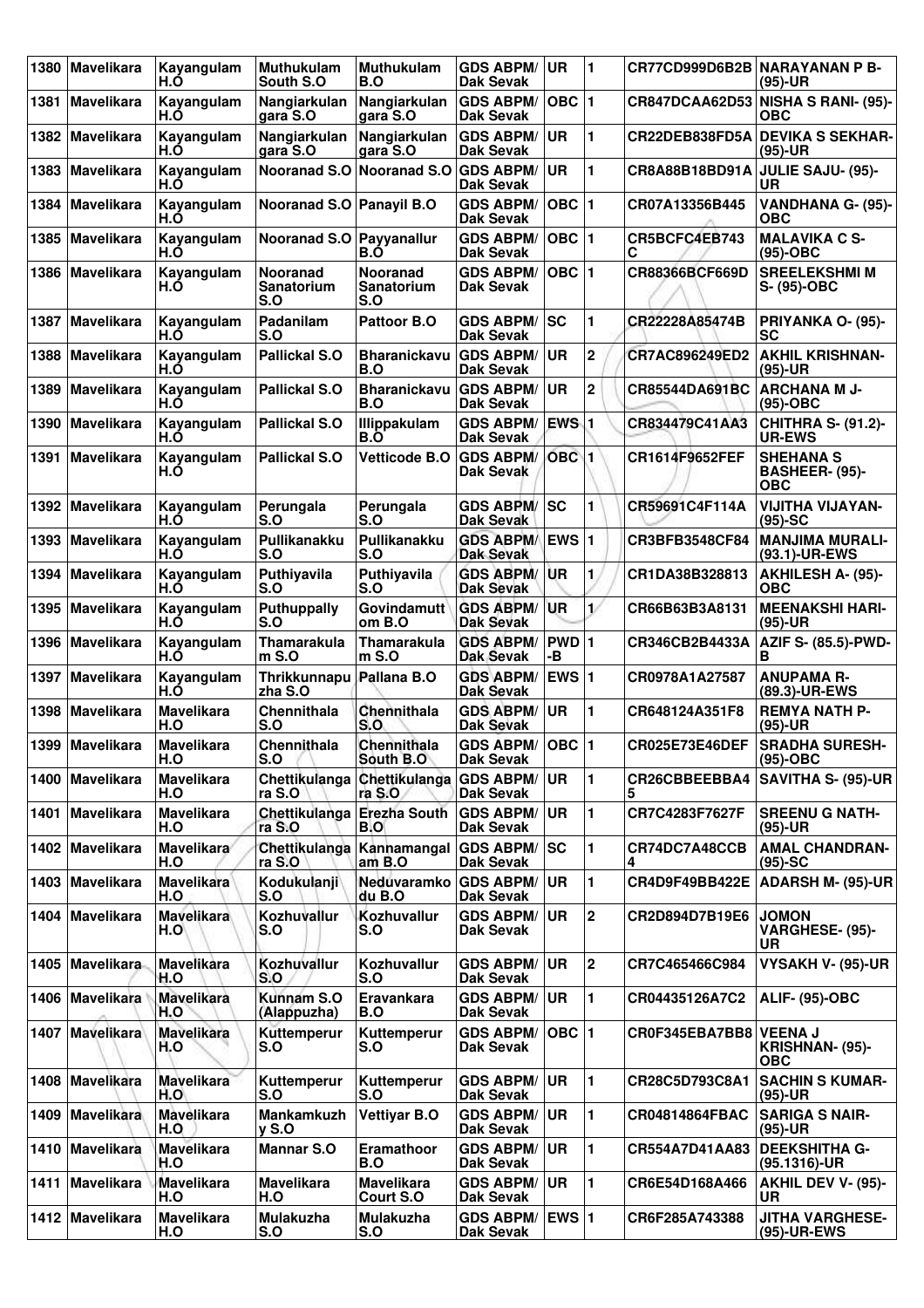| 1413   | Mavelikara        | Mavelikara<br>H.O            | Olakettiambal<br>am S.O       | Olakettiambal<br>am S.O         | <b>GDS ABPM/</b><br>Dak Sevak        | <b>UR</b>     | 1                       | <b>CR691D9EA11F57</b>           | <b>MEERA RAJU- (95)-</b><br>UR                       |
|--------|-------------------|------------------------------|-------------------------------|---------------------------------|--------------------------------------|---------------|-------------------------|---------------------------------|------------------------------------------------------|
| ا 1414 | Mavelikara        | <b>Mavelikara</b><br>H.O     | Pennukkara<br>S.O             | Poomala B.O                     | <b>GDS ABPM/</b><br><b>Dak Sevak</b> | UR            | 1                       | CR3444FD8EFAC3                  | <b>MEGHA BALAN-</b><br>$(95)-UR$                     |
|        | 1415 Mavelikara   | <b>Mavelikara</b><br>H.O     | Poozhikkad<br>S.O             | <b>Poozhikkad</b><br>S.O        | <b>GDS ABPM/</b><br><b>Dak Sevak</b> | <b>UR</b>     | $\mathbf{2}$            | CR764E6AA3A4E7                  | <b>VAISHNAVI R- (95)-</b><br>UR                      |
|        | 1416   Mavelikara | <b>Mavelikara</b><br>H.O     | Poozhikkad<br>S.O             | <b>Poozhikkad</b><br>S.O        | <b>GDS ABPM/</b><br>Dak Sevak        | <b>UR</b>     | $\boldsymbol{2}$        | CR0D41481295E4                  | <b>AMRUTHA S- (95)-</b><br><b>UR</b>                 |
|        | 1417 Mavelikara   | <b>Mavelikara</b><br>H.O     | <b>Thattarambal</b><br>am S.O | Karipuzha<br>B.O                | <b>GDS BPM</b>                       | <b>UR</b>     | 1                       | CR8286EEDF619F                  | <b>VINYA VIJAYAN-</b><br>$(95)-OBC$                  |
|        | 1418   Mavelikara | <b>Mavelikara</b><br>H.O     | <b>Thazhakara</b><br>S.O      | <b>Thazhakara</b><br>S.O        | <b>GDS ABPM/</b><br><b>Dak Sevak</b> | <b>UR</b>     | 1                       | <b>CR5434F31EE5EB</b>           | <b>ARUNIMA GOPAK</b><br>P- (95)-SC                   |
| 1419   | <b>Mavelikara</b> | <b>Mavelikara</b><br>H.O     | <b>Thekkekara</b><br>S.O      | Pallarimangal<br>am B.O         | <b>GDS ABPM/</b><br>Dak Sevak        | OBC $\vert$ 1 |                         | CR646F8361EB24                  | ARJUN A- (95)-OBC                                    |
| 1420   | <b>Mavelikara</b> | <b>Mavelikara</b><br>H.O     | <b>Thekkekara</b><br>S.O      | Thekkekara<br>S.O               | <b>GDS ABPM/</b><br><b>Dak Sevak</b> | $OBC$  1      |                         | CR0981F924AE19                  | HARITHA T V- (95)-<br><b>OBC</b>                     |
| 1421   | <b>Mavelikara</b> | <b>Mavelikara</b><br>H.O     | <b>Venmony S.O</b>            | Punthala B.O                    | <b>GDS ABPM/</b><br><b>Dak Sevak</b> | <b>UR</b>     | 1                       | <b>CR545368B844FC</b>           | <b>ANU M NAIR- (95)-</b><br>UR                       |
| 1422   | Mavelikara        | <b>Mavelikara</b><br>H.O     | <b>Venmony S.O</b>            | <b>Venmony S.O</b>              | <b>GDS ABPM/</b><br>Dak Sevak        | <b>UR</b>     | $\mathbf 2$             | CR2BD1C4418759                  | <b>SREEKANTH C-</b><br>$(95)-UR$                     |
| 1423   | <b>Mavelikara</b> | <b>Mavelikara</b><br>H.O     | <b>Venmony S.O</b>            | <b>Venmony S.O</b>              | <b>GDS ABPM/</b><br>Dak Sevak        | <b>UR</b>     | $\overline{\mathbf{2}}$ | CR61DB4D448D42                  | <b>SRUTHI S PILLAI-</b><br>$(95)-UR$                 |
| 1424   | <b>Trichur</b>    | Kunnamkula<br>$m$ H.O        | <b>Agalad S.O</b>             | <b>Agalad S.O</b>               | <b>GDS ABPM/</b><br>Dak Sevak        | UR.           | 1\                      | CR143691BEE97E                  | NASEENA P- (95)-<br>ОВС                              |
| 1425   | <b>Trichur</b>    | Kunnamkula<br>$m$ H.O        | Andathode<br>S.O              | Andathode<br>S.O                | <b>GDS ABPM/</b><br>Dak Sevak        | <b>UR</b>     | ٦                       | CR7F57C1AE3394                  | <b>SAJAN KUMAR V</b><br>A- (95)-OBC                  |
| 1426   | <b>Trichur</b>    | Kunnamkula<br>$m$ H.O        | Ariyannur S.O Kandanasser     | v B.O                           | <b>GDS ABPM/</b><br><b>Dak Sevak</b> | <b>UR</b>     | 1                       | CR2313775611EE                  | <b>CHAITHANYAN M-</b><br>$(95)-UR$                   |
| 1427   | <b>Trichur</b>    | Kunnamkula<br>$m$ H.O        | Ariyannur S.O Kandanasser     | v B.O                           | <b>GDS BPM</b>                       | <b>UR</b>     | 1                       | CR59FFCF93CE89                  | <b>AISWARYA K- (95)-</b><br>UR                       |
| 1428   | <b>Trichur</b>    | Kunnamkula<br>$m$ H.O        | Choondal S.O                  | <b>Choondal S.O</b>             | <b>GDS ABPM/</b><br>Dak Sevak        | <b>OBC</b>    | $\mathbf{1}$            | CR1D4CB19AA7E<br>А              | <b>RINJUSHA T R-</b><br>$(95)-OBC$                   |
| 1429   | <b>Trichur</b>    | Kunnamkula<br>$m$ H.O        | Kadappuram<br>S.O             | Kadappuram<br>S.O               | <b>GDS ABPM/</b><br><b>Dak Sevak</b> | <b>UR</b>     | ť                       | CR769455145F14                  | <b>BLESSY VINCENT</b><br>V- (95)-UR                  |
| 1430   | <b>Trichur</b>    | Kunnamkula<br>$m$ H.O        | <b>Kadavallur</b><br>S.O      | <b>Kadavallur</b><br>S.O        | <b>GDS ABPM/</b><br><b>Dak Sevak</b> | sc            | 1                       | CR38CCCB943F97                  | KARTHIK T C- (95)-<br>SC                             |
| 1431   | <b>Trichur</b>    | Kunnamkula<br>m H.O          | Kanippayur<br>S.O             | Chowannur<br>B.O                | <b>GDS ABPM/</b><br><b>Dak Sevak</b> | $OBC$  1      |                         | CR12A1CA25119A                  | ATHIRA K S- (95)-<br>OBC                             |
| 1432   | Trichur           | Kunnamkula<br>m H.O          | Kanippayur<br>S.O             | Kanippayur<br>S.O               | <b>GDS ABPM/</b><br><b>Dak Sevak</b> | <b>UR</b>     | 1                       | CR7B33A357FDEF                  | <b>DIVYALAKSHMI V-</b><br>(97)-UR                    |
|        | 1433 Trichur      | Kunnamkula<br>$m$ H.O        | <b>Karikkad S.O</b>           | <b>Thippilissery</b><br>B.O     | GDS ABPM/ EWS 1<br><b>Dak Sevak</b>  |               |                         | CR687C33423DE3                  | <b>NIKHILA M NAIR-</b><br>(95)-UR-EWS                |
|        | 1434 Trichur      | Kunnamkula<br>m H.O          | Kecheri S.O                   | Eyyal B.O                       | <b>GDS ABPM/</b><br>Dak Sevak        | <b>UR</b>     | 1                       | CR0441927E8EA5                  | <b>MARTIN O J- (95)-</b><br>UR.                      |
|        | 1435 Trichur      | Kunnamkula<br>m H.O          | Kecheri S.O                   | Thalakkottuka GDS BPM<br>ra B.O |                                      | <b>UR</b>     | $\blacksquare$          | CR2B9B544E92E3                  | NIJINA ASHIK- (95)-<br><b>OBC</b>                    |
| 1436   | <b>Trichur</b>    | Kunnamkula<br>$m$ H.O        | Kottappadi<br>S.O             | Pookode B.O                     | <b>GDS BPM</b>                       | UR            | $\mathbf{1}$            |                                 | CR54AB774AEE5E JYOTHI K- (95)-UR                     |
|        | 1437 Trichur      | Kunnamkula<br>$m$ H.O        | Kottappadi<br>S.O             | Thamarayur<br>B.O               | <b>GDS ABPM/</b><br>Dak Sevak        | OBC  1        |                         | CR6C6B5BC1615A SREEDHI          | <b>BALAKRISHNAN-</b><br>$(95)-OBC$                   |
|        | 1438 Trichur      | Kunnamkula<br>m H.O          | <b>Mattom S.O</b>             | <b>Mattom S.O</b>               | GDS ABPM/<br>Dak Sevak               | <b>UR</b>     | $\mathbf{1}$            | CR42C65EC1A393                  | <b>SOUMYA MATHEW</b><br>T- (95)-UR                   |
| 1439   | <b>Trichur</b>    | Kunnamkula<br>$m$ H.O        | <b>Mullassery</b><br>S.O      | <b>Mullassery</b><br>S.O        | <b>GDS ABPM/</b><br><b>Dak Sevak</b> | UR            | 1                       | CR822B3FEBBF4A JITHU V A- (95)- | <b>OBC</b>                                           |
| 1440   | <b>Trichur</b>    | Kunnamkula<br>$m H.$ O       | Paluvai S.O                   | Chakkumkan<br>dam B.O           | <b>GDS ABPM/</b><br>Dak Sevak        | <b>UR</b>     | $\mathbf{1}$            | CR8E5CA926B623                  | NEETHU P E- (95)-<br><b>UR</b>                       |
| 1441   | <b>Trichur</b>    | Kunnamkula<br>$m$ H.O        | Pazhanji S.O                  | Perumthuruth<br>$y$ B.O         | <b>GDS ABPM/</b><br>Dak Sevak        | <b>UR</b>     | 1                       | CR57D1A474C3A8                  | <b>LITTA SARA</b><br><b>SUNNY- (95)-UR</b>           |
| 1442   | <b>Trichur</b>    | <b>Kunnamkula</b><br>$m$ H.O | Thaikkad S.O                  | <b>Thaikkad S.O</b>             | <b>GDS ABPM/</b><br><b>Dak Sevak</b> | SC            | 1                       | CR49FF444D7EB7                  | AKHIL P B- (95)-SC                                   |
| 1443   | <b>Trichur</b>    | Kunnamkula<br>$m$ H.O        | Toyakkavu<br>S.O              | Toyakkavu<br>S.O                | <b>GDS ABPM/</b><br><b>Dak Sevak</b> | <b>UR</b>     | $\blacksquare$          | CROCBA1EB1A13                   | <b>RESHMA</b><br><b>UNNIKRISHNAN K-</b><br>$(95)-UR$ |
| 1444   | <b>Trichur</b>    | Kunnamkula<br>m H.O          | Venkitangu<br>S.O             | Enamakkal<br>B.O                | <b>GDS BPM</b>                       | OBC $ 1$      |                         | CR0C46C4E53AEC RAMEESA P A-     | $(95)-OBC$                                           |
| 1445   | <b>Trichur</b>    | Thrissur H.O                 | Ammadam<br>S.O                | Ammadam<br>S.O                  | <b>GDS ABPM/</b><br>Dak Sevak        | OBC  1        |                         |                                 | CR6DAE468B38FB NEERAJA P S- (95)-<br><b>OBC</b>      |
|        | 1446 Trichur      | Thrissur H.O                 | Ammadam<br>S.O                | Kodannur<br>B.O                 | <b>GDS ABPM/</b><br><b>Dak Sevak</b> | OBC  1        |                         | CR49474D9F7277                  | <b>HRIDYA K H- (95)-</b><br><b>OBC</b>               |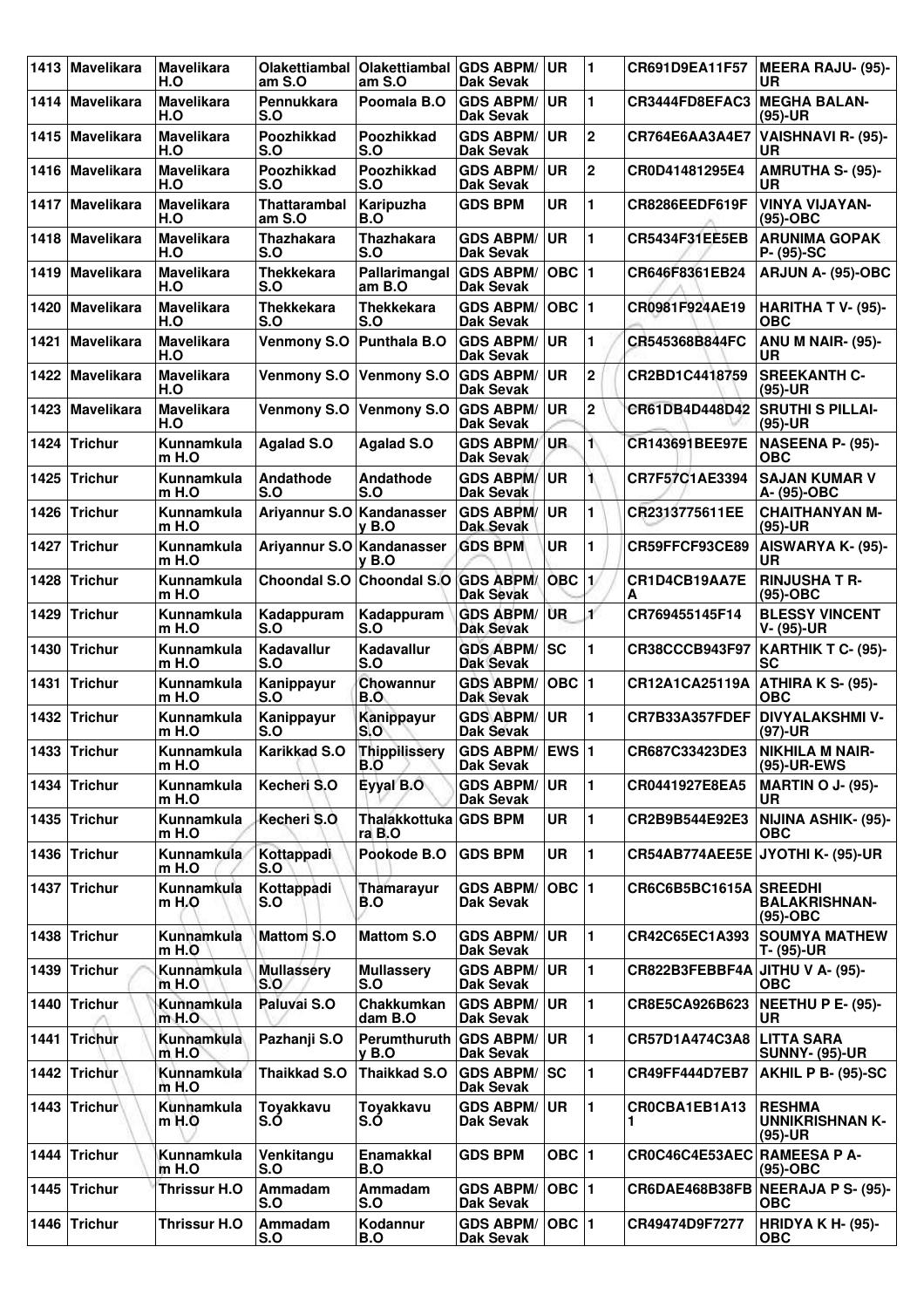| 1447 | Trichur        | Thrissur H.O        | Ammadam<br>S.O             | Paralam B.O                                | <b>GDS BPM</b>                       | <b>UR</b>        | 11             | CR0BF87A576E88                    | <b>SYAMA P S- (95)-</b><br><b>UR</b>               |
|------|----------------|---------------------|----------------------------|--------------------------------------------|--------------------------------------|------------------|----------------|-----------------------------------|----------------------------------------------------|
| 1448 | <b>Trichur</b> | Thrissur H.O        | <b>Anthikad S.O</b>        | Padiyam B.O                                | <b>GDS ABPM/</b><br><b>Dak Sevak</b> | $OBC$  1         |                | CR6E3BB6D4FDD<br>6                | <b>KRISHNASREE P A-</b><br>$(95)-OBC$              |
| 1449 | <b>Trichur</b> | Thrissur H.O        | <b>Aranattukara</b><br>S.O | Aranattukara<br>S.O                        | <b>GDS ABPM/</b><br>Dak Sevak        | <b>UR</b>        | 1              | CR2492AA8E68C7                    | <b>SHEEN JOSE M-</b><br>$(95)-UR$                  |
| 1450 | <b>Trichur</b> | Thrissur H.O        | <b>Arimpur S.O</b>         | <b>Arimpur S.O</b>                         | <b>GDS ABPM/</b><br><b>Dak Sevak</b> | <b>UR</b>        | 1              | CR4A8797F6461C                    | GIFTY RAJU- (95)-<br>UR                            |
| 1451 | <b>Trichur</b> | Thrissur H.O        | <b>Cherur S.O</b>          | <b>Cherur S.O</b>                          | <b>GDS ABPM/</b><br><b>Dak Sevak</b> | PWD 1<br>-C      |                | CR84D3CE214446                    | <b>VISHNUPRASAD P-</b><br>(91.2)-PWD-C             |
| 1452 | Trichur        | Thrissur H.O        | Kanimangala<br>$m S.$ O    | Chovvur B.O                                | <b>GDS BPM</b>                       | OBC $ 1$         |                | CR27E2664E23E8                    | <b>ANILA</b><br><b>RAMACHANDRAN-</b><br>$(95)-OBC$ |
| 1453 | <b>Trichur</b> | Thrissur H.O        | Kundaliyur<br>S.O          | Kundaliyur<br>S.O                          | <b>GDS ABPM/</b><br>Dak Sevak        | UR               | 1              | CR156EC9E56FA4                    | <b>LIJIN SAJEEVAN-</b><br>(95)-OBC                 |
| 1454 | <b>Trichur</b> | Thrissur H.O        | <b>Kuriachira</b><br>S.O   | <b>Anchery B.O</b>                         | <b>GDS ABPM/</b><br>Dak Sevak        | EWS $ 1$         |                | CR8CFF1E4C2FB5                    | <b>SANJANA M S-</b><br>(93.1)-UR-EWS               |
| 1455 | <b>Trichur</b> | Thrissur H.O        | Kuriachira<br>S.O          | Nehrunagar<br>B.O                          | <b>GDS BPM</b>                       | <b>SC</b>        | 1              | CR7931EFB4832C                    | <b>SHABITHA</b><br>CHANDRAN- (95)-<br><b>SC</b>    |
| 1456 | <b>Trichur</b> | Thrissur H.O        |                            | Mannuthy S.O Madakkathara GDS ABPM/<br>B.O | <b>Dak Sevak</b>                     | <b>UR</b>        | 1              | CR7E3A2FF1D1CC RITHU M S-         | (96.6667)-OBC                                      |
| 1457 | <b>Trichur</b> | Thrissur H.O        | Mannuthy S.O Nettissery    | B.O                                        | <b>GDS ABPM/</b><br><b>Dak Sevak</b> | OBC <sub>1</sub> |                | CR08646DF8FA6D                    | SIJI M- (95)-OBC                                   |
| 1458 | <b>Trichur</b> | Thrissur H.O        | <b>Mannuthy S.O</b>        | <b>Nettissery</b><br>B.O                   | <b>GDS ABPM/</b><br>Dak Sevak        | <b>UR</b>        |                | CR0AB4B12BE4C                     | <b>NEERAJA N D- (95)-</b><br>UR                    |
| 1459 | <b>Trichur</b> | Thrissur H.O        | <b>Mundur-TC</b><br>S.O    | <b>Anjur Mundur</b><br>B.Ó                 | <b>GDS ABPM/</b><br>Dak Sevak        | UR               | $\mathbf 2$    | CR6E9B654B448D                    | <b>EMILY A</b><br>VARGHESE- (95)-<br>UR            |
| 1460 | <b>Trichur</b> | Thrissur H.O        | <b>Mundur-TC</b><br>S.O    | Anjur Mundur<br>B.O                        | <b>GDS ABPM/</b><br><b>Dak Sevak</b> | <b>UR</b>        | $\mathbf 2$    | CR171993478A4F                    | <b>PRIYANKA V K-</b><br>$(95)-UR$                  |
| 1461 | <b>Trichur</b> | Thrissur H.O        | <b>Mundur-TC</b><br>S.O    | <b>Avanur B.O</b>                          | <b>GDS ABPM/</b><br><b>Dak Sevak</b> | <b>UR</b>        | Ľ              | CR4EE5FAF5C23D PRIYANKA C P-      | $(95)-OBC$                                         |
| 1462 | <b>Trichur</b> | Thrissur H.O        | <b>Nadathara</b><br>S.O    | <b>Asarikkad</b><br>B.O                    | <b>GDS ABPM/</b><br><b>Dak Sevak</b> | UR.              | 1              | CR28212A4789A5                    | <b>SONIYA P S- (95)-</b><br><b>UR</b>              |
| 1463 | <b>Trichur</b> | <b>Thrissur H.O</b> | Ollukkara S.O              | Ollukkara S.O                              | <b>GDS ABPM/</b><br><b>Dak Sevak</b> | <b>UR</b>        | 1              | CR2AFAD66DB41<br>С                | <b>STENY CHACKO-</b><br>$(95)-UR$                  |
| 1464 | <b>Trichur</b> | <b>Thrissur H.O</b> | Ollur S.O                  | <b>Avanisseri</b><br>B.O                   | <b>GDS ABPM/</b><br><b>Dak Sevak</b> | <b>UR</b>        | 1              | CR85EDF5A998A6                    | <b>NEENU NOBY P-</b><br>$(95)-UR$                  |
| 1465 | <b>Trichur</b> | Thrissur H.O        | Ollur S.O<br>n             | <b>Marathakkara</b><br>B.O                 | <b>GDS ABPM/</b><br><b>Dak Sevak</b> | <b>UR</b>        | 1              | CR15F56E9AD744                    | <b>JOSNA</b><br>SEBASTIAN- (95)-<br>UR             |
|      | 1466 Trichur   | Thrissur H.O        | Ollur S.O.                 | Ollur S.O                                  | <b>GDS ABPM/</b><br><b>Dak Sevak</b> | <b>UR</b>        | $\blacksquare$ | CR431446855C9E                    | <b>ARCHANA SASI-</b><br>$(98.3333)$ -UR            |
|      | 1467 Trichur   | Thrissur H.O        | Ollur S.O                  | Ollur<br><b>Thaikkattusse</b><br>ry B.O    | <b>GDS BPM</b>                       | UR               | 1              | CR13F37149BD9E                    | <b>SAVITHA</b><br>VARGHESE- (95)-<br>UR            |
| 1468 | <b>Trichur</b> | Thrissur H.O        | Ollur S.O                  | Ponnukkara<br>B.O                          | <b>GDS ABPM/</b><br><b>Dak Sevak</b> | OBC  1           |                | CR0257946E1B38                    | <b>RENJITH V V- (95)-</b><br><b>OBC</b>            |
| 1469 | <b>Trichur</b> | Thrissur H.O        | Ollur S.O.                 | Ponnukkara<br>B.O                          | <b>GDS BPM</b>                       | <b>UR</b>        | 1              | CR7D6AE595C1EC                    | <b>JEWEL WILSON-</b><br>$(95)-UR$                  |
| 1470 | Trichur        | Thrissur H.O        | Parappur S.O               | Ponnore B.O                                | <b>GDS ABPM/</b><br><b>Dak Sevak</b> | UR               | $\overline{2}$ | CR4F948C4E491E                    | <b>JIDHU K MOHAN-</b><br>(96.0526)-OBC             |
| 1471 | <b>Trichur</b> | <b>Thrissur H.O</b> | Parappur S.O               | Ponnore B.O                                | <b>GDS ABPM/</b><br><b>Dak Sevak</b> | UR               | $\mathbf 2$    | CR3416E884AACE                    | JYOTHI JOSEPH C-<br>$(95)-UR$                      |
|      | 1472 Trichur   | Thrissur H.O        | <b>Pattikkad TC</b><br>S.O | Chuvannama<br>nnu B.O                      | <b>GDS BPM</b>                       | UR               | 1              | CR8EC43C16C442                    | <b>ASHMI JACOB-</b><br>$(95)-UR$                   |
| 1473 | <b>Trichur</b> | Thrissur H.O        | <b>Pattikkad TC</b><br>S.O | Kannara B.O                                | <b>GDS ABPM/</b><br><b>Dak Sevak</b> | UR               | 1              | CR644B93A4B973                    | <b>ROSEMIN RAJ M-</b><br>$(95)-UR$                 |
| 1474 | Trichur        | Thrissur H.O        | <b>Pattikkad TC</b><br>S.O | Kootala-<br>Thrissur B.O                   | <b>GDS ABPM/</b><br><b>Dak Sevak</b> | UR               | 1              | <b>CR244DDF33A97E</b>             | <b>SANGEETH P</b><br><b>MOHAN- (95)-UR</b>         |
| 1475 | Trichun        | Thrissur H.O        | <b>Pattikkad TC</b><br>S.O | <b>Pattikkad TC</b><br>S.O                 | <b>GDS ABPM/</b><br>Dak Sevak        | OBC $ 1$         |                | CR87B46891431A                    | ABINI R- (95)-OBC                                  |
| 1476 | Trichur        | Thrissur H.O        | Peechi S.O                 | Peechi S.O                                 | <b>GDS ABPM/</b><br>Dak Sevak        | $OBC$ 2          |                | CR11E2D63A44AC   KALYANI K- (95)- | <b>OBC</b>                                         |
| 1477 | <b>Trichur</b> | Thrissur H.O        | Peechi S.O                 | Peechi S.O                                 | <b>GDS ABPM/</b><br><b>Dak Sevak</b> | OBC 2            |                | CR8432C47F5DC9                    | ATHIRA K A- (95)-<br><b>OBC</b>                    |
| 1478 | Trichur        | Thrissur H.O        | Peramangala<br>$m$ S.O     | Peramangala<br>$m$ S.O                     | <b>GDS ABPM/</b><br>Dak Sevak        | OBC $ 1$         |                | CR21E17344FA8A                    | <b>SONY K S- (95)-</b><br><b>OBC</b>               |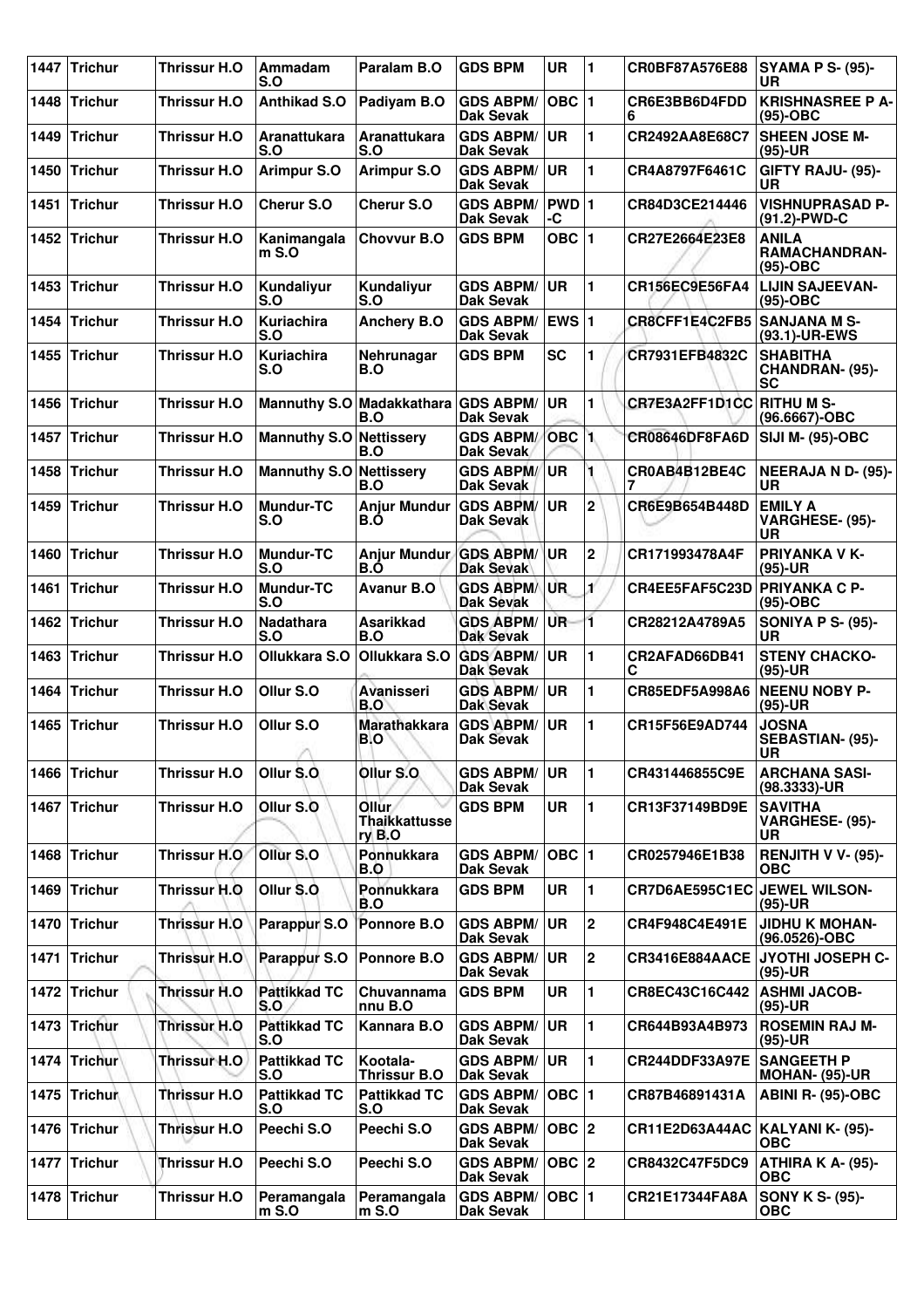| 1479 | <b>Trichur</b> | <b>Thrissur H.O</b>                         | Pullazhi S.O                                                | Manakkodi<br>B.O                             | <b>GDS BPM</b>                       | OBC $ 1$      |                | CR85AE541CF3DE NYNU K S- (95)-       | ОВС                                             |
|------|----------------|---------------------------------------------|-------------------------------------------------------------|----------------------------------------------|--------------------------------------|---------------|----------------|--------------------------------------|-------------------------------------------------|
| 1480 | <b>Trichur</b> | Thrissur H.O                                | S.O                                                         | Puranattukara Puranattukara GDS ABPM/<br>S.O | <b>Dak Sevak</b>                     | <b>UR</b>     | 1              | CR186656A468FC                       | <b>DIMPLE DAVID-</b><br>$(96.8333)$ -UR         |
| 1481 | <b>Trichur</b> | <b>Thrissur H.O</b>                         | Puthur-<br><b>Thrissur S.O</b>                              | Kuttanellur<br>B.O                           | <b>GDS ABPM/</b><br><b>Dak Sevak</b> | UR            | 1              | CR51C36131F679                       | <b>ABHIJITH V- (95)-</b><br>UR                  |
| 1482 | <b>Trichur</b> | <b>Thrissur H.O</b>                         | Puthur-<br>Thrissur S.O                                     | Mannamangal GDS BPM<br>am B.O                |                                      | <b>OBC</b>    | $\vert$ 1      | CR0EC9D135565D                       | SAFIYA T S- (95)-<br>ОВС                        |
| 1483 | <b>Trichur</b> | <b>Thrissur H.O</b>                         | Puthur-<br>Thrissur S.O                                     | <b>Marottichal</b><br>B.O                    | <b>GDS ABPM/</b><br>Dak Sevak        | <b>UR</b>     | 1              | CR585D92241FA7                       | LIJI JOSE A- (95)-<br><b>UR</b>                 |
| 1484 | <b>Trichur</b> | <b>Thrissur H.O</b>                         | Puthur-<br><b>Thrissur S.O</b>                              | Puthur-<br><b>Thrissur S.O</b>               | <b>GDS ABPM/</b><br><b>Dak Sevak</b> | <b>UR</b>     | 1              | CR5BE3C535B554                       | <b>RESHMA K R- (95)-</b><br>UR                  |
| 1485 | <b>Trichur</b> | Thrissur H.O                                | Puzhakkal<br>S.O                                            | <b>Puzhakkal</b><br>S.O                      | <b>GDS ABPM/</b><br>Dak Sevak        | <b>EWS 1</b>  |                | CR2BF44CCEE44<br>в                   | <b>DELMA DAVIS-</b><br>(94.05)-UR-EWS           |
| 1486 | <b>Trichur</b> | <b>Thrissur H.O</b>                         | <b>Thrissur H.O</b>                                         | <b>Thrissur H.O</b>                          | <b>GDS ABPM/</b><br><b>Dak Sevak</b> | EWS $ 1$      |                | CR424B6D4997E4                       | <b>ASWANICA-</b><br>(94.05)-UR-EWS              |
| 1487 | <b>Trichur</b> | <b>Thrissur H.O</b>                         | <b>Thrissur R S</b><br>S.O                                  | Thrissur R S<br>S.O                          | <b>GDS ABPM/</b><br>Dak Sevak        | OBC $\vert$ 1 |                | CR5514BE1D4B8E                       | <b>ANUSRI K S- (95)-</b><br><b>OBC</b>          |
| 1488 | <b>Trichur</b> | Wadakancher<br>v-TC H.O                     | Chelakkara<br>S.O                                           | <b>Elanad B.O</b>                            | <b>GDS ABPM/</b><br>Dak Sevak        | UR.           | 1              | CR4865499844B6                       | <b>LIYA JOY- (95)-UR</b>                        |
| 1489 | <b>Trichur</b> | Wadakancher<br>v-TC H.O                     | Chelakkara<br>S.O                                           | Pangarappall<br>v B.O                        | <b>GDS BPM</b>                       | EWS 1         |                | CR8EAD6A4A7B3<br>9                   | <b>DHANYA J- (95)-</b><br><b>UR-EWS</b>         |
| 1490 | <b>Trichur</b> | Wadakancher<br>v-TC H.O                     | Chelakkara<br>S.O                                           | Pulakode B.O                                 | <b>GDS ABPM/</b><br>Dak Sevak        | $OBC$ 1       |                | CR1C7588F499E2                       | ANEESHA P S- (95)-<br>OBC                       |
| 1491 | <b>Trichur</b> | Wadakancher<br>v-TC H.O                     | <b>Cheruthuruth</b><br>$\mathsf{v}$ S.O                     | Cheruthuruth<br><b>v</b> S.O                 | <b>GDS ABPM/</b><br>Dak Sevak        | <b>UR</b>     | 1.             | <b>CR4EEB585CBF58</b>                | <b>ATHIRA ASHOKAN</b><br>T- (95)-UR             |
| 1492 | <b>Trichur</b> | Wadakancher<br>y-TC H.O                     | Cheruthuruth<br>$\mathsf{v}$ S.O                            | <b>Vettikkattiri</b><br><b>R.S. B.O.</b>     | <b>GDS ABPM/</b><br><b>Dak Sevak</b> | $OBC$  1      |                | CR723CFE85846C                       | <b>MANOJ K P- (95)-</b><br><b>OBC</b>           |
| 1493 | <b>Trichur</b> | Wadakancher<br>y-TC H.O                     | Desamangala<br>$mS.$ O                                      | Pallur B.O                                   | <b>GDS ABPM/</b><br><b>Dak Sevak</b> | SC            | 1              | CR4227A31B2F9A                       | <b>VINAYKRISHNA</b><br>KP- (94.2083)-SC         |
| 1494 | <b>Trichur</b> | Wadakancher<br>v-TC H.O                     | <b>Enkakad S.O</b>                                          | <b>Thekkumkara</b><br>B.O                    | <b>GDS ABPM/</b><br>Dak Sevak        | <b>EWS</b>    | 1/             | CR84549754A229                       | <b>SRUTHY KU-</b><br>(85.5)-UR-EWS              |
| 1495 | <b>Trichur</b> | <b>Wadakancher Erumapetty</b><br>v-TC H.O   | S.O                                                         | Katungode<br>B.O                             | <b>GDS ABPM/</b><br>Dak Sevak        | <b>SC</b>     | ¥              | <b>CR8716F47F8FCD</b>                | <b>MANEESHAKK-</b><br>$(95)-SC$                 |
| 1496 | <b>Trichur</b> | Wadakancher<br>v-TC H.O                     | Erumapetty<br>S.O                                           | Nelluvaya<br>B.O                             | <b>GDS ABPM/</b><br><b>Dak Sevak</b> | <b>UR</b>     | 1              | CR1CF648EE51C2                       | <b>KEERTHANA T R-</b><br>$(95)-UR$              |
| 1497 | <b>Trichur</b> | Wadakancher<br>v-TC H.O                     | <b>Erumapetty</b><br>S.O                                    | Vellarakad<br>B.O                            | <b>GDS ABPM/</b><br><b>Dak Sevak</b> | <b>UR</b>     | 1              | CR44324CB239F1                       | <b>MARINA DAVIS-</b><br>$(95)-UR$               |
| 1498 | <b>Trichur</b> | Wadakancher<br>v-TC H.O                     | Kaniyarkod<br>S.O                                           | Kuthampilly<br>B.O                           | <b>GDS BPM</b>                       | UR            | 1              | CR65E79DB1E681                       | <b>GREESHMA P Y-</b><br>$(95)-UR$               |
|      | 1499 Trichur   | Wadakancher Killimangala<br>y-TC H.O        | $m$ S.O                                                     | Killimangala<br>$m$ S.O                      | GDS ABPM/ OBC 1<br><b>Dak Sevak</b>  |               |                |                                      | CR5FDEC779E5C6 SREENATH U- (95)-<br><b>OBC</b>  |
|      | 1500 Trichur   | Wadakancher<br>y-TC H.O                     | Killimangala<br>$m$ S.O                                     | Killimangala<br>$m$ S.O                      | <b>GDS ABPM/</b><br><b>Dak Sevak</b> | <b>UR</b>     | 1              | CR58D684E97819                       | SHILPA S- (95)-UR                               |
| 1501 | Trichur        | Wadakancher<br>y-TC H.O                     | Kondazhi S.O                                                | Kondazhi S.O                                 | <b>GDS ABPM/</b><br>Dak Sevak        | OBC $ 1$      |                | CR0A7421633F84                       | <b>SUCHITHRA P P-</b><br>$(95)-OBC$             |
|      | 1502 Trichur   | y-TC H.O                                    | Wadakancher Kondazhi S.O                                    | South<br>Kondazhi B.O   Dak Sevak            | <b>GDS ABPM/</b>                     | ∣UR.          | $\blacksquare$ |                                      | CR451CA3CD43C5 ROSHNI MATHEW-<br>$(95)-UR$      |
|      | 1503 Trichur   | Wadakancher   Kumaranellur<br>y-TC-H.O      | TC S.O                                                      | Kumaranellur<br>TC S.O                       | <b>GDS ABPM/</b><br>Dak Sevak        | $OBC$  1      |                | CR53C8D5A57C73                       | <b>NITHYA ASHOKAN-</b><br>$(95)$ -OBC           |
| 1504 | <b>Trichur</b> | Wadakancher<br>y-TC H.O                     | <b>Maruthancod</b><br>$e$ S.O                               | <b>Maruthancod</b><br>e S.O                  | <b>GDS ABPM/</b><br><b>Dak Sevak</b> | $OBC$  1      |                | CR6BAD14BA6F8<br>в                   | <b>JITHKRISHNAN A</b><br>S- (95)-OBC            |
|      | 1505 Trichur   | Wadakancher Mulagunnath<br><b>y-TC H.O.</b> | ukavu S.O                                                   | Athani<br>Thrissur B.O                       | <b>GDS ABPM/</b><br>Dak Sevak        | ∣UR.          | 1              | CR8694C4264CB4                       | <b>EMY MARY JOSE-</b><br>$(95)-UR$              |
|      | 1506 Trichur   | Wadakancher<br>$y$ -TC H.O                  | Mulagunnath<br>lukavu S.O                                   | Mulagunnath<br>ukavu S.O                     | <b>GDS ABPM/</b><br>Dak Sevak        | <b>UR</b>     | 1              | CR1AA25483D248                       | <b>LYDIA M THOMAS-</b><br>$(95)-UR$             |
|      | 1507 Trichur   | Wadakancher<br>$V-TCH.O$                    | Mullurkkara<br>S.O                                          | <b>Mullurkkara</b><br>S.O                    | <b>GDS ABPM/</b><br>Dak Sevak        | <b>UR</b>     | 1              | CR32E7E431D932                       | <b>SUJITHA T P- (95)-</b><br><b>UR</b>          |
|      | 1508 Trichur   | Wadakancher<br><b>y-TC H.O</b>              | Pazhayannur<br>S.O                                          | Kallepadam<br>B.O                            | <b>GDS ABPM/</b><br>Dak Sevak        | OBC  1        |                | CR3FBA844C2A41                       | GOPIKA G- (95)-<br><b>OBC</b>                   |
| 1509 | <b>Trichur</b> | Wadakancher<br>y-TC H.O                     | <b>Varavur S.O</b>                                          | Tali B.O                                     | <b>GDS BPM</b>                       | UR            | 1              | CR6FDE24D2246A                       | <b>APARNA P S- (95)-</b><br>UR.                 |
|      | 1510 Trichur   | Wadakancher<br>y-TC H.O                     | Velur<br><b>Thrissur S.O</b>                                | <b>Kurumal B.O</b>                           | <b>GDS ABPM/</b><br>Dak Sevak        | OBC  1        |                | <b>CR3D41CBECCFA</b><br>$\mathbf{2}$ | <b>JOTHIS P J- (95)-</b><br><b>OBC</b>          |
|      | 1511 Trichur   | Wadakancher<br>y-TC H.O                     | <b>Velur</b><br><b>Thrissur S.O</b>                         | <b>Kurumal B.O</b>                           | <b>GDS BPM</b>                       | UR            | 11             | <b>CR45439AFAE38F</b>                | <b>KEERTHY</b><br><b>CLEMENT C- (95)-</b><br>UR |
|      | 1512 Trichur   | Wadakancher<br>y-TC H.O                     | Wadakkanche Mundathicod<br>ri-Thrissur RS e West B.O<br>S.O |                                              | <b>GDS ABPM/</b><br>Dak Sevak        | <b>UR</b>     | 11             | CR7C85534CAC35                       | <b>NAYANA</b><br>NARAYANAN- (95)-<br>UR         |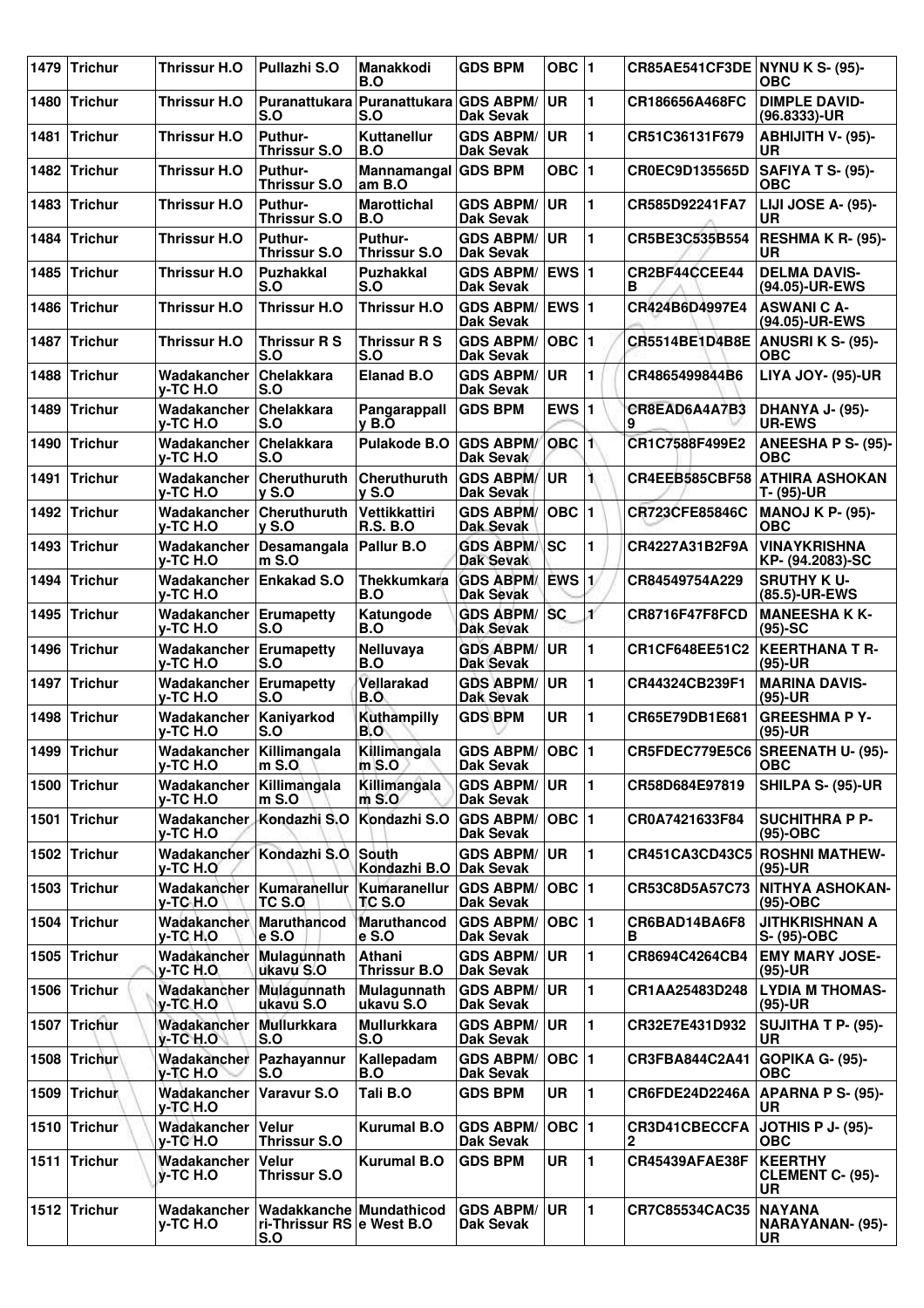| 1513 | <b>Trichur</b>                    | Wadakancher<br>v-TC H.O | Wadakkanche<br>S.O                                      | Wadakkanche<br>ri-Thrissur RS ri-Thrissur RS Dak Sevak<br>S.O      | <b>GDS ABPM/</b>                     | <b>UR</b>    | 1              | CR88EEC1ABD169 DEEPA            | <b>RAMACHANDRAN-</b><br>$(95)-UR$                        |
|------|-----------------------------------|-------------------------|---------------------------------------------------------|--------------------------------------------------------------------|--------------------------------------|--------------|----------------|---------------------------------|----------------------------------------------------------|
| 1514 | Pathanamth<br>itta                | Adur(Kla)<br>H.O        | Adur(Kla)<br>H.O                                        | Adur(Kla)<br>H.O                                                   | <b>GDS ABPM/</b><br>Dak Sevak        | <b>UR</b>    | 1              | CR6C7C4BB2D5F7                  | LOWCY RAJU- (95)-<br><b>UR</b>                           |
| 1515 | Pathanamth<br>itta                | Adur(Kla)<br>H.O        | Elavanthitta<br>S.O                                     | Elavanthitta<br>S.O                                                | <b>GDS ABPM/</b><br>Dak Sevak        | UR           | 1              | CR3394C3A8C659                  | <b>REVATHY S</b><br><b>ANAND- (95)-UR</b>                |
| 1516 | Pathanamth Adur(Kla)<br>itta      | H.O                     | Elavanthitta<br>S.O                                     | Thumpamon<br>North B.O                                             | <b>GDS ABPM/</b><br>Dak Sevak        | <b>UR</b>    | 1              | CR184144441C78                  | <b>KRISHNANUNNI S-</b><br>$(95)-UR$                      |
| 1517 | Pathanamth<br>itta                | Adur(Kla)<br>H.O        | Kadambanad<br>S.O                                       | <b>Edakkad B.O</b>                                                 | <b>GDS ABPM/</b><br>Dak Sevak        | <b>UR</b>    | 1              | CR7EB7B3894FFE                  | <b>SREELEKSHMI M</b><br>V- (95)-UR                       |
| 1518 | Pathanamth<br>itta                | Adur(Kla)<br>H.O        | Kadambanad<br>S.O                                       | Kadambanad<br>S.O                                                  | <b>GDS ABPM/</b><br><b>Dak Sevak</b> | <b>UR</b>    | 1              | CR0F95FD6D7395                  | <b>PARVATHY S</b><br><b>MUKUNDAN- (95)-</b><br><b>UR</b> |
| 1519 | <b>Pathanamth</b><br>itta         | Adur(Kla)<br>H.O        | Kadambanad<br>S.O                                       | Thuvavur<br>South B.O                                              | <b>GDS ABPM/</b><br>Dak Sevak        | $OBC$ 1      |                | CR756B35283E44                  | THUSHARA P- (95)-<br>OBC                                 |
| 1520 | Pathanamth<br>itta                | Adur(Kla)<br>H.O        | Kadambanad<br>South S.O                                 | <b>Puthenambal</b><br>am B.O                                       | <b>GDS ABPM/</b><br>Dak Sevak        | $OBC$  1     |                | CR044F65A8342C                  | RENJITH N- (95)-<br><b>OBC</b>                           |
| 1521 | Pathanamth Adur(Kla)<br>itta      | H.O                     | Kalanjoor S.O                                           | <b>Mancode B.O</b>                                                 | <b>GDS ABPM/</b><br><b>Dak Sevak</b> | UR           | 1              | CR34B45B374921                  | SIJI SABU- (95)-UR                                       |
| 1522 | Pathanamth<br>itta                | Adur(Kla)<br>H.O        | Kodumon S.O Kodumon S.O                                 |                                                                    | <b>GDS ABPM/</b><br>Dak Sevak        | <b>EWS</b>   | 1              | CR0337CFE5FF88                  | <b>DEVIKA</b><br><b>SHEEJAKUMARI-</b><br>(94.05)-UR-EWS  |
| 1523 | Pathanamth<br>itta                | Adur(Kla)<br>H.O        | Koodal S.O                                              | <b>Athirumkal</b><br>B.O                                           | <b>GDS ABPM/</b><br>Dak Sevak        | UR           | $\blacksquare$ | CR853D64422591                  | <b>ARYA S- (95)-OBC</b>                                  |
| 1524 | Pathanamth<br>itta                | Adur(Kla)<br>H.O        | Koodal S.O                                              | Koodal S.O                                                         | <b>GDS ABPM/</b><br><b>Dak Sevak</b> | <b>SC</b>    | 1              | CR1F8768E41C46                  | <b>ATHIRA</b><br><b>CHANDRABOSE-</b><br>$(95)-SC$        |
| 1525 | Pathanamth<br>itta                | Adur(Kla)<br>H.O        | Koodal S.O                                              | <b>Murinjakal</b><br>B.O                                           | <b>GDS ABPM</b><br><b>Dak Sevak</b>  | <b>EWS 1</b> |                | CR82C51B1424E8                  | <b>ALKA A NAIR-</b><br>(93.1)-UR-EWS                     |
| 1526 | Pathanamth<br>itta                | Adur(Kla)<br>H.O        | Koodal S.O                                              | <b>Nedumoncav</b><br>u B.O                                         | <b>GDS ABPM/</b><br><b>Dak Sevak</b> | <b>UR</b>    | 1              | CR41ADA6393496                  | <b>ANN MARY</b><br>KUNJUMON- (95)-<br><b>UR</b>          |
| 1527 | Pathanamth<br>itta                | Adur(Kla)<br>H.O        | Koodal S.O                                              | Nirathupara<br>B.O                                                 | <b>GDS ABPM/</b><br><b>Dak Sevak</b> | UR.          | ť              | CR0E5B3B344684                  | <b>DEVIKA RAJ- (95)-</b><br><b>UR</b>                    |
| 1528 | Pathanamth Adur(Kla)<br>itta      | H.O                     | Kulanada S.O                                            | Kaipuzha<br>North B.O.                                             | <b>GDS ABPM/</b><br><b>Dak Sevak</b> | <b>UR</b>    | 1              | CR654C1DB96FF7                  | SWATHY S- (95)-<br><b>OBC</b>                            |
| 1529 | Pathanamth<br>itta                | Adur(Kla)<br>H.O        | Kulanada S.O                                            | <b>Kaipuzha</b><br>North B.O                                       | <b>GDS BPM</b>                       | <b>UR</b>    | 1              | CR34EE1B24A1AC                  | <b>VINAYA</b><br><b>CHANDRADEV D-</b><br>$(95)-OBC$      |
| 1530 | Pathanamth   Adur(Kla)<br>itta    | H.O                     | Kulanada S.O<br>×.                                      | Manthuka B.O                                                       | <b>GDS ABPM/</b><br><b>Dak Sevak</b> | <b>UR</b>    | 1              | CR519B9F4497D6                  | AKHILA S- (95)-<br><b>OBC</b>                            |
| 1531 | Pathanamth Adur(Kla)<br>itta      | H.O                     | Kulanada S.O                                            | <b>Ulanad B.O</b>                                                  | <b>GDS ABPM/ SC</b><br>Dak Sevak     |              | 1              | CR72951C21996C                  | <b>ABHINA V S- (95)-</b><br>SC                           |
|      | 1532 Pathanamth Adur(Kla)<br>itta | H.O                     | Kulanada S.O                                            | <b>Ullannur B.O.</b>                                               | <b>GDS ABPM/</b><br><b>Dak Sevak</b> | UR           | 1              | CR235538F467C2                  | <b>ANJANA UNNI-</b><br>$(95)-UR$                         |
| 1533 | Pathanamth Adur(Kla)<br>itta      | H.O                     | Kunnathur<br>East S.O                                   | Thuruthikara<br>B.O                                                | <b>GDS ABPM/</b><br><b>Dak Sevak</b> | $OBC$   1    |                | CR115A64412EE3                  | <b>SREELEKSHMI A P-</b><br>$(95)-OBC$                    |
| 1534 | Pathanamth<br>itta                | Adur(Kla)<br>H.O        | <b>Mannady S.O</b><br>ta)                               | <b>Mannady S.O</b><br>(Pathanamthit (Pathanamthit Dak Sevak<br>(a) | <b>GDS ABPM/</b>                     | $OBC$  1     |                | CR8F2F3A8E791B                  | <b>GEETHU JAYAN-</b><br>(95)-OBC                         |
| 1535 | Pathanamth<br>itta                | Adur(Kla)<br>H.O'       | Mezhuveli<br>S.O                                        | Mezhuveli<br>S.O                                                   | <b>GDS ABPM/</b><br>Dak Sevak        | <b>UR</b>    | 1              | <b>CR4E5A62BAC628 DHARUNA S</b> | <b>PILLAI- (95)-UR</b>                                   |
| 1536 | Pathanamth<br>itta                | Adur(Kla)<br>H.O        | Pandalam<br>S.O<br>(Pathanamthit $ B.\tilde{O} $<br>ta) | <b>Mannam</b><br><b>Sugar Mills</b>                                | <b>GDS ABPM/</b><br>Dak Sevak        | $OBC$  1     |                | CR6891E3AEA984                  | ANAGHA A- (95)-<br><b>OBC</b>                            |
|      | 1537 Pathanamth Adur(Kla)<br>itta | H.O                     | Pandalam<br>S.O<br>(Pathanamthit<br>ta)                 | Mudiyoorkon<br>$amB.$ O                                            | <b>GDS BPM</b>                       | EWS $ 1$     |                | CR55FE6E4E4834                  | <b>ANILKUMAR P R-</b><br>(95)-UR-EWS                     |
| 1538 | <b>Pathanamth</b><br>itta         | Adur(Kla)<br>H.O        | Parakode S.O                                            | <b>Melood B.O</b>                                                  | <b>GDS BPM</b>                       | <b>UR</b>    | 1              | CR04E8792C4DD8                  | <b>SURYA R NAIR-</b><br>$(95)-UR$                        |
| 1539 | Pathanamth<br>itta                | Adur(Kla)<br>H.O        | Parakode S.O                                            | Vayala<br>Parakode B.O                                             | <b>GDS ABPM/</b><br><b>Dak Sevak</b> | UR           | 2              | CR4EAAA949EC75 ARYA PRAKASH-    | (95)-UR                                                  |
| 1540 | Pathanamth Adur(Kla)<br>itta      | H.O                     | Parakode S.O                                            | Vayala<br>Parakode B.O Dak Sevak                                   | <b>GDS ABPM/</b>                     | <b>UR</b>    | $\mathbf 2$    | CR39DDE4D5D942 HARIPRIYA H J-   | $(95)-UR$                                                |
| 1541 | Pathanamth Adur(Kla)<br>itta      | H.O                     | Sasthamcotta<br><b>h S.O</b>                            | Venga B.O                                                          | <b>GDS ABPM/</b><br><b>Dak Sevak</b> | <b>ISC</b>   | 1              | CR3B2DB7B6FFF6                  | <b>ADERSH BABU-</b><br>$(94.05)$ -SC                     |
| 1542 | Pathanamth<br>itta                | Adur(Kla)<br>H.O        | Sooranad<br>North S.O                                   | Anayadi B.O                                                        | <b>GDS ABPM/</b><br><b>Dak Sevak</b> | <b>UR</b>    | 1              | CR53F4D4B64487                  | <b>ANJU R SEKHAR-</b><br>(95)-UR                         |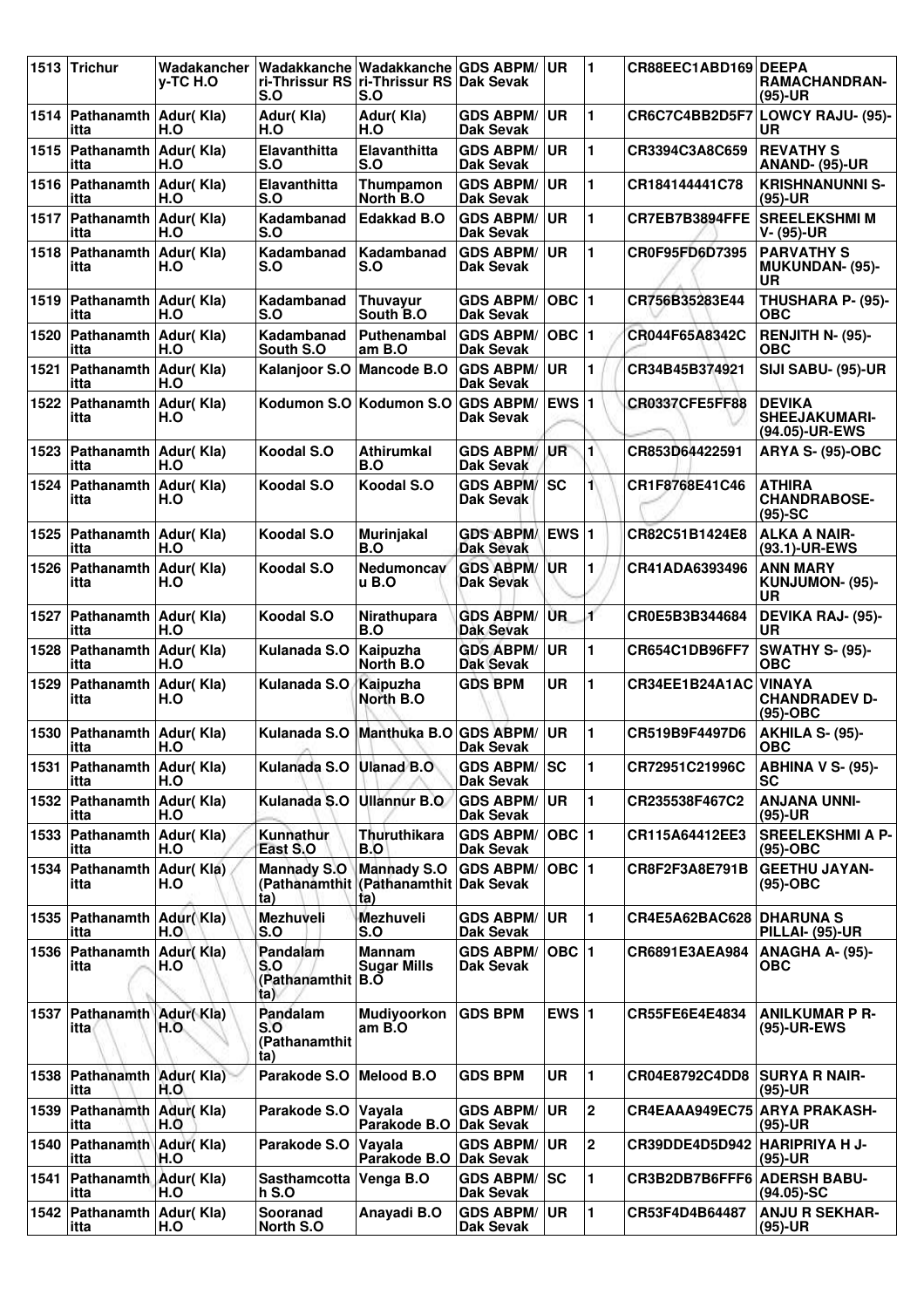| 1543 | Pathanamth Adur(Kla)<br>itta   | H.O                                                  | Sooranad S.O   Kakkakunnu                                                    | B.O                                            | <b>GDS BPM</b>                       | <b>UR</b>     | 1                       | CR6BC3A511561A                   | <b>ASHALEKSHMI G</b><br>S- (95)-UR                  |
|------|--------------------------------|------------------------------------------------------|------------------------------------------------------------------------------|------------------------------------------------|--------------------------------------|---------------|-------------------------|----------------------------------|-----------------------------------------------------|
| 1544 | Pathanamth Adur(Kla)<br>itta   | H.O                                                  | Sooranad S.O                                                                 | Sooranad S.O GDS ABPM/                         | <b>Dak Sevak</b>                     | <b>UR</b>     | $\blacksquare$          | CR64DF75192318                   | <b>RESMI KRISHNAN-</b><br>$(95)-OBC$                |
| 1545 | Pathanamth Adur(Kla)<br>itta   | H.O                                                  | Sooranad S.O                                                                 | Thengamom<br>B.O                               | <b>GDS ABPM/</b><br>Dak Sevak        | OBC $ 1$      |                         | CR694E682DBED8                   | ANSILA A L- (95)-<br><b>OBC</b>                     |
| 1546 | Pathanamth Adur(Kla)<br>itta   | H.O                                                  | <b>Thattayil S.O</b>                                                         | Anandapally<br>B.O                             | <b>GDS ABPM/</b><br>Dak Sevak        | $OBC$  1      |                         | CR17144EBE4234                   | <b>RAJIN K M- (95)-</b><br><b>OBC</b>               |
| 1547 | Pathanamth   Adur(Kla)<br>itta | H.O                                                  | <b>Thattayil S.O</b>                                                         | Parakara B.O                                   | <b>GDS ABPM/</b><br>Dak Sevak        | $OBC$  1      |                         | CR734B854BC742                   | <b>SAGAR</b><br>SUGATHAN- (95)-<br><b>OBC</b>       |
| 1548 | Pathanamth Adur(Kla)<br>itta   | H.O                                                  | <b>Thattayil S.O</b>                                                         | <b>Thattayil S.O</b>                           | <b>GDS ABPM/</b><br><b>Dak Sevak</b> | lsc           | $\blacksquare$          | CR64E14B8563F4                   | <b>ASWATHY BABU-</b><br>$(95)-SC$                   |
| 1549 | Pathanamth Adur(Kla)<br>itta   | H.O                                                  | Thumpamon<br>S.O                                                             | Keerukuzhy<br>B.O                              | <b>GDS ABPM/</b><br><b>Dak Sevak</b> | <b>UR</b>     | $\blacksquare$          | CR7B325ECC3854                   | <b>KAVITHA K- (95)-</b><br>UR                       |
| 1550 | Pathanamth Adur(Kla)<br>itta   | H.O                                                  | Thumpamon<br>S.O                                                             | Thumpamon<br>S.O                               | <b>GDS ABPM/</b><br>Dak Sevak        | $PWD$ 1<br>-C |                         | CR636788358B27                   | <b>ANANDU A S-</b><br>(87.4)-PWD-C                  |
| 1551 | itta                           | Pathanamth   Pathanamthitt<br>a H.O                  | Angadi S.O<br>(Pathanamthit)<br>ta)                                          | Angadi S.O<br>∣(Pathanamthit ∣Dak Sevak<br>ta) | <b>GDS ABPM/</b>                     | <b>UR</b>     | 1                       | CR13D44FBEF53F                   | <b>RAJESH A S- (95)-</b><br>ОВС                     |
| 1552 | Pathanamth<br>itta             | Pathanamthitt<br>a H.O                               | Angadi S.O<br>(Pathanamthit   B.O<br>ta)                                     | Oonnakavu                                      | <b>GDS ABPM/</b><br>Dak Sevak        | <b>UR</b>     | 1                       | CR1AE414B4942D                   | <b>SOUMYA SARA</b><br><b>THOMAS- (94.05)-</b><br>UR |
| 1553 | Pathanamth<br>itta             | Pathanamthitt<br>a H.O                               | Angadi S.O<br>(Pathanamthit   B.O<br>ta)                                     | Pulloopram                                     | <b>GDS ABPM/</b><br>Dak Sevak        | UR            | $\blacksquare$          | CR38E5879BD8C2                   | <b>AHALYA RAJ L-</b><br>(94.05)-OBC                 |
| 1554 | itta                           | Pathanamth   Pathanamthitt<br>a H.O                  | <b>Chellakkad</b><br>S.O                                                     | <b>Chellakkad</b><br>S.O                       | <b>GDS ABPM/</b><br>Dak Sevak        | UR            | $\blacksquare$          | CR2A66658CB262                   | <b>ANJITHA KRISHNA</b><br>P R- (95)-UR              |
| 1555 | Pathanamth<br>itta             | Pathanamthitt<br>a H.O                               | <b>Cherukole</b><br>Kozhencherri<br>S.O                                      | <b>Cherukole</b><br>Kozhencherri<br>S.O        | <b>GDS ABPM/</b><br>Dak Sevak        | EWS $ 1$      |                         | CR15A5A66EFF52                   | <b>ANJALI S KUMAR-</b><br>(93.1)-UR-EWS             |
| 1556 | itta                           | Pathanamth   Pathanamthitt   Chittar S.O<br>a H.O    |                                                                              | <b>Chittar S.O</b>                             | <b>GDS ABPM/</b><br><b>Dak Sevak</b> | <b>OBC</b>    | 13                      | CR3E8E677D2494                   | <b>PRASEETHA P S-</b><br>$(95)-OBC$                 |
| 1557 | itta                           | Pathanamth   Pathanamthitt   Chittar S.O<br>a H.O    |                                                                              | Neeliplavu<br>B.O                              | <b>GDS BPM</b>                       | ŨR.           | ď                       | CR2FCA32FD3237                   | <b>ANJANA KRISHNA</b><br>R- (95)-UR                 |
| 1558 | itta                           | Pathanamth   Pathanamthitt   Churulicode<br>a H.O    | S.O                                                                          | Churulicode<br>S.O                             | <b>GDS ABPM/</b><br><b>Dak Sevak</b> | $OBC$  1      |                         | CR6B145ED159E3                   | <b>VIKNESH REJI-</b><br>$(95)-OBC$                  |
| 1559 | Pathanamth<br>itta             | Pathanamthitt<br>a H.O                               | Ettichuvadu<br>S.O                                                           | Ettichuvadu<br>S.O                             | <b>GDS ABPM/</b><br><b>Dak Sevak</b> | <b>EWS 1</b>  |                         | CR5F449F5D896D                   | <b>ANJALI A NAIR-</b><br>(90.25)-UR-EWS             |
| 1560 | itta                           | Pathanamth Pathanamthitt Kadammanitt<br>a H.O        | a S.O                                                                        | Anthivalanka<br>vu B.O                         | <b>GDS BPM</b>                       | EWS $ 1$      |                         | CR0A247FCBDC48 MANU MOHAN-       | (94.05)-UR-EWS                                      |
| 1561 | itta                           | a H.O                                                | Pathanamth Pathanamthitt Kadammanitt Mundukottac GDS ABPM/UR<br>a S.O        | kal B.O                                        | <b>Dak Sevak</b>                     |               | $\overline{\mathbf{c}}$ | CR443FEF686452                   | <b>MANJU MOHAN-</b><br>$(95)-UR$                    |
| 1562 | itta                           | Pathanamth   Pathanamthitt   Kadammanitt<br>a H.O    | a S.O                                                                        | <b>Mundukottac</b><br>kal B.O                  | <b>GDS ABPM/</b><br>Dak Sevak        | <b>UR</b>     | $\boldsymbol{2}$        | CR7524B9268446                   | <b>GAYATHRI DEVI</b><br>MG- (95)-UR                 |
|      | itta                           | 1563 Pathanamth Pathanamthitt Kaipattur S.O<br>a H.O |                                                                              | Angadical<br>North B.O                         | <b>GDS ABPM/</b><br>Dak Sevak        | EWS $ 1$      |                         | CR6B6775AB9BFE RAHUL R NAIR-     | (95)-UR-EWS                                         |
|      | itta                           | 1564 Pathanamth Pathanamthitt Kaipattur S.O<br>a H.O |                                                                              | Kaipattur S.O                                  | <b>GDS ABPM/</b><br>Dak Sevak        | <b>UR</b>     | $\mathbf{1}$            | CR3561F7A14232                   | <b>RESMI</b><br><b>RAVEENDRAN-</b><br>$(95)-UR$     |
|      | itta                           | 1565 Pathanamth Pathanamthitt Kaipattur S.O<br>a H.O |                                                                              | Vallicode B.O                                  | <b>GDS ABPM/</b><br>Dak Sevak        | <b>UR</b>     | $\blacksquare$          | CR34F2DE334F84                   | <b>JYOTHILAKSHMI C</b><br>J- (95)-SC                |
| 1566 | itta                           | Pathanamth Pathanamthitt Konny S.O<br>a H.O          |                                                                              | <b>Elakollur B.O</b>                           | <b>GDS ABPM/</b><br>Dak Sevak        | <b>EWS 1</b>  |                         | CR3B4E8B4F82C4                   | HARITHA A NAIR-<br>(95)-UR-EWS                      |
| 1567 | itta                           | Pathanamth Pathanamthitt Konny S.O<br>a H.O          |                                                                              | <b>Kallely B.O</b>                             | <b>GDS ABPM/</b><br><b>Dak Sevak</b> | $OBC$  1      |                         | CR62C7B73F9456                   | <b>GOPIKA RAMESH-</b><br>$(95)-OBC$                 |
|      | itta                           | 1568 Pathanamth Pathanamthitt Konny S.O<br>a H.O     |                                                                              | Kallely<br>Thottam B.O                         | <b>GDS ABPM/</b><br><b>Dak Sevak</b> | PWD 1<br>-C   |                         | CR0BFF3C1835CB VIVEK V- (86.45)- | <b>PWD-C</b>                                        |
| 1569 | itta                           | Pathanamth   Pathanamthitt   Konny S.O<br>a H.O      |                                                                              | Kokkathode<br>B.O                              | <b>GDS ABPM/</b><br><b>Dak Sevak</b> | <b>UR</b>     | $\blacksquare$          | CR76834AA87A44                   | ARAVIND S- (95)-<br>UR                              |
| 1570 | itta                           | Pathanamth Pathanamthitt Kozhencherry<br>a H.O       | Thekkemala<br>S.O                                                            | Kozhencherry<br>Thekkemala<br>S.O              | <b>GDS ABPM/</b><br>Dak Sevak        | $OBC$  1      |                         | CR1344F7428F42                   | <b>DILSHA</b><br>KUNJUMON- (95)-<br><b>OBC</b>      |
| 1571 | itta                           | Pathanamth Pathanamthitt Kumbazhamu<br>a H.O         | ri S.O                                                                       | Kizhakkupura<br>$m$ B.O                        | <b>GDS ABPM/</b><br>Dak Sevak        | UR            | $\mathbf{1}$            | <b>CR258365FDA59E</b>            | <b>ANOOP ABRAHAM-</b><br>$(95)-UR$                  |
| 1572 | itta                           | Pathanamth Pathanamthitt Kumbazhamu<br>a H.O         | ri S.O                                                                       | <b>Vettur</b><br>Kumbazha<br>B.O               | <b>GDS ABPM/</b><br>Dak Sevak        | OBC $\vert$ 1 |                         | CR1243431CF616                   | <b>BISMI</b><br><b>BADHERDHEEN-</b><br>$(95)-OBC$   |
| 1573 | itta                           | a H.O                                                | Pathanamth   Pathanamthitt   Kumpalampoi   Kumpalampoi   GDS ABPM/<br>ka S.O | ka S.O                                         | <b>Dak Sevak</b>                     | UR            | $\blacksquare$          | CR2D83C494F49A                   | <b>RENJU ELSA</b><br>MAMMEN- (95)-UR                |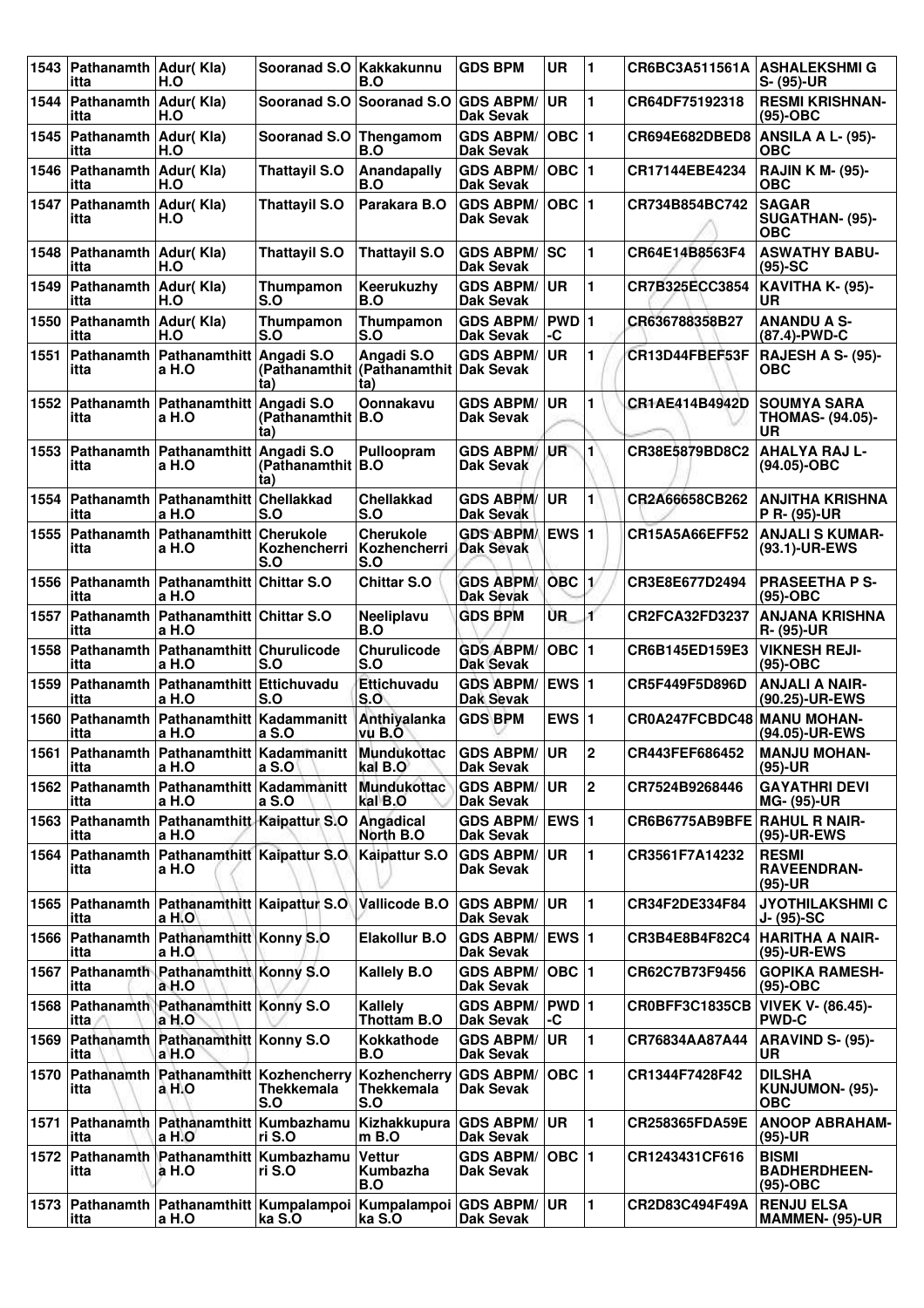| 1574 | itta               | Pathanamth   Pathanamthitt   Makkapuzha<br>a H.O    | S.O                     | <b>Makkapuzha</b><br>S.O                       | <b>GDS ABPM/</b><br>Dak Sevak        | $OBC$  1                      |                | CR017B46F43E56                | AKHILA A- (95)-<br>OBC                         |
|------|--------------------|-----------------------------------------------------|-------------------------|------------------------------------------------|--------------------------------------|-------------------------------|----------------|-------------------------------|------------------------------------------------|
| 1575 | itta               | Pathanamth   Pathanamthitt   Makkapuzha<br>a H.O    | S.O                     | Ranny<br>Edamon B.O                            | <b>GDS BPM</b>                       | OBC $ 1$                      |                | CR7EB1BBEF948<br>в            | <b>AJEENA HALIDU-</b><br>$(95)-OBC$            |
| 1576 | itta               | Pathanamth Pathanamthitt Makkapuzha<br>a H.O        | S.O                     | Thombikanda<br>$m$ B.O                         | <b>GDS BPM</b>                       | <b>UR</b>                     | 1              | CR0A241E4643CE                | ANJU P NAIR- (95)-<br>UR                       |
| 1577 | itta               | Pathanamth   Pathanamthitt   Malayalapuzh<br>a H.O  | a Eram S.O              | Malayalapuzh<br>a Eram S.O                     | <b>GDS ABPM/</b><br>Dak Sevak        | <b>UR</b>                     | 1              | CR87439F85346C                | <b>ALBERT JOSEPH-</b><br>$(95)-UR$             |
| 1578 | itta               | Pathanamth   Pathanamthitt   Malayalapuzh<br>a H.O  | a Eram S.O              | <b>Thalachira</b><br>Eram B.O                  | <b>GDS ABPM/</b><br><b>Dak Sevak</b> | $OBC$  1                      |                | <b>CR8786564EEBCB</b>         | <b>MUHAMMED</b><br>MUHSIN- (95)-OBC            |
| 1579 | itta               | Pathanamth   Pathanamthitt   Malayalapuzh<br>a H.O  | a Thazham<br>S.O        | Malayalapuzh<br>a Thazham<br>S.O               | <b>GDS ABPM/</b><br>Dak Sevak        | <b>UR</b>                     | 1              | CR7F3EF11FE354                | <b>JOSLIN THOMAS</b><br>JAMES- (95)-UR         |
| 1580 | itta               | Pathanamth   Pathanamthitt   Mylapra S.O<br>a H.O   |                         | <b>Mylapra S.O</b>                             | <b>GDS ABPM/</b><br><b>Dak Sevak</b> | <b>UR</b>                     | 1.             | CR24B41762C444                | <b>AKHIL RAJEEV-</b><br>$(95)-UR$              |
| 1581 | itta               | Pathanamth   Pathanamthitt   Naranganam<br>a H.O    | S.O                     | Naranganam<br>S.O                              | <b>GDS ABPM/</b><br>Dak Sevak        | <b>UR</b>                     | 2              | CR573949E48A23                | <b>ROJAN</b><br>VARGHESE- (95)-<br>UR          |
| 1582 | itta               | Pathanamth   Pathanamthitt   Naranganam<br>a H.O    | S.O                     | Naranganam<br>S.O                              | <b>GDS ABPM/</b><br><b>Dak Sevak</b> | <b>UR</b>                     | 2              | CR1C4CB9755953                | <b>ANCHU JACOB-</b><br>$(95)-UR$               |
| 1583 | itta               | Pathanamth   Pathanamthitt   Naranganam<br>a H.O    | S.O                     | Naranganam<br>West B.O                         | <b>GDS BPM</b>                       | UR                            | 1              | CR839D986A3E32                | <b>ANUGRAHA RAJ S-</b><br>$(95)-UR$            |
| 1584 | itta               | Pathanamth   Pathanamthitt   Payyanamon<br>a H.O    | S.Ó                     | <b>Adumpumkul</b><br>am B.O                    | <b>GDS ABPM/</b><br>Dak Sevak        | <b>UR</b>                     | 1.             | CR0A492286943D                | <b>ARATHY R- (95)-UR</b>                       |
| 1585 | itta               | Pathanamth Pathanamthitt Punnakkad<br>a H.O         | S.O                     | <b>Punnakkad</b><br>S.O                        | <b>GDS ABPM/</b><br><b>Dak Sevak</b> | <b>PWD</b> <sub>1</sub><br>-C |                | CR58344E3F4A44                | <b>VINYA V- (87.4)-</b><br><b>PWD-C</b>        |
| 1586 | itta               | Pathanamth   Pathanamthitt   Ranny<br>a H.O         | Perinad S.O             | Adichipuzha<br>B.O                             | <b>GDS BPM</b>                       | <b>OBC</b>                    | $\blacksquare$ | CR0453C6D374A3                | <b>SOUMYA BEEGAM</b><br> A- (95)-OBC           |
| 1587 | itta               | Pathanamth   Pathanamthitt   Ranny<br>a H.O         | <b>Perinad S.O</b>      | Mampara B.O                                    | <b>GDS ABPM/</b><br><b>Dak Sevak</b> | <b>UR</b>                     | 1              | CR6CEBEC7C1C9<br>4            | VIDHYA VINOD-<br>$(95)-UR$                     |
| 1588 | itta               | Pathanamth   Pathanamthitt   Ranny S.O<br>a H.O     |                         | Keekozhur<br>B.O                               | <b>GDS BPM</b>                       | UR                            | 1              | CR79CA3CA325D9                | <b>ANCY P MANI- (95)-</b><br>UR                |
| 1589 | Pathanamth<br>itta | Pathanamthitt Ranny S.O<br>a H.O                    |                         | Mandiram Jn<br>B.O                             | <b>GDS ABPM/</b><br><b>Dak Sevak</b> | <b>UR</b>                     | 1/             | CR54D34474194E                | <b>ASHA</b><br><b>THANKACHAN-</b><br>$(95)-UR$ |
| 1590 | itta               | Pathanamth   Pathanamthitt   Ranny S.O<br>a H.O     |                         | Puthusserima<br>la B.O                         | <b>GDS ABPM/</b><br><b>Dak Sevak</b> | <b>UR</b>                     | 1              | CR73D854BACDE<br>4            | <b>GAYATHRIB</b><br><b>KURUP- (95)-UR</b>      |
| 1591 | itta               | Pathanamth   Pathanamthitt   Ranny S.O<br>a H.O     |                         | <b>Uthimoodu</b><br>B.O                        | <b>GDS BPM</b>                       | OBC $ 1$                      |                | CR747A4E5CB888                | HARITHA G- (95)-<br><b>OBC</b>                 |
| 1592 | itta               | Pathanamth   Pathanamthitt   Ranny S.O<br>a H.O     |                         | Vayalathala<br>B.O                             | <b>GDS ABPM/</b><br><b>Dak Sevak</b> | $OBC$  1                      |                | CR44492AA6EAC<br>А            | SHILPA S- (95)-OBC                             |
|      | itta               | 1593 Pathanamth Pathanamthitt Ranny-<br>a H.O       | pazhavangadi B.O<br>S.O | Cherukulanji                                   | <b>GDS ABPM/ EWS 1</b><br>Dak Sevak  |                               |                |                               | CR0E6153B16BD4 SWATHY SOMAN-<br>(93.1)-UR-EWS  |
| 1594 | itta               | Pathanamth   Pathanamthitt   Seethathode<br>a H.O   | S.O                     | <b>Gurunathanm</b><br>annú B.O                 | <b>GDS ABPM/</b><br><b>Dak Sevak</b> | ∣UR                           | 1.             | CR6D49C44456FE                | <b>ASANTH S- (95)-SC</b>                       |
| 1595 | Pathanamth<br>itta | Pathanamthitt Seethathode<br>a H.O                  | S.O                     | Gurunathanm<br>annu B.O                        | <b>GDS BPM</b>                       | UR                            | 1              | CR1DD6DEA38474 SREEKUTTY M S- | $(95)-UR$                                      |
|      | itta               | 1596 Pathanamth Pathanamthitt Seethathode<br>a H.O  | S.O                     | Seethathode<br>S.O                             | <b>GDS ABPM/</b><br><b>Dak Sevak</b> | <b>UR</b>                     | 1              | CR5B1B2EDAAB5<br>3            | <b>ANNI ABRAHAM-</b><br>$(95)-UR$              |
| 1597 | itta               | Pathanamth Pathanamthitt Thannithode<br>a H.O       | S.O                     | Manneera B.O                                   | <b>GDS BPM</b>                       | OBC $ 1$                      |                | CR8964E45C42BA                | <b>RESHMA RAJ- (95)-</b><br><b>OBC</b>         |
| 1598 | itta               | Pathanamth Pathanamthitt Thannithode<br>a H.O       | S.O                     | <b>Thannithode</b><br>S.O                      | <b>GDS ABPM/</b><br><b>Dak Sevak</b> | UR.                           | 1.             | CR4DFBAB89AD4                 | <b>VINEETH KUMAR</b><br>A- (95)-UR             |
| 1599 | itta               | Pathanamth Pathanamthitt Thannithode<br>a H.O       | S.O                     | <b>Thekkuthode</b><br>B.O                      | <b>GDS ABPM/</b><br><b>Dak Sevak</b> | <b>UR</b>                     | 1.             | CR255DAEC8DBD                 | <b>CHRISTEEENA</b><br>VARUGHESE- (95)-<br>UR   |
| 1600 | itta               | Pathanamth Pathanamthitt Vadasserikar<br>a H.O      | a S.O                   | Kumaramper<br>oor<br><b>Thekkekkara</b><br>B.O | <b>GDS BPM</b>                       | <b>SC</b>                     | 1              | CR0697AC8B6176                | <b>DHANYA B- (94.05)-</b><br><b>SC</b>         |
|      | itta               | 1601 Pathanamth Pathanamthitt Vadasserikar<br>a H.O | a S.O                   | Lahai B.O                                      | <b>GDS ABPM/</b><br><b>Dak Sevak</b> | ∣UR                           | 1.             | CR023115EE8E22                | <b>GOKUL S- (95)-UR</b>                        |
| 1602 | itta               | Pathanamth Pathanamthitt Vadasserikar<br>a H.O      | a S.O                   | <b>Maniyar B.O</b>                             | <b>GDS BPM</b>                       | <b>SC</b>                     | 1              | CR8892E914B5B2                | <b>NEETHUMOL P T-</b><br>$(95)-SC$             |
| 1603 | itta               | Pathanamth Pathanamthitt Vadasserikar<br>a H.O      | a S.O                   | <b>Moozhiar B.O</b>                            | <b>GDS BPM</b>                       | UR                            | 1              | CR5C748BE91945                | <b>AJAY KRISHNAN N-</b><br>$(95)-UR$           |
|      | itta               | 1604 Pathanamth Pathanamthitt Vadasserikar<br>a H.O | a S.O                   | Pampa<br>Triveni B.O                           | <b>GDS ABPM/</b><br><b>Dak Sevak</b> | <b>UR</b>                     | 1.             | CR715D44F4CA99                | <b>ROHINI BIJU- (95)-</b><br>UR.               |
| 1605 | itta               | Pathanamth Pathanamthitt Vadasserikar<br>a H.O      | a S.O                   | Pampa<br>Triveni B.O                           | <b>GDS BPM</b>                       | UR                            | $\mathbf{1}$   | CR4761683E283F                | <b>ABHIJITH M- (95)-</b><br>UR                 |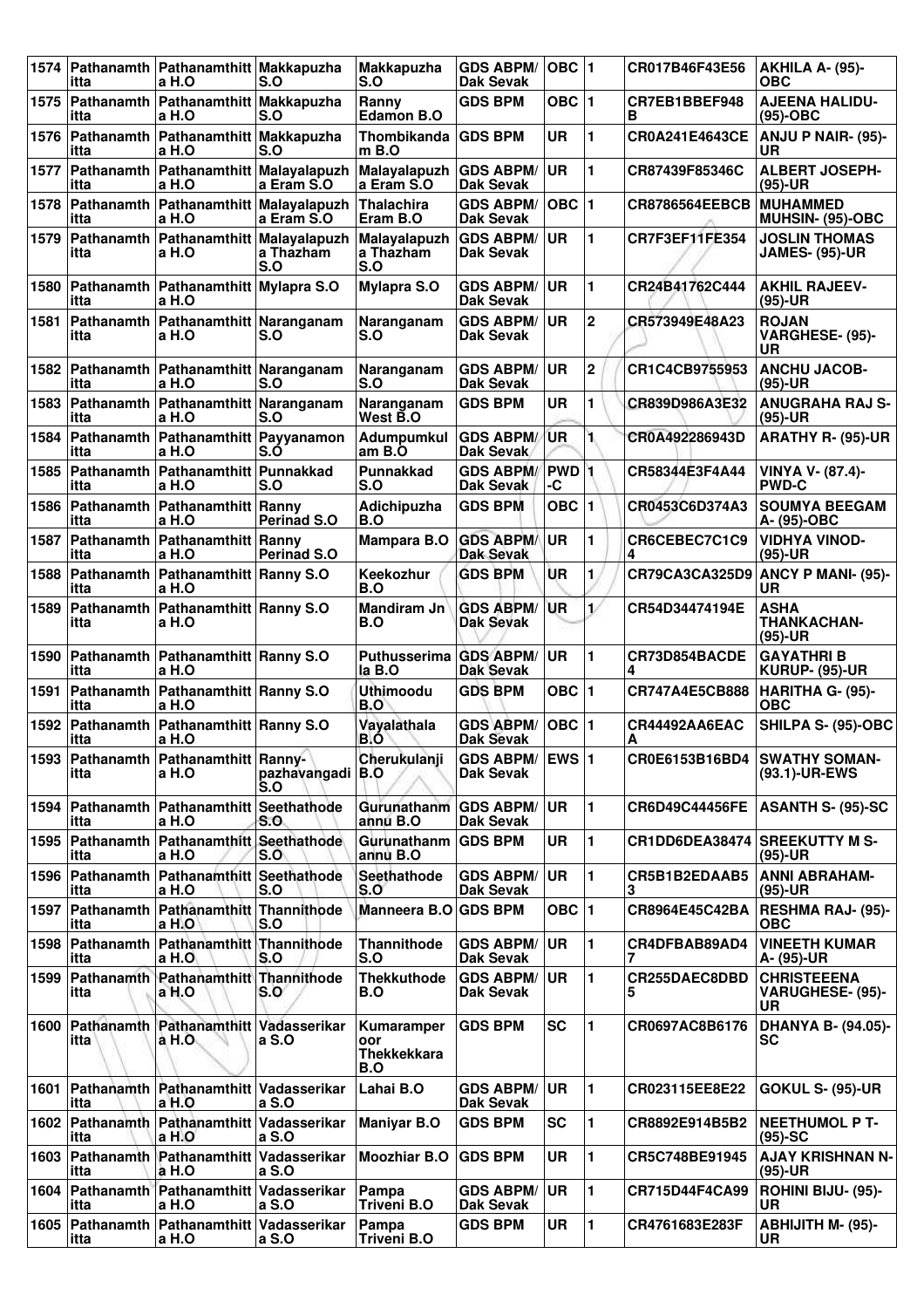| 1606 | itta                                  | Pathanamth   Pathanamthitt   Vadasserikar<br>a H.O | a S.O                        | Pezhumpara<br>B.O                         | <b>GDS ABPM/</b><br><b>Dak Sevak</b> | UR              | $\blacksquare$ | CR7E941614FE45                       | PRAVEENA B- (95)-<br>UR                              |
|------|---------------------------------------|----------------------------------------------------|------------------------------|-------------------------------------------|--------------------------------------|-----------------|----------------|--------------------------------------|------------------------------------------------------|
| 1607 | itta                                  | Pathanamth   Pathanamthitt   Vadasserikar<br>a H.O | a S.O                        | Pezhumpara<br>B.O                         | <b>GDS BPM</b>                       | <b>OBC</b>      | $\blacksquare$ | CR144914D8172E                       | <b>APARNA B SANAL-</b><br>$(95)-OBC$                 |
| 1608 | itta                                  | Pathanamth   Pathanamthitt   Vakayar S.O<br>a H.O  |                              | Vakayar S.O                               | <b>GDS ABPM/</b><br>Dak Sevak        | UR              | 1              | CR4446A9685EA2                       | JISA JOHN- (95)-UR                                   |
| 1609 | Pathanamth<br>itta                    | Pathanamthitt<br>a H.O                             | Vallicode<br>Kottayam S.O    | Njakkunilam<br>B.O                        | <b>GDS ABPM/</b><br><b>Dak Sevak</b> | <b>UR</b>       | 1              | CR8E497DCFBE74                       | <b>DIVYA SOMAN-</b><br>$(95)-OBC$                    |
| 1610 | Pathanamth   Punalur H.O<br>itta      |                                                    | <b>Anchal S.O</b>            | Alayamon<br>B.O                           | <b>GDS ABPM/</b><br><b>Dak Sevak</b> | OBC   1         |                | CR278FC79F6697                       | <b>ARUN M L- (95)-</b><br><b>OBC</b>                 |
| 1611 | itta                                  | Pathanamth   Punalur H.O                           | <b>Anchal S.O</b>            | Cherukulam<br>B.O                         | <b>GDS ABPM/</b><br>Dak Sevak        | <b>EWS 1</b>    |                | <b>CR1477CBCA27C3</b>                | <b>ADARSH</b><br><b>RAVEENDRAN-</b><br>(93.1)-UR-EWS |
| 1612 | itta                                  | Pathanamth   Punalur H.O                           | <b>Anchal S.O</b>            | Karukone B.O                              | <b>GDS ABPM/</b><br><b>Dak Sevak</b> | OBC 1           |                | CR74F46DC1E379                       | <b>SWATHY S RAJ-</b><br>$(95)-OBC$                   |
| 1613 | itta                                  | Pathanamth   Punalur H.O                           | Anchal S.O                   | <b>Thadicaud</b><br>B.O                   | <b>GDS ABPM/</b><br><b>Dak Sevak</b> | <b>UR</b>       | 1              | <b>CR05D3E47ADB41</b>                | <b>ANJALI V S- (95)-</b><br><b>UR</b>                |
| 1614 | Pathanamth   Punalur H.O<br>itta      |                                                    | <b>Anchal S.O</b>            | Vadamon B.O                               | <b>GDS ABPM/</b><br><b>Dak Sevak</b> | <b>UR</b>       | 1              |                                      | CR14BA642B4DE3 NITHIN M S- (95)-UR                   |
| 1615 | Pathanamth   Punalur H.O<br>itta      |                                                    | Ayur S.O                     | Manjappara<br>B.O                         | <b>GDS BPM</b>                       | EWS $ 1$        |                | <b>CR5D843CEF2A4A ADARSH P NAIR-</b> | (95)-UR-EWS                                          |
| 1616 | Pathanamth   Punalur H.O<br>itta      |                                                    | Ayur S.O                     | <b>Thevannur</b><br>B.O                   | <b>GDS ABPM/</b><br>Dak Sevak        | UR <sup>-</sup> | 1              | CR26BDF8F77C45                       | JINCY JOSE- (96)-<br>UR                              |
| 1617 | itta                                  | <b>Pathanamth   Punalur H.O</b>                    | Ayur S.O                     | <b>Thevannur</b><br>B.O                   | <b>GDS BPM</b>                       | ŪR              | 1              | CR625F44A5837C                       | <b>CHINCHU</b><br>CHANDRAN- (95)-<br><b>UR</b>       |
| 1618 | Pathanamth<br>itta                    | <b>Punalur H.O</b>                                 | Channapettah<br>S.O          | Channapettah GDS ABPM/<br>S.O             | Dak Sevak                            | OBC 1           |                | CR5936778F8372                       | AKASH PS- (95)-<br>ОВС                               |
| 1619 | Pathanamth   Punalur H.O<br>itta      |                                                    | <b>Edamon S.O</b>            | Ayiranallur<br>B.O                        | <b>GDS ABPM/</b><br><b>Dak Sevak</b> | <b>UR</b>       | 1              | CR6B41BB95E6B1                       | <b>DEVISREE P- (95)-</b><br><b>UR</b>                |
| 1620 | itta                                  | Pathanamth   Punalur H.O                           | <b>Edamon S.O</b>            | Mampazhatha GDS BPM<br>ra B.O             |                                      | <b>SC</b>       | 1              | <b>CR12E5C957D2EA</b>                | <b>SUJITH KUMAR P</b><br>$S - (95) - SC$             |
| 1621 | itta                                  | Pathanamth   Punalur H.O                           | <b>Elampal S.O</b>           | <b>Elampal S.O</b>                        | <b>GDS ABPM/</b><br><b>Dak Sevak</b> | UR              | 17             | CR674D9F92217E                       | <b>SARANYA SK-</b><br>$(95)-UR$                      |
| 1622 | Pathanamth   Punalur H.O<br>itta      |                                                    | Eroor S.O<br>(Kollam)        | <b>Manalil B.O</b>                        | <b>GDS ABPM/</b><br>Dak Sevak        | $OBC$ 1         |                | CR53285243EDB5                       | <b>SUSANNA</b><br>JACKSON- (95)-<br><b>OBC</b>       |
| 1623 | itta                                  | Pathanamth   Punalur H.O                           | Eroor S.O<br>(Kollam)        | <b>Manalil B.O</b>                        | <b>GDS BPM</b>                       | OBC ∣1          |                | CR6A92287B968A                       | <b>SUJINA S S- (95)-</b><br><b>OBC</b>               |
| 1624 | Pathanamth   Punalur H.O<br>itta      |                                                    | Eroor S.O<br>(Kollam)        | <b>Marthandank</b><br>ara B.O             | <b>GDS BPM</b>                       | <b>SC</b>       | 1              | CR6B24D1ADB8F<br>А                   | <b>SIVARENJINI S-</b><br>$(93.1)$ -SC                |
| 1625 | <b>Pathanamth Punalur H.O</b><br>itta |                                                    | Kalthuruthy<br>S.O           | Edapalayam<br>B.O                         | <b>GDS BPM</b>                       | UR              | 11             | CR26571C97FE76                       | ANSU RAJU- (95)-<br><b>UR</b>                        |
| 1626 | <b>Pathanamth Punalur H.O</b><br>itta |                                                    | Kulathupuzha Samnagar<br>S.O | B.O                                       | <b>GDS ABPM/</b><br>Dak Sevak        | UR              | 1              | CR81C49CAE6494                       | <b>SNEHA B PILLAI-</b><br>$(95)-UR$                  |
| 1627 | itta                                  | Pathanamth   Punalur H.O.                          | Kulathupuzha<br>S.O          | Thingalkariko<br>$m$ B.O                  | <b>GDS ABPM/</b><br><b>Dak Sevak</b> | <b>UR</b>       | 1              | CR2A6EEE43A651                       | <b>VAISHNAVI D- (95)-</b><br>UR                      |
| 1628 | itta                                  | Pathanamth   Punalur H.O                           | Kunnicode<br>S.O             | Kunnicode<br>S.O                          | <b>GDS ABPM/</b><br>Dak Sevak        | OBC  2          |                | CR7438D992F945                       | <b>FOUSYA S- (95)-</b><br><b>OBC</b>                 |
| 1629 | itta                                  | Pathanamth   Punalur H.O.                          | Kunnicode<br>S.O             | <b>Kunnicode</b><br>S.O                   | <b>GDS ABPM/</b><br><b>Dak Sevak</b> | $OBC$ 2         |                | CR15D7FB542223                       | <b>ASWATHY K R-</b><br>$(95)-OBC$                    |
| 1630 | itta                                  | Pathanamth Punalur H.O.                            | Pathanapura<br>$m$ S.O       | <b>Maloor</b><br>College B.O              | <b>GDS BPM</b>                       | <b>UR</b>       | 1              | CR49BE64B46F75                       | LINEESH RAJ- (95)-<br>UR                             |
| 1631 | itta                                  | Pathanamth Punalur H.O                             | Pathanapura<br>$m$ S.O       | <b>Manchallur</b><br>Pathanapura<br>m S.O | <b>GDS ABPM/</b><br>Dak Sevak        | <b>EWS 1</b>    |                | CR5FE22C288CA8                       | <b>JISHNU</b><br><b>CHANDRAN-</b><br>(94.05)-UR-EWS  |
| 1632 | Pathanamth Punalur H.O<br>itta        |                                                    | Pathanapura<br>$m$ S.O       | <b>Pathirickal</b><br>B.O                 | <b>GDS ABPM/</b><br><b>Dak Sevak</b> | <b>UR</b>       | 1              | <b>CR34C234D544CC</b>                | <b>JEENA ELSA</b><br><b>JACOB- (95)-UR</b>           |
| 1633 | itta                                  | Pathanamth Punalur H.O                             | Piravanthur<br>S.O           | <b>Achencoil</b><br>B.O                   | <b>GDS ABPM/</b><br><b>Dak Sevak</b> | PWD 1<br>-C     |                | CR2AC67E478222                       | <b>VISHNU S- (92.15)-</b><br><b>PWD-C</b>            |
|      | itta                                  | 1634 Pathanamth Punalur H.O                        | Piravanthur<br>S.O           | <b>Achencoil</b><br>B.O                   | <b>GDS ABPM/</b><br><b>Dak Sevak</b> | lsc             | 1              |                                      | CR4F4DB8B3C47F   SEETHALEKSHMI<br>M S- (95)-SC       |
| 1635 | itta                                  | Pathanamth Punalur H.O                             | <b>Piravanthur</b><br>S.O    | Chembanaruv<br>i B.O                      | <b>GDS ABPM/</b><br>Dak Sevak        | UR              | 1              | CR6C2D41576441                       | AMEYA S- (95)-OBC                                    |
| 1636 | itta                                  | Pathanamth Punalur H.O                             | Piravanthur<br>S.O           | Piravanthur<br>S.O                        | <b>GDS ABPM/</b><br>Dak Sevak        | OBC  2          |                | CR61356BA34583                       | AKHIL RAJ T L-<br>(95)-OBC                           |
|      | 1637 Pathanamth Punalur H.O<br>itta   |                                                    | Piravanthur<br>S.O           | Piravanthur<br>S.O                        | <b>GDS ABPM/</b><br>Dak Sevak        | OBC  2          |                | CR3146FDB4FA85                       | MALAVIKA UNNI L<br>S- (95)-OBC                       |
| 1638 | Pathanamth   Punalur H.O<br>itta      |                                                    | Piravanthur<br>S.O           | Punnala B.O                               | <b>GDS ABPM/</b><br>Dak Sevak        | OBC  1          |                | CR088345979C84                       | <b>AMJITHA AZEEZ-</b><br>$(95)-OBC$                  |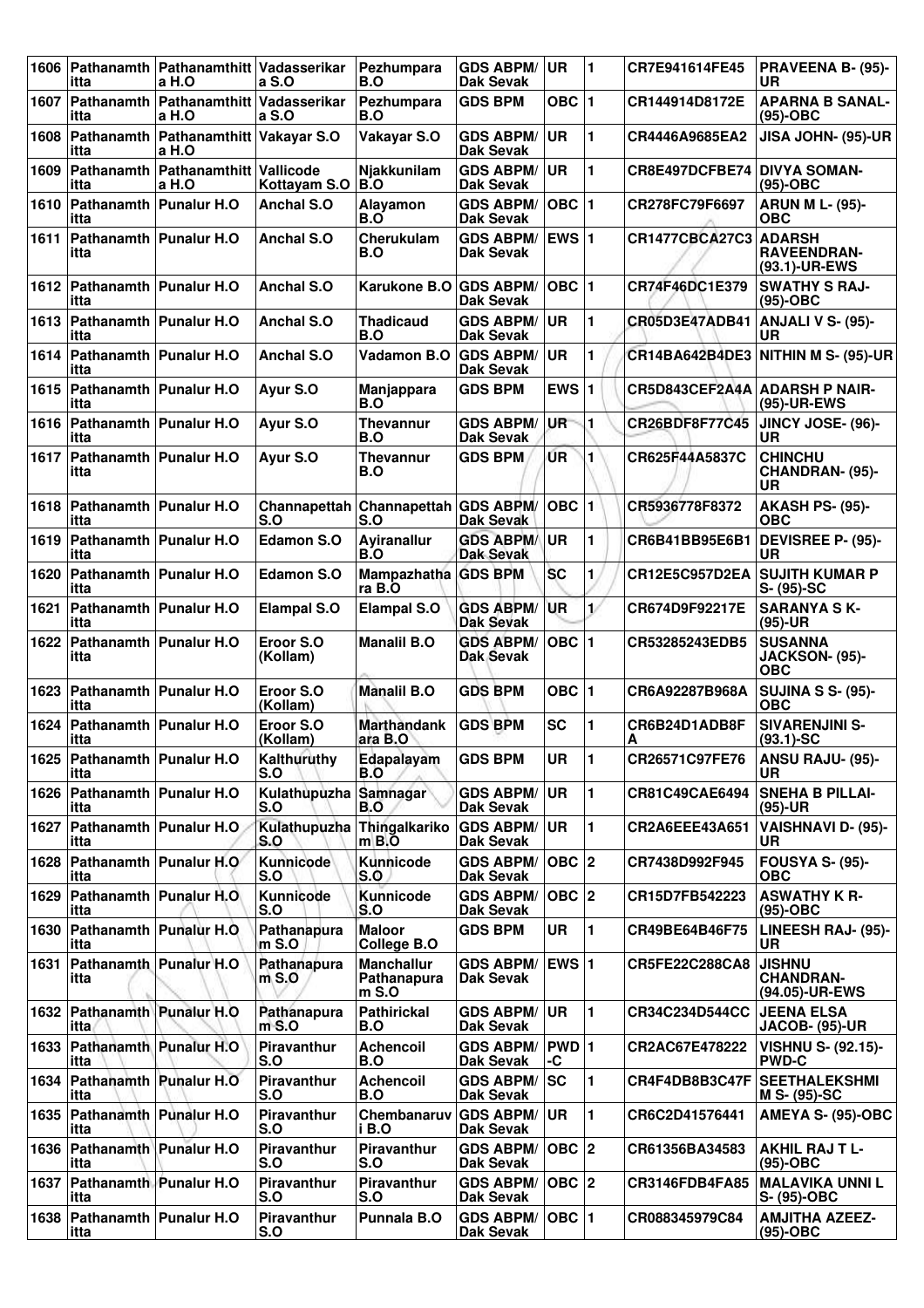| 1639 | itta                                    | Pathanamth   Punalur H.O                  | <b>Punalur</b><br><b>Paper Mills</b><br>S.Ò               | Kariyara B.O                                   | <b>GDS ABPM/</b><br>Dak Sevak        | $OBC$  1           |                | CR44EE79642B74        | <b>ANSIYA M- (95)-</b><br>ОВС                     |
|------|-----------------------------------------|-------------------------------------------|-----------------------------------------------------------|------------------------------------------------|--------------------------------------|--------------------|----------------|-----------------------|---------------------------------------------------|
| 1640 | itta                                    | Pathanamth   Punalur H.O                  | <b>Punalur</b><br><b>Paper Mills</b><br>S.O               | <b>Punalur</b><br><b>Paper Mills</b><br>S.O    | <b>GDS ABPM/</b><br><b>Dak Sevak</b> | <b>OBC 11</b>      |                | <b>CR24DFD65E2C27</b> | <b>ABHAYA V- (95)-</b><br>ОВС                     |
| 1641 | <b>Pathanamth Punalur H.O</b><br>itta   |                                           | Punalur<br><b>Paper Mills</b><br>S.Ò                      | <b>Punalur</b><br><b>Paper Mills</b><br>S.O    | <b>GDS ABPM/</b><br>Dak Sevak        | ∣UR.               | $\mathbf 1$    |                       | CR4FD434BC94AE APARNA T J- (95)-<br>UR.           |
| 1642 | Pathanamth   Punalur H.O<br>itta        |                                           | Thenmala S.O                                              | <b>Ottackal B.O</b>                            | <b>GDS ABPM/</b><br><b>Dak Sevak</b> | <b>UR</b>          | 1              | CR4292284F1B3A        | <b>ANANTHAKRISHNA</b><br>N R- (95)-UR             |
| 1643 | itta                                    | Pathanamth   Punalur H.O                  |                                                           | Thenmala S.O Thenmala S.O                      | <b>GDS ABPM/</b><br><b>Dak Sevak</b> | $OBC$  1           |                | CR75A98338889D        | <b>SUBI U- (95)-OBC</b>                           |
| 1644 | Pathanamth<br>itta                      | Punalur H.O                               | Tholicode S.O Areeplachy                                  | B.O                                            | <b>GDS ABPM/</b><br><b>Dak Sevak</b> | UR                 | 1              | <b>CR552AEE76A35C</b> | RAJI JAYAN- (95)-<br>UR                           |
| 1645 | itta                                    | Pathanamth   Punalur H.O                  |                                                           | Tholicode S.O Tholicode S.O GDS ABPM/          | <b>Dak Sevak</b>                     | OBC  1             |                | CR32444596B216        | <b>NAMITHA</b><br>SHAFEEK- (95)-<br><b>OBC</b>    |
| 1646 | <b>Pathanamth   Punalur H.O</b><br>itta |                                           | Tholicode S.O Venchempu                                   | B.O                                            | <b>GDS ABPM/</b><br><b>Dak Sevak</b> | <b>EWS 1</b>       |                | CR059269516FC3        | <b>JOBN JOSE- (95)-</b><br><b>UR-EWS</b>          |
| 1647 | Pathanamth   Punalur H.O<br>itta        |                                           | Valacode S.O                                              | <b>Shaliacarry</b><br>Estate B.O               | <b>GDS ABPM/</b><br><b>Dak Sevak</b> | <b>UR</b>          | 1              | CR7FFDA81FEB2<br>в    | <b>SETHU LEKSHMI L</b><br>S- (95)-UR              |
| 1648 | Pathanamth<br>itta                      | <b>Punalur H.O</b>                        | Valacode S.O                                              | Valacode S.O                                   | <b>GDS ABPM/</b><br>Dak Sevak        | OBC <sub>1</sub>   |                | CR1511E8C44B95        | <b>NEETHU J L- (95)-</b><br>ОВС                   |
| 1649 | Quilon                                  | Karunagappal Alumkadavu<br>v H.O          | S.O                                                       | Alumkadavu<br>S.O                              | <b>GDS ABPM/</b><br>Dak Sevak        | OBC <sub>1</sub>   |                | CR66D29B6E997D        | <b>JINULEKSHMY R S-</b><br>$(95)-OBC$             |
| 1650 | Quilon                                  | Karunagappal Alumkadavu<br>v H.O          | S.O                                                       | Cheriyazheek<br>al B.O                         | <b>GDS ABPM/</b><br>Dak Sevak        | OBC  1             |                | CR01624991155A        | <b>RAJESH S- (95)-</b><br><b>OBC</b>              |
| 1651 | Quilon                                  | Karunagappal   Alumkadavu<br>v H.O        | S.O                                                       | Cheriyazheek<br>al B.O                         | <b>GDS ABPM</b><br><b>Dak Sevak</b>  | ∣UR                | 1              | CR1C9228A8485F        | ANJANA P- (95)-UR                                 |
| 1652 | Quilon                                  | Karunagappal Amrithapuri<br>v H.O         | S.O                                                       | <b>Amrithapuri</b><br>S.O                      | <b>GDS ABPM/</b><br><b>Dak Sevak</b> | <b>ST</b>          | 1              | CR56746414AB4F        | <b>LEKSHMISS-</b><br>$(83.6)$ -ST                 |
| 1653 | <b>Quilon</b>                           | Karunagappal Arinallur S.O<br>v H.O       |                                                           | <b>Arinallur</b><br>South B.O                  | <b>GDS ABPM/</b><br><b>Dak Sevak</b> | <b>OBC</b>         | $\blacksquare$ | CR44E638AE8BA6        | A R JERRYJO- (95)-<br><b>OBC</b>                  |
| 1654 | Quilon                                  | y H.O                                     | Karunagappal Athinad North<br>S.O                         | <b>Athinad North</b><br>S.O                    | <b>GDS ABPM/</b><br><b>Dak Sevak</b> | <b>PWD</b> 1<br>-C |                | CR22A544545895        | <b>AKHILA M- (92.15)-</b><br><b>PWD-C</b>         |
| 1655 | Quilon                                  | y H.O                                     | Karunagappal Athinad North Athinad North GDS ABPM/<br>S.O | S.O                                            | Dak Sevak                            | <b>UR</b>          | 1              | CR1CD1A5DC3463        | <b>ARCHA AJITH V-</b><br>(95.8)-UR                |
| 1656 | Quilon                                  | Karunagappal Chavara S.O<br>v H.O         |                                                           | <b>Chavara S.O</b>                             | <b>GDS ABPM/</b><br><b>Dak Sevak</b> | <b>UR</b>          | 1              | CR84569AD3759F        | PARVATHY N- (95)-<br>UR                           |
|      | 1657 Quilon                             | Karunagappal Chavara S.O<br>y H.O         |                                                           | <b>Edappallycott</b><br>а в.∪                  | <b>GDS ABPM/ EWS 1</b><br>Dak Sevak  |                    |                | CR612FF415B644        | <b>GEETHU</b><br>KRISHNAN- (95)-<br><b>UR-EWS</b> |
|      | 1658 Quilon                             | Karunagappal Chavara S.O<br>v H.O         |                                                           | <b>Panmana</b><br>Puthen<br><b>Chantha B.O</b> | <b>GDS ABPM/</b><br>Dak Sevak        | ISC.               | 1              | CR45CA768E764B        | ANOOP V- (95)-SC                                  |
| 1659 | Quilon                                  | v H.O                                     | Karunagappal Karunagappal Karunagappal<br>v H.O           | v H.O                                          | <b>GDS ABPM/</b><br><b>Dak Sevak</b> | OBC   1            |                | CR149F671843B7        | <b>RUKHIYA RAHIM-</b><br>$(95)-OBC$               |
| 1660 | Quilon                                  | v H.O                                     | Karunagappal Karunagappal<br><b>v</b> H.O                 | Karunagappal<br>V H.O                          | <b>GDS ABPM/</b><br>Dak Sevak        | ∣UR.               | 1              | CR25C1234F8C4E        | <b>ATHIRA K PILLAI-</b><br>(95)-UR                |
| 1661 | <b>Quilon</b>                           | Karunagappal Koivila S.O<br>y H.O         |                                                           | Koivila S.O                                    | <b>GDS ABPM/</b><br><b>Dak Sevak</b> | lst                | 1              | CR841E4D1536C1        | <b>SUJITHA Y SUKU-</b><br>$(83.6)$ -ST            |
|      | 1662 Quilon                             | Karunagappal Koivila S.O<br><b>v</b> H.O. |                                                           | Koivila S.O                                    | <b>GDS ABPM/</b><br><b>Dak Sevak</b> | UR.                | 1              | CR167439226833        | PARVATHY P- (95)-<br>UR                           |
| 1663 | Quilon                                  | $y$ H.O                                   | Karunagappal Mukundapura<br>$m$ S.O                       | Puthukkaduk<br>ara B.O                         | <b>GDS ABPM/</b><br>Dak Sevak        | <b>UR</b>          | 1              | CR7D3E824DCE69        | <b>ASHNA A N- (95)-</b><br>ОВС                    |
| 1664 | Quilon                                  | <b>y H.O</b>                              | Karunagappal Mynagappally<br>S.O                          | <b>Mynagappally</b><br>North B.O.              | <b>GDS BPM</b>                       | <b>UR</b>          | 1              | CR278881C2EDD3        | <b>LALITHAMBIKA</b><br>THANKACHI V-<br>(95)-UR    |
| 1665 | Quilon                                  | Karunagappal<br>$v$ H.O                   | <b>Neendakara</b><br>S.O                                  | <b>Puthenthura</b><br>B.O                      | <b>GDS ABPM/</b><br><b>Dak Sevak</b> | OBC  1             |                | CR2F8614446D9D        | <b>AVINASHSEN C-</b><br>(95)-OBC                  |
| 1666 | <b>Quilon</b>                           | Karunagappal Ochira S.O<br>y H.O          |                                                           | Madathilkaran GDS ABPM/<br>ma B.O              | Dak Sevak                            | ∣UR.               | 1              | CR621B33996F72        | <b>INDU G- (95)-UR</b>                            |
| 1667 | Quilon                                  | Karunagappal Prayar S.O<br>$v H.$ O       |                                                           | Alumpeedika<br>B.O                             | <b>GDS ABPM/</b><br><b>Dak Sevak</b> | ∣UR                | 1              | CR7F347527BE3E        | <b>AISHA M S- (95)-</b><br><b>OBC</b>             |
| 1668 | Quilon                                  | Karunagappal Prayar S.O<br>$y$ H.O        |                                                           | Prayar S.O                                     | <b>GDS ABPM/</b><br>Dak Sevak        | <b>UR</b>          | 1              | CR1442E69779C6        | <b>ASWATHI</b><br><b>JAYAMOHANAN-</b><br>(95)-UR  |
| 1669 | Quilon                                  | y H.O                                     | Karunagappal Thazhava S.O                                 | Kadathur<br>Ward B.O                           | <b>GDS BPM</b>                       | OBC ∣1             |                | CR26D93F17EC8A        | <b>AMRUTHAMOL S-</b><br>(95)-OBC                  |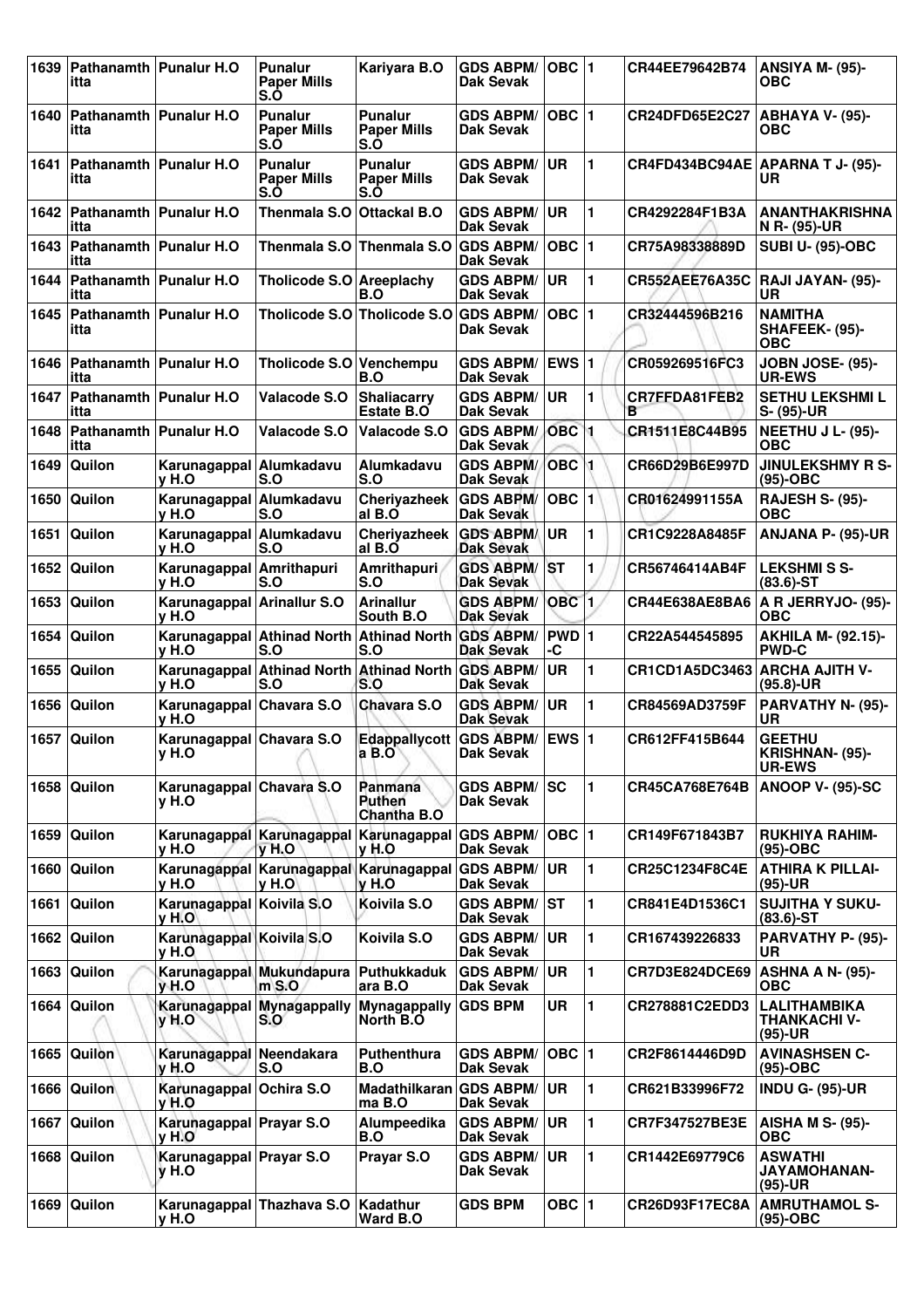| 1670 | Quilon        | v H.O      | Karunagappal Thazhava S.O Kuthirapanth  | v B.O                                      | <b>GDS ABPM/</b><br>Dak Sevak        | $OBC$  1           |                         | CR6F676BF44E29        | <b>RASHIDA AJMI-</b><br>$(95)-OBC$                       |
|------|---------------|------------|-----------------------------------------|--------------------------------------------|--------------------------------------|--------------------|-------------------------|-----------------------|----------------------------------------------------------|
| 1671 | Quilon        | y H.O      | Karunagappal Thazhava S.O               | Thazhava S.O                               | <b>GDS ABPM/</b><br><b>Dak Sevak</b> | EWS $ 1$           |                         | CR74762A538845        | <b>KAILAS V- (95)-UR-</b><br><b>EWS</b>                  |
|      | 1672 Quilon   | y H.O      | Karunagappal Thazhava S.O               | <b>Thodivur</b><br>North B.O               | <b>GDS ABPM/</b><br><b>Dak Sevak</b> | <b>UR</b>          | 1                       | CR0BF3B2FE2AD<br>в    | <b>ANJANA</b><br><b>KRISHNAN U- (95)-</b><br>UR          |
| 1673 | Quilon        | v H.O      | Karunagappal Vadakkumtha<br>la East S.O | Vadakkumtha<br>la East S.O                 | <b>GDS ABPM/</b><br>Dak Sevak        | <b>UR</b>          | $\blacksquare$          | CR7FB318A6A2F2        | ARYA S NAIR- (95)-<br>UR                                 |
| 1674 | Quilon        | Kollam H.O | Adichanallur<br>S.O                     | <b>Adichanallur</b><br>S.O                 | <b>GDS ABPM/</b><br>Dak Sevak        | <b>UR</b>          | 1                       | CR14F4E772C5A8        | <b>LISA MARIAM</b><br>VARGHESE- (95)-<br><b>UR</b>       |
| 1675 | Quilon        | Kollam H.O | <b>Adichanallur</b><br>S.O              | Velichikala<br>B.O                         | <b>GDS ABPM/</b><br><b>Dak Sevak</b> | SC                 | 1                       | CR3815E5E1DF5C        | <b>AKHIL RAJ- (94.05)-</b><br><b>SC</b>                  |
| 1676 | Quilon        | Kollam H.O | <b>Bhoothakula</b><br>m S.O             | <b>Bhoothakula</b><br>m S.O                | <b>GDS ABPM/</b><br>Dak Sevak        | EWS $ 1$           |                         | CR679F2F2B54E9        | <b>GREESHMA</b><br><b>KRISHNAN G S-</b><br>(95)-UR-EWS   |
| 1677 | Quilon        | Kollam H.O | <b>Bhoothakula</b><br>$m S.$ O          | Puthenkulam<br>B.O                         | <b>GDS BPM</b>                       | OBC $ 1$           |                         | CR8E5B724643BD        | <b>GREESHMA</b><br><b>PUSHKARAN- (95)-</b><br><b>OBC</b> |
| 1678 | Quilon        | Kollam H.O | East Kallada<br>S.O                     | <b>Munroethurut</b><br>hu B.O              | <b>GDS ABPM/</b><br>Dak Sevak        | <b>UR</b>          | 1                       | CR6BC88E6358CC        | <b>SUBI SIMON- (95)-</b><br>UR                           |
| 1679 | Quilon        | Kollam H.O | <b>Kalluvathukk</b><br>al S.O           | <b>Chirakkara</b><br>B.O                   | <b>GDS BPM</b>                       | $EWS$ <sub>1</sub> |                         | CR74CBFC8C19D4 BINI A | BABUKUTTY- (95)-<br><b>UR-EWS</b>                        |
| 1680 | Quilon        | Kollam H.O | Kalluvathukk<br>al S.O                  | Kalluvathukk<br>al S.O                     | <b>GDS ABPM/</b><br><b>Dak Sevak</b> | $OBC$ 1            |                         | CR5FBBE316FC7F        | SREEJA S- (95)-<br>OBC                                   |
| 1681 | Quilon        | Kollam H.O | Kanjavely S.O Ashtamudi                 | B.O                                        | <b>GDS ABPM/</b><br><b>Dak Sevak</b> | SC                 | 1                       | CR33D44D8F462F        | <b>SUMITH K SUNIL-</b><br>$(95)-SC$                      |
| 1682 | Quilon        | Kollam H.O | Kanjavely S.O                           | Kanjavely S.O GDS ABPM/                    | <b>Dak Sevak</b>                     | EWS $ 1$           |                         | CR6B6492E64658        | <b>ATHULYA M G-</b><br>(95)-UR-EWS                       |
| 1683 | Quilon        | Kollam H.O | Kanjavely S.O                           | Prakkulam<br>B.O                           | <b>GDS ABPM/</b><br>Dak Sevak        | UR                 | 1/                      | CR5A8A492AA498        | <b>DARSHANA V</b><br>CHANDRAN- (95)-<br><b>UR</b>        |
| 1684 | Quilon        | Kollam H.O | Kannanallur<br>S.O                      | Kannanallur<br>S.O                         | <b>GDS ABPM/</b><br><b>Dak Sevak</b> | <b>UR</b>          | 1                       | CR77DC4396A2A5        | LAKSHMI M- (95)-<br>UR                                   |
| 1685 | Quilon        | Kollam H.O | Kannanallur<br>S.O                      | Pallimon B.O                               | <b>GDS ABPM/</b><br><b>Dak Sevak</b> | <b>UR</b>          | 1                       | CR43DF6C56E4EC        | NAVAMY M L- (95)-<br><b>UR</b>                           |
| 1686 | Quilon        | Kollam H.O | <b>Kavanad S.O</b>                      | <b>Kavanad S.O</b>                         | <b>GDS ABPM/</b><br><b>Dak Sevak</b> | <b>SC</b>          | 1                       | CR679DB9F54658        | GOPIKA G S- (95)-<br><b>SC</b>                           |
| 1687 | Quilon        | Kollam H.O | <b>Kilikollur S.O</b>                   | Kallumthazha<br>$m$ B.O.                   | <b>GDS ABPM/</b><br><b>Dak Sevak</b> | $OBC$  1           |                         | CR4E642BAA8C59        | <b>SHAMNAD S- (95)-</b><br><b>OBC</b>                    |
| 1688 | Quilon        | Kollam H.O | <b>Kilikollur S.O</b>                   | Kallumthazha<br>$m$ B.O                    | <b>GDS ABPM/</b><br>Dak Sevak        | <b>UR</b>          | $\blacksquare$          | CR8D58B84F38AE        | <b>MANASI SARMA N-</b><br>$(95)-UR$                      |
| 1689 | Quilon        | Kollam H.O | Kollam H.O                              | Kollam H.O                                 | <b>GDS ABPM/</b><br><b>Dak Sevak</b> | <b>UR</b>          | 1                       | CR2176118C45B8        | <b>SARAN BHASKAR-</b><br>$(95)-UR$                       |
| 1690 | Quilon        | Kollam H.O | Kollam H.O                              | <b>Kollam Taluk</b><br><b>Cutchery S.O</b> | <b>GDS ABPM/</b><br><b>Dak Sevak</b> | <b>UR</b>          | 1                       | CR568113F35A4F        | <b>VIDYA VINCENT-</b><br>(95)-UR                         |
| 1691 | Quilon        | Kollam H.O | Kottiyam S.O                            | <b>Mylakkadu</b><br>B.O                    | <b>GDS ABPM/</b><br>Dak Sevak        | OBC $ 1$           |                         | CR4E93B46DCD69        | <b>VISAKH VIJAYAN-</b><br>(95)-OBC                       |
|      | 1692 Quilon   | Kollam H.O | <b>Kundara East</b><br>S.O              | Nedumpaikul<br>am B.O                      | <b>GDS BPM</b>                       | PWD 1<br>-C        |                         | CR32D1F43B8DF8        | <b>VIVEK V S- (95)-</b><br><b>PWD-C</b>                  |
| 1693 | Quilon        | Kollam H.O | Kundara S.O                             | Ambipoika<br>B.O                           | <b>GDS ABPM/</b><br>Dak Sevak        | OBC $ 1$           |                         | CR294A9B19E141        | <b>ABHIRAJ RI- (95)-</b><br><b>OBC</b>                   |
| 1694 | Quilon        | Kollam H.O | Kundara S.O                             | Ambipoika<br>B.O                           | <b>GDS BPM</b>                       | <b>UR</b>          | 1                       | CR5F9AE332F36D        | <b>MAMATHA K- (95)-</b><br>UR.                           |
|      | 1695   Quilon | Kollam H.O | <b>Mayyanad</b><br>S.O                  | Kakkotumool<br>a B.O                       | <b>GDS BPM</b>                       | <b>UR</b>          | 1                       | CR05ABECA4E4E<br>С    | <b>DIYA ELIZABETH</b><br>DANIEL- (95)-UR                 |
| 1696 | Quilon        | Kollam H.O | Mulavana S.O                            | <b>Mukkoodu</b><br>B.O                     | <b>GDS ABPM/</b><br><b>Dak Sevak</b> | <b>UR</b>          | 1                       | CR67D86363A317        | <b>KRISHNA PRIYA P</b><br>S- (95)-UR                     |
| 1697 | Quilon        | Kollam H.O | Mulavana S.O                            | Mulavana S.O                               | <b>GDS ABPM/</b><br>Dak Sevak        | <b>UR</b>          | $\overline{\mathbf{2}}$ | CR157E342EDA68        | <b>CHINNU PHILIP-</b><br>(95)-UR                         |
| 1698 | Quilon        | Kollam H.O | Mulavana S.O                            | Mulavana S.O                               | <b>GDS ABPM/</b><br>Dak Sevak        | <b>UR</b>          | $\overline{2}$          | CR3B44BDAABDD         | <b>ANSHA JOHNSON-</b><br>(95)-UR                         |
| 1699 | Quilon        | Kollam H.O | Mulavana S.O                            | Padappakara<br>B.O                         | <b>GDS ABPM/</b><br>Dak Sevak        | UR                 | 1                       | CR31F44D6D3344        | <b>GEETHU SALIM-</b><br>(95)-OBC                         |
| 1700 | Quilon        | Kollam H.O | Pallithottam<br>S.O                     | Pallithottam<br>S.O                        | <b>GDS ABPM/</b><br>Dak Sevak        | OBC $ 1$           |                         | CR1F1BB874A16A        | <b>TINIRAJ R S- (95)-</b><br>ОВС                         |
| 1701 | Quilon        | Kollam H.O | <b>Parippally</b><br>S.O                | Kizhakkenela<br>B.O                        | <b>GDS ABPM/</b><br><b>Dak Sevak</b> | UR                 | $\blacksquare$          | CR31ACDA3B8A9<br>В    | <b>JINUKRISHNAN-</b><br>$(95)-UR$                        |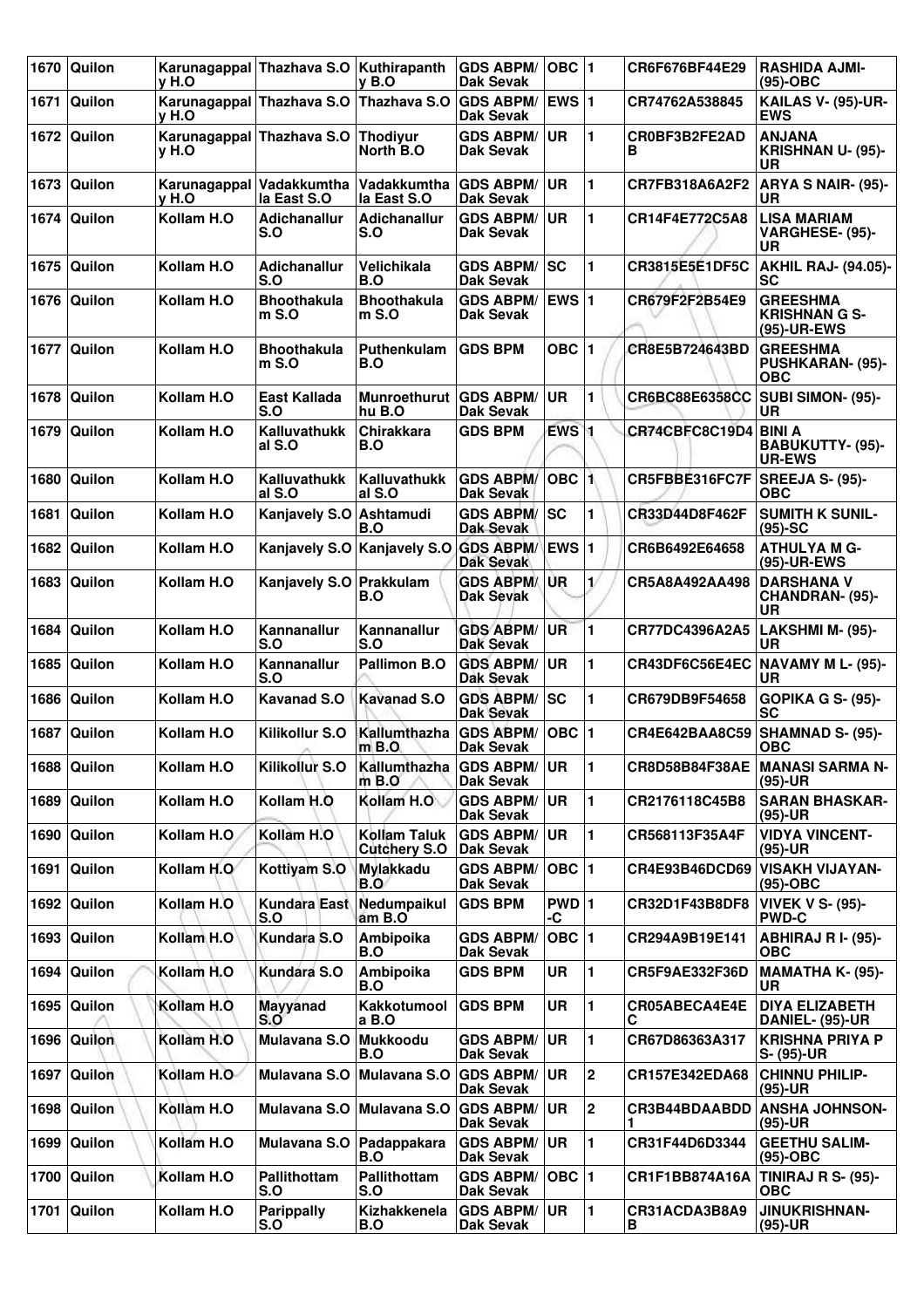| 1702 | Quilon        | Kollam H.O         | <b>Parippally</b><br>S.O     | Kizhakkenela<br>B.O                           | <b>GDS BPM</b>                          | OBC $ 1$   |                  | CR1F1216984C88                     | DIVYA S- (95)-OBC                            |
|------|---------------|--------------------|------------------------------|-----------------------------------------------|-----------------------------------------|------------|------------------|------------------------------------|----------------------------------------------|
| 1703 | Quilon        | Kollam H.O         | Pattathanam<br>S.O           | <b>Ayathil B.O</b>                            | <b>GDS ABPM/</b><br>Dak Sevak           | OBC  1     |                  | CR1DD37C4C693D CHANDU BOSE-        | $(95)-OBC$                                   |
| 1704 | Quilon        | Kollam H.O         | <b>Perinad S.O</b>           | <b>Chemmakkad</b><br>B.O                      | <b>GDS ABPM/</b><br><b>Dak Sevak</b>    | <b>UR</b>  | $\mathbf{2}$     | CR7E646363FEA7                     | <b>JISHA R R- (95)-</b><br><b>OBC</b>        |
| 1705 | Quilon        | Kollam H.O         | <b>Perinad S.O</b>           | <b>Chemmakkad</b><br>B.O                      | <b>GDS ABPM/</b><br><b>Dak Sevak</b>    | <b>UR</b>  | $\boldsymbol{2}$ | CR27DB272A648E                     | JINU MOHAN- (95)-<br>UR                      |
| 1706 | Quilon        | Kollam H.O         | <b>Perinad S.O</b>           | Kureepuzha<br>B.O                             | <b>GDS ABPM/</b><br>Dak Sevak           | OBC  1     |                  | CR072443734CC2                     | FATHIMA R- (95)-<br>ОВС                      |
| 1707 | Quilon        | Kollam H.O         | Perinad S.O                  | Kureepuzha<br>B.O                             | <b>GDS BPM</b>                          | <b>SC</b>  | 1                |                                    | CR6CE9E54CEC84 REMYA R- (95)-SC              |
| 1708 | Quilon        | Kollam H.O         | <b>Perinad S.O</b>           | Perinad S.O                                   | <b>GDS ABPM/</b><br><b>Dak Sevak</b>    | <b>UR</b>  | 1                | CR4C3348E1B2D4                     | <b>S AMRUTHA RAJ-</b><br>$(96.6)$ -UR        |
| 1709 | Quilon        | Kollam H.O         | S.O                          | T K M College T K M College GDS ABPM/<br>S.O  | <b>Dak Sevak</b>                        | OBC  1     |                  | CR11164A54454D                     | <b>OMARLAL A- (95)-</b><br><b>OBC</b>        |
| 1710 | Quilon        | Kollam H.O         | <b>TKM College</b><br>S.O    | T K M College<br>S.O                          | <b>GDS ABPM/</b><br><b>Dak Sevak</b>    | <b>UR</b>  | 1                | <b>CR12B14FF2CB44</b>              | REVATHY I- (95)-UR                           |
| 1711 | Quilon        | Kollam H.O         | <b>Thangasserry</b><br>S.O   | Thangasserry<br>S.O                           | <b>GDS ABPM/</b><br><b>Dak Sevak</b>    | <b>IUR</b> | 1                | CR35542D8641CD                     | <b>NAGAVINODHA S-</b><br>(95)-OBC            |
| 1712 | Quilon        | Kollam H.O         | <b>Thekkumbha</b><br>gom S.O | <b>Thekkumbha</b><br>gom S.O                  | <b>GDS ABPM/</b><br><b>Dak Sevak</b>    | OBC  1     |                  | CR38CB4CBFE7A<br>А                 | <b>SURABHI B O- (95)-</b><br>ОВС             |
| 1713 | Quilon        | Kollam H.O         | Thekkumbha<br>gom S.O        | <b>Thekkumbha</b><br>gom S.O                  | <b>GDS ABPM/ SC</b><br>Dak Sevak        |            | 1\               | CR42564BD6C5FB                     | <b>ANUGRAHA Y- (95)-</b><br>SC               |
| 1714 | Quilon        | Kollam H.O         | <b>Thevally S.O</b>          | <b>Thevally S.O</b>                           | <b>GDS ABPM/</b><br><b>Dak Sevak</b>    | <b>UR</b>  | 1.               | CR033D9F21D82B                     | <b>SUMAYYA M A-</b><br>$(95)-OBC$            |
| 1715 | Quilon        | Kollam H.O         | Umayanallur I<br>E S.Ó       | Umayanallur I<br>E S.Ó                        | <b>GDS ABPM/</b><br><b>Dak Sevak</b>    | OBC  1     |                  | CR2B9141479BBD                     | <b>ANJU CHANDRAN</b><br><b>B S- (95)-OBC</b> |
| 1716 | Quilon        | Kollam H.O         | Umayanallur I<br>E S.Ó       | Umayanallur I<br>E S.Ó                        | <b>GDS ABPM/</b><br><b>Dak Sevak</b>    | <b>UR</b>  | 1                | CR2F8B8F4843ED                     | <b>JISHA VIJAYAN-</b><br>$(95)-UR$           |
| 1717 | Quilon        | Kottarakara<br>H.O | Chadayaman<br>galam S.O      | Poredom B.O                                   | <b>GDS ABPM/ UR</b><br><b>Dak Sevak</b> |            | $\mathbf{1}$     | CR5A927571A27E                     | <b>MANEESHA S- (95)-</b><br><b>OBC</b>       |
| 1718 | Quilon        | Kottarakara<br>H.O | Chengamana<br>d Jn S.O       | Chengamana<br>$d$ Jn $\tilde{S}$ .O           | <b>GDS ABPM/</b><br><b>Dak Sevak</b>    | IUR.       | ¥                | CR721CDC7B2FC<br>Е                 | <b>SNEHA RAJ- (95)-</b><br>UR                |
| 1719 | Quilon        | Kottarakara<br>H.O | Cheppara S.O                 | <b>Ummannur</b><br>B.O                        | <b>GDS ABPM/</b><br><b>Dak Sevak</b>    | ∣UR        | 1                | CR3C749F13CA91                     | <b>RAJI R J- (95)-OBC</b>                    |
| 1720 | Quilon        | Kottarakara<br>H.O | <b>Chithara S.O</b>          | Ayirakuzhy<br>B.O                             | <b>GDS ABPM/</b><br><b>Dak Sevak</b>    | ∣UR        | 1                | CR239BB641143C                     | <b>ASWATHY PL-</b><br>(95)-UR                |
| 1721 | Quilon        | Kottarakara<br>H.O | Chithara S.O                 | Chithara S.O                                  | <b>GDS ABPM/</b><br><b>Dak Sevak</b>    | UR         | 1                | CR044BEC4478AF                     | <b>RESHMA S R- (95)-</b><br>UR               |
|      | 1722 Quilon   | Kottarakara<br>H.O | <b>Chithara S.O</b>          | Mancode-<br>kadakkal B.O Dak Sevak            | <b>GDS ABPM/ UR</b>                     |            | 1                | CR329F24CEC4F1                     | <b>RAZEENA BEEVI A-</b><br>$(95)-OBC$        |
|      | 1723   Quilon | Kottarakara<br>H.O |                              | Ezhukone S.O Ambalathumk GDS ABPM/<br>ala B.O | <b>Dak Sevak</b>                        | OBC  1     |                  | CR312F949418F6                     | <b>ABHIJITH S- (95)-</b><br>ОВС              |
| 1724 | Quilon        | Kottarakara<br>H.O |                              | Ezhukone S.O Ambalathumk GDS ABPM/<br>ala B.O | <b>Dak Sevak</b>                        | <b>UR</b>  | 1                | CR899E1D47EB2D ANJALI G S- (95)-   | <b>OBC</b>                                   |
| 1725 | Quilon        | Kottarakara<br>H.O |                              | Ezhukone S.O Ezhukone S.O GDS ABPM/           | <b>Dak Sevak</b>                        | OBC  1     |                  | CR1852B98D4D44                     | SUVIDYA V S- (95)-<br><b>OBC</b>             |
|      | 1726   Quilon | Kottarakara<br>H.O |                              | Ezhukone S.O Ezhukone S.O GDS ABPM/ ST        | Dak Sevak                               |            | 1                | CR2712A4AFE6AE                     | <b>ATHIRA J- (84.55)-</b><br>SТ              |
| 1727 | Quilon        | Kottarakara<br>H.O | Ezhukone S.O Karuvelil B.O   |                                               | <b>GDS BPM</b>                          | EWS $ 1$   |                  | <b>CR7B58F59AFABF ANSO M ALEX-</b> | (95)-UR-EWS                                  |
| 1728 | Quilon        | Kottarakara<br>H.O | Ezhukone S.O Maranad B.O     |                                               | <b>GDS ABPM/</b><br><b>Dak Sevak</b>    | OBC  1     |                  | CR781BA98B8314                     | <b>AKASH S L- (95)-</b><br>ОВС               |
| 1729 | Quilon        | Kottarakara<br>H.O | Ezhukone S.O Maranad B.O     |                                               | <b>GDS ABPM/ SC</b><br><b>Dak Sevak</b> |            | 1                | CR5796A3427451                     | <b>RINO RAJ P- (95)-</b><br><b>SC</b>        |
| 1730 | Quilon        | Kottarakara<br>H.O | Kadakkal S.O                 | Pullupana<br>B.O                              | <b>GDS ABPM/</b><br><b>Dak Sevak</b>    | ISC.       | 1                | CR247B414B8735                     | <b>RESHMA S- (95)-SC</b>                     |
| 1731 | Quilon        | Kottarakara<br>H.O | Kadakkal S.O                 | Vattathamara<br>B.O                           | <b>GDS ABPM/</b><br><b>Dak Sevak</b>    | ∣UR        | 1                | CR5C3484111A54                     | <b>JASMIN S- (95)-</b><br><b>OBC</b>         |
|      | 1732 Quilon   | Kottarakara<br>H.O | Kaithacode<br>S.O            | Cherupoika<br>B.O                             | <b>GDS ABPM/</b><br><b>Dak Sevak</b>    | <b>UR</b>  | 1                | CR644B756C2BF3                     | <b>RAJESH S- (95)-UR</b>                     |
| 1733 | Quilon        | Kottarakara<br>H.O | Kaithacode<br>S.O            | Kaithacode<br>S.O                             | <b>GDS ABPM/</b><br>Dak Sevak           | <b>UR</b>  | 1                | CR2E623C6322C1                     | SIVAPRIYA S- (95)-<br>UR                     |
| 1734 | Quilon        | Kottarakara<br>H.O | Kalayapuram<br>S.O           | Kalayapuram<br>S.O                            | <b>GDS ABPM/</b><br><b>Dak Sevak</b>    | OBC 1      |                  | CR55415417D55B                     | <b>BHAGYASREE J R-</b><br>$(95)-OBC$         |
| 1735 | Quilon        | Kottarakara<br>H.O | Kalayapuram<br>S.O           | <b>Mailom B.O</b>                             | <b>GDS ABPM/ UR</b><br><b>Dak Sevak</b> |            | 1                |                                    | CR8B595D2D7AE8   ANJALY V S- (95)-<br>UR     |
| 1736 | Quilon        | Kottarakara<br>H.O | Karingannur<br>S.O           | Karingannur<br>S.O                            | GDS ABPM/ PWD 1<br><b>Dak Sevak</b>     | -A         |                  | CR23533DFC61AA                     | AJMAL J- (93.1)-<br><b>PWD-A</b>             |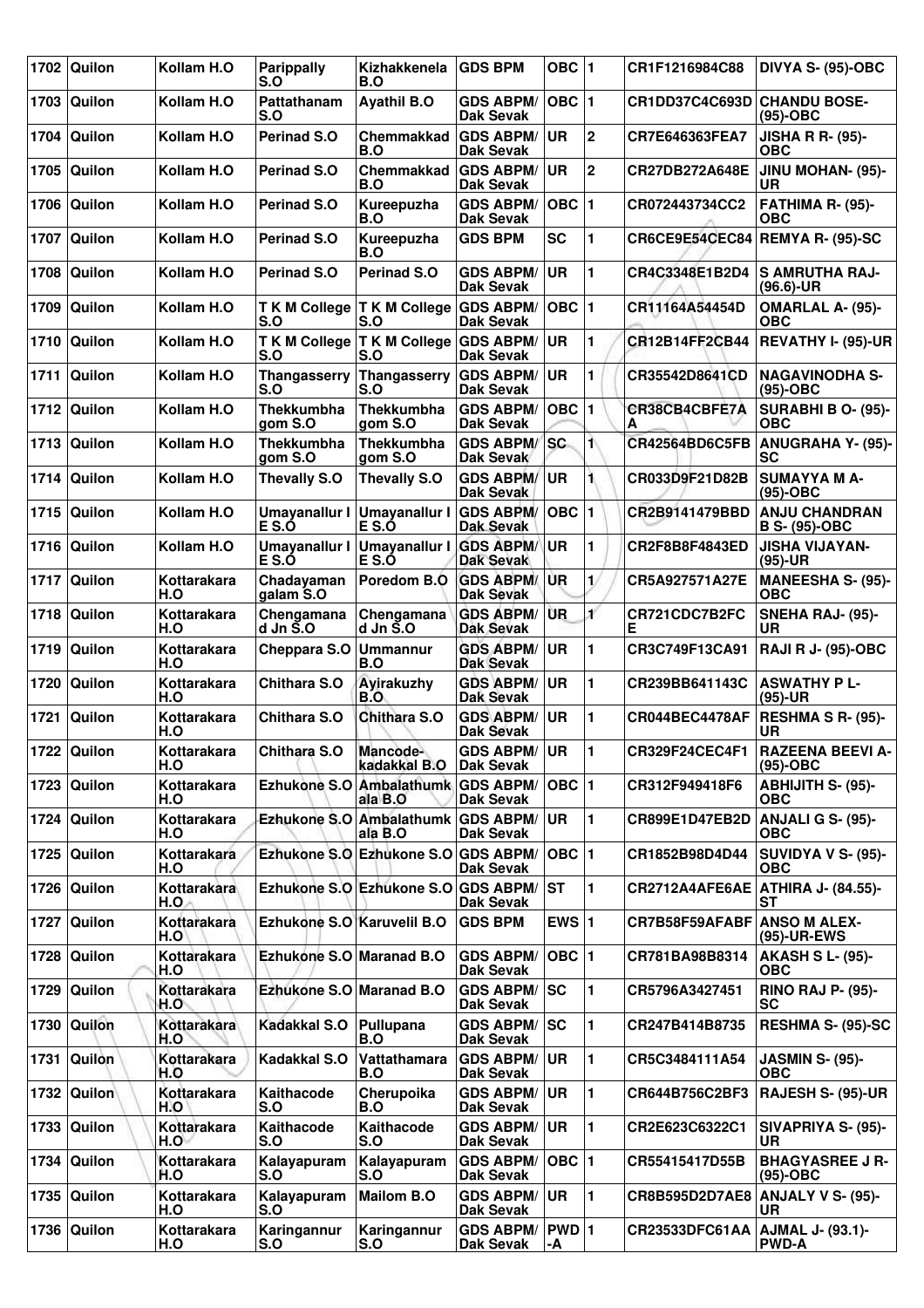| 1737 | Quilon        | Kottarakara<br>H.O        | Kottarakara<br>H.O                 | Kottarakara<br>H.O                           | <b>GDS ABPM/</b><br><b>Dak Sevak</b>    | ∣UR                     | 1              | <b>CR7E77AFFDDCC</b><br>A       | <b>BLESSY THOMAS-</b><br>$(95)-UR$                    |
|------|---------------|---------------------------|------------------------------------|----------------------------------------------|-----------------------------------------|-------------------------|----------------|---------------------------------|-------------------------------------------------------|
| 1738 | Quilon        | Kottarakara<br>H.O        | <b>Madathara</b><br>S.O            | Kollayil B.O                                 | <b>GDS ABPM/</b><br><b>Dak Sevak</b>    | OBC  1                  |                | CR74B88298E36C                  | <b>ANZI S- (95)-OBC</b>                               |
| 1739 | Quilon        | <b>Kottarakara</b><br>H.O | <b>Nilamel S.O</b>                 | Kaithode B.O                                 | <b>GDS ABPM/</b><br><b>Dak Sevak</b>    | OBC  1                  |                | CR3A2CC97C934F                  | <b>SAFEERA R- (95)-</b><br>ОВС                        |
| 1740 | Quilon        | Kottarakara<br>H.O        | Nilamel S.O                        | Kaithode B.O                                 | <b>GDS ABPM/</b><br><b>Dak Sevak</b>    | <b>UR</b>               | 1              | CR34AE4978CDF2                  | <b>ASWATHY L S-</b><br>$(95)-UR$                      |
| 1741 | Quilon        | Kottarakara<br>H.O        | <b>Nilamel S.O</b>                 | Nilamel S.O                                  | <b>GDS ABPM/</b><br>Dak Sevak           | <b>UR</b>               | 1              | CR8968F4D7F1F9                  | <b>BROMIT G</b><br>KRISHNAN- (95)-UR                  |
| 1742 | Quilon        | Kottarakara<br>H.O        | <b>Odanavattom</b><br>S.O          | <b>Muttara B.O</b>                           | <b>GDS ABPM/</b><br><b>Dak Sevak</b>    | ∣UR                     | 1              | CR8C5B354CB4A5                  | <b>PARVATHY B S-</b><br>$(95)-UR$                     |
| 1743 | Quilon        | Kottarakara<br>H.O        | <b>Odanavattom</b><br>S.O          | Odanavattom<br>S.O                           | <b>GDS ABPM/</b><br><b>Dak Sevak</b>    | <b>EWS</b> <sub>1</sub> |                | CR3594DBBF1698                  | ARYA DEVI R- (95)-<br><b>UR-EWS</b>                   |
| 1744 | Quilon        | Kottarakara<br>H.O        | Pallickal-<br>kottarakara<br>S.O   | Pallickal-<br>kottarakara<br>S.O             | <b>GDS ABPM/</b><br><b>Dak Sevak</b>    | UR                      | $\mathbf{1}$   | CR1D8F444358C5                  | AISWARYA M- (95)-<br><b>UR</b>                        |
| 1745 | Quilon        | Kottarakara<br>H.O        | Pallickal-<br>kottarakara<br>S.O   | Perumkulam<br>B.O                            | <b>GDS ABPM/</b><br>Dak Sevak           | <b>UR</b>               | 1              | CR4FC43B8A28FA                  | <b>SREEVIDYA S- (95)-</b><br>UR                       |
| 1746 | Quilon        | Kottarakara<br>H.O        | Pooyapally<br>S.O                  | Kattadi Jn<br>B.O                            | <b>GDS ABPM/</b><br><b>Dak Sevak</b>    | OBC  1                  |                | CR13965DFA9DA4                  | <b>ASWATHY J R-</b><br>$(95)-OBC$                     |
| 1747 | Quilon        | Kottarakara<br>H.O        | Pooyapally<br>S.O                  | Kattadi Jn<br>B.O                            | <b>GDS BPM</b>                          | OBC <sub>1</sub>        |                | CR2B943491DD9A                  | <b>ATHUL MOHAN-</b><br>(95)-OBC                       |
| 1748 | Quilon        | Kottarakara<br>H.O        | Pooyapally<br>S.O                  | Pooyapally<br>S.O                            | <b>GDS ABPM/</b><br><b>Dak Sevak</b>    | <b>UR</b>               | 1              | CR5C4B84C1562E                  | <b>ASWATHY S- (95)-</b><br>UR                         |
| 1749 | Quilon        | Kottarakara<br>H.O        | Pulamon S.O                        | Karikkom B.O                                 | <b>GDS ABPM/</b><br>Dak Sevak           | OBC                     | $\mathbf{1}$   | CR7FB5AFB54D7<br>в              | RESMI M- (95)-OBC                                     |
| 1750 | Quilon        | Kottarakara<br>H.O        | <b>Pulamon S.O</b>                 | <b>Kizhakkether</b><br>uvu B.O               | <b>GDS ABPM/ SC</b><br><b>Dak Sevak</b> |                         | 1              | CR5C432B472472                  | <b>CHANDINI BALAN-</b><br>$(95)-SC$                   |
| 1751 | Quilon        | Kottarakara<br>H.O        | <b>Pulamon S.O</b>                 | <b>Plappally B.O</b>                         | <b>GDS ABPM/ ST</b><br><b>Dak Sevak</b> |                         | 1.             | CR1D83E575DF7E                  | <b>SREEJITH K S-</b><br>$(81.7)$ -ST                  |
| 1752 | Quilon        | Kottarakara<br>H.O        | <b>Pulamon S.O</b>                 | Sadanandapu GDS BPM<br>ram B.O               |                                         | UR                      | $\mathcal{V}$  | CR6A4F9149CE51                  | TEENA JOHN- (95)-<br>UR                               |
| 1753 | Quilon        | Kottarakara<br>H.O        | Puthur-kollam Iverkala East<br>S.O | B.O                                          | <b>GDS ABPM/</b><br><b>Dak Sevak</b>    | <b>UR</b>               | 1              | CR28EEEFC77B69                  | <b>PTOLOMY M G-</b><br>$(95)-UR$                      |
| 1754 | Quilon        | Kottarakara<br>H.O        | S.O                                | Puthur-kollam Karimpinpuzh<br>a B.O          | <b>GDS ABPM/</b><br><b>Dak Sevak</b>    | <b>EWS</b> <sub>1</sub> |                | CR5864684B29E1                  | GREESHMA S- (95)-<br><b>UR-EWS</b>                    |
| 1755 | Quilon        | Kottarakara<br>H.O        | Puthur-kollam<br>S.O               | Karimpinpuzh GDS ABPM/<br>a B.O              | <b>Dak Sevak</b>                        | <b>IST</b>              | 1              | CR3E6FE88BB752                  | <b>SILPA</b><br><b>BALACHANDRAN-</b><br>$(84.55)$ -ST |
|      | 1756   Quilon | Kottarakara<br>H.O        | Puthur-kollam Kottathala<br>S.O    | B.O                                          | GDS ABPM/   OBC   1<br>Dak Sevak        |                         |                | <b>CR1EF639D68F5F</b>           | KASTHURI K B-<br>$(95)-OBC$                           |
|      | 1757 Quilon   | Kottarakara<br>H.O        | Puthur-kollam Kottathala<br>S.O    | B.O                                          | <b>GDS ABPM/ SC</b><br><b>Dak Sevak</b> |                         | $\blacksquare$ | CR648985E418F4                  | <b>ABHIJITH R- (95)-</b><br>SC                        |
|      | 1758 Quilon   | Kottarakara<br>H.O        | Puthur-kollam Mavadi B.O<br>S.O    |                                              | <b>GDS ABPM/</b><br>Dak Sevak           | <b>UR</b>               | 2              | CR62BFB847124F                  | <b>JISHNU B</b><br>CHANDRAN- (95)-<br><b>UR</b>       |
|      | 1759 Quilon   | Kottarakara<br>H.O        | Puthur-kollam Mavadi B.O<br>S.O    |                                              | <b>GDS ABPM/</b><br>Dak Sevak           | UR.                     | 2              | CR5B56B4FD826B                  | <b>AISWARYA S V-</b><br>(95)-OBC                      |
|      | 1760   Quilon | Kottarakara<br>H.O        | Puthur-kollam Mavadi B.O<br>S.O    |                                              | <b>GDS BPM</b>                          | <b>UR</b>               | $\mathbf{1}$   | CR414CDB7AF7B<br>А              | <b>HARI KRISHNA S-</b><br>$(95)-UR$                   |
| 1761 | Quilon        | Kottarakara<br>H.O        | Puthur-kollam<br>S.O               | Pavithreswar<br>am B.O                       | <b>GDS ABPM/</b><br>Dak Sevak           | UR.                     | 1              | CR67D432151B2B                  | <b>AMITHA SAJI- (95)-</b><br>UR                       |
|      | 1762   Quilon | Kottarakara<br>H.O        | Puthur-kollam<br>S.O               | Puthur-kollam GDS ABPM/<br>S.O               | <b>Dak Sevak</b>                        | PWD 1<br>-DE.           |                | CR8CBFD86D5178   ANTONY         | <b>ABRAHAM- (84.55)-</b><br><b>PWD-DE</b>             |
|      | 1763 Quilon   | Kottarakara<br>H.O        | S.O                                | Puthur-kollam Puthur-kollam GDS ABPM/<br>S.O | <b>Dak Sevak</b>                        | <b>UR</b>               | $\blacksquare$ | CR53869ECFB6E9                  | ANGAJA K- (95)-UR                                     |
| 1764 | Quilon        | Kottarakara<br>H.O        | Valakom S.O                        | Ambalakkara<br>B.O                           | <b>GDS ABPM/</b><br><b>Dak Sevak</b>    | OBC  1                  |                | CR3EB2419B1A63                  | <b>PREETHI P V- (95)-</b><br>ОВС                      |
| 1765 | Quilon        | Kottarakara<br>H.O        | <b>Valakom S.O</b>                 | Ambalakkara<br>B.O                           | <b>GDS BPM</b>                          | ST                      | 1              |                                 | CR79CE3C4BF2C2 SANIYA V JAMES-<br>$(92.15)$ -ST       |
|      | 1766   Quilon | Kottarakara<br>H.O        | Valakom S.O                        | Perumannur<br>B.O                            | <b>GDS BPM</b>                          | <b>SC</b>               | 1              |                                 | CR6B5CFE7BF465 SONA SUNDAR JS-<br>$(95)-SC$           |
| 1767 | Quilon        | Kottarakara<br>H.O        | Valakom S.O                        | Podiyattuvila<br>B.O                         | <b>GDS BPM</b>                          | OBC $ 1$                |                | CR71DE53E4DAFF MUFEEJA M- (95)- | <b>OBC</b>                                            |
| 1768 | Quilon        | Kottarakara<br>H.O        | Vettikavala<br>S.O                 | Kokkad B.O                                   | <b>GDS ABPM/</b><br><b>Dak Sevak</b>    | <b>UR</b>               | 1              | CR82DD97568C46                  | <b>ASWATHY R- (95)-</b><br><b>OBC</b>                 |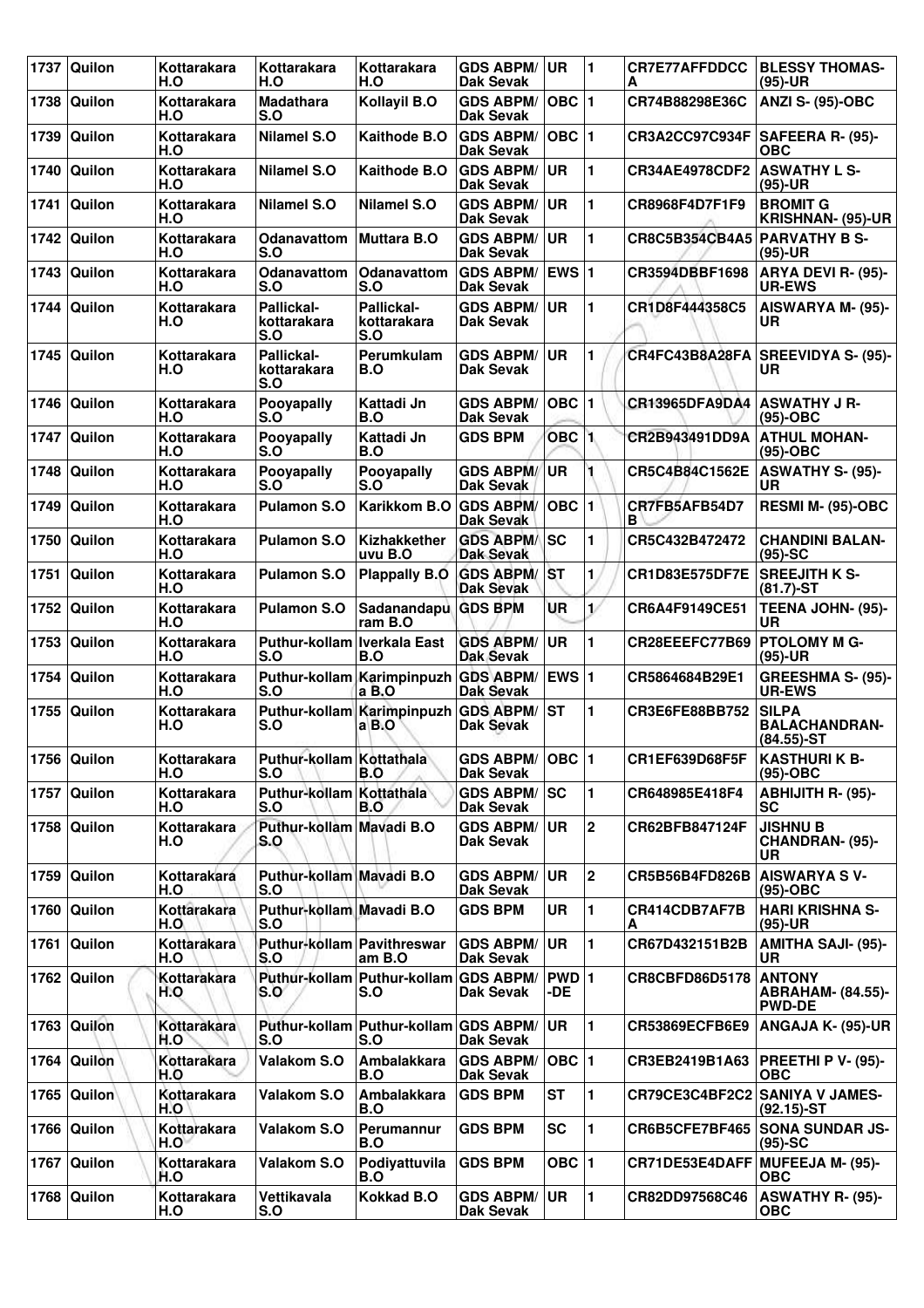| 1769 | Quilon           | Kottarakara<br>H.O   | Vettikavala<br>S.O             | <b>Kokkad B.O</b>                   | <b>GDS BPM</b>                         | <b>UR</b>   | 1              | CR4B61FFB3774C               | <b>FEBA WILSON-</b><br>$(95)-UR$                            |
|------|------------------|----------------------|--------------------------------|-------------------------------------|----------------------------------------|-------------|----------------|------------------------------|-------------------------------------------------------------|
| 1770 | <b>Tiruvalla</b> | Chengannur<br>H.O    | Angadical<br>Chengannur<br>S.O | Angadical<br>Chengannur<br>S.O      | <b>GDS ABPM/</b><br>Dak Sevak          | <b>UR</b>   | 1              | CR0D6CA3C7E744               | <b>AKHIL S NAIR- (95)-</b><br>UR                            |
| 1771 | <b>Tiruvalla</b> | Chengannur<br>H.O    | Aranmula S.O                   | Aranmula S.O                        | <b>GDS ABPM/</b><br>Dak Sevak          | <b>UR</b>   | 1              | CR084A95368826               | <b>GREESHMA S</b><br><b>MENON- (95)-UR</b>                  |
| 1772 | Tiruvalla        | Chengannur<br>H.O    | Aranmula S.O                   | Nalkallikkal<br>B.O                 | <b>GDS ABPM/</b><br>Dak Sevak          | <b>UR</b>   | $\mathbf 2$    | CR51DB21ABD78F               | <b>GEETHU V NAIR-</b><br>$(95)-UR$                          |
| 1773 | <b>Tiruvalla</b> | Chengannur<br>H.O    | Aranmula S.O                   | Nalkallikkal<br>B.O                 | <b>GDS ABPM/</b><br>Dak Sevak          | <b>UR</b>   | $\mathbf 2$    | CR4878A7C15298               | <b>ALEENA MATHEW-</b><br>$(95)-UR$                          |
| 1774 | <b>Tiruvalla</b> | Chengannur<br>H.O    | <b>Ayroor North</b><br>S.O     | Velliyara B.O                       | <b>GDS ABPM/</b><br>Dak Sevak          | <b>EWS1</b> |                | CR881678DA38E1               | <b>CHITHIRA M</b><br>PILLAI- (90.25)-UR-<br><b>EWS</b>      |
| 1775 | <b>Tiruvalla</b> | Chengannur<br>H.O    | <b>Ayroor South</b><br>S.O     | Kanjeettukara GDS BPM<br>B.O        |                                        | EWS $ 1$    |                | CR7A9BE6A1E74A               | <b>VISHNU S</b><br><b>THULASI- (91.2)-</b><br><b>UR-EWS</b> |
| 1776 | <b>Tiruvalla</b> | Chengannur<br>H.O    | Cheriyanadu<br>S.O             | <b>Elanjimel B.O</b>                | <b>GDS ABPM/</b><br><b>Dak Sevak</b>   | <b>UR</b>   | 1              | CR5747553D91B8               | <b>RESHMA S PILLAI-</b><br>$(95)-UR$                        |
| 1777 | <b>Tiruvalla</b> | Chengannur<br>H.O    | Edayarnmula<br>S.O             | Edavarnmula<br>S.O                  | <b>GDS ABPM/</b><br>Dak Sevak          | <b>UR</b>   | 1              | CR53F33A972DEA               | <b>RESHMI R- (95)-UR</b>                                    |
| 1778 | <b>Tiruvalla</b> | Chengannur<br>H.O    | Edayarnmula<br>S.O             | <b>Erumakkad</b><br>B.O             | <b>GDS ABPM/</b><br><b>Dak Sevak</b>   | UR.         | 1              |                              | CR615CB2B85DF2   ANASWAR BABU-<br>$(95)-OBC$                |
| 1779 | <b>Tiruvalla</b> | Chengannur<br>H.O    | Kallisserry<br>S.O             | Kallisserry<br>S.O                  | <b>GDS ABPM/</b><br>Dak Sevak          | UR          | $\mathbf{2}$   | CR2E18C64FC453               | <b>MARIAMMA</b><br>MATHEW- (95)-UR                          |
| 1780 | <b>Tiruvalla</b> | Chengannur<br>H.O    | Kallisserry<br>S.O             | Kallisserry<br>S.O                  | <b>GDS ABPM/</b><br><b>Dak Sevak</b>   | <b>UR</b>   | $\overline{2}$ | CR2C45697B742A               | <b>CIBIN</b><br><b>GEEVARGHESE</b><br><b>JACOB- (95)-UR</b> |
| 1781 | <b>Tiruvalla</b> | Chengannur<br>H.O    | Kallisserry<br>S.O             | Pandanad<br>North B.O               | <b>GDS ABPM/</b><br>Dak Sevak          | SC          | 1              | CR0C2718B21A83               | <b>ABHINA M RAJAN-</b><br>$(95)-SC$                         |
| 1782 | <b>Tiruvalla</b> | Chengannur<br>H.O    |                                | Koipuram S.O Koipuram S.O GDS ABPM/ | <b>Dak Sevak</b>                       | <b>UR</b>   | 1              | <b>CR77227284CBEA</b>        | <b>RAJI MARY</b><br>MATHEW- (95)-UR                         |
| 1783 | <b>Tiruvalla</b> | Chengannur<br>H.O    | Kottanad S.O                   | Kottanad S.O.                       | <b>GDS ABPM/</b><br><b>Dak Sevak</b>   | <b>OBC</b>  | 1.             |                              | CR68646AF1BDAB RAINA FATHIMA R-<br>$(95)-OBC$               |
| 1784 | <b>Tiruvalla</b> | Chengannur<br>H.O    | Kumbanadu<br>S.O               | Kadapra<br>Kumbanadu<br>B.O         | <b>GDS ABPM/</b><br><b>Dak Sevak</b>   | $OBC$ 1     |                | CR48AF7CED76F5               | <b>ARUNDHATHY</b><br>VIJAYAN- (95)-OBC                      |
| 1785 | <b>Tiruvalla</b> | Chengannur<br>H.O    | Kuriannoor<br>S.O              | Kuriannoor<br>S.O                   | <b>GDS ABPM/</b><br>Dak Sevak          | OBC  1      |                | CR7CA4ED58CA4<br>6           | <b>AADARSH P S-</b><br>$(95)-OBC$                           |
| 1786 | <b>Tiruvalla</b> | Chengannur<br>H.O    | <b>Maramon S.O</b>             | Chirayirambu<br>B.O                 | <b>GDS BPM</b>                         | <b>UR</b>   | 1              | CR8D295E4F4E93               | <b>SRUTHY S PILLAI-</b><br>$(95)-UR$                        |
|      | 1787 Tiruvalla   | Chengannur<br>H.O    | Othera S.O                     | Othera S.O                          | <b>GDS ABPM/UR</b><br><b>Dak Sevak</b> |             | 1              | CR66742ECD642B               | <b>MEGHA ANIL- (95)-</b><br>UR                              |
| 1788 | <b>Tiruvalla</b> | Chengannur<br>H.O    | <b>Otherawest</b><br>S.O       | <b>Otherawest</b><br>S.O            | <b>GDS ABPM/</b><br>Dak Sevak          | <b>UR</b>   | 1              | CR4C22F8B24181               | <b>AMRITHA</b><br>KRISHNAN- (95)-UR                         |
| 1789 | <b>Tiruvalla</b> | Chengannur<br>H.O    | Pandanad<br>S.O                | Pandanad<br>S.O                     | <b>GDS ABPM/</b><br>Dak Sevak          | EWS 1       |                | CR72BA3F468643               | <b>ANEESH KUMAR</b><br><b>M- (95)-UR-EWS</b>                |
| 1790 | <b>Tiruvalla</b> | Chengannur<br>H.O    | Pandanad<br>S.O                | Pandanad<br>S.0                     | <b>GDS ABPM/</b><br><b>Dak Sevak</b>   | <b>UR</b>   | 1              | CR425C68664F7F               | LEKSHMI V M- (95)-<br><b>UR</b>                             |
| 1791 | <b>Tiruvalla</b> | Chengannur<br>H.O.   | Puliyoor S.O                   | <b>Bhudhanoor</b><br>B.O            | <b>GDS ABPM/</b><br>Dak Sevak          | <b>UR</b>   | 1              | CR06B94DB515F4               | <b>ARYA M- (95)-UR</b>                                      |
| 1792 | <b>Tiruvalla</b> | Chengannur<br>H.O    | Pullad S.O                     | Kurunghazha<br>bhagom B.O           | <b>GDS ABPM/</b><br>Dak Sevak          | <b>UR</b>   | 1              | CR554F5698FE44               | <b>RINCY SUSAN</b><br><b>RAJU- (94.05)-UR</b>               |
| 1793 | <b>Tiruvalla</b> | Chengannur<br>H.O    | Pullad S.O                     | Pullad S.O                          | <b>GDS ABPM/</b><br>Dak Sevak          | <b>UR</b>   | 1              | CR14DE4E3B9B2B JESTIN JAMES- | $(95)-UR$                                                   |
| 1794 | <b>Tiruvalla</b> | Chengannur<br>H.O    | <b>Pullad S.O</b>              | Varayannur<br>B.O                   | <b>GDS BPM</b>                         | <b>SC</b>   | 1              | CR58845B9242F6               | <b>ARYA MOHAN-</b><br>$(95)-SC$                             |
| 1795 | <b>Tiruvalla</b> | Chengannur<br>H.O    | Puthencavu<br>S.O              | Arattupuzha<br>B.O                  | <b>GDS ABPM/</b><br>Dak Sevak          | EWS 1       |                | CR164539C65B9F               | <b>JEFFIN</b><br>SEBASTIAN- (95)-<br><b>UR-EWS</b>          |
| 1796 | <b>Tiruvalla</b> | Chengannur<br>H.O    | Puthencavu<br>S.O              | <b>Puthencavu</b><br>S.O            | <b>GDS ABPM/</b><br>Dak Sevak          | ∣UR         | 1              | CR762FBEDB76F6               | <b>APARNAMOL N A-</b><br>$(95)-UR$                          |
| 1797 | <b>Tiruvalla</b> | Chengannur<br>H.O    | Vennikulam<br>S.O              | Narakathanni<br>B.O                 | <b>GDS ABPM/</b><br>Dak Sevak          | lsc         | 1              | CR747B27AB4FE4               | <b>DHANYA R- (93.1)-</b><br>SC                              |
| 1798 | <b>Tiruvalla</b> | Chengannur<br>H.O    | Vennikulam<br>S.O              | Valakuzhy<br>B.O                    | <b>GDS ABPM/</b><br>Dak Sevak          | OBC  1      |                | CR3B962C1A444E               | <b>HEMA MOHANAN-</b><br>$(95)-OBC$                          |
| 1799 | <b>Tiruvalla</b> | Tiruvalla H.O        | Chengaroor<br>S.O              | Chengaroor<br>S.O                   | <b>GDS ABPM/</b><br><b>Dak Sevak</b>   | OBC  1      |                | CR746E3565ED27               | <b>MOHITHA P</b><br>MOHAN- (95)-OBC                         |
| 1800 | <b>Tiruvalla</b> | <b>Tiruvalla H.O</b> | Chengaroor<br>S.O              | Chengaroor<br>S.O                   | <b>GDS ABPM/</b><br>Dak Sevak          | <b>UR</b>   | $\blacksquare$ | CR1FE57B3E2FC4               | <b>ANJANA</b><br>SUDHAKAR- (95)-<br>UR                      |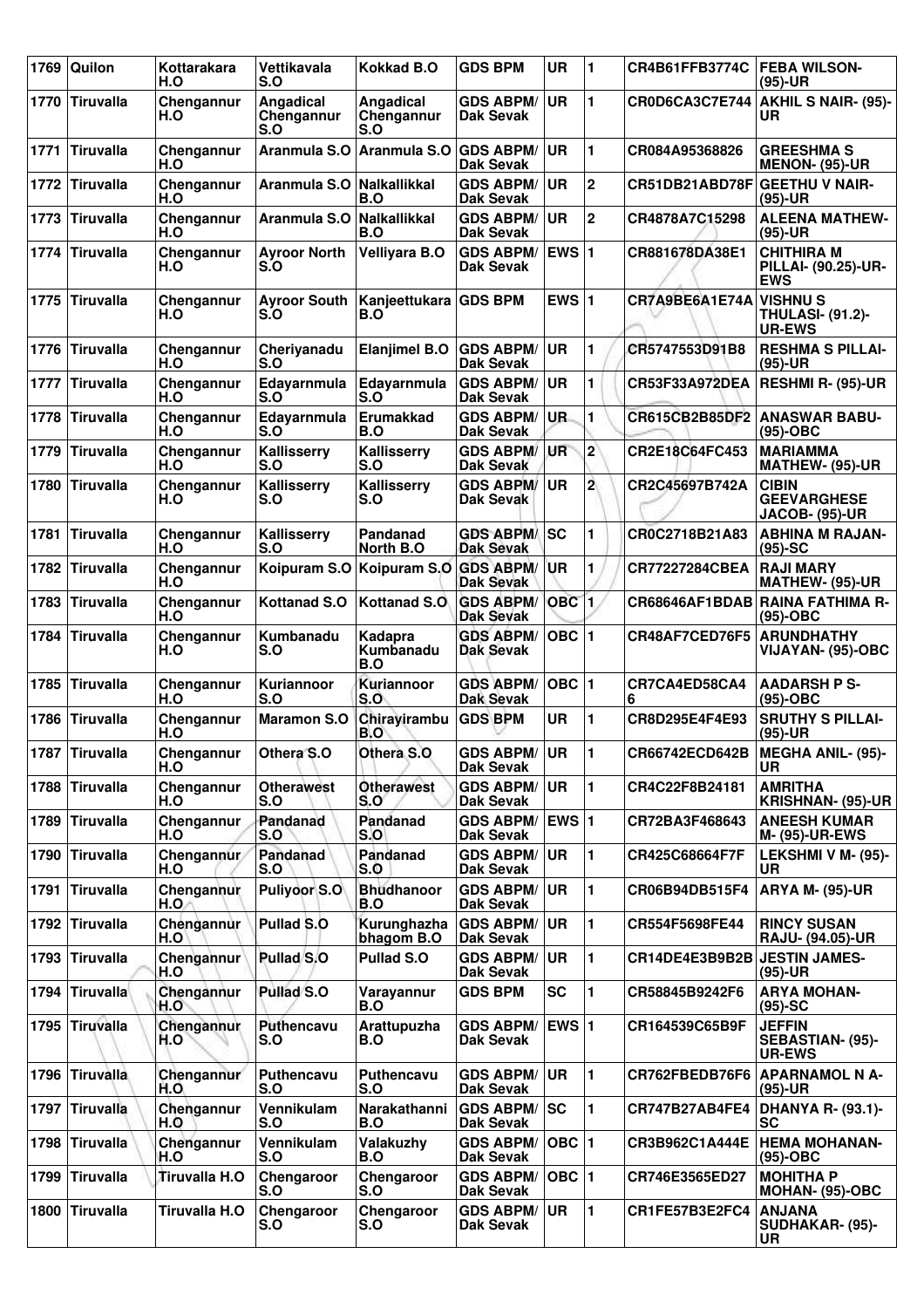| 1801 | <b>Tiruvalla</b>           | Tiruvalla H.O         | Chunkapara<br>S.O              | Kottangal B.O GDS ABPM/              | Dak Sevak                            | <b>UR</b>    | 1                     | CR6F1EEC44542E        | <b>POOJA</b><br>UNNIKRISHNAN-<br>$(95)-UR$        |
|------|----------------------------|-----------------------|--------------------------------|--------------------------------------|--------------------------------------|--------------|-----------------------|-----------------------|---------------------------------------------------|
| 1802 | Tiruvalla                  | Tiruvalla H.O         | Edathua S.O                    | Changankary<br>B.O                   | <b>GDS ABPM/</b><br>Dak Sevak        | <b>UR</b>    | 1                     | CR2444F4D1B763        | <b>LINCHU</b><br>VARGHESE- (95)-<br><b>UR</b>     |
| 1803 | <b>Tiruvalla</b>           | Tiruvalla H.O         | Edathua S.O                    | <b>Chekkidikkad</b><br>u B.O         | <b>GDS ABPM/</b><br><b>Dak Sevak</b> | <b>UR</b>    | 1                     | CR0FDBEE54B314        | <b>PRASANTH P- (95)-</b><br><b>OBC</b>            |
| 1804 | <b>Tiruvalla</b>           | Tiruvalla H.O         | <b>Edathua S.O</b>             | <b>Thayamkary</b><br>B.O             | <b>GDS ABPM/</b><br>Dak Sevak        | lst          | 1                     | CR2E38CD142A9A        | <b>AMAL KRISHNAN</b><br>K- (82.65)-ST             |
| 1805 | Tiruvalla                  | Tiruvalla H.O         | <b>Ezhumattoor</b><br>S.O      | Chalappally<br>B.O                   | <b>GDS ABPM/</b><br><b>Dak Sevak</b> | <b>UR</b>    | 1                     | CR85A294619849        | TREESA REJI- (95)-<br>UR                          |
| 1806 | <b>Tiruvalla</b>           | Tiruvalla H.O         | Kallooppara<br>S.O             | Kadamankula<br>$m$ B.O               | <b>GDS ABPM/</b><br><b>Dak Sevak</b> | <b>UR</b>    | 1                     | CR6AE43744DA42        | VAISAKH R S- (95)-<br><b>OBC</b>                  |
| 1807 | <b>Tiruvalla</b>           | Tiruvalla H.O         | <b>Kaviyoor S.O</b>            | Anjilithanam<br>B.O                  | <b>GDS ABPM/</b><br>Dak Sevak        | $OBC$  1     |                       | CR29871D25852A        | <b>NAJEEYA NASAR-</b><br>$(95)-OBC$               |
| 1808 | Tiruvalla                  | Tiruvalla H.O         | Kavumbhago<br>$m$ S.O          | Kavumbhago<br>$m S.$ O               | <b>GDS ABPM/</b><br>Dak Sevak        | <b>UR</b>    | 1                     | CR7C875B1FA993        | <b>JEENA ANTONY-</b><br>$(95)-UR$                 |
| 1809 | <b>Tiruvalla</b>           | Tiruvalla H.O         | Keezhvaipur<br>S.O             | Padimon B.O                          | <b>GDS BPM</b>                       | <b>UR</b>    | 1                     | CR56911C4A9548        | <b>ABHIJITH P</b><br>KUMAR- (95)-OBC              |
| 1810 | Tiruvalla                  | Tiruvalla H.O         | <b>Mallappally</b><br>West S.O | Pariyaram<br>B.O                     | <b>GDS ABPM/</b><br>Dak Sevak        | <b>UR</b>    | 1                     | CR854123F741A8        | RAJASREE J- (95)-<br>UR                           |
| 1811 | Tiruvalla                  | Tiruvalla H.O         | <b>Muthoor S.O</b>             | <b>Muthoor S.O</b>                   | <b>GDS ABPM/</b><br>Dak Sevak        | <b>UR</b>    | 1.                    | CR76A6C2CD4846        | LIBY LUKOSE- (95)-<br><b>UR</b>                   |
| 1812 | ∣Tiruvalla                 | Tiruvalla H.O         | Neerattupura<br>$m$ S.O        | Neerattupura<br>$m S.$ O             | <b>GDS ABPM/</b><br><b>Dak Sevak</b> | <b>EWS</b>   |                       | CR6DC5D2391AA4        | <b>AJAY KUMAR M-</b><br>(92.15)-UR-EWS            |
| 1813 | <b>Tiruvalla</b>           | Tiruvalla H.O         | Niranam S.O                    | <b>Kizhakkumbh</b><br>agom B.O       | <b>GDS ABPM/</b><br>Dak Sevak        | OBC  1       |                       | <b>CR8E26C1845AAF</b> | <b>ARATHI M- (95)-</b><br><b>OBC</b>              |
| 1814 | <b>Tiruvalla</b>           | Tiruvalla H.O         | Niranam S.O                    | <b>Niranam</b><br><b>Central B.O</b> | <b>GDS ABPM/</b><br><b>Dak Sevak</b> | <b>UR</b>    | 1                     | CR84FD69BBE5F4        | <b>ANASWARA ANN</b><br>SAMUEL- (95)-UR            |
| 1815 | <b>Tiruvalla</b>           | Tiruvalla H.O         | Niranam S.O                    | Niranam S.O                          | <b>GDS ABPM/</b><br><b>Dak Sevak</b> | <b>UR</b>    | 1                     | CR884EF465A458        | <b>MIDHUN MURALI M</b><br>M- (95)-OBC             |
| 1816 | Tiruvalla                  | Tiruvalla H.O         | Parumala S.O                   | Parumala S.O                         | <b>GDS ABPM/</b><br><b>Dak Sevak</b> | <b>UR</b>    | $\mathbf{1}^{\prime}$ | CR81DD96233442        | LAKSHMI P- (95)-<br>UR                            |
| 1817 | Tiruvalla                  | Tiruvalla H.O         | Podiyadi S.O                   | Podiyadi S.O                         | <b>GDS ABPM/</b><br><b>Dak Sevak</b> | EWS 1        |                       | CR071DDC41F26A        | ANJALI J- (91.2)-<br><b>UR-EWS</b>                |
| 1818 | Tiruvalla                  | Tiruvalla H.O         | <b>Punnavely</b><br>S.O        | <b>Punnavely</b><br>S.O              | <b>GDS ABPM/</b><br><b>Dak Sevak</b> | $OBC$  1     |                       | CR1BDDBCDED95         | <b>LEKSHMI RAJ- (95)-</b><br><b>OBC</b>           |
| 1819 | <b>Tiruvalla</b>           | Tiruvalla H.O         | Ramankary<br>S.O               | Kodupunna<br>B.O                     | <b>GDS BPM</b>                       | <b>UR</b>    | 1                     | CR37AE9A812E4B        | KARTHIKA P G-<br>$(95)-UR$                        |
|      | 1820 Tiruvalla             | Tiruvalla H.O         | Ramankary<br>S.O               | <b>Mithrakary</b><br>B.O             | <b>GDS BPM</b>                       | $OBC$  1     |                       |                       | CR87B844BB9D67   SIVAPRIYA S- (95)-<br><b>OBC</b> |
| 1821 | Tiruvalla                  | Tiruvalla H.O         | Thalavady<br>S.O               | <b>Anaprambal</b><br><b>B.O</b>      | <b>GDS ABPM/</b><br><b>Dak Sevak</b> | UR           | 1                     | CR8A9AB989F945        | <b>SARASWATHY</b><br><b>DEVI D- (95)-UR</b>       |
| 1822 | Tiruvalla                  | Tiruvalla H.O         | <b>Thalavady</b><br>S.O        | Anaprambal<br>North B.O              | <b>GDS BPM</b>                       | <b>UR</b>    | 1                     | CR4CBB9B568A15        | <b>RESHMA R- (95)-UR</b>                          |
| 1823 | Tiruvalla                  | Tiruvalla H.O         | Thalavady<br>S.O               | Kunthirickal<br>B.O                  | <b>GDS ABPM/</b><br><b>Dak Sevak</b> | SC           | 1                     | CR375443BE9AC6        | <b>ARJUN T- (93.1)-SC</b>                         |
| 1824 | Tiruvalla                  | Tiruvalla H.O         | Thirumoolapu<br>ram S.O        | Thirumoolapu<br>ram S.O              | <b>GDS ABPM/</b><br><b>Dak Sevak</b> | UR           | 1                     | CR15118FA5F1A5        | <b>ARYA SANKER-</b><br>$(95)-UR$                  |
| 1825 | <b>Tiruvalla</b>           | Tiruvalla H.O         | Thuruthicaud<br>S.O            | Thuruthicaud<br>S.O                  | <b>GDS ABPM/</b><br><b>Dak Sevak</b> | SC           | 1                     | CR6229421F1387        | <b>SUNITHA SURESH-</b><br>$(95)-SC$               |
| 1826 | Tiruvalla                  | <b>Tiruvalla H.O.</b> | Valanjavatto<br>$m$ S.O        | Valanjavatto<br>$m S.$ O             | <b>GDS ABPM/</b><br><b>Dak Sevak</b> | $OBC$  1     |                       | CR025E3281E346        | ATHIRA M P- (95)-<br><b>OBC</b>                   |
| 1827 | Tiruvalla                  | Tiruvalla H.O         | Valanjavatto<br>$m$ S.O        | Valanjavatto<br>$m S.$ O             | <b>GDS ABPM/</b><br><b>Dak Sevak</b> | SC           | 1                     | CR6C2834FB6D18        | <b>ANILKUMAR</b><br>KOIKAL A- (95)-SC             |
| 1828 | <b>Tiruvalla</b>           | <b>Tiruvalla H.O</b>  | Veliyanadu<br>S.O              | Veliyanadu<br>S.O                    | <b>GDS ABPM/</b><br>Dak Sevak        | $OBC$  1     |                       | CR474F93F226E4        | <b>ARCHA PREM- (95)-</b><br><b>OBC</b>            |
| 1829 | <b>Tiruvalla</b>           | <b>Tiruvalla H.O</b>  | Veliyanadu<br>S.O              | Veliyanadu<br>S.O                    | <b>GDS ABPM/</b><br><b>Dak Sevak</b> | <b>UR</b>    | 1                     | CR5BF8AB184273        | <b>ARYALAKSHMI K</b><br>S- (94.05)-UR             |
| 1830 | <b>Tiruvalla</b>           | Tiruvalla H.O         | Veliyanadu<br>S.O              | Veliyanadu<br>West B.O               | <b>GDS ABPM/</b><br><b>Dak Sevak</b> | UR           | 1                     | CR82B46A46C57C        | <b>MAHESWARI P M-</b><br>(94.05)-UR               |
| 1831 | <b>Trivandrum</b><br>North | <b>Attingal H.O</b>   | Alamcode<br>S.O                | <b>Alamcode</b><br>S.O               | <b>GDS ABPM/</b><br><b>Dak Sevak</b> | <b>UR</b>    | 1                     | CR54AA1175B2C6        | <b>SUHAIL YOOSUF-</b><br>(95.2632)-OBC            |
| 1832 | Trivandrum<br><b>North</b> | <b>Attingal H.O</b>   | Alamcode<br>S.O                | Altharamood<br>u B.O                 | <b>GDS ABPM/</b><br><b>Dak Sevak</b> | <b>EWS 1</b> |                       | CR6FD4B88284BC        | <b>PRABEESH B P-</b><br>(95)-UR-EWS               |
| 1833 | <b>Trivandrum</b><br>North | <b>Attingal H.O</b>   | Alamcode<br>S.O                | Altharamood<br>u B.O                 | <b>GDS ABPM/</b><br><b>Dak Sevak</b> | UR           | 1                     | CR1124F977D424        | SREERAJ B S- (95)-<br>UR                          |
| 1834 | Trivandrum<br><b>North</b> | <b>Attingal H.O</b>   | <b>Alamcode</b><br>S.O         | Perumkulam<br>B.O                    | <b>GDS ABPM/</b><br><b>Dak Sevak</b> | EWS 1        |                       | CR053479783573        | SIVA S P- (94.05)-<br><b>UR-EWS</b>               |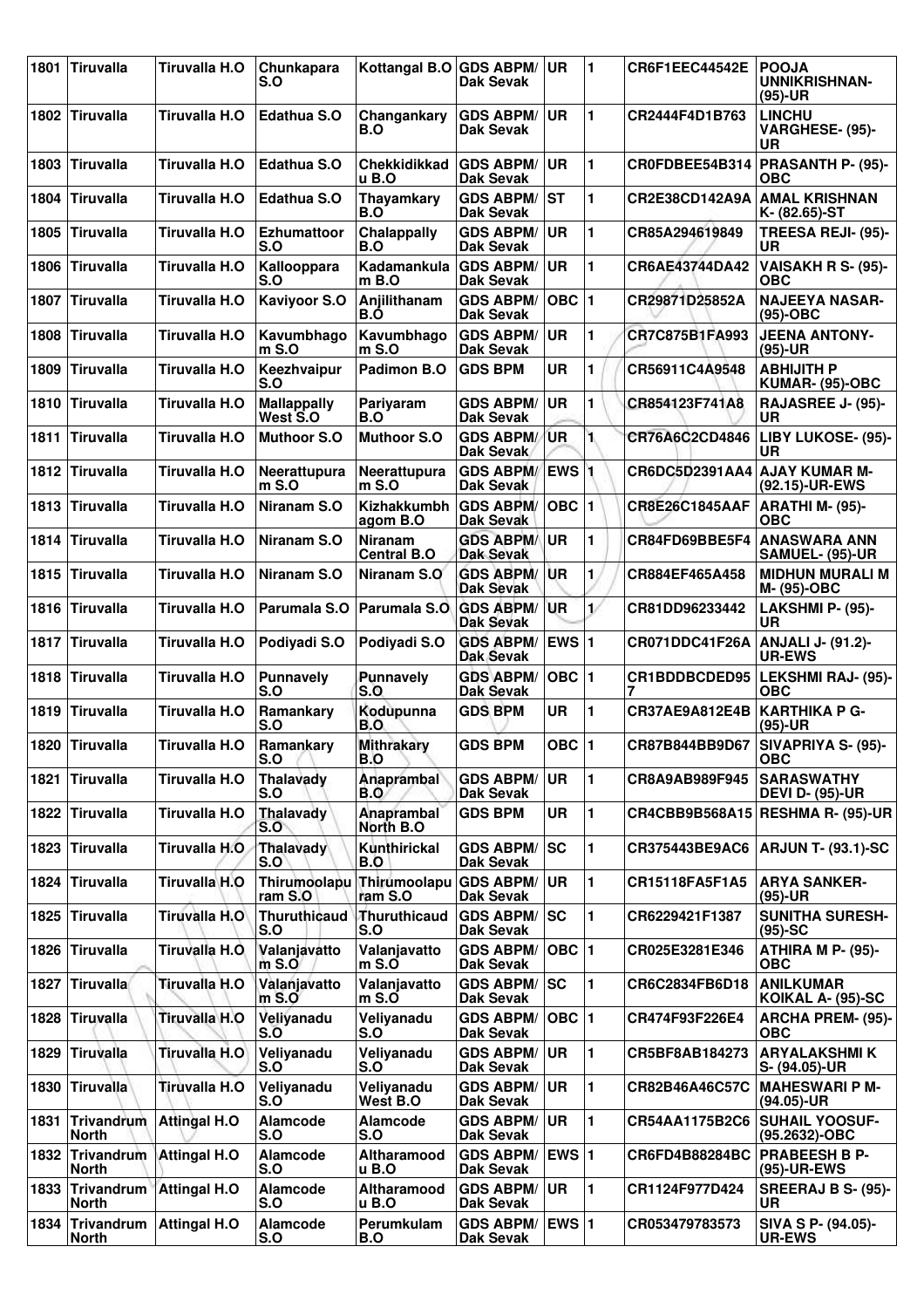| 1835 | Trivandrum<br><b>North</b>        | <b>Attingal H.O</b>          | Alamcode<br>S.O                         | Vanchiyur-<br>attingal B.O                         | <b>GDS BPM</b>                       | <b>SC</b>    | 1              | CR06FC24D1C427     | <b>ALEENA CHANDNI-</b><br>$(95)-SC$                     |
|------|-----------------------------------|------------------------------|-----------------------------------------|----------------------------------------------------|--------------------------------------|--------------|----------------|--------------------|---------------------------------------------------------|
|      | 1836 Trivandrum<br>North          | <b>Attingal H.O</b>          | Anjengo S.O                             | Poothura B.O                                       | <b>GDS BPM</b>                       | <b>UR</b>    | 1              | CR67E4B4F7EFDF     | <b>GREESHMA A S-</b><br>(95)-OBC                        |
| 1837 | Trivandrum<br>North               | <b>Attingal H.O</b>          | <b>Attingal H.O</b>                     | <b>Attingal H.O</b>                                | <b>GDS ABPM/</b><br>Dak Sevak        | UR           | $\mathbf 2$    | CR2C64FD1F4424     | <b>ARUNGP-</b><br>$(95.3947)$ -UR                       |
| 1838 | Trivandrum<br>North               | <b>Attingal H.O</b>          | <b>Attingal H.O</b>                     | <b>Attingal H.O</b>                                | <b>GDS ABPM/</b><br>Dak Sevak        | <b>UR</b>    | $\overline{2}$ | CR17D27E1CA3CF     | <b>ATHUL PREM-</b><br>(95.2)-OBC                        |
| 1839 | Trivandrum<br>North               | <b>Attingal H.O</b>          | Avanavanche<br>rry S.O                  | Avanavanche<br>rry S.O                             | <b>GDS ABPM/</b><br>Dak Sevak        | EWS $ 1$     |                | CR4F6B4CFCB1D<br>3 | <b>AISWARYA B S-</b><br>(95)-UR-EWS                     |
| 1840 | Trivandrum<br>North               | <b>Attingal H.O</b>          | Avanavanche<br>rry S.O                  | <b>Mudakkal B.O</b>                                | <b>GDS ABPM/</b><br>Dak Sevak        | $OBC$  1     |                | CR8AC8424A3AF3     | <b>SARATHLAL S R-</b><br>(95)-OBC                       |
| 1841 | Trivandrum<br>North               | <b>Attingal H.O</b>          | Avanavanche<br>rry S.O                  | Mudakkal B.O GDS ABPM/                             | Dak Sevak                            | <b>SC</b>    | 1              | CR0358A3B8E91B     | <b>CHANDANA S</b><br><b>KUMAR- (95)-SC</b>              |
|      | 1842 Trivandrum<br><b>North</b>   | <b>Attingal H.O</b>          | Avanavanche<br>rry S.O                  | Poikamukku<br>B.O                                  | <b>GDS ABPM/</b><br>Dak Sevak        | UR.          | 1              | CR5D4647212F17     | <b>SANOOP V A- (95)-</b><br>UR                          |
| 1843 | Trivandrum<br>North               | <b>Attingal H.O</b>          | Chirayinkeez<br>hu S.O                  | Katakam B.O                                        | <b>GDS ABPM/</b><br>Dak Sevak        | UR           | 1              | CR85C467884C2E     | DARSANA R- (95)-<br>ОВС                                 |
| 1844 | Trivandrum<br><b>North</b>        | <b>Attingal H.O</b>          | Edava S.O                               | Edava S.O                                          | <b>GDS ABPM/</b><br><b>Dak Sevak</b> | <b>UR</b>    | 1              | CR64B822A2B64F     | <b>LIMNA A H- (95)-</b><br><b>OBC</b>                   |
|      | 1845 Trivandrum<br><b>North</b>   | <b>Attingal H.O</b>          | Edava S.O                               | <b>Kappil B.O</b>                                  | <b>GDS ABPM/</b><br><b>Dak Sevak</b> | OBC $ 1$     |                | CR616A14F48171     | <b>ASMEER T- (95)-</b><br>ОВС                           |
| 1846 | Trivandrum<br>North               | <b>Attingal H.O</b>          | Kadakkavur<br>S.O                       | <b>Melkadakkav</b><br>ur B.O                       | <b>GDS BPM</b>                       | <b>OBC 1</b> |                | CR8164699B7F87     | <b>SRUTHI R S- (95)-</b><br>OBC                         |
| 1847 | Trivandrum<br>North               | <b>Attingal H.O</b>          | Kallambalam<br>S.O                      | Karavaram<br>B.O                                   | <b>GDS ABPM/</b><br>Dak Sevak        | UR           | Ť.             | CR6C1628D74D7E     | <b>VARSHA V S- (95)-</b><br><b>OBC</b>                  |
|      | 1848 Trivandrum<br>North          | <b>Attingal H.O</b>          | Kallambalam<br>S.O                      | Puthusserimu GDS ABPM/<br>kku B.O                  | Dak Sevak                            | $OBC$  1     |                | CR1F3E528D3784     | LEEBA VAHID- (95)-<br><b>OBC</b>                        |
| 1849 | Trivandrum<br><b>North</b>        | <b>Attingal H.O</b>          | Kallara S.O<br>(Thiruvananth<br>apuram) | Kallara S.O<br>(Thiruvananth Dak Sevak)<br>apuram) | <b>GDS ABPM/</b>                     | PWD 1<br>-В  |                | CR32385564F26E     | <b>PRASEEDA S-</b><br>(87.4)-PWD-B                      |
| 1850 | Trivandrum<br><b>North</b>        | <b>Attingal H.O</b>          | Kallara S.O<br>(Thiruvananth<br>apuram) | Kallara S.O<br>(Thiruvananth Dak Sevak<br>apuram)  | <b>GDS ABPM/</b>                     | UR.          | 4              | CR7D21A764428B     | VAIGHOSH B- (95)-<br>UR                                 |
|      | 1851 Trivandrum<br>North          | <b>Attingal H.O</b>          | Kaniyapuram<br>S.O                      | Channamkara GDS ABPM/<br>B.O                       | <b>Dak Sevak</b>                     | $OBC$  1     |                | CR5EFEE53A9824     | <b>ANUPAMA U S-</b><br>(95)-OBC                         |
| 1852 | Trivandrum<br>North               | <b>Attingal H.O</b>          | Kaniyapuram<br>S.O                      | Channamkara<br>B.O                                 | <b>GDS ABPM/</b><br>Dak Sevak        | lsc          | 1              | CR63FCF7964FDE     | <b>KISHOR S K- (95)-</b><br>SC                          |
| 1853 | Trivandrum<br><b>North</b>        | <b>Attingal H.O</b>          | Kilmanur S.O                            | Charupara<br>B.O                                   | <b>GDS ABPM/</b><br>Dak Sevak        | <b>UR</b>    | 1              | CR54F4FDB41FF2     | <b>LEKSHMI N POTTI-</b><br>(95)-UR                      |
|      | 1854 Trivandrum<br><b>North</b>   | <b>Attingal H.O</b>          | Kilmanur S.O                            | Charupara<br>B.O                                   | <b>GDS BPM</b>                       | <b>UR</b>    | 1              | CR8496D181C59A     | <b>ANUSREE A-</b><br>(95.1429)-OBC                      |
| 1855 | <b>Trivandrum</b><br><b>North</b> | <b>Attingal H.O</b>          | Kilmanur S.O                            | <b>Kilimanur</b><br>Palace B.O                     | <b>GDS BPM</b>                       | <b>UR</b>    | 1              | CR32B6114323E4     | AMAL RAJ- (95)-UR                                       |
| 1856 | Trivandrum<br>North               | <b>Attingal H.O</b>          | <b>Kizhuvalam</b><br>S.O                | Kandukrishi<br>B.O                                 | <b>GDS BPM</b>                       | OBC $ 1$     |                | CR25C52BB2D487     | <b>GAYATHRI DEVI G</b><br>$V - (95.8) - OBC$            |
|      | 1857 Trivandrum<br><b>North</b>   | <b>Attingal H.O.</b>         | Kizhuvalam<br>S.O                       | Kizhuvalam<br>S.O                                  | <b>GDS ABPM/</b><br>Dak Sevak        | <b>UR</b>    | 1              | CR66ACCC2256C<br>А | <b>GREESHMA</b><br>SATHYAN K S- (95)-<br>ОВС            |
|      | 1858 Trivandrum<br><b>North</b>   | <b>Attingal H.O.</b>         | Kizhuvalam<br>S.O                       | Kurakkada<br>B.O                                   | <b>GDS ABPM/</b><br>Dak Sevak        | OBC $ 1$     |                | CR3979F4DA5ED5     | <b>NEELU M S- (95)-</b><br><b>OBC</b>                   |
|      | 1859 Trivandrum<br><b>North</b>   | <b>Attingal H.O.</b>         | Kizhuvalam<br>S.O                       | Oorupoika<br>B.O                                   | <b>GDS ABPM/</b><br>Dak Sevak        | OBC $ 1$     |                | CR0477824CDB61     | ANSSIYA A S- (95)-<br><b>OBC</b>                        |
| 1860 | Trivandrum.<br><b>North</b>       | <b>Attingal H.O</b>          | Kizhuvalam<br>S.O                       | Oorupoika<br>B.O                                   | <b>GDS BPM</b>                       | UR           | 1              | CR7319BDDC29B<br>в | <b>SILPA S- (95)-UR</b>                                 |
|      | 1861 Trivandrum<br><b>North</b>   | <b>Attingal H.O</b>          | Kizhuvalam<br>S.O                       | Parayathukon GDS ABPM/<br>am $B.O$                 | Dak Sevak                            | OBC $ 1$     |                | CR1447C1AB1121     | <b>ANANDAKRISHNA</b><br>N A S- (95)-OBC                 |
|      | 1862 Trivandrum<br><b>North</b>   | <b>Attingal H.O</b>          | Madavoor-<br>pallickal S.O              | Madavoor-<br>pallickal S.O                         | <b>GDS ABPM/</b><br>Dak Sevak        | lst          | 1              | CR79641DA157D8     | <b>NISSY P S- (85.5)-</b><br>SТ                         |
| 1863 | Trivandrum<br><b>North</b>        | <b>Attingal H.O.</b>         | Madavoor-<br>pallickal S.O              | Njarayilkona<br>$m$ B.O                            | <b>GDS ABPM/</b><br>Dak Sevak        | <b>UR</b>    | 1              | CR23E64CBC6E8A     | HARIKRISHNAN M<br>R- (95)-UR                            |
|      | 1864 Trivandrum<br><b>North</b>   | <b>Attingal H.O</b>          | <b>Melvettoor</b><br>S.O                | <b>Melvettoor</b><br>S.O                           | <b>GDS ABPM/</b><br>Dak Sevak        | PWD 1<br>-В  |                | CR4E9D58E441A9     | <b>MUHAMMED</b><br><b>SHAMMAS T S-</b><br>(86.45)-PWD-B |
|      | 1865 Trivandrum<br>North          | <b>Attingal H.O</b>          | <b>Melvettoor</b><br>S.O                | <b>Vettoor B.O</b>                                 | <b>GDS ABPM/</b><br>Dak Sevak        | OBC $ 1$     |                | CR8619ED36F7D6     | <b>KAVYA VINOD-</b><br>(95)-OBC                         |
|      | North                             | 1866 Trivandrum Attingal H.O | <b>Mithirmala</b><br>S.O                | <b>Mithirmala</b><br>S.O                           | <b>GDS ABPM/</b><br>Dak Sevak        | <b>UR</b>    | 1              | CR15D3D89B4312     | NEETHU B P- (95)-<br><b>OBC</b>                         |
| 1867 | Trivandrum<br><b>North</b>        | <b>Attingal H.O</b>          | Moongode<br>S.O                         | Kulamuttam<br>B.O                                  | <b>GDS BPM</b>                       | EWS $ 1$     |                | CR5ED7B75FAC27     | <b>SREELAKSHMIM</b><br>S- (94.05)-UR-EWS                |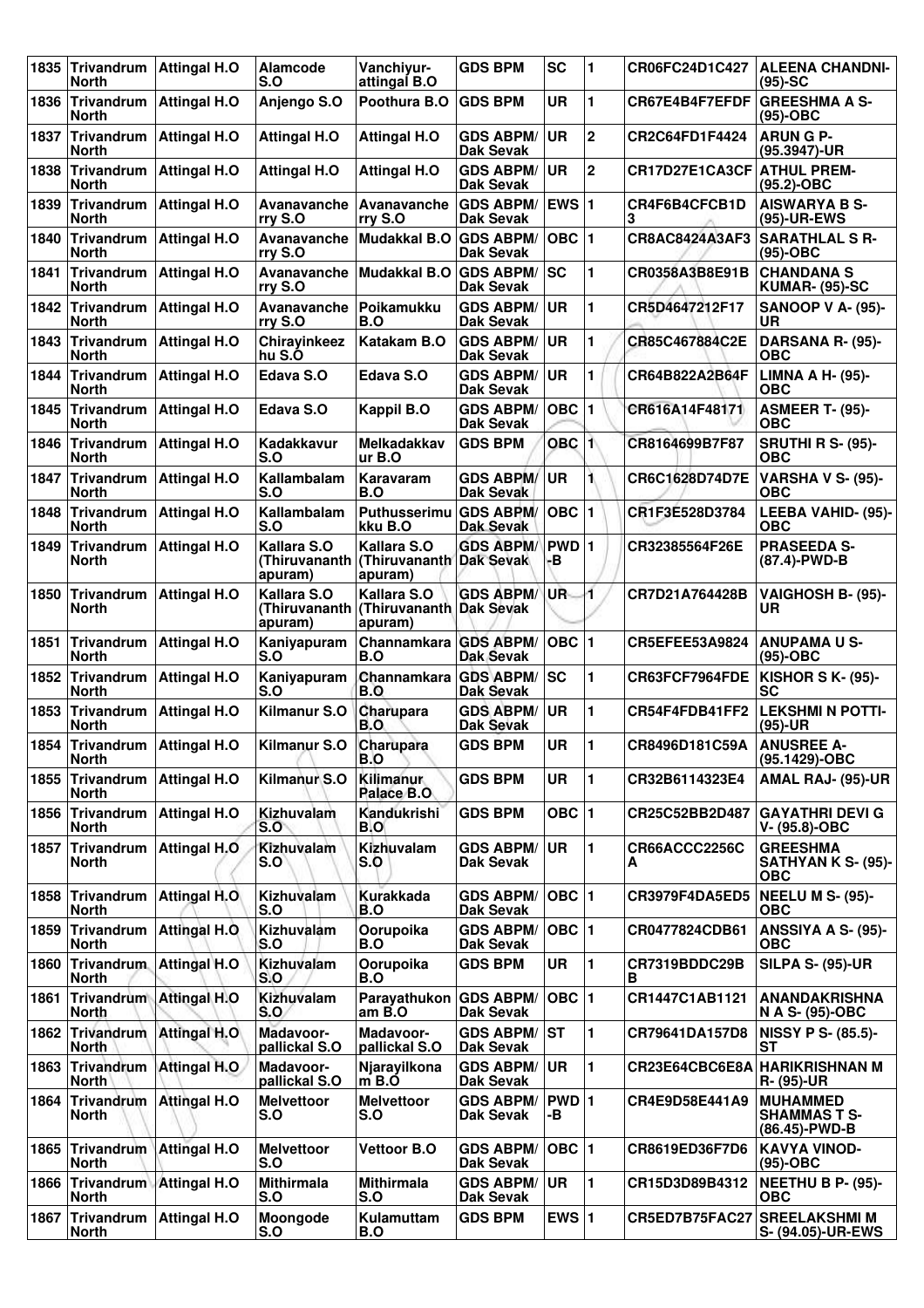| 1868 | Trivandrum<br>North                            | <b>Attingal H.O</b>             | Navaikulam<br>S.O                             | <b>Maruthikunnu</b><br>B.O                                             | <b>GDS ABPM/</b><br><b>Dak Sevak</b>   | UR               | 1              | CR24489DFBF6D4        | ANJU J G- (95)-UR                             |
|------|------------------------------------------------|---------------------------------|-----------------------------------------------|------------------------------------------------------------------------|----------------------------------------|------------------|----------------|-----------------------|-----------------------------------------------|
| 1869 | <b>Trivandrum</b><br><b>North</b>              | <b>Attingal H.O</b>             | Nedunganda<br>S.O                             | Kaikara B.O                                                            | <b>GDS ABPM/</b><br><b>Dak Sevak</b>   | <b>UR</b>        | 1              | CR09247C5CFE87        | SITHILA S- (95)-UR                            |
| 1870 | <b>Trivandrum</b><br>North                     | <b>Attingal H.O</b>             | Nedunganda<br>S.O                             | Nedunganda<br>S.O                                                      | <b>GDS ABPM/</b><br><b>Dak Sevak</b>   | <b>UR</b>        | 1              | CR2935F24F4915        | <b>AMRITHA VENU-</b><br>$(95)-UR$             |
| 1871 | <b>Trivandrum</b><br>North                     | <b>Attingal H.O</b>             | Palayamkunn<br>u S.Ó                          | <b>Muthana B.O</b>                                                     | <b>GDS ABPM/</b><br><b>Dak Sevak</b>   | <b>SC</b>        | 1              | CR09DB1E54EC4D        | <b>ADARSH S- (95)-SC</b>                      |
| 1872 | <b>Trivandrum</b><br><b>North</b>              | <b>Attingal H.O</b>             | <b>Pallickal</b><br>Kilimanur S.O             | Kokkottukona GDS BPM<br>$m$ B.O                                        |                                        | OBC $ 1$         |                | CR62BD4E53EFC<br>в    | <b>ABHILASH B- (95)-</b><br><b>OBC</b>        |
| 1873 | Trivandrum<br>North                            | <b>Attingal H.O</b>             | <b>Pallickal</b><br><b>Kilimanur S.O</b>      | <b>Moothala B.O</b>                                                    | <b>GDS ABPM/</b><br><b>Dak Sevak</b>   | $OBC$  1         |                | CR0B986F2FC5E3        | <b>SREELEKSHMI R-</b><br>$(95)-OBC$           |
| 1874 | <b>Trivandrum</b><br>North                     | <b>Attingal H.O</b>             | <b>Pallickal</b><br><b>Kilimanur S.O</b>      | Pakalkuri B.O                                                          | <b>GDS ABPM/</b><br><b>Dak Sevak</b>   | <b>UR</b>        | 1              | CR0CE27FA1E52B        | <b>DRIYA</b><br><b>RAJENDRAN- (95)-</b><br>UR |
| 1875 | <b>Trivandrum</b><br>North                     | <b>Attingal H.O</b>             | <b>Pallickal</b><br>Kilimanur S.O             | Puliyurkonam GDS ABPM/<br>B.O                                          | Dak Sevak                              | <b>UR</b>        | 1              | <b>CR5816D9BFFE45</b> | DHANYA P S- (95)-<br>UR                       |
| 1876 | Trivandrum<br><b>North</b>                     | <b>Attingal H.O</b>             | Pallipuram<br>S.O<br>(Thiruvananth<br>apuram) | Pallipuram<br>S.O<br>(Thiruvananth<br>apuram)                          | <b>GDS ABPM/</b><br>Dak Sevak          | <b>UR</b>        | 1              | CR2634A6D84467        | <b>SREELEKSHMI M</b><br>S- (95)-UR            |
| 1877 | <b>Trivandrum</b><br><b>North</b>              | <b>Attingal H.O</b>             | Pangode S.O                                   | <b>Bharathannur</b><br>B.O                                             | <b>GDS ABPM/</b><br>Dak Sevak          | UR.              | 1              | CR726377538712        | <b>AKSHARA T V- (95)-</b><br>UR               |
| 1878 | <b>Trivandrum</b><br><b>North</b>              | <b>Attingal H.O</b>             | Pangode S.O                                   | <b>Moonnumukk</b><br>u B.O                                             | <b>GDS ABPM/</b><br>Dak Sevak          | OBC <sub>1</sub> |                | CR1F2625244234        | <b>ARYA S- (95)-OBC</b>                       |
| 1879 | Trivandrum<br><b>North</b>                     | <b>Attingal H.O</b>             | <b>Pothencode</b><br>S.O                      | Andoorkona<br>$m$ B.O                                                  | <b>GDS ABPM/</b><br><b>Dak Sevak</b>   | <b>UR</b>        | 1              | CR473C91C2BA43        | <b>SARANYA NAIR</b><br><b>SS- (95)-UR</b>     |
| 1880 | Trivandrum<br>North                            | <b>Attingal H.O</b>             | <b>Pulimath S.O</b>                           | <b>Pulimath S.O</b>                                                    | <b>GDS ABPM/</b><br>Dak Sevak          | OBC              | $\blacksquare$ | CR22D5458EF3F5        | <b>SREELEKSHMI S G-</b><br>(95)-OBC           |
| 1881 | <b>Trivandrum</b><br>North                     | <b>Attingal H.O</b>             | <b>Pulimath S.O</b>                           | <b>Pulimath S.O</b>                                                    | <b>GDS ABPM/</b><br><b>Dak Sevak</b>   | lsc              | 1              | CR23745C7532D7        | <b>AMAL A P- (95)-SC</b>                      |
| 1882 | Trivandrum<br><b>North</b>                     | <b>Attingal H.O</b>             | <b>Pulimath S.O</b>                           | <b>Pulimath S.O.</b>                                                   | <b>GDS ABPM</b><br><b>Dak Sevak</b>    | <b>UR</b>        | $\mathbf{r}$   | CR598B73A4A6ED        | <b>DEVI S KUMAR-</b><br>$(95)-UR$             |
| 1883 | <b>Trivandrum</b><br><b>North</b>              | <b>Attingal H.O</b>             | <b>Pulimath S.O</b>                           | <b>Thalikuzhi</b><br>B.O                                               | <b>GDS ABPM/</b><br><b>Dak Sevak</b>   | UR-              | 1              | CR2D1F9492A123        | <b>PAVITHRARAJ R-</b><br>$(95)-UR$            |
| 1884 | <b>Trivandrum</b><br><b>North</b>              | <b>Attingal H.O</b>             | <b>Sainik School</b><br>S.O<br>apuram)        | <b>Sainik School</b><br>S.O<br>(Thiruvananth (Thiruvananth)<br>apuram) | <b>GDS ABPM/</b><br><b>Dak Sevak</b>   | <b>UR</b>        | 1              | <b>CR0AF918FEB868</b> | <b>ANZIL A KALAM-</b><br>$(95)-OBC$           |
|      | 1885 Trivandrum<br><b>North</b>                | <b>Attingal H.O</b>             |                                               | Santhigiri S.O Santhigiri S.O GDS ABPM/                                | <b>Dak Sevak</b>                       | UR               | $\blacksquare$ | CR4BB35F232424        | <b>AMRUTHA J B-</b><br>$(95)-UR$              |
|      | 1886 Trivandrum   Attingal H.O<br><b>North</b> |                                 | ram S.O                                       | Sreenivasapu Sreenivasapu<br>ram S.O                                   | <b>GDS ABPM/UR</b><br><b>Dak Sevak</b> |                  | 1              | CR53733F5681A5        | KAVYA R DEV- (95)-<br><b>OBC</b>              |
| 1887 | Trivandrum<br><b>North</b>                     | <b>Attingal H.O</b>             | <b>Thattathumal</b><br>a S.O                  | <b>Adayamon</b><br>B.O                                                 | <b>GDS ABPM/</b><br>Dak Sevak          | UR.              | $\mathbf 2$    | CR19D9893D84CE        | <b>VEENA V KUMAR-</b><br>$(95)-OBC$           |
|      | 1888 Trivandrum<br><b>North</b>                | <b>Attingal H.O.</b>            | Thattathumal<br>a S.0                         | Adayamon<br>B.O                                                        | <b>GDS ABPM/</b><br>Dak Sevak          | <b>UR</b>        | $\mathbf 2$    | CR098D95AE4841        | <b>SREEKUTTAN SH-</b><br>$(95)-UR$            |
|      | <b>North</b>                                   | 1889 Trivandrum   Attingal H.O. | Vamanapura<br>$m$ S.O                         | Karimkuttikar<br>$a$ B.O                                               | <b>GDS ABPM/</b><br>Dak Sevak          | <b>SC</b>        | 1.             | <b>CR32ADC954425E</b> | <b>DINESH KUMAR A</b><br>S- (94.05)-SC        |
| 1890 | Trivandrum<br><b>North</b>                     | <b>Attingal H.O.</b>            | Vamanapura<br>$m$ S.O                         | Kottukunnam<br>B.O                                                     | <b>GDS ABPM/</b><br>Dak Sevak          | $OBC$  1         |                | CR768C4657531A        | ATHIRA R- (95)-<br>ОВС                        |
| 1891 | Trivandrum<br><b>North</b>                     | <b>Attingal H.O</b>             | Vamanapura<br>$m$ S.O                         | <b>Nellanad B.O</b>                                                    | <b>GDS BPM</b>                         | <b>UR</b>        | 1              | CR88BCFB234956        | <b>AKHILDAS P- (95)-</b><br><b>OBC</b>        |
|      | <b>North</b>                                   | 1892 Trivandrum Attingal H.O    | Vamanapura<br>$m$ S.O                         | Vamanapura<br>$m$ S.O                                                  | <b>GDS ABPM/</b><br>Dak Sevak          | <b>UR</b>        | 1              | CR1ED64C18D99D        | <b>PREETHA P T- (95)-</b><br>UR               |
| 1893 | Trivandrum<br><b>North</b>                     | <b>Attingal H.O</b>             | Varkala S.O                                   | Janardhanap<br>uram B.O                                                | <b>GDS BPM</b>                         | UR               | 1              | CR37B8E54EE244        | JYOTHSANA I- (95)-<br>UR                      |
|      | 1894 Trivandrum<br><b>North</b>                | <b>Attingal H.O.</b>            | Vembayam<br>S.O                               | Vembayam<br>S.O                                                        | <b>GDS ABPM/</b><br>Dak Sevak          | OBC 1            |                | CR832498EDCB86        | <b>SARANYA DAS S</b><br>R- (95)-OBC           |
|      | <b>North</b>                                   | 1895 Trivandrum Attingal H.O    | Venjaramood<br><b>u</b> S.O                   | Koliakode<br>B.O                                                       | <b>GDS ABPM/</b><br>Dak Sevak          | <b>UR</b>        | 1.             | CR0CE9476264E4        | <b>KIRAN KUMAR R-</b><br>(95)-UR              |
|      | 1896 Trivandrum<br><b>North</b>                | <b>Attingal H.O</b>             | Venjaramood<br><b>u</b> S.O                   | <b>Mukkudil B.O</b>                                                    | <b>GDS ABPM/</b><br><b>Dak Sevak</b>   | UR               | 1              | CR2FC43BF96212        | <b>AKSHAYA S S- (95)-</b><br><b>OBC</b>       |
|      | <b>North</b>                                   | 1897 Trivandrum   Attingal H.O  | Venjaramood<br><b>u</b> S.O                   | Palamkonam<br>B.O                                                      | <b>GDS ABPM/</b><br><b>Dak Sevak</b>   | EWS $ 1$         |                | CR68893B62E69F        | <b>RAHULRAJ R V-</b><br>(95)-UR-EWS           |
|      | <b>North</b>                                   | 1898 Trivandrum Attingal H.O    | Venjaramood<br><b>u</b> S.O                   | Pirappancode GDS ABPM/<br>B.O                                          | Dak Sevak                              | OBC 1            |                | CR7F4841718DB5        | <b>SUSMI U S- (95)-</b><br><b>OBC</b>         |
| 1899 | Trivandrum<br><b>North</b>                     | <b>Attingal H.O</b>             | Venjaramood<br><b>u</b> S.O                   | Pullampara<br>B.O                                                      | <b>GDS ABPM/</b><br>Dak Sevak          | UR.              | $\mathbf{2}$   | CR36F2B4E342B4        | <b>REMYA B S- (95)-</b><br>UR                 |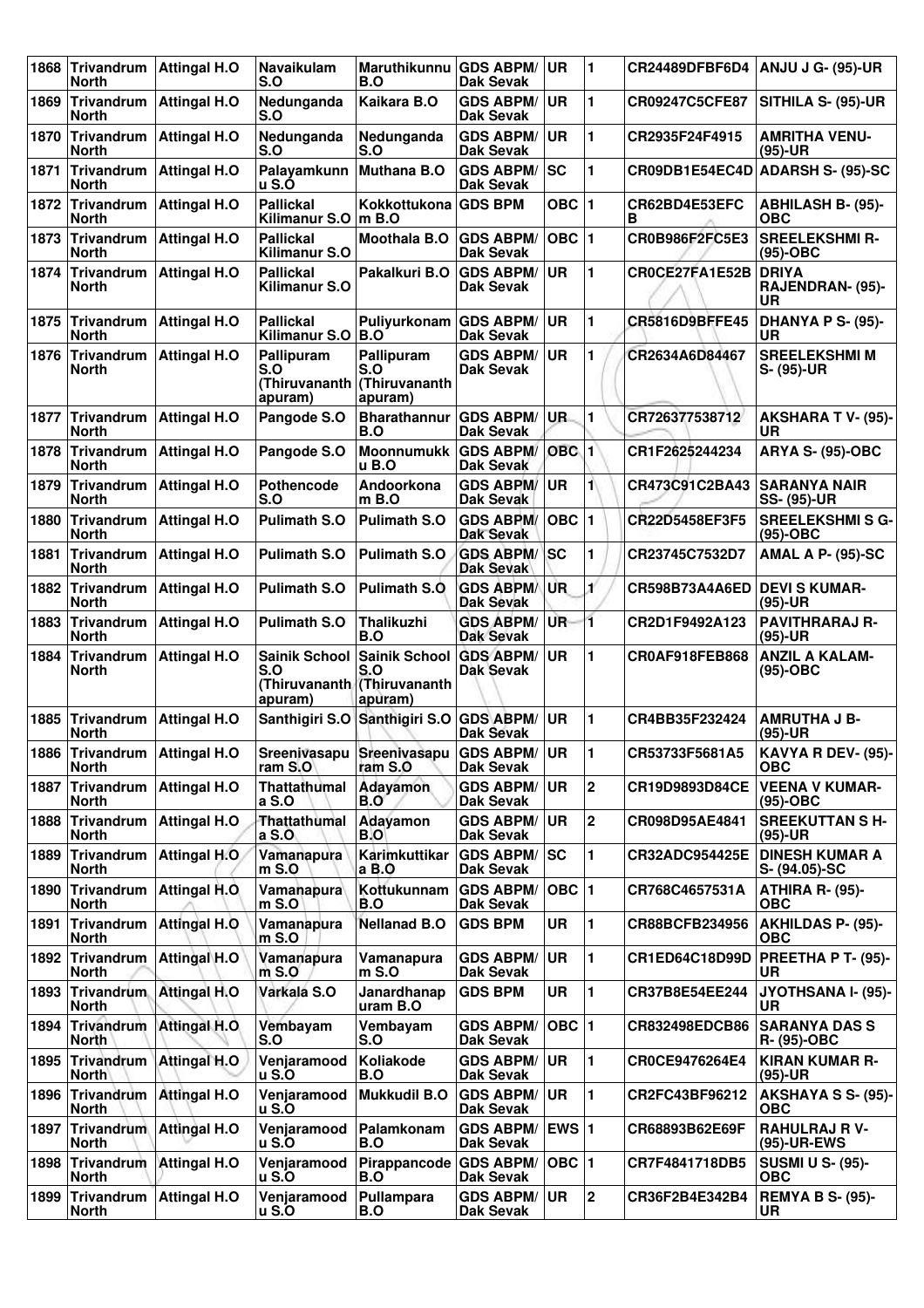| 1900 | <b>Trivandrum</b><br><b>North</b> | <b>Attingal H.O</b>                     | Venjaramood<br><b>u</b> S.O                                    | Pullampara<br>B.O                                              | <b>GDS ABPM/</b><br><b>Dak Sevak</b>    | UR               | $\mathbf{2}$   | CR1498395FB1B4     | <b>SREEJITH B S- (95)-</b><br>UR                         |
|------|-----------------------------------|-----------------------------------------|----------------------------------------------------------------|----------------------------------------------------------------|-----------------------------------------|------------------|----------------|--------------------|----------------------------------------------------------|
| 1901 | <b>Trivandrum</b><br>North        | <b>Attingal H.O</b>                     | Venjaramood<br><b>u</b> S.O                                    | Venjaramood<br><b>u</b> S.O                                    | <b>GDS ABPM/</b><br><b>Dak Sevak</b>    | <b>OBC</b>       | $\mathbf{1}$   | CR87E72313ED4D     | SHALIMA S- (95)-<br><b>OBC</b>                           |
| 1902 | <b>Trivandrum</b><br>North        | <b>Attingal H.O</b>                     | Venjaramood<br><b>u</b> S.O                                    | Venjaramood<br>u S.O                                           | <b>GDS ABPM/</b><br><b>Dak Sevak</b>    | <b>UR</b>        | 1              | CR8994D679B445     | <b>ANUSREE P NAIR-</b><br>$(95)-UR$                      |
| 1903 | <b>Trivandrum</b><br>North        | Thiruvananth<br>apuram<br>G.P.O.        | Chempazhant<br>hy S.O                                          | Chempazhant<br>hy S.O                                          | <b>GDS ABPM/</b><br>Dak Sevak           | UR               | 1              | CR34DF622B25A3     | <b>ATHIRA KRISHNAN</b><br>K A- (95.6667)-UR              |
| 1904 | <b>Trivandrum</b><br>North        | Thiruvananth<br>apuram<br>G.P.O.        | Karikkakom<br>S.O                                              | <b>Karikkakom</b><br>S.O                                       | <b>GDS ABPM/</b><br>Dak Sevak           | <b>UR</b>        | 1              | CR63A16B4CB649     | <b>DEVI PRIYA P G-</b><br>(95.3947)-UR                   |
| 1905 | Trivandrum<br><b>North</b>        | Thiruvananth<br>apuram<br>G.P.O.        | Karikkakom<br>S.O                                              | <b>Titanium B.O</b>                                            | <b>GDS BPM</b>                          | <b>UR</b>        | 1              | CR798C8744FCF6     | DIVYA S- (95.2632)-<br>ОВС                               |
| 1906 | <b>Trivandrum</b><br>North        | Thiruvananth<br>apuram<br>G.P.O.        | Karyavattom<br>S.O                                             | Pangappara<br>B.O                                              | <b>GDS ABPM/</b><br><b>Dak Sevak</b>    | <b>UR</b>        | $\mathbf 2$    | CR353BD4E63A36     | <b>MANU JAYAN- (95)-</b><br>UR                           |
| 1907 | Trivandrum<br>North               | Thiruvananth<br>apuram<br>G.P.O.        | Karyavattom<br>S.O                                             | Pangappara<br>B.O                                              | <b>GDS ABPM/</b><br>Dak Sevak           | <b>UR</b>        | $\mathbf 2$    | CR36272CFB9EB4     | ARATHY C R- (95)-<br><b>UR</b>                           |
| 1908 | <b>Trivandrum</b><br>North        | Thiruvananth<br>apuram<br>G.P.O.        | Karyavattom<br>S.O                                             | <b>Technopark</b><br>S.O                                       | <b>GDS ABPM/</b><br><b>Dak Sevak</b>    | <b>OBC</b>       | 1              | CR4A74E4519D97     | <b>VINCY VICTOR-</b><br>$(95.4)$ -OBC                    |
| 1909 | <b>Trivandrum</b><br>North        | Thiruvananth<br>apuram<br>G.P.O.        | Karyavattom<br>S.O                                             | <b>Thundathil</b><br>B.O                                       | <b>GDS BPM</b>                          | ÚR               | 1              | CR1682F38D1AC5     | <b>SUNEER S- (95)-</b><br>ОВС                            |
| 1910 | <b>Trivandrum</b><br>North        | <b>Thiruvananth</b><br>apuram<br>G.P.O. | <b>Kazhakuttam</b><br>S.O                                      | <b>Kazhakuttam</b><br>S.O                                      | <b>GDS ABPM/</b><br>Dak Sevak           | <b>UR</b>        | 1              | CR3BAE3289A71D     | <b>ANUPAMA A V-</b><br>(95.8333)-OBC                     |
| 1911 | <b>Trivandrum</b><br><b>North</b> | Thiruvananth<br>apuram<br>G.P.O.        | <b>Muttada S.O</b>                                             | <b>Muttada S.O</b>                                             | <b>GDS ABPM/</b><br><b>Dak Sevak</b>    | ∣EWS ∣1          |                | CR67C2B1A2B81E     | ARYA S R- (94.05)-<br><b>UR-EWS</b>                      |
| 1912 | Trivandrum<br>North               | Thiruvananth<br>apuram<br>G.P.O.        | <b>Nalanchira</b><br>S.O                                       | <b>Nalanchira</b><br>S.O                                       | <b>GDS ABPM/</b><br><b>Dak Sevak</b>    | OBC <sub>1</sub> |                | CR5E9F44984259     | <b>AKHIL S</b><br><b>AUGUSTINE- (95)-</b><br><b>OBC</b>  |
| 1913 | Trivandrum<br>North               | Thiruvananth<br>apuram<br>G.P.O.        | <b>Nalanchira</b><br>S.O                                       | Nalanchira<br>S.O                                              | <b>GDS ABPM/</b><br>Dak Sevak           | <b>UR</b>        | 1              | CR23D976C6794B     | <b>VINCY C</b><br><b>VARGHESE- (98.2)-</b><br><b>OBC</b> |
| 1914 | <b>Trivandrum</b><br>North        | Thiruvananth<br>apuram<br>G.P.O.        | Palkulangara<br>S.O                                            | Chakkai B.O                                                    | <b>GDS BPM</b>                          | UR               | 1              | CR28675454F85C     | <b>VEENA C-</b><br>(96.3333)-UR                          |
|      | 1915 Trivandrum<br><b>North</b>   | Thiruvananth<br>apuram<br>G.P.O.        | Powdikonam                                                     | Powdikonam                                                     | <b>GDS ABPM/ SC</b><br><b>Dak Sevak</b> |                  | 1              | CR71ED484933BA     | <b>ARUNIMA JAYAN-</b><br>$(95)-SC$                       |
|      | 1916 Trivandrum<br>North          | <b>Thiruvananth</b><br>apuram<br>G.P.O. | Sreekaryam<br>S.O                                              | Sreekaryam<br>S.O                                              | <b>GDS ABPM/</b><br>Dak Sevak           | <b>EWS 1</b>     |                | CR72B7B69DDDC<br>4 | <b>GOKUL G- (95)-UR-</b><br><b>EWS</b>                   |
| 1917 | Trivandrum<br>North               | Thiruvananth<br>apuram<br>G.P.O.        | Sreekaryam<br>S.O                                              | Sreekaryam<br>S.O                                              | <b>GDS ABPM/</b><br>Dak Sevak           | OBC  1           |                | CR138899614F54     | <b>ANJU P V- (95)-OBC</b>                                |
|      | 1918 Trivandrum<br>North          | Thiruvananth<br>apuram<br>G.P.O.        | Sreekaryam<br>S.O                                              | <b>Sreekaryam</b><br>S.O                                       | <b>GDS ABPM/</b><br><b>Dak Sevak</b>    | UR               | $\blacksquare$ | CR07EE4E343A94     | <b>APARNA S HARI-</b><br>$(95.6)$ -UR                    |
|      | 1919 Trivandrum<br>North          | <b>Thiruvananth</b><br>apuram<br>G.P.O. | Thiruvananth<br>apuram<br>Beach S.O                            | <b>Thiruvananth</b><br>apuram<br>Beach S.O                     | <b>GDS ABPM/</b><br><b>Dak Sevak</b>    | OBC  1           |                | CR7948843846AB     | <b>SANJANA MANU-</b><br>$(95)-OBC$                       |
| 1920 | <b>Trivandrum</b><br>North        | <b>Thiruvananth</b><br>apuram<br>G.P.O. | Thiruvananth<br>apuram Fort<br>S.O                             | Attakulangara GDS ABPM/<br>S.O                                 | <b>Dak Sevak</b>                        | <b>UR</b>        | 1              | CR2FC1F2241EB7     | PRIJARAJ J R- (95)-<br>UR                                |
| 1921 | <b>Trivandrum</b><br>North        | Thiruvananth<br>apuram<br>G.P.O.        | <b>Thiruvananth</b><br>apuram<br><b>Medical</b><br>College S.O | Thiruvananth<br>apuram<br><b>Medical</b><br>College S.O        | <b>GDS ABPM/</b><br>Dak Sevak           | <b>EWS 1</b>     |                | CR8E6C6A9E22B9     | <b>ATHIRA SATHEESH</b><br>A S- (95)-UR-EWS               |
| 1922 | Trivandrum<br>North               | Thiruvananth<br>apuram<br>G.P.O.        | Thiruvananth<br>apuram<br><b>Medical</b><br>College S.O        | Thiruvananth<br>apuram<br>Medical<br>College S.O               | <b>GDS ABPM/</b><br>Dak Sevak           |                  |                |                    | CR4F36ACF7CB19 FATHIMA SELVATH<br>V S- (95)-OBC          |
| 1923 | <b>Trivandrum</b><br><b>North</b> | Thiruvananth<br>apuram<br>G.P.O.        | <b>Thiruvananth</b><br>apuram<br><b>Medical</b><br>College S.O | <b>Thiruvananth</b><br>apuram<br><b>Medical</b><br>College S.O | <b>GDS ABPM/</b><br>Dak Sevak           | $OBC$ 2          |                | CR2F97B22478C2     | <b>HARIKUTTAN SU-</b><br>$(95)-OBC$                      |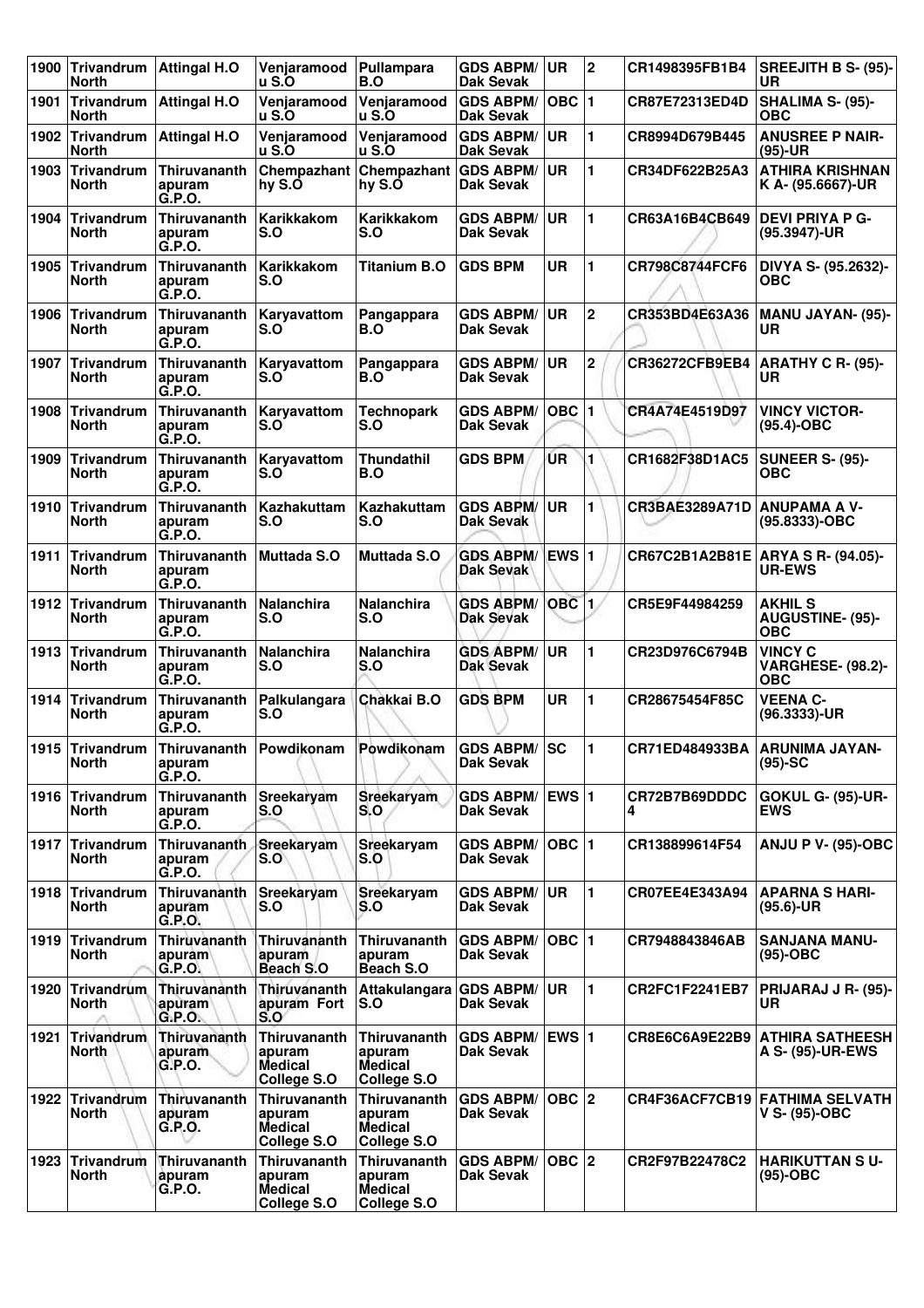| 1924 | <b>Trivandrum</b><br>North        | Thiruvananth<br>apuram<br>G.P.O.  | Thiruvananth<br>apuram<br><b>Medical</b><br>College S.O | Thiruvananth<br>apuram<br><b>Medical</b><br>College S.O | <b>GDS ABPM/</b><br>Dak Sevak        | UR               | $\blacksquare$ | CR0E5D3A293288                   | <b>LEKSHMIK J-</b><br>$(95.8) - UR$            |
|------|-----------------------------------|-----------------------------------|---------------------------------------------------------|---------------------------------------------------------|--------------------------------------|------------------|----------------|----------------------------------|------------------------------------------------|
| 1925 | Trivandrum<br>North               | Thiruvananth<br>apuram<br>G.P.O.  | Thiruvananth<br>apuram<br>Pettah S.O                    | Kaithamukku<br>S.O                                      | <b>GDS ABPM/</b><br>Dak Sevak        | <b>UR</b>        | $\blacksquare$ | CR84D54F6FF6AB                   | MAYA RESHMI K S-<br>$(95.4)$ -UR               |
| 1926 | <b>Trivandrum</b><br>North        | Thiruvananth<br>apuram<br>G.P.O.  | Thiruvananth<br>apuram<br>Pettah S.O                    | Palkulangara<br>S.O                                     | <b>GDS ABPM/</b><br>Dak Sevak        | lsc              | 1              | CR5547943851F4                   | VAISALY M R- (95)-<br>SC                       |
| 1927 | <b>Trivandrum</b><br>North        | Thiruvananth<br>apuram<br>G.P.O.  | Vallakkadavo<br>o S.O                                   | Vallakkadavo<br>o S.O                                   | <b>GDS ABPM/</b><br>Dak Sevak        | <b>UR</b>        | 1              | CR6ABCB6CC391<br>A               | SREEJA R- (95)-UR                              |
| 1928 | Trivandrum<br><b>North</b>        | Thiruvananth<br>apuram<br>G.P.O.  | Vanchiyur<br>S.O                                        | Vanchiyoor<br><b>Junction S.O</b>                       | <b>GDS ABPM/</b><br>Dak Sevak        | <b>UR</b>        | 1              | CR1DF98971B215                   | <b>MARTIN R- (95.2)-</b><br>UR                 |
| 1929 | Trivandrum<br>South               | Neyyattinkara<br>H.O              | <b>Amaravila</b><br>S.O                                 | Plamootukad<br>a B.O                                    | <b>GDS ABPM/</b><br>Dak Sevak        | <b>UR</b>        | 1              | CR6A2D8943A2A9                   | <b>GOPIKA K- (98.6)-</b><br>UR                 |
| 1930 | <b>Trivandrum</b><br>South        | Neyyattinkara<br>H.O              | Aralumoodu<br>S.O                                       | Aralumoodu<br>S.O                                       | <b>GDS ABPM/</b><br>Dak Sevak        | UR               | 1              | CR37E263C244B5                   | <b>BALAMURALI B-</b><br>(95)-UR                |
| 1931 | Trivandrum<br>South               | Neyyattinkara<br>H.O              | Aralumoodu<br>S.O                                       | Kodungavila<br>B.O                                      | <b>GDS ABPM/</b><br><b>Dak Sevak</b> | OBC 1            |                | CR1E4B4B27B35D                   | NEETHUS V- (95)-<br>OBC                        |
| 1932 | <b>Trivandrum</b><br>South        | Neyyattinkara<br>H.O              | Aralumoodu<br>S.O                                       | Thannimoodu<br>B.O                                      | <b>GDS ABPM/</b><br>Dak Sevak        | UR               | 1              | CR49D44C49E142                   | <b>SAJINI SNAIR- (95)-</b><br>UR               |
| 1933 | Trivandrum<br>South               | Neyyattinkara<br>H.Ŏ              | <b>Balaramapura</b><br>$m S.$ O                         | Balaramapura GDS ABPM/<br>$m S.$ O                      | Dak Sevak                            | <b>UR</b>        | 1              | CR5BBB266656D9                   | PRAJISHA J P- (95)-<br><b>OBC</b>              |
| 1934 | Trivandrum<br>South               | Neyyattinkara<br>H.O              | Balaramapura Bhagavathina GDS BPM<br>$m S.$ O           | $da$ $B$ <sub>-</sub> $O$                               |                                      | EWS 1            |                | CR05958D39984D                   | ATHIRA M S- (95)-<br><b>UR-EWS</b>             |
| 1935 | <b>Trivandrum</b><br><b>South</b> | Neyyattinkara<br>H.O              | <b>Balaramapura</b><br>m S.O                            | Kattachalkuz<br>hy B.O                                  | <b>GDS ABPM/</b><br><b>Dak Sevak</b> | UR               | 1              | CR6CF8AFBC2ED<br>C               | <b>ANJU JACOB-</b><br>(95.6579)-UR             |
| 1936 | Trivandrum<br>South               | Neyyattinkara<br>H.Ŏ              | Balaramapura Kattachalkuz<br>$m$ S.O                    | hy B.O                                                  | <b>GDS BPM</b>                       | PWD 1<br>-C      |                | CR8E18F3B87689                   | SREEJITH V S- (95)-<br><b>PWD-C</b>            |
| 1937 | Trivandrum<br>South               | Neyyattinkara<br>H.O              | Balaramapura Kottukal B.O<br>$m S.$ O                   |                                                         | <b>GDS ABPM/</b><br><b>Dak Sevak</b> | OBC <sub>1</sub> |                | CR0C3F1AB45BB                    | <b>JANU R- (95)-OBC</b>                        |
| 1938 | <b>Trivandrum</b><br>South        | Neyyattinkara<br>H.O              | <b>Balaramapura</b><br>m S.O                            | Vedivachank<br>oil B.O                                  | <b>GDS ABPM/</b><br><b>Dak Sevak</b> | UR               | 1              | CR69B6E81B4318                   | <b>RENJITHA J A- (95)-</b><br>UR               |
| 1939 | Trivandrum<br>South               | Neyyattinkara<br>H.Ó              | <b>Chenkal S.O</b>                                      | Vattavila B.O                                           | <b>GDS BPM</b>                       | OBC $ 1$         |                | CR624982B8AB72                   | JIFLIN S- (96)-OBC                             |
| 1940 | Trivandrum<br>South               | H.O                               | Neyyattinkara Dhanuvachap<br>uram S.O                   | Dhanuvachap GDS ABPM/<br>uram S.O                       | Dak Sevak                            | <b>UR</b>        | 1              | CR05F6B98D6992                   | ABHIRAMI DEVI J<br><b>R- (97)-UR</b>           |
| 1941 | <b>Trivandrum</b><br>South        | Neyyattinkara<br>H.O              | Dhanuvachap<br>uram S.O                                 | <b>Manchavilako</b><br>$m$ B.O                          | <b>GDS ABPM/</b><br>Dak Sevak        | <b>UR</b>        | 1              | CR8D776884EF9A                   | <b>AKHIL V S- (97)-</b><br><b>OBC</b>          |
|      | 1942 Trivandrum<br><b>South</b>   | Neyyattinkara<br>H.Ó              | Dhanuvachap<br>uram S.O                                 | Manchavilako GDS BPM<br>$m$ B.O                         |                                      | <b>SC</b>        | $\blacksquare$ | <b>CR08D4598BF6FF</b>            | <b>ARYA S S- (95)-SC</b>                       |
|      | 1943 Trivandrum<br>South          | Neyyattinkara Kanjiramkula<br>H.O | $m$ S.O                                                 | Kanjiramkula<br>$m$ S.O                                 | <b>GDS ABPM/</b><br>Dak Sevak        | <b>UR</b>        | 1              | CR02471F523224                   | <b>GOPIKA J S- (95)-</b><br>UR                 |
| 1944 | <b>Trivandrum</b><br>South        | Neyyattinkara<br>H.O              | Kanjiramkula<br>$m$ S.O                                 | Nellimoodu<br>B.O                                       | <b>GDS ABPM/</b><br>Dak Sevak        | <b>UR</b>        | 1              | CR82F9D8D2DE36                   | <b>PRIYANKA P S-</b><br>(95)-UR                |
|      | 1945 Trivandrum<br>South          | Neyyattinkara<br>H.O              | Kanjiramkula<br>$m$ S.O.                                | Nellimoodu<br><b>B.O</b>                                | <b>GDS BPM</b>                       | EWS $ 1$         |                | CR6F836DE3C532                   | <b>KRISHNA PRIYA</b><br><b>JS- (95)-UR-EWS</b> |
|      | 1946 Trivandrum<br>South          | Neyyattinkara<br>H.O              | Karakonam<br>S.O                                        | <b>Elluvila B.O</b>                                     | <b>GDS BPM</b>                       | $OBC$   1        |                | <b>CR741CE3E345FC</b>            | <b>ASHITHA RAJ C J-</b><br>(97.4)-OBC          |
| 1947 | <b>Trivandrum</b><br><b>South</b> | Neyyattinkara<br>H.O              | Neyyattinkara<br>H.O                                    | Neyyattinkara<br>H.O                                    | <b>GDS ABPM/</b><br><b>Dak Sevak</b> | <b>UR</b>        | 1              | CR09E92F566AD7                   | <b>SUJI W S- (95.8)-UR</b>                     |
| 1948 | Trivandrum<br>South               | Neyyattinkara<br>H.Ó              | <b>Ottasekharam</b><br>angalam S.O                      | Dalmughom<br>B.O                                        | <b>GDS BPM</b>                       | UR               | 1              | CR72A4FF7C789B                   | <b>HARSHA HARI-</b><br>$(95.8) - UR$           |
|      | 1949 Trivandrum<br>South          | Neyyattinkara<br>H.O              | <b>Ottasekharam</b><br>angalam S.O                      | Ottasekharam GDS ABPM/<br>angalam S.O                   | Dak Sevak                            | <b>UR</b>        | 1              | CR6FE8C44F4663                   | <b>DHANUSH TONY A</b><br>K- (95)-UR            |
| 1950 | Trivandrum<br>South               | Neyyattinkara<br>H.O              | Parassala S.O                                           | Avira B.O                                               | <b>GDS BPM</b>                       | UR               | 1              | CR3B94F78A2C96                   | <b>AKHIL A- (97.4)-</b><br>ОВС                 |
| 1951 | Trivandrum<br>South               | Neyyattinkara<br>H.O              | Parasuvaickal<br>S.O                                    | Parasuvaickal GDS ABPM/<br>S.O                          | Dak Sevak                            | <b>SC</b>        | 1              | CR7DCD1A58C43F SRUTHI S G- (95)- | <b>SC</b>                                      |
|      | 1952 Trivandrum<br>South          | Neyyattinkara<br>H.O              | Parasuvaickal Parasuvaickal GDS ABPM/<br>S.O            | S.O                                                     | Dak Sevak                            | <b>UR</b>        | 1              | CR6333441A439F                   | <b>JEFFRIN K ISSAC I-</b><br>$(96.8)-OBC$      |
| 1953 | Trivandrum<br>South               | Neyyattinkara<br>H.O              | Perumkadavil<br>a S.O                                   | Keezharur<br>B.O                                        | <b>GDS BPM</b>                       | <b>UR</b>        | 1              | CR753FFFBC58FD                   | <b>UNNIKRISHNAN G</b><br>R- (95)-UR            |
| 1954 | Trivandrum<br>South               | Neyyattinkara<br>H.Ó              | Perumkadavil<br>a S.O                                   | Perumkadavil GDS ABPM/<br>a S.O                         | Dak Sevak                            | UR               | $\mathbf 2$    | CR04CA2D2253CF                   | <b>ANJALI M P- (95)-</b><br>UR                 |
|      | 1955 Trivandrum<br>South          | Neyyattinkara<br>H.Ó              | Perumkadavil   Perumkadavil   GDS ABPM/<br>a S.O        | a S.O                                                   | <b>Dak Sevak</b>                     | ∣UR              | $\overline{2}$ | <b>CR3B87422DAFB5</b>            | <b>AKHIL S J- (95)-UR</b>                      |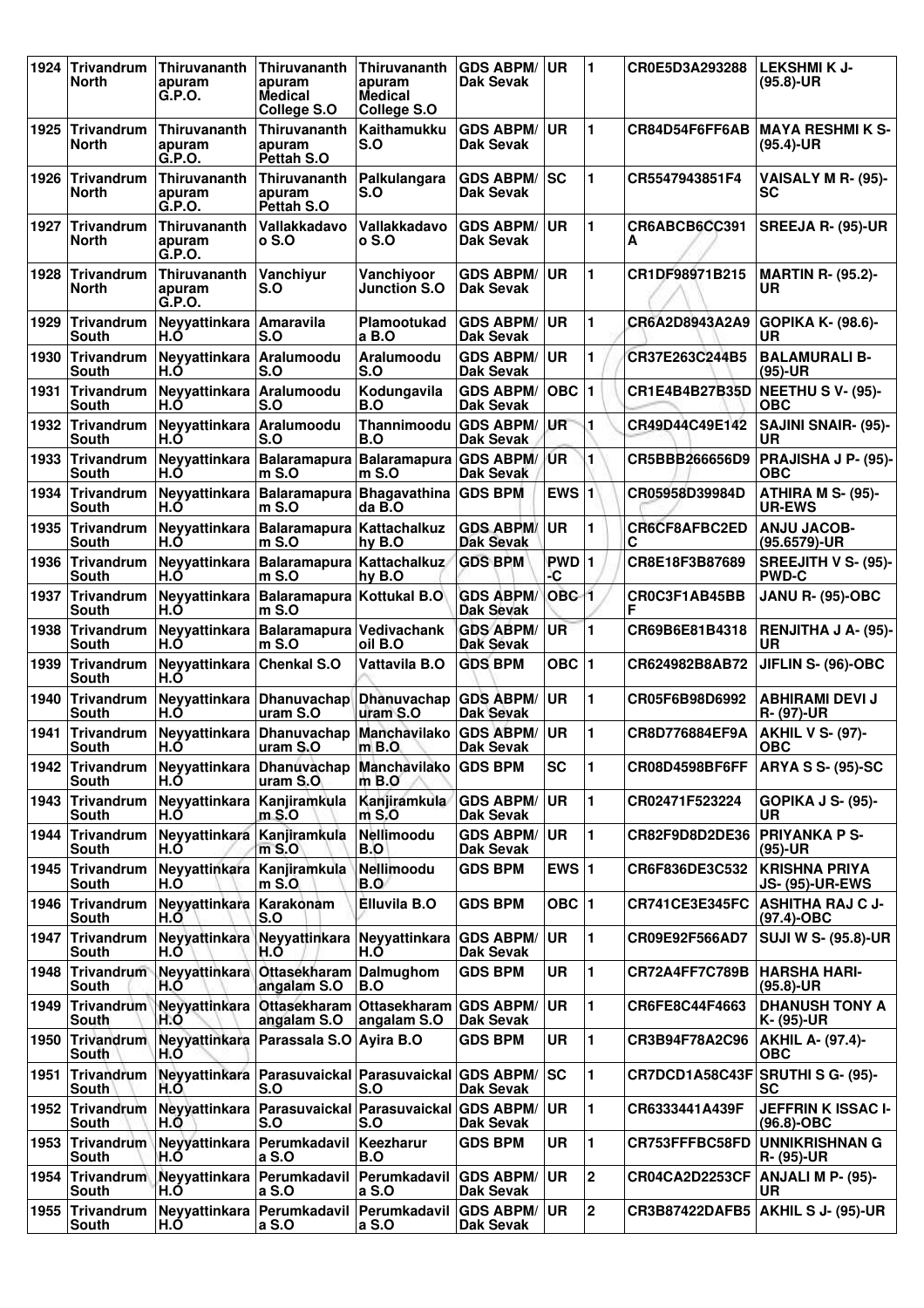| 1956 | Trivandrum<br><b>South</b>      | Neyyattinkara Perumpazhut<br>H.Ó           | hoor S.O                                   | Perumpazhut  <br>hoor S.O                  | <b>GDS ABPM/</b><br>Dak Sevak        | OBC 1                   |              | CR55EFE29A5944                     | <b>DHANYA SV-</b><br>$(96.4)$ -OBC                        |
|------|---------------------------------|--------------------------------------------|--------------------------------------------|--------------------------------------------|--------------------------------------|-------------------------|--------------|------------------------------------|-----------------------------------------------------------|
| 1957 | Trivandrum<br>South             | Neyyattinkara<br>H.O                       | Perumpazhut<br>hoor S.O                    | Perumpazhut<br>hoor S.O                    | <b>GDS ABPM/</b><br><b>Dak Sevak</b> | <b>UR</b>               | 1            | CR0973CAE444E3                     | <b>MANU MOHAN-</b><br>(95)-OBC                            |
| 1958 | <b>Trivandrum</b><br>South      | Neyyattinkara<br>H.O                       | Pozhiyoor<br>S.O                           | Pozhiyoor<br>S.O                           | <b>GDS ABPM/</b><br>Dak Sevak        | sc                      | 1            | CR34AD6ACD4CE<br>в                 | <b>NAVANEETH T R-</b><br>$(95)$ -SC                       |
| 1959 | Trivandrum<br>South             | Neyyattinkara<br>H.Ŏ                       | <b>Pulluvila S.O</b>                       | Kazhavur B.O                               | <b>GDS ABPM/</b><br><b>Dak Sevak</b> | SC                      | 1            | CR8FC63F1285F3                     | AJEESHA R S- (95)-<br>SC                                  |
| 1960 | <b>Trivandrum</b><br>South      | Neyyattinkara<br>H.O                       | <b>Puvar S.O</b>                           | <b>Puvar S.O</b>                           | <b>GDS ABPM/</b><br><b>Dak Sevak</b> |                         |              | CR7F3AC17797B7                     | SOWMYA M P- (96)-<br><b>OBC</b>                           |
| 1961 | <b>Trivandrum</b><br>South      | Neyyattinkara<br>H.O                       | Tirupuram<br>S.O                           | Tirupuram<br>S.O                           | <b>GDS ABPM/</b><br><b>Dak Sevak</b> | <b>UR</b>               | 1            | CR8C74E9CFBFD9                     | <b>JISHA BABU- (95)-</b><br>UR                            |
| 1962 | Trivandrum<br><b>South</b>      | Neyyattinkara<br>H.Ŏ                       | Uchakada<br>S.O                            | Venkadambu<br>B.O                          | <b>GDS ABPM/</b><br>Dak Sevak        | $OBC$  1                |              | CR5465ACCF1253                     | <b>AKHIL K S- (95)-</b><br><b>OBC</b>                     |
| 1963 | Trivandrum<br>South             | Neyyattinkara<br>H.O                       | Uchakada<br>S.O                            | Venkadambu<br>B.O                          | <b>GDS BPM</b>                       | OBC $ 1$                |              | CR886F4FDDFFD3                     | <b>ABISHA N- (97)-</b><br><b>OBC</b>                      |
| 1964 | Trivandrum<br>South             | Neyyattinkara<br>H.O                       | Vellarada S.O                              | Amboori B.O                                | <b>GDS ABPM/</b><br>Dak Sevak        | <b>UR</b>               | 1            | CR1EFCE5D7C945                     | <b>LALBEEN W L-</b><br>$(97.6)$ -OBC                      |
| 1965 | Trivandrum<br><b>South</b>      | Neyyattinkara<br>H.Ŏ                       | Vellarada S.O                              | Karikuzhi B.O                              | <b>GDS ABPM/</b><br><b>Dak Sevak</b> | ST                      | 1            | CR528A4A9C4434                     | <b>NANDU B S-</b><br>$(88.35)$ -ST                        |
| 1966 | <b>Trivandrum</b><br>South      | Neyyattinkara<br>H.O                       | Vellarada S.O                              | Kudayal B.O                                | <b>GDS BPM</b>                       | <b>UR</b>               | 1            | CR3C6326FB423B                     | <b>ARYA SREE A-</b><br>(95.4)-OBC                         |
| 1967 | Trivandrum<br>South             | Neyyattinkara<br>H.O                       | Vellarada S.O                              | <b>Manali B.O</b>                          | <b>GDS BPM</b>                       | <b>SC</b>               | 1            | CR17C62B8724D3                     | <b>ANANTHUMS-</b><br>$(95)-SC$                            |
| 1968 | Trivandrum<br>South             | Neyyattinkara<br>H.Ŏ                       | Vellarada S.O                              | Panachamoo<br>du B.O                       | <b>GDS BPM</b>                       | OBC 1                   |              | CR82B35BEA4821                     | <b>ANGEL SOPHIA S</b><br>V-(96.8)-OBC                     |
| 1969 | Trivandrum<br>South             | Neyyattinkara<br>H.Ó                       | Vellarada S.O                              | Thekkupara<br>B.O                          | <b>GDS BPM</b>                       | <b>UR</b>               | 1            | <b>CR4A3A448D8F5D</b>              | <b>ANUKOOL SV-</b><br>(95)-OBC                            |
| 1970 | Trivandrum<br>South             | Neyyattinkara<br>H.O                       | Venganur S.O                               | Kidarakuzhy<br>B.O                         | <b>GDS BPM</b>                       | <b>UR</b>               | 1            | CR6E437C9B645D                     | <b>REMYA DAS C R-</b><br>(95)-OBC                         |
| 1971 | <b>Trivandrum</b><br>South      | Neyyattinkara<br>H.Ó                       | Venganur S.O                               | Muttakadu<br>B.O                           | <b>GDS BPM</b>                       | $EWS$ <sub>1</sub>      |              | CR5D61DC5BA249                     | ARSHA G G- (93.1)-<br><b>UR-EWS</b>                       |
| 1972 | <b>Trivandrum</b><br>South      | Neyyattinkara<br>H.O                       | Venganur S.O Nellivila B.O                 |                                            | <b>GDS BPM</b>                       | EWS 1                   |              | CR2452C14BA389                     | <b>ANANTHA</b><br><b>NARAYANAN S M-</b><br>(94.05)-UR-EWS |
| 1973 | Trivandrum<br><b>South</b>      | Neyyattinkara<br>H.Ó                       |                                            | Venganur S.O Venganur S.O GDS ABPM/        | <b>Dak Sevak</b>                     | UR                      | 1            | CR6469AB2BF8E5                     | <b>ATHIRA S- (95)-UR</b>                                  |
| 1974 | Trivandrum<br>South             | <b>Nodal Parcel</b><br><b>Delivery Hub</b> | <b>Nodal Parcel</b><br><b>Delivery Hub</b> | <b>Nodal Parcel</b><br><b>Delivery Hub</b> | <b>GDS ABPM/</b><br><b>Dak Sevak</b> | EWS 2                   |              | CR42CD82127B9E                     | <b>HARIKRISHNAN K</b><br>S- (92.15)-UR-EWS                |
| 1975 | <b>Trivandrum</b><br>South      | <b>Nodal Parcel</b><br><b>Delivery Hub</b> | <b>Nodal Parcel</b><br><b>Delivery Hub</b> | <b>Nodal Parcel</b><br><b>Delivery Hub</b> | <b>GDS ABPM/</b><br><b>Dak Sevak</b> | EWS $ 2$                |              | CR6E56764C4F52                     | <b>GOKUL J S- (90.4)-</b><br><b>UR-EWS</b>                |
|      | 1976 Trivandrum<br><b>South</b> | <b>Nodal Parcel</b><br><b>Delivery Hub</b> | <b>Nodal Parcel</b><br><b>Delivery Hub</b> | <b>Nodal Parcel</b><br><b>Delivery Hub</b> | <b>GDS ABPM/</b><br>Dak Sevak        | OBC  2                  |              | CR0428D48E34EA   AKHILA U S- (95)- | <b>OBC</b>                                                |
| 1977 | Trivandrum<br>South             | <b>Nodal Parcel</b><br><b>Delivery Hub</b> | <b>Nodal Parcel</b><br><b>Delivery Hub</b> | <b>Nodal Parcel</b><br><b>Delivery Hub</b> | <b>GDS ABPM/</b><br><b>Dak Sevak</b> | OBC 2                   |              | CR8F9E38412312                     | ASWATHY A- (95)-<br><b>OBC</b>                            |
| 1978 | Trivandrum<br>South             | Poojapura<br>H.O                           | <b>Aryanad S.O.</b>                        | <b>Aryanad S.O</b>                         | <b>GDS ABPM/</b><br>Dak Sevak        | EWS $ 1$                |              | CR62EBB472FA16                     | <b>ARYA C S- (95)-UR-</b><br><b>EWS</b>                   |
|      | 1979 Trivandrum<br>South        | Poojapura<br>H.O                           | <b>Aryanad S.O</b>                         | <b>Aryanad S.O</b>                         | <b>GDS ABPM/</b><br><b>Dak Sevak</b> | UR                      | 1            | CR3B4B98C7AAC<br>4                 | <b>HARSHA L SIYAD-</b><br>$(95)$ -OBC                     |
| 1980 | Trivandrum<br>South             | Poojapura<br>H.O                           | <b>Aryanad S.O</b>                         | Changa B.O                                 | <b>GDS ABPM/</b><br>Dak Sevak        | <b>EWS</b> <sub>1</sub> |              | CR654F349C7B32                     | <b>SRUTHY S S-</b><br>(94.05)-UR-EWS                      |
| 1981 | Trivandrum<br>South             | Poojapura<br>H.O                           | <b>Aryanad S.O</b>                         | <b>Kokkotela</b><br>B.O                    | <b>GDS BPM</b>                       | <b>UR</b>               | 1            | CR64749C7122F4                     | <b>ATHIRA ASOK-</b><br>(95)-UR                            |
|      | 1982 Trivandrum<br>South        | Poojapura<br>H.O                           | <b>Aryanad S.O</b>                         | Kottakkakom<br>B.O                         | <b>GDS ABPM/</b><br><b>Dak Sevak</b> | UR                      | 1            | CR6B2ED3B54986                     | <b>JAYANARAYANAN</b><br>C- (95)-UR                        |
| 1983 | Trivandrum<br><b>South</b>      | Poojapura<br>H.O                           | Kaimanam<br>S.O                            | Kaimanam<br>S.O                            | <b>GDS ABPM/</b><br><b>Dak Sevak</b> | OBC  1                  |              | CR76E4842EB79C                     | <b>AISWARYA C A-</b><br>(95)-OBC                          |
| 1984 | Trivandrum<br>South             | Poojapura<br>H.O                           | <b>Kalliyoor S.O</b>                       | <b>Kalliyoor S.O</b>                       | <b>GDS ABPM/</b><br><b>Dak Sevak</b> | <b>SC</b>               | 1            | <b>CR47FAF528F7E4</b>              | HARITHA R L- (95)-<br><b>SC</b>                           |
|      | 1985 Trivandrum<br>South        | Poojapura<br>H.O                           | Kanjirampara<br>S.O                        | Kanjirampara<br>S.O                        | <b>GDS ABPM/</b><br>Dak Sevak        | <b>UR</b>               | 1            | CR277356D3247F                     | <b>MANEESHA</b><br><b>THOMAS- (96.2)-UR</b>               |
| 1986 | Trivandrum<br>South             | Poojapura<br>H.O                           | Karakulam<br>S.O                           | Aruvikara B.O                              | <b>GDS ABPM/</b><br><b>Dak Sevak</b> | <b>EWS</b> <sub>1</sub> |              | CR2188374EF4AF                     | AMRUTHA P- (95)-<br><b>UR-EWS</b>                         |
| 1987 | Trivandrum<br>South             | Poojapura<br>H.O                           | Karakulam<br>S.O                           | Aruvikara B.O GDS ABPM/                    | Dak Sevak                            | <b>UR</b>               | 1            | CR54DEEB29F3C3                     | <b>SREEDIVYA I- (95)-</b><br>UR                           |
|      | 1988 Trivandrum<br>South        | Poojapura<br>H.O                           | Karakulam<br>S.O                           | Aruvikara B.O GDS BPM                      |                                      | UR                      | 1            | CR824ABFDA1614                     | <b>SWEETY ROBINS-</b><br>(95)-OBC                         |
| 1989 | Trivandrum<br>South             | Poojapura<br>H.O                           | Karakulam<br>S.O                           | Karakulam<br>S.O                           | <b>GDS ABPM/</b><br><b>Dak Sevak</b> | UR.                     | $\mathbf{1}$ | CR484BF115D62E                     | <b>GEETHU S NAIR-</b><br>(95)-UR                          |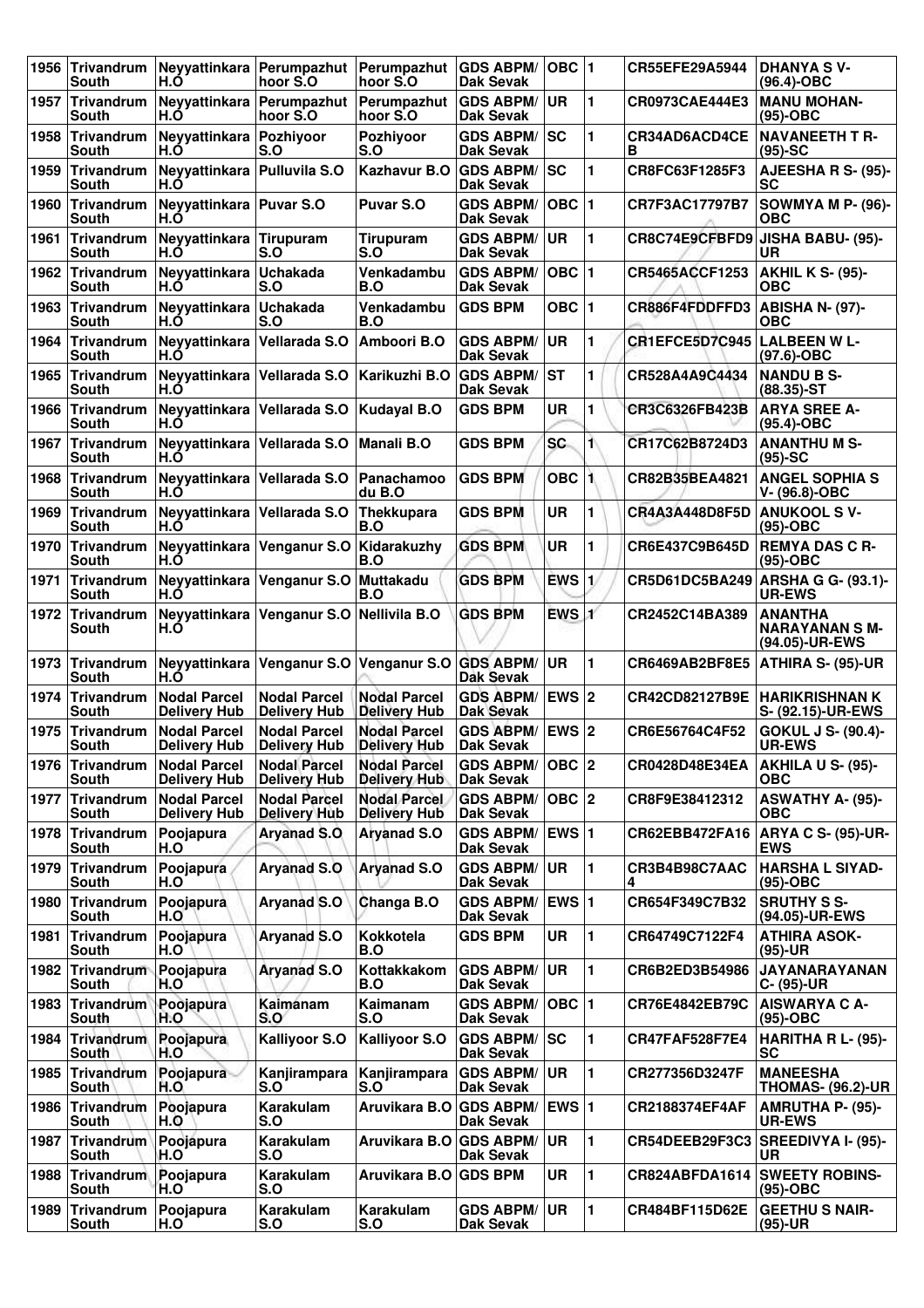| 1990 | Trivandrum<br>South               | Poojapura<br>H.O | Kattakada<br>S.O                        | Ambalathinka<br>la B.O                              | <b>GDS ABPM/</b><br><b>Dak Sevak</b> | <b>UR</b>               | $\blacksquare$ |                                     | CR86A2C6BE79A5   PARVATHY M- (95)-<br>UR           |
|------|-----------------------------------|------------------|-----------------------------------------|-----------------------------------------------------|--------------------------------------|-------------------------|----------------|-------------------------------------|----------------------------------------------------|
| 1991 | <b>Trivandrum</b><br>South        | Poojapura<br>H.O | Kattakada<br>S.O                        | Kuruthamcod<br>e B.O                                | <b>GDS BPM</b>                       | <b>UR</b>               | 1              | CR897EEBAA6CC<br>4                  | <b>LIGINA S GEORGE-</b><br>$(95)-OBC$              |
| 1992 | <b>Trivandrum</b><br><b>South</b> | Poojapura<br>H.O | Kattakada<br>S.O                        | <b>Mylakkara</b><br>B.O                             | <b>GDS ABPM/</b><br><b>Dak Sevak</b> | UR                      | 1              | CR58E94D7EBE7C                      | <b>INDU MOHAN- (95)-</b><br>UR                     |
| 1993 | Trivandrum<br>South               | Poojapura<br>H.O | Kattakada<br>S.O                        | Pantha B.O                                          | <b>GDS ABPM/</b><br><b>Dak Sevak</b> | EWS $ 1$                |                | CR57FBDC1143F4                      | <b>PRASANTH MK-</b><br>(88.35)-UR-EWS              |
| 1994 | Trivandrum<br>South               | Poojapura<br>H.O | <b>Kaudiar S.O</b>                      | <b>Kaudiar</b><br><b>Square S.O</b>                 | <b>GDS ABPM/</b><br>Dak Sevak        | <b>UR</b>               | $\blacksquare$ | CR6DB58D1B5C3<br>А                  | <b>BHAGYASREE</b><br>GOPAKUMAR- (95)-<br>UR        |
| 1995 | <b>Trivandrum</b><br>South        | Poojapura<br>H.O | Kovalam S.O<br>(Thiruvananth<br>apuram) | Kovalam S.O<br>(Thiruvananth Dak Sevak<br>apuram)   | <b>GDS ABPM/</b>                     | OBC $ 1$                |                | CR34CB34BC9459                      | <b>SUMITHA G S- (98)-</b><br><b>OBC</b>            |
| 1996 | <b>Trivandrum</b><br>South        | Poojapura<br>H.O | Kovalam S.O<br>(Thiruvananth<br>apuram) | Kovalam S.O<br>(Thiruvananth   Dak Sevak<br>apuram) | <b>GDS ABPM/</b>                     | UR                      | 1              | CR1914476DDAC9                      | <b>RESHMA NAIR K-</b><br>$(96.2)$ -UR              |
| 1997 | Trivandrum<br>South               | Poojapura<br>H.O | Kudappanaku<br>nnu S.O                  | Kudappanaku<br>nnu S.O                              | <b>GDS ABPM/</b><br>Dak Sevak        | <b>UR</b>               | 1              | CR0ED386D54453                      | <b>CHITHRA RAJ- (95)-</b><br>ОВС                   |
| 1998 | Trivandrum<br><b>South</b>        | Poojapura<br>H.O | Kudappanaku<br>nnu S.O                  | <b>Mukkolackal</b><br>B.O                           | <b>GDS ABPM/</b><br><b>Dak Sevak</b> | <b>UR</b>               | $\mathbf 2$    | CR633428D39C16                      | <b>ARYA MEHER B S-</b><br>$(95)-UR$                |
| 1999 | Trivandrum<br>South               | Poojapura<br>H.O | Kudappanaku<br>nnu S.O                  | <b>Mukkolackal</b><br>B.O                           | <b>GDS ABPM/</b><br><b>Dak Sevak</b> | UR.                     | $\mathbf 2$    | CR34886744AC3D                      | <b>MANEESHA</b><br>KRISHNAN- (95)-UR               |
| 2000 | <b>Trivandrum</b><br>South        | Poojapura<br>H.O | <b>Kuttichal S.O</b>                    | Kottoor(TVM)<br>B.O                                 | <b>GDS ABPM/</b><br>Dak Sevak        | EWS 1                   |                | <b>CR0146B5FF8CF4</b>               | <b>GANGA S NAIR-</b><br>(92.15)-UR-EWS             |
| 2001 | <b>Trivandrum</b><br>South        | Poojapura<br>H.O | Kuttichal S.O                           | Paruthipally<br>B.O                                 | <b>GDS ABPM/</b><br><b>Dak Sevak</b> | <b>UR</b>               | 1)             | <b>CR22EDCB7323C7</b>               | <b>THUSHARA T S-</b><br>$(95)-OBC$                 |
| 2002 | Trivandrum<br>South               | Poojapura<br>H.O | <b>Malayinkil</b><br>S.O                | Kollode B.O                                         | <b>GDS BPM</b>                       | <b>UR</b>               | 1              | CR8F5D984F54E5                      | <b>RESHMA J I- (95)-</b><br>UR                     |
| 2003 | <b>Trivandrum</b><br>South        | Poojapura<br>H.O | <b>Malayinkil</b><br>S.O                | <b>Malayam B.O</b>                                  | <b>GDS ABPM/</b><br><b>Dak Sevak</b> | EWS $ 1$                |                | CR76C1CDABE64<br>З                  | <b>VISHNUPRIYA S S-</b><br>(95)-UR-EWS             |
| 2004 | Trivandrum<br><b>South</b>        | Poojapura<br>H.O | <b>Malayinkil</b><br>S.O                | <b>Malayinkil</b><br>S.O                            | <b>GDS ABPM/</b><br><b>Dak Sevak</b> | <b>UR</b>               | 2              | CR335FF762448B                      | <b>ARATHY G B- (95)-</b><br><b>UR</b>              |
| 2005 | Trivandrum<br>South               | Poojapura<br>H.O | <b>Malayinkil</b><br>S.O                | <b>Malayinkil</b><br>S.O                            | <b>GDS ABPM/</b><br><b>Dak Sevak</b> | <b>UR</b>               | $\overline{2}$ | CR7E4EDC38D289                      | <b>SANDHYA T S- (95)-</b><br>UR                    |
| 2006 | <b>Trivandrum</b><br>South        | Poojapura<br>H.O | Nedumangad<br>S.O                       | <b>Chullimanoor</b><br>B.O                          | <b>GDS BPM</b>                       | <b>UR</b>               | 1              | CR12FCE9F69794                      | <b>ANJU SHYNI G S-</b><br>$(95)-OBC$               |
| 2007 | Trivandrum<br>South               | Poojapura<br>H.O | Nedumangad<br>S.O                       | <b>Karipur B.O</b>                                  | <b>GDS ABPM/</b><br><b>Dak Sevak</b> | <b>UR</b>               | 1              | <b>CR247F6CAC55EE SAGAR S NAIR-</b> | $(95)-UR$                                          |
| 2008 | <b>Trivandrum</b><br>South        | Poojapura<br>H.O | Nedumangad<br>S.O                       | Mancha B.O                                          | <b>GDS BPM</b>                       | <b>UR</b>               | 1              |                                     | CR24EDB49CC179 SILPA M L- (95)-UR                  |
| 2009 | Trivandrum<br>South               | Poojapura<br>H.O | Nedumangad<br>S.O                       | Nedumangad<br>S.O                                   | <b>GDS ABPM/</b><br>Dak Sevak        | OBC  1                  |                | CR1299D2323AE1                      | ⊺FELSA MARY<br><b>FIDUS- (95)-OBC</b>              |
|      | 2010 Trivandrum<br>South          | Poojapura<br>H.O | Nedumangad<br>S.O                       | Puthukulanga<br>ra B.O                              | <b>GDS ABPM/</b><br>Dak Sevak        | <b>UR</b>               | 1              | CR0D9ABB724D27 SHILPA S RAJ-        | (95)-OBC                                           |
| 2011 | Trivandrum<br><b>South</b>        | Poojapura<br>H.O | Nemom S.O                               | Ookode B.O                                          | <b>GDS ABPM/</b><br>Dak Sevak        | <b>EWS</b> <sub>1</sub> |                | CR4433585ED3D3                      | <b>ATHIRA V S- (93.1)-</b><br><b>UR-EWS</b>        |
|      | 2012 Trivandrum<br>South          | Poojapura<br>H.O | Nemom S.O                               | Ookode B.O                                          | <b>GDS ABPM/</b><br>Dak Sevak        | <b>UR</b>               | 1              | CR764F1DF34364                      | <b>VIPIN GOPAL V G-</b><br>$(95)-UR$               |
|      | 2013 Trivandrum<br>South          | Poojapura<br>H.O | Nemom S.O                               | <b>Pallichal B.O</b>                                | <b>GDS ABPM/</b><br>Dak Sevak        | OBC $ 1$                |                | CR27A8BDD9DD1<br>6                  | <b>ASHTAMI S S- (95)-</b><br><b>OBC</b>            |
|      | 2014 Trivandrum<br><b>South</b>   | Poojapura<br>H.O | Pacha S.O                               | <b>Meenmutty</b><br>B.O                             | <b>GDS BPM</b>                       | UR                      | 1              | CR64B8F4495469                      | <b>AFNA B S- (95)-</b><br><b>OBC</b>               |
|      | 2015 Trivandrum<br>South          | Poojapura<br>H.O | Pacha S.O                               | <b>Paluvally B.O</b>                                | <b>GDS BPM</b>                       | EWS $ 1$                |                | CR3F4BD4314B34                      | <b>ARUN GOPI-</b><br>(94.05)-UR-EWS                |
|      | 2016 Trivandrum<br><b>South</b>   | Poojapura<br>H.O | Pacha S.O                               | Perayam B.O                                         | <b>GDS BPM</b>                       | EWS $ 1$                |                | CR84CAC29B1967                      | <b>JITHIN CHANDRA J</b><br><b>T- (91.2)-UR-EWS</b> |
| 2017 | Trivandrum<br>South               | Poojapura<br>H.O | Pacha S.O                               | Vattakarikkak<br>om B.O                             | <b>GDS ABPM/</b><br>Dak Sevak        | UR                      | 1              | CR4B99B33489B5                      | ARYA MOHAN-<br>$(95)$ -OBC                         |
| 2018 | Trivandrum<br><b>South</b>        | Poojapura<br>H.O | Panavoor S.O                            | Koonanvenga<br>B.O                                  | <b>GDS ABPM/</b><br>Dak Sevak        | <b>EWS</b> <sub>1</sub> |                | CR8F6EF72E4149                      | <b>ANUPRIYA L S-</b><br>(90.25)-UR-EWS             |
|      | 2019 Trivandrum<br>South          | Poojapura<br>H.O | Panavoor S.O                            | Panavoor S.O                                        | <b>GDS ABPM/</b><br>Dak Sevak        | <b>UR</b>               | 2              | CR231A427BE6E3                      | <b>ANUJA KRISHNAN</b><br>M R- (95)-UR              |
| 2020 | Trivandrum<br>South               | Poojapura<br>H.O | Panavoor S.O                            | <b>Panavoor S.O</b>                                 | <b>GDS ABPM/</b><br>Dak Sevak        | <b>UR</b>               | $\overline{2}$ | CR8A1B45D3A55B   ANOOP N R- (95)-   | UR                                                 |
| 2021 | Trivandrum<br>South               | Poojapura<br>H.O | <b>Pazhakutty</b><br>S.O                | <b>Irinchayam</b><br>B.O                            | <b>GDS ABPM/</b><br>Dak Sevak        | $EWS$  1                |                | CR64ED2F44FB82                      | <b>ANISHA S- (94.6)-</b><br><b>UR-EWS</b>          |
| 2022 | Trivandrum<br>South               | Poojapura<br>H.O | <b>Pazhakutty</b><br>S.O                | Panayamutto<br>m B.O                                | <b>GDS BPM</b>                       | EWS $ 1$                |                | CR7B1D5B73D448                      | <b>GANGOTHRI P V-</b><br>(92.15)-UR-EWS            |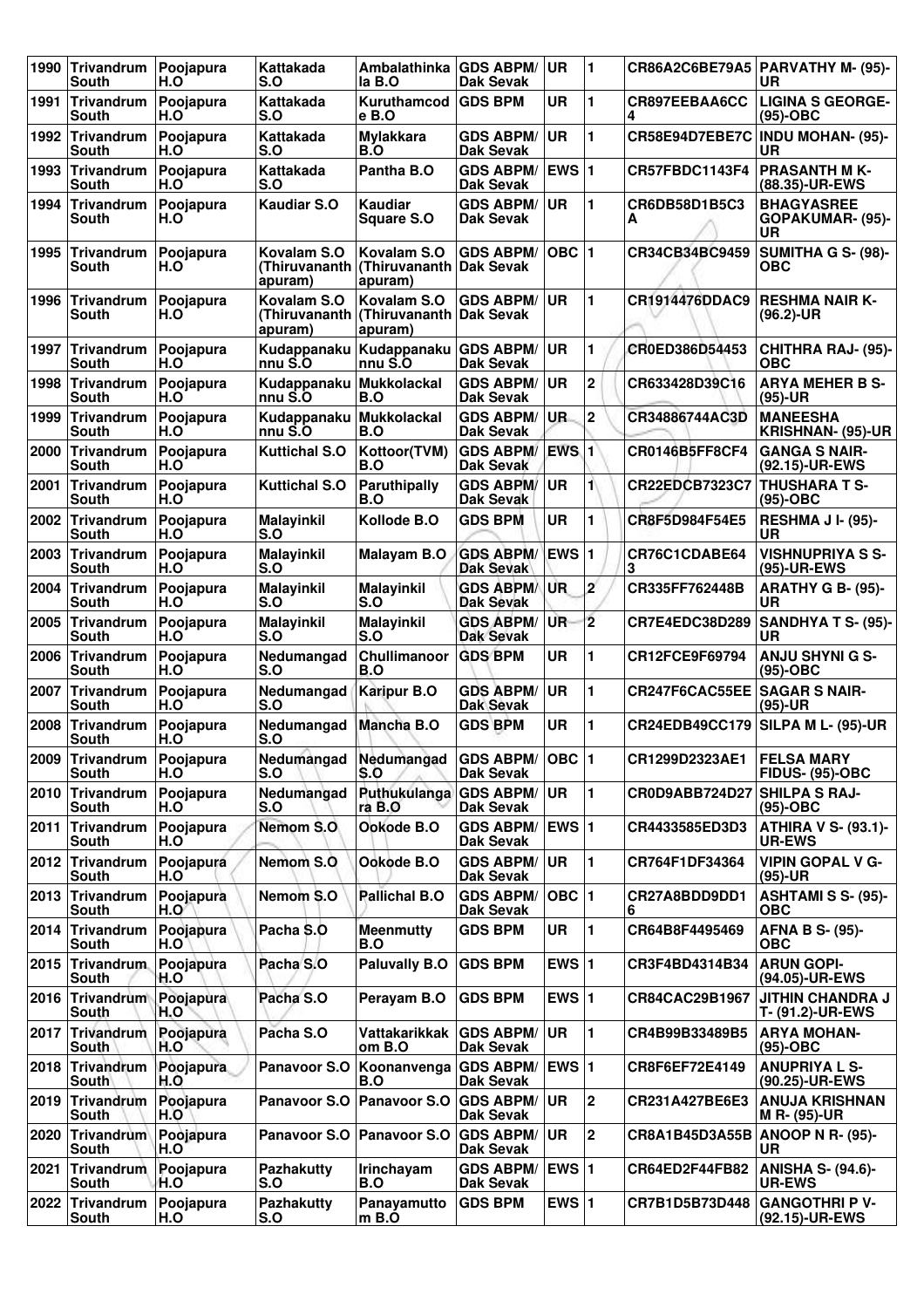| 2023 | <b>Trivandrum</b><br>South           | Poojapura<br>H.O | <b>Pazhakutty</b><br>S.O  | Poovathur<br>B.O                      | <b>GDS ABPM/</b><br>Dak Sevak        | EWS $ 1$               |                | CR544642D1DD2F        | <b>ATHULYA NAIR U</b><br>S- (91.2)-UR-EWS              |
|------|--------------------------------------|------------------|---------------------------|---------------------------------------|--------------------------------------|------------------------|----------------|-----------------------|--------------------------------------------------------|
| 2024 | Trivandrum<br>South                  | Poojapura<br>H.O | Peringamala<br>S.O        | Daivapura<br>B.O                      | <b>GDS ABPM/</b><br><b>Dak Sevak</b> | <b>UR</b>              | $\blacksquare$ | CR4D76BDA47D6<br>Е    | <b>AKHIL V- (95)-UR</b>                                |
| 2025 | <b>Trivandrum</b><br>South           | Poojapura<br>H.O | Peringamala<br>S.O        | Idinjar B.O                           | <b>GDS BPM</b>                       | UR                     | 1              | CR8991FC5D66E3        | <b>STEJIS</b><br><b>SURENDRAN- (95)-</b><br><b>OBC</b> |
| 2026 | <b>Trivandrum</b><br>South           | Poojapura<br>H.O | Peringamala<br>S.O        | Kochuvila<br>B.O                      | <b>GDS BPM</b>                       | <b>UR</b>              | $\blacksquare$ | CR76446F4AF893        | <b>JISHA JASMINE M</b><br>M- (95)-OBC                  |
| 2027 | <b>Trivandrum</b><br>South           | Poojapura<br>H.O | Peringamala<br>S.O        | Panangode<br>B.O                      | <b>GDS ABPM/</b><br>Dak Sevak        | EWS $ 1$               |                | CR76D2D5A866C9        | SUDHI S G- (93.1)-<br><b>UR-EWS</b>                    |
| 2028 | Trivandrum<br>South                  | Poojapura<br>H.O | Peringamala<br>S.O        | <b>Thennur B.O</b>                    | <b>GDS ABPM/</b><br>Dak Sevak        | <b>UR</b>              | $\blacksquare$ | CR57FAA85D4612        | <b>AFZIYA N SARA-</b><br>$(95)-OBC$                    |
| 2029 | <b>Trivandrum</b><br>South           | Poojapura<br>H.O | Peringamala<br>S.O        | <b>Thennur B.O</b>                    | <b>GDS BPM</b>                       | OBC $ 1$               |                | CR8464CF755842        | ATHUL RS- (95)-<br><b>OBC</b>                          |
| 2030 | <b>Trivandrum</b><br>South           | Poojapura<br>H.O | Perurkada<br>S.O          | Perurkada<br>S.O                      | <b>GDS ABPM/</b><br>Dak Sevak        | EWS $ 1$               |                | <b>CR119A5B65F7DD</b> | <b>SOWRAG S NAIR-</b><br>(95)-UR-EWS                   |
| 2031 | <b>Trivandrum</b><br>South           | Poojapura<br>H.O | Perurkada<br>S.O          | Perurkada<br>S.O                      | <b>GDS ABPM/</b><br>Dak Sevak        | <b>UR</b>              | 1              | CR0567D8765745        | <b>MERIN MARY</b><br><b>MATHEW- (95)-UR</b>            |
| 2032 | <b>Trivandrum</b><br>South           | Poojapura<br>H.O | Peyad S.O                 | Perukavu B.O                          | <b>GDS ABPM/</b><br>Dak Sevak        | $OBC$ <sub>1</sub>     |                | CR5472B45EBE88        | <b>NEETHU M Y- (95)-</b><br><b>OBC</b>                 |
| 2033 | <b>Trivandrum</b><br>South           | Poojapura<br>H.O | Peyad S.O                 | Vilappilsala<br>B.O                   | <b>GDS ABPM/</b><br>Dak Sevak        | OBC 1                  |                | CR064FE86F78E8        | <b>ANCY K- (95)-OBC</b>                                |
| 2034 | Trivandrum<br>South                  | Poojapura<br>H.O | Poovachal<br>S.O          | Poovachal<br>S.O                      | <b>GDS ABPM/</b><br><b>Dak Sevak</b> | $EWS$ <sub>1</sub>     |                | CR215924AA6F4A        | <b>JOJITHA B- (94.05)-</b><br><b>UR-EWS</b>            |
| 2035 | Trivandrum<br>South                  | Poojapura<br>H.O | Poovachal<br>S.O          | Poovachal<br>S.O                      | <b>GDS ABPM/</b><br><b>Dak Sevak</b> | <b>UR</b>              | $\blacksquare$ | CR0944FB44C7B5        | ANURAJI U R- (95)-<br>UR                               |
| 2036 | <b>Trivandrum</b><br>South           | Poojapura<br>H.O | Poovachal<br>S.O          | <b>Punalal B.O</b>                    | <b>GDS ABPM/</b><br><b>Dak Sevak</b> | <b>UR</b>              | 1              | CR434645B89EBA        | <b>AMRUTHA RAJ R-</b><br>$(95)-UR$                     |
| 2037 | <b>Trivandrum</b><br><b>South</b>    | Poojapura<br>H.O | <b>PTP Nagar</b><br>S.O   | <b>PTP Nagar</b><br>S.O               | <b>GDS ABPM/</b><br>Dak Sevak        | EWS $ 1$               |                | CR818EA4C9A632        | <b>ASWANI S L- (92.8)-</b><br><b>UR-EWS</b>            |
| 2038 | <b>Trivandrum</b><br>South           | Poojapura<br>H.O | Sasthamanga<br>lam S.O    | Sasthamanga<br>lam S.O                | <b>GDS ABPM/</b><br>Dak Sevak        | PWD <sub>1</sub><br>-C |                | CR17B3A92D8853        | <b>PREMJITH P V-</b><br>(92.15)-PWD-C                  |
| 2039 | <b>Trivandrum</b><br>South           | Poojapura<br>H.O | <b>Thiruvallom</b><br>S.O | <b>Thiruvallom</b><br>S.O             | <b>GDS ABPM/</b><br><b>Dak Sevak</b> | UR                     | $\blacksquare$ | CR44FE3ECBE4E5        | <b>TESSY LUKOSE-</b><br>(95.5)-UR                      |
| 2040 | <b>Trivandrum</b><br>South           | Poojapura<br>H.O | <b>Thycaud S.O</b>        | <b>Cotton Hill</b><br>S.O             | <b>GDS ABPM/</b><br><b>Dak Sevak</b> | <b>UR</b>              | 1              |                       | CR8724B3A7ABBF ARATHY S KUMAR-<br>$(95)-UR$            |
| 2041 | <b>Trivandrum</b><br>South           | Poojapura<br>H.O | <b>Thycaud S.O</b>        | <b>Jagathy S.O</b>                    | <b>GDS ABPM/</b><br><b>Dak Sevak</b> | <b>UR</b>              | $\blacksquare$ | CR6F5BAAFE1473        | <b>LAKSHMI G A-</b><br>$(98.4)$ -OBC                   |
| 2042 | <b>Trivandrum</b><br>South           | Poojapura<br>H.O | Valiamala S.O             | Valiamala S.O                         | <b>GDS ABPM/</b><br><b>Dak Sevak</b> | <b>UR</b>              | 1              | CR5FC3F86D38FE        | <b>VARUN V H- (95)-</b><br>UR                          |
|      | 2043 Trivandrum<br><b>South</b>      | Poojapura<br>H.O | <b>Vellanad S.O</b>       | Kuthirakalam-<br>vellanad B.O         | <b>GDS ABPM/</b><br><b>Dak Sevak</b> | <b>UR</b>              | 11             | CR0335FA3DCDD<br>В    | <b>ANGEL K R- (95)-</b><br><b>OBC</b>                  |
|      | 2044 Trivandrum<br>South             | Poojapura<br>H.O | <b>Vellanad S.O</b>       | Kuthirakalam- GDS BPM<br>vellanad B.O |                                      | UR                     | $\blacksquare$ |                       | CR5C9FEB48AF1D KRISHNAPRIYA R-<br>(96.4474)-UR         |
| 2045 | Trivandrum<br>South                  | Poojapura<br>H.O | <b>Vellanad S.O</b>       | <b>Mithraniketan</b><br>B.O           | <b>GDS ABPM/</b><br>Dak Sevak        | EWS $ 1$               |                | CR1242B56FBC57        | <b>SUCHITHRA V-</b><br>(91.2)-UR-EWS                   |
| 2046 | Trivandrum<br>South                  | Poojapura<br>H.O | Vellayani S.O             | Vellayani S.O                         | <b>GDS ABPM/</b><br><b>Dak Sevak</b> | UR                     | 1              | CR04913F21FE26        | <b>PARVATHY V R-</b><br>$(95)-UR$                      |
| 2047 | Trivandrum<br>South                  | Poojapura<br>H.O | Vithura S.O               | Anappara B.O                          | <b>GDS ABPM/</b><br>Dak Sevak        | <b>UR</b>              | $\blacksquare$ | CR6EF13FECF7A9        | ANEESHA J S- (95)-<br><b>OBC</b>                       |
| 2048 | Trivandrum<br>South                  | Poojapura<br>H.O | Vithura S.O               | Anappara B.O GDS BPM                  |                                      | UR                     | $\mathbf{1}$   | CR8184954E8941        | <b>SMITHA RAJ R S-</b><br>(95)-OBC                     |
| 2049 | Trivandrum<br>South                  | Poojapura<br>H.O | Vithura S.O               | <b>Bonaccord</b><br>B.O               | <b>GDS ABPM/</b><br>Dak Sevak        | <b>UR</b>              | 1              | CR16E74688BADD        | DIVYA M- (95)-UR                                       |
| 2050 | Trivandrum Poojapura<br><b>South</b> | H.O              | Vithura S.O               | <b>Bonaccord</b><br>B.O               | <b>GDS BPM</b>                       | SC                     | 1              | CR6294A8292A44        | SUJITH A- (95)-SC                                      |
| 2051 | Trivandrum<br>South                  | Poojapura<br>H.O | Vithura S.O               | Chettachal<br>B.O                     | <b>GDS ABPM/</b><br>Dak Sevak        | lst                    | 1              | CR05A4811F9854        | AJAY S S- (89.3)-ST                                    |
| 2052 | Trivandrum<br><b>South</b>           | Poojapura<br>H.O | Vithura S.O               | Chettachal<br>B.O                     | <b>GDS BPM</b>                       | UR                     | 1              | CR459A8EB6ED41        | <b>SHYNA NAZAR-</b><br>$(95)-UR$                       |
| 2053 | Trivandrum<br>South                  | Poojapura<br>H.O | Vizhinjam S.O             | Kottapuram<br>B.O                     | <b>GDS BPM</b>                       | <b>UR</b>              | $\blacksquare$ | <b>CR322355DCE5DB</b> | <b>SREEKALA R RAJ-</b><br>$(95)-UR$                    |
| 2054 | <b>Trivandrum</b><br>South           | Poojapura<br>H.O | Vizhinjam S.O Mullur B.O  |                                       | <b>GDS ABPM/</b><br>Dak Sevak        | <b>UR</b>              | $\mathbf{1}$   | CR699C92434459        | <b>MANOJ M G- (95)-</b><br><b>UR</b>                   |
| 2055 | Trivandrum<br>South                  | Poojapura<br>H.O | Vizhinjam S.O Mullur B.O  |                                       | <b>GDS BPM</b>                       | UR                     | $\blacksquare$ | CR213FC8864A39        | <b>ARUN SP- (95)-UR</b>                                |
| 2056 | Trivandrum<br>South                  | Poojapura<br>H.O | Vizhinjam S.O VIZHINJAM   | <b>HOLIDAY</b><br><b>HOME</b>         | <b>GDS ABPM/</b><br>Dak Sevak        | EWS $ 1$               |                | CR86FFE64AF32A        | A AMAL- (95)-UR-<br><b>EWS</b>                         |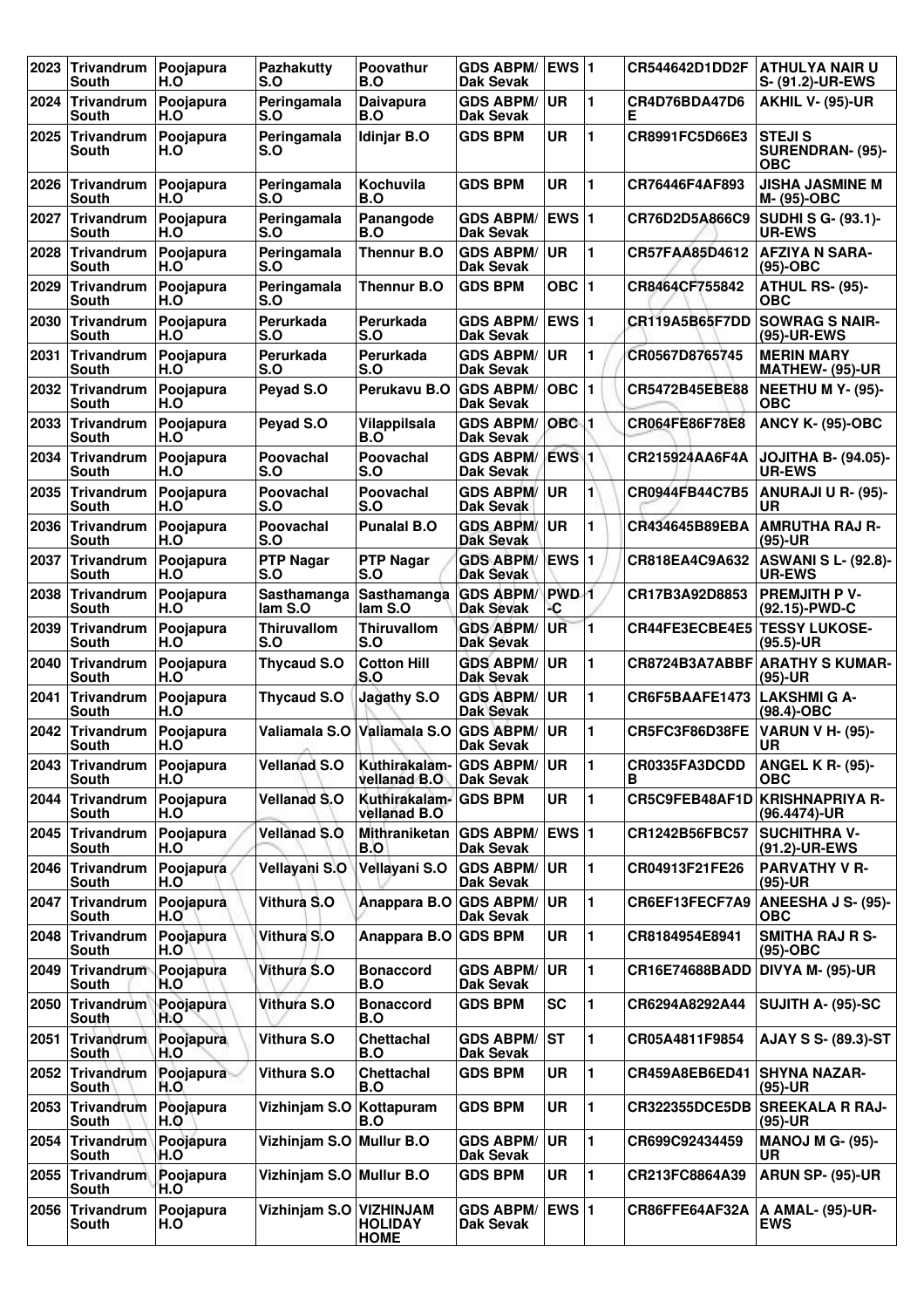| 2057 | <b>Trivandrum</b><br><b>South</b> | <b>ISPC Kowdiar</b><br>Hub           | <b>SPC Kowdiar</b><br>Hub            | <b>SPC Kowdiar</b><br>Hub            | <b>GDS ABPM/</b><br>Dak Sevak        | EWS $ 2$           |              | CR44E717D2A18B                  | <b>JOBIN J</b><br>VARGHESE- (95)-<br><b>UR-EWS</b> |
|------|-----------------------------------|--------------------------------------|--------------------------------------|--------------------------------------|--------------------------------------|--------------------|--------------|---------------------------------|----------------------------------------------------|
| 2058 | <b>Trivandrum</b><br><b>South</b> | <b>SPC Kowdiar</b><br>Hub            | <b>SPC Kowdiar</b><br><b>Hub</b>     | <b>SPC Kowdiar</b><br>Hub            | <b>GDS ABPM/</b><br><b>Dak Sevak</b> | EWS 2              |              | CR1B9412B8271E                  | AKARSH S L- (95)-<br><b>UR-EWS</b>                 |
| 2059 | Trivandrum<br><b>South</b>        | <b>SPC Kowdiar</b><br>Hub            | <b>SPC Kowdiar</b><br><b>Hub</b>     | <b>SPC Kowdiar</b><br>Hub            | <b>GDS ABPM/</b><br><b>Dak Sevak</b> | $OBC$  1           |              | CR0E94CC174D14                  | <b>ARYASREE A B-</b><br>$(95)-OBC$                 |
| 2060 | Trivandrum<br><b>South</b>        | <b>ISPC Kowdiar</b><br>Hub           | <b>SPC Kowdiar</b><br>Hub            | <b>SPC Kowdiar</b><br>Hub            | <b>GDS ABPM/</b><br><b>Dak Sevak</b> | <b>SC</b>          |              | CR713497CC4DAB ASHIK VIJAY V A- | $(95.6)$ -SC                                       |
| 2061 | Trivandrum<br><b>South</b>        | <b>SPC Kowdiar</b><br>Hub            | <b>SPC Kowdiar</b><br><b>Hub</b>     | <b>SPC Kowdiar</b><br>Hub            | <b>GDS ABPM/</b><br><b>Dak Sevak</b> | <b>UR</b>          | $\mathbf{2}$ | CR09CFF4344341                  | <b>ANJANA S- (95)-UR</b>                           |
| 2062 | Trivandrum<br><b>South</b>        | <b>SPC Kowdiar</b><br>Hub            | <b>SPC Kowdiar</b><br>Hub            | <b>SPC Kowdiar</b><br>Hub            | <b>GDS ABPM/</b><br><b>Dak Sevak</b> | <b>UR</b>          | $\mathbf{2}$ | CR72D4394F1185                  | <b>MEGHA MOHAN-</b><br>$(95)-OBC$                  |
| 2063 | Trivandrum<br><b>South</b>        | <b>SPC</b><br><b>Manacaud</b><br>Hub | <b>SPC</b><br><b>Manacaud</b><br>Hub | <b>SPC</b><br><b>Manacaud</b><br>Hub | <b>GDS ABPM/</b><br><b>Dak Sevak</b> | EWS $ 4$           |              | <b>CR88DBCE4855C4</b>           | <b>GOURILEKSHMI U-</b><br>(95)-UR-EWS              |
| 2064 | <b>Trivandrum</b><br><b>South</b> | <b>SPC</b><br><b>Manacaud</b><br>Hub | <b>SPC</b><br><b>Manacaud</b><br>Hub | <b>SPC</b><br><b>Manacaud</b><br>Hub | <b>GDS ABPM/</b><br><b>Dak Sevak</b> | EWS 4              |              | CR3EC44B9B2A4E KARTHIKEYAN P-   | (94.05)-UR-EWS                                     |
| 2065 | <b>Trivandrum</b><br>South        | <b>SPC</b><br><b>Manacaud</b><br>Hub | <b>SPC</b><br><b>Manacaud</b><br>Hub | <b>SPC</b><br><b>Manacaud</b><br>Hub | <b>GDS ABPM/</b><br><b>Dak Sevak</b> | <b>EWS 4</b>       |              | CR524C6F4EA486                  | <b>VAISHNAVI V NAIR-</b><br>(93.1)-UR-EWS          |
| 2066 | <b>Trivandrum</b><br>South        | <b>SPC</b><br><b>Manacaud</b><br>Hub | <b>SPC</b><br><b>Manacaud</b><br>Hub | <b>SPC</b><br><b>Manacaud</b><br>Hub | <b>GDS ABPM/</b><br><b>Dak Sevak</b> | EWS <sup>1</sup>   |              | CR0DFD2142D717                  | <b>AISWARYA G NAIR-</b><br>(93.1)-UR-EWS           |
| 2067 | Trivandrum<br><b>South</b>        | <b>SPC</b><br><b>Manacaud</b><br>Hub | <b>SPC</b><br><b>Manacaud</b><br>Hub | <b>SPC</b><br><b>Manacaud</b><br>Hub | <b>GDS ABPM/</b><br><b>Dak Sevak</b> | $OBC$ <sup>1</sup> |              | CR0E43D1FF5947                  | <b>AISWARYA G S-</b><br>(95.2)-OBC                 |
| 2068 | <b>Trivandrum</b><br><b>South</b> | <b>SPC</b><br>Manacaud<br>Hub        | <b>SPC</b><br><b>Manacaud</b><br>Hub | <b>SPC</b><br><b>Manacaud</b><br>Hub | <b>GDS ABPM/</b><br><b>Dak Sevak</b> | <b>UR</b>          |              | CR28D98353D3DB                  | SAJI S- (95)-UR                                    |

## **Post details for which results withheld**

| <b>S.No</b>             | <b>Division</b>    | <b>HO Name</b>                              | <b>SO Name</b>                           | <b>BO Name</b>                               | <b>Post Name</b>                     | <b>Categ</b><br>ory | <b>No of</b><br><b>Posts</b> | <b>Remarks</b>                                                 |
|-------------------------|--------------------|---------------------------------------------|------------------------------------------|----------------------------------------------|--------------------------------------|---------------------|------------------------------|----------------------------------------------------------------|
| $\mathbf{1}$            | Calicut            | <b>Calicut Civil</b><br><b>Station H.O.</b> | Mokkam S.O.                              | Alli B.O                                     | <b>GDS BPM</b>                       | <b>OBC</b>          | 1                            | Result withheld as per<br>competent authority<br>orders        |
| $\overline{2}$          | Calicut            | <b>Calicut Civil</b><br><b>Station H.O.</b> | <b>Nit Campus</b><br>Po.Kozhikode<br>S.O | <b>Chulur B.O</b>                            | <b>GDS BPM</b>                       | <b>OBC</b>          | 1                            | Result withheld as per<br>competent authority<br>orders        |
| 3                       | Cannanore          | Taliparamba H.O Payyanur S.O                |                                          | Vellur B.O                                   | <b>GDS BPM</b>                       | UR                  |                              | <b>Result withheld as per</b><br>competent authority<br>orders |
| 14                      | <b>Manjeri</b>     | Malappuram H.O Cherukara S.O                |                                          | Cherukara S.O                                | <b>GDS ABPM/</b><br>Dak Sevak        | PWD-<br>C           | 1                            | Result withheld as per<br>competent authority<br>orders        |
| $\overline{\mathbf{5}}$ | <b>Manjeri</b>     | Manjeri-kla H.O                             | Nilambur RS S.O                          | Nilambur RS S.O                              | <b>GDS ABPM/</b><br>Dak Sevak        | <b>SC</b>           |                              | <b>Result withheld as per</b><br>competent authority<br>orders |
| 6                       | <b>Manjeri</b>     | Manjeri-kla H.O                             | Vaniyambalam<br>S.O                      | Amarambalam<br>South B.O                     | <b>GDS ABPM/</b><br>Dak Sevak        | PWD-<br>в           | 1                            | Result withheld as per<br>competent authority<br>orders        |
| $\overline{7}$          | <b>Alleppey</b>    | Alappuzha H.O                               | Alappuzha Iron<br><b>Bridge S.O</b>      | Alappuzha<br><b>District Hospital</b><br>S.O | <b>GDS ABPM/</b><br><b>Dak Sevak</b> | <b>OBC</b>          |                              | <b>Result withheld as per</b><br>competent authority<br>orders |
| 8                       | ry                 | Changanacher Kanjirapally H.O               | <b>Mukkoottuthara</b><br>S.O             | <b>Pampavally</b><br>North B.O               | <b>GDS ABPM/</b><br>Dak Sevak        | UR                  |                              | Result withheld as per<br>competent authority<br>orders        |
| 9                       | Kottayam           | Palai H.O                                   | Arunapuram S.O                           | Ponand-karur<br>B.O                          | <b>GDS ABPM/</b><br>Dak Sevak        | UR                  |                              | Result withheld as per<br>competent authority<br>orders        |
| 10                      | <b>Trichur</b>     | <b>Thrissur H.O</b>                         | Chiyyaram S.O                            | Chiyyaram S.O                                | <b>GDS ABPM/</b><br>Dak Sevak        | UR                  | 1                            | Result withheld as per<br>competent authority<br>orders        |
| 11                      | Pathanamthitt<br>a | <b>Punalur H.O.</b>                         | Anchal S.O                               | Vayala-anchal<br>B.Ó                         | <b>GDS ABPM/</b><br><b>Dak Sevak</b> | <b>UR</b>           | 1                            | Result withheld as per<br>competent authority<br>orders        |